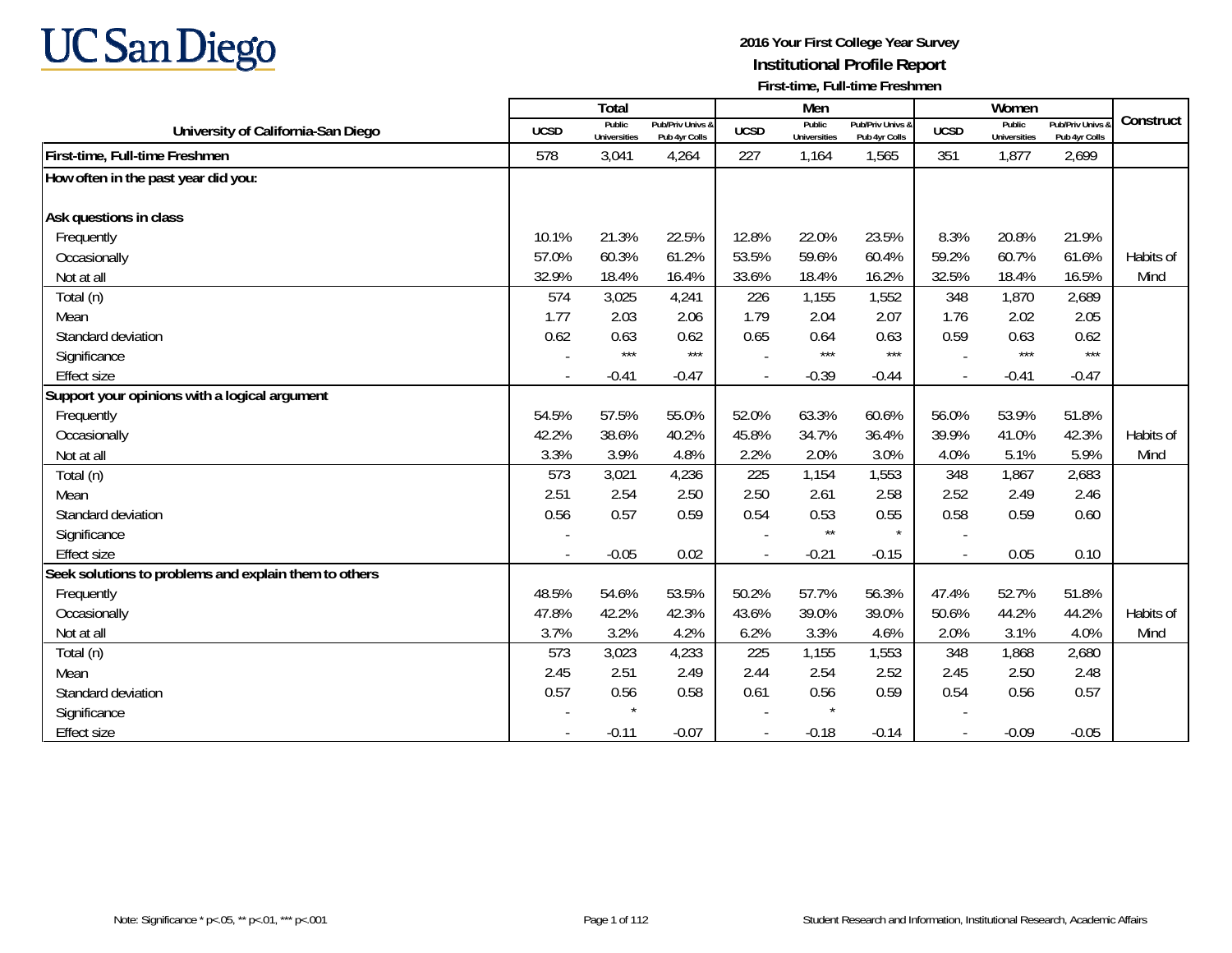

|                                                                 |             | Total                         |                                   |             | Men                           |                                   |                | Women                         |                                        |           |
|-----------------------------------------------------------------|-------------|-------------------------------|-----------------------------------|-------------|-------------------------------|-----------------------------------|----------------|-------------------------------|----------------------------------------|-----------|
| University of California-San Diego                              | <b>UCSD</b> | Public<br><b>Universities</b> | Pub/Priv Univs &<br>Pub 4yr Colls | <b>UCSD</b> | Public<br><b>Universities</b> | Pub/Priv Univs &<br>Pub 4yr Colls | <b>UCSD</b>    | Public<br><b>Universities</b> | <b>Pub/Priv Univs</b><br>Pub 4yr Colls | Construct |
| How often in the past year did you:                             |             |                               |                                   |             |                               |                                   |                |                               |                                        |           |
|                                                                 |             |                               |                                   |             |                               |                                   |                |                               |                                        |           |
| Revise your papers to improve your writing                      |             |                               |                                   |             |                               |                                   |                |                               |                                        |           |
| Frequently                                                      | 59.1%       | 57.5%                         | 56.9%                             | 49.8%       | 51.2%                         | 50.3%                             | 65.0%          | 61.5%                         | 60.7%                                  |           |
| Occasionally                                                    | 36.4%       | 37.0%                         | 37.5%                             | 43.1%       | 42.3%                         | 42.8%                             | 32.1%          | 33.7%                         | 34.4%                                  | Habits of |
| Not at all                                                      | 4.5%        | 5.5%                          | 5.6%                              | 7.1%        | 6.5%                          | 6.9%                              | 2.9%           | 4.8%                          | 4.9%                                   | Mind      |
| Total (n)                                                       | 574         | 3,022                         | 4,238                             | 225         | 1,155                         | 1,554                             | 349            | 1,867                         | 2,684                                  |           |
| Mean                                                            | 2.55        | 2.52                          | 2.51                              | 2.43        | 2.45                          | 2.43                              | 2.62           | 2.57                          | 2.56                                   |           |
| Standard deviation                                              | 0.58        | 0.60                          | 0.60                              | 0.62        | 0.61                          | 0.62                              | 0.54           | 0.58                          | 0.59                                   |           |
| Significance                                                    |             |                               |                                   |             |                               |                                   |                |                               |                                        |           |
| <b>Effect size</b>                                              |             | 0.05                          | 0.07                              |             | $-0.03$                       | 0.00                              |                | 0.09                          | 0.10                                   |           |
| Evaluate the quality or reliability of information you received |             |                               |                                   |             |                               |                                   |                |                               |                                        |           |
| Frequently                                                      | 50.9%       | 54.5%                         | 53.8%                             | 51.6%       | 56.5%                         | 55.5%                             | 50.4%          | 53.3%                         | 52.7%                                  |           |
| Occasionally                                                    | 44.1%       | 41.3%                         | 41.7%                             | 43.6%       | 40.2%                         | 40.5%                             | 44.4%          | 42.0%                         | 42.3%                                  | Habits of |
| Not at all                                                      | 5.1%        | 4.2%                          | 4.6%                              | 4.9%        | 3.4%                          | 4.0%                              | 5.2%           | 4.7%                          | 4.9%                                   | Mind      |
| Total (n)                                                       | 574         | 3,022                         | 4,237                             | 225         | 1,155                         | 1,554                             | 349            | 1,867                         | 2,683                                  |           |
| Mean                                                            | 2.46        | 2.50                          | 2.49                              | 2.47        | 2.53                          | 2.52                              | 2.45           | 2.49                          | 2.48                                   |           |
| Standard deviation                                              | 0.59        | 0.58                          | 0.58                              | 0.59        | 0.56                          | 0.57                              | 0.59           | 0.59                          | 0.59                                   |           |
| Significance                                                    |             |                               |                                   |             |                               |                                   |                |                               |                                        |           |
| <b>Effect size</b>                                              |             | $-0.07$                       | $-0.05$                           |             | $-0.11$                       | $-0.09$                           | $\blacksquare$ | $-0.07$                       | $-0.05$                                |           |
| Take a risk because you felt you had more to gain               |             |                               |                                   |             |                               |                                   |                |                               |                                        |           |
| Frequently                                                      | 31.4%       | 36.4%                         | 36.0%                             | 36.4%       | 41.5%                         | 40.6%                             | 28.1%          | 33.3%                         | 33.3%                                  |           |
| Occasionally                                                    | 57.1%       | 53.0%                         | 52.8%                             | 52.9%       | 50.4%                         | 50.5%                             | 59.9%          | 54.6%                         | 54.2%                                  | Habits of |
| Not at all                                                      | 11.5%       | 10.6%                         | 11.2%                             | 10.7%       | 8.1%                          | 8.9%                              | 12.0%          | 12.2%                         | 12.5%                                  | Mind      |
| Total (n)                                                       | 574         | 3,023                         | 4,239                             | 225         | 1,155                         | 1,554                             | 349            | 1,868                         | 2,685                                  |           |
| Mean                                                            | 2.20        | 2.26                          | 2.25                              | 2.26        | 2.33                          | 2.32                              | 2.16           | 2.21                          | 2.21                                   |           |
| Standard deviation                                              | 0.62        | 0.64                          | 0.64                              | 0.64        | 0.62                          | 0.63                              | 0.61           | 0.64                          | 0.64                                   |           |
| Significance                                                    |             |                               |                                   |             |                               |                                   |                |                               |                                        |           |
| <b>Effect size</b>                                              |             | $-0.09$                       | $-0.08$                           |             | $-0.11$                       | $-0.10$                           | $\blacksquare$ | $-0.08$                       | $-0.08$                                |           |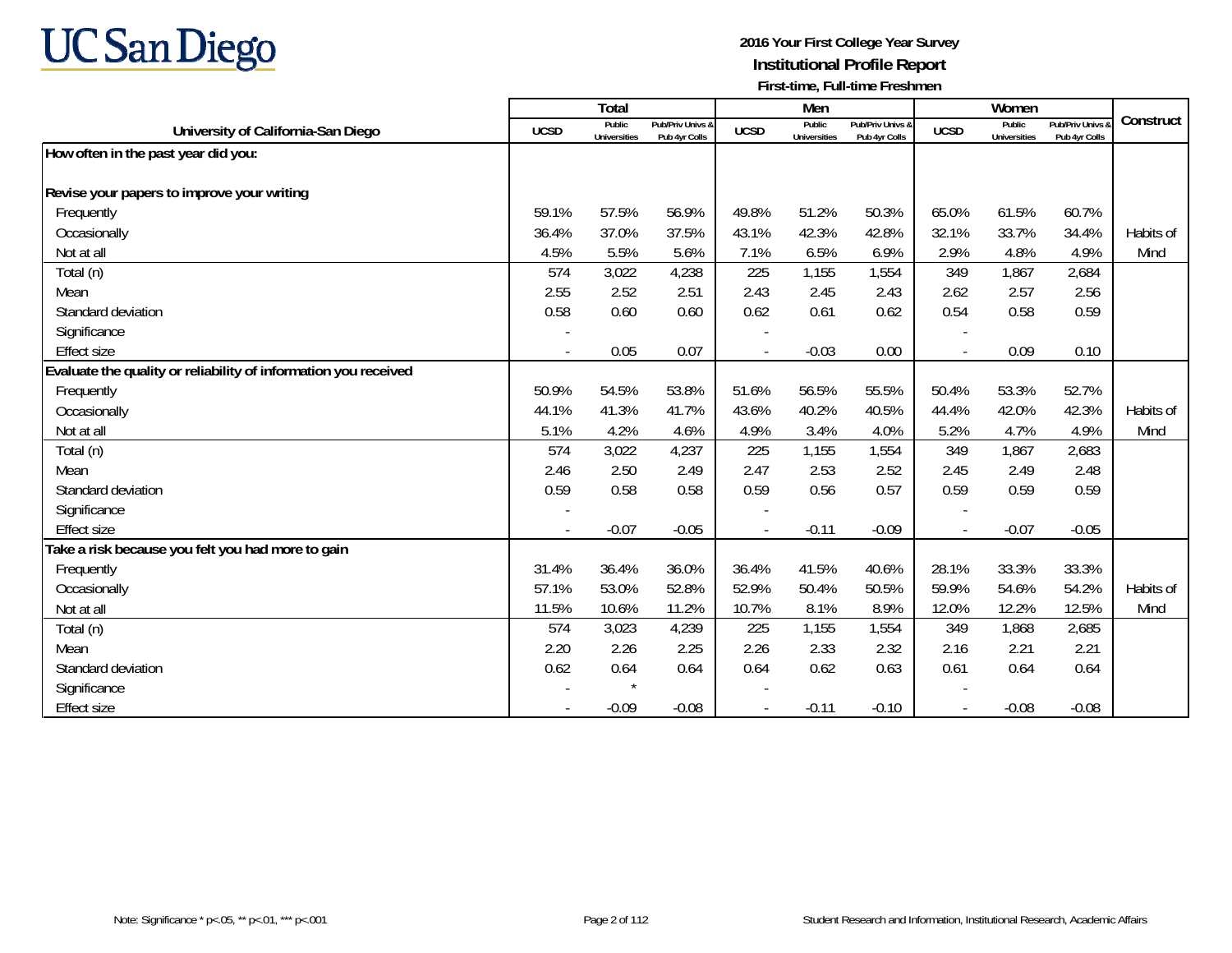

|                                                                         |                | Total                         |                                   |                | Men                           |                                   |                          | Women                         |                                        |           |
|-------------------------------------------------------------------------|----------------|-------------------------------|-----------------------------------|----------------|-------------------------------|-----------------------------------|--------------------------|-------------------------------|----------------------------------------|-----------|
| University of California-San Diego                                      | <b>UCSD</b>    | Public<br><b>Universities</b> | Pub/Priv Univs &<br>Pub 4yr Colls | <b>UCSD</b>    | Public<br><b>Universities</b> | Pub/Priv Univs &<br>Pub 4yr Colls | <b>UCSD</b>              | Public<br><b>Universities</b> | <b>Pub/Priv Univs</b><br>Pub 4yr Colls | Construct |
| How often in the past year did you:                                     |                |                               |                                   |                |                               |                                   |                          |                               |                                        |           |
|                                                                         |                |                               |                                   |                |                               |                                   |                          |                               |                                        |           |
| Seek alternative solutions to a problem                                 |                |                               |                                   |                |                               |                                   |                          |                               |                                        |           |
| Frequently                                                              | 42.8%          | 50.1%                         | 49.8%                             | 45.3%          | 53.8%                         | 52.8%                             | 41.2%                    | 47.9%                         | 48.2%                                  |           |
| Occasionally                                                            | 52.4%          | 45.9%                         | 45.8%                             | 50.7%          | 43.4%                         | 44.2%                             | 53.6%                    | 47.4%                         | 46.7%                                  | Habits of |
| Not at all                                                              | 4.7%           | 4.0%                          | 4.4%                              | 4.0%           | 2.8%                          | 3.0%                              | 5.2%                     | 4.8%                          | 5.1%                                   | Mind      |
| Total (n)                                                               | 572            | 3,017                         | 4,226                             | 225            | 1,151                         | 1,545                             | 347                      | 1,866                         | 2,681                                  |           |
| Mean                                                                    | 2.38           | 2.46                          | 2.45                              | 2.41           | 2.51                          | 2.50                              | 2.36                     | 2.43                          | 2.43                                   |           |
| Standard deviation                                                      | 0.58           | 0.57                          | 0.58                              | 0.57           | 0.55                          | 0.56                              | 0.58                     | 0.58                          | 0.59                                   |           |
| Significance                                                            |                | $\star\star$                  | $\star\star$                      |                | $\star$                       | $\star$                           |                          | $\star$                       | $\star$                                |           |
| <b>Effect size</b>                                                      |                | $-0.14$                       | $-0.12$                           |                | $-0.18$                       | $-0.16$                           | $\overline{\phantom{a}}$ | $-0.12$                       | $-0.12$                                |           |
| Look up scientific research articles and resources                      |                |                               |                                   |                |                               |                                   |                          |                               |                                        |           |
| Frequently                                                              | 32.9%          | 40.5%                         | 41.5%                             | 28.9%          | 41.1%                         | 41.8%                             | 35.5%                    | 40.2%                         | 41.3%                                  |           |
| Occasionally                                                            | 49.7%          | 46.4%                         | 45.1%                             | 51.6%          | 47.0%                         | 45.8%                             | 48.4%                    | 46.1%                         | 44.7%                                  | Habits of |
| Not at all                                                              | 17.4%          | 13.0%                         | 13.5%                             | 19.6%          | 11.9%                         | 12.4%                             | 16.0%                    | 13.7%                         | 14.1%                                  | Mind      |
| Total (n)                                                               | 574            | 3,019                         | 4,234                             | 225            | 1,153                         | 1,551                             | 349                      | 1,866                         | 2,683                                  |           |
| Mean                                                                    | 2.16           | 2.28                          | 2.28                              | 2.09           | 2.29                          | 2.29                              | 2.19                     | 2.26                          | 2.27                                   |           |
| Standard deviation                                                      | 0.69           | 0.68                          | 0.69                              | 0.69           | 0.67                          | 0.68                              | 0.69                     | 0.69                          | 0.69                                   |           |
| Significance                                                            |                | $***$                         | $***$                             |                | $***$                         | $***$                             |                          |                               |                                        |           |
| <b>Effect size</b>                                                      | $\overline{a}$ | $-0.18$                       | $-0.17$                           |                | $-0.30$                       | $-0.29$                           | $\blacksquare$           | $-0.10$                       | $-0.12$                                |           |
| Explore topics on your own, even though it was not required for a class |                |                               |                                   |                |                               |                                   |                          |                               |                                        |           |
| Frequently                                                              | 30.5%          | 37.0%                         | 37.3%                             | 35.1%          | 41.9%                         | 41.8%                             | 27.5%                    | 33.9%                         | 34.6%                                  |           |
| Occasionally                                                            | 54.5%          | 49.6%                         | 48.5%                             | 52.0%          | 48.0%                         | 46.8%                             | 56.2%                    | 50.6%                         | 49.4%                                  | Habits of |
| Not at all                                                              | 15.0%          | 13.5%                         | 14.3%                             | 12.9%          | 10.1%                         | 11.3%                             | 16.3%                    | 15.5%                         | 16.0%                                  | Mind      |
| Total (n)                                                               | 574            | 3,020                         | 4,236                             | 225            | 1,153                         | 1,552                             | 349                      | 1,867                         | 2,684                                  |           |
| Mean                                                                    | 2.16           | 2.23                          | 2.23                              | 2.22           | 2.32                          | 2.30                              | 2.11                     | 2.18                          | 2.19                                   |           |
| Standard deviation                                                      | 0.66           | 0.67                          | 0.68                              | 0.66           | 0.65                          | 0.66                              | 0.65                     | 0.68                          | 0.69                                   |           |
| Significance                                                            |                |                               | $\star$                           |                |                               |                                   |                          |                               |                                        |           |
| <b>Effect size</b>                                                      |                | $-0.10$                       | $-0.10$                           | $\blacksquare$ | $-0.15$                       | $-0.12$                           | $\overline{\phantom{a}}$ | $-0.10$                       | $-0.12$                                |           |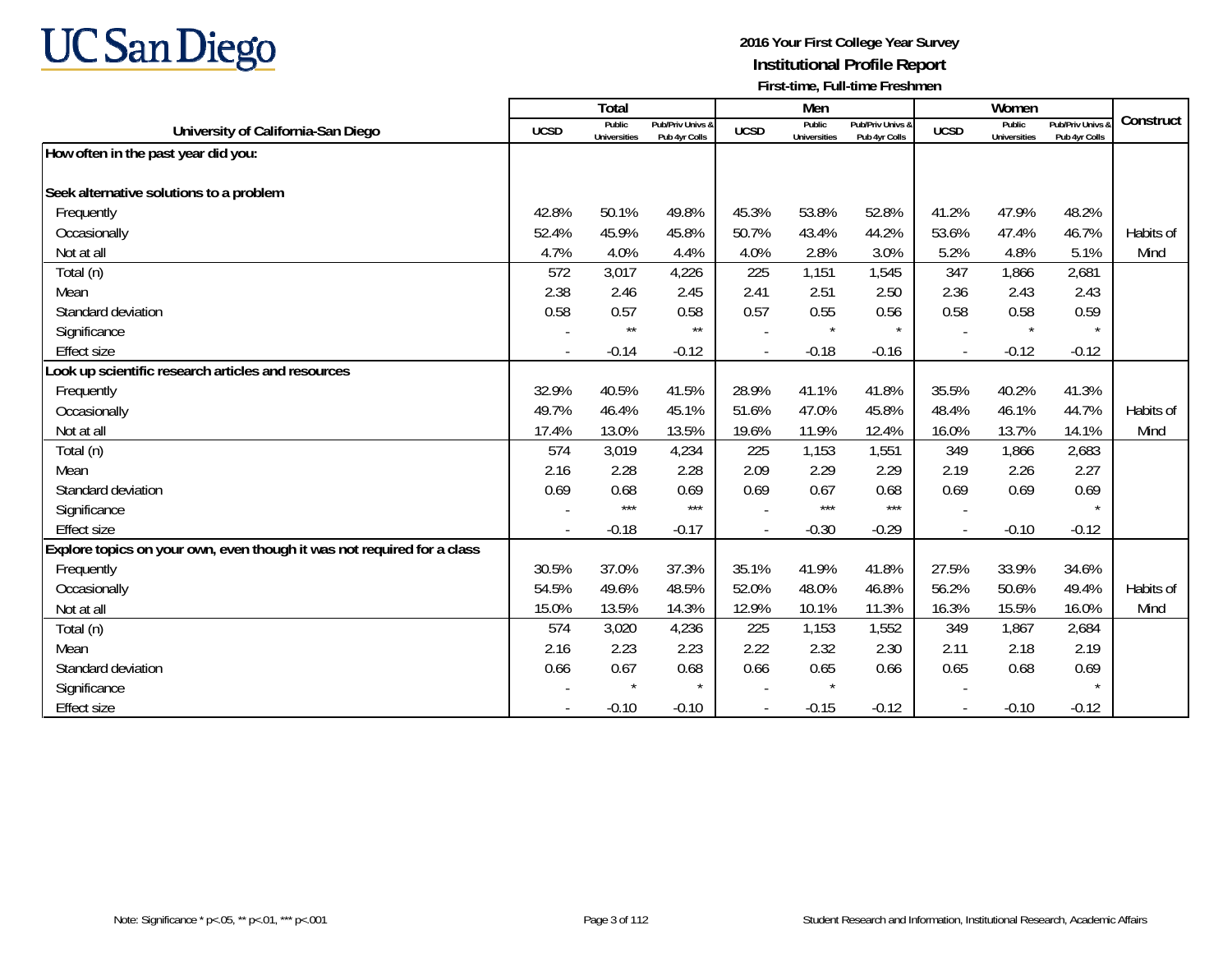

|                                                                       |             | Total                         |                                   |             | Men                           |                                   |                          | Women                         |                                        |           |
|-----------------------------------------------------------------------|-------------|-------------------------------|-----------------------------------|-------------|-------------------------------|-----------------------------------|--------------------------|-------------------------------|----------------------------------------|-----------|
| University of California-San Diego                                    | <b>UCSD</b> | Public<br><b>Universities</b> | Pub/Priv Univs &<br>Pub 4yr Colls | <b>UCSD</b> | Public<br><b>Universities</b> | Pub/Priv Univs &<br>Pub 4yr Colls | <b>UCSD</b>              | Public<br><b>Universities</b> | <b>Pub/Priv Univs</b><br>Pub 4yr Colls | Construct |
| How often in the past year did you:                                   |             |                               |                                   |             |                               |                                   |                          |                               |                                        |           |
|                                                                       |             |                               |                                   |             |                               |                                   |                          |                               |                                        |           |
| Accept mistakes as part of the learning process                       |             |                               |                                   |             |                               |                                   |                          |                               |                                        |           |
| Frequently                                                            | 59.1%       | 63.4%                         | 64.4%                             | 60.0%       | 65.8%                         | 66.7%                             | 58.5%                    | 61.9%                         | 63.0%                                  |           |
| Occasionally                                                          | 37.6%       | 33.6%                         | 32.5%                             | 37.8%       | 31.7%                         | 30.8%                             | 37.5%                    | 34.7%                         | 33.6%                                  | Habits of |
| Not at all                                                            | 3.3%        | 3.0%                          | 3.1%                              | 2.2%        | 2.5%                          | 2.5%                              | 4.0%                     | 3.4%                          | 3.4%                                   | Mind      |
| Total (n)                                                             | 574         | 3,018                         | 4,232                             | 225         | 1,154                         | 1,553                             | 349                      | 1,864                         | 2,679                                  |           |
| Mean                                                                  | 2.56        | 2.60                          | 2.61                              | 2.58        | 2.63                          | 2.64                              | 2.54                     | 2.59                          | 2.60                                   |           |
| Standard deviation                                                    | 0.56        | 0.55                          | 0.55                              | 0.54        | 0.53                          | 0.53                              | 0.57                     | 0.56                          | 0.56                                   |           |
| Significance                                                          |             |                               |                                   |             |                               |                                   |                          |                               |                                        |           |
| <b>Effect size</b>                                                    |             | $-0.07$                       | $-0.09$                           |             | $-0.09$                       | $-0.11$                           | $\overline{\phantom{a}}$ | $-0.09$                       | $-0.11$                                |           |
| Seek feedback on your academic work                                   |             |                               |                                   |             |                               |                                   |                          |                               |                                        |           |
| Frequently                                                            | 44.3%       | 49.6%                         | 51.0%                             | 39.1%       | 46.2%                         | 47.3%                             | 47.6%                    | 51.7%                         | 53.1%                                  |           |
| Occasionally                                                          | 50.2%       | 43.9%                         | 42.7%                             | 54.2%       | 45.8%                         | 45.3%                             | 47.6%                    | 42.7%                         | 41.2%                                  | Habits of |
| Not at all                                                            | 5.6%        | 6.5%                          | 6.4%                              | 6.7%        | 8.0%                          | 7.5%                              | 4.9%                     | 5.6%                          | 5.7%                                   | Mind      |
| Total (n)                                                             | 574         | 3,022                         | 4,236                             | 225         | 1,154                         | 1,553                             | 349                      | 1,868                         | 2,683                                  |           |
| Mean                                                                  | 2.39        | 2.43                          | 2.45                              | 2.32        | 2.38                          | 2.40                              | 2.43                     | 2.46                          | 2.47                                   |           |
| Standard deviation                                                    | 0.59        | 0.61                          | 0.61                              | 0.60        | 0.63                          | 0.62                              | 0.59                     | 0.60                          | 0.60                                   |           |
| Significance                                                          |             |                               | $\star$                           |             |                               |                                   |                          |                               |                                        |           |
| <b>Effect size</b>                                                    |             | $-0.07$                       | $-0.10$                           |             | $-0.10$                       | $-0.13$                           | $\overline{\phantom{a}}$ | $-0.05$                       | $-0.07$                                |           |
| Integrate skills and knowledge from different sources and experiences |             |                               |                                   |             |                               |                                   |                          |                               |                                        |           |
| Frequently                                                            | 57.4%       | 64.2%                         | 63.1%                             | 53.6%       | 63.7%                         | 62.0%                             | 59.9%                    | 64.6%                         | 63.7%                                  |           |
| Occasionally                                                          | 40.1%       | 33.9%                         | 34.7%                             | 43.3%       | 34.5%                         | 35.6%                             | 38.1%                    | 33.5%                         | 34.2%                                  |           |
| Not at all                                                            | 2.4%        | 1.9%                          | 2.2%                              | 3.1%        | 1.8%                          | 2.5%                              | 2.0%                     | 1.9%                          | 2.1%                                   |           |
| Total (n)                                                             | 573         | 3,020                         | 4,234                             | 224         | 1,154                         | 1,551                             | 349                      | 1,866                         | 2,683                                  |           |
| Mean                                                                  | 2.55        | 2.62                          | 2.61                              | 2.50        | 2.62                          | 2.60                              | 2.58                     | 2.63                          | 2.62                                   |           |
| Standard deviation                                                    | 0.54        | 0.52                          | 0.53                              | 0.56        | 0.52                          | 0.54                              | 0.53                     | 0.52                          | 0.53                                   |           |
| Significance                                                          |             | $\star\star$                  | $\star$                           |             | $\star\star$                  | $\star\star$                      |                          |                               |                                        |           |
| <b>Effect size</b>                                                    |             | $-0.13$                       | $-0.11$                           |             | $-0.23$                       | $-0.19$                           |                          | $-0.10$                       | $-0.08$                                |           |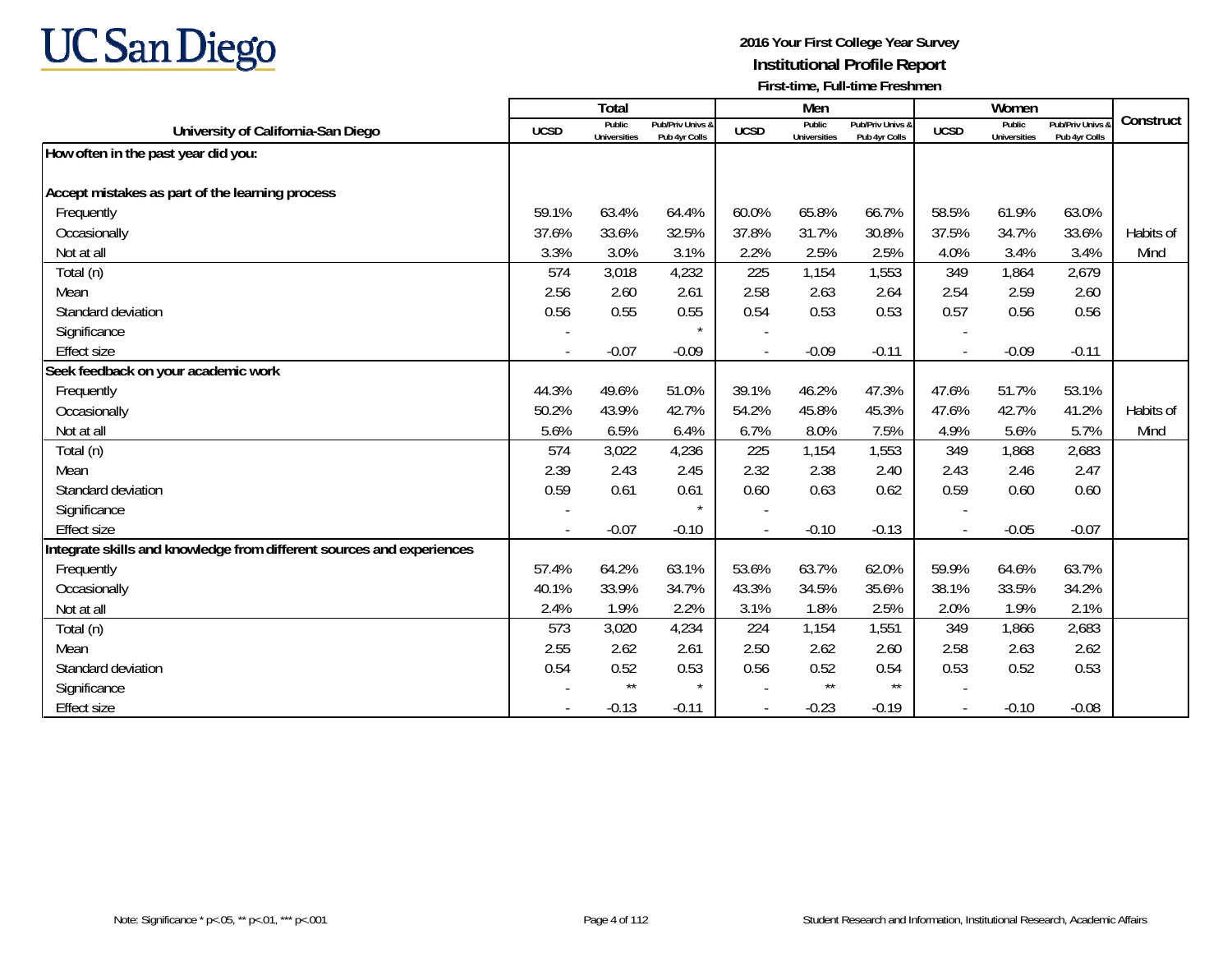

|                                                                     |             | <b>Total</b>           |                                   |             | Men                           |                                   |                | Women                  |                                   |             |
|---------------------------------------------------------------------|-------------|------------------------|-----------------------------------|-------------|-------------------------------|-----------------------------------|----------------|------------------------|-----------------------------------|-------------|
| University of California-San Diego                                  | <b>UCSD</b> | Public<br>Universities | Pub/Priv Univs &<br>Pub 4yr Colls | <b>UCSD</b> | Public<br><b>Universities</b> | Pub/Priv Univs &<br>Pub 4yr Colls | <b>UCSD</b>    | Public<br>Universities | Pub/Priv Univs &<br>Pub 4yr Colls | Construct   |
| Since entering this college, how often have you interacted with the |             |                        |                                   |             |                               |                                   |                |                        |                                   |             |
| following people (e.g., by phone, e-mail, text, or in person):      |             |                        |                                   |             |                               |                                   |                |                        |                                   |             |
|                                                                     |             |                        |                                   |             |                               |                                   |                |                        |                                   |             |
| Faculty during office hours                                         |             |                        |                                   |             |                               |                                   |                |                        |                                   |             |
| Daily                                                               | 0.4%        | 1.8%                   | 2.3%                              | 0.5%        | 2.0%                          | 2.7%                              | 0.3%           | 1.7%                   | 2.1%                              | Faculty     |
| 2 or 3 times per week                                               | 7.1%        | 6.4%                   | 7.1%                              | 6.8%        | 6.4%                          | 7.0%                              | 7.2%           | 6.3%                   | 7.1%                              | Interaction |
| Once a week                                                         | 8.0%        | 10.7%                  | 11.3%                             | 8.6%        | 12.6%                         | 13.4%                             | 7.5%           | 9.5%                   | 10.0%                             |             |
| 1 or 2 times per month                                              | 23.5%       | 25.2%                  | 25.1%                             | 24.4%       | 25.5%                         | 24.8%                             | 22.9%          | 25.0%                  | 25.3%                             |             |
| 1 or 2 times per term                                               | 42.2%       | 40.5%                  | 39.5%                             | 39.8%       | 37.2%                         | 36.7%                             | 43.8%          | 42.4%                  | 41.1%                             |             |
| <b>Never</b>                                                        | 18.9%       | 15.5%                  | 14.7%                             | 19.9%       | 16.2%                         | 15.4%                             | 18.3%          | 15.1%                  | 14.4%                             |             |
| Total (n)                                                           | 566         | 2,983                  | 4,172                             | 221         | 1,136                         | 1,524                             | 345            | 1,847                  | 2,648                             |             |
| Mean                                                                | 2.43        | 2.57                   | 2.63                              | 2.44        | 2.62                          | 2.68                              | 2.43           | 2.55                   | 2.61                              |             |
| Standard deviation                                                  | 1.12        | 1.17                   | 1.21                              | 1.13        | 1.20                          | 1.24                              | 1.11           | 1.15                   | 1.18                              |             |
| Significance                                                        |             | $\star\star$           | $***$                             |             | $\star$                       | $\star\star$                      |                |                        | $\star\star$                      |             |
| <b>Effect size</b>                                                  |             | $-0.12$                | $-0.17$                           |             | $-0.15$                       | $-0.19$                           | $\overline{a}$ | $-0.10$                | $-0.15$                           |             |
| Faculty outside of class or office hours                            |             |                        |                                   |             |                               |                                   |                |                        |                                   |             |
| Daily                                                               | 0.7%        | 1.8%                   | 2.1%                              | 0.5%        | 2.6%                          | 2.9%                              | 0.9%           | 1.4%                   | 1.6%                              |             |
| 2 or 3 times per week                                               | 2.8%        | 4.9%                   | 5.6%                              | 4.5%        | 5.7%                          | 5.9%                              | 1.7%           | 4.3%                   | 5.4%                              | Faculty     |
| Once a week                                                         | 5.5%        | 9.4%                   | 9.7%                              | 7.2%        | 11.4%                         | 11.8%                             | 4.3%           | 8.2%                   | 8.4%                              | Interaction |
| 1 or 2 times per month                                              | 13.2%       | 18.1%                  | 17.5%                             | 12.2%       | 17.7%                         | 17.8%                             | 13.9%          | 18.3%                  | 17.3%                             |             |
| 1 or 2 times per term                                               | 26.5%       | 28.4%                  | 27.2%                             | 26.7%       | 27.2%                         | 26.5%                             | 26.3%          | 29.2%                  | 27.6%                             |             |
| <b>Never</b>                                                        | 51.3%       | 37.3%                  | 38.0%                             | 48.9%       | 35.5%                         | 35.1%                             | 52.9%          | 38.5%                  | 39.6%                             |             |
| Total (n)                                                           | 567         | 2,976                  | 4,164                             | 221         | 1,133                         | 1,522                             | 346            | 1,843                  | 2,642                             |             |
| Mean                                                                | 1.84        | 2.22                   | 2.24                              | 1.93        | 2.32                          | 2.36                              | 1.78           | 2.15                   | 2.17                              |             |
| Standard deviation                                                  | 1.10        | 1.27                   | 1.31                              | 1.18        | 1.35                          | 1.37                              | 1.04           | 1.22                   | 1.27                              |             |
| Significance                                                        |             | $***$                  | $***$                             |             | $***$                         | $***$                             |                | $***$                  | $***$                             |             |
| <b>Effect size</b>                                                  |             | $-0.30$                | 0.31                              |             | 0.29                          | 0.31                              |                | 0.30                   | 0.31                              |             |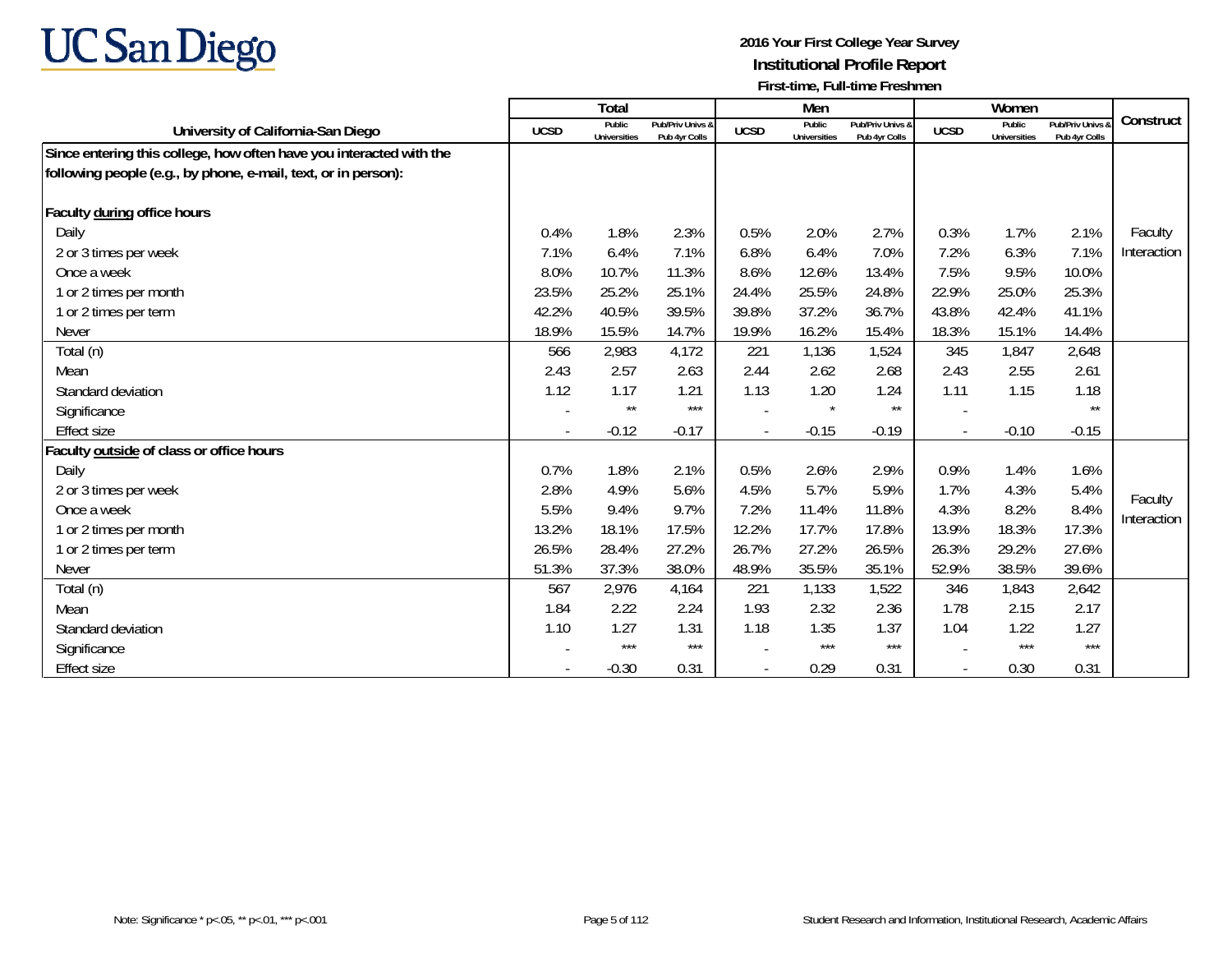

|                                                                     |             | <b>Total</b>           |                                   |             | Men                           |                                   |                | Women                  |                                   |           |
|---------------------------------------------------------------------|-------------|------------------------|-----------------------------------|-------------|-------------------------------|-----------------------------------|----------------|------------------------|-----------------------------------|-----------|
| University of California-San Diego                                  | <b>UCSD</b> | Public<br>Universities | Pub/Priv Univs &<br>Pub 4yr Colls | <b>UCSD</b> | Public<br><b>Universities</b> | Pub/Priv Univs &<br>Pub 4yr Colls | <b>UCSD</b>    | Public<br>Universities | Pub/Priv Univs &<br>Pub 4yr Colls | Construct |
| Since entering this college, how often have you interacted with the |             |                        |                                   |             |                               |                                   |                |                        |                                   |           |
| following people (e.g., by phone, e-mail, text, or in person):      |             |                        |                                   |             |                               |                                   |                |                        |                                   |           |
|                                                                     |             |                        |                                   |             |                               |                                   |                |                        |                                   |           |
| Academic advisors/counselors                                        |             |                        |                                   |             |                               |                                   |                |                        |                                   |           |
| Daily                                                               | 0.2%        | 1.3%                   | 1.6%                              | 0.5%        | 1.8%                          | 2.2%                              | 0.0%           | 1.0%                   | 1.2%                              |           |
| 2 or 3 times per week                                               | 1.6%        | 3.0%                   | 3.4%                              | 1.8%        | 3.3%                          | 3.7%                              | 1.5%           | 2.9%                   | 3.2%                              |           |
| Once a week                                                         | 2.7%        | 5.3%                   | 5.6%                              | 3.6%        | 6.0%                          | 6.8%                              | 2.0%           | 4.8%                   | 4.9%                              |           |
| 1 or 2 times per month                                              | 16.3%       | 22.1%                  | 21.9%                             | 16.3%       | 21.9%                         | 22.1%                             | 16.3%          | 22.3%                  | 21.8%                             |           |
| 1 or 2 times per term                                               | 58.6%       | 61.2%                  | 59.9%                             | 54.8%       | 59.0%                         | 57.1%                             | 61.0%          | 62.5%                  | 61.5%                             |           |
| <b>Never</b>                                                        | 20.7%       | 7.1%                   | 7.7%                              | 23.1%       | 8.1%                          | 8.2%                              | 19.2%          | 6.5%                   | 7.4%                              |           |
| Total (n)                                                           | 565         | 2,968                  | 4,153                             | 221         | 1,129                         | 1,516                             | 344            | 1,839                  | 2,637                             |           |
| Mean                                                                | 2.06        | 2.40                   | 2.42                              | 2.08        | 2.43                          | 2.47                              | 2.06           | 2.38                   | 2.38                              |           |
| Standard deviation                                                  | 0.80        | 0.91                   | 0.95                              | 0.88        | 0.97                          | 1.02                              | 0.75           | 0.87                   | 0.91                              |           |
| Significance                                                        |             | $***$                  | $***$                             |             | $***$                         | $***$                             |                | $***$                  | $***$                             |           |
| <b>Effect size</b>                                                  |             | $-0.37$                | $-0.38$                           |             | $-0.36$                       | $-0.38$                           | $\overline{a}$ | $-0.37$                | $-0.35$                           |           |
| Graduate students/teaching assistants                               |             |                        |                                   |             |                               |                                   |                |                        |                                   |           |
| Daily                                                               | 2.5%        | 3.8%                   | 4.1%                              | 1.4%        | 4.4%                          | 4.8%                              | 3.2%           | 3.5%                   | 3.7%                              |           |
| 2 or 3 times per week                                               | 17.7%       | 12.8%                  | 11.8%                             | 15.5%       | 12.5%                         | 11.9%                             | 19.1%          | 13.0%                  | 11.7%                             |           |
| Once a week                                                         | 21.6%       | 16.9%                  | 14.9%                             | 21.8%       | 17.0%                         | 16.5%                             | 21.4%          | 16.8%                  | 14.0%                             |           |
| 1 or 2 times per month                                              | 23.7%       | 17.7%                  | 16.4%                             | 25.5%       | 19.0%                         | 17.7%                             | 22.5%          | 17.0%                  | 15.6%                             |           |
| 1 or 2 times per term                                               | 24.6%       | 21.3%                  | 19.9%                             | 23.2%       | 21.0%                         | 19.7%                             | 25.4%          | 21.6%                  | 20.1%                             |           |
| <b>Never</b>                                                        | 10.1%       | 27.4%                  | 32.9%                             | 12.7%       | 26.2%                         | 29.4%                             | 8.4%           | 28.2%                  | 34.9%                             |           |
| Total (n)                                                           | 566         | 2,970                  | 4,152                             | 220         | 1,131                         | 1,519                             | 346            | 1,839                  | 2,633                             |           |
| Mean                                                                | 3.20        | 2.78                   | 2.65                              | 3.08        | 2.82                          | 2.76                              | 3.27           | 2.75                   | 2.59                              |           |
| Standard deviation                                                  | 1.33        | 1.51                   | 1.54                              | 1.30        | 1.51                          | 1.55                              | 1.34           | 1.51                   | 1.54                              |           |
| Significance                                                        |             | $***$                  | $***$                             |             | $\star$                       | $\star\star$                      |                | $***$                  | $***$                             |           |
| <b>Effect size</b>                                                  |             | 0.28                   | 0.36                              |             | 0.17                          | 0.21                              |                | 0.34                   | 0.44                              |           |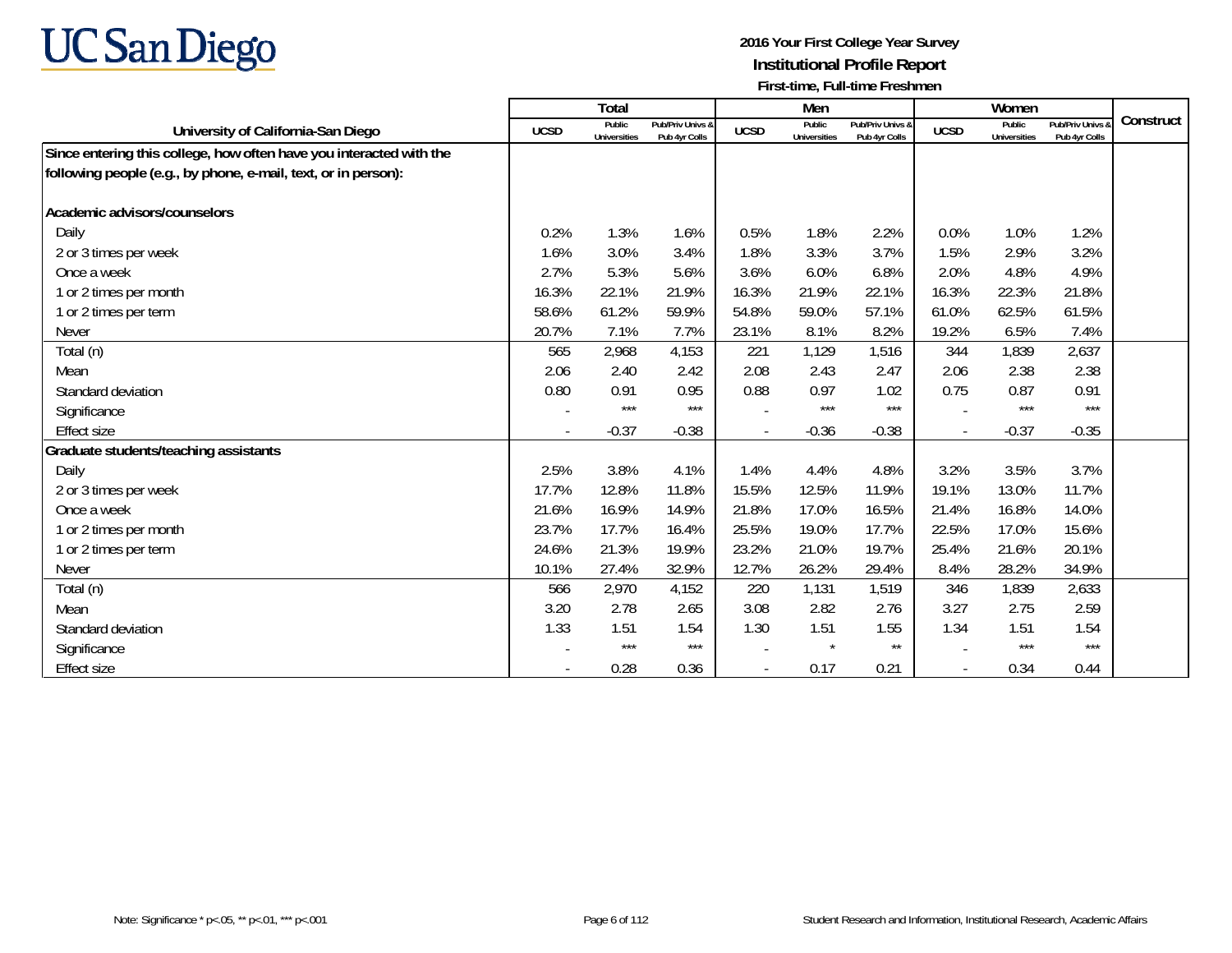

|                                                                     |             | Total                         |                                   |             | Men                           |                                   |             | Women                         |                                        |           |
|---------------------------------------------------------------------|-------------|-------------------------------|-----------------------------------|-------------|-------------------------------|-----------------------------------|-------------|-------------------------------|----------------------------------------|-----------|
| University of California-San Diego                                  | <b>UCSD</b> | Public<br><b>Universities</b> | Pub/Priv Univs &<br>Pub 4yr Colls | <b>UCSD</b> | Public<br><b>Universities</b> | Pub/Priv Univs &<br>Pub 4yr Colls | <b>UCSD</b> | Public<br><b>Universities</b> | <b>Pub/Priv Univs</b><br>Pub 4yr Colls | Construct |
| Close friends at this institution                                   |             |                               |                                   |             |                               |                                   |             |                               |                                        |           |
| Daily                                                               | 60.9%       | 65.7%                         | 63.4%                             | 55.0%       | 62.0%                         | 60.4%                             | 64.6%       | 68.0%                         | 65.2%                                  |           |
| 2 or 3 times per week                                               | 16.5%       | 15.5%                         | 16.0%                             | 16.4%       | 15.9%                         | 16.2%                             | 16.5%       | 15.2%                         | 15.9%                                  |           |
| Once a week                                                         | 7.3%        | 7.7%                          | 8.1%                              | 9.5%        | 9.3%                          | 9.8%                              | 5.8%        | 6.7%                          | 7.2%                                   |           |
| 1 or 2 times per month                                              | 5.8%        | 4.3%                          | 4.4%                              | 7.7%        | 5.3%                          | 5.1%                              | 4.6%        | 3.7%                          | 4.0%                                   |           |
| 1 or 2 times per term                                               | 5.3%        | 3.0%                          | 3.4%                              | 5.0%        | 2.8%                          | 3.2%                              | 5.5%        | 3.1%                          | 3.5%                                   |           |
| <b>Never</b>                                                        | 4.2%        | 3.8%                          | 4.6%                              | 6.4%        | 4.8%                          | 5.3%                              | 2.9%        | 3.2%                          | 4.2%                                   |           |
| Total (n)                                                           | 565         | 2,976                         | 4,164                             | 220         | 1,133                         | 1,521                             | 345         | 1,843                         | 2,643                                  |           |
| Mean                                                                | 5.09        | 5.25                          | 5.18                              | 4.90        | 5.15                          | 5.10                              | 5.21        | 5.32                          | 5.23                                   |           |
| Standard deviation                                                  | 1.44        | 1.31                          | 1.38                              | 1.56        | 1.39                          | 1.43                              | 1.34        | 1.26                          | 1.35                                   |           |
| Significance                                                        |             | $\star\star$                  |                                   |             |                               |                                   |             |                               |                                        |           |
| <b>Effect size</b>                                                  |             | $-0.12$                       | $-0.07$                           |             | $-0.18$                       | $-0.14$                           |             | $-0.09$                       | $-0.01$                                |           |
| Since entering this college, how often have you interacted with the |             |                               |                                   |             |                               |                                   |             |                               |                                        |           |
| following people (e.g., by phone, e-mail, text, or in person):      |             |                               |                                   |             |                               |                                   |             |                               |                                        |           |
| Close friends not at this institution                               |             |                               |                                   |             |                               |                                   |             |                               |                                        |           |
| Daily                                                               | 23.4%       | 27.4%                         | 28.4%                             | 18.7%       | 23.9%                         | 25.3%                             | 26.4%       | 29.6%                         | 30.2%                                  |           |
| 2 or 3 times per week                                               | 19.5%       | 20.7%                         | 20.5%                             | 17.4%       | 19.3%                         | 18.6%                             | 20.9%       | 21.5%                         | 21.6%                                  |           |
| Once a week                                                         | 13.1%       | 14.5%                         | 14.5%                             | 14.6%       | 16.9%                         | 17.2%                             | 12.2%       | 13.0%                         | 12.9%                                  |           |
| 1 or 2 times per month                                              | 19.0%       | 16.6%                         | 16.4%                             | 19.6%       | 17.5%                         | 17.0%                             | 18.6%       | 16.0%                         | 16.1%                                  |           |
| 1 or 2 times per term                                               | 15.2%       | 11.6%                         | 11.1%                             | 21.0%       | 12.8%                         | 12.2%                             | 11.6%       | 10.8%                         | 10.6%                                  |           |
| <b>Never</b>                                                        | 9.8%        | 9.3%                          | 9.0%                              | 8.7%        | 9.6%                          | 9.8%                              | 10.4%       | 9.1%                          | 8.6%                                   |           |
| Total (n)                                                           | 564         | 2,971                         | 4,155                             | 219         | 1,131                         | 1,514                             | 345         | 1,840                         | 2,641                                  |           |
| Mean                                                                | 3.88        | 4.08                          | 4.11                              | 3.67        | 3.95                          | 3.98                              | 4.01        | 4.16                          | 4.19                                   |           |
| Standard deviation                                                  | 1.67        | 1.66                          | 1.66                              | 1.63        | 1.64                          | 1.65                              | 1.69        | 1.67                          | 1.66                                   |           |
| Significance                                                        |             | $\star\star$                  | $\star\star$                      |             |                               | $***$                             |             |                               |                                        |           |
| Effect size                                                         |             | $-0.12$                       | $-0.14$                           |             | $-0.17$                       | $-0.19$                           |             | $-0.09$                       | $-0.11$                                |           |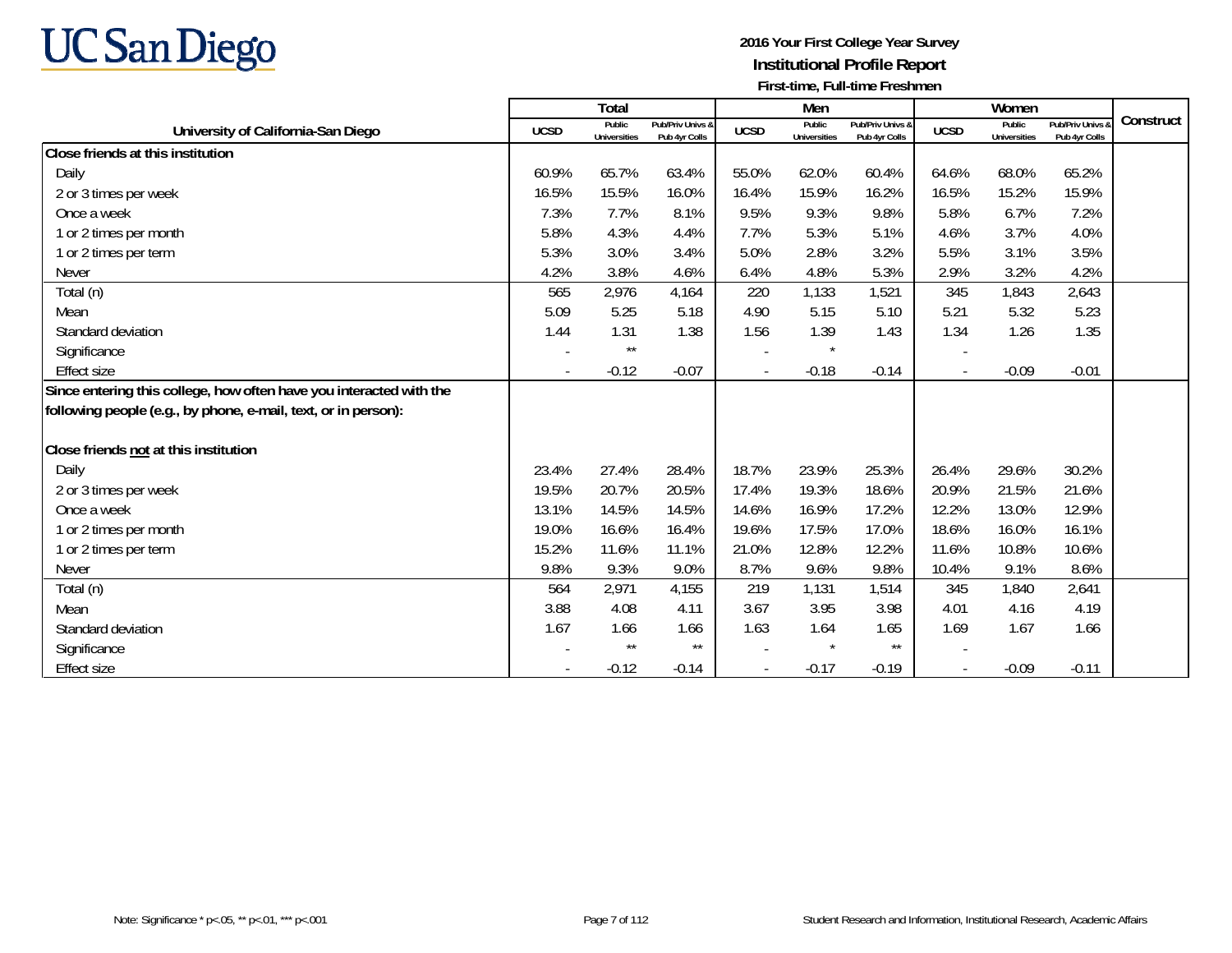

|                                                                    |                | Total                         |                                   |                | Men                           |                                   |             | Women                         |                                        |           |
|--------------------------------------------------------------------|----------------|-------------------------------|-----------------------------------|----------------|-------------------------------|-----------------------------------|-------------|-------------------------------|----------------------------------------|-----------|
| University of California-San Diego                                 | <b>UCSD</b>    | Public<br><b>Universities</b> | Pub/Priv Univs &<br>Pub 4yr Colls | <b>UCSD</b>    | Public<br><b>Universities</b> | Pub/Priv Univs &<br>Pub 4yr Colls | <b>UCSD</b> | Public<br><b>Universities</b> | <b>Pub/Priv Univs</b><br>Pub 4yr Colls | Construct |
| Your parents/guardians                                             |                |                               |                                   |                |                               |                                   |             |                               |                                        |           |
| Daily                                                              | 23.6%          | 33.8%                         | 38.6%                             | 19.9%          | 25.9%                         | 30.0%                             | 26.0%       | 38.7%                         | 43.6%                                  |           |
| 2 or 3 times per week                                              | 19.8%          | 23.2%                         | 21.7%                             | 18.1%          | 24.1%                         | 23.1%                             | 20.8%       | 22.6%                         | 20.9%                                  |           |
| Once a week                                                        | 24.5%          | 19.4%                         | 17.4%                             | 27.6%          | 22.3%                         | 20.5%                             | 22.5%       | 17.5%                         | 15.5%                                  |           |
| 1 or 2 times per month                                             | 15.5%          | 12.7%                         | 11.8%                             | 15.4%          | 15.4%                         | 14.1%                             | 15.6%       | 11.0%                         | 10.5%                                  |           |
| 1 or 2 times per term                                              | 10.8%          | 6.1%                          | 5.9%                              | 12.2%          | 6.4%                          | 6.4%                              | 9.8%        | 6.0%                          | 5.6%                                   |           |
| Never                                                              | 5.8%           | 4.8%                          | 4.6%                              | 6.8%           | 5.9%                          | 5.9%                              | 5.2%        | 4.1%                          | 3.9%                                   |           |
| Total (n)                                                          | 567            | 2,980                         | 4,167                             | 221            | 1,133                         | 1,521                             | 346         | 1,847                         | 2,646                                  |           |
| Mean                                                               | 4.13           | 4.51                          | 4.61                              | 3.98           | 4.30                          | 4.39                              | 4.22        | 4.65                          | 4.75                                   |           |
| Standard deviation                                                 | 1.50           | 1.46                          | 1.47                              | 1.50           | 1.46                          | 1.49                              | 1.49        | 1.44                          | 1.44                                   |           |
| Significance                                                       |                | $***$                         | $***$                             |                | $\star\star$                  | $***$                             |             | $***$                         | $***$                                  |           |
| <b>Effect size</b>                                                 |                | $-0.26$                       | $-0.33$                           |                | $-0.22$                       | $-0.28$                           |             | $-0.30$                       | $-0.37$                                |           |
| Your siblings or extended family                                   |                |                               |                                   |                |                               |                                   |             |                               |                                        |           |
| Daily                                                              | 14.3%          | 24.7%                         | 28.6%                             | 12.7%          | 19.9%                         | 22.9%                             | 15.3%       | 27.6%                         | 31.9%                                  |           |
| 2 or 3 times per week                                              | 18.0%          | 19.7%                         | 19.1%                             | 15.5%          | 19.1%                         | 18.7%                             | 19.7%       | 20.0%                         | 19.3%                                  |           |
| Once a week                                                        | 18.6%          | 17.4%                         | 16.8%                             | 21.8%          | 19.5%                         | 19.0%                             | 16.5%       | 16.1%                         | 15.6%                                  |           |
| 1 or 2 times per month                                             | 21.6%          | 19.1%                         | 18.0%                             | 17.3%          | 20.7%                         | 19.8%                             | 24.3%       | 18.1%                         | 17.0%                                  |           |
| 1 or 2 times per term                                              | 14.8%          | 10.7%                         | 9.6%                              | 16.8%          | 10.9%                         | 10.5%                             | 13.6%       | 10.6%                         | 9.1%                                   |           |
| Never                                                              | 12.7%          | 8.5%                          | 7.8%                              | 15.9%          | 9.8%                          | 9.1%                              | 10.7%       | 7.6%                          | 7.1%                                   |           |
| Total (n)                                                          | 566            | 2,981                         | 4,170                             | 220            | 1,134                         | 1,523                             | 346         | 1,847                         | 2,647                                  |           |
| Mean                                                               | 3.57           | 4.03                          | 4.16                              | 3.42           | 3.87                          | 3.97                              | 3.67        | 4.13                          | 4.27                                   |           |
| Standard deviation                                                 | 1.59           | 1.60                          | 1.61                              | 1.62           | 1.58                          | 1.59                              | 1.57        | 1.61                          | 1.60                                   |           |
| Significance                                                       |                | $***$                         | $***$                             |                | ***                           | $***$                             |             | $***$                         | $***$                                  |           |
| <b>Effect size</b>                                                 |                | $-0.29$                       | $-0.37$                           |                | $-0.28$                       | $-0.35$                           |             | $-0.29$                       | $-0.38$                                |           |
| Do you have any concern about your ability to finance your college |                |                               |                                   |                |                               |                                   |             |                               |                                        |           |
| education?                                                         |                |                               |                                   |                |                               |                                   |             |                               |                                        |           |
| Major (not sure I will have enough funds to complete college)      | 18.4%          | 20.4%                         | 20.8%                             | 15.0%          | 15.5%                         | 16.6%                             | 20.7%       | 23.3%                         | 23.1%                                  |           |
| Some (but I probably will have enough funds)                       | 57.8%          | 55.9%                         | 56.8%                             | 56.1%          | 55.3%                         | 54.7%                             | 59.0%       | 56.3%                         | 57.9%                                  |           |
| None (I am confident that I will have sufficient funds)            | 23.7%          | 23.8%                         | 22.5%                             | 29.0%          | 29.2%                         | 28.6%                             | 20.4%       | 20.4%                         | 19.0%                                  |           |
| Total (n)                                                          | 548            | 2,888                         | 4,052                             | 214            | 1,091                         | 1,466                             | 334         | 1,797                         | 2,586                                  |           |
| Mean                                                               | 1.95           | 1.97                          | 1.98                              | 1.86           | 1.86                          | 1.88                              | 2.00        | 2.03                          | 2.04                                   |           |
| Standard deviation                                                 | 0.65           | 0.66                          | 0.66                              | 0.65           | 0.65                          | 0.66                              | 0.64        | 0.66                          | 0.65                                   |           |
| Significance                                                       |                |                               |                                   |                |                               |                                   |             |                               |                                        |           |
| <b>Effect size</b>                                                 | $\blacksquare$ | 0.03                          | 0.05                              | $\blacksquare$ | 0.00                          | 0.03                              | $\sim$      | 0.05                          | 0.06                                   |           |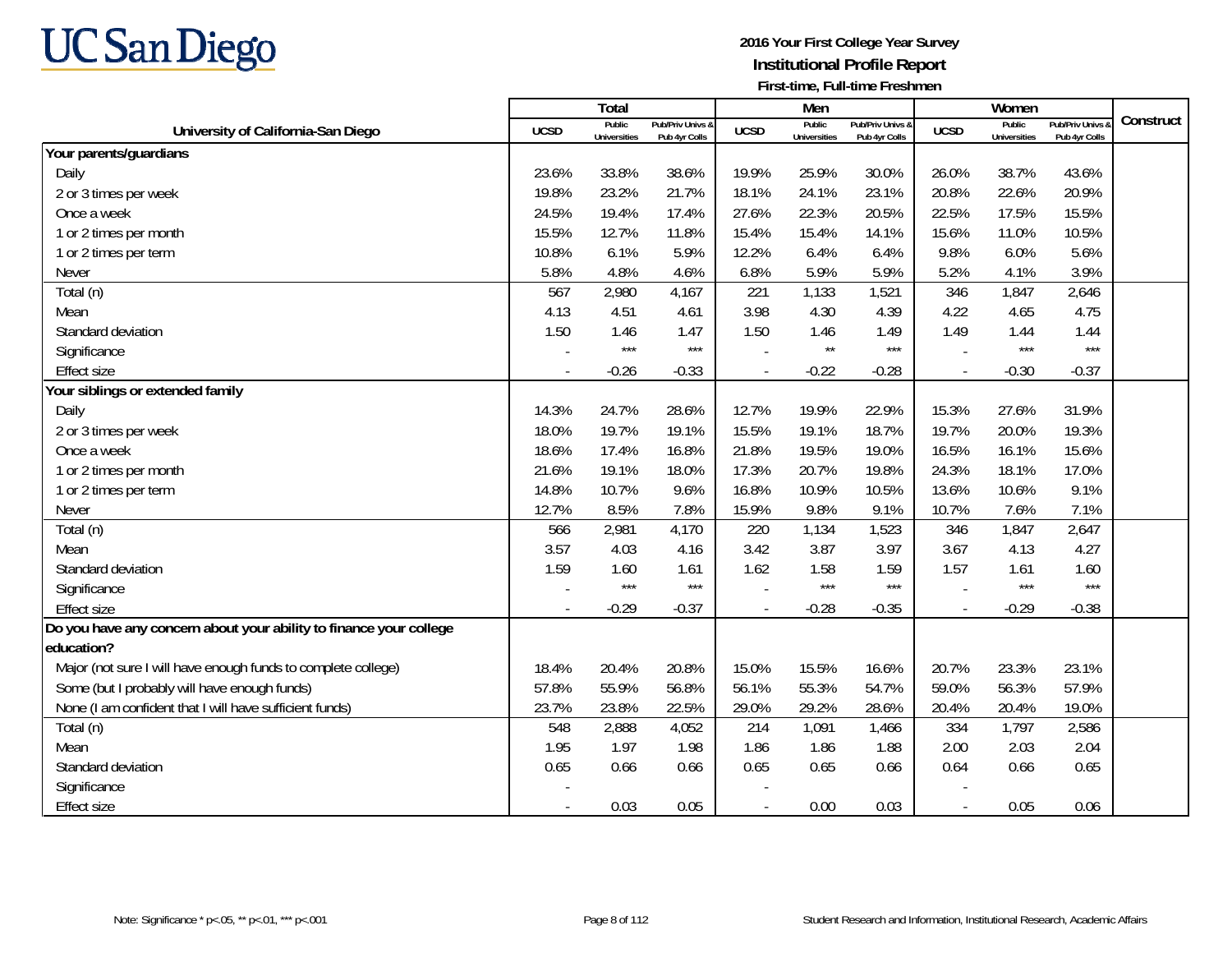

|                                                                         |             | Total                  |                                   |                          | Men                           |                                   |                          | Women                         |                                 |           |
|-------------------------------------------------------------------------|-------------|------------------------|-----------------------------------|--------------------------|-------------------------------|-----------------------------------|--------------------------|-------------------------------|---------------------------------|-----------|
| University of California-San Diego                                      | <b>UCSD</b> | Public<br>Universities | Pub/Priv Univs &<br>Pub 4yr Colls | <b>UCSD</b>              | Public<br><b>Universities</b> | Pub/Priv Univs &<br>Pub 4yr Colls | <b>UCSD</b>              | Public<br><b>Universities</b> | Pub/Priv Univs<br>Pub 4yr Colls | Construct |
| How much of the past year's educational expenses (room, board, tuition, |             |                        |                                   |                          |                               |                                   |                          |                               |                                 |           |
| and fees) were covered from each of the following sources?              |             |                        |                                   |                          |                               |                                   |                          |                               |                                 |           |
|                                                                         |             |                        |                                   |                          |                               |                                   |                          |                               |                                 |           |
| Family resources (parents, relatives, spouse, etc.)                     |             |                        |                                   |                          |                               |                                   |                          |                               |                                 |           |
| \$15,000 or more                                                        | 48.8%       | 26.6%                  | 21.6%                             | 51.2%                    | 28.3%                         | 22.8%                             | 47.3%                    | 25.6%                         | 20.9%                           |           |
| \$10,000 to \$14,999                                                    | 6.7%        | 10.8%                  | 9.3%                              | 6.1%                     | 11.4%                         | 9.9%                              | 7.1%                     | 10.4%                         | 9.0%                            |           |
| \$6,000 to \$9,999                                                      | 7.1%        | 10.5%                  | 10.8%                             | 6.1%                     | 10.5%                         | 10.3%                             | 7.7%                     | 10.5%                         | 11.0%                           |           |
| \$3,000 to \$5,999                                                      | 7.5%        | 12.5%                  | 13.1%                             | 8.9%                     | 13.1%                         | 14.5%                             | 6.5%                     | 12.2%                         | 12.3%                           |           |
| \$1 to \$2,999                                                          | 15.8%       | 21.6%                  | 24.1%                             | 18.3%                    | 20.2%                         | 22.0%                             | 14.3%                    | 22.4%                         | 25.4%                           |           |
| None                                                                    | 14.0%       | 17.9%                  | 21.1%                             | 9.4%                     | 16.5%                         | 20.4%                             | 17.0%                    | 18.8%                         | 21.4%                           |           |
| Total (n)                                                               | 549         | 2,885                  | 4,029                             | 213                      | 1,093                         | 1,459                             | 336                      | 1,792                         | 2,570                           |           |
| Mean                                                                    | 4.23        | 3.55                   | 3.28                              | 4.35                     | 3.65                          | 3.36                              | 4.16                     | 3.48                          | 3.23                            |           |
| Standard deviation                                                      | 1.99        | 1.89                   | 1.85                              | 1.92                     | 1.88                          | 1.86                              | 2.03                     | 1.89                          | 1.85                            |           |
| Significance                                                            |             | $***$                  | $***$                             |                          | $***$                         | $***$                             | $\overline{\phantom{a}}$ | $***$                         | $***$                           |           |
| <b>Effect size</b>                                                      | $\sim$      | 0.36                   | 0.51                              | $\overline{\phantom{a}}$ | 0.37                          | 0.53                              | $\overline{\phantom{a}}$ | 0.36                          | 0.50                            |           |
| My own resources (income from work, work-study, etc.)                   |             |                        |                                   |                          |                               |                                   |                          |                               |                                 |           |
| \$15,000 or more                                                        | 2.4%        | 1.1%                   | 1.0%                              | 2.9%                     | 1.5%                          | 1.5%                              | 2.1%                     | 0.8%                          | 0.7%                            |           |
| \$10,000 to \$14,999                                                    | 0.2%        | 0.9%                   | 0.9%                              | 0.5%                     | 1.2%                          | 1.1%                              | 0.0%                     | 0.7%                          | 0.7%                            |           |
| \$6,000 to \$9,999                                                      | 0.7%        | 2.3%                   | 2.3%                              | 0.5%                     | 2.3%                          | 2.2%                              | 0.9%                     | 2.2%                          | 2.4%                            |           |
| \$3,000 to \$5,999                                                      | 3.9%        | 6.3%                   | 6.2%                              | 3.4%                     | 8.1%                          | 7.7%                              | 4.2%                     | 5.2%                          | 5.3%                            |           |
| \$1 to \$2,999                                                          | 34.1%       | 35.9%                  | 36.7%                             | 32.7%                    | 34.3%                         | 35.1%                             | 35.0%                    | 36.8%                         | 37.5%                           |           |
| None                                                                    | 58.6%       | 53.6%                  | 53.0%                             | 60.1%                    | 52.6%                         | 52.4%                             | 57.7%                    | 54.2%                         | 53.3%                           |           |
| Total (n)                                                               | 539         | 2,844                  | 3,982                             | 208                      | 1,074                         | 1,436                             | 331                      | 1,770                         | 2,546                           |           |
| Mean                                                                    | 1.57        | 1.64                   | 1.64                              | 1.57                     | 1.70                          | 1.69                              | 1.57                     | 1.61                          | 1.62                            |           |
| Standard deviation                                                      | 0.93        | 0.90                   | 0.89                              | 0.99                     | 0.98                          | 0.96                              | 0.90                     | 0.86                          | 0.85                            |           |
| Significance                                                            |             |                        |                                   |                          |                               |                                   |                          |                               |                                 |           |
| Effect size                                                             |             | $-0.08$                | $-0.08$                           |                          | $-0.13$                       | $-0.13$                           |                          | $-0.05$                       | $-0.06$                         |           |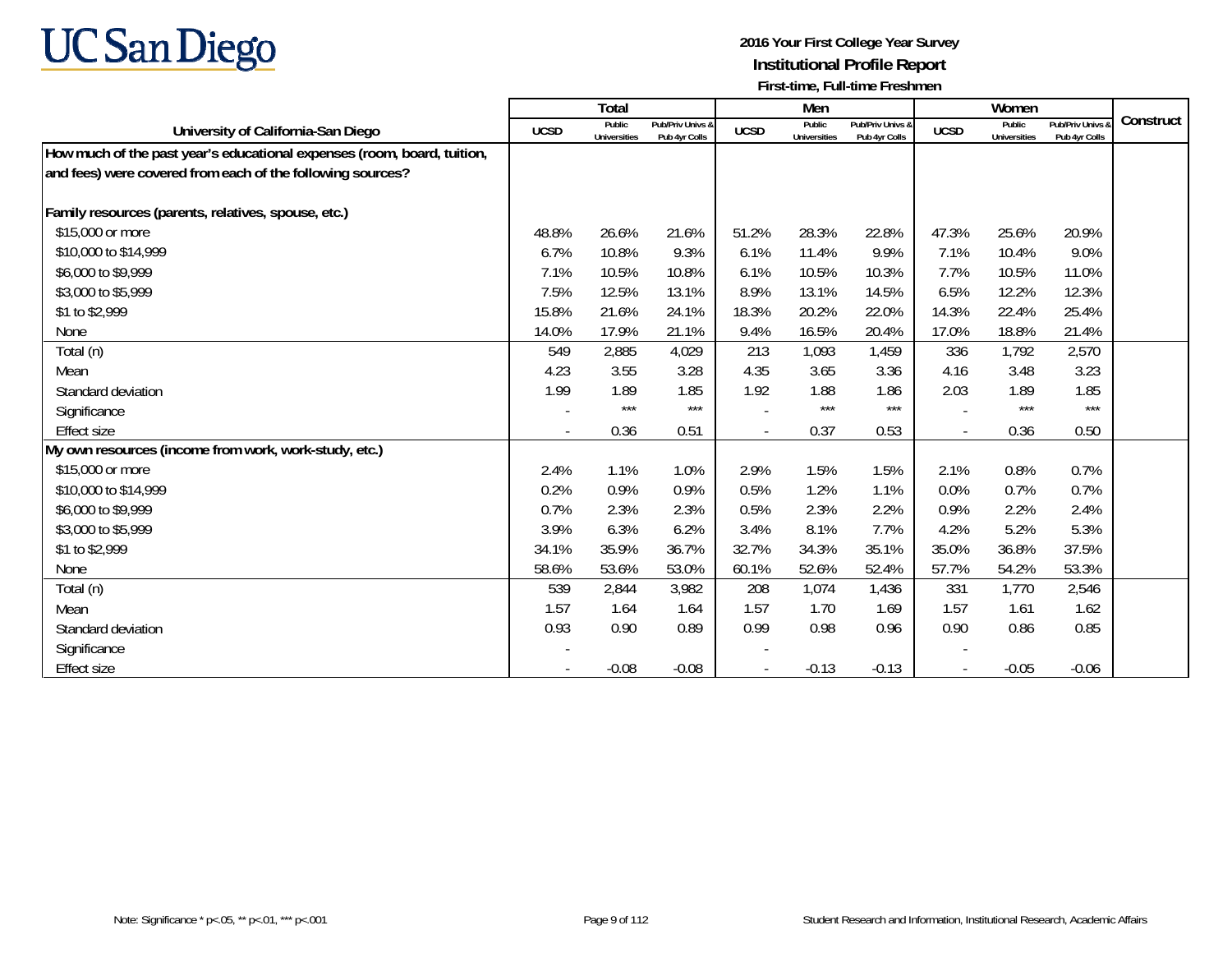

| Construct<br>Public<br>Public<br>Public<br>Pub/Priv Univs<br>Pub/Priv Univs &<br>Pub/Priv Univs &<br><b>UCSD</b><br>University of California-San Diego<br><b>UCSD</b><br><b>UCSD</b><br>Universities<br>Universities<br><b>Universities</b><br>Pub 4yr Colls<br>Pub 4yr Colls<br>Pub 4yr Colls<br>How much of the past year's educational expenses (room, board, tuition,<br>and fees) were covered from each of the following sources?<br>Aid which need not be repaid (grants, scholarships, military, etc.)<br>\$15,000 or more<br>21.3%<br>14.9%<br>12.1%<br>15.2%<br>12.2%<br>18.0%<br>14.4%<br>12.1%<br>23.4%<br>12.5%<br>12.1%<br>11.4%<br>11.0%<br>12.9%<br>12.9%<br>11.6%<br>\$10,000 to \$14,999<br>11.8%<br>10.9%<br>5.7%<br>13.2%<br>13.3%<br>\$6,000 to \$9,999<br>12.7%<br>7.1%<br>13.1%<br>13.0%<br>4.8%<br>12.4%<br>\$3,000 to \$5,999<br>5.1%<br>16.7%<br>18.3%<br>4.7%<br>16.8%<br>5.4%<br>17.1%<br>19.1%<br>16.0%<br>\$1 to \$2,999<br>13.8%<br>17.5%<br>19.1%<br>12.8%<br>17.7%<br>14.4%<br>18.5%<br>19.9%<br>15.9%<br>None<br>41.5%<br>26.2%<br>25.9%<br>29.7%<br>29.4%<br>39.0%<br>24.0%<br>23.9%<br>45.5%<br>Total (n)<br>2,873<br>1,787<br>2,567<br>544<br>4,017<br>211<br>1,086<br>1,450<br>333<br>3.12<br>2.98<br>2.81<br>3.02<br>2.95<br>3.08<br>3.17<br>3.05<br>Mean<br>3.02<br>2.07<br>1.78<br>2.02<br>1.79<br>1.73<br>2.09<br>1.77<br>1.69<br>Standard deviation<br>1.70<br>Significance<br>$-0.08$<br>$-0.05$<br>0.02<br>$-0.02$<br>$-0.12$<br>$-0.08$<br><b>Effect size</b><br>$\overline{\phantom{a}}$<br>Aid which must be repaid (loans, etc.)<br>\$15,000 or more<br>5.2%<br>6.6%<br>6.7%<br>6.1%<br>4.3%<br>5.9%<br>8.1%<br>7.1%<br>6.7%<br>\$10,000 to \$14,999<br>6.5%<br>6.5%<br>3.3%<br>7.0%<br>5.4%<br>6.1%<br>6.2%<br>4.6%<br>7.1%<br>9.0%<br>9.1%<br>9.4%<br>10.0%<br>6.6%<br>8.7%<br>8.6%<br>\$6,000 to \$9,999<br>6.6%<br>6.7% |
|------------------------------------------------------------------------------------------------------------------------------------------------------------------------------------------------------------------------------------------------------------------------------------------------------------------------------------------------------------------------------------------------------------------------------------------------------------------------------------------------------------------------------------------------------------------------------------------------------------------------------------------------------------------------------------------------------------------------------------------------------------------------------------------------------------------------------------------------------------------------------------------------------------------------------------------------------------------------------------------------------------------------------------------------------------------------------------------------------------------------------------------------------------------------------------------------------------------------------------------------------------------------------------------------------------------------------------------------------------------------------------------------------------------------------------------------------------------------------------------------------------------------------------------------------------------------------------------------------------------------------------------------------------------------------------------------------------------------------------------------------------------------------------------------------------------------------------------------------------------------------|
|                                                                                                                                                                                                                                                                                                                                                                                                                                                                                                                                                                                                                                                                                                                                                                                                                                                                                                                                                                                                                                                                                                                                                                                                                                                                                                                                                                                                                                                                                                                                                                                                                                                                                                                                                                                                                                                                              |
|                                                                                                                                                                                                                                                                                                                                                                                                                                                                                                                                                                                                                                                                                                                                                                                                                                                                                                                                                                                                                                                                                                                                                                                                                                                                                                                                                                                                                                                                                                                                                                                                                                                                                                                                                                                                                                                                              |
|                                                                                                                                                                                                                                                                                                                                                                                                                                                                                                                                                                                                                                                                                                                                                                                                                                                                                                                                                                                                                                                                                                                                                                                                                                                                                                                                                                                                                                                                                                                                                                                                                                                                                                                                                                                                                                                                              |
|                                                                                                                                                                                                                                                                                                                                                                                                                                                                                                                                                                                                                                                                                                                                                                                                                                                                                                                                                                                                                                                                                                                                                                                                                                                                                                                                                                                                                                                                                                                                                                                                                                                                                                                                                                                                                                                                              |
|                                                                                                                                                                                                                                                                                                                                                                                                                                                                                                                                                                                                                                                                                                                                                                                                                                                                                                                                                                                                                                                                                                                                                                                                                                                                                                                                                                                                                                                                                                                                                                                                                                                                                                                                                                                                                                                                              |
|                                                                                                                                                                                                                                                                                                                                                                                                                                                                                                                                                                                                                                                                                                                                                                                                                                                                                                                                                                                                                                                                                                                                                                                                                                                                                                                                                                                                                                                                                                                                                                                                                                                                                                                                                                                                                                                                              |
|                                                                                                                                                                                                                                                                                                                                                                                                                                                                                                                                                                                                                                                                                                                                                                                                                                                                                                                                                                                                                                                                                                                                                                                                                                                                                                                                                                                                                                                                                                                                                                                                                                                                                                                                                                                                                                                                              |
|                                                                                                                                                                                                                                                                                                                                                                                                                                                                                                                                                                                                                                                                                                                                                                                                                                                                                                                                                                                                                                                                                                                                                                                                                                                                                                                                                                                                                                                                                                                                                                                                                                                                                                                                                                                                                                                                              |
|                                                                                                                                                                                                                                                                                                                                                                                                                                                                                                                                                                                                                                                                                                                                                                                                                                                                                                                                                                                                                                                                                                                                                                                                                                                                                                                                                                                                                                                                                                                                                                                                                                                                                                                                                                                                                                                                              |
|                                                                                                                                                                                                                                                                                                                                                                                                                                                                                                                                                                                                                                                                                                                                                                                                                                                                                                                                                                                                                                                                                                                                                                                                                                                                                                                                                                                                                                                                                                                                                                                                                                                                                                                                                                                                                                                                              |
|                                                                                                                                                                                                                                                                                                                                                                                                                                                                                                                                                                                                                                                                                                                                                                                                                                                                                                                                                                                                                                                                                                                                                                                                                                                                                                                                                                                                                                                                                                                                                                                                                                                                                                                                                                                                                                                                              |
|                                                                                                                                                                                                                                                                                                                                                                                                                                                                                                                                                                                                                                                                                                                                                                                                                                                                                                                                                                                                                                                                                                                                                                                                                                                                                                                                                                                                                                                                                                                                                                                                                                                                                                                                                                                                                                                                              |
|                                                                                                                                                                                                                                                                                                                                                                                                                                                                                                                                                                                                                                                                                                                                                                                                                                                                                                                                                                                                                                                                                                                                                                                                                                                                                                                                                                                                                                                                                                                                                                                                                                                                                                                                                                                                                                                                              |
|                                                                                                                                                                                                                                                                                                                                                                                                                                                                                                                                                                                                                                                                                                                                                                                                                                                                                                                                                                                                                                                                                                                                                                                                                                                                                                                                                                                                                                                                                                                                                                                                                                                                                                                                                                                                                                                                              |
|                                                                                                                                                                                                                                                                                                                                                                                                                                                                                                                                                                                                                                                                                                                                                                                                                                                                                                                                                                                                                                                                                                                                                                                                                                                                                                                                                                                                                                                                                                                                                                                                                                                                                                                                                                                                                                                                              |
|                                                                                                                                                                                                                                                                                                                                                                                                                                                                                                                                                                                                                                                                                                                                                                                                                                                                                                                                                                                                                                                                                                                                                                                                                                                                                                                                                                                                                                                                                                                                                                                                                                                                                                                                                                                                                                                                              |
|                                                                                                                                                                                                                                                                                                                                                                                                                                                                                                                                                                                                                                                                                                                                                                                                                                                                                                                                                                                                                                                                                                                                                                                                                                                                                                                                                                                                                                                                                                                                                                                                                                                                                                                                                                                                                                                                              |
|                                                                                                                                                                                                                                                                                                                                                                                                                                                                                                                                                                                                                                                                                                                                                                                                                                                                                                                                                                                                                                                                                                                                                                                                                                                                                                                                                                                                                                                                                                                                                                                                                                                                                                                                                                                                                                                                              |
|                                                                                                                                                                                                                                                                                                                                                                                                                                                                                                                                                                                                                                                                                                                                                                                                                                                                                                                                                                                                                                                                                                                                                                                                                                                                                                                                                                                                                                                                                                                                                                                                                                                                                                                                                                                                                                                                              |
|                                                                                                                                                                                                                                                                                                                                                                                                                                                                                                                                                                                                                                                                                                                                                                                                                                                                                                                                                                                                                                                                                                                                                                                                                                                                                                                                                                                                                                                                                                                                                                                                                                                                                                                                                                                                                                                                              |
| 19.7%<br>15.0%<br>21.2%<br>14.9%<br>19.4%<br>14.8%<br>17.0%<br>20.9%<br>\$3,000 to \$5,999<br>17.0%                                                                                                                                                                                                                                                                                                                                                                                                                                                                                                                                                                                                                                                                                                                                                                                                                                                                                                                                                                                                                                                                                                                                                                                                                                                                                                                                                                                                                                                                                                                                                                                                                                                                                                                                                                          |
| \$1 to \$2,999<br>9.8%<br>7.4%<br>9.2%<br>10.1%<br>9.1%<br>8.1%<br>6.3%<br>9.9%<br>10.2%                                                                                                                                                                                                                                                                                                                                                                                                                                                                                                                                                                                                                                                                                                                                                                                                                                                                                                                                                                                                                                                                                                                                                                                                                                                                                                                                                                                                                                                                                                                                                                                                                                                                                                                                                                                     |
| 49.2%<br>48.5%<br>50.9%<br>58.6%<br>47.2%<br>None<br>59.8%<br>61.7%<br>52.5%<br>47.3%                                                                                                                                                                                                                                                                                                                                                                                                                                                                                                                                                                                                                                                                                                                                                                                                                                                                                                                                                                                                                                                                                                                                                                                                                                                                                                                                                                                                                                                                                                                                                                                                                                                                                                                                                                                        |
| Total (n)<br>542<br>2,850<br>3,990<br>209<br>1,434<br>333<br>1,779<br>2,556<br>1,071                                                                                                                                                                                                                                                                                                                                                                                                                                                                                                                                                                                                                                                                                                                                                                                                                                                                                                                                                                                                                                                                                                                                                                                                                                                                                                                                                                                                                                                                                                                                                                                                                                                                                                                                                                                         |
| 2.09<br>2.34<br>2.28<br>2.28<br>2.38<br>Mean<br>2.33<br>1.94<br>2.18<br>2.36                                                                                                                                                                                                                                                                                                                                                                                                                                                                                                                                                                                                                                                                                                                                                                                                                                                                                                                                                                                                                                                                                                                                                                                                                                                                                                                                                                                                                                                                                                                                                                                                                                                                                                                                                                                                 |
| 1.58<br>1.59<br>Standard deviation<br>1.61<br>1.58<br>1.42<br>1.60<br>1.57<br>1.66<br>1.61                                                                                                                                                                                                                                                                                                                                                                                                                                                                                                                                                                                                                                                                                                                                                                                                                                                                                                                                                                                                                                                                                                                                                                                                                                                                                                                                                                                                                                                                                                                                                                                                                                                                                                                                                                                   |
| $***$<br>$***$<br>$\star\star$<br>$\star\star$<br>$\star$<br>Significance                                                                                                                                                                                                                                                                                                                                                                                                                                                                                                                                                                                                                                                                                                                                                                                                                                                                                                                                                                                                                                                                                                                                                                                                                                                                                                                                                                                                                                                                                                                                                                                                                                                                                                                                                                                                    |
| $-0.16$<br>$-0.15$<br>$-0.21$<br>$-0.22$<br>$-0.12$<br>$-0.11$<br><b>Effect size</b><br>$\overline{a}$                                                                                                                                                                                                                                                                                                                                                                                                                                                                                                                                                                                                                                                                                                                                                                                                                                                                                                                                                                                                                                                                                                                                                                                                                                                                                                                                                                                                                                                                                                                                                                                                                                                                                                                                                                       |
| Since entering this college, how often have you felt:                                                                                                                                                                                                                                                                                                                                                                                                                                                                                                                                                                                                                                                                                                                                                                                                                                                                                                                                                                                                                                                                                                                                                                                                                                                                                                                                                                                                                                                                                                                                                                                                                                                                                                                                                                                                                        |
|                                                                                                                                                                                                                                                                                                                                                                                                                                                                                                                                                                                                                                                                                                                                                                                                                                                                                                                                                                                                                                                                                                                                                                                                                                                                                                                                                                                                                                                                                                                                                                                                                                                                                                                                                                                                                                                                              |
| Lonely or homesick                                                                                                                                                                                                                                                                                                                                                                                                                                                                                                                                                                                                                                                                                                                                                                                                                                                                                                                                                                                                                                                                                                                                                                                                                                                                                                                                                                                                                                                                                                                                                                                                                                                                                                                                                                                                                                                           |
| Frequently<br>21.2%<br>17.3%<br>17.5%<br>20.4%<br>14.2%<br>13.8%<br>21.8%<br>19.3%<br>19.6%                                                                                                                                                                                                                                                                                                                                                                                                                                                                                                                                                                                                                                                                                                                                                                                                                                                                                                                                                                                                                                                                                                                                                                                                                                                                                                                                                                                                                                                                                                                                                                                                                                                                                                                                                                                  |
| 50.3%<br>60.0%<br>54.3%<br>Occasionally<br>55.9%<br>48.4%<br>49.5%<br>43.7%<br>42.9%<br>51.6%                                                                                                                                                                                                                                                                                                                                                                                                                                                                                                                                                                                                                                                                                                                                                                                                                                                                                                                                                                                                                                                                                                                                                                                                                                                                                                                                                                                                                                                                                                                                                                                                                                                                                                                                                                                |
| Not at all<br>22.9%<br>32.4%<br>34.1%<br>30.1%<br>42.1%<br>43.3%<br>18.2%<br>26.4%<br>28.8%                                                                                                                                                                                                                                                                                                                                                                                                                                                                                                                                                                                                                                                                                                                                                                                                                                                                                                                                                                                                                                                                                                                                                                                                                                                                                                                                                                                                                                                                                                                                                                                                                                                                                                                                                                                  |
| 551<br>2,908<br>335<br>1,801<br>2,591<br>Total (n)<br>4,077<br>1,107<br>1,486<br>216                                                                                                                                                                                                                                                                                                                                                                                                                                                                                                                                                                                                                                                                                                                                                                                                                                                                                                                                                                                                                                                                                                                                                                                                                                                                                                                                                                                                                                                                                                                                                                                                                                                                                                                                                                                         |
| 1.98<br>1.85<br>1.72<br>2.04<br>1.93<br>1.91<br>Mean<br>1.83<br>1.90<br>1.71                                                                                                                                                                                                                                                                                                                                                                                                                                                                                                                                                                                                                                                                                                                                                                                                                                                                                                                                                                                                                                                                                                                                                                                                                                                                                                                                                                                                                                                                                                                                                                                                                                                                                                                                                                                                 |
| Standard deviation<br>0.66<br>0.69<br>0.71<br>0.70<br>0.70<br>0.63<br>0.67<br>0.69<br>0.70                                                                                                                                                                                                                                                                                                                                                                                                                                                                                                                                                                                                                                                                                                                                                                                                                                                                                                                                                                                                                                                                                                                                                                                                                                                                                                                                                                                                                                                                                                                                                                                                                                                                                                                                                                                   |
| $***$<br>$***$<br>$***$<br>$***$<br>$^{\star\star}$<br>$\star\star$<br>Significance                                                                                                                                                                                                                                                                                                                                                                                                                                                                                                                                                                                                                                                                                                                                                                                                                                                                                                                                                                                                                                                                                                                                                                                                                                                                                                                                                                                                                                                                                                                                                                                                                                                                                                                                                                                          |
| 0.19<br>0.21<br>0.26<br>0.27<br>0.16<br>0.19<br><b>Effect size</b>                                                                                                                                                                                                                                                                                                                                                                                                                                                                                                                                                                                                                                                                                                                                                                                                                                                                                                                                                                                                                                                                                                                                                                                                                                                                                                                                                                                                                                                                                                                                                                                                                                                                                                                                                                                                           |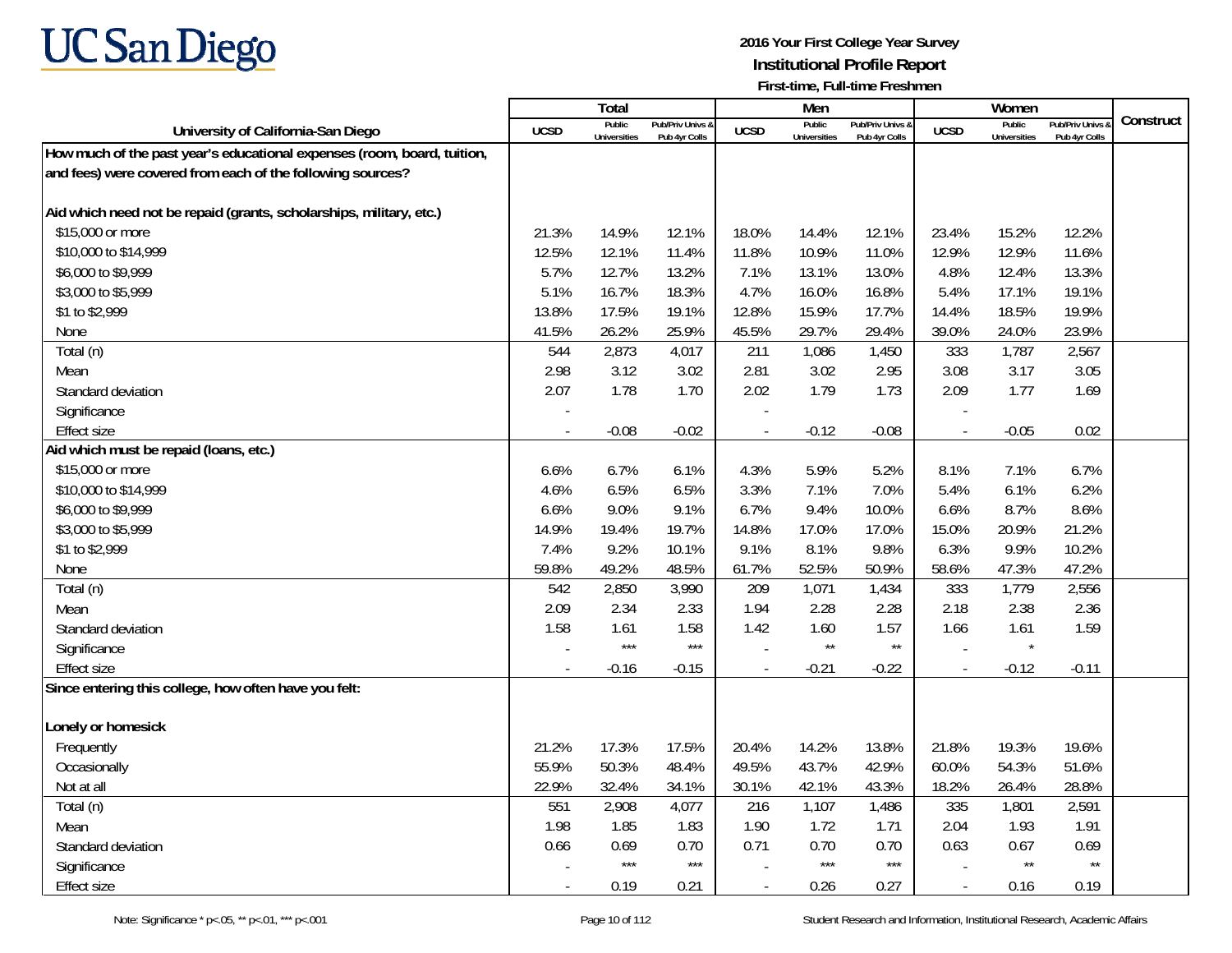

|                                    |             | Total                         |                                   |             | Men                           |                                   |             | Women                  |                                   |           |
|------------------------------------|-------------|-------------------------------|-----------------------------------|-------------|-------------------------------|-----------------------------------|-------------|------------------------|-----------------------------------|-----------|
| University of California-San Diego | <b>UCSD</b> | Public<br><b>Universities</b> | Pub/Priv Univs &<br>Pub 4yr Colls | <b>UCSD</b> | Public<br><b>Universities</b> | Pub/Priv Univs &<br>Pub 4yr Colls | <b>UCSD</b> | Public<br>Universities | Pub/Priv Univs &<br>Pub 4yr Colls | Construct |
| Isolated from campus life          |             |                               |                                   |             |                               |                                   |             |                        |                                   |           |
| Frequently                         | 26.7%       | 19.1%                         | 18.7%                             | 29.6%       | 18.6%                         | 18.1%                             | 24.8%       | 19.4%                  | 19.0%                             |           |
| Occasionally                       | 46.5%       | 41.9%                         | 40.2%                             | 43.5%       | 39.1%                         | 37.2%                             | 48.4%       | 43.5%                  | 42.0%                             |           |
| Not at all                         | 26.9%       | 39.0%                         | 41.1%                             | 26.9%       | 42.3%                         | 44.6%                             | 26.9%       | 37.0%                  | 39.0%                             |           |
| Total (n)                          | 551         | 2,908                         | 4,073                             | 216         | 1,107                         | 1,483                             | 335         | 1,801                  | 2,590                             |           |
| Mean                               | 2.00        | 1.80                          | 1.78                              | 2.03        | 1.76                          | .73                               | 1.98        | 1.82                   | 1.80                              |           |
| Standard deviation                 | 0.73        | 0.74                          | 0.74                              | 0.75        | 0.74                          | 0.75                              | 0.72        | 0.73                   | 0.74                              |           |
| Significance                       |             | $***$                         | ***                               |             | ***                           | ***                               |             | ***                    | ***                               |           |
| Effect size                        |             | 0.27                          | 0.30                              |             | 0.36                          | 0.40                              |             | 0.22                   | 0.24                              |           |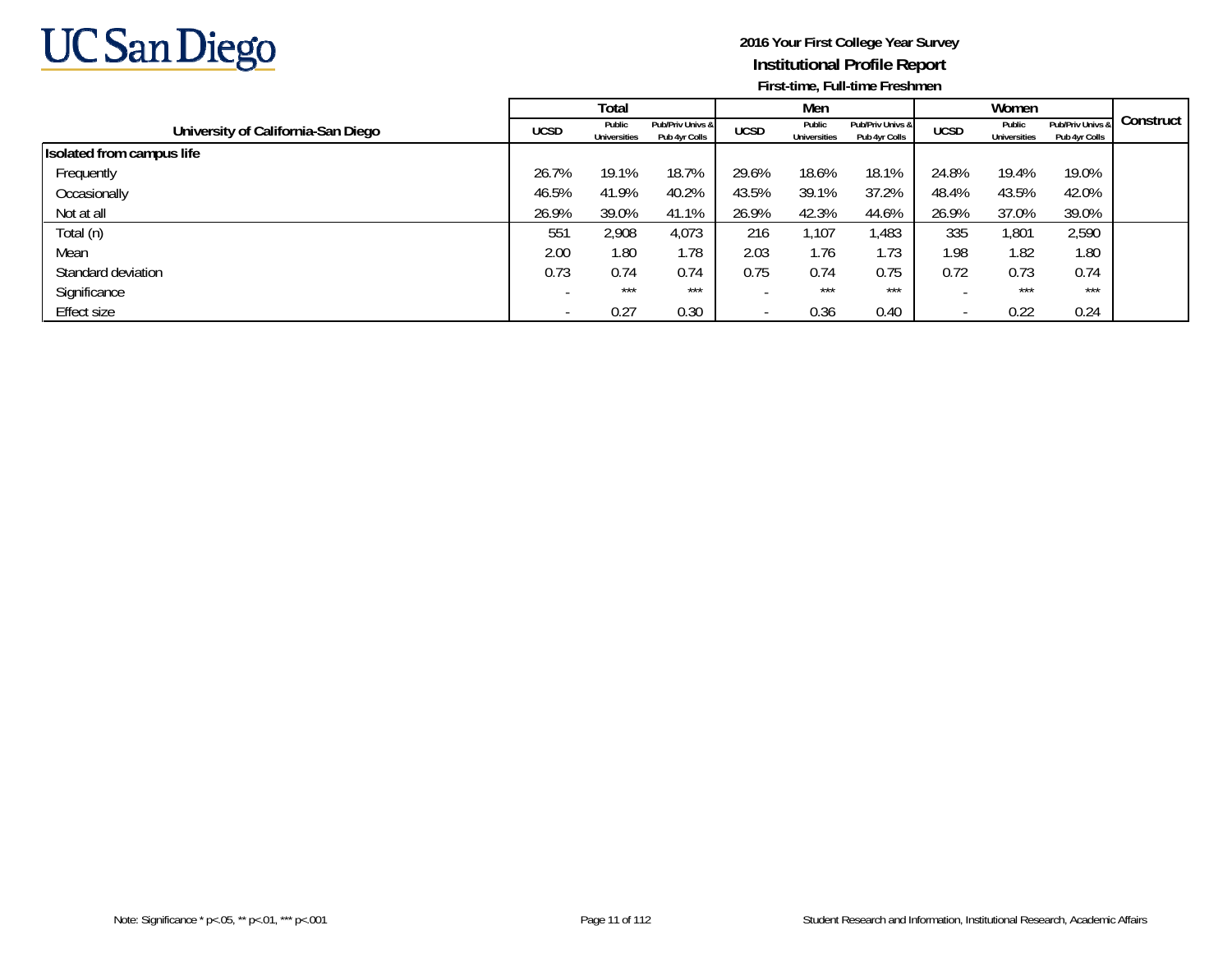

|                                                       |             | Total                         |                                   |             | Men                           |                                   |                          | Women                         |                                        |           |
|-------------------------------------------------------|-------------|-------------------------------|-----------------------------------|-------------|-------------------------------|-----------------------------------|--------------------------|-------------------------------|----------------------------------------|-----------|
| University of California-San Diego                    | <b>UCSD</b> | Public<br><b>Universities</b> | Pub/Priv Univs &<br>Pub 4yr Colls | <b>UCSD</b> | Public<br><b>Universities</b> | Pub/Priv Univs &<br>Pub 4yr Colls | <b>UCSD</b>              | Public<br><b>Universities</b> | <b>Pub/Priv Univs</b><br>Pub 4yr Colls | Construct |
| Since entering this college, how often have you felt: |             |                               |                                   |             |                               |                                   |                          |                               |                                        |           |
|                                                       |             |                               |                                   |             |                               |                                   |                          |                               |                                        |           |
| Unsafe on this campus                                 |             |                               |                                   |             |                               |                                   |                          |                               |                                        |           |
| Frequently                                            | 1.5%        | 3.0%                          | 3.2%                              | 2.3%        | 2.5%                          | 3.0%                              | 0.9%                     | 3.2%                          | 3.3%                                   |           |
| Occasionally                                          | 27.6%       | 25.5%                         | 26.3%                             | 16.7%       | 16.1%                         | 16.9%                             | 34.6%                    | 31.3%                         | 31.7%                                  |           |
| Not at all                                            | 70.9%       | 71.5%                         | 70.5%                             | 80.9%       | 81.4%                         | 80.1%                             | 64.5%                    | 65.5%                         | 65.0%                                  |           |
| Total (n)                                             | 550         | 2,906                         | 4,074                             | 215         | 1,105                         | 1,482                             | 335                      | 1,801                         | 2,592                                  |           |
| Mean                                                  | 1.31        | 1.31                          | 1.33                              | 1.21        | 1.21                          | 1.23                              | 1.36                     | 1.38                          | 1.38                                   |           |
| Standard deviation                                    | 0.49        | 0.52                          | 0.53                              | 0.46        | 0.47                          | 0.49                              | 0.50                     | 0.55                          | 0.55                                   |           |
| Significance                                          |             |                               |                                   |             |                               |                                   |                          |                               |                                        |           |
| <b>Effect size</b>                                    |             | 0.00                          | $-0.04$                           |             | 0.00                          | $-0.04$                           | $\blacksquare$           | $-0.04$                       | $-0.04$                                |           |
| Worried about your health                             |             |                               |                                   |             |                               |                                   |                          |                               |                                        |           |
| Frequently                                            | 17.2%       | 13.6%                         | 13.1%                             | 16.2%       | 9.8%                          | 9.1%                              | 17.9%                    | 16.0%                         | 15.3%                                  |           |
| Occasionally                                          | 47.5%       | 42.6%                         | 41.7%                             | 42.1%       | 36.3%                         | 36.1%                             | 51.0%                    | 46.6%                         | 45.0%                                  |           |
| Not at all                                            | 35.2%       | 43.8%                         | 45.2%                             | 41.7%       | 54.0%                         | 54.8%                             | 31.0%                    | 37.5%                         | 39.7%                                  |           |
| Total (n)                                             | 551         | 2,904                         | 4,066                             | 216         | 1,106                         | 1,481                             | 335                      | 1,798                         | 2,585                                  |           |
| Mean                                                  | 1.82        | 1.70                          | 1.68                              | 1.75        | 1.56                          | 1.54                              | 1.87                     | 1.78                          | 1.76                                   |           |
| Standard deviation                                    | 0.70        | 0.69                          | 0.69                              | 0.72        | 0.67                          | 0.66                              | 0.69                     | 0.70                          | 0.70                                   |           |
| Significance                                          |             | $***$                         | $***$                             |             | $***$                         | $***$                             | $\overline{\phantom{a}}$ | $\star$                       | $\star\star$                           |           |
| <b>Effect size</b>                                    | $\sim$      | 0.17                          | 0.20                              |             | 0.28                          | 0.32                              | $\overline{\phantom{a}}$ | 0.13                          | 0.16                                   |           |
| That your courses inspired you to think in new ways   |             |                               |                                   |             |                               |                                   |                          |                               |                                        |           |
| Frequently                                            | 35.8%       | 37.5%                         | 38.1%                             | 32.4%       | 32.5%                         | 33.9%                             | 37.9%                    | 40.5%                         | 40.6%                                  |           |
| Occasionally                                          | 53.4%       | 51.3%                         | 50.4%                             | 55.6%       | 53.6%                         | 52.2%                             | 51.9%                    | 49.9%                         | 49.4%                                  |           |
| Not at all                                            | 10.9%       | 11.2%                         | 11.4%                             | 12.0%       | 13.8%                         | 13.9%                             | 10.1%                    | 9.6%                          | 10.0%                                  |           |
| Total (n)                                             | 551         | 2,905                         | 4,069                             | 216         | 1,106                         | 1,482                             | 335                      | 1,799                         | 2,587                                  |           |
| Mean                                                  | 2.25        | 2.26                          | 2.27                              | 2.20        | 2.19                          | 2.20                              | 2.28                     | 2.31                          | 2.31                                   |           |
| Standard deviation                                    | 0.64        | 0.65                          | 0.65                              | 0.64        | 0.66                          | 0.66                              | 0.64                     | 0.64                          | 0.64                                   |           |
| Significance                                          |             |                               |                                   |             |                               |                                   |                          |                               |                                        |           |
| <b>Effect size</b>                                    |             | 0.02                          | 0.03                              |             | 0.02                          | 0.00                              | $\overline{\phantom{a}}$ | 0.05                          | 0.05                                   |           |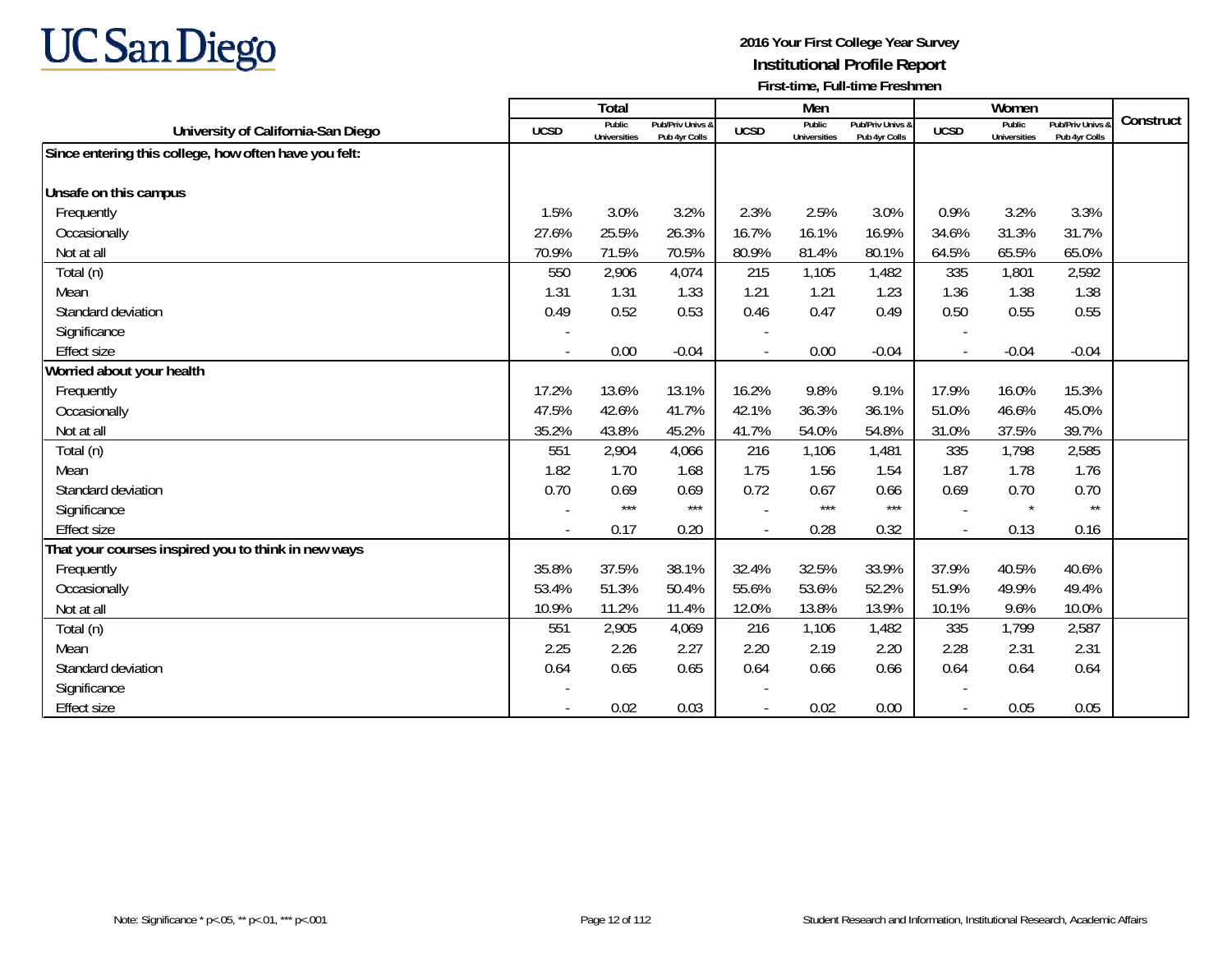

|                                                                   |                | <b>Total</b>                  |                                   |                          | Men                           |                                   |                | Women                         |                                 |           |
|-------------------------------------------------------------------|----------------|-------------------------------|-----------------------------------|--------------------------|-------------------------------|-----------------------------------|----------------|-------------------------------|---------------------------------|-----------|
| University of California-San Diego                                | <b>UCSD</b>    | Public<br><b>Universities</b> | Pub/Priv Univs 8<br>Pub 4yr Colls | <b>UCSD</b>              | Public<br><b>Universities</b> | Pub/Priv Univs &<br>Pub 4yr Colls | <b>UCSD</b>    | Public<br><b>Universities</b> | Pub/Priv Univs<br>Pub 4yr Colls | Construct |
| Since entering this college, how often have you felt:             |                |                               |                                   |                          |                               |                                   |                |                               |                                 |           |
|                                                                   |                |                               |                                   |                          |                               |                                   |                |                               |                                 |           |
| That your job responsibilities interfered with your schoolwork    |                |                               |                                   |                          |                               |                                   |                |                               |                                 |           |
| Frequently                                                        | 9.8%           | 8.2%                          | 9.3%                              | 7.9%                     | 6.1%                          | 7.5%                              | 11.0%          | 9.6%                          | 10.3%                           |           |
| Occasionally                                                      | 25.8%          | 24.9%                         | 25.3%                             | 24.7%                    | 24.8%                         | 24.7%                             | 26.6%          | 25.0%                         | 25.7%                           |           |
| Not at all                                                        | 64.4%          | 66.9%                         | 65.4%                             | 67.4%                    | 69.2%                         | 67.8%                             | 62.4%          | 65.4%                         | 64.0%                           |           |
| Total (n)                                                         | 550            | 2,902                         | 4,066                             | 215                      | 1,103                         | 1,480                             | 335            | 1,799                         | 2,586                           |           |
| Mean                                                              | 1.45           | 1.41                          | 1.44                              | 1.40                     | 1.37                          | 1.40                              | 1.49           | 1.44                          | 1.46                            |           |
| Standard deviation                                                | 0.67           | 0.64                          | 0.66                              | 0.63                     | 0.60                          | 0.62                              | 0.69           | 0.66                          | 0.67                            |           |
| Significance                                                      |                |                               |                                   |                          |                               |                                   |                |                               |                                 |           |
| <b>Effect size</b>                                                | $\blacksquare$ | 0.06                          | 0.02                              | $\sim$                   | 0.05                          | 0.00                              |                | 0.08                          | 0.04                            |           |
| That your family responsibilities interfered with your schoolwork |                |                               |                                   |                          |                               |                                   |                |                               |                                 |           |
| Frequently                                                        | 7.5%           | 7.8%                          | 9.0%                              | 6.0%                     | 5.7%                          | 6.6%                              | 8.4%           | 9.1%                          | 10.4%                           |           |
| Occasionally                                                      | 30.8%          | 30.5%                         | 31.6%                             | 30.7%                    | 28.9%                         | 29.4%                             | 30.8%          | 31.4%                         | 32.9%                           |           |
| Not at all                                                        | 61.7%          | 61.7%                         | 59.3%                             | 63.3%                    | 65.4%                         | 63.9%                             | 60.8%          | 59.5%                         | 56.7%                           |           |
| Total (n)                                                         | 549            | 2,896                         | 4,061                             | 215                      | 1,104                         | 1,481                             | 334            | 1,792                         | 2,580                           |           |
| Mean                                                              | 1.46           | 1.46                          | 1.50                              | 1.43                     | 1.40                          | 1.43                              | 1.48           | 1.50                          | 1.54                            |           |
| Standard deviation                                                | 0.63           | 0.64                          | 0.66                              | 0.61                     | 0.60                          | 0.61                              | 0.65           | 0.66                          | 0.68                            |           |
| Significance                                                      |                |                               |                                   |                          |                               |                                   |                |                               |                                 |           |
| <b>Effect size</b>                                                | $\blacksquare$ | 0.00                          | $-0.06$                           |                          | 0.05                          | 0.00                              | $\sim$         | $-0.03$                       | $-0.09$                         |           |
| Family support to succeed                                         |                |                               |                                   |                          |                               |                                   |                |                               |                                 |           |
| Frequently                                                        | 45.9%          | 55.0%                         | 54.6%                             | 46.7%                    | 52.9%                         | 52.0%                             | 45.4%          | 56.3%                         | 56.1%                           |           |
| Occasionally                                                      | 41.0%          | 33.7%                         | 34.1%                             | 42.5%                    | 34.1%                         | 34.4%                             | 40.0%          | 33.4%                         | 34.0%                           |           |
| Not at all                                                        | 13.1%          | 11.3%                         | 11.2%                             | 10.7%                    | 13.0%                         | 13.5%                             | 14.6%          | 10.2%                         | 9.9%                            |           |
| Total (n)                                                         | 549            | 2,902                         | 4,066                             | 214                      | 1,102                         | 1,478                             | 335            | 1,800                         | 2,588                           |           |
| Mean                                                              | 2.33           | 2.44                          | 2.43                              | 2.36                     | 2.40                          | 2.38                              | 2.31           | 2.46                          | 2.46                            |           |
| Standard deviation                                                | 0.70           | 0.69                          | 0.69                              | 0.67                     | 0.71                          | 0.71                              | 0.71           | 0.67                          | 0.67                            |           |
| Significance                                                      |                | $***$                         | $\star\star$                      |                          |                               |                                   |                | $***$                         | $***$                           |           |
| <b>Effect size</b>                                                |                | $-0.16$                       | $-0.14$                           | $\overline{\phantom{a}}$ | $-0.06$                       | $-0.03$                           | $\blacksquare$ | $-0.22$                       | $-0.22$                         |           |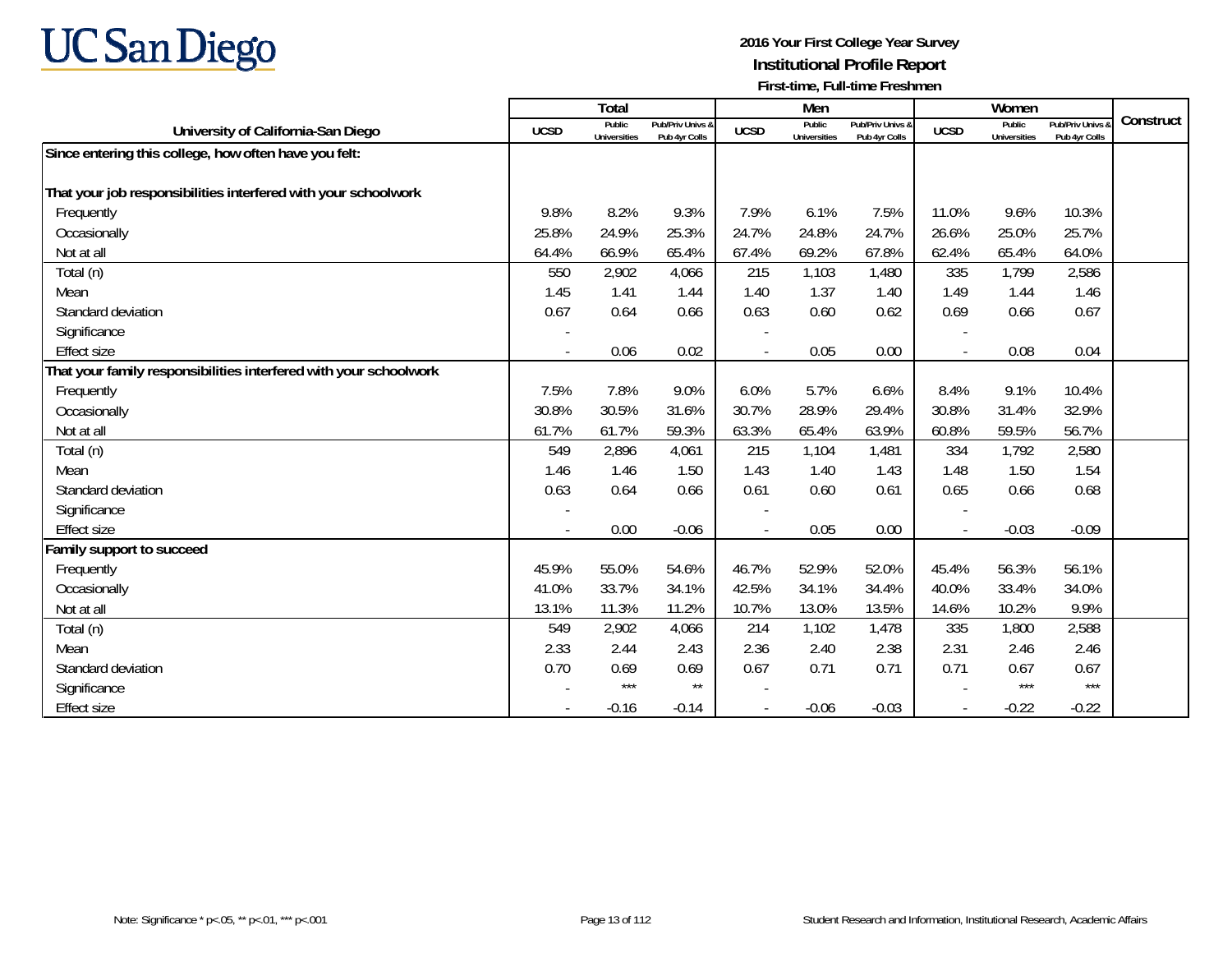

|                                                                          |             | Total                         |                                   |             | Men                           |                                   |             | Women                         |                                        |           |
|--------------------------------------------------------------------------|-------------|-------------------------------|-----------------------------------|-------------|-------------------------------|-----------------------------------|-------------|-------------------------------|----------------------------------------|-----------|
| University of California-San Diego                                       | <b>UCSD</b> | Public<br><b>Universities</b> | Pub/Priv Univs &<br>Pub 4yr Colls | <b>UCSD</b> | Public<br><b>Universities</b> | Pub/Priv Univs &<br>Pub 4vr Colls | <b>UCSD</b> | Public<br><b>Universities</b> | <b>Pub/Priv Univs</b><br>Pub 4yr Colls | Construct |
| Since entering this college, how often have you felt:                    |             |                               |                                   |             |                               |                                   |             |                               |                                        |           |
|                                                                          |             |                               |                                   |             |                               |                                   |             |                               |                                        |           |
| That faculty provided me with feedback that helped me assess my progress |             |                               |                                   |             |                               |                                   |             |                               |                                        |           |
| in class                                                                 |             |                               |                                   |             |                               |                                   |             |                               |                                        |           |
| Frequently                                                               | 19.6%       | 30.9%                         | 33.0%                             | 18.1%       | 31.5%                         | 32.8%                             | 20.6%       | 30.5%                         | 33.1%                                  |           |
| Occasionally                                                             | 64.5%       | 57.5%                         | 55.4%                             | 63.3%       | 56.4%                         | 54.0%                             | 65.4%       | 58.1%                         | 56.2%                                  |           |
| Not at all                                                               | 15.8%       | 11.7%                         | 11.6%                             | 18.6%       | 12.1%                         | 13.1%                             | 14.0%       | 11.4%                         | 10.8%                                  |           |
| Total (n)                                                                | 550         | 2,901                         | 4,068                             | 215         | 1,105                         | 1,484                             | 335         | 1,796                         | 2,584                                  |           |
| Mean                                                                     | 2.04        | 2.19                          | 2.21                              | 2.00        | 2.19                          | 2.20                              | 2.07        | 2.19                          | 2.22                                   |           |
| Standard deviation                                                       | 0.59        | 0.62                          | 0.63                              | 0.61        | 0.63                          | 0.65                              | 0.59        | 0.62                          | 0.62                                   |           |
| Significance                                                             |             | ***                           | $***$                             |             | ***                           | $***$                             |             | $\star\star$                  | $***$                                  |           |
| <b>Effect size</b>                                                       |             | $-0.24$                       | $-0.27$                           |             | $-0.30$                       | $-0.31$                           |             | $-0.19$                       | $-0.24$                                |           |
| That my contributions were valued in class                               |             |                               |                                   |             |                               |                                   |             |                               |                                        |           |
| Frequently                                                               | 19.1%       | 30.9%                         | 32.2%                             | 15.8%       | 32.1%                         | 33.1%                             | 21.2%       | 30.1%                         | 31.7%                                  |           |
| Occasionally                                                             | 58.9%       | 54.8%                         | 54.2%                             | 60.5%       | 53.7%                         | 52.6%                             | 57.9%       | 55.5%                         | 55.0%                                  |           |
| Not at all                                                               | 22.0%       | 14.3%                         | 13.6%                             | 23.7%       | 14.2%                         | 14.2%                             | 20.9%       | 14.4%                         | 13.2%                                  |           |
| Total (n)                                                                | 550         | 2,901                         | 4,069                             | 215         | 1,103                         | 1,482                             | 335         | 1,798                         | 2,587                                  |           |
| Mean                                                                     | 1.97        | 2.17                          | 2.19                              | 1.92        | 2.18                          | 2.19                              | 2.00        | 2.16                          | 2.19                                   |           |
| Standard deviation                                                       | 0.64        | 0.65                          | 0.65                              | 0.63        | 0.66                          | 0.66                              | 0.65        | 0.65                          | 0.64                                   |           |
| Significance                                                             |             | ***                           | $***$                             |             | ***                           | $***$                             |             | $***$                         | $***$                                  |           |
| <b>Effect size</b>                                                       |             | $-0.31$                       | $-0.34$                           |             | $-0.39$                       | $-0.41$                           |             | $-0.25$                       | $-0.30$                                |           |
| That faculty encouraged me to ask questions and participate in           |             |                               |                                   |             |                               |                                   |             |                               |                                        |           |
| discussions                                                              |             |                               |                                   |             |                               |                                   |             |                               |                                        |           |
| Frequently                                                               | 35.1%       | 46.2%                         | 47.7%                             | 33.5%       | 47.1%                         | 47.6%                             | 36.1%       | 45.7%                         | 47.8%                                  |           |
| Occasionally                                                             | 55.6%       | 46.1%                         | 44.5%                             | 56.3%       | 44.8%                         | 43.6%                             | 55.2%       | 46.8%                         | 45.1%                                  |           |
| Not at all                                                               | 9.3%        | 7.8%                          | 7.7%                              | 10.2%       | 8.2%                          | 8.8%                              | 8.7%        | 7.5%                          | 7.1%                                   |           |
| Total (n)                                                                | 550         | 2,903                         | 4,069                             | 215         | 1,103                         | 1,481                             | 335         | 1,800                         | 2,588                                  |           |
| Mean                                                                     | 2.26        | 2.38                          | 2.40                              | 2.23        | 2.39                          | 2.39                              | 2.27        | 2.38                          | 2.41                                   |           |
| Standard deviation                                                       | 0.61        | 0.63                          | 0.63                              | 0.62        | 0.63                          | 0.64                              | 0.61        | 0.62                          | 0.62                                   |           |
| Significance                                                             |             | $***$                         | $***$                             |             | ***                           | $***$                             |             | $^{\star\star}$               | $***$                                  |           |
| <b>Effect size</b>                                                       |             | $-0.19$                       | $-0.22$                           |             | $-0.25$                       | $-0.25$                           |             | $-0.18$                       | $-0.23$                                |           |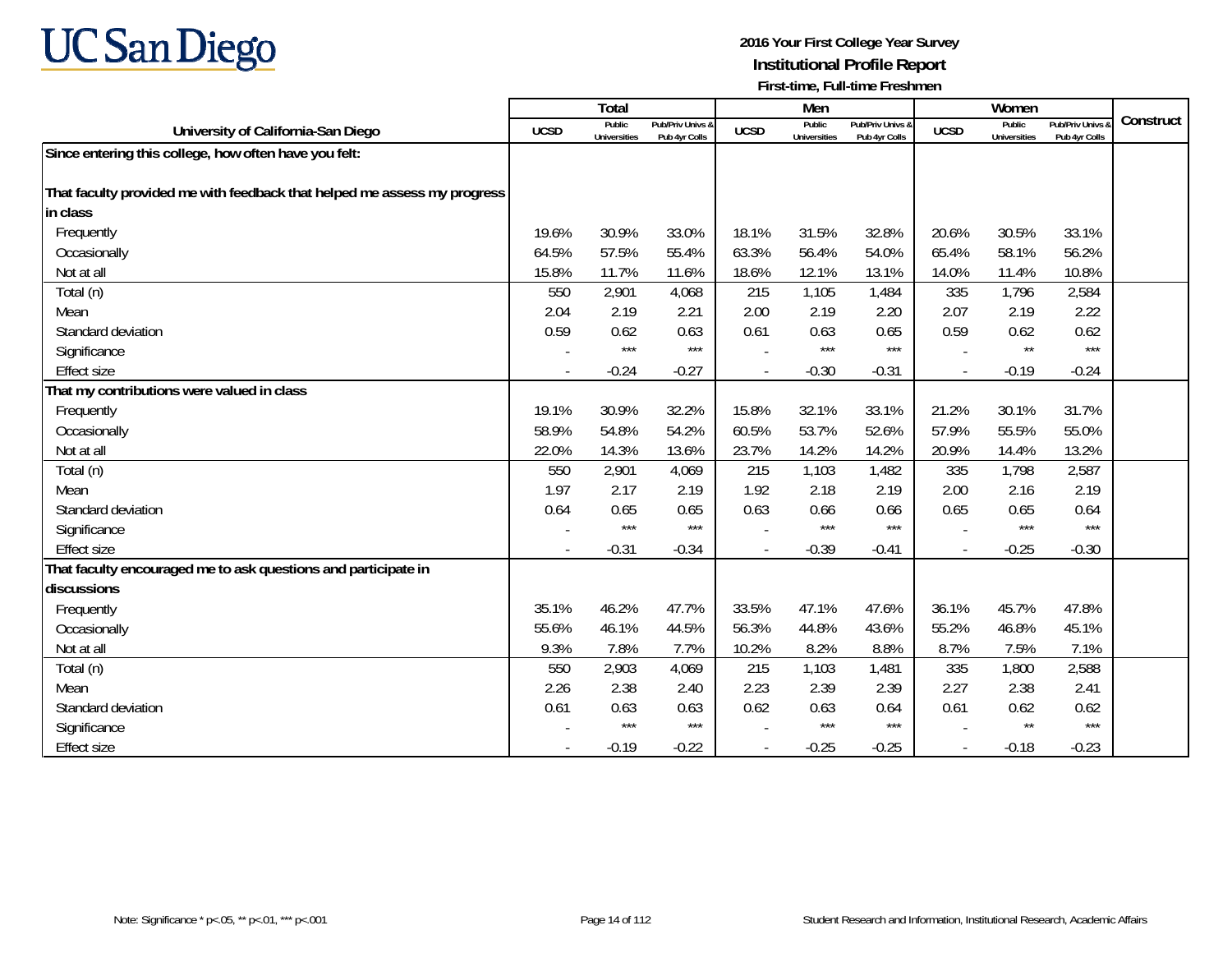

|                                                                               |             | <b>Total</b>                  |                                   |                          | Men                           |                                   |                          | Women                         |                                        |              |
|-------------------------------------------------------------------------------|-------------|-------------------------------|-----------------------------------|--------------------------|-------------------------------|-----------------------------------|--------------------------|-------------------------------|----------------------------------------|--------------|
| University of California-San Diego                                            | <b>UCSD</b> | Public<br><b>Universities</b> | Pub/Priv Univs &<br>Pub 4yr Colls | <b>UCSD</b>              | Public<br><b>Universities</b> | Pub/Priv Univs &<br>Pub 4yr Colls | <b>UCSD</b>              | Public<br><b>Universities</b> | <b>Pub/Priv Univs</b><br>Pub 4yr Colls | Construct    |
| Please rate your satisfaction with this institution on each of the aspects of |             |                               |                                   |                          |                               |                                   |                          |                               |                                        |              |
| college life listed below:                                                    |             |                               |                                   |                          |                               |                                   |                          |                               |                                        |              |
|                                                                               |             |                               |                                   |                          |                               |                                   |                          |                               |                                        |              |
| General education and core curriculum courses                                 |             |                               |                                   |                          |                               |                                   |                          |                               |                                        |              |
| Very satisfied                                                                | 10.7%       | 19.2%                         | 19.8%                             | 11.3%                    | 18.9%                         | 19.4%                             | 10.4%                    | 19.3%                         | 20.1%                                  |              |
| Satisfied                                                                     | 46.8%       | 50.5%                         | 50.3%                             | 41.2%                    | 48.0%                         | 48.3%                             | 50.3%                    | 52.0%                         | 51.4%                                  |              |
| Neutral                                                                       | 23.3%       | 20.6%                         | 21.2%                             | 23.5%                    | 21.3%                         | 21.9%                             | 23.2%                    | 20.2%                         | 20.8%                                  | Satisfaction |
| Dissatisfied                                                                  | 15.0%       | 7.0%                          | 6.4%                              | 17.6%                    | 8.1%                          | 7.6%                              | 13.4%                    | 6.3%                          | 5.8%                                   | with         |
| Very dissatisfied                                                             | 4.1%        | 2.8%                          | 2.3%                              | 6.4%                     | 3.6%                          | 2.8%                              | 2.7%                     | 2.2%                          | 1.9%                                   | Coursework   |
| Total (n)                                                                     | 532         | 2,783                         | 3,905                             | 204                      | 1,043                         | 1,405                             | 328                      | 1,740                         | 2,500                                  |              |
| Mean                                                                          | 3.45        | 3.76                          | 3.79                              | 3.33                     | 3.70                          | 3.74                              | 3.52                     | 3.80                          | 3.82                                   |              |
| Standard deviation                                                            | 1.01        | 0.93                          | 0.91                              | 1.09                     | 0.98                          | 0.95                              | 0.94                     | 0.90                          | 0.88                                   |              |
| Significance                                                                  |             | $***$                         | $***$                             |                          | ***                           | $***$                             |                          | $***$                         | $***$                                  |              |
| <b>Effect size</b>                                                            | $\sim$      | $-0.33$                       | $-0.37$                           |                          | $-0.38$                       | $-0.43$                           | $\overline{a}$           | $-0.31$                       | $-0.34$                                |              |
| Your overall academic experience                                              |             |                               |                                   |                          |                               |                                   |                          |                               |                                        |              |
| Very satisfied                                                                | 13.2%       | 23.7%                         | 24.3%                             | 12.6%                    | 24.1%                         | 24.3%                             | 13.6%                    | 23.5%                         | 24.3%                                  |              |
| Satisfied                                                                     | 49.8%       | 51.0%                         | 49.9%                             | 49.0%                    | 49.5%                         | 48.6%                             | 50.3%                    | 51.8%                         | 50.7%                                  |              |
| Neutral                                                                       | 23.8%       | 18.1%                         | 19.1%                             | 21.8%                    | 19.1%                         | 20.0%                             | 25.0%                    | 17.5%                         | 18.5%                                  |              |
| <b>Dissatisfied</b>                                                           | 8.7%        | 5.1%                          | 4.9%                              | 8.7%                     | 4.7%                          | 4.6%                              | 8.7%                     | 5.3%                          | 5.0%                                   | Overall      |
| Very dissatisfied                                                             | 4.5%        | 2.1%                          | 1.8%                              | 7.8%                     | 2.6%                          | 2.4%                              | 2.4%                     | 1.9%                          | 1.5%                                   | Satisfaction |
| Total (n)                                                                     | 538         | 2,792                         | 3,918                             | 206                      | 1,048                         | 1,413                             | 332                      | 1,744                         | 2,505                                  |              |
| Mean                                                                          | 3.59        | 3.89                          | 3.90                              | 3.50                     | 3.88                          | 3.88                              | 3.64                     | 3.90                          | 3.91                                   |              |
| Standard deviation                                                            | 0.98        | 0.90                          | 0.89                              | 1.07                     | 0.92                          | 0.91                              | 0.91                     | 0.88                          | 0.87                                   |              |
| Significance                                                                  |             | $***$                         | $***$                             |                          | ***                           | $***$                             |                          | $***$                         | $***$                                  |              |
| Effect size                                                                   | $\sim$      | $-0.33$                       | $-0.35$                           | $\overline{\phantom{a}}$ | $-0.41$                       | $-0.42$                           | $\overline{\phantom{a}}$ | $-0.30$                       | $-0.31$                                |              |
| Career services                                                               |             |                               |                                   |                          |                               |                                   |                          |                               |                                        |              |
| Very satisfied                                                                | 6.7%        | 18.1%                         | 18.8%                             | 8.2%                     | 18.7%                         | 18.6%                             | 5.8%                     | 17.7%                         | 18.9%                                  |              |
| Satisfied                                                                     | 33.8%       | 36.6%                         | 36.5%                             | 31.3%                    | 39.2%                         | 38.6%                             | 35.3%                    | 35.0%                         | 35.3%                                  |              |
| Neutral                                                                       | 45.0%       | 38.2%                         | 37.8%                             | 45.5%                    | 35.7%                         | 36.6%                             | 44.6%                    | 39.8%                         | 38.5%                                  |              |
| <b>Dissatisfied</b>                                                           | 11.5%       | 5.8%                          | 5.5%                              | 9.7%                     | 5.1%                          | 5.0%                              | 12.5%                    | 6.2%                          | 5.9%                                   |              |
| Very dissatisfied                                                             | 3.1%        | 1.3%                          | 1.4%                              | 5.2%                     | 1.2%                          | 1.2%                              | 1.8%                     | 1.3%                          | 1.4%                                   |              |
| Total (n)                                                                     | 358         | 2,176                         | 3,136                             | 134                      | 823                           | 1,131                             | 224                      | 1,353                         | 2,005                                  |              |
| Mean                                                                          | 3.30        | 3.64                          | 3.66                              | 3.28                     | 3.69                          | 3.68                              | 3.31                     | 3.62                          | 3.64                                   |              |
| Standard deviation                                                            | 0.87        | 0.89                          | 0.89                              | 0.94                     | 0.87                          | 0.87                              | 0.83                     | 0.89                          | 0.90                                   |              |
| Significance                                                                  |             | $***$                         | $***$                             |                          | $***$                         | $***$                             |                          | $***$                         | $***$                                  |              |
| <b>Effect size</b>                                                            | $\sim$      | $-0.38$                       | $-0.40$                           |                          | $-0.47$                       | $-0.46$                           | $\overline{\phantom{a}}$ | $-0.35$                       | $-0.37$                                |              |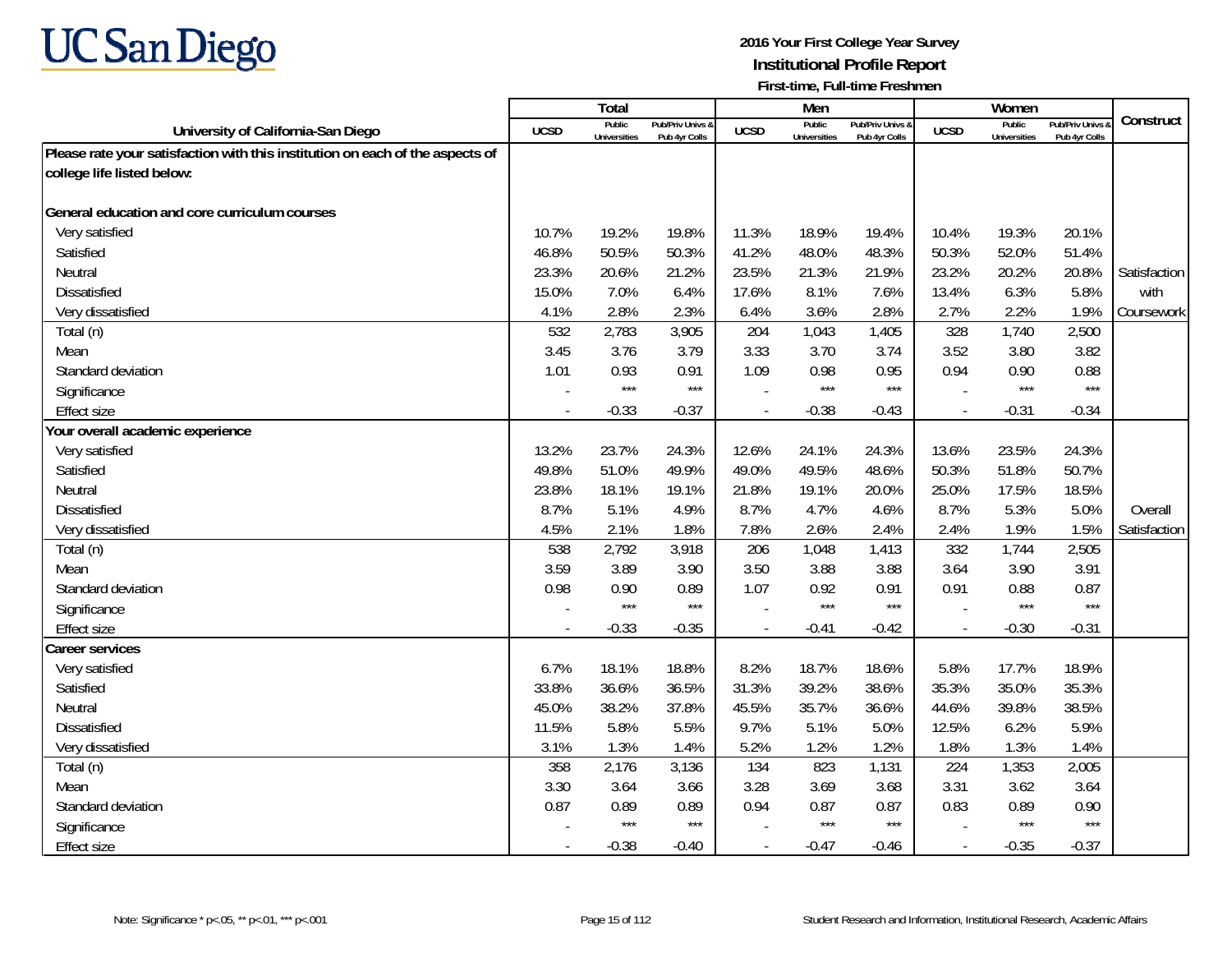

|                                    |             | Total                         |                                   |                          | Men                           |                                   |             | Women                         |                                   |           |
|------------------------------------|-------------|-------------------------------|-----------------------------------|--------------------------|-------------------------------|-----------------------------------|-------------|-------------------------------|-----------------------------------|-----------|
| University of California-San Diego | <b>UCSD</b> | Public<br><b>Universities</b> | Pub/Priv Univs &<br>Pub 4yr Colls | <b>UCSD</b>              | Public<br><b>Universities</b> | Pub/Priv Univs &<br>Pub 4yr Colls | <b>UCSD</b> | Public<br><b>Universities</b> | Pub/Priv Univs &<br>Pub 4yr Colls | Construct |
| <b>Classroom facilities</b>        |             |                               |                                   |                          |                               |                                   |             |                               |                                   |           |
| Very satisfied                     | 8.9%        | 17.8%                         | 18.5%                             | 11.9%                    | 18.5%                         | 19.2%                             | 7.1%        | 17.3%                         | 18.1%                             |           |
| Satisfied                          | 43.8%       | 47.9%                         | 46.8%                             | 43.3%                    | 49.4%                         | 47.1%                             | 44.2%       | 47.1%                         | 46.6%                             |           |
| Neutral                            | 33.2%       | 26.0%                         | 27.0%                             | 29.4%                    | 24.3%                         | 25.6%                             | 35.6%       | 27.0%                         | 27.8%                             |           |
| Dissatisfied                       | 11.6%       | 7.2%                          | 6.6%                              | 13.4%                    | 6.8%                          | 6.6%                              | 10.4%       | 7.4%                          | 6.6%                              |           |
| Very dissatisfied                  | 2.5%        | 1.1%                          | .2%                               | 2.0%                     | 1.1%                          | 1.6%                              | 2.8%        | 1.2%                          | 1.0%                              |           |
| Total (n)                          | 527         | 2,760                         | 3,872                             | 201                      | 1,037                         | 1,399                             | 326         | 723                           | 2,473                             |           |
| Mean                               | 3.45        | 3.74                          | 3.75                              | 3.50                     | 3.78                          | 3.76                              | 3.42        | 3.72                          | 3.74                              |           |
| Standard deviation                 | 0.90        | 0.87                          | 0.87                              | 0.94                     | 0.86                          | 0.89                              | 0.87        | 0.88                          | 0.86                              |           |
| Significance                       |             | ***                           | ***                               |                          | $***$                         | $***$                             |             | ***                           | ***                               |           |
| Effect size                        |             | $-0.33$                       | $-0.34$                           | $\overline{\phantom{0}}$ | $-0.33$                       | $-0.29$                           |             | $-0.34$                       | $-0.37$                           |           |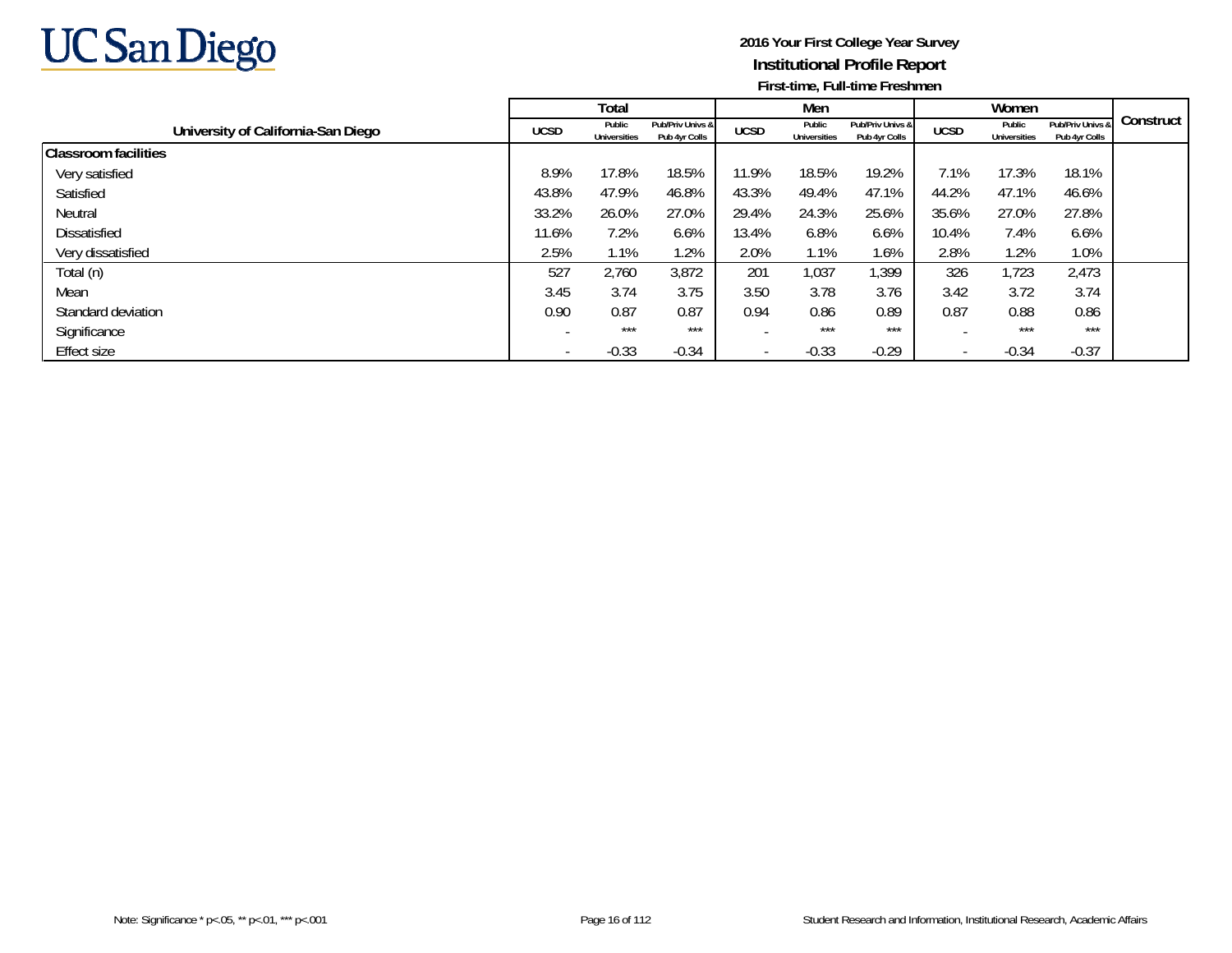

|                                                                               |        | Total                         |                                   |                | Men                           |                                   |                          | Women                         |                                        |           |
|-------------------------------------------------------------------------------|--------|-------------------------------|-----------------------------------|----------------|-------------------------------|-----------------------------------|--------------------------|-------------------------------|----------------------------------------|-----------|
| University of California-San Diego                                            | UCSD   | Public<br><b>Universities</b> | Pub/Priv Univs &<br>Pub 4yr Colls | <b>UCSD</b>    | Public<br><b>Universities</b> | Pub/Priv Univs &<br>Pub 4yr Colls | <b>UCSD</b>              | Public<br><b>Universities</b> | <b>Pub/Priv Univs</b><br>Pub 4yr Colls | Construct |
| Please rate your satisfaction with this institution on each of the aspects of |        |                               |                                   |                |                               |                                   |                          |                               |                                        |           |
| college life listed below:                                                    |        |                               |                                   |                |                               |                                   |                          |                               |                                        |           |
|                                                                               |        |                               |                                   |                |                               |                                   |                          |                               |                                        |           |
| <b>Computer facilities/labs</b>                                               |        |                               |                                   |                |                               |                                   |                          |                               |                                        |           |
| Very satisfied                                                                | 13.7%  | 26.6%                         | 27.5%                             | 18.0%          | 27.4%                         | 27.3%                             | 11.0%                    | 26.2%                         | 27.6%                                  |           |
| Satisfied                                                                     | 50.3%  | 48.4%                         | 47.1%                             | 47.0%          | 47.4%                         | 46.1%                             | 52.4%                    | 49.1%                         | 47.7%                                  |           |
| Neutral                                                                       | 25.6%  | 19.8%                         | 20.5%                             | 25.1%          | 19.8%                         | 20.6%                             | 25.9%                    | 19.7%                         | 20.4%                                  |           |
| Dissatisfied                                                                  | 7.6%   | 4.1%                          | 3.8%                              | 5.5%           | 4.0%                          | 4.2%                              | 9.0%                     | 4.3%                          | 3.5%                                   |           |
| Very dissatisfied                                                             | 2.7%   | 1.0%                          | 1.1%                              | 4.4%           | 1.4%                          | 1.8%                              | 1.7%                     | 0.8%                          | 0.8%                                   |           |
| Total (n)                                                                     | 473    | 2,630                         | 3,705                             | 183            | 983                           | 1,332                             | 290                      | 1,647                         | 2,373                                  |           |
| Mean                                                                          | 3.65   | 3.95                          | 3.96                              | 3.69           | 3.95                          | 3.93                              | 3.62                     | 3.96                          | 3.98                                   |           |
| Standard deviation                                                            | 0.91   | 0.85                          | 0.86                              | 0.98           | 0.87                          | 0.90                              | 0.86                     | 0.84                          | 0.83                                   |           |
| Significance                                                                  |        | $***$                         | $***$                             |                | $***$                         | $***$                             |                          | $***$                         | $***$                                  |           |
| Effect size                                                                   |        | $-0.35$                       | $-0.36$                           |                | $-0.30$                       | $-0.27$                           | $\overline{a}$           | $-0.40$                       | $-0.43$                                |           |
| Library resources                                                             |        |                               |                                   |                |                               |                                   |                          |                               |                                        |           |
| Very satisfied                                                                | 25.0%  | 36.0%                         | 36.6%                             | 29.2%          | 36.3%                         | 36.2%                             | 22.3%                    | 35.9%                         | 36.8%                                  |           |
| Satisfied                                                                     | 51.8%  | 45.6%                         | 44.2%                             | 50.5%          | 44.7%                         | 42.4%                             | 52.7%                    | 46.2%                         | 45.1%                                  |           |
| Neutral                                                                       | 18.3%  | 15.4%                         | 16.2%                             | 16.1%          | 16.2%                         | 17.9%                             | 19.7%                    | 15.0%                         | 15.2%                                  |           |
| <b>Dissatisfied</b>                                                           | 3.9%   | 2.5%                          | 2.6%                              | 2.6%           | 2.4%                          | 2.8%                              | 4.7%                     | 2.5%                          | 2.5%                                   |           |
| Very dissatisfied                                                             | 1.0%   | 0.4%                          | 0.5%                              | 1.6%           | 0.4%                          | 0.6%                              | 0.7%                     | 0.5%                          | 0.5%                                   |           |
| Total (n)                                                                     | 492    | 2,676                         | 3,757                             | 192            | 993                           | 1,343                             | 300                      | 1,683                         | 2,414                                  |           |
| Mean                                                                          | 3.96   | 4.14                          | 4.14                              | 4.03           | 4.14                          | 4.11                              | 3.91                     | 4.14                          | 4.15                                   |           |
| Standard deviation                                                            | 0.82   | 0.80                          | 0.81                              | 0.84           | 0.80                          | 0.83                              | 0.81                     | 0.79                          | 0.80                                   |           |
| Significance                                                                  |        | $***$                         | $***$                             |                |                               |                                   |                          | $***$                         | $***$                                  |           |
| Effect size                                                                   | $\sim$ | $-0.23$                       | $-0.22$                           | $\blacksquare$ | $-0.14$                       | $-0.10$                           | $\overline{\phantom{a}}$ | $-0.29$                       | $-0.30$                                |           |
| Laboratory facilities and equipment                                           |        |                               |                                   |                |                               |                                   |                          |                               |                                        |           |
| Very satisfied                                                                | 21.2%  | 28.3%                         | 28.0%                             | 28.1%          | 29.9%                         | 28.9%                             | 16.9%                    | 27.4%                         | 27.6%                                  |           |
| Satisfied                                                                     | 49.0%  | 46.8%                         | 45.2%                             | 43.2%          | 45.5%                         | 43.8%                             | 52.5%                    | 47.5%                         | 46.0%                                  |           |
| Neutral                                                                       | 22.8%  | 20.1%                         | 21.9%                             | 17.1%          | 18.3%                         | 20.7%                             | 26.3%                    | 21.1%                         | 22.5%                                  |           |
| <b>Dissatisfied</b>                                                           | 5.5%   | 3.9%                          | 3.9%                              | 8.9%           | 5.2%                          | 5.5%                              | 3.4%                     | 3.1%                          | 3.0%                                   |           |
| Very dissatisfied                                                             | 1.6%   | 1.0%                          | 1.0%                              | 2.7%           | 1.1%                          | 1.1%                              | 0.8%                     | 1.0%                          | 0.9%                                   |           |
| Total (n)                                                                     | 382    | 2,280                         | 3,231                             | 146            | 826                           | 1,146                             | 236                      | 1,454                         | 2,085                                  |           |
| Mean                                                                          | 3.83   | 3.97                          | 3.96                              | 3.85           | 3.98                          | 3.94                              | 3.81                     | 3.97                          | 3.96                                   |           |
| Standard deviation                                                            | 0.88   | 0.85                          | 0.86                              | 1.02           | 0.89                          | 0.90                              | 0.78                     | 0.83                          | 0.83                                   |           |
| Significance                                                                  |        | $\star\star$                  | $\star\star$                      |                |                               |                                   |                          | $\star\star$                  | $\star\star$                           |           |
| Effect size                                                                   |        | $-0.16$                       | $-0.15$                           | $\blacksquare$ | $-0.15$                       | $-0.10$                           | $\overline{\phantom{a}}$ | $-0.19$                       | $-0.18$                                |           |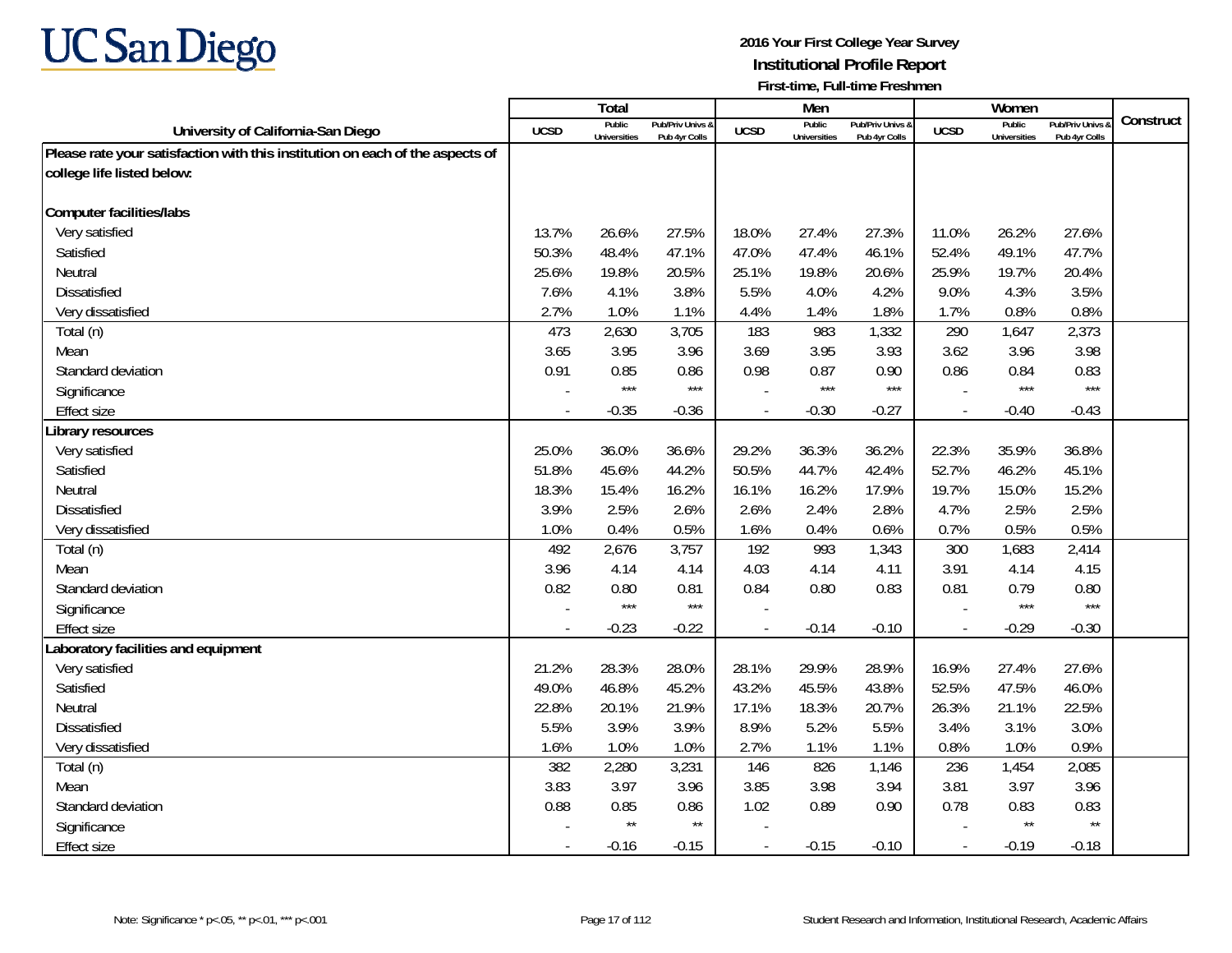

|                                                                               |                          | <b>Total</b>                  |                                   |                          | Men                           |                                   |                          | Women                         |                                        |           |
|-------------------------------------------------------------------------------|--------------------------|-------------------------------|-----------------------------------|--------------------------|-------------------------------|-----------------------------------|--------------------------|-------------------------------|----------------------------------------|-----------|
| University of California-San Diego                                            | UCSD                     | Public<br><b>Universities</b> | Pub/Priv Univs &<br>Pub 4yr Colls | <b>UCSD</b>              | Public<br><b>Universities</b> | Pub/Priv Univs &<br>Pub 4yr Colls | <b>UCSD</b>              | Public<br><b>Universities</b> | <b>Pub/Priv Univs</b><br>Pub 4yr Colls | Construct |
| Please rate your satisfaction with this institution on each of the aspects of |                          |                               |                                   |                          |                               |                                   |                          |                               |                                        |           |
| college life listed below:                                                    |                          |                               |                                   |                          |                               |                                   |                          |                               |                                        |           |
|                                                                               |                          |                               |                                   |                          |                               |                                   |                          |                               |                                        |           |
| Technology resources                                                          |                          |                               |                                   |                          |                               |                                   |                          |                               |                                        |           |
| Very satisfied                                                                | 15.1%                    | 26.7%                         | 27.5%                             | 21.3%                    | 27.3%                         | 27.3%                             | 11.1%                    | 26.4%                         | 27.6%                                  |           |
| Satisfied                                                                     | 50.7%                    | 49.3%                         | 47.1%                             | 45.4%                    | 49.3%                         | 47.1%                             | 54.2%                    | 49.2%                         | 47.2%                                  |           |
| Neutral                                                                       | 27.6%                    | 20.1%                         | 21.5%                             | 25.7%                    | 19.6%                         | 21.0%                             | 28.8%                    | 20.4%                         | 21.7%                                  |           |
| <b>Dissatisfied</b>                                                           | 5.7%                     | 3.1%                          | 3.3%                              | 6.6%                     | 3.0%                          | 3.9%                              | 5.2%                     | 3.2%                          | 3.0%                                   |           |
| Very dissatisfied                                                             | 0.8%                     | 0.8%                          | 0.7%                              | 1.1%                     | 0.7%                          | 0.7%                              | 0.7%                     | 0.8%                          | 0.6%                                   |           |
| Total (n)                                                                     | 471                      | 2,618                         | 3,678                             | 183                      | 993                           | 1,342                             | 288                      | 1,625                         | 2,336                                  |           |
| Mean                                                                          | 3.73                     | 3.98                          | 3.97                              | 3.79                     | 3.99                          | 3.96                              | 3.70                     | 3.97                          | 3.98                                   |           |
| Standard deviation                                                            | 0.81                     | 0.81                          | 0.82                              | 0.89                     | 0.81                          | 0.84                              | 0.76                     | 0.82                          | 0.82                                   |           |
| Significance                                                                  |                          | $***$                         | $***$                             |                          | $\star\star$                  | $\star$                           |                          | $***$                         | $***$                                  |           |
| <b>Effect size</b>                                                            |                          | $-0.31$                       | $-0.29$                           | $\overline{\phantom{a}}$ | $-0.25$                       | $-0.20$                           | $\overline{\phantom{a}}$ | $-0.33$                       | $-0.34$                                |           |
| Academic advising                                                             |                          |                               |                                   |                          |                               |                                   |                          |                               |                                        |           |
| Very satisfied                                                                | 16.4%                    | 29.7%                         | 30.6%                             | 16.8%                    | 30.5%                         | 30.8%                             | 16.1%                    | 29.1%                         | 30.4%                                  |           |
| Satisfied                                                                     | 42.0%                    | 39.8%                         | 38.3%                             | 46.2%                    | 41.1%                         | 39.2%                             | 39.5%                    | 39.0%                         | 37.9%                                  |           |
| Neutral                                                                       | 24.8%                    | 19.1%                         | 19.9%                             | 22.8%                    | 19.0%                         | 20.7%                             | 26.0%                    | 19.2%                         | 19.5%                                  |           |
| <b>Dissatisfied</b>                                                           | 12.3%                    | 8.6%                          | 8.0%                              | 8.7%                     | 7.5%                          | 6.8%                              | 14.5%                    | 9.3%                          | 8.6%                                   |           |
| Very dissatisfied                                                             | 4.5%                     | 2.8%                          | 3.2%                              | 5.4%                     | 1.9%                          | 2.4%                              | 3.9%                     | 3.4%                          | 3.7%                                   |           |
| Total (n)                                                                     | 488                      | 2,725                         | 3,821                             | 184                      | 1,019                         | 1,375                             | 304                      | 1,706                         | 2,446                                  |           |
| Mean                                                                          | 3.53                     | 3.85                          | 3.85                              | 3.60                     | 3.91                          | 3.89                              | 3.49                     | 3.81                          | 3.83                                   |           |
| Standard deviation                                                            | 1.05                     | 1.03                          | 1.04                              | 1.04                     | 0.98                          | 1.00                              | 1.05                     | 1.06                          | 1.07                                   |           |
| Significance                                                                  |                          | $***$                         | $***$                             |                          | ***                           | $***$                             |                          | $***$                         | $***$                                  |           |
| Effect size                                                                   | $\overline{\phantom{a}}$ | $-0.31$                       | $-0.31$                           | $\blacksquare$           | $-0.32$                       | $-0.29$                           | $\overline{\phantom{a}}$ | $-0.30$                       | $-0.32$                                |           |
| Student housing (e.g., res. halls)                                            |                          |                               |                                   |                          |                               |                                   |                          |                               |                                        |           |
| Very satisfied                                                                | 9.5%                     | 19.0%                         | 18.5%                             | 8.6%                     | 21.2%                         | 19.8%                             | 10.0%                    | 17.8%                         | 17.7%                                  |           |
| Satisfied                                                                     | 32.2%                    | 37.2%                         | 36.3%                             | 33.0%                    | 36.4%                         | 35.3%                             | 31.7%                    | 37.8%                         | 36.8%                                  |           |
| Neutral                                                                       | 22.5%                    | 23.7%                         | 25.2%                             | 18.4%                    | 22.5%                         | 25.1%                             | 25.0%                    | 24.5%                         | 25.2%                                  |           |
| <b>Dissatisfied</b>                                                           | 23.3%                    | 13.4%                         | 13.1%                             | 24.9%                    | 13.1%                         | 12.9%                             | 22.3%                    | 13.6%                         | 13.2%                                  |           |
| Very dissatisfied                                                             | 12.6%                    | 6.6%                          | 7.0%                              | 15.1%                    | 6.9%                          | 6.9%                              | 11.0%                    | 6.3%                          | 7.1%                                   |           |
| Total (n)                                                                     | 485                      | 2,473                         | 3,324                             | 185                      | 926                           | 1,205                             | 300                      | 1,547                         | 2,119                                  |           |
| Mean                                                                          | 3.03                     | 3.49                          | 3.46                              | 2.95                     | 3.52                          | 3.48                              | 3.07                     | 3.47                          | 3.45                                   |           |
| Standard deviation                                                            | 1.20                     | 1.14                          | 1.14                              | 1.24                     | 1.16                          | 1.15                              | 1.17                     | 1.12                          | 1.14                                   |           |
| Significance                                                                  |                          | $***$                         | $***$                             |                          | $***$                         | $***$                             |                          | $***$                         | $***$                                  |           |
| <b>Effect size</b>                                                            |                          | $-0.40$                       | $-0.38$                           |                          | $-0.49$                       | $-0.46$                           | $\overline{\phantom{a}}$ | $-0.36$                       | $-0.33$                                |           |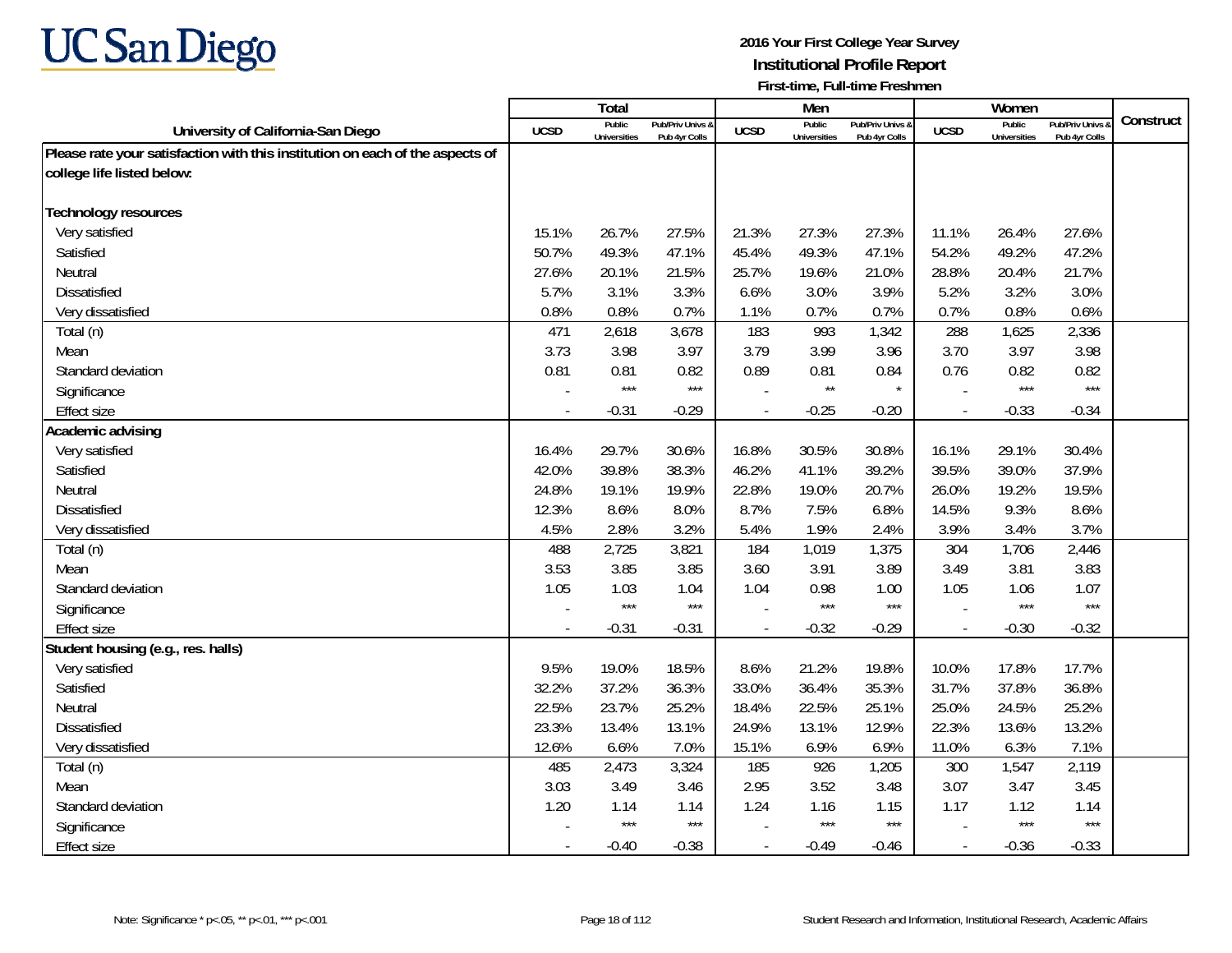

|                                                                               |             | Total                         |                                   |                          | Men                           |                                   |                          | Women                         |                                        |           |
|-------------------------------------------------------------------------------|-------------|-------------------------------|-----------------------------------|--------------------------|-------------------------------|-----------------------------------|--------------------------|-------------------------------|----------------------------------------|-----------|
| University of California-San Diego                                            | <b>UCSD</b> | Public<br><b>Universities</b> | Pub/Priv Univs &<br>Pub 4yr Colls | <b>UCSD</b>              | Public<br><b>Universities</b> | Pub/Priv Univs &<br>Pub 4yr Colls | <b>UCSD</b>              | Public<br><b>Universities</b> | <b>Pub/Priv Univs</b><br>Pub 4yr Colls | Construct |
| Please rate your satisfaction with this institution on each of the aspects of |             |                               |                                   |                          |                               |                                   |                          |                               |                                        |           |
| college life listed below:                                                    |             |                               |                                   |                          |                               |                                   |                          |                               |                                        |           |
|                                                                               |             |                               |                                   |                          |                               |                                   |                          |                               |                                        |           |
| Financial aid office                                                          |             |                               |                                   |                          |                               |                                   |                          |                               |                                        |           |
| Very satisfied                                                                | 11.8%       | 17.0%                         | 18.0%                             | 12.1%                    | 18.9%                         | 18.8%                             | 11.7%                    | 15.9%                         | 17.6%                                  |           |
| Satisfied                                                                     | 36.3%       | 33.9%                         | 34.4%                             | 39.4%                    | 34.2%                         | 34.3%                             | 34.5%                    | 33.7%                         | 34.4%                                  |           |
| Neutral                                                                       | 34.9%       | 34.2%                         | 34.1%                             | 32.6%                    | 35.5%                         | 35.6%                             | 36.3%                    | 33.5%                         | 33.3%                                  |           |
| Dissatisfied                                                                  | 10.7%       | 9.6%                          | 8.8%                              | 6.8%                     | 7.6%                          | 7.5%                              | 13.0%                    | 10.8%                         | 9.4%                                   |           |
| Very dissatisfied                                                             | 6.2%        | 5.3%                          | 4.8%                              | 9.1%                     | 3.8%                          | 3.7%                              | 4.5%                     | 6.1%                          | 5.3%                                   |           |
| Total (n)                                                                     | 355         | 2,196                         | 3,149                             | 132                      | 792                           | 1,104                             | 223                      | 1,404                         | 2,045                                  |           |
| Mean                                                                          | 3.37        | 3.48                          | 3.52                              | 3.39                     | 3.57                          | 3.57                              | 3.36                     | 3.42                          | 3.49                                   |           |
| Standard deviation                                                            | 1.03        | 1.05                          | 1.03                              | 1.08                     | 1.00                          | 1.00                              | 1.00                     | 1.07                          | 1.05                                   |           |
| Significance                                                                  |             |                               | $\star\star$                      |                          |                               |                                   |                          |                               |                                        |           |
| <b>Effect size</b>                                                            |             | $-0.10$                       | $-0.15$                           |                          | $-0.18$                       | $-0.18$                           | $\overline{\phantom{a}}$ | $-0.06$                       | $-0.12$                                |           |
| Financial aid package                                                         |             |                               |                                   |                          |                               |                                   |                          |                               |                                        |           |
| Very satisfied                                                                | 15.9%       | 19.4%                         | 20.5%                             | 18.1%                    | 21.9%                         | 22.8%                             | 14.6%                    | 17.9%                         | 19.3%                                  |           |
| Satisfied                                                                     | 29.0%       | 31.1%                         | 31.2%                             | 28.5%                    | 30.4%                         | 29.6%                             | 29.3%                    | 31.5%                         | 32.1%                                  |           |
| Neutral                                                                       | 26.9%       | 29.3%                         | 29.9%                             | 28.5%                    | 31.0%                         | 31.3%                             | 26.0%                    | 28.3%                         | 29.1%                                  |           |
| <b>Dissatisfied</b>                                                           | 16.4%       | 12.7%                         | 11.3%                             | 11.8%                    | 9.1%                          | 9.1%                              | 19.1%                    | 14.7%                         | 12.5%                                  |           |
| Very dissatisfied                                                             | 11.8%       | 7.6%                          | 7.1%                              | 13.2%                    | 7.5%                          | 7.2%                              | 11.0%                    | 7.7%                          | 7.0%                                   |           |
| Total (n)                                                                     | 390         | 2,323                         | 3,302                             | 144                      | 835                           | 1,157                             | 246                      | 1,488                         | 2,145                                  |           |
| Mean                                                                          | 3.21        | 3.42                          | 3.47                              | 3.26                     | 3.50                          | 3.52                              | 3.17                     | 3.37                          | 3.44                                   |           |
| Standard deviation                                                            | 1.23        | 1.16                          | 1.14                              | 1.26                     | 1.15                          | 1.15                              | 1.22                     | 1.16                          | 1.14                                   |           |
| Significance                                                                  |             | $\star\star$                  | $***$                             |                          | $\star$                       |                                   |                          |                               | $***$                                  |           |
| Effect size                                                                   | $\sim$      | $-0.18$                       | $-0.23$                           | $\overline{\phantom{a}}$ | $-0.21$                       | $-0.23$                           | $\overline{\phantom{a}}$ | $-0.17$                       | $-0.24$                                |           |
| <b>Student health services</b>                                                |             |                               |                                   |                          |                               |                                   |                          |                               |                                        |           |
| Very satisfied                                                                | 15.7%       | 21.2%                         | 21.8%                             | 18.4%                    | 21.9%                         | 22.4%                             | 13.9%                    | 20.8%                         | 21.4%                                  |           |
| Satisfied                                                                     | 37.1%       | 35.5%                         | 36.1%                             | 37.6%                    | 36.0%                         | 35.4%                             | 36.8%                    | 35.2%                         | 36.4%                                  |           |
| Neutral                                                                       | 28.8%       | 30.0%                         | 30.0%                             | 27.7%                    | 32.1%                         | 32.5%                             | 29.6%                    | 28.8%                         | 28.6%                                  |           |
| <b>Dissatisfied</b>                                                           | 11.8%       | 8.6%                          | 8.1%                              | 8.5%                     | 6.1%                          | 6.0%                              | 13.9%                    | 10.0%                         | 9.2%                                   |           |
| Very dissatisfied                                                             | 6.6%        | 4.7%                          | 4.1%                              | 7.8%                     | 4.0%                          | 3.7%                              | 5.8%                     | 5.1%                          | 4.3%                                   |           |
| Total (n)                                                                     | 364         | 2,092                         | 2,950                             | 141                      | 758                           | 1,024                             | 223                      | 1,334                         | 1,926                                  |           |
| Mean                                                                          | 3.43        | 3.60                          | 3.63                              | 3.50                     | 3.66                          | 3.67                              | 3.39                     | 3.57                          | 3.62                                   |           |
| Standard deviation                                                            | 1.09        | 1.06                          | 1.04                              | 1.13                     | 1.01                          | 1.01                              | 1.07                     | 1.08                          | 1.05                                   |           |
| Significance                                                                  |             | $\star\star$                  | $***$                             |                          |                               |                                   |                          |                               | $\star\star$                           |           |
| Effect size                                                                   | $\sim$      | $-0.16$                       | $-0.19$                           | $\blacksquare$           | $-0.16$                       | $-0.17$                           | $\overline{\phantom{a}}$ | $-0.17$                       | $-0.22$                                |           |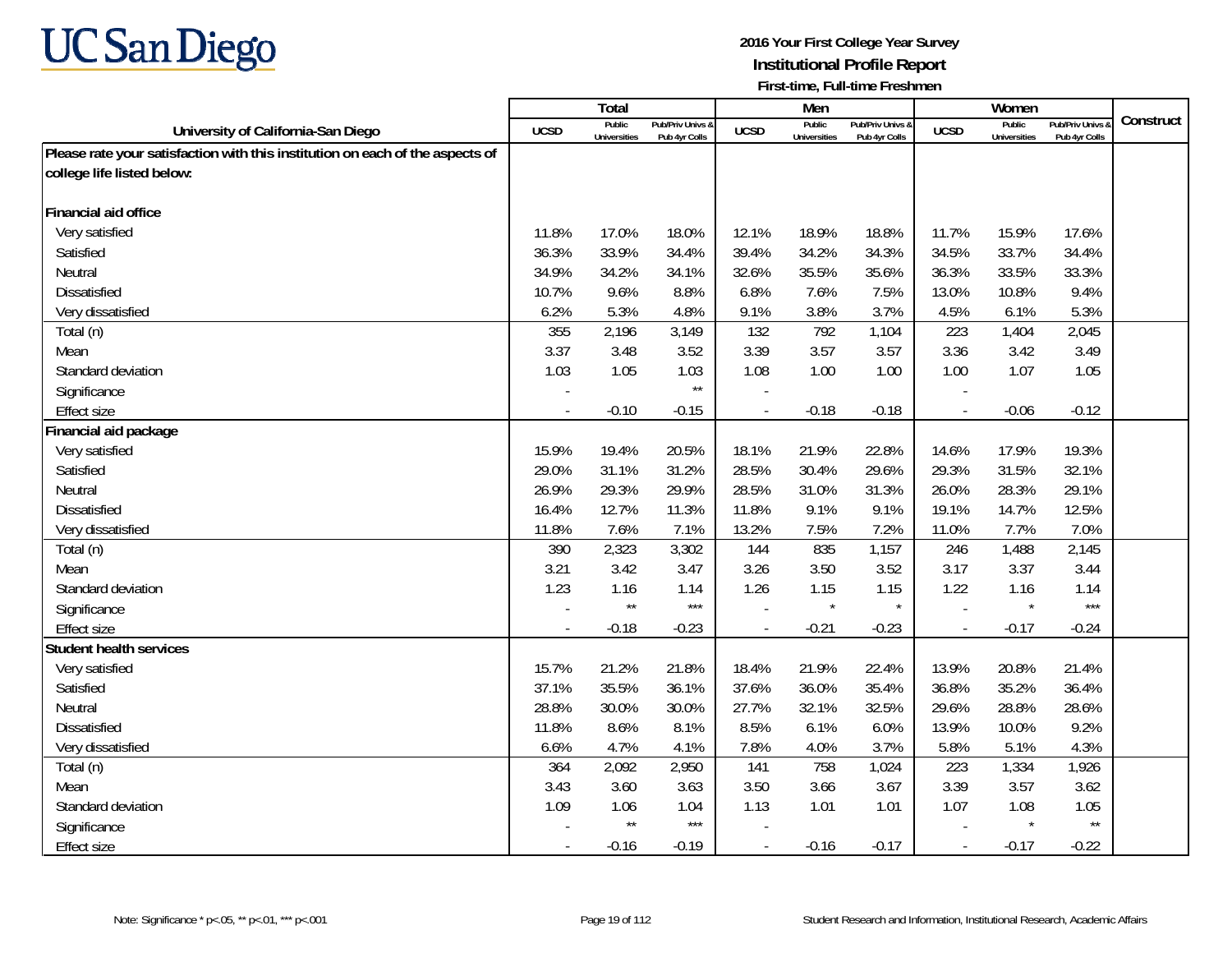

|                                                                               |             | <b>Total</b>                  |                                   |             | Men                           |                                   |                          | Women                         |                                        |           |
|-------------------------------------------------------------------------------|-------------|-------------------------------|-----------------------------------|-------------|-------------------------------|-----------------------------------|--------------------------|-------------------------------|----------------------------------------|-----------|
| University of California-San Diego                                            | <b>UCSD</b> | Public<br><b>Universities</b> | Pub/Priv Univs &<br>Pub 4yr Colls | <b>UCSD</b> | Public<br><b>Universities</b> | Pub/Priv Univs &<br>Pub 4yr Colls | <b>UCSD</b>              | Public<br><b>Universities</b> | <b>Pub/Priv Univs</b><br>Pub 4yr Colls | Construct |
| Please rate your satisfaction with this institution on each of the aspects of |             |                               |                                   |             |                               |                                   |                          |                               |                                        |           |
| college life listed below:                                                    |             |                               |                                   |             |                               |                                   |                          |                               |                                        |           |
|                                                                               |             |                               |                                   |             |                               |                                   |                          |                               |                                        |           |
| Student psychological services                                                |             |                               |                                   |             |                               |                                   |                          |                               |                                        |           |
| Very satisfied                                                                | 10.1%       | 19.8%                         | 20.3%                             | 13.8%       | 21.5%                         | 20.7%                             | 8.2%                     | 18.9%                         | 20.0%                                  |           |
| Satisfied                                                                     | 23.5%       | 28.9%                         | 29.4%                             | 20.2%       | 28.4%                         | 28.4%                             | 25.1%                    | 29.2%                         | 29.9%                                  |           |
| Neutral                                                                       | 31.4%       | 38.1%                         | 39.6%                             | 30.9%       | 40.4%                         | 42.0%                             | 31.7%                    | 36.8%                         | 38.4%                                  |           |
| Dissatisfied                                                                  | 18.4%       | 8.0%                          | 6.8%                              | 17.0%       | 5.2%                          | 5.4%                              | 19.1%                    | 9.5%                          | 7.5%                                   |           |
| Very dissatisfied                                                             | 16.6%       | 5.2%                          | 4.0%                              | 18.1%       | 4.5%                          | 3.5%                              | 15.8%                    | 5.7%                          | 4.2%                                   |           |
| Total (n)                                                                     | 277         | 1,584                         | 2,250                             | 94          | 559                           | 781                               | 183                      | 1,025                         | 1,469                                  |           |
| Mean                                                                          | 2.92        | 3.50                          | 3.55                              | 2.95        | 3.57                          | 3.58                              | 2.91                     | 3.46                          | 3.54                                   |           |
| Standard deviation                                                            | 1.22        | 1.06                          | 1.01                              | 1.29        | 1.02                          | 0.99                              | 1.18                     | 1.08                          | 1.03                                   |           |
| Significance                                                                  |             | $***$                         | $***$                             |             | $***$                         | $***$                             |                          | $***$                         | $***$                                  |           |
| <b>Effect size</b>                                                            | $\sim$      | $-0.55$                       | $-0.62$                           |             | $-0.61$                       | $-0.64$                           | $\overline{\phantom{a}}$ | $-0.51$                       | $-0.61$                                |           |
| Orientation for new students                                                  |             |                               |                                   |             |                               |                                   |                          |                               |                                        |           |
| Very satisfied                                                                | 14.4%       | 23.2%                         | 24.1%                             | 15.3%       | 23.5%                         | 23.1%                             | 13.8%                    | 23.1%                         | 24.8%                                  |           |
| Satisfied                                                                     | 34.1%       | 40.5%                         | 40.2%                             | 28.7%       | 38.4%                         | 39.3%                             | 37.4%                    | 41.7%                         | 40.7%                                  |           |
| Neutral                                                                       | 31.4%       | 24.7%                         | 25.2%                             | 35.6%       | 27.2%                         | 27.5%                             | 28.8%                    | 23.2%                         | 23.9%                                  |           |
| <b>Dissatisfied</b>                                                           | 14.4%       | 8.5%                          | 7.6%                              | 11.9%       | 7.2%                          | 7.0%                              | 16.0%                    | 9.3%                          | 7.9%                                   |           |
| Very dissatisfied                                                             | 5.7%        | 3.0%                          | 2.9%                              | 8.4%        | 3.6%                          | 3.1%                              | 4.0%                     | 2.7%                          | 2.8%                                   |           |
| Total (n)                                                                     | 528         | 2,733                         | 3,822                             | 202         | 1,024                         | 1,378                             | 326                      | 1,709                         | 2,444                                  |           |
| Mean                                                                          | 3.37        | 3.72                          | 3.75                              | 3.31        | 3.71                          | 3.72                              | 3.41                     | 3.73                          | 3.77                                   |           |
| Standard deviation                                                            | 1.07        | 1.01                          | 1.00                              | 1.13        | 1.02                          | 1.00                              | 1.04                     | 1.00                          | 1.00                                   |           |
| Significance                                                                  |             | $***$                         | $***$                             |             | $***$                         | $***$                             |                          | $***$                         | $***$                                  |           |
| Effect size                                                                   | $\sim$      | $-0.35$                       | $-0.38$                           | $\sim$      | $-0.39$                       | $-0.41$                           | $\overline{\phantom{a}}$ | $-0.32$                       | $-0.36$                                |           |
| Opportunities for community service                                           |             |                               |                                   |             |                               |                                   |                          |                               |                                        |           |
| Very satisfied                                                                | 12.8%       | 23.6%                         | 23.3%                             | 15.0%       | 22.0%                         | 21.0%                             | 11.5%                    | 24.4%                         | 24.5%                                  |           |
| Satisfied                                                                     | 33.3%       | 36.5%                         | 35.4%                             | 30.7%       | 35.5%                         | 34.5%                             | 34.9%                    | 37.1%                         | 35.9%                                  |           |
| Neutral                                                                       | 35.7%       | 30.4%                         | 31.9%                             | 37.1%       | 34.3%                         | 36.1%                             | 34.9%                    | 28.2%                         | 29.7%                                  |           |
| <b>Dissatisfied</b>                                                           | 13.3%       | 7.5%                          | 7.2%                              | 10.7%       | 5.8%                          | 6.1%                              | 14.9%                    | 8.4%                          | 7.9%                                   |           |
| Very dissatisfied                                                             | 4.8%        | 2.1%                          | 2.1%                              | 6.4%        | 2.4%                          | 2.3%                              | 3.8%                     | 1.9%                          | 2.0%                                   |           |
| Total (n)                                                                     | 375         | 2,240                         | 3,105                             | 140         | 795                           | 1,070                             | 235                      | 1,445                         | 2,035                                  |           |
| Mean                                                                          | 3.36        | 3.72                          | 3.71                              | 3.37        | 3.69                          | 3.66                              | 3.35                     | 3.74                          | 3.73                                   |           |
| Standard deviation                                                            | 1.02        | 0.97                          | 0.97                              | 1.07        | 0.96                          | 0.95                              | 1.00                     | 0.98                          | 0.98                                   |           |
| Significance                                                                  |             | $***$                         | $***$                             |             | $***$                         | $***$                             |                          | $***$                         | $***$                                  |           |
| <b>Effect size</b>                                                            | $\sim$      | $-0.37$                       | $-0.36$                           |             | $-0.33$                       | $-0.31$                           | $\blacksquare$           | $-0.40$                       | $-0.39$                                |           |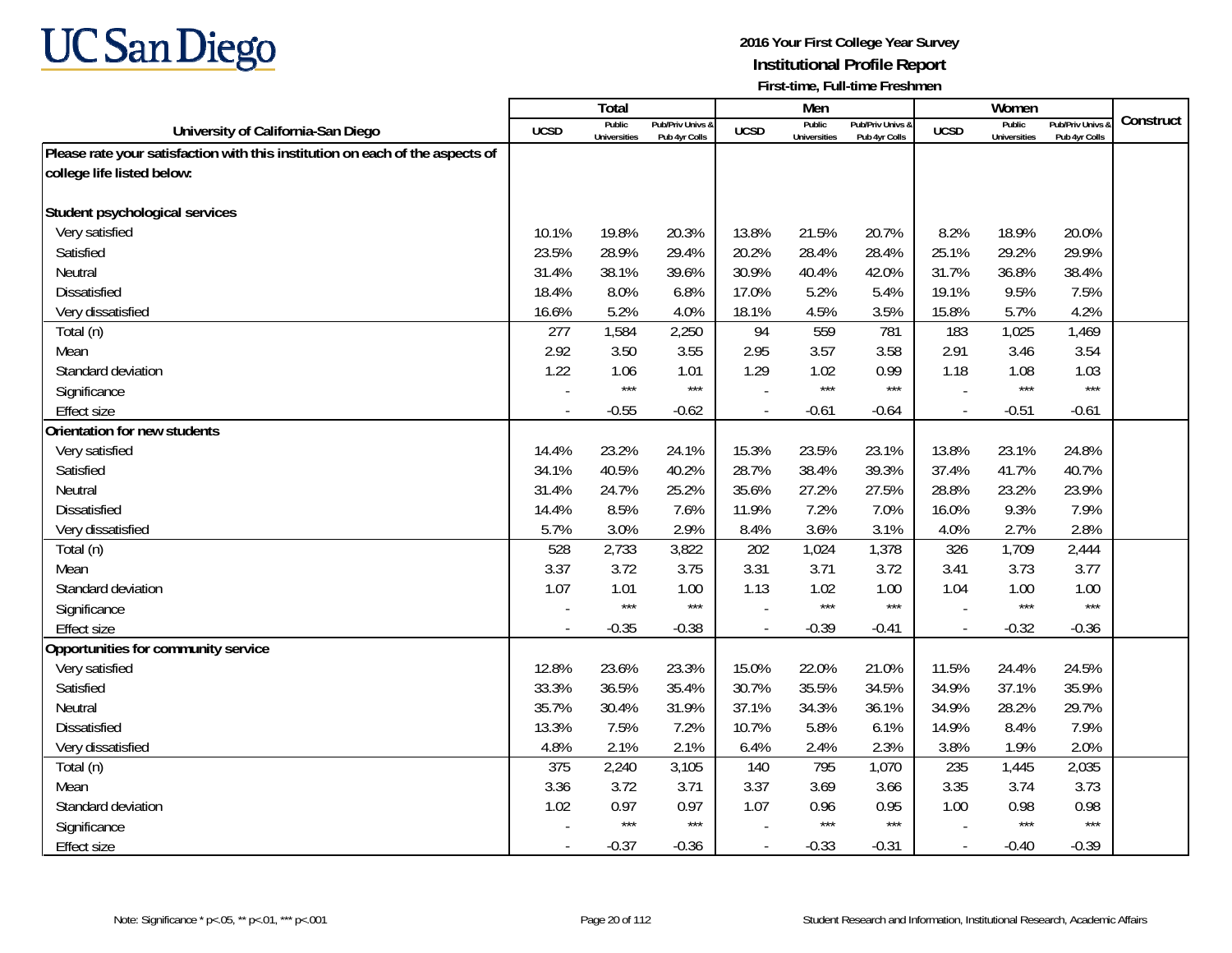

|                                                                               |             | <b>Total</b>                  |                                   |                | Men                           |                                   |                          | Women                         |                                        |              |
|-------------------------------------------------------------------------------|-------------|-------------------------------|-----------------------------------|----------------|-------------------------------|-----------------------------------|--------------------------|-------------------------------|----------------------------------------|--------------|
| University of California-San Diego                                            | <b>UCSD</b> | Public<br><b>Universities</b> | Pub/Priv Univs &<br>Pub 4yr Colls | <b>UCSD</b>    | Public<br><b>Universities</b> | Pub/Priv Univs &<br>Pub 4yr Colls | <b>UCSD</b>              | Public<br><b>Universities</b> | <b>Pub/Priv Univs</b><br>Pub 4yr Colls | Construct    |
| Please rate your satisfaction with this institution on each of the aspects of |             |                               |                                   |                |                               |                                   |                          |                               |                                        |              |
| college life listed below:                                                    |             |                               |                                   |                |                               |                                   |                          |                               |                                        |              |
|                                                                               |             |                               |                                   |                |                               |                                   |                          |                               |                                        |              |
| First-year programs (e.g., first-year seminar, learning community, linked     |             |                               |                                   |                |                               |                                   |                          |                               |                                        |              |
| courses)                                                                      |             |                               |                                   |                |                               |                                   |                          |                               |                                        |              |
| Very satisfied                                                                | 14.8%       | 23.0%                         | 24.2%                             | 17.8%          | 22.9%                         | 23.1%                             | 12.8%                    | 23.1%                         | 24.9%                                  |              |
| Satisfied                                                                     | 36.7%       | 35.2%                         | 34.5%                             | 34.9%          | 35.2%                         | 34.8%                             | 37.9%                    | 35.2%                         | 34.4%                                  |              |
| Neutral                                                                       | 37.3%       | 30.1%                         | 30.6%                             | 33.3%          | 29.0%                         | 30.8%                             | 40.0%                    | 30.7%                         | 30.4%                                  | Satisfaction |
| Dissatisfied                                                                  | 6.8%        | 7.6%                          | 6.9%                              | 8.5%           | 8.0%                          | 6.7%                              | 5.6%                     | 7.4%                          | 7.0%                                   | with         |
| Very dissatisfied                                                             | 4.3%        | 4.1%                          | 3.8%                              | 5.4%           | 4.9%                          | 4.5%                              | 3.6%                     | 3.6%                          | 3.3%                                   | Coursework   |
| Total (n)                                                                     | 324         | 2,291                         | 3,164                             | 129            | 849                           | 1,146                             | 195                      | 1,442                         | 2,018                                  |              |
| Mean                                                                          | 3.51        | 3.65                          | 3.69                              | 3.51           | 3.63                          | 3.65                              | 3.51                     | 3.67                          | 3.71                                   |              |
| Standard deviation                                                            | 0.97        | 1.04                          | 1.03                              | 1.05           | 1.07                          | 1.05                              | 0.92                     | 1.02                          | 1.02                                   |              |
| Significance                                                                  |             |                               | $\star\star$                      |                |                               |                                   |                          | $\star$                       | $\star\star$                           |              |
| <b>Effect size</b>                                                            |             | $-0.13$                       | $-0.17$                           | $\overline{a}$ | $-0.11$                       | $-0.13$                           | $\overline{\phantom{a}}$ | $-0.16$                       | $-0.20$                                |              |
| Since entering this college, how often have you utilized the following        |             |                               |                                   |                |                               |                                   |                          |                               |                                        |              |
| services:                                                                     |             |                               |                                   |                |                               |                                   |                          |                               |                                        |              |
|                                                                               |             |                               |                                   |                |                               |                                   |                          |                               |                                        |              |
| Study skills advising                                                         |             |                               |                                   |                |                               |                                   |                          |                               |                                        |              |
| Frequently                                                                    | 5.1%        | 7.6%                          | 8.3%                              | 5.2%           | 7.2%                          | 8.5%                              | 5.0%                     | 7.9%                          | 8.2%                                   |              |
| Occasionally                                                                  | 21.3%       | 27.4%                         | 29.3%                             | 18.7%          | 27.4%                         | 30.8%                             | 22.8%                    | 27.4%                         | 28.4%                                  |              |
| Not at all                                                                    | 73.7%       | 64.9%                         | 62.4%                             | 76.1%          | 65.4%                         | 60.7%                             | 72.2%                    | 64.6%                         | 63.4%                                  |              |
| Total (n)                                                                     | 414         | 2,225                         | 3,116                             | 155            | 839                           | 1,137                             | 259                      | 1,386                         | 1,979                                  |              |
| Mean                                                                          | 1.31        | 1.43                          | 1.46                              | 1.29           | 1.42                          | 1.48                              | 1.33                     | 1.43                          | 1.45                                   |              |
| Standard deviation                                                            | 0.56        | 0.63                          | 0.64                              | 0.56           | 0.62                          | 0.65                              | 0.57                     | 0.64                          | 0.64                                   |              |
| Significance                                                                  |             | $***$                         | $***$                             |                | $\star$                       | $***$                             |                          | $\star$                       | $\star\star$                           |              |
| Effect size                                                                   |             | $-0.19$                       | $-0.23$                           |                | $-0.21$                       | $-0.29$                           | $\overline{\phantom{a}}$ | $-0.16$                       | $-0.19$                                |              |
| Financial aid advising                                                        |             |                               |                                   |                |                               |                                   |                          |                               |                                        |              |
| Frequently                                                                    | 5.8%        | 6.4%                          | 7.6%                              | 5.2%           | 6.5%                          | 8.0%                              | 6.2%                     | 6.3%                          | 7.4%                                   |              |
| Occasionally                                                                  | 30.9%       | 34.8%                         | 36.4%                             | 27.1%          | 32.6%                         | 35.5%                             | 33.2%                    | 36.2%                         | 36.8%                                  |              |
| Not at all                                                                    | 63.3%       | 58.8%                         | 56.0%                             | 67.7%          | 60.9%                         | 56.5%                             | 60.6%                    | 57.5%                         | 55.8%                                  |              |
| Total (n)                                                                     | 414         | 2,219                         | 3,108                             | 155            | 837                           | 1,135                             | 259                      | 1,382                         | 1,973                                  |              |
| Mean                                                                          | 1.43        | 1.48                          | 1.52                              | 1.37           | 1.46                          | 1.52                              | 1.46                     | 1.49                          | 1.52                                   |              |
| Standard deviation                                                            | 0.60        | 0.61                          | 0.63                              | 0.58           | 0.61                          | 0.64                              | 0.61                     | 0.61                          | 0.63                                   |              |
| Significance                                                                  |             |                               | $\star\star$                      |                |                               | $\star\star$                      |                          |                               |                                        |              |
| <b>Effect size</b>                                                            |             | $-0.08$                       | $-0.14$                           |                | $-0.15$                       | $-0.23$                           | $\overline{\phantom{a}}$ | $-0.05$                       | $-0.10$                                |              |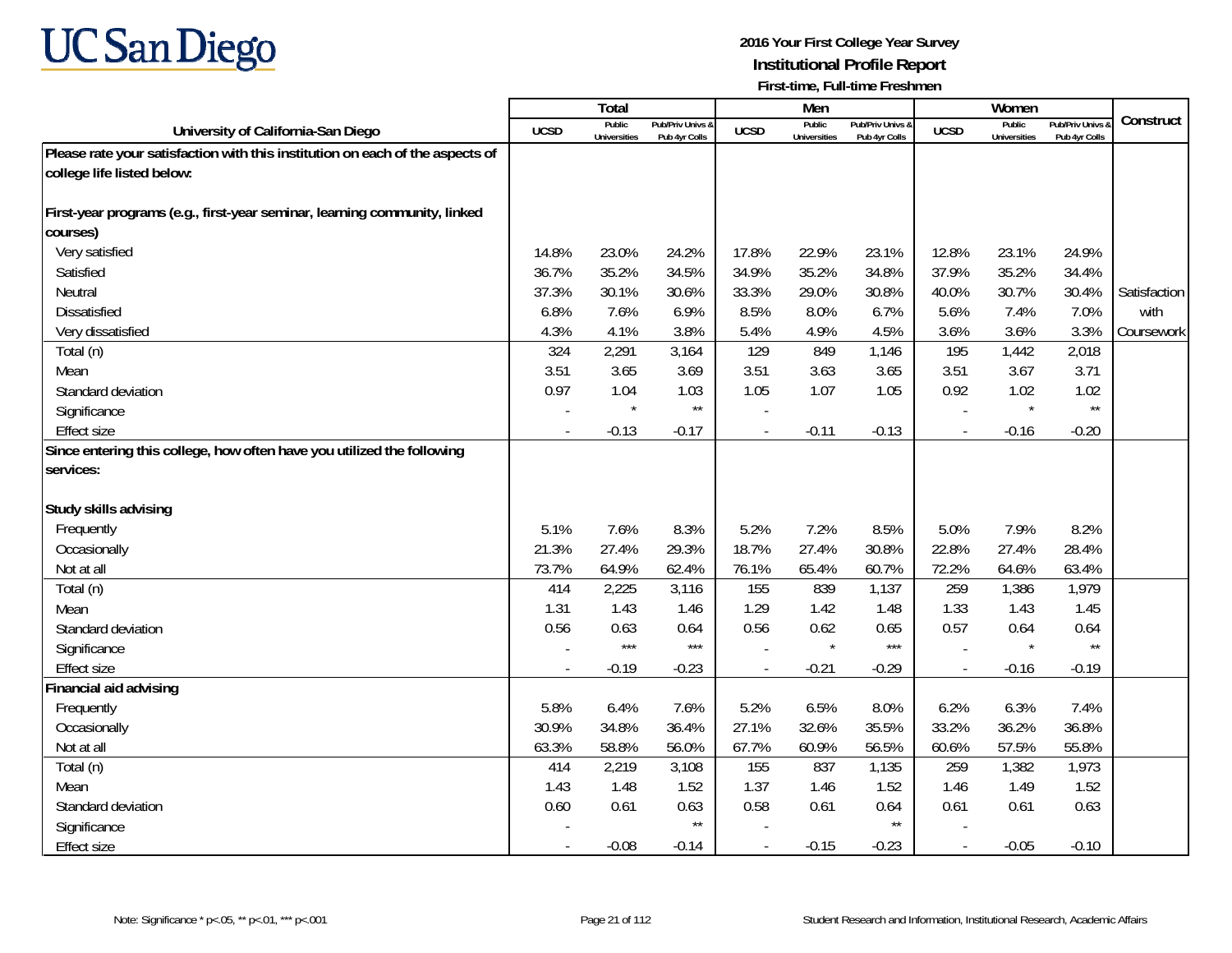

|                                                                        |             | Total                         |                                   |             | Men                           |                                   |                          | Women                         |                                        |           |
|------------------------------------------------------------------------|-------------|-------------------------------|-----------------------------------|-------------|-------------------------------|-----------------------------------|--------------------------|-------------------------------|----------------------------------------|-----------|
| University of California-San Diego                                     | <b>UCSD</b> | Public<br><b>Universities</b> | Pub/Priv Univs &<br>Pub 4yr Colls | <b>UCSD</b> | Public<br><b>Universities</b> | Pub/Priv Univs &<br>Pub 4yr Colls | <b>UCSD</b>              | Public<br><b>Universities</b> | <b>Pub/Priv Univs</b><br>Pub 4yr Colls | Construct |
| Since entering this college, how often have you utilized the following |             |                               |                                   |             |                               |                                   |                          |                               |                                        |           |
| services:                                                              |             |                               |                                   |             |                               |                                   |                          |                               |                                        |           |
|                                                                        |             |                               |                                   |             |                               |                                   |                          |                               |                                        |           |
| Student health services                                                |             |                               |                                   |             |                               |                                   |                          |                               |                                        |           |
| Frequently                                                             | 7.0%        | 6.5%                          | 6.9%                              | 4.5%        | 4.8%                          | 5.9%                              | 8.5%                     | 7.5%                          | 7.4%                                   |           |
| Occasionally                                                           | 39.3%       | 38.9%                         | 38.8%                             | 39.6%       | 35.8%                         | 36.8%                             | 39.1%                    | 40.7%                         | 40.0%                                  |           |
| Not at all                                                             | 53.6%       | 54.6%                         | 54.3%                             | 55.8%       | 59.4%                         | 57.3%                             | 52.3%                    | 51.8%                         | 52.5%                                  |           |
| Total (n)                                                              | 412         | 2,220                         | 3,113                             | 154         | 837                           | 1,137                             | 258                      | 1,383                         | 1,976                                  |           |
| Mean                                                                   | 1.53        | 1.52                          | 1.53                              | 1.49        | 1.45                          | 1.49                              | 1.56                     | 1.56                          | 1.55                                   |           |
| Standard deviation                                                     | 0.62        | 0.62                          | 0.62                              | 0.59        | 0.59                          | 0.61                              | 0.65                     | 0.63                          | 0.63                                   |           |
| Significance                                                           |             |                               |                                   |             |                               |                                   |                          |                               |                                        |           |
| <b>Effect size</b>                                                     | $\sim$      | 0.02                          | 0.00                              |             | 0.07                          | 0.00                              | $\overline{\phantom{a}}$ | 0.00                          | 0.02                                   |           |
| Student psychological services                                         |             |                               |                                   |             |                               |                                   |                          |                               |                                        |           |
| Frequently                                                             | 6.8%        | 5.6%                          | 5.6%                              | 4.5%        | 4.1%                          | 5.1%                              | 8.1%                     | 6.4%                          | 5.8%                                   |           |
| Occasionally                                                           | 15.3%       | 15.3%                         | 15.8%                             | 11.6%       | 14.4%                         | 16.1%                             | 17.4%                    | 15.8%                         | 15.6%                                  |           |
| Not at all                                                             | 78.0%       | 79.2%                         | 78.6%                             | 83.9%       | 81.6%                         | 78.7%                             | 74.4%                    | 77.8%                         | 78.5%                                  |           |
| Total (n)                                                              | 413         | 2,216                         | 3,106                             | 155         | 836                           | 1,134                             | 258                      | 1,380                         | 1,972                                  |           |
| Mean                                                                   | 1.29        | 1.26                          | 1.27                              | 1.21        | 1.22                          | 1.26                              | 1.34                     | 1.29                          | 1.27                                   |           |
| Standard deviation                                                     | 0.58        | 0.55                          | 0.56                              | 0.51        | 0.51                          | 0.54                              | 0.62                     | 0.58                          | 0.56                                   |           |
| Significance                                                           |             |                               |                                   |             |                               |                                   |                          |                               |                                        |           |
| <b>Effect size</b>                                                     | $\sim$      | 0.05                          | 0.04                              |             | $-0.02$                       | $-0.09$                           | $\blacksquare$           | 0.09                          | 0.13                                   |           |
| <b>Writing center</b>                                                  |             |                               |                                   |             |                               |                                   |                          |                               |                                        |           |
| Frequently                                                             | 6.3%        | 5.8%                          | 6.5%                              | 3.2%        | 5.0%                          | 5.9%                              | 8.1%                     | 6.2%                          | 6.8%                                   |           |
| Occasionally                                                           | 23.7%       | 27.1%                         | 27.4%                             | 21.3%       | 25.6%                         | 26.4%                             | 25.2%                    | 28.0%                         | 27.9%                                  |           |
| Not at all                                                             | 70.0%       | 67.1%                         | 66.1%                             | 75.5%       | 69.4%                         | 67.7%                             | 66.7%                    | 65.8%                         | 65.2%                                  |           |
| Total (n)                                                              | 413         | 2,222                         | 3,113                             | 155         | 839                           | 1,139                             | 258                      | 1,383                         | 1,974                                  |           |
| Mean                                                                   | 1.36        | 1.39                          | 1.40                              | 1.28        | 1.36                          | 1.38                              | 1.41                     | 1.40                          | 1.42                                   |           |
| Standard deviation                                                     | 0.60        | 0.59                          | 0.61                              | 0.52        | 0.57                          | 0.59                              | 0.64                     | 0.60                          | 0.62                                   |           |
| Significance                                                           |             |                               |                                   |             |                               |                                   |                          |                               |                                        |           |
| <b>Effect size</b>                                                     |             | $-0.05$                       | $-0.07$                           |             | $-0.14$                       | $-0.17$                           | $\blacksquare$           | 0.02                          | $-0.02$                                |           |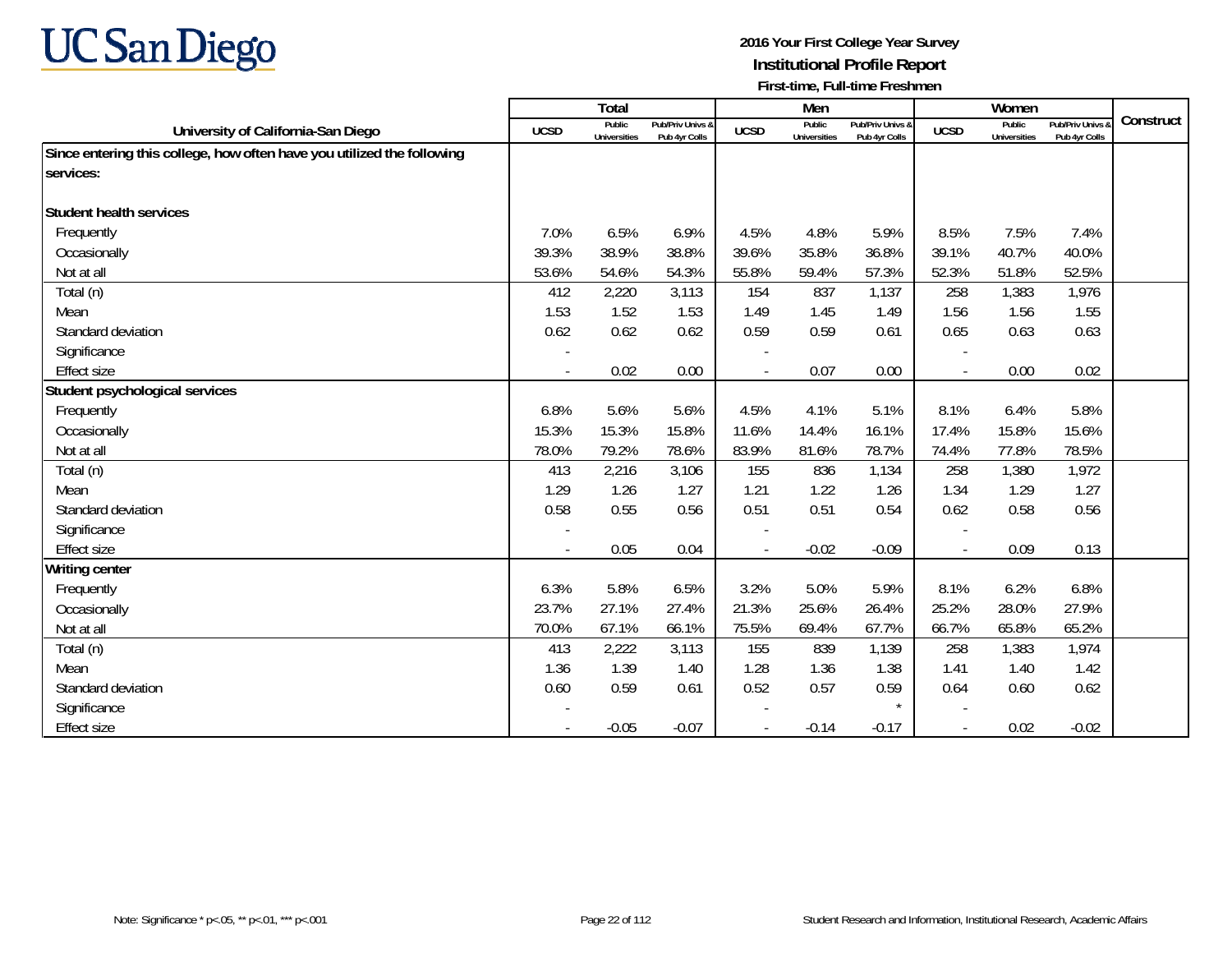

|                                                                        |             | Total                         |                                   |             | Men                           |                                   |                | Women                         |                                        |           |
|------------------------------------------------------------------------|-------------|-------------------------------|-----------------------------------|-------------|-------------------------------|-----------------------------------|----------------|-------------------------------|----------------------------------------|-----------|
| University of California-San Diego                                     | <b>UCSD</b> | Public<br><b>Universities</b> | Pub/Priv Univs &<br>Pub 4yr Colls | <b>UCSD</b> | Public<br><b>Universities</b> | Pub/Priv Univs &<br>Pub 4yr Colls | <b>UCSD</b>    | Public<br><b>Universities</b> | <b>Pub/Priv Univs</b><br>Pub 4yr Colls | Construct |
| Since entering this college, how often have you utilized the following |             |                               |                                   |             |                               |                                   |                |                               |                                        |           |
| services:                                                              |             |                               |                                   |             |                               |                                   |                |                               |                                        |           |
|                                                                        |             |                               |                                   |             |                               |                                   |                |                               |                                        |           |
| Disability resource center                                             |             |                               |                                   |             |                               |                                   |                |                               |                                        |           |
| Frequently                                                             | 3.9%        | 3.0%                          | 3.6%                              | 1.9%        | 3.1%                          | 4.0%                              | 5.0%           | 3.0%                          | 3.3%                                   |           |
| Occasionally                                                           | 5.8%        | 8.1%                          | 9.1%                              | 6.5%        | 9.7%                          | 11.8%                             | 5.4%           | 7.1%                          | 7.5%                                   |           |
| Not at all                                                             | 90.3%       | 88.9%                         | 87.4%                             | 91.6%       | 87.2%                         | 84.2%                             | 89.6%          | 89.9%                         | 89.2%                                  |           |
| Total (n)                                                              | 414         | 2,220                         | 3,111                             | 155         | 837                           | 1,136                             | 259            | 1,383                         | 1,975                                  |           |
| Mean                                                                   | 1.14        | 1.14                          | 1.16                              | 1.10        | 1.16                          | 1.20                              | 1.15           | 1.13                          | 1.14                                   |           |
| Standard deviation                                                     | 0.44        | 0.43                          | 0.46                              | 0.36        | 0.44                          | 0.49                              | 0.48           | 0.42                          | 0.43                                   |           |
| Significance                                                           |             |                               |                                   |             |                               |                                   |                |                               |                                        |           |
| <b>Effect size</b>                                                     |             | 0.00                          | $-0.04$                           |             | $-0.14$                       | $-0.20$                           | $\blacksquare$ | 0.05                          | 0.02                                   |           |
| <b>Career services</b>                                                 |             |                               |                                   |             |                               |                                   |                |                               |                                        |           |
| Frequently                                                             | 2.2%        | 3.8%                          | 4.5%                              | 1.3%        | 4.4%                          | 5.6%                              | 2.7%           | 3.4%                          | 3.9%                                   |           |
| Occasionally                                                           | 23.2%       | 29.4%                         | 29.8%                             | 26.5%       | 32.5%                         | 33.6%                             | 21.2%          | 27.5%                         | 27.6%                                  |           |
| Not at all                                                             | 74.6%       | 66.8%                         | 65.7%                             | 72.3%       | 63.0%                         | 60.8%                             | 76.1%          | 69.1%                         | 68.5%                                  |           |
| Total (n)                                                              | 414         | 2,221                         | 3,112                             | 155         | 836                           | 1,135                             | 259            | 1,385                         | 1,977                                  |           |
| Mean                                                                   | 1.28        | 1.37                          | 1.39                              | 1.29        | 1.41                          | 1.45                              | 1.27           | 1.34                          | 1.35                                   |           |
| Standard deviation                                                     | 0.49        | 0.56                          | 0.57                              | 0.48        | 0.58                          | 0.60                              | 0.50           | 0.54                          | 0.55                                   |           |
| Significance                                                           |             | $\star\star$                  | $***$                             |             | $\star$                       | $\star\star$                      |                |                               |                                        |           |
| <b>Effect size</b>                                                     |             | $-0.16$                       | $-0.19$                           |             | $-0.21$                       | $-0.27$                           | $\blacksquare$ | $-0.13$                       | $-0.15$                                |           |
| Academic advising                                                      |             |                               |                                   |             |                               |                                   |                |                               |                                        |           |
| Frequently                                                             | 8.2%        | 14.9%                         | 15.4%                             | 7.1%        | 13.2%                         | 14.5%                             | 8.9%           | 16.0%                         | 15.9%                                  |           |
| Occasionally                                                           | 66.3%       | 69.2%                         | 67.6%                             | 63.9%       | 67.9%                         | 65.8%                             | 67.8%          | 70.0%                         | 68.6%                                  |           |
| Not at all                                                             | 25.4%       | 15.9%                         | 17.0%                             | 29.0%       | 18.9%                         | 19.6%                             | 23.3%          | 14.1%                         | 15.5%                                  |           |
| Total (n)                                                              | 413         | 2,226                         | 3,114                             | 155         | 841                           | 1,141                             | 258            | 1,385                         | 1,973                                  |           |
| Mean                                                                   | 1.83        | 1.99                          | 1.98                              | 1.78        | 1.94                          | 1.95                              | 1.86           | 2.02                          | 2.00                                   |           |
| Standard deviation                                                     | 0.55        | 0.56                          | 0.57                              | 0.56        | 0.56                          | 0.58                              | 0.55           | 0.55                          | 0.56                                   |           |
| Significance                                                           |             | $***$                         | $***$                             |             | $\star\star$                  | $***$                             |                | $***$                         | $***$                                  |           |
| <b>Effect size</b>                                                     |             | $-0.29$                       | $-0.26$                           |             | $-0.29$                       | $-0.29$                           | $\blacksquare$ | $-0.29$                       | $-0.25$                                |           |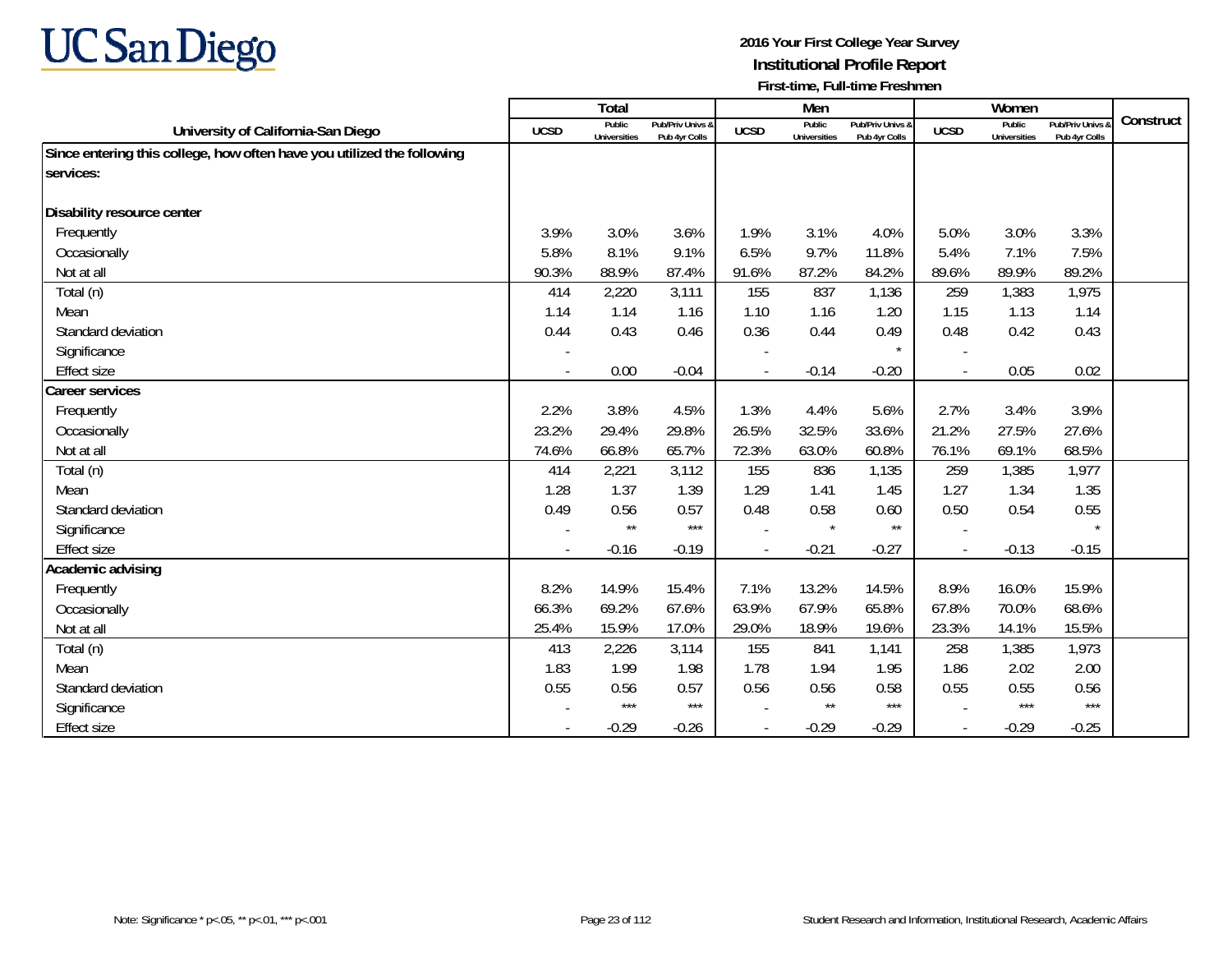

|                                                                            |                          | <b>Total</b>                  |                                   |                          | Men                           |                                   |             | Women                         |                                   |           |
|----------------------------------------------------------------------------|--------------------------|-------------------------------|-----------------------------------|--------------------------|-------------------------------|-----------------------------------|-------------|-------------------------------|-----------------------------------|-----------|
| University of California-San Diego                                         | <b>UCSD</b>              | Public<br><b>Universities</b> | Pub/Priv Univs &<br>Pub 4yr Colls | <b>UCSD</b>              | Public<br><b>Universities</b> | Pub/Priv Univs &<br>Pub 4yr Colls | <b>UCSD</b> | Public<br><b>Universities</b> | Pub/Priv Univs &<br>Pub 4yr Colls | Construct |
| Rate yourself on each of the following traits as compared with the average |                          |                               |                                   |                          |                               |                                   |             |                               |                                   |           |
| person your age.                                                           |                          |                               |                                   |                          |                               |                                   |             |                               |                                   |           |
|                                                                            |                          |                               |                                   |                          |                               |                                   |             |                               |                                   |           |
| Academic ability                                                           |                          |                               |                                   |                          |                               |                                   |             |                               |                                   |           |
| Highest 10%                                                                | 17.4%                    | 18.5%                         | 17.7%                             | 27.1%                    | 25.0%                         | 23.1%                             | 11.4%       | 14.7%                         | 14.6%                             |           |
| Above average                                                              | 43.1%                    | 45.1%                         | 44.1%                             | 42.7%                    | 45.4%                         | 45.1%                             | 43.4%       | 44.9%                         | 43.6%                             |           |
| Average                                                                    | 31.3%                    | 32.1%                         | 34.2%                             | 22.6%                    | 26.0%                         | 28.3%                             | 36.6%       | 35.8%                         | 37.6%                             | Academic  |
| Below average                                                              | 6.7%                     | 3.8%                          | 3.5%                              | 5.5%                     | 3.3%                          | 3.1%                              | 7.4%        | 4.1%                          | 3.7%                              | Self-     |
| Lowest 10%                                                                 | 1.5%                     | 0.4%                          | 0.5%                              | 2.0%                     | 0.4%                          | 0.4%                              | 1.2%        | 0.5%                          | 0.6%                              | Concept   |
| Total (n)                                                                  | 524                      | 2,750                         | 3,855                             | 199                      | 1,034                         | 1,398                             | 325         | 1,716                         | 2,457                             |           |
| Mean                                                                       | 3.68                     | 3.78                          | 3.75                              | 3.87                     | 3.91                          | 3.87                              | 3.56        | 3.69                          | 3.68                              |           |
| Standard deviation                                                         | 0.89                     | 0.80                          | 0.80                              | 0.94                     | 0.82                          | 0.81                              | 0.84        | 0.79                          | 0.79                              |           |
| Significance                                                               | $\overline{\phantom{a}}$ | $\star$                       |                                   | $\overline{\phantom{a}}$ |                               |                                   |             | $\star\star$                  | $\star$                           |           |
| Effect size                                                                |                          | $-0.13$                       | $-0.09$                           |                          | $-0.05$                       | 0.00                              |             | $-0.16$                       | $-0.15$                           |           |
| Artistic ability                                                           |                          |                               |                                   |                          |                               |                                   |             |                               |                                   |           |
| Highest 10%                                                                | 6.5%                     | 7.2%                          | 7.2%                              | 8.0%                     | 8.0%                          | 7.9%                              | 5.5%        | 6.7%                          | 6.8%                              |           |
| Above average                                                              | 29.9%                    | 26.6%                         | 25.6%                             | 27.6%                    | 24.5%                         | 25.1%                             | 31.3%       | 27.9%                         | 25.8%                             |           |
| Average                                                                    | 33.7%                    | 36.3%                         | 37.1%                             | 27.6%                    | 32.8%                         | 34.2%                             | 37.4%       | 38.5%                         | 38.7%                             |           |
| Below average                                                              | 24.4%                    | 24.4%                         | 24.2%                             | 27.6%                    | 27.7%                         | 25.4%                             | 22.4%       | 22.4%                         | 23.4%                             |           |
| Lowest 10%                                                                 | 5.5%                     | 5.5%                          | 6.0%                              | 9.0%                     | 7.0%                          | 7.4%                              | 3.4%        | 4.5%                          | 5.2%                              |           |
| Total (n)                                                                  | 525                      | 2,752                         | 3,858                             | 199                      | 1,035                         | 1,397                             | 326         | 1,717                         | 2,461                             |           |
| Mean                                                                       | 3.07                     | 3.06                          | 3.04                              | 2.98                     | 2.99                          | 3.01                              | 3.13        | 3.10                          | 3.05                              |           |
| Standard deviation                                                         | 1.01                     | 1.01                          | 1.01                              | 1.11                     | 1.06                          | 1.06                              | 0.94        | 0.97                          | 0.99                              |           |
| Significance                                                               |                          |                               |                                   |                          |                               |                                   |             |                               |                                   |           |
| Effect size                                                                |                          | 0.01                          | 0.03                              |                          | $-0.01$                       | $-0.03$                           |             | 0.03                          | 0.08                              |           |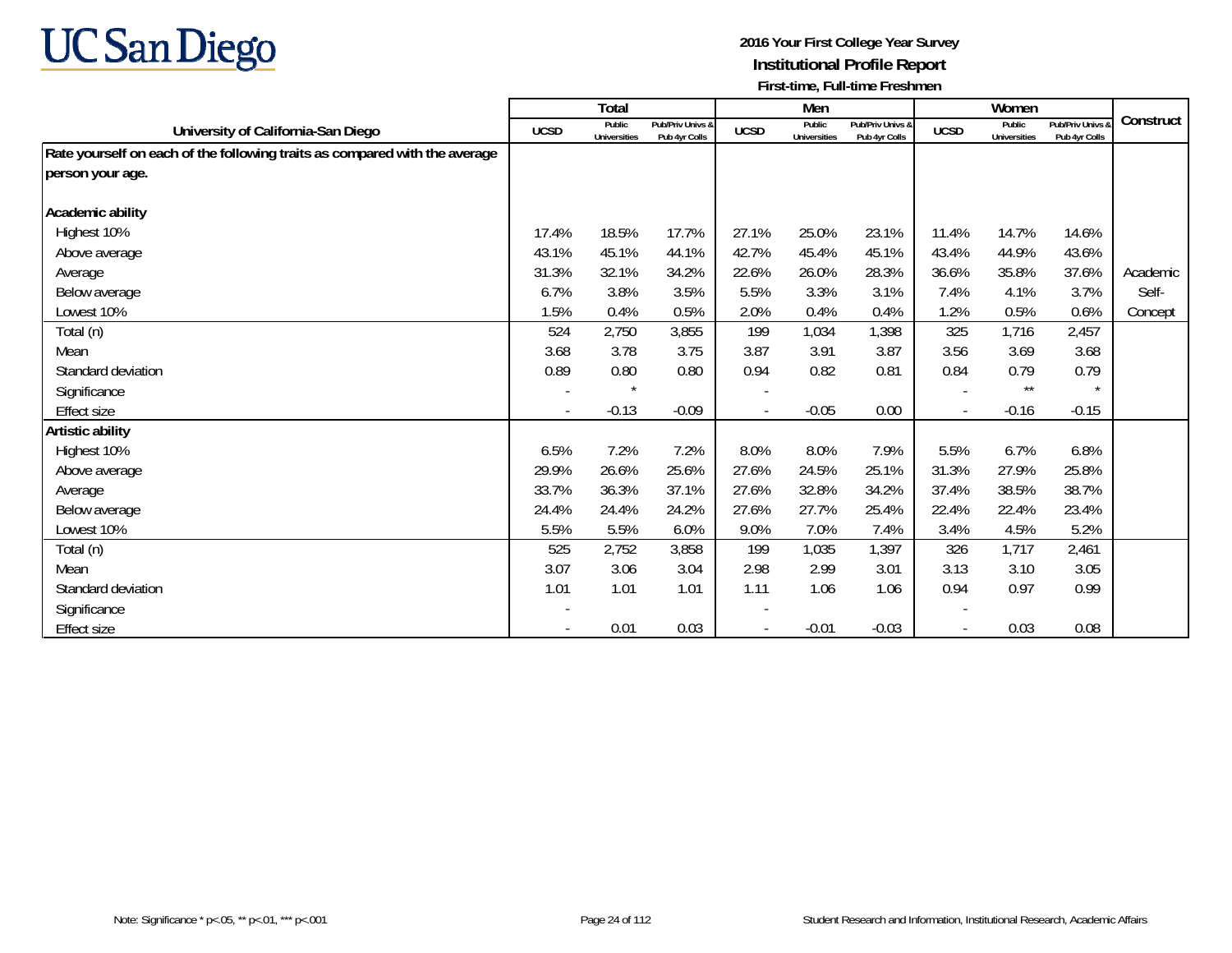

|                                                                            |             | <b>Total</b>                  |                                   |                          | Men                           |                                   |                          | Women                         |                                 |           |
|----------------------------------------------------------------------------|-------------|-------------------------------|-----------------------------------|--------------------------|-------------------------------|-----------------------------------|--------------------------|-------------------------------|---------------------------------|-----------|
| University of California-San Diego                                         | <b>UCSD</b> | Public<br><b>Universities</b> | Pub/Priv Univs &<br>Pub 4yr Colls | <b>UCSD</b>              | Public<br><b>Universities</b> | Pub/Priv Univs &<br>Pub 4yr Colls | <b>UCSD</b>              | Public<br><b>Universities</b> | Pub/Priv Univs<br>Pub 4yr Colls | Construct |
| Rate yourself on each of the following traits as compared with the average |             |                               |                                   |                          |                               |                                   |                          |                               |                                 |           |
| person your age.                                                           |             |                               |                                   |                          |                               |                                   |                          |                               |                                 |           |
|                                                                            |             |                               |                                   |                          |                               |                                   |                          |                               |                                 |           |
| <b>Computer skills</b>                                                     |             |                               |                                   |                          |                               |                                   |                          |                               |                                 |           |
| Highest 10%                                                                | 6.3%        | 7.7%                          | 7.6%                              | 12.1%                    | 14.1%                         | 13.6%                             | 2.8%                     | 3.8%                          | 4.2%                            |           |
| Above average                                                              | 27.3%       | 30.4%                         | 29.7%                             | 36.9%                    | 38.8%                         | 38.1%                             | 21.5%                    | 25.5%                         | 24.9%                           |           |
| Average                                                                    | 51.1%       | 50.9%                         | 52.3%                             | 42.4%                    | 40.5%                         | 41.2%                             | 56.4%                    | 57.1%                         | 58.6%                           |           |
| Below average                                                              | 13.2%       | 10.0%                         | 9.4%                              | 7.1%                     | 5.8%                          | 6.1%                              | 16.9%                    | 12.6%                         | 11.3%                           |           |
| Lowest 10%                                                                 | 2.1%        | 1.0%                          | 1.0%                              | 1.5%                     | 0.9%                          | 0.9%                              | 2.5%                     | 1.0%                          | 1.0%                            |           |
| Total (n)                                                                  | 524         | 2,749                         | 3,853                             | 198                      | 1,032                         | 1,392                             | 326                      | 1,717                         | 2,461                           |           |
| Mean                                                                       | 3.23        | 3.34                          | 3.34                              | 3.51                     | 3.59                          | 3.57                              | 3.05                     | 3.18                          | 3.20                            |           |
| Standard deviation                                                         | 0.83        | 0.80                          | 0.79                              | 0.85                     | 0.83                          | 0.83                              | 0.77                     | 0.74                          | 0.73                            |           |
| Significance                                                               |             | $\star\star$                  | $^{\star\star}$                   |                          |                               |                                   |                          | $\star\star$                  | $***$                           |           |
| <b>Effect size</b>                                                         |             | $-0.14$                       | $-0.14$                           |                          | $-0.10$                       | $-0.07$                           | $\overline{\phantom{a}}$ | $-0.18$                       | $-0.21$                         |           |
| Cooperativeness                                                            |             |                               |                                   |                          |                               |                                   |                          |                               |                                 |           |
| Highest 10%                                                                | 15.7%       | 19.8%                         | 20.2%                             | 18.8%                    | 21.9%                         | 21.8%                             | 13.8%                    | 18.6%                         | 19.3%                           |           |
| Above average                                                              | 48.5%       | 48.6%                         | 47.1%                             | 44.7%                    | 47.3%                         | 46.6%                             | 50.8%                    | 49.3%                         | 47.3%                           |           |
| Average                                                                    | 32.8%       | 29.1%                         | 30.0%                             | 30.5%                    | 27.7%                         | 28.2%                             | 34.2%                    | 29.9%                         | 31.0%                           |           |
| Below average                                                              | 2.3%        | 2.2%                          | 2.3%                              | 4.1%                     | 2.4%                          | 2.7%                              | 1.2%                     | 2.0%                          | 2.0%                            |           |
| Lowest 10%                                                                 | 0.8%        | 0.4%                          | 0.4%                              | 2.0%                     | 0.7%                          | 0.6%                              | 0.0%                     | 0.2%                          | 0.3%                            |           |
| Total (n)                                                                  | 522         | 2,743                         | 3,847                             | 197                      | 1,029                         | 1,392                             | 325                      | 1,714                         | 2,455                           |           |
| Mean                                                                       | 3.76        | 3.85                          | 3.84                              | 3.74                     | 3.87                          | 3.86                              | 3.77                     | 3.84                          | 3.83                            |           |
| Standard deviation                                                         | 0.77        | 0.77                          | 0.78                              | 0.88                     | 0.80                          | 0.80                              | 0.69                     | 0.75                          | 0.77                            |           |
| Significance                                                               |             | $\star$                       | $\star$                           |                          |                               |                                   |                          |                               |                                 |           |
| <b>Effect size</b>                                                         | $\sim$      | $-0.12$                       | $-0.10$                           | $\sim$                   | $-0.16$                       | $-0.15$                           | $\overline{\phantom{a}}$ | $-0.09$                       | $-0.08$                         |           |
| Creativity                                                                 |             |                               |                                   |                          |                               |                                   |                          |                               |                                 |           |
| Highest 10%                                                                | 10.5%       | 13.2%                         | 13.8%                             | 14.2%                    | 15.7%                         | 15.9%                             | 8.3%                     | 11.7%                         | 12.6%                           |           |
| Above average                                                              | 38.0%       | 39.9%                         | 39.4%                             | 37.1%                    | 39.6%                         | 40.1%                             | 38.7%                    | 40.0%                         | 39.1%                           |           |
| Average                                                                    | 38.6%       | 37.7%                         | 37.6%                             | 32.0%                    | 35.7%                         | 35.5%                             | 42.6%                    | 38.8%                         | 38.8%                           |           |
| Below average                                                              | 10.5%       | 8.3%                          | 7.9%                              | 11.7%                    | 7.6%                          | 7.2%                              | 9.8%                     | 8.6%                          | 8.3%                            |           |
| Lowest 10%                                                                 | 2.3%        | 1.0%                          | 1.2%                              | 5.1%                     | 1.4%                          | 1.3%                              | 0.6%                     | 0.8%                          | 1.2%                            |           |
| Total (n)                                                                  | 523         | 2,751                         | 3,856                             | 197                      | 1,033                         | 1,395                             | 326                      | 1,718                         | 2,461                           |           |
| Mean                                                                       | 3.44        | 3.56                          | 3.57                              | 3.44                     | 3.61                          | 3.62                              | 3.44                     | 3.53                          | 3.54                            |           |
| Standard deviation                                                         | 0.90        | 0.86                          | 0.87                              | 1.04                     | 0.89                          | 0.88                              | 0.80                     | 0.84                          | 0.86                            |           |
| Significance                                                               |             | $\star\star$                  | $\star\star$                      |                          | $\star$                       | $\star\star$                      |                          |                               |                                 |           |
| <b>Effect size</b>                                                         |             | $-0.14$                       | $-0.15$                           | $\overline{\phantom{a}}$ | $-0.19$                       | $-0.20$                           | $\overline{\phantom{a}}$ | $-0.11$                       | $-0.12$                         |           |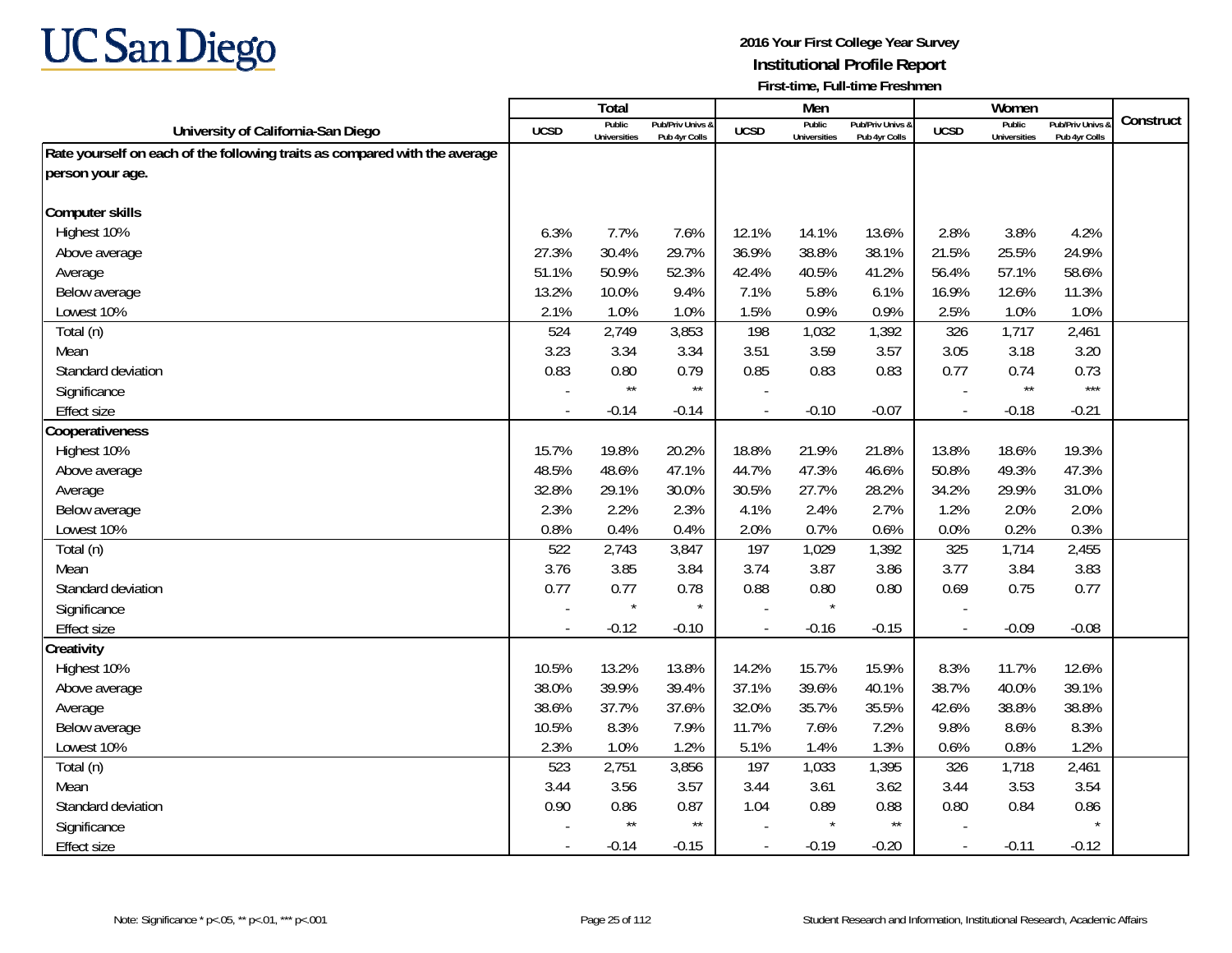

|                                                                            |        | Total                         |                                   |                          | Men                           |                                   |                          | Women                         |                                        |            |
|----------------------------------------------------------------------------|--------|-------------------------------|-----------------------------------|--------------------------|-------------------------------|-----------------------------------|--------------------------|-------------------------------|----------------------------------------|------------|
| University of California-San Diego                                         | UCSD   | Public<br><b>Universities</b> | Pub/Priv Univs &<br>Pub 4yr Colls | <b>UCSD</b>              | Public<br><b>Universities</b> | Pub/Priv Univs &<br>Pub 4yr Colls | <b>UCSD</b>              | Public<br><b>Universities</b> | <b>Pub/Priv Univs</b><br>Pub 4yr Colls | Construct  |
| Rate yourself on each of the following traits as compared with the average |        |                               |                                   |                          |                               |                                   |                          |                               |                                        |            |
| person your age.                                                           |        |                               |                                   |                          |                               |                                   |                          |                               |                                        |            |
|                                                                            |        |                               |                                   |                          |                               |                                   |                          |                               |                                        |            |
| Drive to achieve                                                           |        |                               |                                   |                          |                               |                                   |                          |                               |                                        |            |
| Highest 10%                                                                | 25.6%  | 29.7%                         | 30.2%                             | 25.8%                    | 30.0%                         | 30.4%                             | 25.5%                    | 29.6%                         | 30.1%                                  |            |
| Above average                                                              | 41.0%  | 39.3%                         | 38.8%                             | 42.9%                    | 37.8%                         | 36.6%                             | 39.9%                    | 40.2%                         | 40.1%                                  |            |
| Average                                                                    | 26.9%  | 25.6%                         | 25.8%                             | 24.2%                    | 25.2%                         | 26.3%                             | 28.5%                    | 25.8%                         | 25.5%                                  | Academic   |
| Below average                                                              | 5.0%   | 4.4%                          | 4.4%                              | 3.5%                     | 5.5%                          | 5.4%                              | 5.8%                     | 3.7%                          | 3.8%                                   | Self-      |
| Lowest 10%                                                                 | 1.5%   | 1.0%                          | 0.9%                              | 3.5%                     | 1.5%                          | 1.4%                              | 0.3%                     | 0.8%                          | 0.7%                                   | Concept    |
| Total (n)                                                                  | 524    | 2,752                         | 3,856                             | 198                      | 1,034                         | 1,397                             | 326                      | 1,718                         | 2,459                                  |            |
| Mean                                                                       | 3.84   | 3.92                          | 3.93                              | 3.84                     | 3.89                          | 3.89                              | 3.84                     | 3.94                          | 3.95                                   |            |
| Standard deviation                                                         | 0.91   | 0.90                          | 0.90                              | 0.97                     | 0.94                          | 0.95                              | 0.88                     | 0.87                          | 0.87                                   |            |
| Significance                                                               |        |                               |                                   |                          |                               |                                   |                          |                               | $\star$                                |            |
| <b>Effect size</b>                                                         |        | $-0.09$                       | $-0.10$                           |                          | $-0.05$                       | $-0.05$                           | $\blacksquare$           | $-0.11$                       | $-0.13$                                |            |
| <b>Emotional health</b>                                                    |        |                               |                                   |                          |                               |                                   |                          |                               |                                        |            |
| Highest 10%                                                                | 12.3%  | 13.5%                         | 13.8%                             | 16.2%                    | 19.0%                         | 19.4%                             | 9.8%                     | 10.3%                         | 10.7%                                  |            |
| Above average                                                              | 26.4%  | 25.5%                         | 26.1%                             | 26.4%                    | 28.5%                         | 29.1%                             | 26.5%                    | 23.7%                         | 24.4%                                  |            |
| Average                                                                    | 35.6%  | 37.2%                         | 38.0%                             | 35.5%                    | 33.7%                         | 34.0%                             | 35.7%                    | 39.4%                         | 40.3%                                  |            |
| Below average                                                              | 21.6%  | 19.8%                         | 18.1%                             | 17.8%                    | 15.9%                         | 14.8%                             | 24.0%                    | 22.2%                         | 20.0%                                  |            |
| Lowest 10%                                                                 | 4.0%   | 3.9%                          | 4.0%                              | 4.1%                     | 3.0%                          | 2.7%                              | 4.0%                     | 4.5%                          | 4.7%                                   |            |
| Total (n)                                                                  | 522    | 2,750                         | 3,857                             | 197                      | 1,034                         | 1,398                             | 325                      | 1,716                         | 2,459                                  |            |
| Mean                                                                       | 3.21   | 3.25                          | 3.28                              | 3.33                     | 3.45                          | 3.48                              | 3.14                     | 3.13                          | 3.16                                   |            |
| Standard deviation                                                         | 1.04   | 1.04                          | 1.04                              | 1.07                     | 1.06                          | 1.05                              | 1.02                     | 1.02                          | 1.02                                   |            |
| Significance                                                               |        |                               |                                   |                          |                               |                                   |                          |                               |                                        |            |
| <b>Effect size</b>                                                         | $\sim$ | $-0.04$                       | $-0.07$                           | $\overline{\phantom{a}}$ | $-0.11$                       | $-0.14$                           | $\overline{\phantom{a}}$ | 0.01                          | $-0.02$                                |            |
| Leadership ability                                                         |        |                               |                                   |                          |                               |                                   |                          |                               |                                        |            |
| Highest 10%                                                                | 16.0%  | 19.9%                         | 19.8%                             | 17.7%                    | 23.9%                         | 23.3%                             | 15.0%                    | 17.5%                         | 17.8%                                  |            |
| Above average                                                              | 38.0%  | 38.3%                         | 37.6%                             | 34.8%                    | 37.8%                         | 38.0%                             | 39.9%                    | 38.6%                         | 37.3%                                  |            |
| Average                                                                    | 34.5%  | 32.8%                         | 33.4%                             | 33.3%                    | 29.9%                         | 30.2%                             | 35.3%                    | 34.5%                         | 35.3%                                  | Social     |
| Below average                                                              | 9.7%   | 7.8%                          | 7.9%                              | 10.6%                    | 7.3%                          | 7.2%                              | 9.2%                     | 8.1%                          | 8.3%                                   | Self-      |
| Lowest 10%                                                                 | 1.7%   | 1.3%                          | 1.3%                              | 3.5%                     | 1.2%                          | 1.2%                              | 0.6%                     | 1.3%                          | 1.3%                                   | Concept    |
| Total (n)                                                                  | 524    | 2,747                         | 3,852                             | 198                      | 1,035                         | 1,399                             | 326                      | 1,712                         | 2,453                                  |            |
| Mean                                                                       | 3.57   | 3.68                          | 3.67                              | 3.53                     | 3.76                          | 3.75                              | 3.60                     | 3.63                          | 3.62                                   |            |
| Standard deviation                                                         | 0.93   | 0.92                          | 0.92                              | 1.02                     | 0.94                          | 0.93                              | 0.87                     | 0.91                          | 0.92                                   |            |
| Significance                                                               |        | $\star$                       |                                   |                          | $\star\star$                  | $\star\star$                      |                          |                               |                                        |            |
| Effect size                                                                | $\sim$ | $-0.12$                       | $-0.11$                           |                          | $-0.24$                       | $-0.24$                           | $\overline{\phantom{a}}$ | $-0.03$                       | $-0.02$                                | Leadership |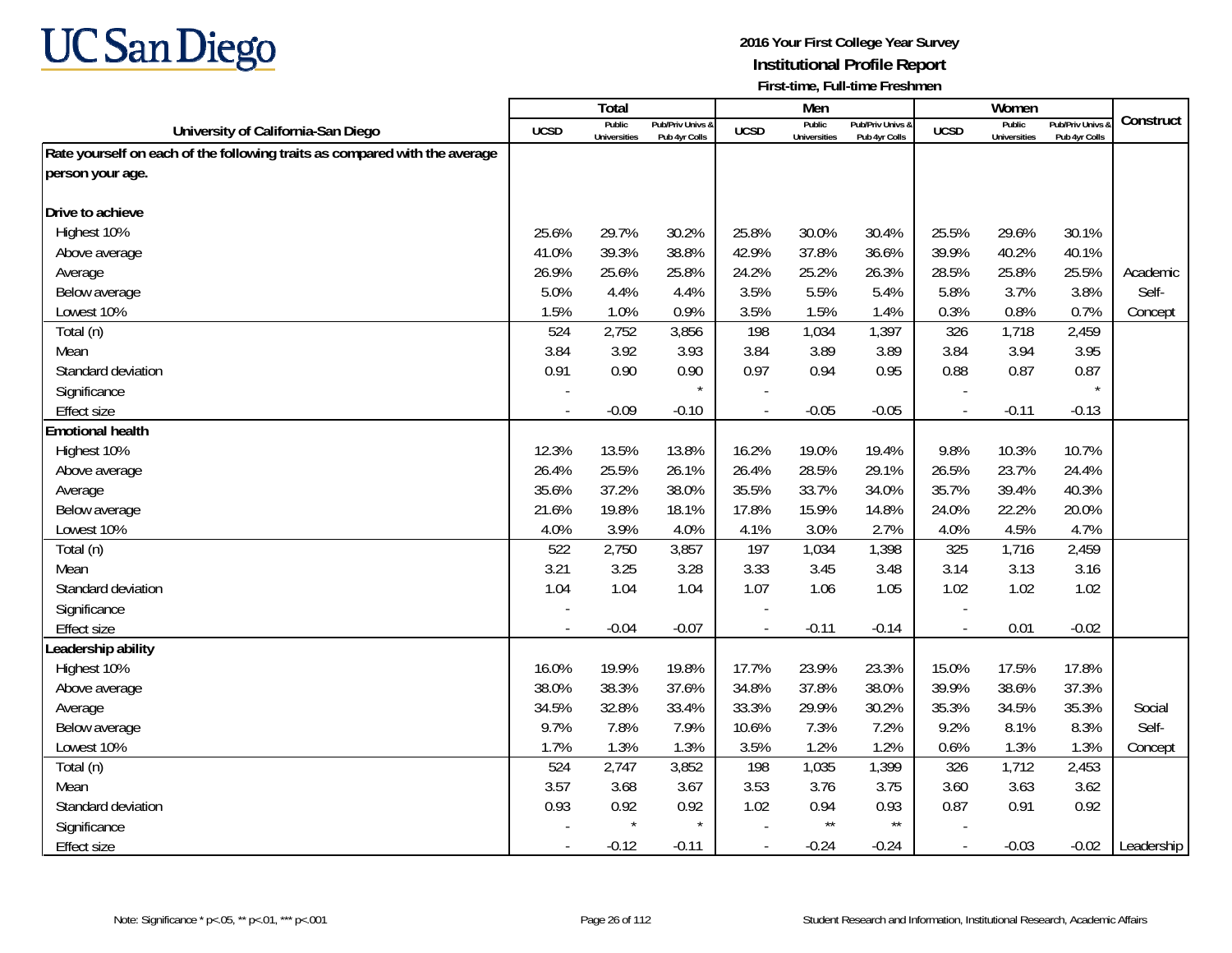

|                                                                            |             | <b>Total</b>                  |                                   |                          | Men                           |                                   |             | Women                         |                                   |           |
|----------------------------------------------------------------------------|-------------|-------------------------------|-----------------------------------|--------------------------|-------------------------------|-----------------------------------|-------------|-------------------------------|-----------------------------------|-----------|
| University of California-San Diego                                         | <b>UCSD</b> | Public<br><b>Universities</b> | Pub/Priv Univs &<br>Pub 4yr Colls | <b>UCSD</b>              | Public<br><b>Universities</b> | Pub/Priv Univs &<br>Pub 4yr Colls | <b>UCSD</b> | Public<br><b>Universities</b> | Pub/Priv Univs &<br>Pub 4yr Colls | Construct |
| Rate yourself on each of the following traits as compared with the average |             |                               |                                   |                          |                               |                                   |             |                               |                                   |           |
| person your age.                                                           |             |                               |                                   |                          |                               |                                   |             |                               |                                   |           |
|                                                                            |             |                               |                                   |                          |                               |                                   |             |                               |                                   |           |
| Mathematical ability                                                       |             |                               |                                   |                          |                               |                                   |             |                               |                                   |           |
| Highest 10%                                                                | 12.0%       | 13.8%                         | 13.3%                             | 17.7%                    | 20.0%                         | 18.4%                             | 8.6%        | 10.1%                         | 10.3%                             |           |
| Above average                                                              | 35.1%       | 33.8%                         | 31.9%                             | 43.9%                    | 39.7%                         | 38.0%                             | 29.8%       | 30.2%                         | 28.5%                             |           |
| Average                                                                    | 35.5%       | 36.5%                         | 38.2%                             | 28.3%                    | 30.5%                         | 32.5%                             | 39.9%       | 40.1%                         | 41.5%                             | Academic  |
| Below average                                                              | 13.4%       | 12.6%                         | 13.2%                             | 7.6%                     | 7.8%                          | 9.1%                              | 16.9%       | 15.5%                         | 15.5%                             | Self-     |
| Lowest 10%                                                                 | 4.0%        | 3.3%                          | 3.4%                              | 2.5%                     | 1.9%                          | 1.9%                              | 4.9%        | 4.1%                          | 4.2%                              | Concept   |
| Total (n)                                                                  | 524         | 2,754                         | 3,859                             | 198                      | 1,035                         | 1,399                             | 326         | 1,719                         | 2,460                             |           |
| Mean                                                                       | 3.38        | 3.42                          | 3.39                              | 3.67                     | 3.68                          | 3.62                              | 3.20        | 3.27                          | 3.25                              |           |
| Standard deviation                                                         | 0.99        | 0.99                          | 0.98                              | 0.94                     | 0.94                          | 0.95                              | 0.98        | 0.98                          | 0.98                              |           |
| Significance                                                               |             |                               |                                   | $\overline{\phantom{a}}$ |                               |                                   |             |                               |                                   |           |
| Effect size                                                                |             | $-0.04$                       | $-0.01$                           |                          | $-0.01$                       | 0.05                              |             | $-0.07$                       | $-0.05$                           |           |
| Physical health                                                            |             |                               |                                   |                          |                               |                                   |             |                               |                                   |           |
| Highest 10%                                                                | 10.0%       | 10.9%                         | 11.2%                             | 13.1%                    | 15.7%                         | 16.6%                             | 8.0%        | 8.1%                          | 8.1%                              |           |
| Above average                                                              | 29.3%       | 28.5%                         | 28.2%                             | 36.4%                    | 34.9%                         | 34.2%                             | 25.0%       | 24.7%                         | 24.8%                             |           |
| Average                                                                    | 44.1%       | 44.0%                         | 44.9%                             | 33.8%                    | 35.0%                         | 36.9%                             | 50.3%       | 49.5%                         | 49.4%                             |           |
| Below average                                                              | 13.8%       | 14.7%                         | 14.1%                             | 12.6%                    | 12.5%                         | 10.9%                             | 14.5%       | 16.0%                         | 15.9%                             |           |
| Lowest 10%                                                                 | 2.9%        | 1.8%                          | 1.7%                              | 4.0%                     | 1.8%                          | 1.4%                              | 2.2%        | 1.8%                          | 1.9%                              |           |
| Total (n)                                                                  | 522         | 2,747                         | 3,855                             | 198                      | 1,033                         | 1,397                             | 324         | 1,714                         | 2,458                             |           |
| Mean                                                                       | 3.30        | 3.32                          | 3.33                              | 3.42                     | 3.50                          | 3.54                              | 3.22        | 3.21                          | 3.21                              |           |
| Standard deviation                                                         | 0.93        | 0.92                          | 0.91                              | 1.00                     | 0.96                          | 0.94                              | 0.87        | 0.87                          | 0.87                              |           |
| Significance                                                               |             |                               |                                   |                          |                               |                                   |             |                               |                                   |           |
| Effect size                                                                |             | $-0.02$                       | $-0.03$                           |                          | $-0.08$                       | $-0.13$                           |             | 0.01                          | 0.01                              |           |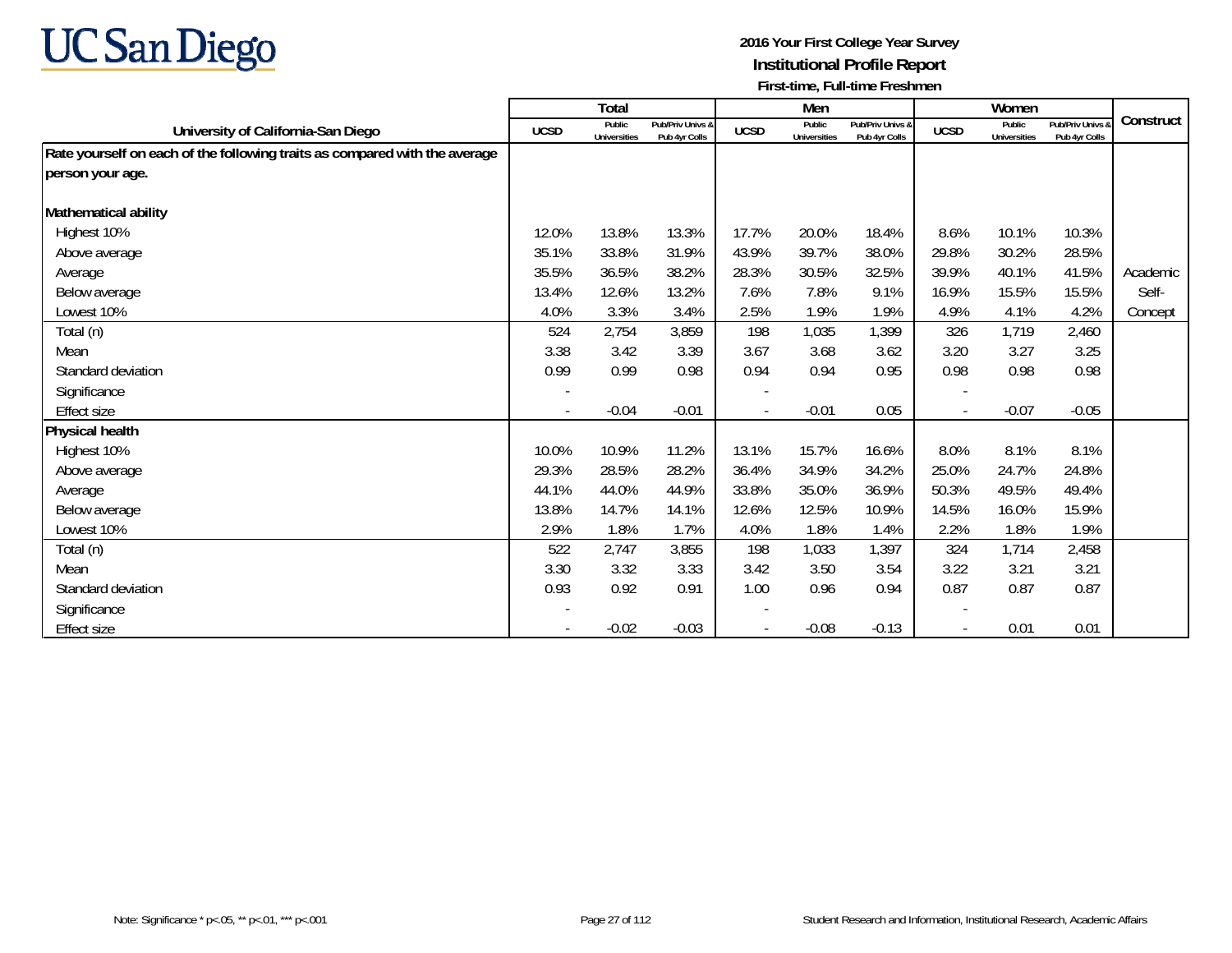

|                                                                            |        | Total                         |                                   |                          | Men                           |                                   |                          | Women                         |                                        |           |
|----------------------------------------------------------------------------|--------|-------------------------------|-----------------------------------|--------------------------|-------------------------------|-----------------------------------|--------------------------|-------------------------------|----------------------------------------|-----------|
| University of California-San Diego                                         | UCSD   | Public<br><b>Universities</b> | Pub/Priv Univs &<br>Pub 4yr Colls | <b>UCSD</b>              | Public<br><b>Universities</b> | Pub/Priv Univs &<br>Pub 4yr Colls | <b>UCSD</b>              | Public<br><b>Universities</b> | <b>Pub/Priv Univs</b><br>Pub 4yr Colls | Construct |
| Rate yourself on each of the following traits as compared with the average |        |                               |                                   |                          |                               |                                   |                          |                               |                                        |           |
| person your age.                                                           |        |                               |                                   |                          |                               |                                   |                          |                               |                                        |           |
|                                                                            |        |                               |                                   |                          |                               |                                   |                          |                               |                                        |           |
| Public speaking ability                                                    |        |                               |                                   |                          |                               |                                   |                          |                               |                                        |           |
| Highest 10%                                                                | 9.4%   | 11.2%                         | 11.4%                             | 12.1%                    | 14.7%                         | 14.4%                             | 7.7%                     | 9.1%                          | 9.6%                                   |           |
| Above average                                                              | 30.3%  | 27.1%                         | 26.5%                             | 31.3%                    | 30.7%                         | 31.7%                             | 29.8%                    | 25.0%                         | 23.6%                                  |           |
| Average                                                                    | 36.6%  | 37.4%                         | 39.3%                             | 31.8%                    | 34.9%                         | 36.2%                             | 39.6%                    | 38.9%                         | 41.0%                                  | Social    |
| Below average                                                              | 18.5%  | 19.1%                         | 17.8%                             | 16.7%                    | 14.9%                         | 13.2%                             | 19.6%                    | 21.7%                         | 20.4%                                  | Self-     |
| Lowest 10%                                                                 | 5.2%   | 5.1%                          | 5.1%                              | 8.1%                     | 4.8%                          | 4.4%                              | 3.4%                     | 5.2%                          | 5.4%                                   | Concept   |
| Total (n)                                                                  | 524    | 2,753                         | 3,859                             | 198                      | 1,034                         | 1,398                             | 326                      | 1,719                         | 2,461                                  |           |
| Mean                                                                       | 3.20   | 3.20                          | 3.21                              | 3.23                     | 3.35                          | 3.38                              | 3.19                     | 3.11                          | 3.12                                   |           |
| Standard deviation                                                         | 1.01   | 1.04                          | 1.03                              | 1.11                     | 1.05                          | 1.03                              | 0.95                     | 1.01                          | 1.01                                   |           |
| Significance                                                               |        |                               |                                   |                          |                               |                                   |                          |                               |                                        |           |
| <b>Effect size</b>                                                         |        | 0.00                          | $-0.01$                           | $\overline{\phantom{a}}$ | $-0.11$                       | $-0.15$                           | $\blacksquare$           | 0.08                          | 0.07                                   |           |
| Risk-taking                                                                |        |                               |                                   |                          |                               |                                   |                          |                               |                                        |           |
| Highest 10%                                                                | 10.3%  | 10.3%                         | 10.7%                             | 15.2%                    | 14.5%                         | 14.8%                             | 7.4%                     | 7.7%                          | 8.4%                                   |           |
| Above average                                                              | 26.5%  | 28.0%                         | 28.3%                             | 30.3%                    | 32.1%                         | 32.7%                             | 24.2%                    | 25.6%                         | 25.8%                                  |           |
| Average                                                                    | 43.5%  | 42.9%                         | 43.4%                             | 38.9%                    | 37.6%                         | 38.5%                             | 46.3%                    | 46.1%                         | 46.2%                                  |           |
| Below average                                                              | 16.2%  | 16.2%                         | 15.2%                             | 11.6%                    | 13.1%                         | 11.7%                             | 19.0%                    | 18.0%                         | 17.2%                                  |           |
| Lowest 10%                                                                 | 3.4%   | 2.6%                          | 2.4%                              | 4.0%                     | 2.7%                          | 2.4%                              | 3.1%                     | 2.6%                          | 2.4%                                   |           |
| Total (n)                                                                  | 524    | 2,749                         | 3,855                             | 198                      | 1,032                         | 1,396                             | 326                      | 1,717                         | 2,459                                  |           |
| Mean                                                                       | 3.24   | 3.27                          | 3.30                              | 3.41                     | 3.43                          | 3.46                              | 3.14                     | 3.18                          | 3.21                                   |           |
| Standard deviation                                                         | 0.96   | 0.94                          | 0.93                              | 1.01                     | 0.98                          | 0.96                              | 0.91                     | 0.90                          | 0.90                                   |           |
| Significance                                                               |        |                               |                                   |                          |                               |                                   |                          |                               |                                        |           |
| <b>Effect size</b>                                                         | $\sim$ | $-0.03$                       | $-0.06$                           | $\overline{\phantom{a}}$ | $-0.02$                       | $-0.05$                           | $\overline{\phantom{a}}$ | $-0.04$                       | $-0.08$                                |           |
| Self-confidence (intellectual)                                             |        |                               |                                   |                          |                               |                                   |                          |                               |                                        |           |
| Highest 10%                                                                | 14.5%  | 16.1%                         | 16.9%                             | 21.2%                    | 23.0%                         | 23.4%                             | 10.4%                    | 12.0%                         | 13.3%                                  |           |
| Above average                                                              | 34.0%  | 37.3%                         | 36.6%                             | 36.9%                    | 41.6%                         | 40.9%                             | 32.2%                    | 34.8%                         | 34.1%                                  |           |
| Average                                                                    | 33.8%  | 34.1%                         | 34.2%                             | 27.3%                    | 26.2%                         | 27.2%                             | 37.7%                    | 38.8%                         | 38.2%                                  | Academic  |
| Below average                                                              | 14.7%  | 10.6%                         | 10.2%                             | 10.6%                    | 7.4%                          | 6.6%                              | 17.2%                    | 12.4%                         | 12.3%                                  | Self-     |
| Lowest 10%                                                                 | 3.1%   | 1.9%                          | 2.1%                              | 4.0%                     | 1.7%                          | 1.9%                              | 2.5%                     | 2.0%                          | 2.2%                                   | Concept   |
| Total (n)                                                                  | 524    | 2,754                         | 3,862                             | 198                      | 1,034                         | 1,398                             | 326                      | 1,720                         | 2,464                                  |           |
| Mean                                                                       | 3.42   | 3.55                          | 3.56                              | 3.61                     | 3.77                          | 3.77                              | 3.31                     | 3.42                          | 3.44                                   |           |
| Standard deviation                                                         | 1.01   | 0.95                          | 0.96                              | 1.06                     | 0.95                          | 0.94                              | 0.96                     | 0.92                          | 0.94                                   |           |
| Significance                                                               |        | $\star\star$                  | $\star\star$                      |                          | $\star$                       | $\star$                           |                          | $\star$                       | $\star$                                |           |
| <b>Effect size</b>                                                         | $\sim$ | $-0.14$                       | $-0.15$                           |                          | $-0.17$                       | $-0.17$                           | $\overline{\phantom{a}}$ | $-0.12$                       | $-0.14$                                |           |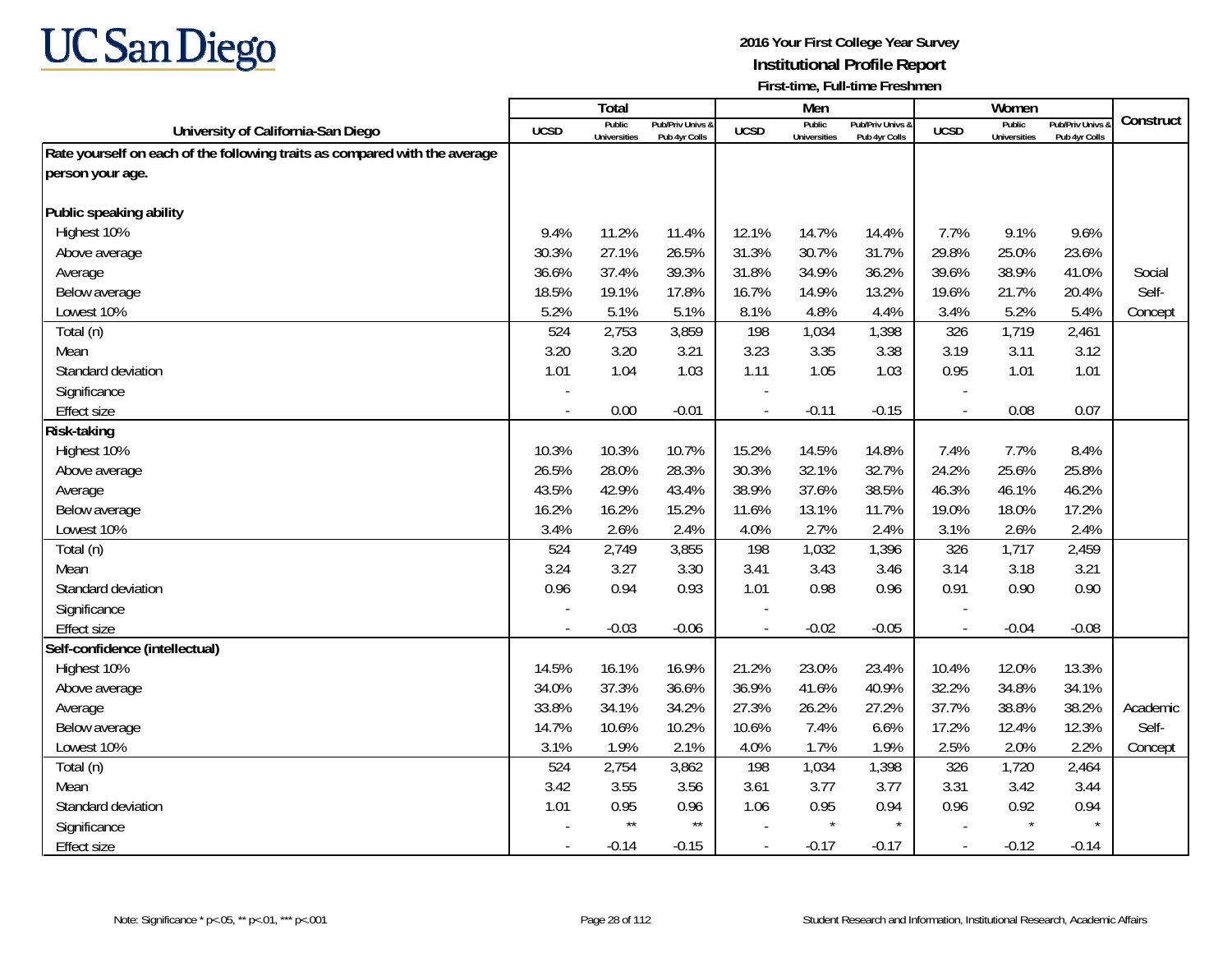

|                                                                            |             | <b>Total</b>           |                                   |             | Men                           |                                   |             | Women                         |                                   |           |
|----------------------------------------------------------------------------|-------------|------------------------|-----------------------------------|-------------|-------------------------------|-----------------------------------|-------------|-------------------------------|-----------------------------------|-----------|
| University of California-San Diego                                         | <b>UCSD</b> | Public<br>Universities | Pub/Priv Univs &<br>Pub 4yr Colls | <b>UCSD</b> | Public<br><b>Universities</b> | Pub/Priv Univs &<br>Pub 4yr Colls | <b>UCSD</b> | Public<br><b>Universities</b> | Pub/Priv Univs &<br>Pub 4yr Colls | Construct |
| Rate yourself on each of the following traits as compared with the average |             |                        |                                   |             |                               |                                   |             |                               |                                   |           |
| person your age.                                                           |             |                        |                                   |             |                               |                                   |             |                               |                                   |           |
| Self-confidence (social)                                                   |             |                        |                                   |             |                               |                                   |             |                               |                                   |           |
| Highest 10%                                                                | 11.1%       | 13.0%                  | 13.6%                             | 12.6%       | 15.6%                         | 16.8%                             | 10.1%       | 11.4%                         | 11.9%                             |           |
| Above average                                                              | 25.2%       | 26.5%                  | 27.3%                             | 25.3%       | 28.3%                         | 29.7%                             | 25.2%       | 25.5%                         | 26.0%                             |           |
| Average                                                                    | 35.9%       | 35.1%                  | 35.2%                             | 34.3%       | 32.2%                         | 32.2%                             | 36.8%       | 36.8%                         | 36.9%                             | Social    |
| Below average                                                              | 23.1%       | 20.9%                  | 19.6%                             | 19.7%       | 18.9%                         | 16.8%                             | 25.2%       | 22.1%                         | 21.3%                             | Self-     |
| Lowest 10%                                                                 | 4.8%        | 4.5%                   | 4.2%                              | 8.1%        | 5.0%                          | 4.6%                              | 2.8%        | 4.2%                          | 3.9%                              | Concept   |
| Total (n)                                                                  | 524         | 2,750                  | 3,854                             | 198         | 1,033                         | 1,396                             | 326         | 1,717                         | 2,458                             |           |
| Mean                                                                       | 3.15        | 3.23                   | 3.27                              | 3.15        | 3.30                          | 3.37                              | 3.15        | 3.18                          | 3.21                              |           |
| Standard deviation                                                         | 1.05        | 1.06                   | 1.05                              | 1.12        | 1.10                          | 1.09                              | 1.00        | 1.03                          | 1.03                              |           |
| Significance                                                               |             |                        | $\star$                           |             |                               | $***$                             |             |                               |                                   |           |
| <b>Effect size</b>                                                         |             | $-0.08$                | $-0.11$                           |             | $-0.14$                       | $-0.20$                           |             | $-0.03$                       | $-0.06$                           |           |
| Spirituality                                                               |             |                        |                                   |             |                               |                                   |             |                               |                                   |           |
| Highest 10%                                                                | 13.0%       | 13.7%                  | 14.5%                             | 16.2%       | 15.5%                         | 15.7%                             | 11.1%       | 12.7%                         | 13.8%                             |           |
| Above average                                                              |             |                        |                                   |             |                               |                                   |             |                               |                                   |           |
|                                                                            | 19.1%       | 25.4%                  | 25.3%                             | 20.2%       | 26.5%                         | 26.0%                             | 18.5%       | 24.7%                         | 24.9%                             |           |
| Average                                                                    | 38.4%       | 36.8%                  | 38.1%                             | 35.4%       | 32.4%                         | 34.4%                             | 40.3%       | 39.5%                         | 40.2%                             |           |
| Below average                                                              | 14.9%       | 13.7%                  | 12.9%                             | 12.6%       | 13.2%                         | 12.4%                             | 16.3%       | 14.1%                         | 13.2%                             |           |
| Lowest 10%                                                                 | 14.5%       | 10.3%                  | 9.2%                              | 15.7%       | 12.5%                         | 11.5%                             | 13.8%       | 9.0%                          | 7.9%                              |           |
| Total (n)                                                                  | 523         | 2,745                  | 3,847                             | 198         | 1,034                         | 1,394                             | 325         | 1,711                         | 2,453                             |           |
| Mean                                                                       | 3.01        | 3.19                   | 3.23                              | 3.09        | 3.19                          | 3.22                              | 2.97        | 3.18                          | 3.23                              |           |
| Standard deviation                                                         | 1.20        | 1.15                   | 1.13                              | 1.27        | 1.22                          | 1.19                              | 1.16        | 1.11                          | 1.09                              |           |
| Significance                                                               |             | $\star\star$           | $***$                             |             |                               |                                   |             | $\star\star$                  | $***$                             |           |
| <b>Effect size</b>                                                         |             | $-0.16$                | $-0.19$                           |             | $-0.08$                       | $-0.11$                           |             | $-0.19$                       | $-0.24$                           |           |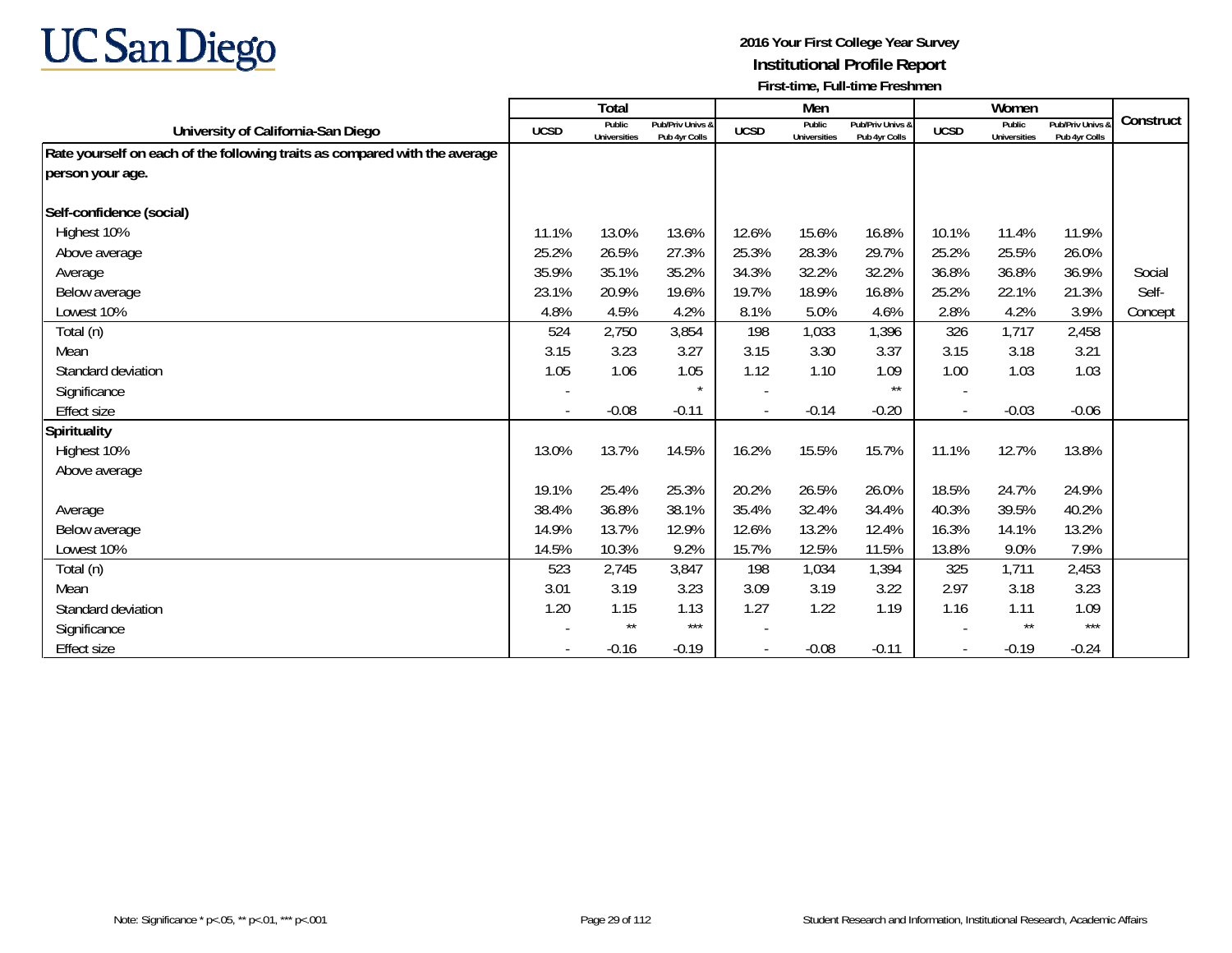

|                                                                            |             | <b>Total</b>                  |                                   |             | Men                           |                                   |                          | Women                         |                                 |           |
|----------------------------------------------------------------------------|-------------|-------------------------------|-----------------------------------|-------------|-------------------------------|-----------------------------------|--------------------------|-------------------------------|---------------------------------|-----------|
| University of California-San Diego                                         | <b>UCSD</b> | Public<br><b>Universities</b> | Pub/Priv Univs &<br>Pub 4yr Colls | <b>UCSD</b> | Public<br><b>Universities</b> | Pub/Priv Univs &<br>Pub 4yr Colls | <b>UCSD</b>              | Public<br><b>Universities</b> | Pub/Priv Univs<br>Pub 4yr Colls | Construct |
| Rate yourself on each of the following traits as compared with the average |             |                               |                                   |             |                               |                                   |                          |                               |                                 |           |
| person your age.                                                           |             |                               |                                   |             |                               |                                   |                          |                               |                                 |           |
|                                                                            |             |                               |                                   |             |                               |                                   |                          |                               |                                 |           |
| <b>Understanding of others</b>                                             |             |                               |                                   |             |                               |                                   |                          |                               |                                 |           |
| Highest 10%                                                                | 24.6%       | 26.2%                         | 26.7%                             | 20.2%       | 24.5%                         | 25.1%                             | 27.2%                    | 27.2%                         | 27.6%                           |           |
| Above average                                                              | 42.9%       | 41.4%                         | 41.8%                             | 40.9%       | 40.8%                         | 40.4%                             | 44.0%                    | 41.7%                         | 42.6%                           |           |
| Average                                                                    | 26.9%       | 27.4%                         | 27.0%                             | 30.3%       | 27.9%                         | 28.3%                             | 24.8%                    | 27.1%                         | 26.3%                           |           |
| Below average                                                              | 4.0%        | 4.2%                          | 3.8%                              | 5.1%        | 5.5%                          | 5.1%                              | 3.4%                     | 3.5%                          | 3.0%                            |           |
| Lowest 10%                                                                 | 1.7%        | 0.8%                          | 0.7%                              | 3.5%        | 1.3%                          | 1.1%                              | 0.6%                     | 0.5%                          | 0.4%                            |           |
| Total (n)                                                                  | 525         | 2,753                         | 3,858                             | 198         | 1,035                         | 1,397                             | 327                      | 1,718                         | 2,461                           |           |
| Mean                                                                       | 3.85        | 3.88                          | 3.90                              | 3.69        | 3.82                          | 3.83                              | 3.94                     | 3.92                          | 3.94                            |           |
| Standard deviation                                                         | 0.90        | 0.87                          | 0.86                              | 0.97        | 0.91                          | 0.90                              | 0.84                     | 0.85                          | 0.83                            |           |
| Significance                                                               |             |                               |                                   |             |                               | $\star$                           | $\overline{\phantom{a}}$ |                               |                                 |           |
| <b>Effect size</b>                                                         |             | $-0.03$                       | $-0.06$                           |             | $-0.14$                       | $-0.16$                           |                          | 0.02                          | 0.00                            |           |
| Writing ability                                                            |             |                               |                                   |             |                               |                                   |                          |                               |                                 |           |
| Highest 10%                                                                | 13.4%       | 15.2%                         | 14.6%                             | 11.7%       | 15.1%                         | 14.7%                             | 14.5%                    | 15.3%                         | 14.6%                           |           |
| Above average                                                              | 37.2%       | 38.0%                         | 37.1%                             | 32.0%       | 36.4%                         | 36.1%                             | 40.3%                    | 39.0%                         | 37.7%                           |           |
| Average                                                                    | 34.7%       | 36.9%                         | 38.2%                             | 36.0%       | 36.7%                         | 38.0%                             | 33.8%                    | 37.1%                         | 38.3%                           |           |
| Below average                                                              | 12.5%       | 8.7%                          | 8.6%                              | 16.8%       | 10.2%                         | 9.2%                              | 9.8%                     | 7.8%                          | 8.3%                            |           |
| Lowest 10%                                                                 | 2.3%        | 1.2%                          | 1.4%                              | 3.6%        | 1.7%                          | 1.9%                              | 1.5%                     | 0.9%                          | 1.1%                            |           |
| Total (n)                                                                  | 522         | 2,751                         | 3,858                             | 197         | 1,034                         | 1,398                             | 325                      | 1,717                         | 2,460                           |           |
| Mean                                                                       | 3.47        | 3.57                          | 3.55                              | 3.31        | 3.53                          | 3.53                              | 3.56                     | 3.60                          | 3.56                            |           |
| Standard deviation                                                         | 0.95        | 0.89                          | 0.89                              | 1.00        | 0.93                          | 0.92                              | 0.91                     | 0.87                          | 0.88                            |           |
| Significance                                                               |             |                               |                                   |             | $***$                         | $\star\star$                      | $\overline{\phantom{a}}$ |                               |                                 |           |
| Effect size                                                                |             | $-0.11$                       | $-0.09$                           |             | $-0.24$                       | $-0.24$                           |                          | $-0.05$                       | 0.00                            |           |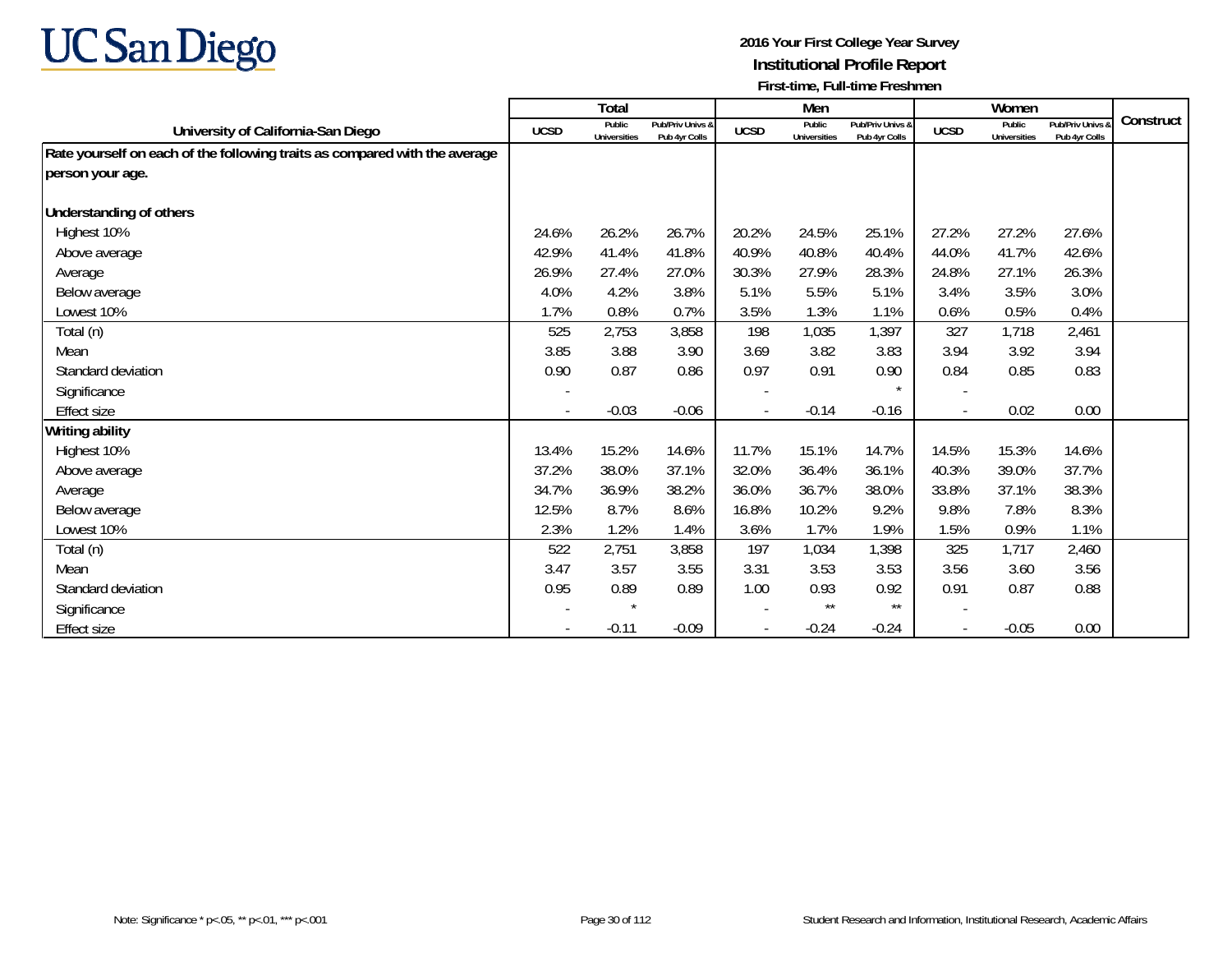

|                                                            |                          | Total                         |                                   |             | Men                           |                                   |                          | Women                         |                                 |            |
|------------------------------------------------------------|--------------------------|-------------------------------|-----------------------------------|-------------|-------------------------------|-----------------------------------|--------------------------|-------------------------------|---------------------------------|------------|
| University of California-San Diego                         | <b>UCSD</b>              | Public<br><b>Universities</b> | Pub/Priv Univs &<br>Pub 4yr Colls | <b>UCSD</b> | Public<br><b>Universities</b> | Pub/Priv Univs &<br>Pub 4yr Colls | <b>UCSD</b>              | Public<br><b>Universities</b> | Pub/Priv Univs<br>Pub 4yr Colls | Construct  |
| Since entering this college, how has it been to:           |                          |                               |                                   |             |                               |                                   |                          |                               |                                 |            |
|                                                            |                          |                               |                                   |             |                               |                                   |                          |                               |                                 |            |
| Understand what your professors expect of you academically |                          |                               |                                   |             |                               |                                   |                          |                               |                                 |            |
| Very easy                                                  | 15.7%                    | 26.8%                         | 28.9%                             | 17.9%       | 29.0%                         | 29.2%                             | 14.4%                    | 25.5%                         | 28.7%                           |            |
| Somewhat easy                                              | 55.2%                    | 53.1%                         | 52.0%                             | 52.0%       | 52.2%                         | 52.3%                             | 57.1%                    | 53.6%                         | 51.9%                           |            |
| Somewhat difficult                                         | 26.2%                    | 18.4%                         | 17.5%                             | 26.0%       | 17.2%                         | 17.0%                             | 26.4%                    | 19.1%                         | 17.8%                           | Academic   |
| Very difficult                                             | 2.9%                     | 1.7%                          | 1.6%                              | 4.1%        | 1.6%                          | 1.5%                              | 2.1%                     | 1.8%                          | 1.7%                            | Adjustment |
| Total (n)                                                  | 522                      | 2,735                         | 3,836                             | 196         | 1,030                         | 1,391                             | 326                      | 1,705                         | 2,445                           |            |
| Mean                                                       | 2.84                     | 3.05                          | 3.08                              | 2.84        | 3.09                          | 3.09                              | 2.84                     | 3.03                          | 3.08                            |            |
| Standard deviation                                         | 0.71                     | 0.72                          | 0.72                              | 0.76        | 0.72                          | 0.72                              | 0.68                     | 0.72                          | 0.73                            |            |
| Significance                                               |                          | $***$                         | $***$                             |             | $***$                         | $***$                             |                          | $***$                         | $***$                           |            |
| <b>Effect size</b>                                         | $\overline{\phantom{a}}$ | $-0.29$                       | $-0.33$                           | $\sim$      | $-0.35$                       | $-0.35$                           | $\overline{a}$           | $-0.26$                       | $-0.33$                         |            |
| Develop effective study skills                             |                          |                               |                                   |             |                               |                                   |                          |                               |                                 |            |
| Very easy                                                  | 8.8%                     | 16.0%                         | 16.7%                             | 9.7%        | 17.5%                         | 17.4%                             | 8.3%                     | 15.0%                         | 16.3%                           |            |
| Somewhat easy                                              | 33.4%                    | 40.8%                         | 41.6%                             | 34.7%       | 40.3%                         | 41.8%                             | 32.6%                    | 41.0%                         | 41.5%                           |            |
| Somewhat difficult                                         | 45.5%                    | 35.1%                         | 34.3%                             | 42.9%       | 34.7%                         | 34.0%                             | 47.1%                    | 35.3%                         | 34.5%                           | Academic   |
| Very difficult                                             | 12.3%                    | 8.2%                          | 7.3%                              | 12.8%       | 7.5%                          | 6.8%                              | 12.0%                    | 8.6%                          | 7.7%                            | Adjustment |
| Total (n)                                                  | 521                      | 2,732                         | 3,831                             | 196         | 1,029                         | 1,389                             | 325                      | 1,703                         | 2,442                           |            |
| Mean                                                       | 2.39                     | 2.64                          | 2.68                              | 2.41        | 2.68                          | 2.70                              | 2.37                     | 2.62                          | 2.67                            |            |
| Standard deviation                                         | 0.81                     | 0.84<br>***                   | 0.84<br>$***$                     | 0.83        | 0.85<br>***                   | 0.83<br>$***$                     | 0.80                     | 0.84<br>$***$                 | 0.84<br>$***$                   |            |
| Significance                                               |                          |                               |                                   |             |                               |                                   |                          |                               |                                 |            |
| <b>Effect size</b>                                         | $\overline{\phantom{a}}$ | $-0.30$                       | $-0.35$                           |             | $-0.32$                       | $-0.35$                           | $\overline{\phantom{a}}$ | $-0.30$                       | $-0.36$                         |            |
| Adjust to the academic demands of college<br>Very easy     | 11.1%                    | 18.5%                         | 20.5%                             | 10.7%       | 19.7%                         | 21.2%                             | 11.4%                    | 17.8%                         | 20.1%                           |            |
| Somewhat easy                                              | 36.1%                    | 41.3%                         | 41.3%                             | 38.8%       | 42.4%                         | 42.9%                             | 34.5%                    | 40.6%                         | 40.5%                           |            |
| Somewhat difficult                                         | 38.0%                    | 31.7%                         | 30.7%                             | 34.7%       | 29.6%                         | 28.6%                             | 40.0%                    | 33.0%                         | 32.0%                           | Academic   |
| Very difficult                                             | 14.8%                    | 8.5%                          | 7.4%                              | 15.8%       | 8.3%                          | 7.3%                              | 14.2%                    | 8.6%                          | 7.5%                            | Adjustment |
| Total (n)                                                  | 521                      | 2,726                         | 3,822                             | 196         | 1,028                         | 1,387                             | 325                      | 1,698                         | 2,435                           |            |
| Mean                                                       | 2.44                     | 2.70                          | 2.75                              | 2.44        | 2.74                          | 2.78                              | 2.43                     | 2.68                          | 2.73                            |            |
| Standard deviation                                         | 0.87                     | 0.87                          | 0.86                              | 0.88        | 0.87                          | 0.86                              | 0.87                     | 0.86                          | 0.87                            |            |
| Significance                                               |                          | $***$                         | $***$                             |             | $***$                         | $***$                             |                          | $***$                         | $***$                           |            |
| <b>Effect size</b>                                         |                          | $-0.30$                       | $-0.36$                           | $\sim$      | $-0.34$                       | $-0.40$                           |                          | $-0.29$                       | $-0.34$                         |            |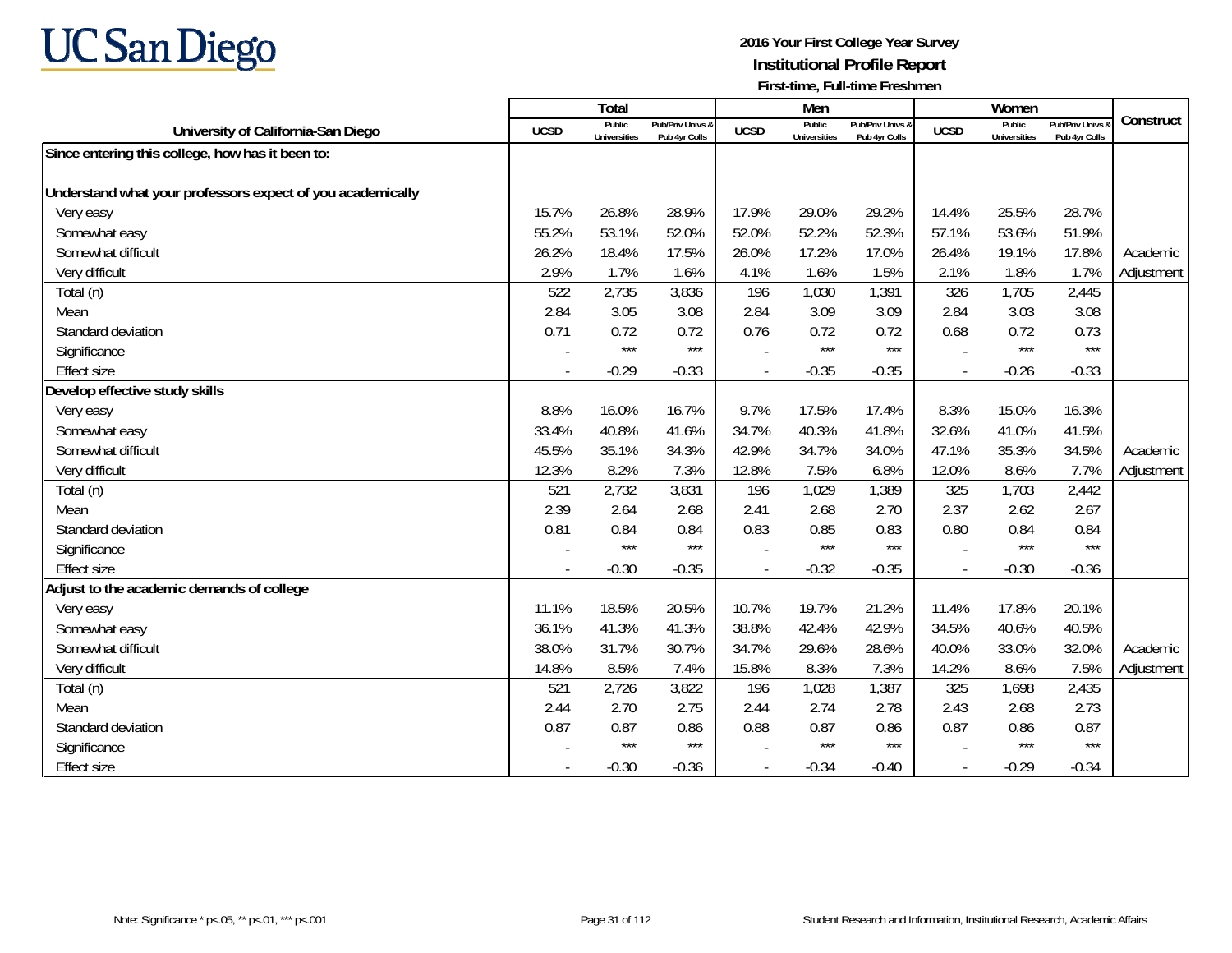

|                                                  |             | <b>Total</b>                  |                                   |             | Men                           |                                   |                          | Women                         |                                        |            |
|--------------------------------------------------|-------------|-------------------------------|-----------------------------------|-------------|-------------------------------|-----------------------------------|--------------------------|-------------------------------|----------------------------------------|------------|
| University of California-San Diego               | <b>UCSD</b> | Public<br><b>Universities</b> | Pub/Priv Univs &<br>Pub 4yr Colls | <b>UCSD</b> | Public<br><b>Universities</b> | Pub/Priv Univs &<br>Pub 4yr Colls | <b>UCSD</b>              | Public<br><b>Universities</b> | <b>Pub/Priv Univs</b><br>Pub 4yr Colls | Construct  |
| Since entering this college, how has it been to: |             |                               |                                   |             |                               |                                   |                          |                               |                                        |            |
|                                                  |             |                               |                                   |             |                               |                                   |                          |                               |                                        |            |
| Manage your time effectively                     |             |                               |                                   |             |                               |                                   |                          |                               |                                        |            |
| Very easy                                        | 8.1%        | 14.0%                         | 15.2%                             | 8.2%        | 14.4%                         | 15.0%                             | 8.0%                     | 13.7%                         | 15.3%                                  |            |
| Somewhat easy                                    | 29.8%       | 34.9%                         | 35.1%                             | 31.3%       | 36.4%                         | 36.6%                             | 28.8%                    | 34.0%                         | 34.2%                                  |            |
| Somewhat difficult                               | 43.8%       | 38.5%                         | 37.8%                             | 40.0%       | 36.1%                         | 36.2%                             | 46.0%                    | 40.0%                         | 38.6%                                  | Academic   |
| Very difficult                                   | 18.4%       | 12.6%                         | 12.0%                             | 20.5%       | 13.1%                         | 12.1%                             | 17.2%                    | 12.3%                         | 11.9%                                  | Adjustment |
| Total (n)                                        | 521         | 2,730                         | 3,830                             | 195         | 1,028                         | 1,389                             | 326                      | 1,702                         | 2,441                                  |            |
| Mean                                             | 2.27        | 2.50                          | 2.54                              | 2.27        | 2.52                          | 2.55                              | 2.28                     | 2.49                          | 2.53                                   |            |
| Standard deviation                               | 0.85        | 0.88                          | 0.89                              | 0.88        | 0.89                          | 0.89                              | 0.84                     | 0.88                          | 0.89                                   |            |
| Significance                                     |             | $***$                         | $***$                             |             | $***$                         | $***$                             |                          | $***$                         | $***$                                  |            |
| <b>Effect size</b>                               |             | $-0.26$                       | $-0.30$                           |             | $-0.28$                       | $-0.31$                           | $\overline{a}$           | $-0.24$                       | $-0.28$                                |            |
| Develop close friendships with other students    |             |                               |                                   |             |                               |                                   |                          |                               |                                        |            |
| Very easy                                        | 21.6%       | 30.3%                         | 30.7%                             | 20.4%       | 32.0%                         | 32.6%                             | 22.4%                    | 29.3%                         | 29.7%                                  |            |
| Somewhat easy                                    | 34.5%       | 35.3%                         | 34.5%                             | 31.1%       | 35.0%                         | 34.5%                             | 36.5%                    | 35.4%                         | 34.6%                                  |            |
| Somewhat difficult                               | 29.1%       | 24.3%                         | 24.6%                             | 29.6%       | 22.5%                         | 23.3%                             | 28.8%                    | 25.4%                         | 25.3%                                  |            |
| Very difficult                                   | 14.8%       | 10.1%                         | 10.2%                             | 18.9%       | 10.5%                         | 9.6%                              | 12.3%                    | 9.9%                          | 10.5%                                  |            |
| Total (n)                                        | 522         | 2,733                         | 3,834                             | 196         | 1,029                         | 1,389                             | 326                      | 1,704                         | 2,445                                  |            |
| Mean                                             | 2.63        | 2.86                          | 2.86                              | 2.53        | 2.88                          | 2.90                              | 2.69                     | 2.84                          | 2.83                                   |            |
| Standard deviation                               | 0.98        | 0.96                          | 0.97                              | 1.02        | 0.98                          | 0.97                              | 0.95                     | 0.96                          | 0.97                                   |            |
| Significance                                     |             | $***$                         | $***$                             |             | ***                           | $***$                             |                          | $^{\star\star}$               |                                        |            |
| <b>Effect size</b>                               |             | $-0.24$                       | $-0.24$                           |             | $-0.36$                       | $-0.38$                           | $\blacksquare$           | $-0.16$                       | $-0.14$                                |            |
| How would you characterize your political views? |             |                               |                                   |             |                               |                                   |                          |                               |                                        |            |
| Far left                                         | 5.0%        | 5.2%                          | 5.3%                              | 4.9%        | 5.2%                          | 5.5%                              | 5.0%                     | 5.2%                          | 5.2%                                   |            |
| Liberal                                          | 49.2%       | 41.3%                         | 40.1%                             | 43.2%       | 33.6%                         | 32.6%                             | 52.9%                    | 46.0%                         | 44.4%                                  |            |
| Middle-of-the-road                               | 36.4%       | 38.4%                         | 39.7%                             | 38.9%       | 41.5%                         | 43.6%                             | 34.9%                    | 36.6%                         | 37.4%                                  |            |
| Conservative                                     | 9.0%        | 14.1%                         | 13.9%                             | 12.3%       | 18.0%                         | 16.8%                             | 6.9%                     | 11.6%                         | 12.2%                                  |            |
| Far right                                        | 0.5%        | 1.0%                          | 1.1%                              | 0.6%        | 1.7%                          | 1.5%                              | 0.4%                     | 0.6%                          | 0.8%                                   |            |
| Total (n)                                        | 423         | 2,227                         | 3,110                             | 162         | 843                           | 1,140                             | 261                      | 1,384                         | 1,970                                  |            |
| Mean                                             | 3.49        | 3.36                          | 3.35                              | 3.40        | 3.23                          | 3.24                              | 3.55                     | 3.44                          | 3.41                                   |            |
| Standard deviation                               | 0.75        | 0.82                          | 0.82                              | 0.79        | 0.86                          | 0.85                              | 0.71                     | 0.79                          | 0.80                                   |            |
| Significance                                     |             | $\star\star$                  | $***$                             |             | $\star$                       | $\star$                           |                          | $\star$                       | $\star\star$                           |            |
| <b>Effect size</b>                               |             | 0.16                          | 0.17                              |             | 0.20                          | 0.19                              | $\overline{\phantom{a}}$ | 0.14                          | 0.18                                   |            |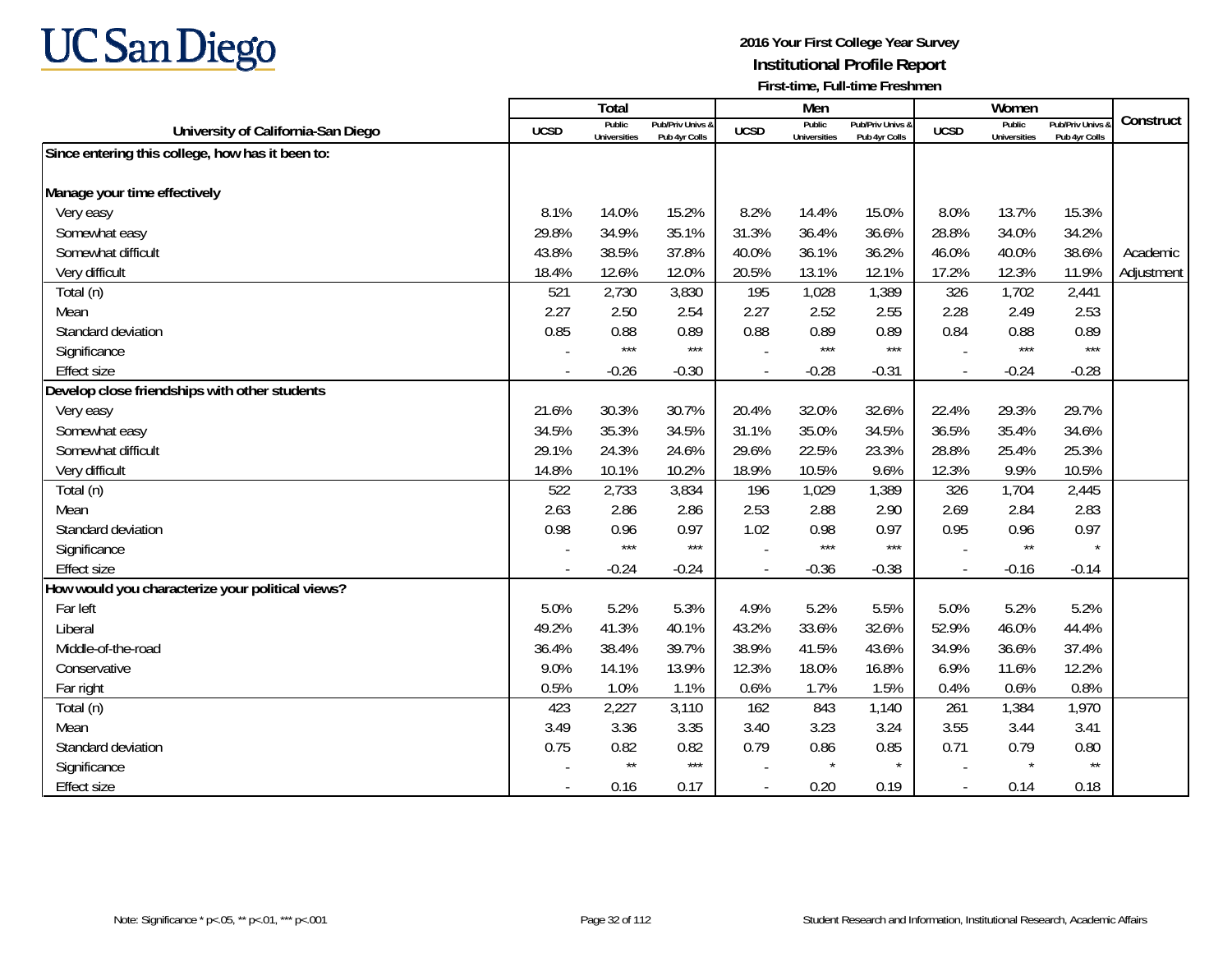

|                                                          |                          | <b>Total</b>                  |                                   |                | Men                           |                                   |                | Women                         |                                        |             |
|----------------------------------------------------------|--------------------------|-------------------------------|-----------------------------------|----------------|-------------------------------|-----------------------------------|----------------|-------------------------------|----------------------------------------|-------------|
| University of California-San Diego                       | <b>UCSD</b>              | Public<br><b>Universities</b> | Pub/Priv Univs 8<br>Pub 4yr Colls | <b>UCSD</b>    | Public<br><b>Universities</b> | Pub/Priv Univs &<br>Pub 4yr Colls | <b>UCSD</b>    | Public<br><b>Universities</b> | <b>Pub/Priv Univs</b><br>Pub 4yr Colls | Construct   |
| How would you rate yourself in the following areas:      |                          |                               |                                   |                |                               |                                   |                |                               |                                        |             |
|                                                          |                          |                               |                                   |                |                               |                                   |                |                               |                                        |             |
| Ability to see the world from someone else's perspective |                          |                               |                                   |                |                               |                                   |                |                               |                                        |             |
| A major strength                                         | 34.1%                    | 33.8%                         | 33.9%                             | 27.8%          | 29.9%                         | 30.0%                             | 38.0%          | 36.1%                         | 36.1%                                  |             |
| Somewhat strong                                          | 42.2%                    | 42.5%                         | 41.9%                             | 43.8%          | 43.0%                         | 42.1%                             | 41.1%          | 42.1%                         | 41.7%                                  |             |
| Average                                                  | 21.4%                    | 20.7%                         | 21.4%                             | 24.7%          | 23.8%                         | 24.4%                             | 19.3%          | 18.9%                         | 19.7%                                  |             |
| Somewhat weak                                            | 1.6%                     | 2.4%                          | 2.4%                              | 2.1%           | 2.6%                          | 2.7%                              | 1.3%           | 2.3%                          | 2.2%                                   | Pluralistic |
| A major weakness                                         | 0.8%                     | 0.6%                          | 0.5%                              | 1.5%           | 0.8%                          | 0.7%                              | 0.3%           | 0.5%                          | 0.4%                                   | Orientation |
| Total (n)                                                | 510                      | 2,671                         | 3,749                             | 194            | 1,010                         | 1,363                             | 316            | 1,661                         | 2,386                                  |             |
| Mean                                                     | 4.07                     | 4.06                          | 4.06                              | 3.94           | 3.99                          | 3.98                              | 4.15           | 4.11                          | 4.11                                   |             |
| Standard deviation                                       | 0.83                     | 0.83                          | 0.83                              | 0.86           | 0.84                          | 0.85                              | 0.79           | 0.82                          | 0.82                                   |             |
| Significance                                             |                          |                               |                                   |                |                               |                                   |                |                               |                                        |             |
| <b>Effect size</b>                                       | $\overline{\phantom{a}}$ | 0.01                          | 0.01                              | $\sim$         | $-0.06$                       | $-0.05$                           | $\sim$         | 0.05                          | 0.05                                   |             |
| Tolerance of others with different beliefs               |                          |                               |                                   |                |                               |                                   |                |                               |                                        |             |
| A major strength                                         | 40.7%                    | 44.1%                         | 43.4%                             | 37.6%          | 42.0%                         | 42.0%                             | 42.5%          | 45.4%                         | 44.2%                                  |             |
| Somewhat strong                                          | 42.4%                    | 37.2%                         | 37.1%                             | 39.7%          | 36.2%                         | 35.7%                             | 44.1%          | 37.9%                         | 37.9%                                  |             |
| Average                                                  | 15.1%                    | 15.9%                         | 17.0%                             | 19.6%          | 18.6%                         | 19.3%                             | 12.4%          | 14.2%                         | 15.7%                                  |             |
| Somewhat weak                                            | 1.2%                     | 2.4%                          | 2.1%                              | 1.5%           | 2.7%                          | 2.5%                              | 1.0%           | 2.2%                          | 1.9%                                   | Pluralistic |
| A major weakness                                         | 0.6%                     | 0.4%                          | 0.3%                              | 1.5%           | 0.5%                          | 0.4%                              | 0.0%           | 0.3%                          | 0.3%                                   | Orientation |
| Total (n)                                                | 509                      | 2,666                         | 3,743                             | 194            | 1,009                         | 1,361                             | 315            | 1,657                         | 2,382                                  |             |
| Mean                                                     | 4.21                     | 4.22                          | 4.21                              | 4.10           | 4.17                          | 4.16                              | 4.28           | 4.26                          | 4.24                                   |             |
| Standard deviation                                       | 0.78                     | 0.82                          | 0.82                              | 0.88           | 0.86                          | 0.85                              | 0.71           | 0.80                          | 0.80                                   |             |
| Significance                                             |                          |                               |                                   |                |                               |                                   |                |                               |                                        |             |
| <b>Effect size</b>                                       | $\sim$                   | $-0.01$                       | 0.00                              | $\overline{a}$ | $-0.08$                       | $-0.07$                           | $\sim$         | 0.03                          | 0.05                                   |             |
| Openness to having my own views challenged               |                          |                               |                                   |                |                               |                                   |                |                               |                                        |             |
| A major strength                                         | 27.9%                    | 29.8%                         | 30.4%                             | 30.6%          | 33.0%                         | 33.2%                             | 26.3%          | 27.9%                         | 28.8%                                  |             |
| Somewhat strong                                          | 40.7%                    | 39.6%                         | 39.3%                             | 36.8%          | 39.1%                         | 38.6%                             | 43.0%          | 39.9%                         | 39.6%                                  |             |
| Average                                                  | 24.2%                    | 24.4%                         | 24.9%                             | 21.8%          | 21.2%                         | 22.2%                             | 25.6%          | 26.4%                         | 26.5%                                  |             |
| Somewhat weak                                            | 6.3%                     | 5.4%                          | 4.8%                              | 9.3%           | 6.1%                          | 5.3%                              | 4.4%           | 5.1%                          | 4.5%                                   | Pluralistic |
| A major weakness                                         | 1.0%                     | 0.7%                          | 0.7%                              | 1.6%           | 0.7%                          | 0.7%                              | 0.6%           | 0.7%                          | 0.7%                                   | Orientation |
| Total (n)                                                | 509                      | 2,663                         | 3,739                             | 193            | 1,006                         | 1,359                             | 316            | 1,657                         | 2,380                                  |             |
| Mean                                                     | 3.88                     | 3.92                          | 3.94                              | 3.85           | 3.98                          | 3.98                              | 3.90           | 3.89                          | 3.91                                   |             |
| Standard deviation                                       | 0.92                     | 0.91                          | 0.89                              | 1.01           | 0.92                          | 0.91                              | 0.86           | 0.89                          | 0.89                                   |             |
| Significance                                             |                          |                               |                                   |                |                               |                                   |                |                               |                                        |             |
| <b>Effect size</b>                                       |                          | $-0.04$                       | $-0.07$                           | $\blacksquare$ | $-0.14$                       | $-0.14$                           | $\overline{a}$ | 0.01                          | $-0.01$                                |             |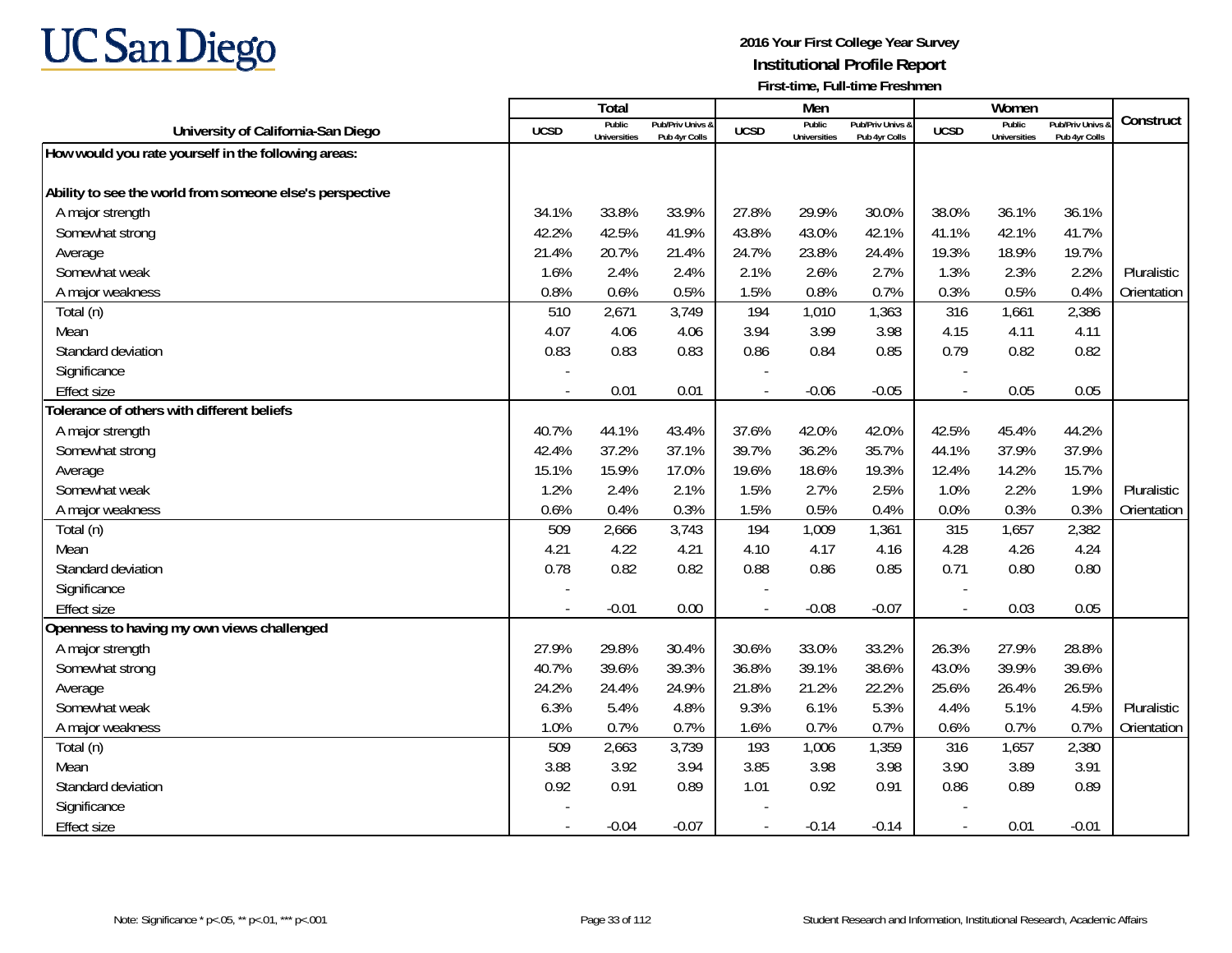

|                                                       |             | Total                         |                                   |             | Men                           |                                   |                          | Women                         |                                        |             |
|-------------------------------------------------------|-------------|-------------------------------|-----------------------------------|-------------|-------------------------------|-----------------------------------|--------------------------|-------------------------------|----------------------------------------|-------------|
| University of California-San Diego                    | <b>UCSD</b> | Public<br><b>Universities</b> | Pub/Priv Univs &<br>Pub 4yr Colls | <b>UCSD</b> | Public<br><b>Universities</b> | Pub/Priv Univs &<br>Pub 4yr Colls | <b>UCSD</b>              | Public<br><b>Universities</b> | <b>Pub/Priv Univs</b><br>Pub 4yr Colls | Construct   |
| How would you rate yourself in the following areas:   |             |                               |                                   |             |                               |                                   |                          |                               |                                        |             |
| Ability to discuss and negotiate controversial issues |             |                               |                                   |             |                               |                                   |                          |                               |                                        |             |
| A major strength                                      | 31.4%       | 34.3%                         | 34.1%                             | 30.9%       | 37.1%                         | 37.0%                             | 31.7%                    | 32.6%                         | 32.4%                                  |             |
| Somewhat strong                                       | 40.1%       | 37.9%                         | 36.9%                             | 39.2%       | 36.8%                         | 36.1%                             | 40.6%                    | 38.6%                         | 37.3%                                  |             |
| Average                                               | 23.0%       | 22.4%                         | 23.5%                             | 21.6%       | 20.8%                         | 21.2%                             | 23.8%                    | 23.4%                         | 24.8%                                  |             |
| Somewhat weak                                         | 4.3%        | 4.8%                          | 4.8%                              | 6.2%        | 4.6%                          | 4.8%                              | 3.2%                     | 4.9%                          | 4.8%                                   | Pluralistic |
| A major weakness                                      | 1.2%        | 0.7%                          | 0.7%                              | 2.1%        | 0.8%                          | 1.0%                              | 0.6%                     | 0.6%                          | 0.6%                                   | Orientation |
| Total (n)                                             | 509         | 2,666                         | 3,742                             | 194         | 1,009                         | 1,361                             | 315                      | 1,657                         | 2,381                                  |             |
| Mean                                                  | 3.96        | 4.00                          | 3.99                              | 3.91        | 4.05                          | 4.03                              | 4.00                     | 3.98                          | 3.96                                   |             |
| Standard deviation                                    | 0.91        | 0.90                          | 0.91                              | 0.98        | 0.91                          | 0.93                              | 0.86                     | 0.90                          | 0.91                                   |             |
| Significance                                          |             |                               |                                   |             |                               |                                   |                          |                               |                                        |             |
| <b>Effect size</b>                                    |             | $-0.04$                       | $-0.03$                           |             | $-0.15$                       | $-0.13$                           | $\overline{\phantom{a}}$ | 0.02                          | 0.04                                   |             |
| Ability to work cooperatively with diverse people     |             |                               |                                   |             |                               |                                   |                          |                               |                                        |             |
| A major strength                                      | 42.2%       | 46.1%                         | 46.7%                             | 38.9%       | 41.1%                         | 41.9%                             | 44.3%                    | 49.1%                         | 49.4%                                  |             |
| Somewhat strong                                       | 40.7%       | 37.0%                         | 36.2%                             | 38.3%       | 39.1%                         | 37.6%                             | 42.1%                    | 35.7%                         | 35.4%                                  |             |
| Average                                               | 15.1%       | 15.2%                         | 15.4%                             | 18.7%       | 16.9%                         | 17.6%                             | 13.0%                    | 14.2%                         | 14.2%                                  |             |
| Somewhat weak                                         | 1.6%        | 1.4%                          | 1.4%                              | 3.1%        | 2.4%                          | 2.4%                              | 0.6%                     | 0.8%                          | 0.8%                                   | Pluralistic |
| A major weakness                                      | 0.4%        | 0.3%                          | 0.3%                              | 1.0%        | 0.5%                          | 0.4%                              | 0.0%                     | 0.2%                          | 0.2%                                   | Orientation |
| Total (n)                                             | 509         | 2,667                         | 3,744                             | 193         | 1,007                         | 1,359                             | 316                      | 1,660                         | 2,385                                  |             |
| Mean                                                  | 4.23        | 4.27                          | 4.28                              | 4.11        | 4.18                          | 4.18                              | 4.30                     | 4.33                          | 4.33                                   |             |
| Standard deviation                                    | 0.79        | 0.79                          | 0.79                              | 0.89        | 0.83                          | 0.84                              | 0.71                     | 0.76                          | 0.76                                   |             |
| Significance                                          |             |                               |                                   |             |                               |                                   |                          |                               |                                        |             |
| <b>Effect size</b>                                    |             | $-0.05$                       | $-0.06$                           |             | $-0.08$                       | $-0.08$                           |                          | $-0.04$                       | $-0.04$                                |             |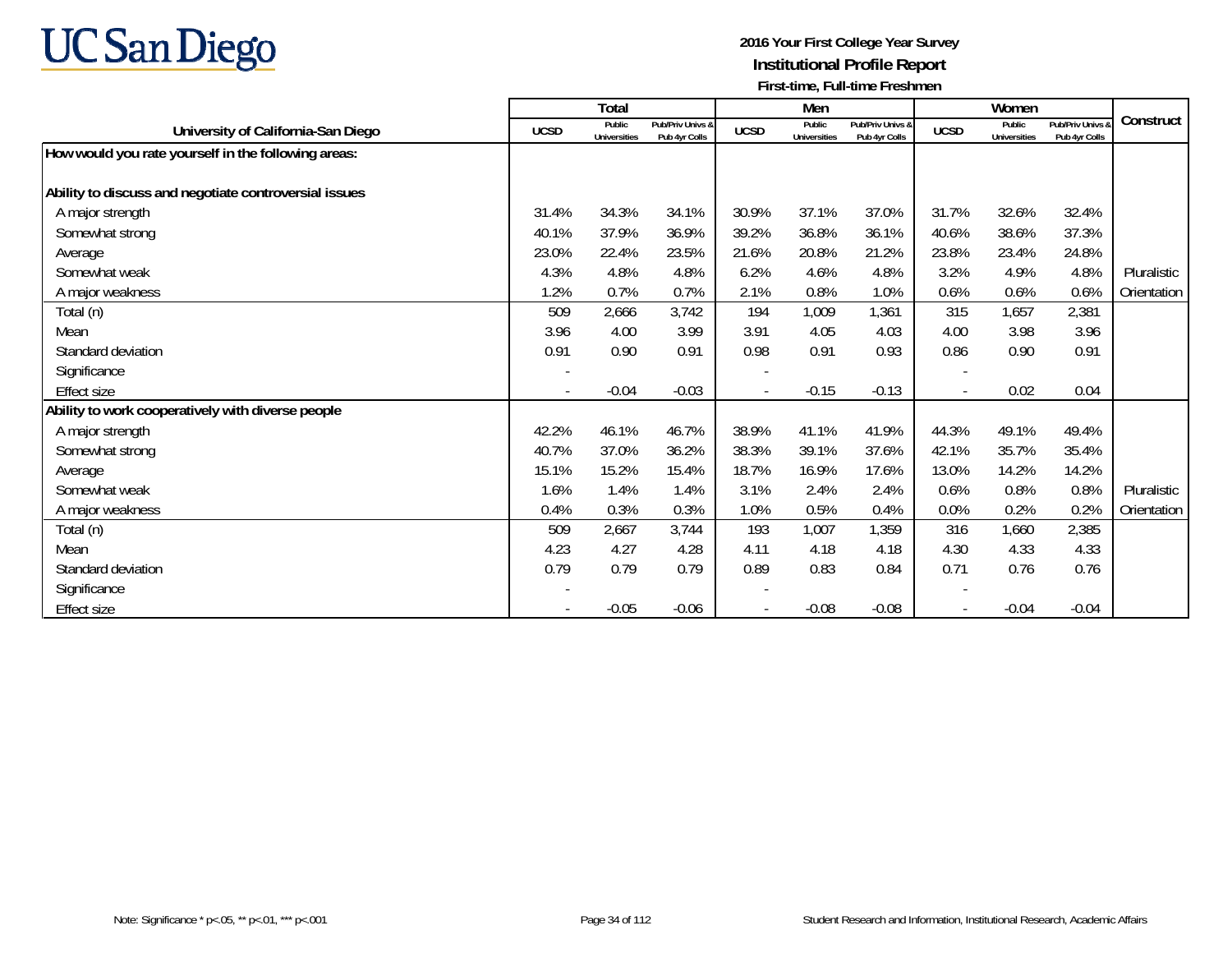

|                                                          |                          | Total                         |                                   |             | Men                           |                                   |                          | Women                         |                                        |           |
|----------------------------------------------------------|--------------------------|-------------------------------|-----------------------------------|-------------|-------------------------------|-----------------------------------|--------------------------|-------------------------------|----------------------------------------|-----------|
| University of California-San Diego                       | <b>UCSD</b>              | Public<br><b>Universities</b> | Pub/Priv Univs &<br>Pub 4yr Colls | <b>UCSD</b> | Public<br><b>Universities</b> | Pub/Priv Univs &<br>Pub 4yr Colls | <b>UCSD</b>              | Public<br><b>Universities</b> | <b>Pub/Priv Univs</b><br>Pub 4yr Colls | Construct |
| Since entering this college, how often have you:         |                          |                               |                                   |             |                               |                                   |                          |                               |                                        |           |
|                                                          |                          |                               |                                   |             |                               |                                   |                          |                               |                                        |           |
| Attended a religious service                             |                          |                               |                                   |             |                               |                                   |                          |                               |                                        |           |
| Frequently                                               | 13.8%                    | 17.0%                         | 17.8%                             | 14.4%       | 17.3%                         | 17.5%                             | 13.4%                    | 16.8%                         | 17.9%                                  |           |
| Occasionally                                             | 19.1%                    | 25.5%                         | 26.2%                             | 16.5%       | 24.2%                         | 25.8%                             | 20.8%                    | 26.3%                         | 26.4%                                  |           |
| Not at all                                               | 67.1%                    | 57.5%                         | 56.0%                             | 69.1%       | 58.5%                         | 56.7%                             | 65.8%                    | 56.9%                         | 55.7%                                  |           |
| Total (n)                                                | 507                      | 2,642                         | 3,711                             | 194         | 1,001                         | 1,348                             | 313                      | 1,641                         | 2,363                                  |           |
| Mean                                                     | 1.47                     | 1.59                          | 1.62                              | 1.45        | 1.59                          | 1.61                              | 1.48                     | 1.60                          | 1.62                                   |           |
| Standard deviation                                       | 0.73                     | 0.76                          | 0.77                              | 0.73        | 0.77                          | 0.77                              | 0.72                     | 0.76                          | 0.77                                   |           |
| Significance                                             |                          | $\star\star$                  | $***$                             |             | $\star$                       | $^{\star\star}$                   |                          | $\star\star$                  | $\star\star$                           |           |
| <b>Effect size</b>                                       | $\overline{\phantom{a}}$ | $-0.16$                       | $-0.19$                           | $\sim$      | $-0.18$                       | $-0.21$                           | $\blacksquare$           | $-0.16$                       | $-0.18$                                |           |
| Been bored in class                                      |                          |                               |                                   |             |                               |                                   |                          |                               |                                        |           |
| Frequently                                               | 45.0%                    | 39.7%                         | 38.2%                             | 45.4%       | 39.8%                         | 38.2%                             | 44.7%                    | 39.5%                         | 38.2%                                  |           |
| Occasionally                                             | 51.7%                    | 56.5%                         | 57.0%                             | 50.0%       | 56.0%                         | 55.9%                             | 52.7%                    | 56.7%                         | 57.6%                                  |           |
| Not at all                                               | 3.4%                     | 3.9%                          | 4.8%                              | 4.6%        | 4.2%                          | 5.9%                              | 2.6%                     | 3.7%                          | 4.1%                                   |           |
| Total (n)                                                | 507                      | 2,643                         | 3,711                             | 194         | 1,002                         | 1,349                             | 313                      | 1,641                         | 2,362                                  |           |
| Mean                                                     | 2.42                     | 2.36                          | 2.33                              | 2.41        | 2.36                          | 2.32                              | 2.42                     | 2.36                          | 2.34                                   |           |
| Standard deviation                                       | 0.56                     | 0.55                          | 0.56                              | 0.58        | 0.56                          | 0.58                              | 0.54                     | 0.55                          | 0.55                                   |           |
| Significance                                             |                          | $\star$                       | $***$                             |             |                               | $\star$                           |                          |                               | $\star$                                |           |
| <b>Effect size</b>                                       | $\sim$                   | 0.11                          | 0.16                              |             | 0.09                          | 0.16                              | $\overline{\phantom{a}}$ | 0.11                          | 0.15                                   |           |
| Demonstrated for a cause (e.g., boycott, rally, protest) |                          |                               |                                   |             |                               |                                   |                          |                               |                                        |           |
| Frequently                                               | 2.0%                     | 3.2%                          | 3.5%                              | 2.1%        | 3.3%                          | 3.3%                              | 1.9%                     | 3.2%                          | 3.6%                                   | Civic     |
| Occasionally                                             | 23.5%                    | 18.5%                         | 18.3%                             | 18.6%       | 17.2%                         | 17.6%                             | 26.5%                    | 19.3%                         | 18.7%                                  | Engage-   |
| Not at all                                               | 74.6%                    | 78.3%                         | 78.2%                             | 79.4%       | 79.5%                         | 79.0%                             | 71.6%                    | 77.5%                         | 77.7%                                  | ment      |
| Total (n)                                                | 507                      | 2,642                         | 3,708                             | 194         | 1,002                         | 1,349                             | 313                      | 1,640                         | 2,359                                  |           |
| Mean                                                     | 1.27                     | 1.25                          | 1.25                              | 1.23        | 1.24                          | 1.24                              | 1.30                     | 1.26                          | 1.26                                   |           |
| Standard deviation                                       | 0.49                     | 0.50                          | 0.51                              | 0.47        | 0.50                          | 0.50                              | 0.50                     | 0.50                          | 0.52                                   |           |
| Significance                                             |                          |                               |                                   |             |                               |                                   |                          |                               |                                        |           |
| <b>Effect size</b>                                       |                          | 0.04                          | 0.04                              |             | $-0.02$                       | $-0.02$                           | $\overline{\phantom{a}}$ | 0.08                          | 0.08                                   |           |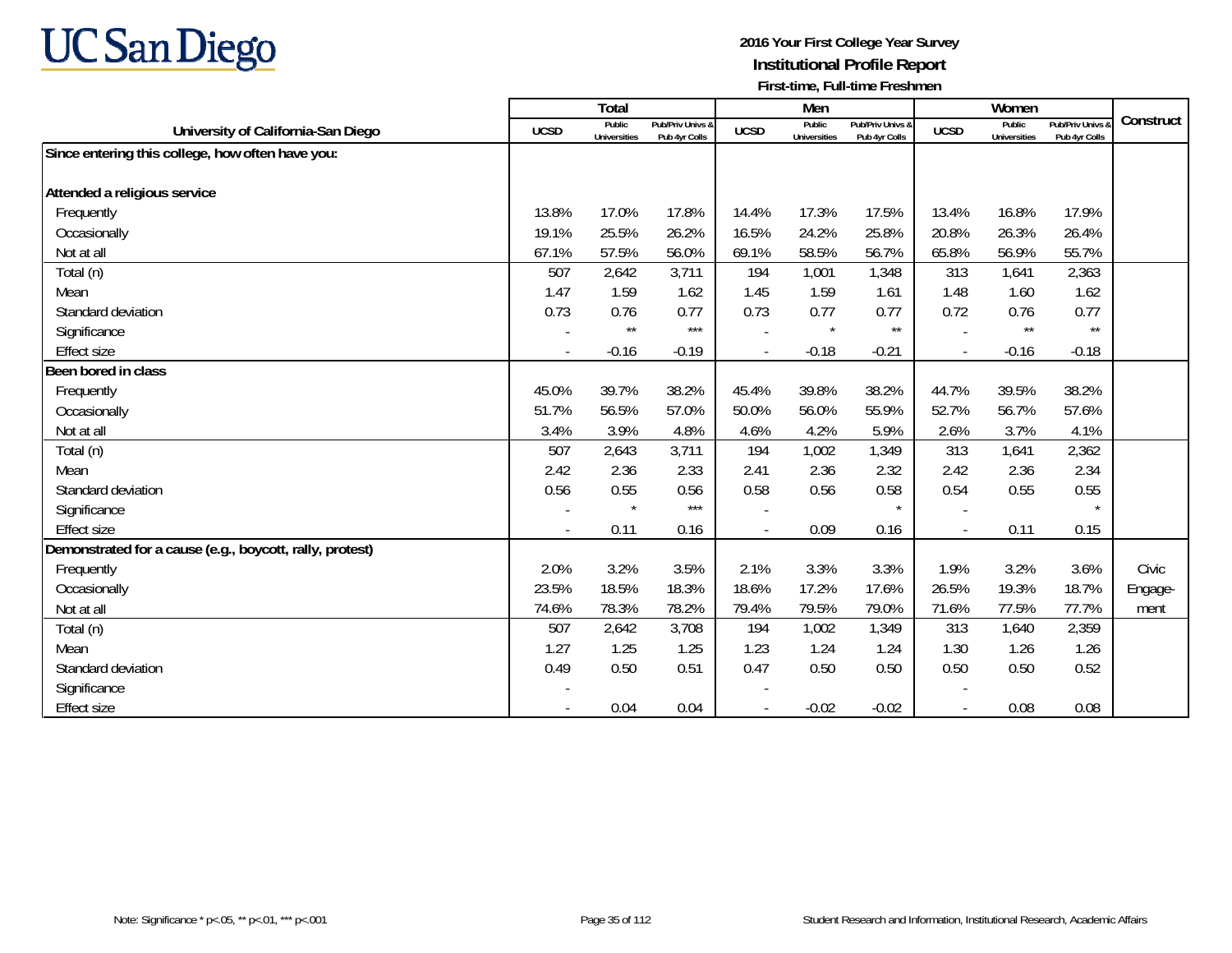

|                                                  |                          | Total                         |                                   |                          | Men                           |                                   |                          | Women                         |                                   |           |
|--------------------------------------------------|--------------------------|-------------------------------|-----------------------------------|--------------------------|-------------------------------|-----------------------------------|--------------------------|-------------------------------|-----------------------------------|-----------|
| University of California-San Diego               | <b>UCSD</b>              | Public<br><b>Universities</b> | Pub/Priv Univs &<br>Pub 4yr Colls | <b>UCSD</b>              | Public<br><b>Universities</b> | Pub/Priv Univs &<br>Pub 4yr Colls | <b>UCSD</b>              | Public<br><b>Universities</b> | Pub/Priv Univs &<br>Pub 4yr Colls | Construct |
| Since entering this college, how often have you: |                          |                               |                                   |                          |                               |                                   |                          |                               |                                   |           |
|                                                  | 34.5%                    | 38.6%                         | 36.6%                             | 30.4%                    | 33.2%                         | 30.9%                             | 37.1%                    | 41.8%                         | 39.9%                             |           |
| Occasionally                                     | 55.4%                    | 50.9%                         | 51.8%                             | 54.6%                    | 53.5%                         | 55.5%                             | 55.9%                    | 49.3%                         | 49.7%                             |           |
| Not at all                                       | 10.1%                    | 10.6%                         | 11.5%                             | 14.9%                    | 13.3%                         | 13.6%                             | 7.0%                     | 8.9%                          | 10.4%                             |           |
| Total (n)                                        | 507                      | 2,643                         | 3,711                             | 194                      | 1,002                         | 1,347                             | 313                      | 1,641                         | 2,364                             |           |
| Mean                                             | 2.24                     | 2.28                          | 2.25                              | 2.15                     | 2.20                          | 2.17                              | 2.30                     | 2.33                          | 2.30                              |           |
| Standard deviation                               | 0.62                     | 0.64                          | 0.65                              | 0.66                     | 0.65                          | 0.64                              | 0.59                     | 0.63                          | 0.64                              |           |
| Significance                                     |                          |                               |                                   | $\overline{\phantom{a}}$ |                               |                                   | $\overline{\phantom{a}}$ |                               |                                   |           |
| <b>Effect size</b>                               | $\overline{\phantom{a}}$ | $-0.06$                       | $-0.02$                           | $\overline{\phantom{a}}$ | $-0.08$                       | $-0.03$                           | $\overline{\phantom{a}}$ | $-0.05$                       | 0.00                              |           |
| <b>Consumed beer</b>                             |                          |                               |                                   |                          |                               |                                   |                          |                               |                                   |           |
| Frequently                                       | 7.1%                     | 8.5%                          | 8.1%                              | 7.7%                     | 9.6%                          | 9.2%                              | 6.7%                     | 7.8%                          | 7.5%                              |           |
| Occasionally                                     | 29.5%                    | 28.1%                         | 27.2%                             | 29.9%                    | 30.9%                         | 29.0%                             | 29.3%                    | 26.4%                         | 26.2%                             |           |
| Not at all                                       | 63.4%                    | 63.5%                         | 64.7%                             | 62.4%                    | 59.5%                         | 61.8%                             | 64.0%                    | 65.9%                         | 66.3%                             |           |
| Total (n)                                        | 508                      | 2,646                         | 3,714                             | 194                      | 1,003                         | 1,350                             | 314                      | 1,643                         | 2,364                             |           |
| Mean                                             | 1.44                     | 1.45                          | 1.43                              | 1.45                     | 1.50                          | 1.47                              | 1.43                     | 1.42                          | 1.41                              |           |
| Standard deviation                               | 0.62                     | 0.65                          | 0.64                              | 0.64                     | 0.66                          | 0.66                              | 0.62                     | 0.63                          | 0.63                              |           |
| Significance                                     | $\overline{\phantom{a}}$ |                               |                                   | $\overline{\phantom{a}}$ |                               |                                   | $\overline{\phantom{a}}$ |                               |                                   |           |
| <b>Effect size</b>                               | $\overline{\phantom{a}}$ | $-0.02$                       | 0.02                              | $\overline{\phantom{a}}$ | $-0.08$                       | $-0.03$                           | $\overline{\phantom{a}}$ | 0.02                          | 0.03                              |           |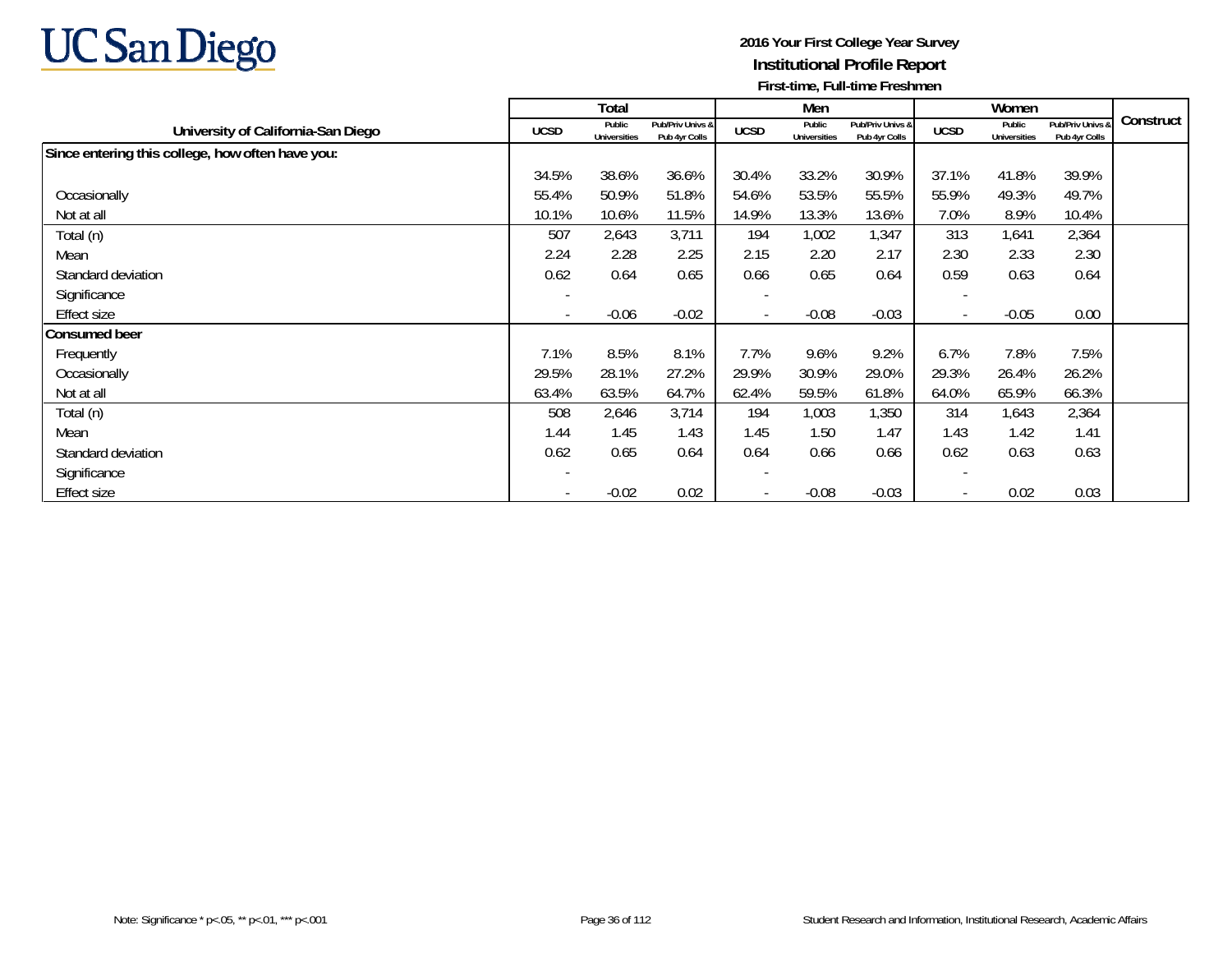

|                                                  |             | Total                         |                                   |             | Men                           |                                   |                          | Women                         |                                 |           |
|--------------------------------------------------|-------------|-------------------------------|-----------------------------------|-------------|-------------------------------|-----------------------------------|--------------------------|-------------------------------|---------------------------------|-----------|
| University of California-San Diego               | <b>UCSD</b> | Public<br><b>Universities</b> | Pub/Priv Univs &<br>Pub 4yr Colls | <b>UCSD</b> | Public<br><b>Universities</b> | Pub/Priv Univs &<br>Pub 4yr Colls | <b>UCSD</b>              | Public<br><b>Universities</b> | Pub/Priv Univs<br>Pub 4yr Colls | Construct |
| Since entering this college, how often have you: |             |                               |                                   |             |                               |                                   |                          |                               |                                 |           |
|                                                  |             |                               |                                   |             |                               |                                   |                          |                               |                                 |           |
| Consumed wine or liquor                          |             |                               |                                   |             |                               |                                   |                          |                               |                                 |           |
| Frequently                                       | 9.4%        | 11.1%                         | 10.6%                             | 8.8%        | 9.0%                          | 9.1%                              | 9.9%                     | 12.3%                         | 11.4%                           |           |
| Occasionally                                     | 32.9%       | 35.1%                         | 34.6%                             | 31.4%       | 34.0%                         | 32.7%                             | 33.8%                    | 35.8%                         | 35.7%                           |           |
| Not at all                                       | 57.7%       | 53.8%                         | 54.8%                             | 59.8%       | 57.0%                         | 58.1%                             | 56.4%                    | 51.9%                         | 52.9%                           |           |
| Total (n)                                        | 508         | 2,641                         | 3,708                             | 194         | 1,000                         | 1,345                             | 314                      | 1,641                         | 2,363                           |           |
| Mean                                             | 1.52        | 1.57                          | 1.56                              | 1.49        | 1.52                          | 1.51                              | 1.54                     | 1.60                          | 1.58                            |           |
| Standard deviation                               | 0.66        | 0.68                          | 0.68                              | 0.65        | 0.66                          | 0.66                              | 0.67                     | 0.70                          | 0.69                            |           |
| Significance                                     |             |                               |                                   |             |                               |                                   |                          |                               |                                 |           |
| <b>Effect size</b>                               |             |                               |                                   |             |                               |                                   |                          |                               |                                 |           |
|                                                  |             | $-0.07$                       | $-0.06$                           |             | $-0.05$                       | $-0.03$                           | $\overline{\phantom{a}}$ | $-0.09$                       | $-0.06$                         |           |
| Felt overwhelmed by all you had to do            |             |                               |                                   |             |                               |                                   |                          |                               |                                 |           |
| Frequently                                       | 48.8%       | 48.8%                         | 47.9%                             | 39.7%       | 35.2%                         | 34.5%                             | 54.5%                    | 57.1%                         | 55.5%                           |           |
| Occasionally                                     | 46.5%       | 45.9%                         | 45.7%                             | 51.5%       | 55.7%                         | 54.9%                             | 43.3%                    | 40.0%                         | 40.4%                           |           |
| Not at all                                       | 4.7%        | 5.3%                          | 6.5%                              | 8.8%        | 9.1%                          | 10.5%                             | 2.2%                     | 3.0%                          | 4.2%                            |           |
| Total (n)                                        | 508         | 2,644                         | 3,713                             | 194         | 1,002                         | 1,349                             | 314                      | 1,642                         | 2,364                           |           |
| Mean                                             | 2.44        | 2.43                          | 2.41                              | 2.31        | 2.26                          | 2.24                              | 2.52                     | 2.54                          | 2.51                            |           |
| Standard deviation                               | 0.58        | 0.59                          | 0.61                              | 0.63        | 0.61                          | 0.63                              | 0.54                     | 0.56                          | 0.58                            |           |
| Significance                                     |             |                               |                                   |             |                               |                                   |                          |                               |                                 |           |
| Effect size                                      |             | 0.02                          | 0.05                              |             | 0.08                          | 0.11                              |                          | $-0.04$                       | 0.02                            |           |
| <b>Felt depressed</b>                            |             |                               |                                   |             |                               |                                   |                          |                               |                                 |           |
| Frequently                                       | 23.4%       | 23.1%                         | 22.8%                             | 20.6%       | 16.7%                         | 16.4%                             | 25.2%                    | 27.0%                         | 26.4%                           |           |
| Occasionally                                     | 50.8%       | 45.2%                         | 44.7%                             | 46.4%       | 44.3%                         | 43.6%                             | 53.5%                    | 45.8%                         | 45.3%                           |           |
| Not at all                                       | 25.8%       | 31.7%                         | 32.5%                             | 33.0%       | 39.1%                         | 40.0%                             | 21.3%                    | 27.2%                         | 28.3%                           |           |
| Total (n)                                        | 508         | 2,644                         | 3,711                             | 194         | 1,001                         | 1,348                             | 314                      | 1,643                         | 2,363                           |           |
| Mean                                             | 1.98        | 1.91                          | 1.90                              | 1.88        | 1.78                          | 1.76                              | 2.04                     | 2.00                          | 1.98                            |           |
| Standard deviation                               | 0.70        | 0.74                          | 0.74                              | 0.72        | 0.71                          | 0.71                              | 0.68                     | 0.74                          | 0.74                            |           |
| Significance                                     |             | $\star$                       | $\star$                           |             |                               |                                   |                          |                               |                                 |           |
| <b>Effect size</b>                               |             | 0.09                          | 0.11                              |             | 0.14                          | 0.17                              | $\overline{\phantom{a}}$ | 0.05                          | 0.08                            |           |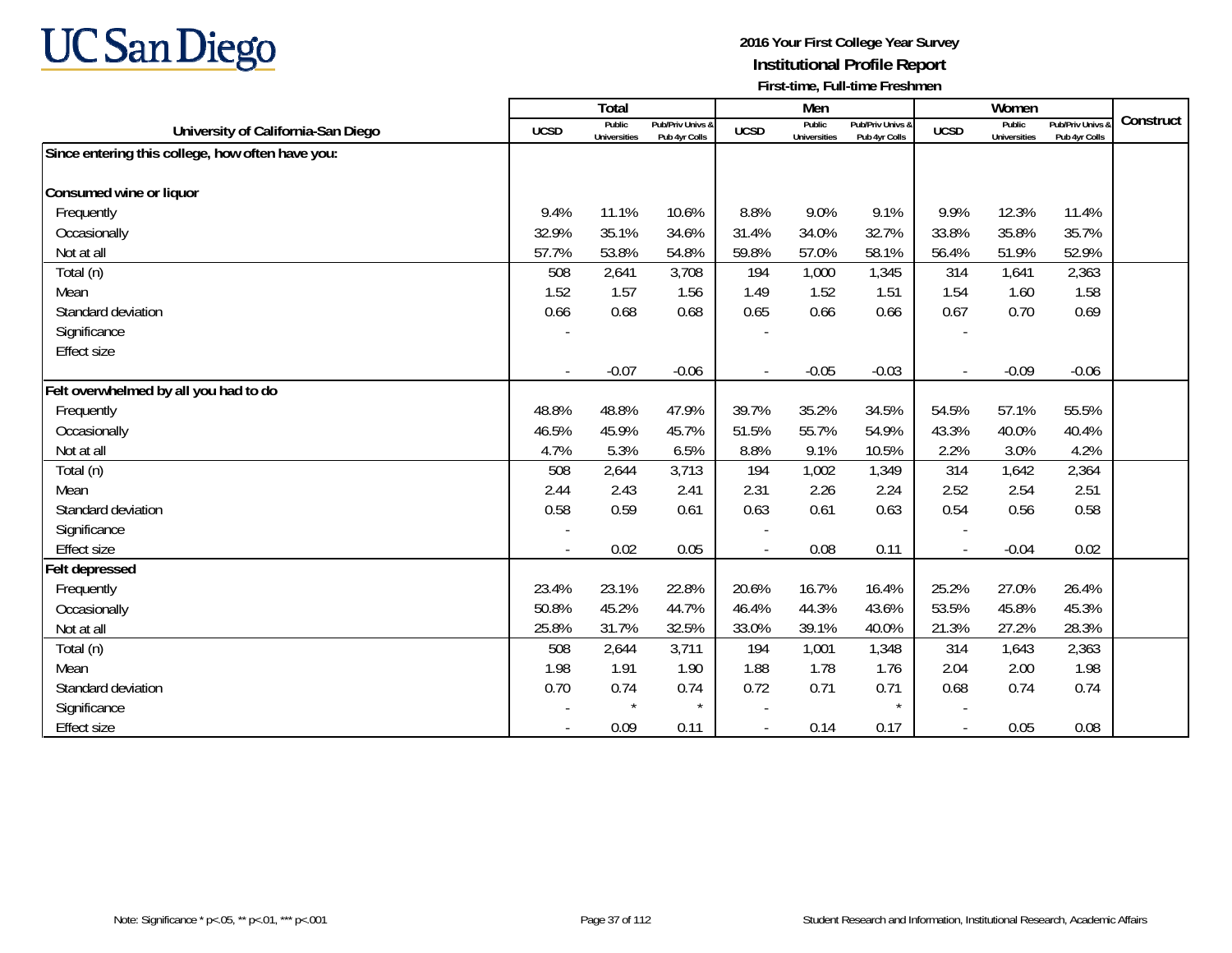

|                                             |                          | Total                         |                                   |                | Men                           |                                   |                          | Women                         |                                          |           |
|---------------------------------------------|--------------------------|-------------------------------|-----------------------------------|----------------|-------------------------------|-----------------------------------|--------------------------|-------------------------------|------------------------------------------|-----------|
| University of California-San Diego          | <b>UCSD</b>              | Public<br><b>Universities</b> | Pub/Priv Univs &<br>Pub 4yr Colls | <b>UCSD</b>    | Public<br><b>Universities</b> | Pub/Priv Univs &<br>Pub 4yr Colls | <b>UCSD</b>              | Public<br><b>Universities</b> | <b>Pub/Priv Univs a</b><br>Pub 4yr Colls | Construct |
| Performed volunteer work                    |                          |                               |                                   |                |                               |                                   |                          |                               |                                          |           |
| Frequently                                  | 12.6%                    | 17.7%                         | 17.2%                             | 10.3%          | 15.2%                         | 14.6%                             | 14.0%                    | 19.3%                         | 18.7%                                    | Civic     |
| Occasionally                                | 40.0%                    | 42.0%                         | 41.7%                             | 31.4%          | 35.8%                         | 36.3%                             | 45.2%                    | 45.7%                         | 44.7%                                    | Engage-   |
| Not at all                                  | 47.4%                    | 40.3%                         | 41.1%                             | 58.2%          | 49.0%                         | 49.0%                             | 40.8%                    | 35.0%                         | 36.6%                                    | ment      |
| Total (n)                                   | 508                      | 2,644                         | 3,709                             | 194            | 1,002                         | 1,346                             | 314                      | 1,642                         | 2,363                                    |           |
| Mean                                        | 1.65                     | 1.77                          | 1.76                              | 1.52           | 1.66                          | 1.66                              | 1.73                     | 1.84                          | 1.82                                     |           |
| Standard deviation                          | 0.69                     | 0.73                          | 0.73                              | 0.68           | 0.73                          | 0.72                              | 0.69                     | 0.72                          | 0.72                                     |           |
| Significance                                |                          | $***$                         | $***$                             |                | $\star$                       | $\star$                           |                          | $\star$                       |                                          |           |
| Effect size                                 | $\overline{\phantom{a}}$ | $-0.16$                       | $-0.15$                           | $\blacksquare$ | $-0.19$                       | $-0.19$                           | $\overline{\phantom{a}}$ | $-0.15$                       | $-0.13$                                  |           |
| Contributed money to help support my family |                          |                               |                                   |                |                               |                                   |                          |                               |                                          |           |
| Frequently                                  | 5.9%                     | 7.7%                          | 9.1%                              | 3.6%           | 6.2%                          | 7.9%                              | 7.3%                     | 8.6%                          | 9.9%                                     | Civic     |
| Occasionally                                | 19.1%                    | 22.2%                         | 25.0%                             | 18.6%          | 22.0%                         | 25.3%                             | 19.4%                    | 22.2%                         | 24.8%                                    | Engage-   |
| Not at all                                  | 75.0%                    | 70.2%                         | 65.9%                             | 77.8%          | 71.7%                         | 66.8%                             | 73.2%                    | 69.2%                         | 65.3%                                    | ment      |
| Total (n)                                   | 508                      | 2,640                         | 3,706                             | 194            | 998                           | 1,345                             | 314                      | 1,642                         | 2,361                                    |           |
| Mean                                        | 1.31                     | 1.38                          | 1.43                              | 1.26           | 1.34                          | 1.41                              | 1.34                     | 1.39                          | 1.45                                     |           |
| Standard deviation                          | 0.58                     | 0.62                          | 0.65                              | 0.51           | 0.59                          | 0.63                              | 0.61                     | 0.64                          | 0.67                                     |           |
| Significance                                |                          | $\star$                       | ***                               |                |                               | $***$                             | -                        |                               | $\star\star$                             |           |
| <b>Effect size</b>                          | $\overline{\phantom{a}}$ | $-0.11$                       | $-0.18$                           | $\blacksquare$ | $-0.14$                       | $-0.24$                           | $\overline{\phantom{a}}$ | $-0.08$                       | $-0.16$                                  |           |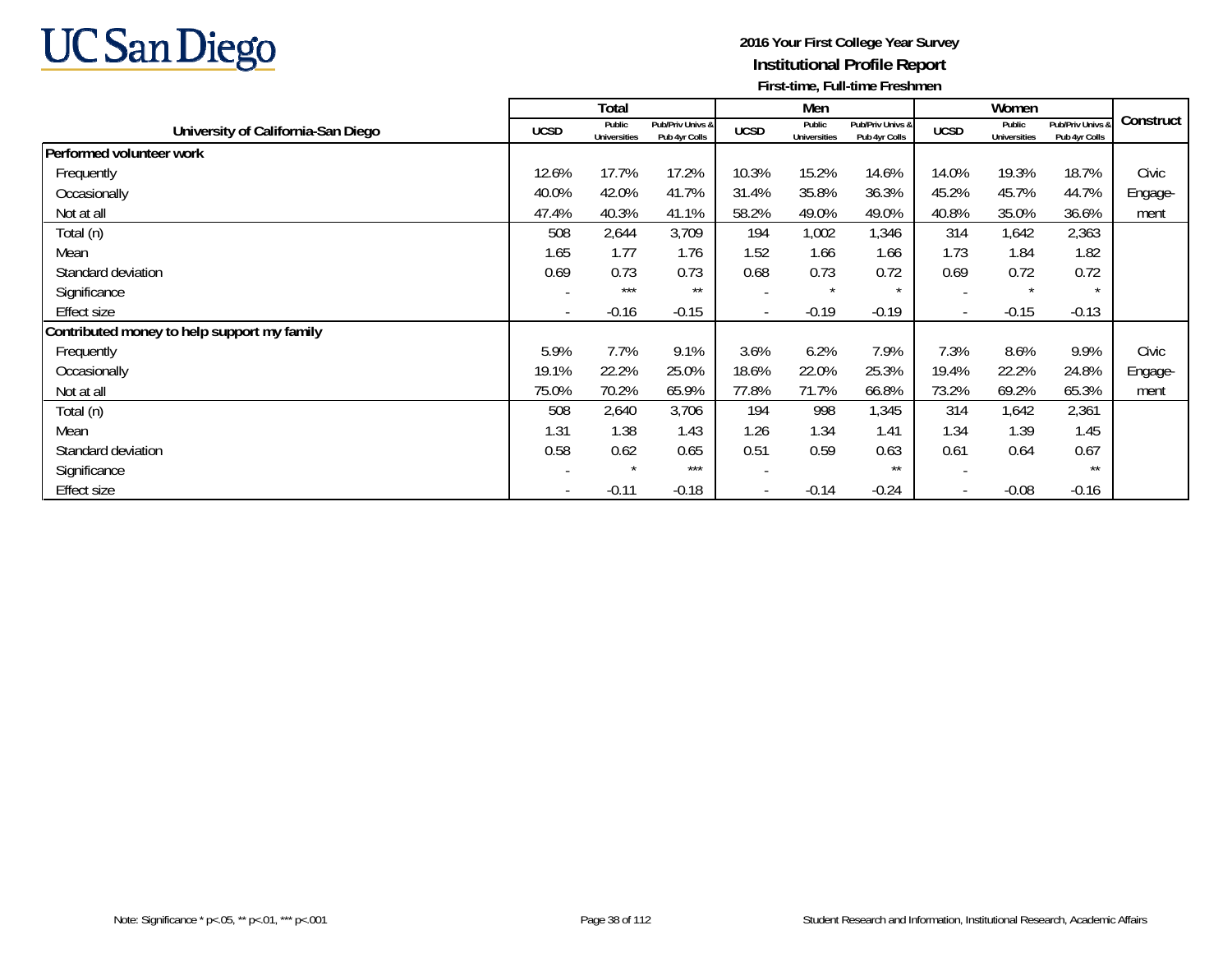

|                                                          |             | <b>Total</b>                  |                                   |             | Men                           |                                   |                          | Women                         |                                        |             |
|----------------------------------------------------------|-------------|-------------------------------|-----------------------------------|-------------|-------------------------------|-----------------------------------|--------------------------|-------------------------------|----------------------------------------|-------------|
| University of California-San Diego                       | <b>UCSD</b> | Public<br><b>Universities</b> | Pub/Priv Univs &<br>Pub 4yr Colls | <b>UCSD</b> | Public<br><b>Universities</b> | Pub/Priv Univs &<br>Pub 4yr Colls | <b>UCSD</b>              | Public<br><b>Universities</b> | <b>Pub/Priv Univs</b><br>Pub 4yr Colls | Construct   |
| Since entering this college, how often have you:         |             |                               |                                   |             |                               |                                   |                          |                               |                                        |             |
|                                                          |             |                               |                                   |             |                               |                                   |                          |                               |                                        |             |
| Asked a professor for advice after class                 |             |                               |                                   |             |                               |                                   |                          |                               |                                        |             |
| Frequently                                               | 6.9%        | 15.0%                         | 16.2%                             | 7.2%        | 17.1%                         | 17.8%                             | 6.7%                     | 13.8%                         | 15.3%                                  |             |
| Occasionally                                             | 51.3%       | 56.4%                         | 56.0%                             | 53.6%       | 56.4%                         | 56.3%                             | 49.8%                    | 56.4%                         | 55.9%                                  | Faculty     |
| Not at all                                               | 41.8%       | 28.6%                         | 27.8%                             | 39.2%       | 26.5%                         | 25.9%                             | 43.5%                    | 29.9%                         | 28.8%                                  | Interaction |
| Total (n)                                                | 507         | 2,643                         | 3,711                             | 194         | 1,000                         | 1,345                             | 313                      | 1,643                         | 2,366                                  |             |
| Mean                                                     | 1.65        | 1.86                          | 1.88                              | 1.68        | 1.91                          | 1.92                              | 1.63                     | 1.84                          | 1.86                                   |             |
| Standard deviation                                       | 0.60        | 0.65                          | 0.65                              | 0.60        | 0.65                          | 0.66                              | 0.61                     | 0.64                          | 0.65                                   |             |
| Significance                                             |             | $***$                         | $***$                             |             | ***                           | $***$                             |                          | $***$                         | $***$                                  |             |
| <b>Effect size</b>                                       |             | $-0.32$                       | $-0.35$                           |             | $-0.35$                       | $-0.36$                           | $\overline{\phantom{a}}$ | $-0.33$                       | $-0.35$                                |             |
| Worked on a local, state, or national political campaign |             |                               |                                   |             |                               |                                   |                          |                               |                                        |             |
| Frequently                                               | 2.4%        | 2.3%                          | 2.4%                              | 3.1%        | 3.3%                          | 3.2%                              | 2.0%                     | 1.8%                          | 2.0%                                   | Civic       |
| Occasionally                                             | 8.8%        | 8.5%                          | 9.0%                              | 8.3%        | 9.1%                          | 9.9%                              | 9.1%                     | 8.1%                          | 8.4%                                   | Engage-     |
| Not at all                                               | 88.8%       | 89.2%                         | 88.6%                             | 88.5%       | 87.7%                         | 86.9%                             | 88.9%                    | 90.1%                         | 89.6%                                  | ment        |
| Total (n)                                                | 499         | 2,596                         | 3,649                             | 192         | 982                           | 1,324                             | 307                      | 1,614                         | 2,325                                  |             |
| Mean                                                     | 1.14        | 1.13                          | 1.14                              | 1.15        | 1.16                          | 1.16                              | 1.13                     | 1.12                          | 1.12                                   |             |
| Standard deviation                                       | 0.41        | 0.40                          | 0.41                              | 0.43        | 0.44                          | 0.45                              | 0.39                     | 0.37                          | 0.38                                   |             |
| Significance                                             |             |                               |                                   |             |                               |                                   |                          |                               |                                        |             |
| <b>Effect size</b>                                       |             | 0.03                          | 0.00                              |             | $-0.02$                       | $-0.02$                           | $\overline{\phantom{a}}$ | 0.03                          | 0.03                                   |             |
| Socialized with someone of another sexual orientation    |             |                               |                                   |             |                               |                                   |                          |                               |                                        |             |
| Frequently                                               | 42.3%       | 43.0%                         | 43.1%                             | 33.3%       | 35.3%                         | 35.5%                             | 47.9%                    | 47.6%                         | 47.4%                                  |             |
| Occasionally                                             | 38.5%       | 42.7%                         | 42.7%                             | 37.5%       | 44.0%                         | 44.3%                             | 39.1%                    | 42.0%                         | 41.9%                                  |             |
| Not at all                                               | 19.2%       | 14.3%                         | 14.2%                             | 29.2%       | 20.7%                         | 20.3%                             | 13.0%                    | 10.4%                         | 10.8%                                  |             |
| Total (n)                                                | 499         | 2,592                         | 3,644                             | 192         | 980                           | 1,322                             | 307                      | 1,612                         | 2,322                                  |             |
| Mean                                                     | 2.23        | 2.29                          | 2.29                              | 2.04        | 2.15                          | 2.15                              | 2.35                     | 2.37                          | 2.37                                   |             |
| Standard deviation                                       | 0.75        | 0.70                          | 0.70                              | 0.79        | 0.73                          | 0.73                              | 0.70                     | 0.66                          | 0.67                                   |             |
| Significance                                             |             |                               |                                   |             |                               |                                   |                          |                               |                                        |             |
| <b>Effect size</b>                                       |             | $-0.09$                       | $-0.09$                           |             | $-0.15$                       | $-0.15$                           | $\overline{\phantom{a}}$ | $-0.03$                       | $-0.03$                                |             |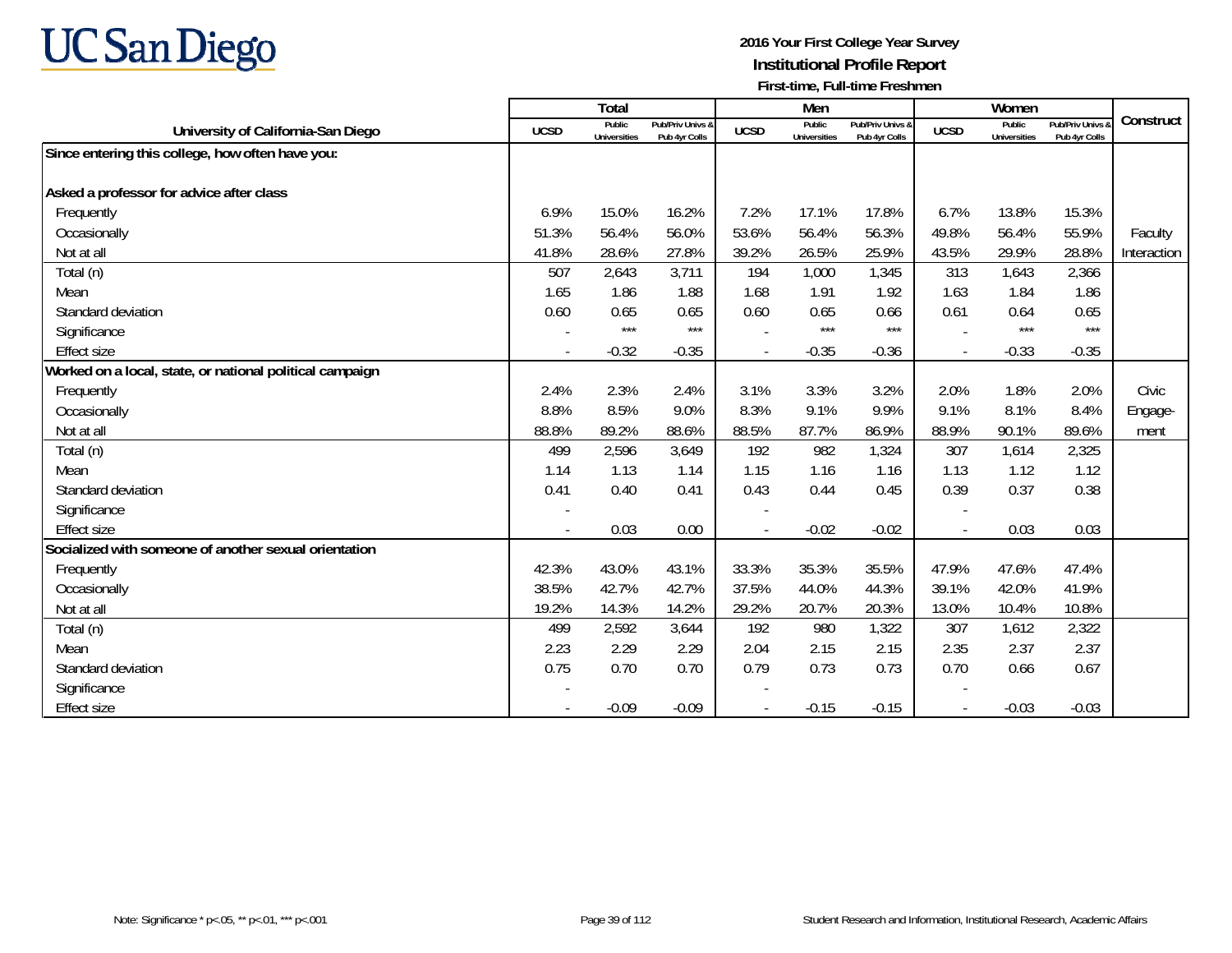

|                                                     |             | Total                         |                                   |             | Men                           |                                   |             | Women                         |                                 |            |
|-----------------------------------------------------|-------------|-------------------------------|-----------------------------------|-------------|-------------------------------|-----------------------------------|-------------|-------------------------------|---------------------------------|------------|
| University of California-San Diego                  | <b>UCSD</b> | Public<br><b>Universities</b> | Pub/Priv Univs &<br>Pub 4yr Colls | <b>UCSD</b> | Public<br><b>Universities</b> | Pub/Priv Univs &<br>Pub 4yr Colls | <b>UCSD</b> | Public<br><b>Universities</b> | Pub/Priv Univs<br>Pub 4yr Colls | Construct  |
| Since entering this college, how often have you:    |             |                               |                                   |             |                               |                                   |             |                               |                                 |            |
|                                                     |             |                               |                                   |             |                               |                                   |             |                               |                                 |            |
| Been late to class                                  |             |                               |                                   |             |                               |                                   |             |                               |                                 |            |
| Frequently                                          | 12.2%       | 8.9%                          | 8.4%                              | 12.5%       | 9.2%                          | 8.7%                              | 12.0%       | 8.7%                          | 8.3%                            | Academic   |
| Occasionally                                        | 62.8%       | 54.7%                         | 54.6%                             | 63.0%       | 58.2%                         | 58.7%                             | 62.7%       | 52.6%                         | 52.3%                           | Disengage- |
| Not at all                                          | 25.0%       | 36.4%                         | 37.0%                             | 24.5%       | 32.7%                         | 32.7%                             | 25.3%       | 38.7%                         | 39.4%                           | ment       |
| Total (n)                                           | 500         | 2,597                         | 3,651                             | 192         | 983                           | 1,326                             | 308         | 1,614                         | 2,325                           |            |
| Mean                                                | 1.87        | 1.72                          | 1.71                              | 1.88        | 1.77                          | 1.76                              | 1.87        | 1.70                          | 1.69                            |            |
| Standard deviation                                  | 0.60        | 0.61                          | 0.61                              | 0.60        | 0.60                          | 0.60                              | 0.60        | 0.62                          | 0.62                            |            |
| Significance                                        |             | $***$                         | $***$                             |             | $\star$                       | $\star\star$                      |             | $***$                         | $***$                           |            |
| <b>Effect size</b>                                  |             | 0.25                          | 0.26                              |             | 0.18                          | 0.20                              |             | 0.27                          | 0.29                            |            |
| Posted on a course-related on-line discussion board |             |                               |                                   |             |                               |                                   |             |                               |                                 |            |
| Frequently                                          | 13.4%       | 18.3%                         | 18.9%                             | 11.5%       | 15.5%                         | 15.3%                             | 14.6%       | 20.0%                         | 21.0%                           |            |
| Occasionally                                        | 47.5%       | 44.3%                         | 42.7%                             | 51.3%       | 47.2%                         | 45.0%                             | 45.1%       | 42.5%                         | 41.4%                           |            |
| Not at all                                          | 39.1%       | 37.5%                         | 38.4%                             | 37.2%       | 37.3%                         | 39.8%                             | 40.3%       | 37.6%                         | 37.6%                           |            |
| Total (n)                                           | 499         | 2,592                         | 3,644                             | 191         | 979                           | 1,323                             | 308         | 1,613                         | 2,321                           |            |
| Mean                                                | 1.74        | 1.81                          | 1.81                              | 1.74        | 1.78                          | 1.76                              | 1.74        | 1.82                          | 1.83                            |            |
| Standard deviation                                  | 0.68        | 0.72                          | 0.73                              | 0.65        | 0.69                          | 0.70                              | 0.70        | 0.74                          | 0.75                            |            |
| Significance                                        |             |                               | $\star$                           |             |                               |                                   |             |                               | $\star$                         |            |
| <b>Effect size</b>                                  |             |                               |                                   |             |                               |                                   |             |                               |                                 |            |
|                                                     |             | $-0.10$                       | $-0.10$                           |             | $-0.06$                       | $-0.03$                           |             | $-0.11$                       | $-0.12$                         |            |
| Performed community service as part of a class      |             |                               |                                   |             |                               |                                   |             |                               |                                 |            |
| Frequently                                          | 2.6%        | 7.1%                          | 6.9%                              | 2.6%        | 6.2%                          | 6.2%                              | 2.6%        | 7.7%                          | 7.2%                            |            |
| Occasionally                                        | 10.4%       | 20.2%                         | 20.7%                             | 8.9%        | 18.3%                         | 19.5%                             | 11.4%       | 21.4%                         | 21.3%                           |            |
| Not at all                                          | 87.0%       | 72.7%                         | 72.5%                             | 88.5%       | 75.5%                         | 74.3%                             | 86.0%       | 70.9%                         | 71.4%                           |            |
| Total (n)                                           | 499         | 2,590                         | 3,641                             | 192         | 979                           | 1,321                             | 307         | 1,611                         | 2,320                           |            |
| Mean                                                | 1.16        | 1.34                          | 1.34                              | 1.14        | 1.31                          | 1.32                              | 1.17        | 1.37                          | 1.36                            |            |
| Standard deviation                                  | 0.43        | 0.61                          | 0.60                              | 0.42        | 0.58                          | 0.58                              | 0.44        | 0.62                          | 0.61                            |            |
| Significance                                        |             | $***$                         | $***$                             |             | $***$                         | $***$                             |             | $***$                         | $***$                           |            |
| <b>Effect size</b>                                  |             |                               |                                   |             |                               |                                   |             |                               |                                 |            |
|                                                     |             | $-0.30$                       | $-0.30$                           |             | $-0.29$                       | $-0.31$                           |             | $-0.32$                       | $-0.31$                         |            |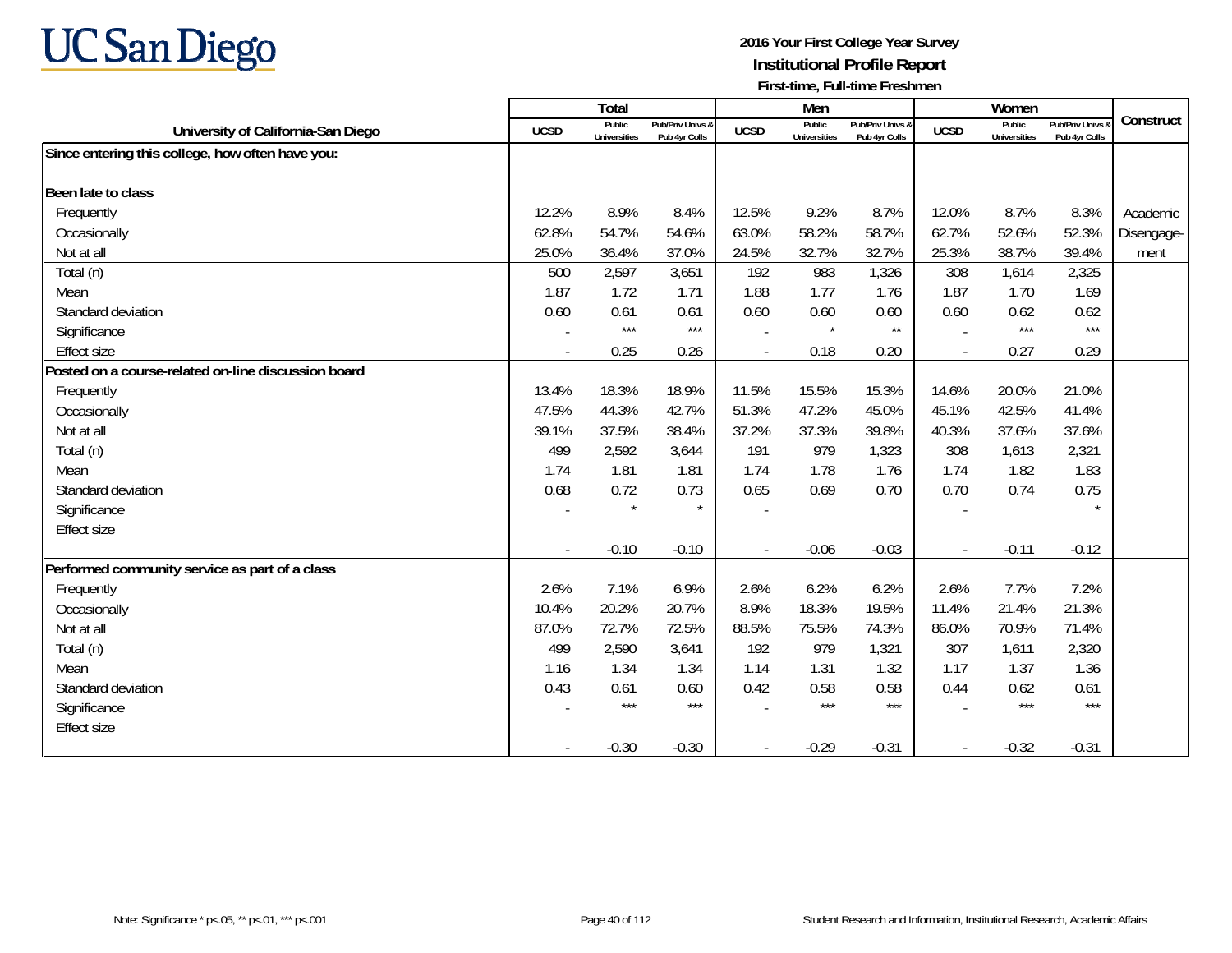

|                                    |             | Total                         |                                   |             | Men                           |                                   |             | Women                         |                                   |           |
|------------------------------------|-------------|-------------------------------|-----------------------------------|-------------|-------------------------------|-----------------------------------|-------------|-------------------------------|-----------------------------------|-----------|
| University of California-San Diego | <b>UCSD</b> | Public<br><b>Universities</b> | Pub/Priv Univs &<br>Pub 4yr Colls | <b>UCSD</b> | Public<br><b>Universities</b> | Pub/Priv Univs &<br>Pub 4yr Colls | <b>UCSD</b> | Public<br><b>Universities</b> | Pub/Priv Univs &<br>Pub 4yr Colls | Construct |
| Discussed religion                 |             |                               |                                   |             |                               |                                   |             |                               |                                   |           |
| Frequently                         | 19.6%       | 20.9%                         | 20.6%                             | 18.2%       | 17.3%                         | 18.0%                             | 20.5%       | 23.0%                         | 22.2%                             |           |
| Occasionally                       | 55.6%       | 56.7%                         | 54.9%                             | 52.6%       | 57.0%                         | 55.4%                             | 57.5%       | 56.5%                         | 54.6%                             |           |
| Not at all                         | 24.8%       | 22.4%                         | 24.5%                             | 29.2%       | 25.7%                         | 26.6%                             | 22.1%       | 20.4%                         | 23.2%                             |           |
| Total (n)                          | 500         | 2,596                         | 3,648                             | 192         | 981                           | 1,325                             | 308         | 1,615                         | 2,323                             |           |
| Mean                               | 1.95        | 1.98                          | 1.96                              | 1.89        | 1.92                          | 1.91                              | 1.98        | 2.03                          | 1.99                              |           |
| Standard deviation                 | 0.66        | 0.66                          | 0.67                              | 0.68        | 0.65                          | 0.66                              | 0.65        | 0.66                          | 0.67                              |           |
| Significance                       |             |                               |                                   |             |                               |                                   |             |                               |                                   |           |
| Effect size                        |             | $-0.05$                       | $-0.01$                           |             | $-0.05$                       | $-0.03$                           |             | $-0.08$                       | $-0.01$                           |           |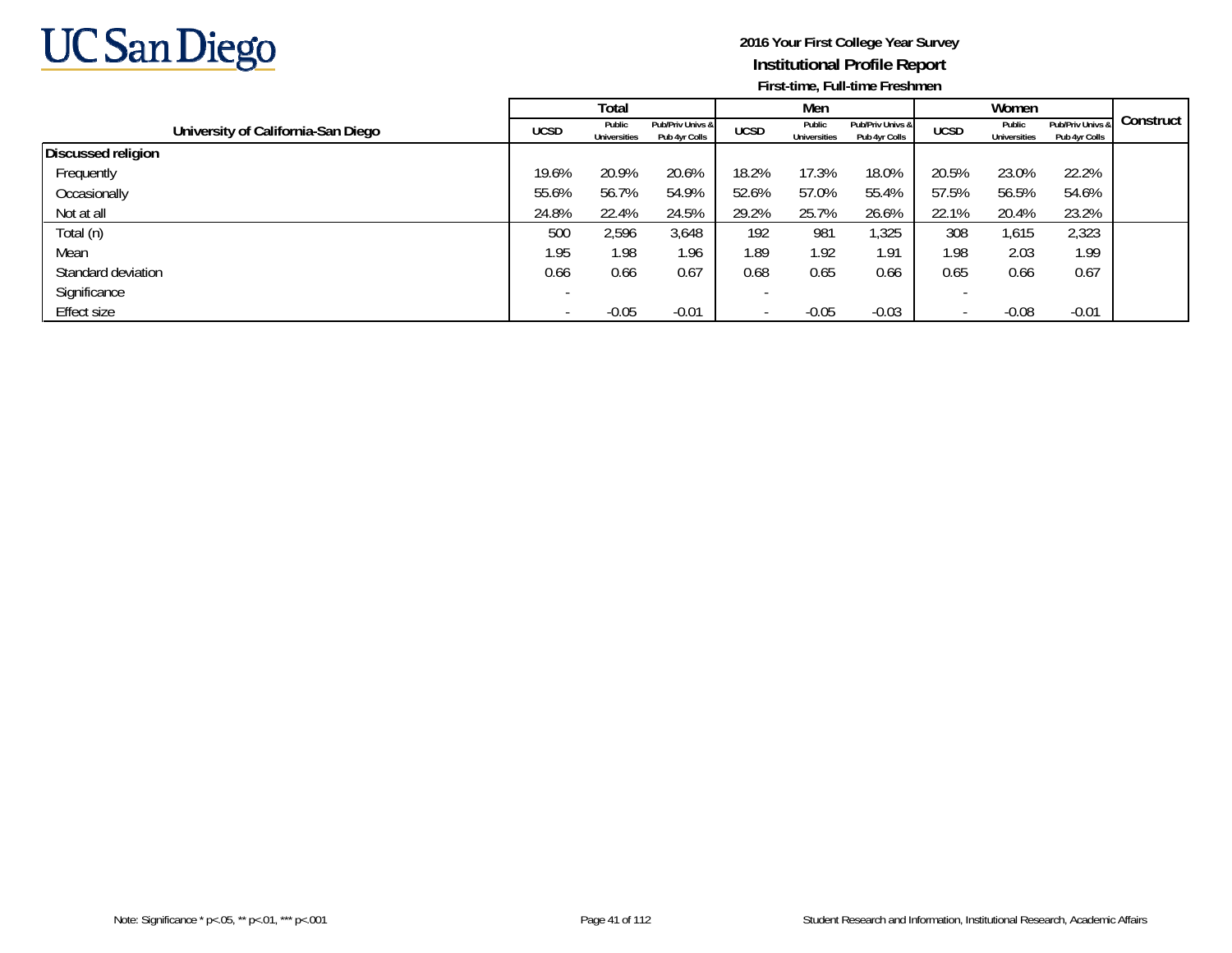

|                                                  |                          | Total                         |                                   |             | Men                           |                                   |                          | Women                         |                                        |           |
|--------------------------------------------------|--------------------------|-------------------------------|-----------------------------------|-------------|-------------------------------|-----------------------------------|--------------------------|-------------------------------|----------------------------------------|-----------|
| University of California-San Diego               | <b>UCSD</b>              | Public<br><b>Universities</b> | Pub/Priv Univs &<br>Pub 4yr Colls | <b>UCSD</b> | Public<br><b>Universities</b> | Pub/Priv Univs &<br>Pub 4yr Colls | <b>UCSD</b>              | Public<br><b>Universities</b> | <b>Pub/Priv Univs</b><br>Pub 4yr Colls | Construct |
| Since entering this college, how often have you: |                          |                               |                                   |             |                               |                                   |                          |                               |                                        |           |
| <b>Discussed politics</b>                        |                          |                               |                                   |             |                               |                                   |                          |                               |                                        |           |
| Frequently                                       | 28.8%                    | 29.6%                         | 28.2%                             | 27.6%       | 30.1%                         | 29.0%                             | 29.5%                    | 29.3%                         | 27.7%                                  |           |
| Occasionally                                     | 54.2%                    | 54.0%                         | 53.8%                             | 54.2%       | 53.7%                         | 53.4%                             | 54.2%                    | 54.2%                         | 54.0%                                  |           |
| Not at all                                       | 17.0%                    | 16.4%                         | 18.0%                             | 18.2%       | 16.2%                         | 17.6%                             | 16.2%                    | 16.5%                         | 18.2%                                  |           |
| Total (n)                                        | 500                      | 2,595                         | 3,649                             | 192         | 980                           | 1,323                             | 308                      | 1,615                         | 2,326                                  |           |
| Mean                                             | 2.12                     | 2.13                          | 2.10                              | 2.09        | 2.14                          | 2.11                              | 2.13                     | 2.13                          | 2.10                                   |           |
| Standard deviation                               | 0.67                     | 0.67                          | 0.67                              | 0.67        | 0.67                          | 0.67                              | 0.66                     | 0.66                          | 0.67                                   |           |
| Significance                                     |                          |                               |                                   |             |                               |                                   |                          |                               |                                        |           |
| <b>Effect size</b>                               | $\sim$                   | $-0.01$                       | 0.03                              | $\sim$      | $-0.07$                       | $-0.03$                           | $\overline{\phantom{a}}$ | 0.00                          | 0.04                                   |           |
| Maintained a healthy diet                        |                          |                               |                                   |             |                               |                                   |                          |                               |                                        |           |
| Frequently                                       | 22.6%                    | 22.9%                         | 21.6%                             | 24.1%       | 26.2%                         | 25.2%                             | 21.8%                    | 20.9%                         | 19.6%                                  |           |
| Occasionally                                     | 59.7%                    | 59.6%                         | 60.0%                             | 56.5%       | 57.4%                         | 58.1%                             | 61.7%                    | 60.9%                         | 61.1%                                  |           |
| Not at all                                       | 17.6%                    | 17.5%                         | 18.4%                             | 19.4%       | 16.3%                         | 16.8%                             | 16.6%                    | 18.1%                         | 19.3%                                  |           |
| Total (n)                                        | 499                      | 2,595                         | 3,650                             | 191         | 980                           | 1,324                             | 308                      | 1,615                         | 2,326                                  |           |
| Mean                                             | 2.05                     | 2.05                          | 2.03                              | 2.05        | 2.10                          | 2.08                              | 2.05                     | 2.03                          | 2.00                                   |           |
| Standard deviation                               | 0.63                     | 0.63                          | 0.63                              | 0.66        | 0.65                          | 0.64                              | 0.62                     | 0.62                          | 0.62                                   |           |
| Significance                                     |                          |                               |                                   |             |                               |                                   |                          |                               |                                        |           |
| <b>Effect size</b>                               | $\overline{\phantom{a}}$ | 0.00                          | 0.03                              |             | $-0.08$                       | $-0.05$                           | $\overline{\phantom{a}}$ | 0.03                          | 0.08                                   |           |
| Had adequate sleep                               |                          |                               |                                   |             |                               |                                   |                          |                               |                                        |           |
| Frequently                                       | 24.0%                    | 23.2%                         | 22.2%                             | 26.0%       | 26.4%                         | 24.8%                             | 22.7%                    | 21.3%                         | 20.7%                                  |           |
| Occasionally                                     | 55.5%                    | 57.7%                         | 57.9%                             | 52.1%       | 55.7%                         | 56.0%                             | 57.6%                    | 58.9%                         | 59.0%                                  |           |
| Not at all                                       | 20.6%                    | 19.1%                         | 19.9%                             | 21.9%       | 17.9%                         | 19.2%                             | 19.7%                    | 19.8%                         | 20.3%                                  |           |
| Total (n)                                        | 501                      | 2,599                         | 3,653                             | 192         | 982                           | 1,325                             | 309                      | 1,617                         | 2,328                                  |           |
| Mean                                             | 2.03                     | 2.04                          | 2.02                              | 2.04        | 2.08                          | 2.06                              | 2.03                     | 2.01                          | 2.00                                   |           |
| Standard deviation                               | 0.67                     | 0.65                          | 0.65                              | 0.69        | 0.66                          | 0.66                              | 0.65                     | 0.64                          | 0.64                                   |           |
| Significance                                     |                          |                               |                                   |             |                               |                                   |                          |                               |                                        |           |
| <b>Effect size</b>                               | $\overline{a}$           | $-0.02$                       | 0.02                              | $\sim$      | $-0.06$                       | $-0.03$                           | $\overline{\phantom{a}}$ | 0.03                          | 0.05                                   |           |
| Helped raise money for a cause or campaign       |                          |                               |                                   |             |                               |                                   |                          |                               |                                        |           |
| Frequently                                       | 6.8%                     | 7.3%                          | 7.8%                              | 3.1%        | 5.1%                          | 6.4%                              | 9.1%                     | 8.6%                          | 8.5%                                   | Civic     |
| Occasionally                                     | 24.8%                    | 24.5%                         | 23.7%                             | 21.4%       | 24.7%                         | 23.1%                             | 26.9%                    | 24.3%                         | 23.9%                                  | Engage-   |
| Not at all                                       | 68.5%                    | 68.3%                         | 68.6%                             | 75.5%       | 70.2%                         | 70.4%                             | 64.1%                    | 67.1%                         | 67.5%                                  | ment      |
| Total (n)                                        | 501                      | 2,593                         | 3,644                             | 192         | 980                           | 1,322                             | 309                      | 1,613                         | 2,322                                  |           |
| Mean                                             | 1.38                     | 1.39                          | 1.39                              | 1.28        | 1.35                          | 1.36                              | 1.45                     | 1.42                          | 1.41                                   |           |
| Standard deviation                               | 0.61                     | 0.62                          | 0.63                              | 0.51        | 0.57                          | 0.60                              | 0.66                     | 0.64                          | 0.64                                   |           |
| Significance                                     |                          |                               |                                   |             |                               |                                   |                          |                               |                                        |           |
| <b>Effect size</b>                               |                          | $-0.02$                       | $-0.02$                           |             | $-0.12$                       | $-0.13$                           |                          | 0.05                          | 0.06                                   |           |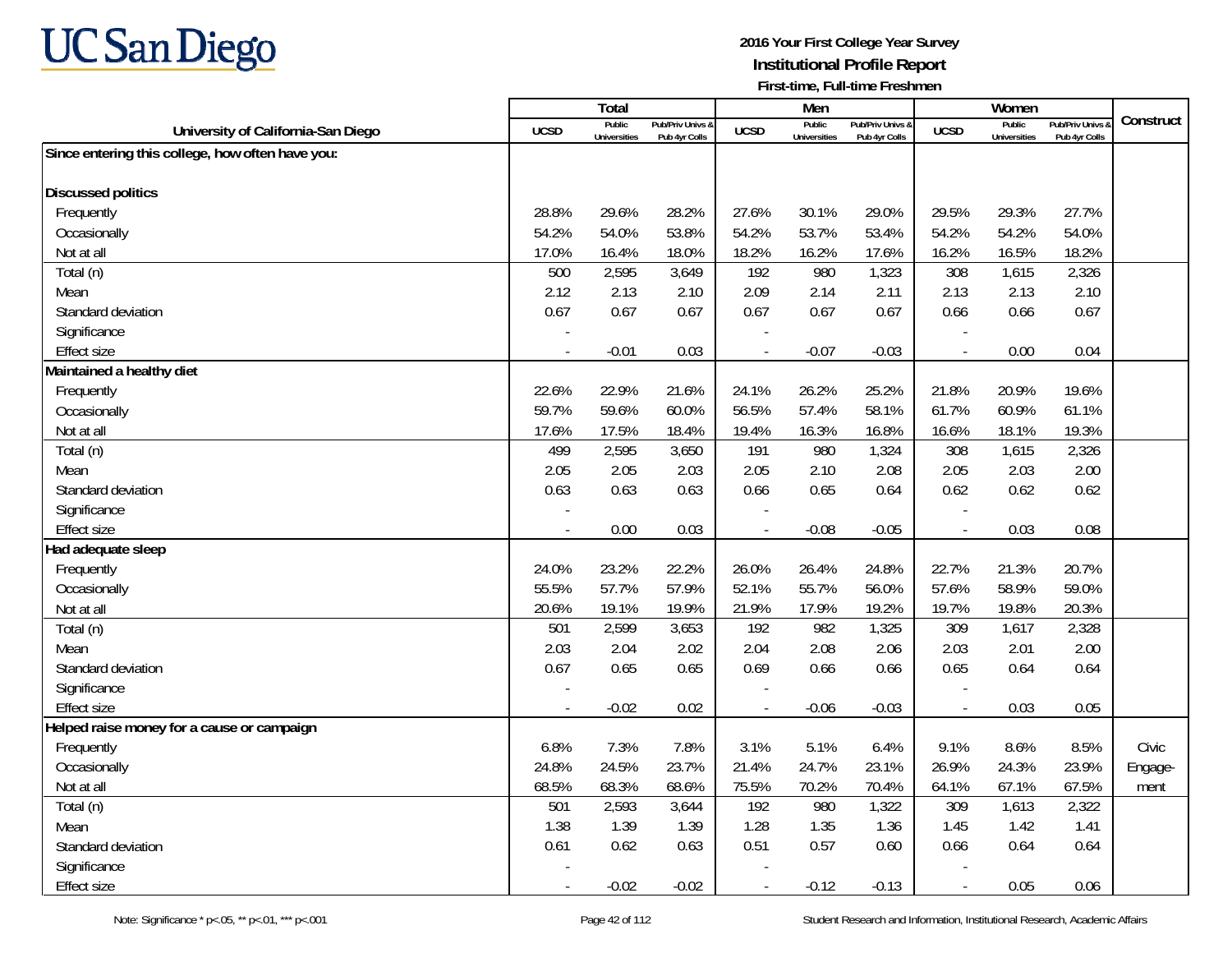

|                                                                              |             | Total                         |                                              |                          | Men                           |                                   |                          | Women                         |                                        |           |
|------------------------------------------------------------------------------|-------------|-------------------------------|----------------------------------------------|--------------------------|-------------------------------|-----------------------------------|--------------------------|-------------------------------|----------------------------------------|-----------|
| University of California-San Diego                                           | <b>UCSD</b> | Public<br><b>Universities</b> | <b>Pub/Priv Univs &amp;</b><br>Pub 4yr Colls | <b>UCSD</b>              | Public<br><b>Universities</b> | Pub/Priv Univs &<br>Pub 4yr Colls | <b>UCSD</b>              | Public<br><b>Universities</b> | <b>Pub/Priv Univs</b><br>Pub 4yr Colls | Construct |
| Since entering this college, how often have you:                             |             |                               |                                              |                          |                               |                                   |                          |                               |                                        |           |
|                                                                              |             |                               |                                              |                          |                               |                                   |                          |                               |                                        |           |
| Publicly communicated your opinion about a cause (e.g., blog, email,         |             |                               |                                              |                          |                               |                                   |                          |                               |                                        |           |
| petition)                                                                    |             |                               |                                              |                          |                               |                                   |                          |                               |                                        |           |
| Frequently                                                                   | 9.4%        | 11.4%                         | 12.0%                                        | 8.4%                     | 9.9%                          | 11.0%                             | 10.1%                    | 12.3%                         | 12.6%                                  | Civic     |
| Occasionally                                                                 | 31.1%       | 28.7%                         | 28.4%                                        | 28.3%                    | 27.2%                         | 26.9%                             | 32.9%                    | 29.7%                         | 29.3%                                  | Engage-   |
| Not at all                                                                   | 59.4%       | 59.9%                         | 59.6%                                        | 63.4%                    | 62.9%                         | 62.1%                             | 57.0%                    | 58.0%                         | 58.2%                                  | ment      |
| Total (n)                                                                    | 498         | 2,588                         | 3,621                                        | 191                      | 978                           | 1,315                             | 307                      | 1,610                         | 2,306                                  |           |
| Mean                                                                         | 1.50        | 1.52                          | 1.52                                         | 1.45                     | 1.47                          | 1.49                              | 1.53                     | 1.54                          | 1.54                                   |           |
| Standard deviation                                                           | 0.66        | 0.69                          | 0.70                                         | 0.65                     | 0.67                          | 0.69                              | 0.67                     | 0.70                          | 0.71                                   |           |
| Significance                                                                 |             |                               |                                              |                          |                               |                                   |                          |                               |                                        |           |
| <b>Effect size</b>                                                           | $\sim$      | $-0.03$                       | $-0.03$                                      | $\overline{a}$           | $-0.03$                       | $-0.06$                           | $\blacksquare$           | $-0.01$                       | $-0.01$                                |           |
| Please indicate the extent to which you agree or disagree with the following |             |                               |                                              |                          |                               |                                   |                          |                               |                                        |           |
| statements:                                                                  |             |                               |                                              |                          |                               |                                   |                          |                               |                                        |           |
|                                                                              |             |                               |                                              |                          |                               |                                   |                          |                               |                                        |           |
| have felt discriminated against at this institution because of my            |             |                               |                                              |                          |                               |                                   |                          |                               |                                        |           |
| race/ethnicity, gender, sexual orientation, religion, or disability status   |             |                               |                                              |                          |                               |                                   |                          |                               |                                        |           |
| Strongly agree                                                               | 4.6%        | 2.7%                          | 2.6%                                         | 2.7%                     | 2.5%                          | 2.7%                              | 5.7%                     | 2.9%                          | 2.6%                                   |           |
| Agree                                                                        | 19.9%       | 13.7%                         | 12.8%                                        | 17.4%                    | 12.6%                         | 13.1%                             | 21.4%                    | 14.4%                         | 12.6%                                  |           |
| Disagree                                                                     | 41.0%       | 34.6%                         | 34.5%                                        | 38.6%                    | 30.0%                         | 30.6%                             | 42.5%                    | 37.3%                         | 36.7%                                  |           |
| Strongly disagree                                                            | 34.6%       | 49.0%                         | 50.1%                                        | 41.3%                    | 54.9%                         | 53.5%                             | 30.4%                    | 45.4%                         | 48.1%                                  |           |
| Total (n)                                                                    | 483         | 2,520                         | 3,549                                        | 184                      | 953                           | 1,286                             | 299                      | 1,567                         | 2,263                                  |           |
| Mean                                                                         | 1.94        | 1.70                          | 1.68                                         | 1.82                     | 1.63                          | 1.65                              | 2.02                     | 1.75                          | 1.70                                   |           |
| Standard deviation                                                           | 0.85        | 0.80                          | 0.80                                         | 0.82                     | 0.80                          | 0.81                              | 0.86                     | 0.81                          | 0.79                                   |           |
| Significance                                                                 |             | $***$                         | $***$                                        |                          | $\star\star$                  | $\star\star$                      |                          | $***$                         | $***$                                  |           |
| <b>Effect size</b>                                                           |             | 0.30                          | 0.33                                         | $\overline{\phantom{a}}$ | 0.24                          | 0.21                              | $\overline{a}$           | 0.33                          | 0.41                                   |           |
| see myself as part of the campus community                                   |             |                               |                                              |                          |                               |                                   |                          |                               |                                        |           |
| Strongly agree                                                               | 11.8%       | 16.5%                         | 16.5%                                        | 10.8%                    | 17.2%                         | 17.1%                             | 12.3%                    | 16.1%                         | 16.1%                                  |           |
| Agree                                                                        | 57.5%       | 61.6%                         | 61.4%                                        | 53.0%                    | 59.4%                         | 58.7%                             | 60.3%                    | 62.9%                         | 63.0%                                  |           |
| Disagree                                                                     | 24.1%       | 18.1%                         | 18.2%                                        | 26.5%                    | 18.9%                         | 19.8%                             | 22.7%                    | 17.6%                         | 17.3%                                  | Sense of  |
| Strongly disagree                                                            | 6.6%        | 3.8%                          | 3.9%                                         | 9.7%                     | 4.5%                          | 4.3%                              | 4.7%                     | 3.3%                          | 3.6%                                   | Belonging |
| Total (n)                                                                    | 485         | 2,522                         | 3,551                                        | 185                      | 954                           | 1,289                             | 300                      | 1,568                         | 2,262                                  |           |
| Mean                                                                         | 2.74        | 2.91                          | 2.90                                         | 2.65                     | 2.89                          | 2.89                              | 2.80                     | 2.92                          | 2.92                                   |           |
| Standard deviation                                                           |             |                               |                                              |                          |                               |                                   |                          |                               |                                        |           |
|                                                                              | 0.75        | 0.70                          | 0.70                                         | 0.80                     | 0.73                          | 0.73                              | 0.71                     | 0.68                          | 0.69                                   |           |
| Significance                                                                 |             | $***$                         | $***$                                        |                          | $***$                         | $***$                             |                          | $\star\star$                  | $\star\star$                           |           |
| <b>Effect size</b>                                                           |             | $-0.24$                       | $-0.23$                                      | $\overline{\phantom{a}}$ | $-0.33$                       | $-0.33$                           | $\overline{\phantom{a}}$ | $-0.18$                       | $-0.17$                                |           |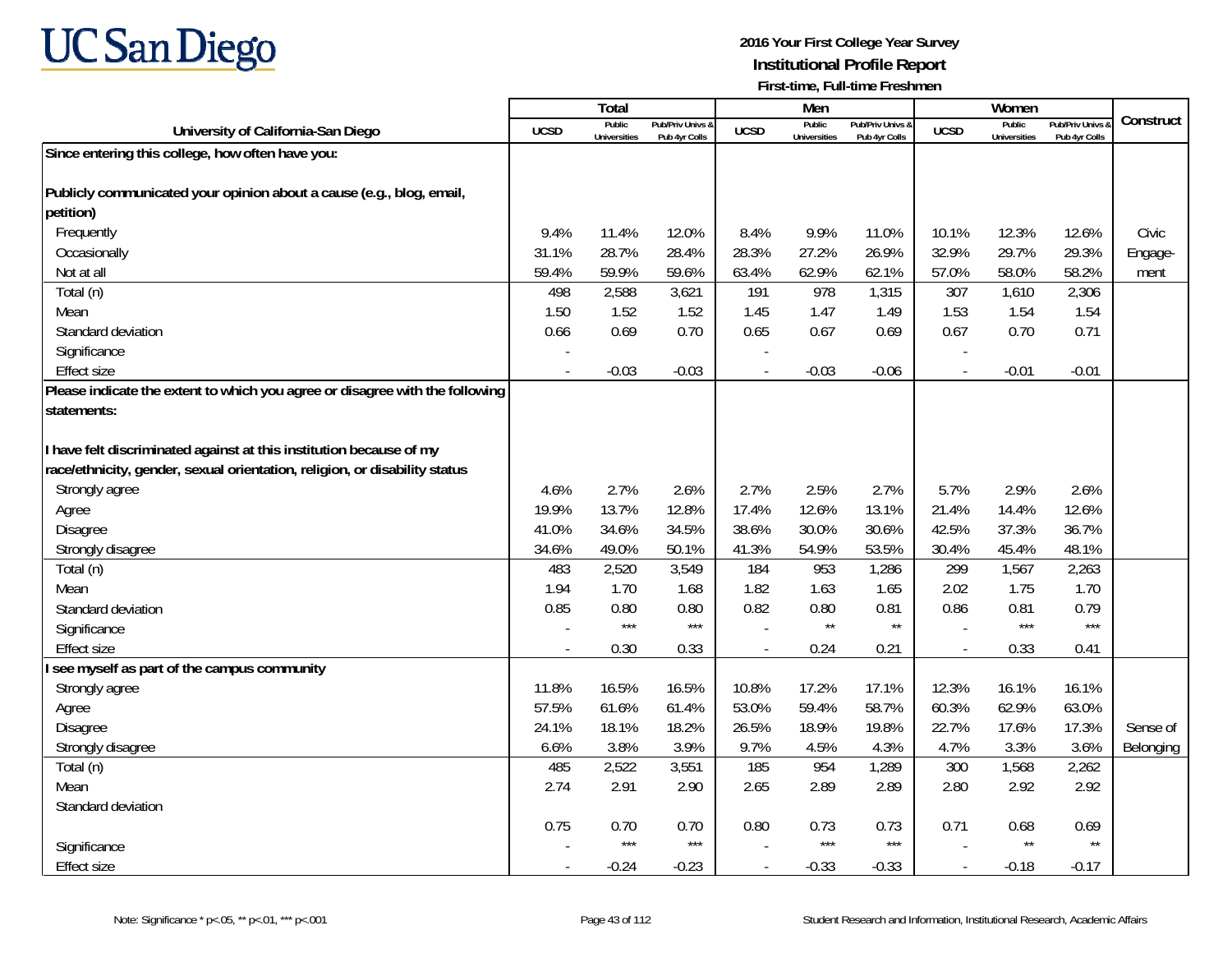

|                                                                              |             | Total                         |                                   |                | Men                           |                                   |                | Women                         |                                        |           |
|------------------------------------------------------------------------------|-------------|-------------------------------|-----------------------------------|----------------|-------------------------------|-----------------------------------|----------------|-------------------------------|----------------------------------------|-----------|
| University of California-San Diego                                           | <b>UCSD</b> | Public<br><b>Universities</b> | Pub/Priv Univs &<br>Pub 4yr Colls | <b>UCSD</b>    | Public<br><b>Universities</b> | Pub/Priv Univs 8<br>Pub 4yr Colls | <b>UCSD</b>    | Public<br><b>Universities</b> | <b>Pub/Priv Univs</b><br>Pub 4yr Colls | Construct |
| Please indicate the extent to which you agree or disagree with the following |             |                               |                                   |                |                               |                                   |                |                               |                                        |           |
| statements:                                                                  |             |                               |                                   |                |                               |                                   |                |                               |                                        |           |
|                                                                              |             |                               |                                   |                |                               |                                   |                |                               |                                        |           |
| Faculty showed concern about my progress                                     |             |                               |                                   |                |                               |                                   |                |                               |                                        |           |
| Strongly agree                                                               | 5.4%        | 9.6%                          | 10.8%                             | 6.0%           | 9.9%                          | 11.1%                             | 5.0%           | 9.3%                          | 10.7%                                  |           |
| Agree                                                                        | 54.1%       | 53.2%                         | 53.9%                             | 58.5%          | 54.9%                         | 55.6%                             | 51.3%          | 52.2%                         | 52.9%                                  |           |
| Disagree                                                                     | 33.3%       | 27.8%                         | 26.3%                             | 28.4%          | 25.8%                         | 24.4%                             | 36.2%          | 29.1%                         | 27.4%                                  |           |
| Strongly disagree                                                            | 7.3%        | 9.4%                          | 9.0%                              | 7.1%           | 9.4%                          | 9.0%                              | 7.4%           | 9.4%                          | 9.0%                                   |           |
| Total (n)                                                                    | 481         | 2,512                         | 3,537                             | 183            | 950                           | 1,283                             | 298            | 1,562                         | 2,254                                  |           |
| Mean                                                                         | 2.58        | 2.63                          | 2.67                              | 2.63           | 2.65                          | 2.69                              | 2.54           | 2.61                          | 2.65                                   |           |
| Standard deviation                                                           | 0.71        | 0.78                          | 0.79                              | 0.71           | 0.78                          | 0.78                              | 0.71           | 0.78                          | 0.79                                   |           |
| Significance                                                                 |             |                               | $\star$                           |                |                               |                                   |                |                               |                                        |           |
| <b>Effect size</b>                                                           |             | $-0.06$                       | $-0.11$                           |                | $-0.03$                       | $-0.08$                           | $\blacksquare$ | $-0.09$                       | $-0.14$                                |           |
| There is a lot of racial tension on this campus                              |             |                               |                                   |                |                               |                                   |                |                               |                                        |           |
| Strongly agree                                                               | 11.5%       | 5.5%                          | 4.7%                              | 8.3%           | 5.2%                          | 4.6%                              | 13.5%          | 5.6%                          | 4.7%                                   |           |
| Agree                                                                        | 30.2%       | 18.0%                         | 16.4%                             | 22.1%          | 15.0%                         | 14.9%                             | 35.1%          | 19.8%                         | 17.3%                                  |           |
| Disagree                                                                     | 44.9%       | 47.6%                         | 48.2%                             | 48.6%          | 45.6%                         | 44.8%                             | 42.6%          | 48.8%                         | 50.1%                                  |           |
| Strongly disagree                                                            | 13.4%       | 28.9%                         | 30.8%                             | 21.0%          | 34.2%                         | 35.8%                             | 8.8%           | 25.7%                         | 27.9%                                  |           |
| Total (n)                                                                    | 477         | 2,503                         | 3,526                             | 181            | 944                           | 1,278                             | 296            | 1,559                         | 2,248                                  |           |
| Mean                                                                         | 2.40        | 2.00                          | 1.95                              | 2.18           | 1.91                          | 1.88                              | 2.53           | 2.05                          | 1.99                                   |           |
| Standard deviation                                                           | 0.86        | 0.83                          | 0.81                              | 0.86           | 0.83                          | 0.82                              | 0.83           | 0.82                          | 0.80                                   |           |
| Significance                                                                 |             | ***                           | $***$                             |                | $***$                         | $***$                             |                | $***$                         | $***$                                  |           |
| <b>Effect size</b>                                                           |             | 0.48                          | 0.56                              |                | 0.33                          | 0.37                              |                | 0.59                          | 0.68                                   |           |
| There is little that a person can do to be better at math-you are either     |             |                               |                                   |                |                               |                                   |                |                               |                                        |           |
| 'good" or "bad" at math                                                      |             |                               |                                   |                |                               |                                   |                |                               |                                        |           |
| Strongly agree                                                               | 4.1%        | 5.1%                          | 5.8%                              | 4.3%           | 5.5%                          | 6.4%                              | 4.0%           | 4.8%                          | 5.4%                                   |           |
| Agree                                                                        | 19.2%       | 20.2%                         | 20.8%                             | 20.1%          | 19.2%                         | 20.5%                             | 18.6%          | 20.8%                         | 21.0%                                  |           |
| Disagree                                                                     | 55.1%       | 52.2%                         | 50.8%                             | 51.1%          | 50.8%                         | 49.4%                             | 57.5%          | 53.1%                         | 51.6%                                  |           |
| Strongly disagree                                                            | 21.6%       | 22.5%                         | 22.6%                             | 24.5%          | 24.6%                         | 23.7%                             | 19.9%          | 21.3%                         | 22.0%                                  |           |
| Total (n)                                                                    | 485         | 2,513                         | 3,540                             | 184            | 949                           | 1,282                             | 301            | 1,564                         | 2,258                                  |           |
| Mean                                                                         | 2.06        | 2.08                          | 2.10                              | 2.04           | 2.06                          | 2.10                              | 2.07           | 2.09                          | 2.10                                   |           |
| Standard deviation                                                           | 0.76        | 0.79                          | 0.81                              | 0.79           | 0.81                          | 0.83                              | 0.74           | 0.78                          | 0.80                                   |           |
| Significance                                                                 |             |                               |                                   |                |                               |                                   |                |                               |                                        |           |
| <b>Effect size</b>                                                           |             | $-0.03$                       | $-0.05$                           | $\overline{a}$ | $-0.02$                       | $-0.07$                           | $\sim$         | $-0.03$                       | $-0.04$                                |           |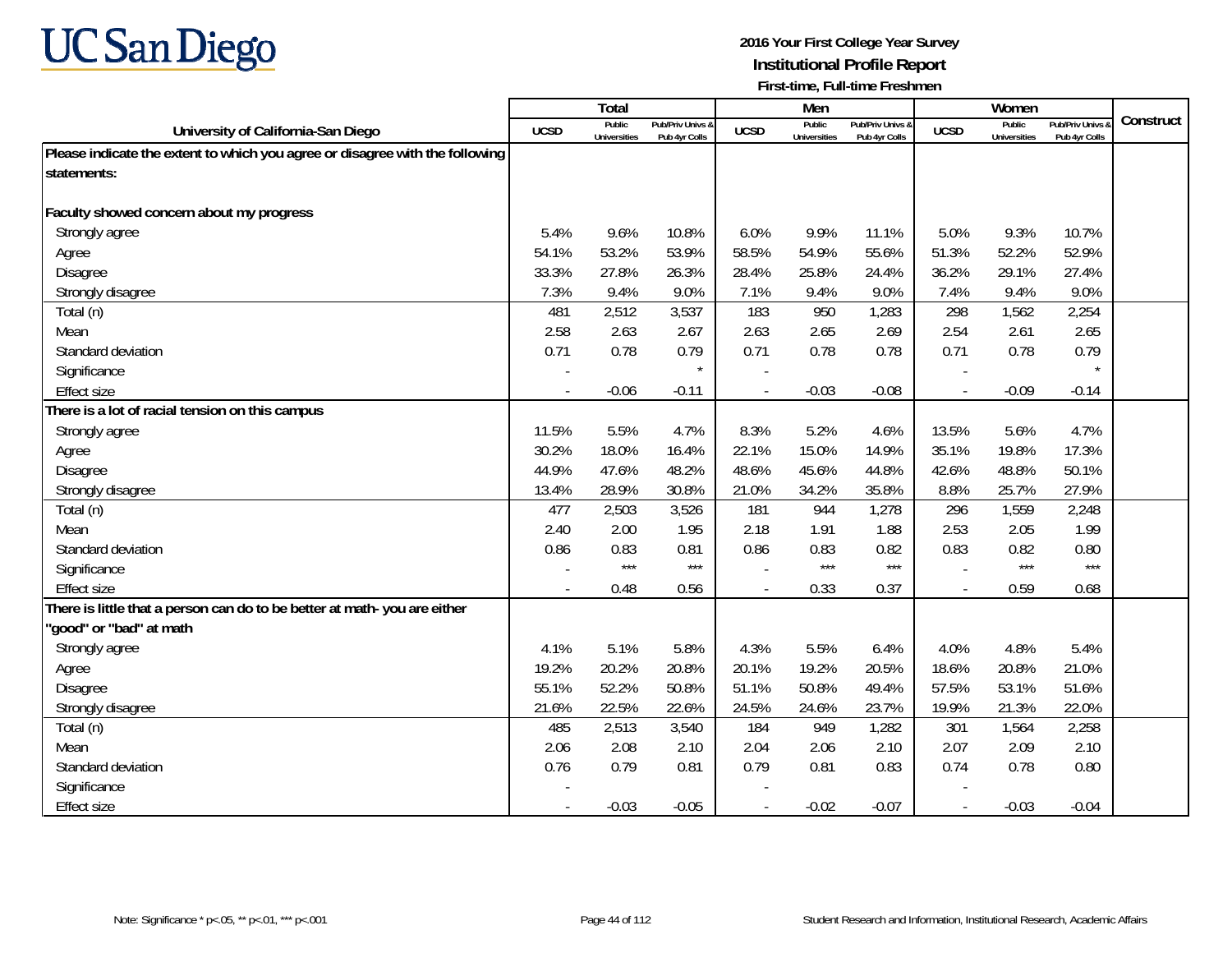

|                                                                        |                          | Total                         |                                   |                          | Men                           |                                   |                          | Women                         |                                   |           |
|------------------------------------------------------------------------|--------------------------|-------------------------------|-----------------------------------|--------------------------|-------------------------------|-----------------------------------|--------------------------|-------------------------------|-----------------------------------|-----------|
| University of California-San Diego                                     | <b>UCSD</b>              | Public<br><b>Universities</b> | Pub/Priv Univs &<br>Pub 4yr Colls | <b>UCSD</b>              | Public<br><b>Universities</b> | Pub/Priv Univs &<br>Pub 4yr Colls | <b>UCSD</b>              | Public<br><b>Universities</b> | Pub/Priv Univs &<br>Pub 4yr Colls | Construct |
| Sexual violence is prevalent on this campus                            |                          |                               |                                   |                          |                               |                                   |                          |                               |                                   |           |
| Strongly agree                                                         | 2.1%                     | 3.4%                          | 4.0%                              | 1.1%                     | 2.1%                          | 3.0%                              | 2.7%                     | 4.2%                          | 4.6%                              |           |
| Agree                                                                  | 14.9%                    | 19.4%                         | 23.5%                             | 9.8%                     | 14.7%                         | 18.6%                             | 18.1%                    | 22.2%                         | 26.2%                             |           |
| Disagree                                                               | 60.7%                    | 52.0%                         | 50.0%                             | 57.1%                    | 50.1%                         | 48.6%                             | 62.9%                    | 53.2%                         | 50.8%                             |           |
| Strongly disagree                                                      | 22.4%                    | 25.2%                         | 22.5%                             | 32.1%                    | 33.1%                         | 29.7%                             | 16.4%                    | 20.4%                         | 18.4%                             |           |
| Total (n)                                                              | 483                      | 2,510                         | 3,528                             | 184                      | 950                           | 1,282                             | 299                      | 1,560                         | 2,246                             |           |
| Mean                                                                   | 1.97                     | 2.01                          | 2.09                              | 1.80                     | 1.86                          | 1.95                              | 2.07                     | 2.10                          | 2.17                              |           |
| Standard deviation                                                     | 0.67                     | 0.76                          | 0.78                              | 0.65                     | 0.74                          | 0.78                              | 0.67                     | 0.76                          | 0.78                              |           |
| Significance                                                           | $\overline{\phantom{a}}$ |                               | $\star\star$                      | $\overline{\phantom{a}}$ |                               | $\star$                           | $\overline{\phantom{a}}$ |                               | $\star$                           |           |
| Effect size                                                            | $\overline{\phantom{a}}$ | $-0.05$                       | $-0.15$                           | $\overline{\phantom{a}}$ | $-0.08$                       | $-0.19$                           | $\overline{\phantom{a}}$ | $-0.04$                       | $-0.13$                           |           |
| have been able to find a balance between academics and extracurricular |                          |                               |                                   |                          |                               |                                   |                          |                               |                                   |           |
| activities                                                             |                          |                               |                                   |                          |                               |                                   |                          |                               |                                   |           |
| Strongly agree                                                         | 9.1%                     | 12.0%                         | 12.3%                             | 7.7%                     | 13.7%                         | 13.8%                             | 10.0%                    | 11.0%                         | 11.5%                             |           |
| Agree                                                                  | 55.6%                    | 59.9%                         | 59.8%                             | 49.2%                    | 56.8%                         | 57.0%                             | 59.5%                    | 61.8%                         | 61.3%                             |           |
| Disagree                                                               | 27.6%                    | 22.8%                         | 22.6%                             | 32.2%                    | 23.5%                         | 23.3%                             | 24.7%                    | 22.4%                         | 22.3%                             |           |
| Strongly disagree                                                      | 7.7%                     | 5.3%                          | 5.3%                              | 10.9%                    | 6.0%                          | 5.9%                              | 5.7%                     | 4.8%                          | 4.9%                              |           |
| Total (n)                                                              | 482                      | 2,512                         | 3,534                             | 183                      | 950                           | 1,280                             | 299                      | 1,562                         | 2,254                             |           |
| Mean                                                                   | 2.66                     | 2.79                          | 2.79                              | 2.54                     | 2.78                          | 2.79                              | 2.74                     | 2.79                          | 2.79                              |           |
| Standard deviation                                                     | 0.75                     | 0.72                          | 0.72                              | 0.79                     | 0.75                          | 0.75                              | 0.71                     | 0.69                          | 0.70                              |           |
| Significance                                                           | $\overline{\phantom{a}}$ | ***                           | ***                               |                          | ***                           | $***$                             | $\overline{\phantom{a}}$ |                               |                                   |           |
| <b>Effect size</b>                                                     | $\overline{\phantom{a}}$ | $-0.18$                       | $-0.18$                           | $\overline{\phantom{a}}$ | $-0.32$                       | $-0.33$                           | $\overline{\phantom{a}}$ | $-0.07$                       | $-0.07$                           |           |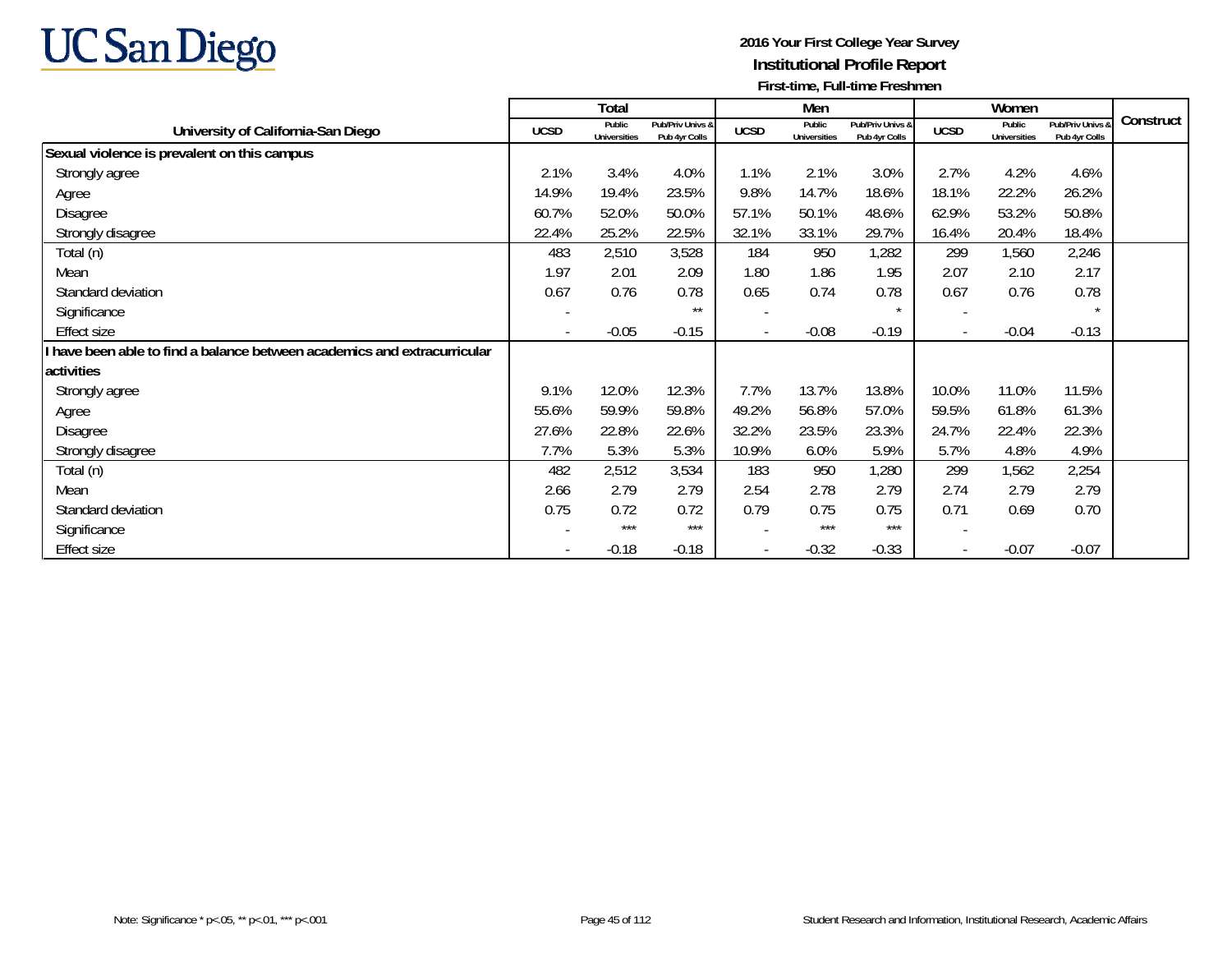

|                                                                              |             | <b>Total</b>                  |                                   |             | Men                           |                                   |                          | Women                         |                                        |           |
|------------------------------------------------------------------------------|-------------|-------------------------------|-----------------------------------|-------------|-------------------------------|-----------------------------------|--------------------------|-------------------------------|----------------------------------------|-----------|
| University of California-San Diego                                           | <b>UCSD</b> | Public<br><b>Universities</b> | Pub/Priv Univs &<br>Pub 4yr Colls | <b>UCSD</b> | Public<br><b>Universities</b> | Pub/Priv Univs &<br>Pub 4yr Colls | <b>UCSD</b>              | Public<br><b>Universities</b> | <b>Pub/Priv Univs</b><br>Pub 4yr Colls | Construct |
| Please indicate the extent to which you agree or disagree with the following |             |                               |                                   |             |                               |                                   |                          |                               |                                        |           |
| statements:                                                                  |             |                               |                                   |             |                               |                                   |                          |                               |                                        |           |
|                                                                              |             |                               |                                   |             |                               |                                   |                          |                               |                                        |           |
| The admission/recruitment materials portrayed this campus accurately         |             |                               |                                   |             |                               |                                   |                          |                               |                                        |           |
| Strongly agree                                                               | 3.9%        | 10.7%                         | 11.1%                             | 3.3%        | 11.4%                         | 11.8%                             | 4.3%                     | 10.4%                         | 10.6%                                  |           |
| Agree                                                                        | 53.3%       | 64.4%                         | 64.7%                             | 47.8%       | 62.4%                         | 62.4%                             | 56.7%                    | 65.6%                         | 66.0%                                  |           |
| <b>Disagree</b>                                                              | 33.9%       | 20.0%                         | 19.6%                             | 34.8%       | 20.5%                         | 20.5%                             | 33.3%                    | 19.8%                         | 19.1%                                  |           |
| Strongly disagree                                                            | 8.9%        | 4.8%                          | 4.6%                              | 14.1%       | 5.8%                          | 5.3%                              | 5.7%                     | 4.2%                          | 4.3%                                   |           |
| Total (n)                                                                    | 484         | 2,514                         | 3,535                             | 184         | 951                           | 1,283                             | 300                      | 1,563                         | 2,252                                  |           |
| Mean                                                                         | 2.52        | 2.81                          | 2.82                              | 2.40        | 2.79                          | 2.81                              | 2.60                     | 2.82                          | 2.83                                   |           |
| Standard deviation                                                           | 0.71        | 0.68                          | 0.68                              | 0.77        | 0.71                          | 0.71                              | 0.66                     | 0.66                          | 0.66                                   |           |
| Significance                                                                 |             | $***$                         | $***$                             |             | $***$                         | $***$                             |                          | $***$                         | $***$                                  |           |
| <b>Effect size</b>                                                           |             | $-0.43$                       | $-0.44$                           |             | $-0.55$                       | $-0.58$                           |                          | $-0.33$                       | $-0.35$                                |           |
| Faculty empower me to learn here                                             |             |                               |                                   |             |                               |                                   |                          |                               |                                        |           |
| Strongly agree                                                               | 9.1%        | 15.2%                         | 16.7%                             | 8.7%        | 15.9%                         | 17.3%                             | 9.3%                     | 14.8%                         | 16.3%                                  |           |
| Agree                                                                        | 65.0%       | 64.5%                         | 63.3%                             | 63.9%       | 64.1%                         | 62.9%                             | 65.7%                    | 64.7%                         | 63.6%                                  |           |
| <b>Disagree</b>                                                              | 21.1%       | 17.0%                         | 16.7%                             | 19.1%       | 15.8%                         | 15.8%                             | 22.3%                    | 17.7%                         | 17.2%                                  |           |
| Strongly disagree                                                            | 4.8%        | 3.4%                          | 3.3%                              | 8.2%        | 4.2%                          | 4.0%                              | 2.7%                     | 2.9%                          | 2.9%                                   |           |
| Total (n)                                                                    | 483         | 2,512                         | 3,539                             | 183         | 950                           | 1,282                             | 300                      | 1,562                         | 2,257                                  |           |
| Mean                                                                         | 2.78        | 2.91                          | 2.93                              | 2.73        | 2.92                          | 2.94                              | 2.82                     | 2.91                          | 2.93                                   |           |
| Standard deviation                                                           | 0.67        | 0.67                          | 0.68                              | 0.73        | 0.69                          | 0.70                              | 0.63                     | 0.66                          | 0.67                                   |           |
| Significance                                                                 |             | $***$                         | $***$                             |             | $***$                         | $***$                             |                          | $\star$                       | $\star\star$                           |           |
| <b>Effect size</b>                                                           |             | $-0.19$                       | $-0.22$                           |             | $-0.28$                       | $-0.30$                           | $\overline{\phantom{a}}$ | $-0.14$                       | $-0.16$                                |           |
| If asked, I would recommend this college to others                           |             |                               |                                   |             |                               |                                   |                          |                               |                                        |           |
| Strongly agree                                                               | 19.1%       | 34.2%                         | 34.1%                             | 19.7%       | 33.9%                         | 34.8%                             | 18.7%                    | 34.4%                         | 33.7%                                  |           |
| Agree                                                                        | 60.6%       | 51.8%                         | 51.9%                             | 56.3%       | 51.9%                         | 50.5%                             | 63.2%                    | 51.8%                         | 52.6%                                  |           |
| <b>Disagree</b>                                                              | 12.2%       | 10.0%                         | 10.3%                             | 13.1%       | 9.8%                          | 10.6%                             | 11.7%                    | 10.2%                         | 10.1%                                  | Sense of  |
| Strongly disagree                                                            | 8.1%        | 3.9%                          | 3.7%                              | 10.9%       | 4.3%                          | 4.1%                              | 6.4%                     | 3.6%                          | 3.5%                                   | Belonging |
| Total (n)                                                                    | 482         | 2,512                         | 3,537                             | 183         | 946                           | 1,280                             | 299                      | 1,566                         | 2,257                                  |           |
| Mean                                                                         | 2.91        | 3.16                          | 3.16                              | 2.85        | 3.15                          | 3.16                              | 2.94                     | 3.17                          | 3.16                                   |           |
| Standard deviation                                                           | 0.79        | 0.76                          | 0.75                              | 0.86        | 0.77                          | 0.77                              | 0.75                     | 0.75                          | 0.74                                   |           |
| Significance                                                                 |             | $***$                         | $***$                             |             | ***                           | $***$                             |                          | $***$                         | $***$                                  |           |
| <b>Effect size</b>                                                           |             | $-0.33$                       | $-0.33$                           |             | $-0.39$                       | $-0.40$                           | $\overline{a}$           | $-0.31$                       | $-0.30$                                |           |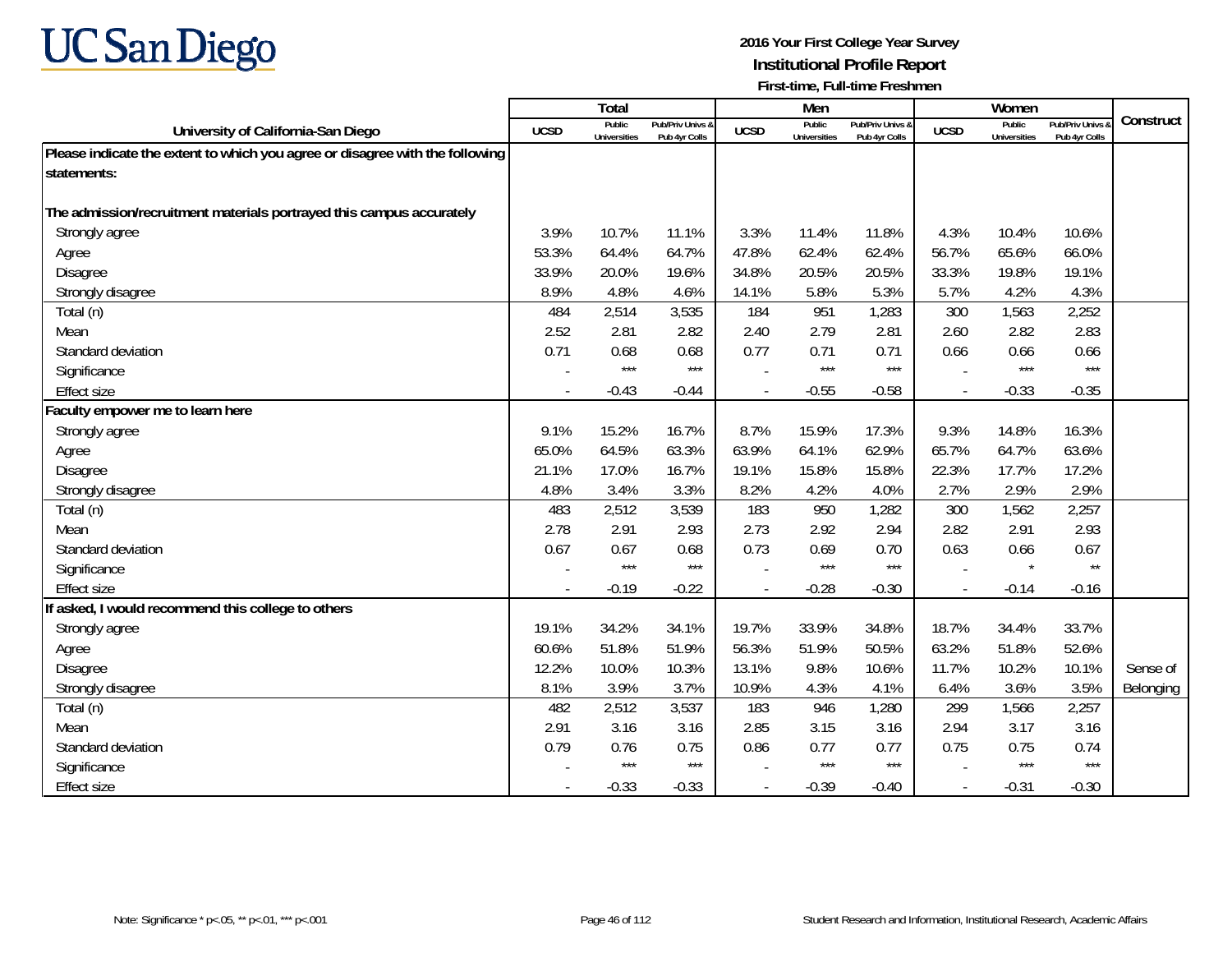

|                                                                              |                | Total                         |                                   |                | Men                           |                                   |                          | Women                         |                                        |           |
|------------------------------------------------------------------------------|----------------|-------------------------------|-----------------------------------|----------------|-------------------------------|-----------------------------------|--------------------------|-------------------------------|----------------------------------------|-----------|
| University of California-San Diego                                           | <b>UCSD</b>    | Public<br><b>Universities</b> | Pub/Priv Univs &<br>Pub 4yr Colls | <b>UCSD</b>    | Public<br><b>Universities</b> | Pub/Priv Univs &<br>Pub 4yr Colls | <b>UCSD</b>              | Public<br><b>Universities</b> | <b>Pub/Priv Univs</b><br>Pub 4yr Colls | Construct |
| Please indicate the extent to which you agree or disagree with the following |                |                               |                                   |                |                               |                                   |                          |                               |                                        |           |
| statements:                                                                  |                |                               |                                   |                |                               |                                   |                          |                               |                                        |           |
|                                                                              |                |                               |                                   |                |                               |                                   |                          |                               |                                        |           |
| At least one staff member has taken an interest in my development            |                |                               |                                   |                |                               |                                   |                          |                               |                                        |           |
| Strongly agree                                                               | 13.6%          | 25.7%                         | 27.2%                             | 10.9%          | 25.1%                         | 26.0%                             | 15.3%                    | 26.0%                         | 28.0%                                  |           |
| Agree                                                                        | 49.4%          | 48.8%                         | 49.2%                             | 51.6%          | 48.4%                         | 49.7%                             | 48.0%                    | 48.9%                         | 48.9%                                  |           |
| <b>Disagree</b>                                                              | 27.9%          | 19.7%                         | 18.3%                             | 24.5%          | 19.6%                         | 18.0%                             | 30.0%                    | 19.8%                         | 18.5%                                  |           |
| Strongly disagree                                                            | 9.1%           | 5.9%                          | 5.2%                              | 13.0%          | 6.9%                          | 6.4%                              | 6.7%                     | 5.2%                          | 4.6%                                   |           |
| Total (n)                                                                    | 484            | 2,521                         | 3,548                             | 184            | 954                           | 1,287                             | 300                      | 1,567                         | 2,261                                  |           |
| Mean                                                                         | 2.68           | 2.94                          | 2.98                              | 2.60           | 2.92                          | 2.95                              | 2.72                     | 2.96                          | 3.00                                   |           |
| Standard deviation                                                           | 0.82           | 0.83                          | 0.82                              | 0.85           | 0.85                          | 0.83                              | 0.80                     | 0.82                          | 0.81                                   |           |
| Significance                                                                 |                | $***$                         | $***$                             |                | $***$                         | $***$                             |                          | $***$                         | $***$                                  |           |
| <b>Effect size</b>                                                           |                | $-0.31$                       | $-0.37$                           |                | $-0.38$                       | $-0.42$                           | $\overline{\phantom{a}}$ | $-0.29$                       | $-0.35$                                |           |
| I feel valued at this institution                                            |                |                               |                                   |                |                               |                                   |                          |                               |                                        |           |
| Strongly agree                                                               | 6.0%           | 15.7%                         | 16.6%                             | 4.9%           | 15.7%                         | 16.5%                             | 6.7%                     | 15.7%                         | 16.7%                                  |           |
| Agree                                                                        | 42.7%          | 52.3%                         | 53.3%                             | 42.6%          | 51.9%                         | 53.0%                             | 42.7%                    | 52.5%                         | 53.4%                                  |           |
| <b>Disagree</b>                                                              | 38.5%          | 26.2%                         | 24.8%                             | 36.6%          | 25.6%                         | 24.6%                             | 39.7%                    | 26.5%                         | 25.0%                                  |           |
| Strongly disagree                                                            | 12.8%          | 5.9%                          | 5.3%                              | 15.8%          | 6.8%                          | 5.9%                              | 11.0%                    | 5.3%                          | 4.9%                                   |           |
| Total (n)                                                                    | 483            | 2,516                         | 3,538                             | 183            | 951                           | 1,282                             | 300                      | 1,565                         | 2,256                                  |           |
| Mean                                                                         | 2.42           | 2.78                          | 2.81                              | 2.37           | 2.76                          | 2.80                              | 2.45                     | 2.79                          | 2.82                                   |           |
| Standard deviation                                                           | 0.79           | 0.78                          | 0.77                              | 0.81           | 0.79                          | 0.78                              | 0.78                     | 0.77                          | 0.76                                   |           |
| Significance                                                                 |                | $***$                         | $***$                             |                | $***$                         | $***$                             |                          | $***$                         | $***$                                  |           |
| <b>Effect size</b>                                                           | $\overline{a}$ | $-0.46$                       | $-0.51$                           |                | $-0.49$                       | $-0.55$                           | $\overline{a}$           | $-0.44$                       | $-0.49$                                |           |
| Faculty believe in my potential to succeed academically                      |                |                               |                                   |                |                               |                                   |                          |                               |                                        |           |
| Strongly agree                                                               | 9.5%           | 19.5%                         | 20.9%                             | 8.7%           | 20.3%                         | 21.3%                             | 10.0%                    | 19.0%                         | 20.7%                                  |           |
| Agree                                                                        | 64.4%          | 62.1%                         | 61.5%                             | 63.4%          | 62.1%                         | 61.1%                             | 65.0%                    | 62.0%                         | 61.8%                                  |           |
| <b>Disagree</b>                                                              | 20.9%          | 15.2%                         | 14.4%                             | 20.8%          | 14.3%                         | 14.4%                             | 21.0%                    | 15.7%                         | 14.5%                                  |           |
| Strongly disagree                                                            | 5.2%           | 3.3%                          | 3.1%                              | 7.1%           | 3.3%                          | 3.3%                              | 4.0%                     | 3.3%                          | 3.0%                                   |           |
| Total (n)                                                                    | 483            | 2,512                         | 3,538                             | 183            | 950                           | 1,282                             | 300                      | 1,562                         | 2,256                                  |           |
| Mean                                                                         | 2.78           | 2.98                          | 3.00                              | 2.74           | 2.99                          | 3.00                              | 2.81                     | 2.97                          | 3.00                                   |           |
| Standard deviation                                                           | 0.68           | 0.69                          | 0.69                              | 0.72           | 0.69                          | 0.70                              | 0.66                     | 0.69                          | 0.69                                   |           |
| Significance                                                                 |                | $***$                         | $***$                             |                | $***$                         | $***$                             |                          | $***$                         | $***$                                  |           |
| <b>Effect size</b>                                                           |                | $-0.29$                       | $-0.32$                           | $\overline{a}$ | $-0.36$                       | $-0.37$                           | $\sim$                   | $-0.23$                       | $-0.28$                                |           |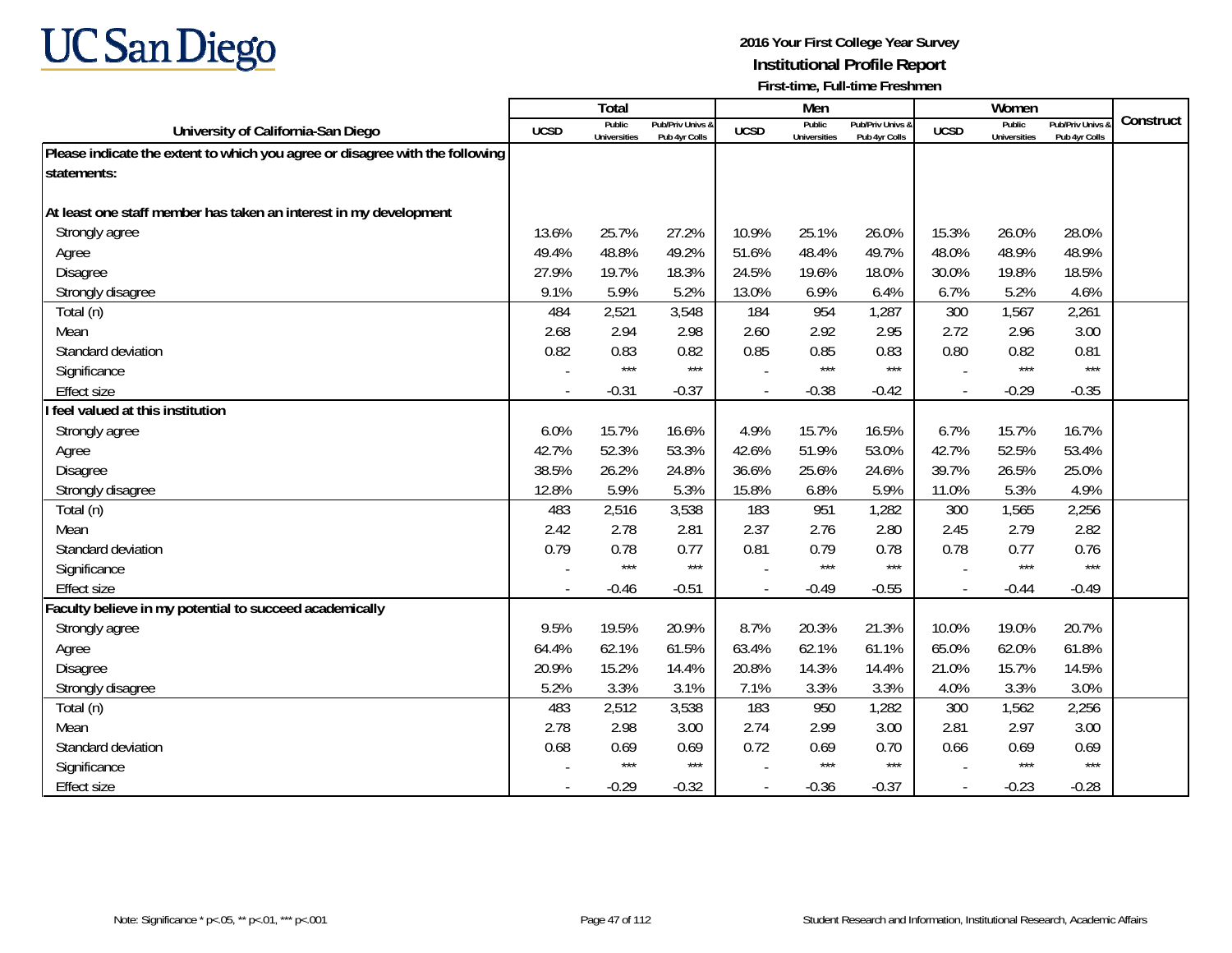

|                                                                       |             | Total                         |                                   |                          | Men                           |                                   |                          | Women                         |                                   |           |
|-----------------------------------------------------------------------|-------------|-------------------------------|-----------------------------------|--------------------------|-------------------------------|-----------------------------------|--------------------------|-------------------------------|-----------------------------------|-----------|
| University of California-San Diego                                    | <b>UCSD</b> | Public<br><b>Universities</b> | Pub/Priv Univs &<br>Pub 4yr Colls | <b>UCSD</b>              | Public<br><b>Universities</b> | Pub/Priv Univs &<br>Pub 4yr Colls | <b>UCSD</b>              | Public<br><b>Universities</b> | Pub/Priv Univs &<br>Pub 4yr Colls | Construct |
| Intelligence is something that can be improved by studying or working |             |                               |                                   |                          |                               |                                   |                          |                               |                                   |           |
| harder                                                                |             |                               |                                   |                          |                               |                                   |                          |                               |                                   |           |
| Strongly agree                                                        | 31.6%       | 41.5%                         | 43.1%                             | 32.1%                    | 41.0%                         | 42.4%                             | 31.3%                    | 41.8%                         | 43.5%                             |           |
| Agree                                                                 | 58.3%       | 49.4%                         | 48.5%                             | 54.9%                    | 48.0%                         | 46.9%                             | 60.3%                    | 50.3%                         | 49.4%                             |           |
| Disagree                                                              | 7.2%        | 7.2%                          | 6.7%                              | 8.2%                     | 8.9%                          | 8.4%                              | 6.7%                     | 6.1%                          | 5.7%                              |           |
| Strongly disagree                                                     | 2.9%        | 1.9%                          | 1.7%                              | 4.9%                     | 2.1%                          | 2.3%                              | 1.7%                     | 1.8%                          | 1.4%                              |           |
| Total (n)                                                             | 484         | 2,521                         | 3,552                             | 184                      | 953                           | ,288                              | 300                      | 1,568                         | 2,264                             |           |
| Mean                                                                  | 3.19        | 3.31                          | 3.33                              | 3.14                     | 3.28                          | 3.29                              | 3.21                     | 3.32                          | 3.35                              |           |
| Standard deviation                                                    | 0.69        | 0.69                          | 0.68                              | 0.76                     | 0.71                          | 0.72                              | 0.63                     | 0.67                          | 0.65                              |           |
| Significance                                                          |             | $***$                         | $***$                             |                          | $\star$                       | $***$                             |                          | $***$                         | ***                               |           |
| Effect size                                                           |             | $-0.17$                       | $-0.21$                           | $\overline{\phantom{a}}$ | $-0.20$                       | $-0.21$                           | $\overline{\phantom{a}}$ | $-0.16$                       | $-0.22$                           |           |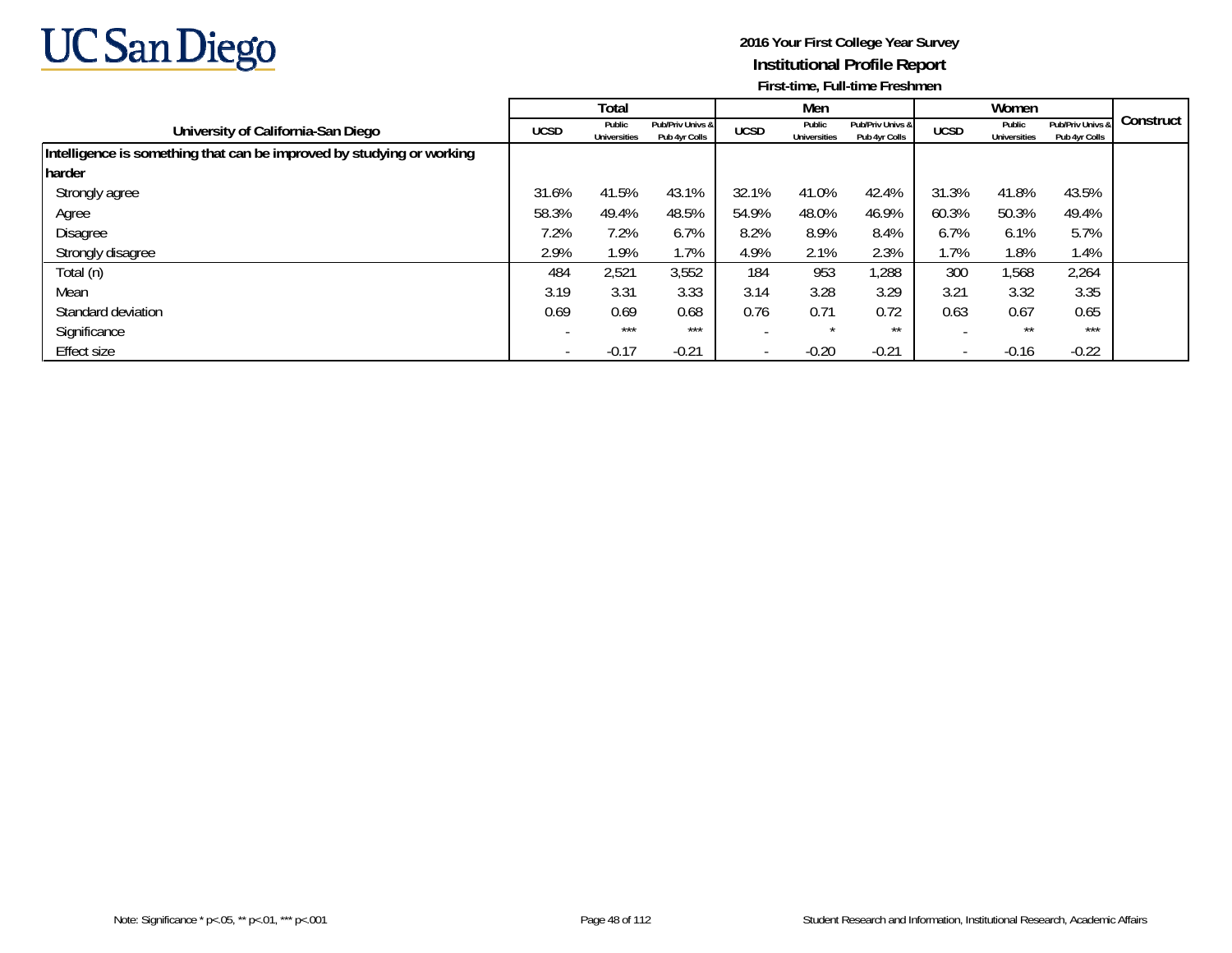

|                                                                              |             | <b>Total</b>                  |                                   |             | Men                           |                                   |                          | Women                                |                                        |           |
|------------------------------------------------------------------------------|-------------|-------------------------------|-----------------------------------|-------------|-------------------------------|-----------------------------------|--------------------------|--------------------------------------|----------------------------------------|-----------|
| University of California-San Diego                                           | <b>UCSD</b> | Public<br><b>Universities</b> | Pub/Priv Univs &<br>Pub 4yr Colls | <b>UCSD</b> | Public<br><b>Universities</b> | Pub/Priv Univs &<br>Pub 4yr Colls | <b>UCSD</b>              | <b>Public</b><br><b>Universities</b> | <b>Pub/Priv Univs</b><br>Pub 4yr Colls | Construct |
| Please indicate the extent to which you agree or disagree with the following |             |                               |                                   |             |                               |                                   |                          |                                      |                                        |           |
| statements:                                                                  |             |                               |                                   |             |                               |                                   |                          |                                      |                                        |           |
|                                                                              |             |                               |                                   |             |                               |                                   |                          |                                      |                                        |           |
| My college experiences have exposed me to diverse opinions, cultures, and    |             |                               |                                   |             |                               |                                   |                          |                                      |                                        |           |
| values                                                                       |             |                               |                                   |             |                               |                                   |                          |                                      |                                        |           |
| Strongly agree                                                               | 33.3%       | 39.3%                         | 40.7%                             | 28.3%       | 34.4%                         | 36.9%                             | 36.3%                    | 42.3%                                | 42.9%                                  |           |
| Agree                                                                        | 52.7%       | 50.3%                         | 49.1%                             | 52.2%       | 51.1%                         | 49.3%                             | 53.0%                    | 49.7%                                | 49.0%                                  |           |
| Disagree                                                                     | 11.8%       | 9.0%                          | 8.7%                              | 15.8%       | 12.8%                         | 12.1%                             | 9.3%                     | 6.6%                                 | 6.8%                                   |           |
| Strongly disagree                                                            | 2.3%        | 1.5%                          | 1.5%                              | 3.8%        | 1.7%                          | 1.8%                              | 1.3%                     | 1.3%                                 | 1.3%                                   |           |
| Total (n)                                                                    | 484         | 2,519                         | 3,548                             | 184         | 953                           | 1,286                             | 300                      | 1,566                                | 2,262                                  |           |
| Mean                                                                         | 3.17        | 3.27                          | 3.29                              | 3.05        | 3.18                          | 3.21                              | 3.24                     | 3.33                                 | 3.34                                   |           |
| Standard deviation                                                           | 0.72        | 0.68                          | 0.69                              | 0.77        | 0.71                          | 0.72                              | 0.67                     | 0.66                                 | 0.66                                   |           |
| Significance                                                                 |             | $\star\star$                  | $***$                             |             | $\star$                       | $\star\star$                      |                          | $\star$                              |                                        |           |
| <b>Effect size</b>                                                           |             | $-0.15$                       | $-0.17$                           |             | $-0.18$                       | $-0.22$                           |                          | $-0.14$                              | $-0.15$                                |           |
| In class, I have heard faculty express stereotypes based on race/ethnicity,  |             |                               |                                   |             |                               |                                   |                          |                                      |                                        |           |
| gender, sexual orientation, or religion, or disability status                |             |                               |                                   |             |                               |                                   |                          |                                      |                                        |           |
| Strongly agree                                                               | 4.0%        | 4.9%                          | 5.6%                              | 2.8%        | 4.4%                          | 5.4%                              | 4.7%                     | 5.2%                                 | 5.7%                                   |           |
| Agree                                                                        | 21.9%       | 22.7%                         | 24.0%                             | 19.9%       | 20.1%                         | 21.5%                             | 23.1%                    | 24.3%                                | 25.4%                                  |           |
| <b>Disagree</b>                                                              | 48.2%       | 43.9%                         | 43.1%                             | 45.5%       | 39.4%                         | 39.0%                             | 49.8%                    | 46.6%                                | 45.5%                                  |           |
| Strongly disagree                                                            | 25.9%       | 28.5%                         | 27.3%                             | 31.8%       | 36.1%                         | 34.2%                             | 22.4%                    | 23.9%                                | 23.4%                                  |           |
| Total (n)                                                                    | 471         | 2,453                         | 3,439                             | 176         | 929                           | 1,250                             | 295                      | 1,524                                | 2,189                                  |           |
| Mean                                                                         | 2.04        | 2.04                          | 2.08                              | 1.94        | 1.93                          | 1.98                              | 2.10                     | 2.11                                 | 2.13                                   |           |
| Standard deviation                                                           | 0.80        | 0.84                          | 0.85                              | 0.79        | 0.86                          | 0.88                              | 0.80                     | 0.82                                 | 0.84                                   |           |
| Significance                                                                 |             |                               |                                   |             |                               |                                   |                          |                                      |                                        |           |
| <b>Effect size</b>                                                           |             | 0.00                          | $-0.05$                           |             | 0.01                          | $-0.05$                           |                          | $-0.01$                              | $-0.04$                                |           |
| Faculty encouraged me to meet with them outside of class                     |             |                               |                                   |             |                               |                                   |                          |                                      |                                        |           |
| Strongly agree                                                               | 10.2%       | 17.1%                         | 17.5%                             | 10.8%       | 17.4%                         | 16.9%                             | 9.9%                     | 17.0%                                | 17.8%                                  |           |
| Agree                                                                        | 66.4%       | 62.9%                         | 61.6%                             | 61.9%       | 60.3%                         | 59.5%                             | 69.0%                    | 64.5%                                | 62.8%                                  |           |
| <b>Disagree</b>                                                              | 19.8%       | 16.9%                         | 17.3%                             | 22.7%       | 18.1%                         | 19.1%                             | 18.0%                    | 16.1%                                | 16.3%                                  |           |
| Strongly disagree                                                            | 3.6%        | 3.1%                          | 3.6%                              | 4.5%        | 4.2%                          | 4.6%                              | 3.1%                     | 2.4%                                 | 3.0%                                   |           |
| Total (n)                                                                    | 470         | 2,455                         | 3,447                             | 176         | 929                           | 1,251                             | 294                      | 1,526                                | 2,196                                  |           |
| Mean                                                                         | 2.83        | 2.94                          | 2.93                              | 2.79        | 2.91                          | 2.89                              | 2.86                     | 2.96                                 | 2.95                                   |           |
| Standard deviation                                                           | 0.65        | 0.68                          | 0.70                              | 0.69        | 0.72                          | 0.73                              | 0.62                     | 0.65                                 | 0.68                                   |           |
| Significance                                                                 |             | $\star\star$                  | $\star\star$                      |             | $\star$                       |                                   |                          |                                      |                                        |           |
| <b>Effect size</b>                                                           |             | $-0.16$                       | $-0.14$                           |             | $-0.17$                       | $-0.14$                           | $\overline{\phantom{a}}$ | $-0.15$                              | $-0.13$                                |           |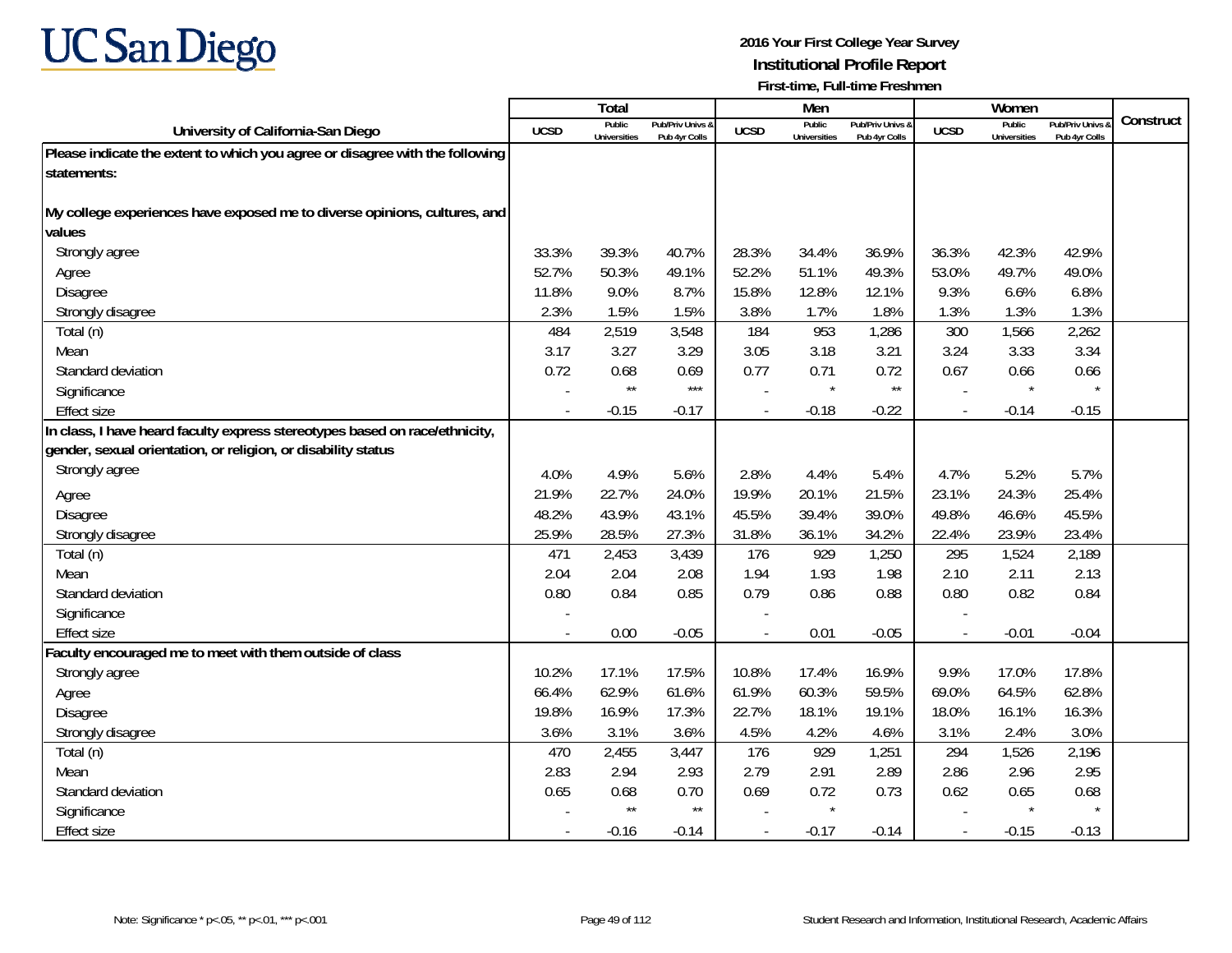

|                                                                           |             | Total                         |                                   |                          | Men                           |                                   |             | Women                         |                                   |           |
|---------------------------------------------------------------------------|-------------|-------------------------------|-----------------------------------|--------------------------|-------------------------------|-----------------------------------|-------------|-------------------------------|-----------------------------------|-----------|
| University of California-San Diego                                        | <b>UCSD</b> | Public<br><b>Universities</b> | Pub/Priv Univs &<br>Pub 4yr Colls | <b>UCSD</b>              | Public<br><b>Universities</b> | Pub/Priv Univs &<br>Pub 4yr Colls | <b>UCSD</b> | Public<br><b>Universities</b> | Pub/Priv Univs &<br>Pub 4yr Colls | Construct |
| I am interested in seeking information about current social and political |             |                               |                                   |                          |                               |                                   |             |                               |                                   |           |
| <b>lissues</b>                                                            |             |                               |                                   |                          |                               |                                   |             |                               |                                   |           |
| Strongly agree                                                            | 17.0%       | 18.1%                         | 17.8%                             | 17.6%                    | 18.0%                         | 18.1%                             | 16.7%       | 18.2%                         | 17.6%                             |           |
| Agree                                                                     | 50.0%       | 47.5%                         | 46.0%                             | 46.6%                    | 46.7%                         | 45.0%                             | 52.0%       | 47.9%                         | 46.6%                             | Civic     |
| Disagree                                                                  | 24.7%       | 26.3%                         | 28.1%                             | 22.7%                    | 25.3%                         | 27.5%                             | 25.9%       | 27.0%                         | 28.5%                             | Engage-   |
| Strongly disagree                                                         | 8.3%        | 8.1%                          | 8.1%                              | 13.1%                    | 10.0%                         | 9.5%                              | 5.4%        | 6.9%                          | 7.3%                              | ment      |
| Total (n)                                                                 | 470         | 2,453                         | 3,446                             | 176                      | 929                           | 1,252                             | 294         | 1,524                         | 2,194                             |           |
| Mean                                                                      | 2.76        | 2.76                          | 2.73                              | 2.69                     | 2.73                          | 2.72                              | 2.80        | 2.77                          | 2.74                              |           |
| Standard deviation                                                        | 0.83        | 0.84                          | 0.84                              | 0.91                     | 0.87                          | 0.87                              | 0.78        | 0.82                          | 0.83                              |           |
| Significance                                                              |             |                               |                                   |                          |                               |                                   |             |                               |                                   |           |
| Effect size                                                               |             | 0.00                          | 0.04                              | $\overline{\phantom{a}}$ | $-0.05$                       | $-0.03$                           |             | 0.04                          | 0.07                              |           |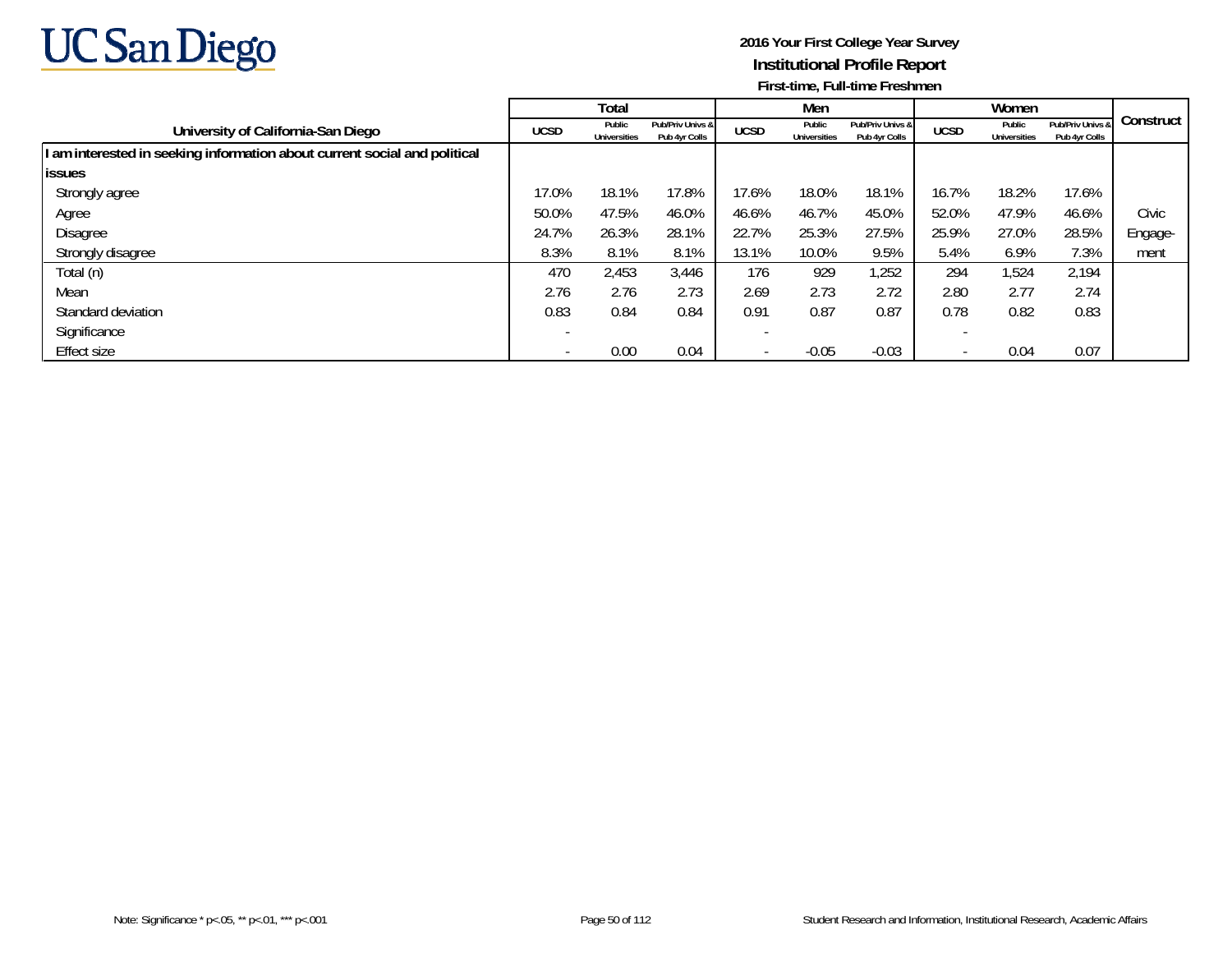

|                                                                              |                          | <b>Total</b>                  |                                   |             | Men                           |                                   |                          | Women                         |                                        |           |
|------------------------------------------------------------------------------|--------------------------|-------------------------------|-----------------------------------|-------------|-------------------------------|-----------------------------------|--------------------------|-------------------------------|----------------------------------------|-----------|
| University of California-San Diego                                           | <b>UCSD</b>              | Public<br><b>Universities</b> | Pub/Priv Univs &<br>Pub 4yr Colls | <b>UCSD</b> | Public<br><b>Universities</b> | Pub/Priv Univs &<br>Pub 4yr Colls | <b>UCSD</b>              | Public<br><b>Universities</b> | <b>Pub/Priv Univs</b><br>Pub 4yr Colls | Construct |
| Please indicate the extent to which you agree or disagree with the following |                          |                               |                                   |             |                               |                                   |                          |                               |                                        |           |
| statements:                                                                  |                          |                               |                                   |             |                               |                                   |                          |                               |                                        |           |
|                                                                              |                          |                               |                                   |             |                               |                                   |                          |                               |                                        |           |
| I feel a sense of belonging to this campus                                   |                          |                               |                                   |             |                               |                                   |                          |                               |                                        |           |
| Strongly agree                                                               | 9.0%                     | 17.3%                         | 17.5%                             | 8.6%        | 16.1%                         | 16.5%                             | 9.2%                     | 18.1%                         | 18.0%                                  |           |
| Agree                                                                        | 54.2%                    | 57.3%                         | 57.3%                             | 49.7%       | 57.3%                         | 56.6%                             | 56.8%                    | 57.3%                         | 57.6%                                  |           |
| Disagree                                                                     | 26.3%                    | 19.9%                         | 20.1%                             | 26.3%       | 19.9%                         | 20.7%                             | 26.4%                    | 19.9%                         | 19.7%                                  | Sense of  |
| Strongly disagree                                                            | 10.5%                    | 5.4%                          | 5.2%                              | 15.4%       | 6.7%                          | 6.3%                              | 7.5%                     | 4.7%                          | 4.6%                                   | Belonging |
| Total (n)                                                                    | 467                      | 2,444                         | 3,430                             | 175         | 925                           | 1,244                             | 292                      | 1,519                         | 2,186                                  |           |
| Mean                                                                         | 2.62                     | 2.87                          | 2.87                              | 2.51        | 2.83                          | 2.83                              | 2.68                     | 2.89                          | 2.89                                   |           |
| Standard deviation                                                           | 0.79                     | 0.76                          | 0.75                              | 0.86        | 0.77                          | 0.77                              | 0.75                     | 0.75                          | 0.74                                   |           |
| Significance                                                                 |                          | $***$                         | $***$                             |             | $***$                         | $***$                             |                          | $***$                         | $***$                                  |           |
| <b>Effect size</b>                                                           |                          | $-0.33$                       | $-0.33$                           |             | $-0.42$                       | $-0.42$                           |                          | $-0.28$                       | $-0.28$                                |           |
| At least one faculty member has taken an interest in my development          |                          |                               |                                   |             |                               |                                   |                          |                               |                                        |           |
| Strongly agree                                                               | 7.9%                     | 21.6%                         | 22.8%                             | 7.4%        | 22.2%                         | 22.3%                             | 8.2%                     | 21.3%                         | 23.2%                                  |           |
| Agree                                                                        | 51.7%                    | 52.0%                         | 52.6%                             | 51.1%       | 51.0%                         | 52.3%                             | 52.0%                    | 52.7%                         | 52.8%                                  |           |
| Disagree                                                                     | 33.2%                    | 21.4%                         | 20.1%                             | 30.1%       | 21.1%                         | 20.3%                             | 35.0%                    | 21.6%                         | 19.9%                                  |           |
| Strongly disagree                                                            | 7.2%                     | 4.9%                          | 4.5%                              | 11.4%       | 5.7%                          | 5.1%                              | 4.8%                     | 4.5%                          | 4.1%                                   |           |
| Total (n)                                                                    | 470                      | 2,451                         | 3,442                             | 176         | 928                           | 1,249                             | 294                      | 1,523                         | 2,193                                  |           |
| Mean                                                                         | 2.60                     | 2.90                          | 2.94                              | 2.55        | 2.90                          | 2.92                              | 2.64                     | 2.91                          | 2.95                                   |           |
| Standard deviation                                                           | 0.74                     | 0.79                          | 0.78                              | 0.79        | 0.81                          | 0.79                              | 0.70                     | 0.77                          | 0.77                                   |           |
| Significance                                                                 |                          | $***$                         | $***$                             |             | $***$                         | $***$                             |                          | $***$                         | $***$                                  |           |
| <b>Effect size</b>                                                           | $\overline{\phantom{a}}$ | $-0.38$                       | $-0.44$                           |             | $-0.43$                       | $-0.47$                           | $\overline{\phantom{a}}$ | $-0.35$                       | $-0.40$                                |           |
| feel I am a member of this college                                           |                          |                               |                                   |             |                               |                                   |                          |                               |                                        |           |
| Strongly agree                                                               | 10.2%                    | 21.5%                         | 21.3%                             | 10.8%       | 22.2%                         | 22.1%                             | 9.9%                     | 21.0%                         | 20.8%                                  |           |
| Agree                                                                        | 60.9%                    | 61.0%                         | 60.8%                             | 54.5%       | 59.4%                         | 58.7%                             | 64.6%                    | 62.0%                         | 62.0%                                  |           |
| <b>Disagree</b>                                                              | 21.1%                    | 13.5%                         | 14.2%                             | 22.2%       | 13.1%                         | 14.7%                             | 20.4%                    | 13.7%                         | 13.9%                                  | Sense of  |
| Strongly disagree                                                            | 7.9%                     | 4.0%                          | 3.7%                              | 12.5%       | 5.3%                          | 4.5%                              | 5.1%                     | 3.3%                          | 3.2%                                   | Belonging |
| Total (n)                                                                    | 470                      | 2,451                         | 3,441                             | 176         | 927                           | 1,249                             | 294                      | 1,524                         | 2,192                                  |           |
| Mean                                                                         | 2.73                     | 3.00                          | 3.00                              | 2.64        | 2.99                          | 2.98                              | 2.79                     | 3.01                          | 3.00                                   |           |
| Standard deviation                                                           | 0.75                     | 0.71                          | 0.71                              | 0.84        | 0.75                          | 0.74                              | 0.68                     | 0.69                          | 0.69                                   |           |
| Significance                                                                 |                          | $***$                         | $***$                             |             | $***$                         | $***$                             |                          | $***$                         | $***$                                  |           |
| <b>Effect size</b>                                                           |                          | $-0.38$                       | $-0.38$                           |             | $-0.47$                       | $-0.46$                           | $\sim$                   | $-0.32$                       | $-0.30$                                |           |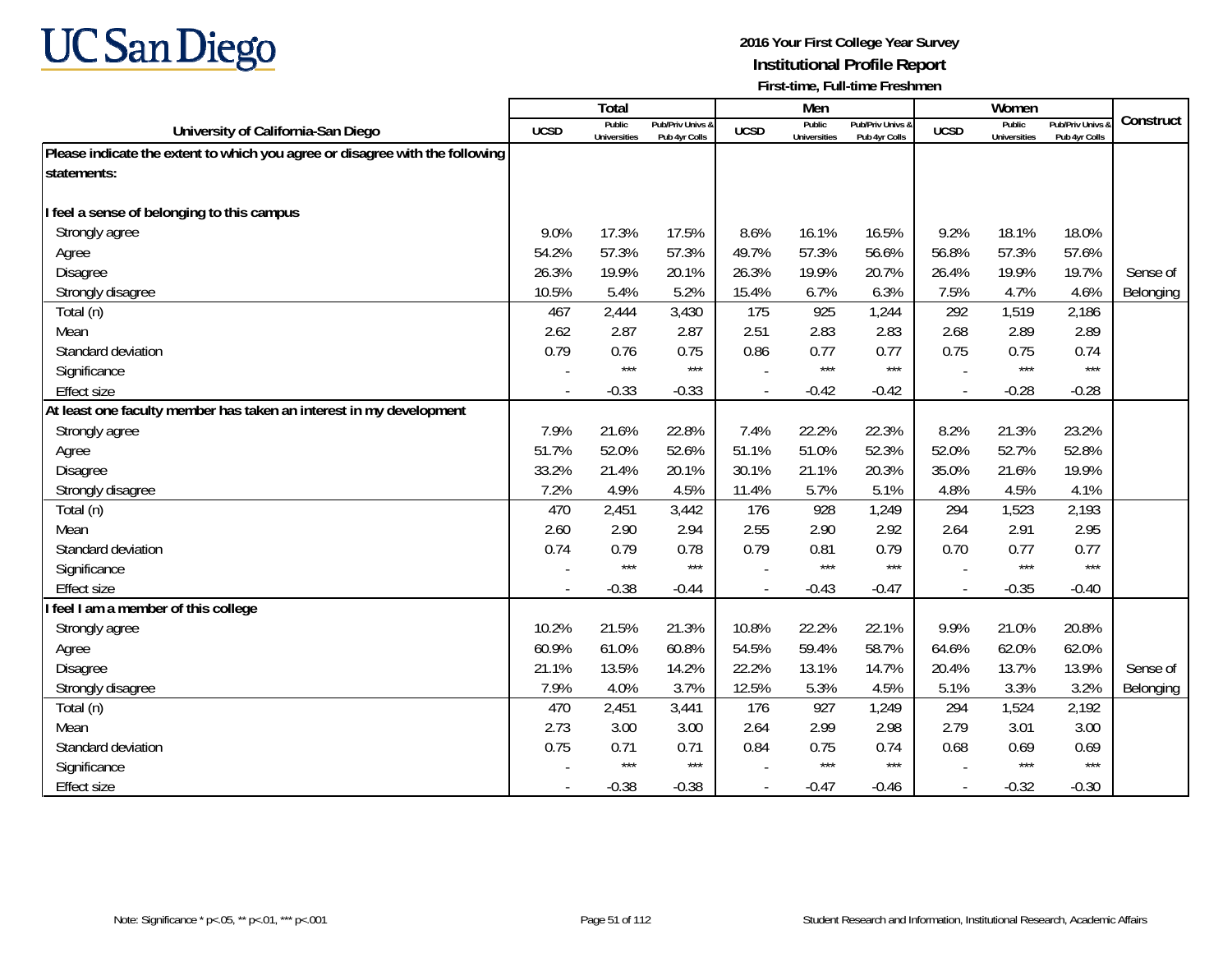

|                                                                              |                          | Total                         |                                   |             | Men                           |                                   |                | Women                         |                                        |            |
|------------------------------------------------------------------------------|--------------------------|-------------------------------|-----------------------------------|-------------|-------------------------------|-----------------------------------|----------------|-------------------------------|----------------------------------------|------------|
| University of California-San Diego                                           | <b>UCSD</b>              | Public<br><b>Universities</b> | Pub/Priv Univs &<br>Pub 4yr Colls | <b>UCSD</b> | Public<br><b>Universities</b> | Pub/Priv Univs &<br>Pub 4yr Colls | <b>UCSD</b>    | Public<br><b>Universities</b> | <b>Pub/Priv Univs</b><br>Pub 4yr Colls | Construct  |
| Please indicate the extent to which you agree or disagree with the following |                          |                               |                                   |             |                               |                                   |                |                               |                                        |            |
| statements:                                                                  |                          |                               |                                   |             |                               |                                   |                |                               |                                        |            |
|                                                                              |                          |                               |                                   |             |                               |                                   |                |                               |                                        |            |
| have effectively led a group to a common purpose                             |                          |                               |                                   |             |                               |                                   |                |                               |                                        |            |
| Strongly agree                                                               | 6.8%                     | 11.4%                         | 11.2%                             | 6.2%        | 12.2%                         | 11.7%                             | 7.1%           | 10.9%                         | 10.9%                                  |            |
| Agree                                                                        | 41.8%                    | 42.8%                         | 40.9%                             | 38.4%       | 43.6%                         | 43.4%                             | 43.9%          | 42.4%                         | 39.4%                                  |            |
| Disagree                                                                     | 41.4%                    | 36.2%                         | 37.6%                             | 41.2%       | 34.2%                         | 34.9%                             | 41.5%          | 37.5%                         | 39.2%                                  |            |
| Strongly disagree                                                            | 10.0%                    | 9.6%                          | 10.4%                             | 14.1%       | 10.0%                         | 10.0%                             | 7.5%           | 9.3%                          | 10.6%                                  | Leadership |
| Total (n)                                                                    | 471                      | 2,435                         | 3,426                             | 177         | 924                           | 1,248                             | 294            | 1,511                         | 2,178                                  |            |
| Mean                                                                         | 2.45                     | 2.56                          | 2.53                              | 2.37        | 2.58                          | 2.57                              | 2.51           | 2.55                          | 2.51                                   |            |
| Standard deviation                                                           | 0.76                     | 0.82                          | 0.82                              | 0.80        | 0.83                          | 0.82                              | 0.74           | 0.81                          | 0.82                                   |            |
| Significance                                                                 |                          | $\star\star$                  | $\star$                           |             | $\star\star$                  | $\star\star$                      |                |                               |                                        |            |
| <b>Effect size</b>                                                           |                          | $-0.13$                       | $-0.10$                           |             | $-0.25$                       | $-0.24$                           |                | $-0.05$                       | 0.00                                   |            |
| It's important for me to be thinking about my career path after college      |                          |                               |                                   |             |                               |                                   |                |                               |                                        |            |
| Strongly agree                                                               | 48.0%                    | 58.0%                         | 58.4%                             | 47.7%       | 55.4%                         | 55.0%                             | 48.1%          | 59.6%                         | 60.4%                                  |            |
| Agree                                                                        | 45.0%                    | 37.3%                         | 36.6%                             | 43.2%       | 38.0%                         | 37.5%                             | 46.1%          | 36.9%                         | 36.2%                                  |            |
| Disagree                                                                     | 5.1%                     | 3.7%                          | 4.0%                              | 5.7%        | 5.2%                          | 6.2%                              | 4.8%           | 2.8%                          | 2.8%                                   |            |
| Strongly disagree                                                            | 1.9%                     | 1.0%                          | 0.9%                              | 3.4%        | 1.5%                          | 1.4%                              | 1.0%           | 0.7%                          | 0.6%                                   |            |
| Total (n)                                                                    | 469                      | 2,449                         | 3,442                             | 176         | 930                           | 1,252                             | 293            | 1,519                         | 2,190                                  |            |
| Mean                                                                         | 3.39                     | 3.52                          | 3.53                              | 3.35        | 3.47                          | 3.46                              | 3.41           | 3.55                          | 3.56                                   |            |
| Standard deviation                                                           | 0.68                     | 0.62                          | 0.62                              | 0.74        | 0.67                          | 0.67                              | 0.63           | 0.59                          | 0.58                                   |            |
| Significance                                                                 |                          | $***$                         | $***$                             |             | $\star$                       | $\star$                           |                | $***$                         | $***$                                  |            |
| <b>Effect size</b>                                                           | $\overline{\phantom{a}}$ | $-0.21$                       | $-0.23$                           |             | $-0.18$                       | $-0.16$                           | $\overline{a}$ | $-0.24$                       | $-0.26$                                |            |
| have a clear idea of how to achieve my career goals                          |                          |                               |                                   |             |                               |                                   |                |                               |                                        |            |
| Strongly agree                                                               | 11.3%                    | 22.3%                         | 23.3%                             | 12.5%       | 22.7%                         | 23.1%                             | 10.5%          | 22.0%                         | 23.4%                                  |            |
| Agree                                                                        | 34.0%                    | 44.7%                         | 45.7%                             | 36.9%       | 45.1%                         | 45.5%                             | 32.3%          | 44.5%                         | 45.9%                                  |            |
| <b>Disagree</b>                                                              | 44.3%                    | 26.8%                         | 25.5%                             | 41.5%       | 25.9%                         | 25.9%                             | 45.9%          | 27.3%                         | 25.3%                                  |            |
| Strongly disagree                                                            | 10.4%                    | 6.2%                          | 5.5%                              | 9.1%        | 6.3%                          | 5.6%                              | 11.2%          | 6.2%                          | 5.5%                                   |            |
| Total (n)                                                                    | 470                      | 2,451                         | 3,444                             | 176         | 931                           | 1,253                             | 294            | 1,520                         | 2,191                                  |            |
| Mean                                                                         | 2.46                     | 2.83                          | 2.87                              | 2.53        | 2.84                          | 2.86                              | 2.42           | 2.82                          | 2.87                                   |            |
| Standard deviation                                                           | 0.83                     | 0.84                          | 0.83                              | 0.83        | 0.85                          | 0.83                              | 0.83           | 0.84                          | 0.83                                   |            |
| Significance                                                                 |                          | $***$                         | $***$                             |             | $***$                         | $***$                             |                | $***$                         | $***$                                  |            |
| <b>Effect size</b>                                                           |                          | $-0.44$                       | $-0.49$                           |             | $-0.36$                       | $-0.40$                           | $\overline{a}$ | $-0.48$                       | $-0.54$                                |            |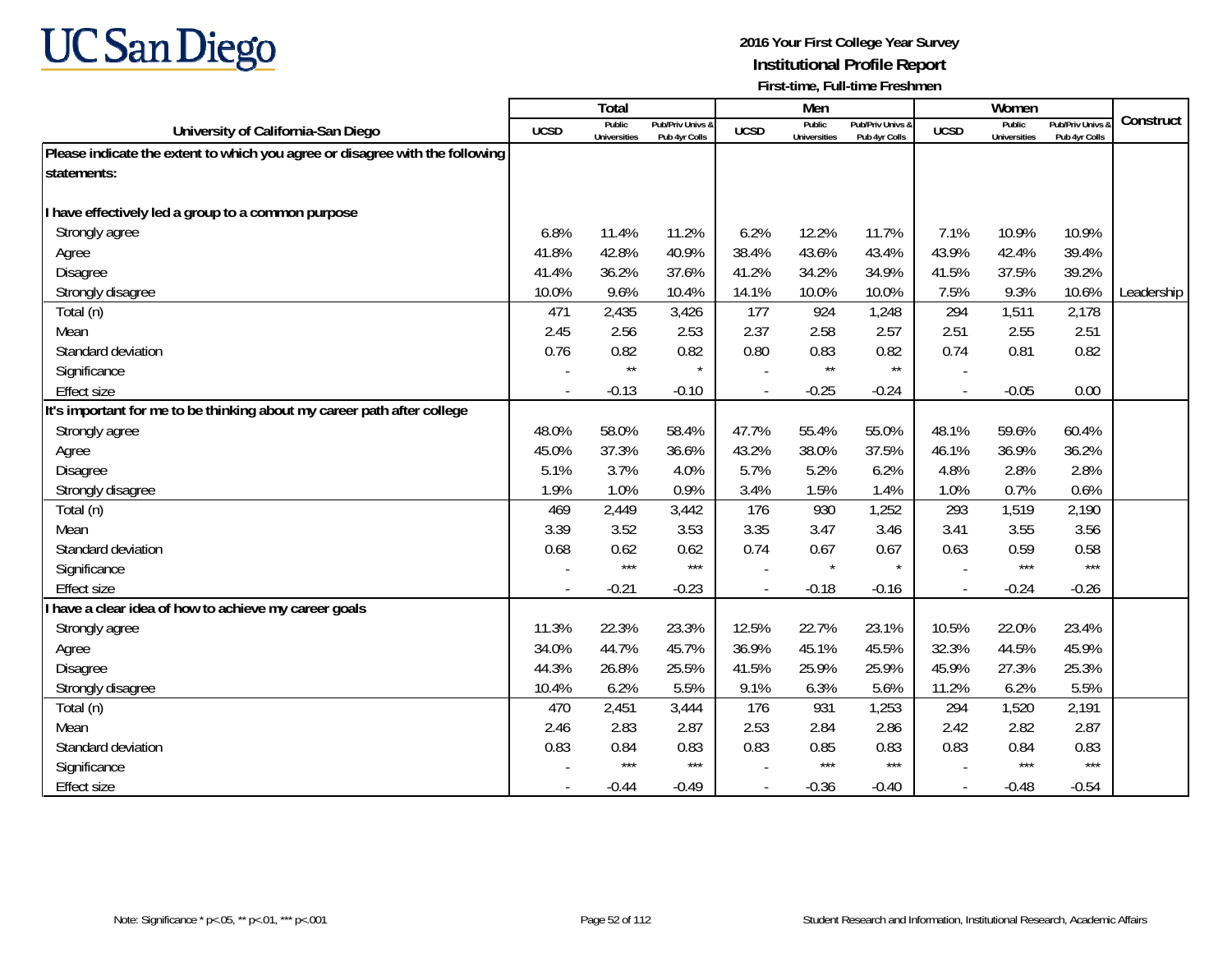

|                                                                               |             | Total                         |                                   |                          | Men                           |                                   |                          | Women                         |                                        |             |
|-------------------------------------------------------------------------------|-------------|-------------------------------|-----------------------------------|--------------------------|-------------------------------|-----------------------------------|--------------------------|-------------------------------|----------------------------------------|-------------|
| University of California-San Diego                                            | <b>UCSD</b> | Public<br><b>Universities</b> | Pub/Priv Univs &<br>Pub 4yr Colls | <b>UCSD</b>              | Public<br><b>Universities</b> | Pub/Priv Univs &<br>Pub 4yr Colls | <b>UCSD</b>              | Public<br><b>Universities</b> | <b>Pub/Priv Univs</b><br>Pub 4yr Colls | Construct   |
| Please rate your satisfaction with this institution on each of the aspects of |             |                               |                                   |                          |                               |                                   |                          |                               |                                        |             |
| college life listed below:                                                    |             |                               |                                   |                          |                               |                                   |                          |                               |                                        |             |
|                                                                               |             |                               |                                   |                          |                               |                                   |                          |                               |                                        |             |
| Amount of contact with faculty                                                |             |                               |                                   |                          |                               |                                   |                          |                               |                                        |             |
| Very satisfied                                                                | 6.4%        | 14.0%                         | 14.9%                             | 6.7%                     | 16.9%                         | 16.8%                             | 6.2%                     | 12.2%                         | 13.8%                                  |             |
| Satisfied                                                                     | 33.6%       | 45.2%                         | 44.2%                             | 35.8%                    | 45.2%                         | 44.7%                             | 32.4%                    | 45.2%                         | 43.9%                                  |             |
| Neutral                                                                       | 39.8%       | 30.4%                         | 32.1%                             | 39.4%                    | 30.1%                         | 30.8%                             | 40.0%                    | 30.6%                         | 32.9%                                  |             |
| Dissatisfied                                                                  | 16.4%       | 8.7%                          | 7.3%                              | 12.1%                    | 5.7%                          | 5.7%                              | 18.9%                    | 10.6%                         | 8.3%                                   | Faculty     |
| Very dissatisfied                                                             | 3.9%        | 1.6%                          | 1.4%                              | 6.1%                     | 2.1%                          | 1.9%                              | 2.5%                     | 1.3%                          | 1.2%                                   | Interaction |
| Total (n)                                                                     | 440         | 2,378                         | 3,335                             | 165                      | 900                           | 1,207                             | 275                      | 1,478                         | 2,128                                  |             |
| Mean                                                                          | 3.22        | 3.61                          | 3.64                              | 3.25                     | 3.69                          | 3.69                              | 3.21                     | 3.56                          | 3.61                                   |             |
| Standard deviation                                                            | 0.93        | 0.89                          | 0.87                              | 0.97                     | 0.89                          | 0.88                              | 0.91                     | 0.88                          | 0.87                                   |             |
| Significance                                                                  |             | $***$                         | $***$                             |                          | $***$                         | $***$                             |                          | $***$                         | $***$                                  |             |
| <b>Effect size</b>                                                            |             | $-0.44$                       | $-0.48$                           |                          | $-0.49$                       | $-0.50$                           | $\overline{a}$           | $-0.40$                       | $-0.46$                                |             |
| Ability to find a faculty or staff member                                     |             |                               |                                   |                          |                               |                                   |                          |                               |                                        |             |
| Very satisfied                                                                | 5.7%        | 16.0%                         | 16.4%                             | 7.4%                     | 20.0%                         | 19.2%                             | 4.7%                     | 13.5%                         | 14.8%                                  |             |
| Satisfied                                                                     | 44.7%       | 51.3%                         | 50.4%                             | 42.3%                    | 49.1%                         | 49.0%                             | 46.2%                    | 52.7%                         | 51.1%                                  |             |
| Neutral                                                                       | 35.8%       | 25.3%                         | 26.4%                             | 35.6%                    | 25.0%                         | 25.5%                             | 36.0%                    | 25.5%                         | 27.0%                                  |             |
| <b>Dissatisfied</b>                                                           | 11.2%       | 6.0%                          | 5.4%                              | 11.0%                    | 4.7%                          | 5.1%                              | 11.3%                    | 6.8%                          | 5.6%                                   |             |
| Very dissatisfied                                                             | 2.5%        | 1.4%                          | 1.4%                              | 3.7%                     | 1.3%                          | 1.2%                              | 1.8%                     | 1.4%                          | 1.5%                                   |             |
| Total (n)                                                                     | 438         | 2,374                         | 3,328                             | 163                      | 897                           | 1,206                             | 275                      | 1,477                         | 2,122                                  |             |
| Mean                                                                          | 3.40        | 3.74                          | 3.75                              | 3.39                     | 3.82                          | 3.80                              | 3.41                     | 3.70                          | 3.72                                   |             |
| Standard deviation                                                            | 0.85        | 0.84                          | 0.84                              | 0.91                     | 0.85                          | 0.85                              | 0.82                     | 0.84                          | 0.84                                   |             |
| Significance                                                                  |             | $***$                         | $***$                             |                          | $***$                         | $***$                             |                          | $***$                         | $***$                                  |             |
| <b>Effect size</b>                                                            | $\sim$      | $-0.40$                       | $-0.42$                           | $\overline{\phantom{a}}$ | $-0.51$                       | $-0.48$                           | $\overline{\phantom{a}}$ | $-0.35$                       | $-0.37$                                |             |
| Racial/ethnic diversity of faculty                                            |             |                               |                                   |                          |                               |                                   |                          |                               |                                        |             |
| Very satisfied                                                                | 5.5%        | 14.6%                         | 16.4%                             | 7.4%                     | 17.9%                         | 18.4%                             | 4.3%                     | 12.6%                         | 15.3%                                  |             |
| Satisfied                                                                     | 37.4%       | 41.1%                         | 41.2%                             | 38.7%                    | 40.5%                         | 40.2%                             | 36.6%                    | 41.5%                         | 41.7%                                  |             |
| Neutral                                                                       | 41.5%       | 33.8%                         | 33.3%                             | 46.0%                    | 34.6%                         | 34.5%                             | 38.8%                    | 33.2%                         | 32.6%                                  |             |
| <b>Dissatisfied</b>                                                           | 10.9%       | 7.9%                          | 7.1%                              | 4.9%                     | 5.1%                          | 5.5%                              | 14.5%                    | 9.6%                          | 8.0%                                   |             |
| Very dissatisfied                                                             | 4.8%        | 2.5%                          | 2.0%                              | 3.1%                     | 1.8%                          | 1.4%                              | 5.8%                     | 3.0%                          | 2.3%                                   |             |
| Total (n)                                                                     | 439         | 2,355                         | 3,308                             | 163                      | 881                           | 1,188                             | 276                      | 1,474                         | 2,120                                  |             |
| Mean                                                                          | 3.28        | 3.57                          | 3.63                              | 3.42                     | 3.68                          | 3.69                              | 3.19                     | 3.51                          | 3.60                                   |             |
| Standard deviation                                                            | 0.90        | 0.92                          | 0.91                              | 0.82                     | 0.89                          | 0.88                              | 0.94                     | 0.94                          | 0.92                                   |             |
| Significance                                                                  |             | $***$                         | $***$                             |                          | $***$                         | $***$                             |                          | $***$                         | $***$                                  |             |
| <b>Effect size</b>                                                            | $\sim$      | $-0.32$                       | $-0.38$                           |                          | $-0.29$                       | $-0.31$                           | $\blacksquare$           | $-0.34$                       | $-0.45$                                |             |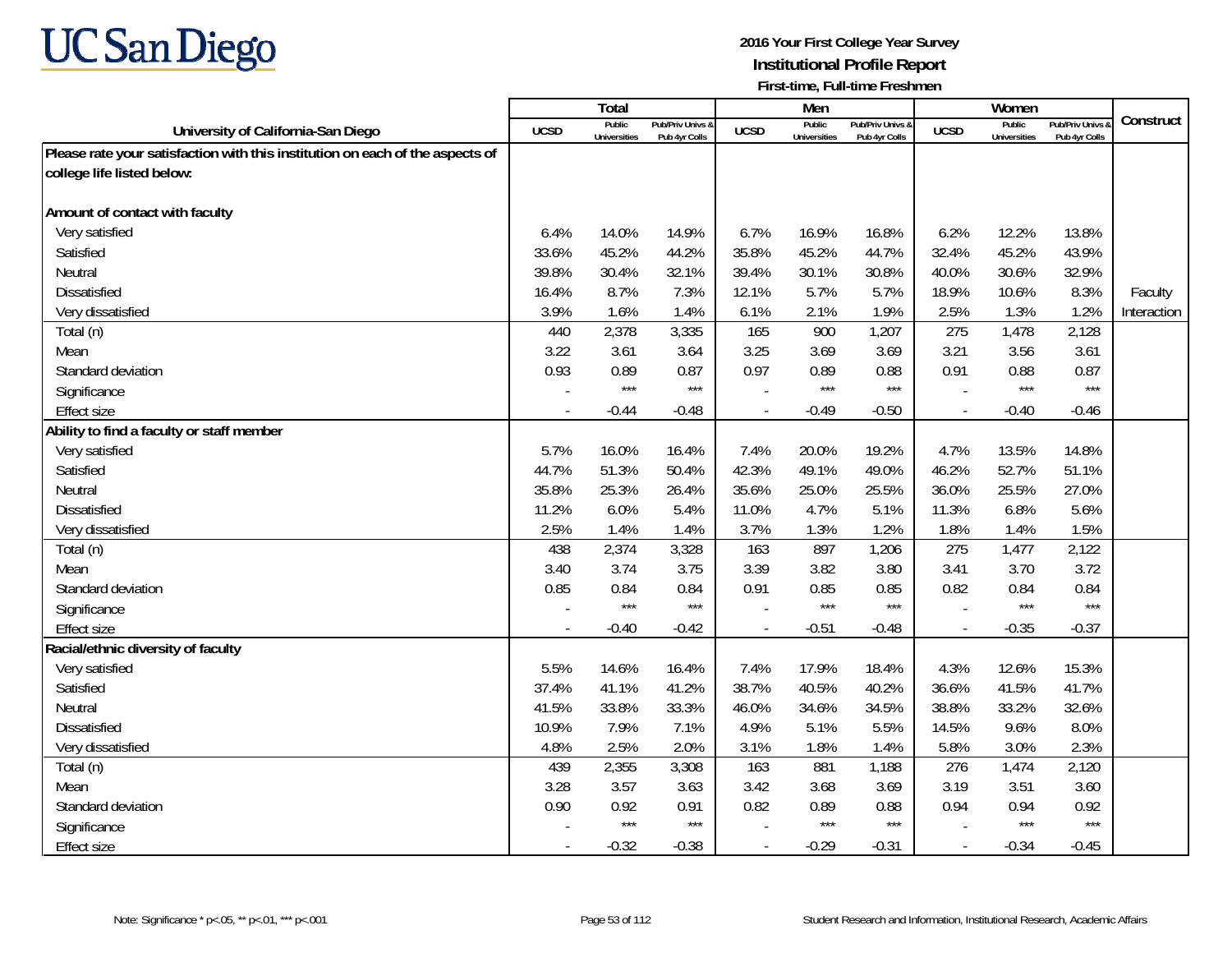

|                                         |                          | Total                         |                                   |                | Men                           |                                   |                          | Women                         |                                   |           |
|-----------------------------------------|--------------------------|-------------------------------|-----------------------------------|----------------|-------------------------------|-----------------------------------|--------------------------|-------------------------------|-----------------------------------|-----------|
| University of California-San Diego      | <b>UCSD</b>              | Public<br><b>Universities</b> | Pub/Priv Univs &<br>Pub 4yr Colls | <b>UCSD</b>    | Public<br><b>Universities</b> | Pub/Priv Univs &<br>Pub 4yr Colls | <b>UCSD</b>              | Public<br><b>Universities</b> | Pub/Priv Univs &<br>Pub 4yr Colls | Construct |
| Racial/ethnic diversity of student body |                          |                               |                                   |                |                               |                                   |                          |                               |                                   |           |
| Very satisfied                          | 5.4%                     | 18.8%                         | 20.6%                             | 4.8%           | 19.2%                         | 20.6%                             | 5.7%                     | 18.6%                         | 20.7%                             |           |
| Satisfied                               | 30.3%                    | 38.8%                         | 39.7%                             | 30.1%          | 37.2%                         | 37.3%                             | 30.4%                    | 39.8%                         | 41.1%                             |           |
| Neutral                                 | 35.2%                    | 29.8%                         | 29.1%                             | 38.6%          | 32.6%                         | 32.1%                             | 33.2%                    | 28.1%                         | 27.5%                             |           |
| Dissatisfied                            | 20.0%                    | 9.6%                          | 8.2%                              | 19.3%          | 8.5%                          | 7.9%                              | 20.4%                    | 10.3%                         | 8.3%                              |           |
| Very dissatisfied                       | 9.2%                     | 3.0%                          | 2.4%                              | 7.2%           | 2.5%                          | 2.1%                              | 10.4%                    | 3.2%                          | 2.5%                              |           |
| Total (n)                               | 446                      | 2,368                         | 3,318                             | 166            | 884                           | 1,187                             | 280                      | 1,484                         | 2,131                             |           |
| Mean                                    | 3.03                     | 3.61                          | 3.68                              | 3.06           | 3.62                          | 3.66                              | 3.01                     | 3.60                          | 3.69                              |           |
| Standard deviation                      | 1.04                     | 0.99                          | 0.97                              | 0.99           | 0.97                          | 0.96                              | 1.07                     | 1.01                          | 0.97                              |           |
| Significance                            |                          | $***$                         | $***$                             |                | $***$                         | $***$                             |                          | $***$                         | $***$                             |           |
| Effect size                             | $\overline{\phantom{a}}$ | $-0.59$                       | $-0.67$                           | $\blacksquare$ | $-0.58$                       | $-0.63$                           | $\blacksquare$           | $-0.58$                       | $-0.70$                           |           |
| Gender diversity of faculty             |                          |                               |                                   |                |                               |                                   |                          |                               |                                   |           |
| Very satisfied                          | 8.5%                     | 18.2%                         | 20.0%                             | 9.1%           | 19.7%                         | 20.5%                             | 8.2%                     | 17.3%                         | 19.7%                             |           |
| Satisfied                               | 41.3%                    | 46.8%                         | 45.9%                             | 41.8%          | 43.2%                         | 43.0%                             | 40.9%                    | 48.9%                         | 47.6%                             |           |
| Neutral                                 | 41.0%                    | 29.9%                         | 29.5%                             | 45.5%          | 32.8%                         | 32.1%                             | 38.4%                    | 28.1%                         | 28.1%                             |           |
| Dissatisfied                            | 7.4%                     | 4.3%                          | 3.9%                              | 2.4%           | 3.4%                          | 3.8%                              | 10.3%                    | 4.8%                          | 3.9%                              |           |
| Very dissatisfied                       | 1.8%                     | 0.8%                          | 0.7%                              | 1.2%           | 0.9%                          | 0.7%                              | 2.1%                     | 0.8%                          | 0.7%                              |           |
| Total (n)                               | 446                      | 2,376                         | 3,329                             | 165            | 887                           | 1,191                             | 281                      | 1,489                         | 2,138                             |           |
| Mean                                    | 3.47                     | 3.77                          | 3.81                              | 3.55           | 3.77                          | 3.79                              | 3.43                     | 3.77                          | 3.82                              |           |
| Standard deviation                      | 0.82                     | 0.82                          | 0.82                              | 0.74           | 0.83                          | 0.83                              | 0.86                     | 0.82                          | 0.82                              |           |
| Significance                            |                          | $***$                         | $***$                             |                | $***$                         | $***$                             |                          | $***$                         | $***$                             |           |
| Effect size                             |                          | $-0.37$                       | $-0.41$                           |                | $-0.27$                       | $-0.29$                           | $\overline{\phantom{a}}$ | $-0.41$                       | $-0.48$                           |           |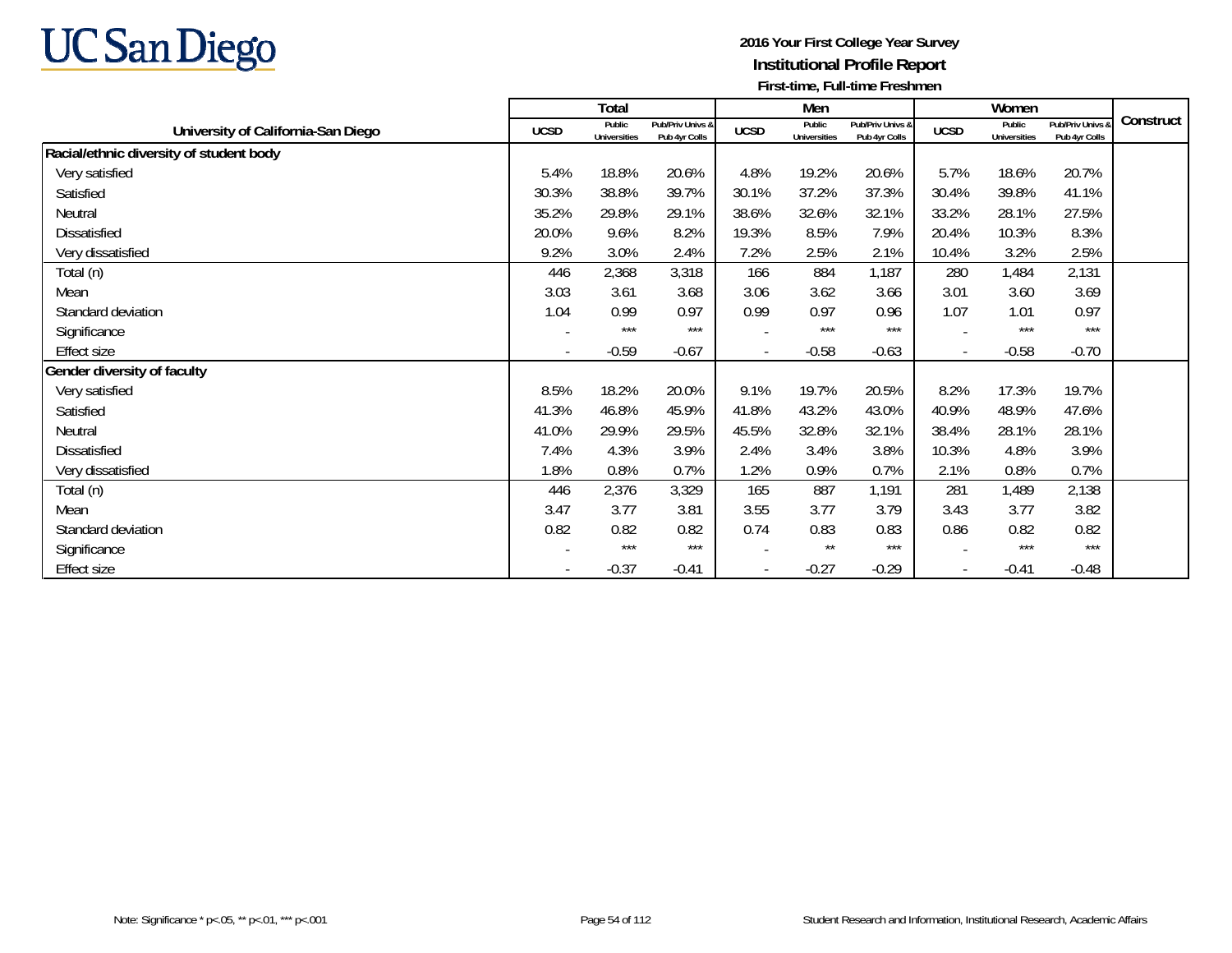

|                                                                               |                | Total                         |                                   |                          | Men                    |                                   |                          | Women                         |                                        |              |
|-------------------------------------------------------------------------------|----------------|-------------------------------|-----------------------------------|--------------------------|------------------------|-----------------------------------|--------------------------|-------------------------------|----------------------------------------|--------------|
| University of California-San Diego                                            | <b>UCSD</b>    | Public<br><b>Universities</b> | Pub/Priv Univs 8<br>Pub 4yr Colls | <b>UCSD</b>              | Public<br>Universities | Pub/Priv Univs &<br>Pub 4yr Colls | <b>UCSD</b>              | Public<br><b>Universities</b> | <b>Pub/Priv Univs</b><br>Pub 4yr Colls | Construct    |
| Please rate your satisfaction with this institution on each of the aspects of |                |                               |                                   |                          |                        |                                   |                          |                               |                                        |              |
| college life listed below:                                                    |                |                               |                                   |                          |                        |                                   |                          |                               |                                        |              |
|                                                                               |                |                               |                                   |                          |                        |                                   |                          |                               |                                        |              |
| <b>Class size</b>                                                             |                |                               |                                   |                          |                        |                                   |                          |                               |                                        |              |
| Very satisfied                                                                | 3.8%           | 15.8%                         | 17.8%                             | 6.0%                     | 16.6%                  | 17.9%                             | 2.5%                     | 15.4%                         | 17.8%                                  |              |
| Satisfied                                                                     | 27.2%          | 47.3%                         | 46.4%                             | 23.8%                    | 45.0%                  | 45.0%                             | 29.1%                    | 48.6%                         | 47.2%                                  |              |
| Neutral                                                                       | 35.1%          | 25.0%                         | 25.5%                             | 34.5%                    | 26.8%                  | 27.2%                             | 35.4%                    | 23.9%                         | 24.5%                                  |              |
| Dissatisfied                                                                  | 22.3%          | 8.9%                          | 7.8%                              | 20.8%                    | 7.6%                   | 6.7%                              | 23.2%                    | 9.7%                          | 8.4%                                   |              |
| Very dissatisfied                                                             | 11.7%          | 3.0%                          | 2.5%                              | 14.9%                    | 4.0%                   | 3.3%                              | 9.8%                     | 2.4%                          | 2.0%                                   |              |
| Total (n)                                                                     | 453            | 2,407                         | 3,380                             | 168                      | 906                    | 1,221                             | 285                      | 1,501                         | 2,159                                  |              |
| Mean                                                                          | 2.89           | 3.64                          | 3.69                              | 2.85                     | 3.63                   | 3.67                              | 2.91                     | 3.65                          | 3.70                                   |              |
| Standard deviation                                                            | 1.05           | 0.95                          | 0.93                              | 1.12                     | 0.98                   | 0.95                              | 1.00                     | 0.94                          | 0.92                                   |              |
| Significance                                                                  |                | $***$                         | $***$                             |                          | $***$                  | $***$                             |                          | $***$                         | $***$                                  |              |
| <b>Effect size</b>                                                            | $\overline{a}$ | $-0.79$                       | $-0.86$                           | $\overline{a}$           | $-0.80$                | $-0.86$                           | $\overline{\phantom{a}}$ | $-0.79$                       | $-0.86$                                |              |
| Interaction with other students                                               |                |                               |                                   |                          |                        |                                   |                          |                               |                                        |              |
| Very satisfied                                                                | 6.6%           | 17.5%                         | 18.5%                             | 7.7%                     | 18.4%                  | 19.3%                             | 6.0%                     | 17.0%                         | 18.0%                                  |              |
| Satisfied                                                                     | 42.0%          | 48.3%                         | 47.5%                             | 36.9%                    | 45.8%                  | 45.4%                             | 45.1%                    | 49.9%                         | 48.7%                                  |              |
| Neutral                                                                       | 30.3%          | 23.6%                         | 24.4%                             | 33.3%                    | 25.0%                  | 25.2%                             | 28.5%                    | 22.8%                         | 23.9%                                  |              |
| Dissatisfied                                                                  | 16.2%          | 8.2%                          | 7.6%                              | 15.5%                    | 8.4%                   | 8.0%                              | 16.5%                    | 8.1%                          | 7.3%                                   |              |
| Very dissatisfied                                                             | 4.9%           | 2.4%                          | 2.1%                              | 6.5%                     | 2.4%                   | 2.1%                              | 3.9%                     | 2.3%                          | 2.1%                                   |              |
| Total (n)                                                                     | 452            | 2,402                         | 3,375                             | 168                      | 904                    | 1,219                             | 284                      | 1,498                         | 2,156                                  |              |
| Mean                                                                          | 3.29           | 3.70                          | 3.73                              | 3.24                     | 3.69                   | 3.72                              | 3.33                     | 3.71                          | 3.73                                   |              |
| Standard deviation                                                            | 0.98           | 0.93                          | 0.92                              | 1.02                     | 0.95                   | 0.94                              | 0.95                     | 0.92                          | 0.91                                   |              |
| Significance                                                                  |                | $***$                         | $***$                             |                          | $***$                  | $***$                             |                          | $***$                         | $***$                                  |              |
| <b>Effect size</b>                                                            | $\blacksquare$ | $-0.44$                       | $-0.48$                           | $\overline{\phantom{a}}$ | $-0.47$                | $-0.51$                           | $\sim$                   | $-0.41$                       | $-0.44$                                |              |
| Relevance of coursework to everyday life                                      |                |                               |                                   |                          |                        |                                   |                          |                               |                                        |              |
| Very satisfied                                                                | 4.4%           | 10.8%                         | 12.1%                             | 5.4%                     | 12.3%                  | 13.2%                             | 3.9%                     | 9.8%                          | 11.5%                                  |              |
| Satisfied                                                                     | 34.1%          | 41.8%                         | 41.7%                             | 32.7%                    | 39.1%                  | 39.8%                             | 34.9%                    | 43.4%                         | 42.8%                                  |              |
| Neutral                                                                       | 37.6%          | 31.7%                         | 32.3%                             | 35.7%                    | 33.3%                  | 33.3%                             | 38.7%                    | 30.8%                         | 31.7%                                  | Satisfaction |
| <b>Dissatisfied</b>                                                           | 19.0%          | 11.9%                         | 10.8%                             | 18.5%                    | 11.1%                  | 10.3%                             | 19.4%                    | 12.4%                         | 11.1%                                  | with         |
| Very dissatisfied                                                             | 4.9%           | 3.8%                          | 3.1%                              | 7.7%                     | 4.2%                   | 3.5%                              | 3.2%                     | 3.5%                          | 2.9%                                   | Coursework   |
| Total (n)                                                                     | 452            | 2,397                         | 3,366                             | 168                      | 903                    | 1,215                             | 284                      | 1,494                         | 2,151                                  |              |
| Mean                                                                          | 3.14           | 3.44                          | 3.49                              | 3.10                     | 3.44                   | 3.49                              | 3.17                     | 3.44                          | 3.49                                   |              |
| Standard deviation                                                            | 0.94           | 0.96                          | 0.95                              | 1.02                     | 0.98                   | 0.96                              | 0.89                     | 0.95                          | 0.94                                   |              |
| Significance                                                                  |                | $***$                         | $***$                             |                          | $***$                  | $***$                             |                          | $***$                         | $***$                                  |              |
| <b>Effect size</b>                                                            | $\blacksquare$ | $-0.31$                       | $-0.37$                           | $\blacksquare$           | $-0.35$                | $-0.41$                           | $\overline{\phantom{a}}$ | $-0.28$                       | $-0.34$                                |              |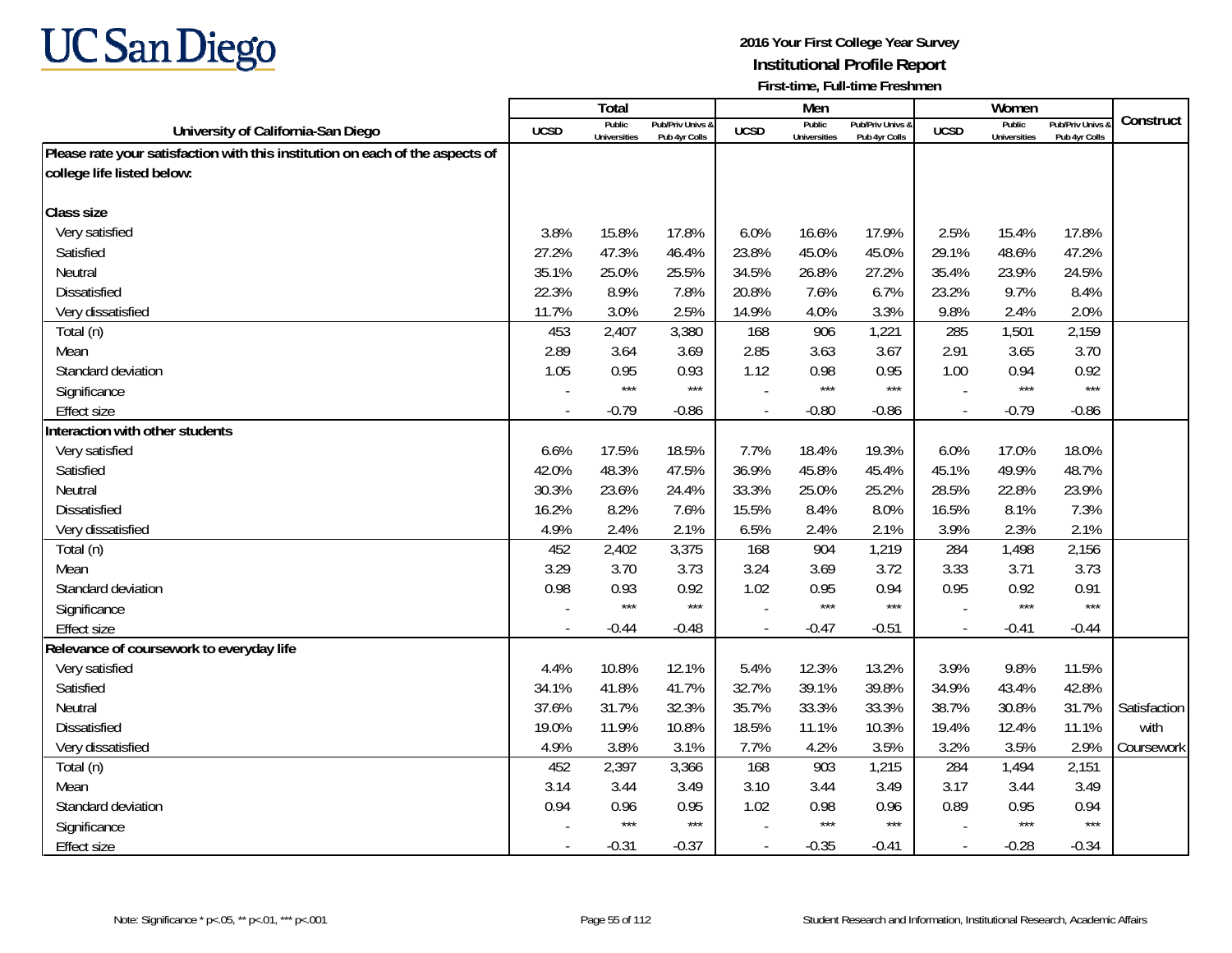

|                                                                               |             | <b>Total</b>                  |                                   |             | Men                           |                                   |                          | Women                         |                                        |              |
|-------------------------------------------------------------------------------|-------------|-------------------------------|-----------------------------------|-------------|-------------------------------|-----------------------------------|--------------------------|-------------------------------|----------------------------------------|--------------|
| University of California-San Diego                                            | <b>UCSD</b> | Public<br><b>Universities</b> | Pub/Priv Univs &<br>Pub 4yr Colls | <b>UCSD</b> | Public<br><b>Universities</b> | Pub/Priv Univs &<br>Pub 4yr Colls | <b>UCSD</b>              | Public<br><b>Universities</b> | <b>Pub/Priv Univs</b><br>Pub 4yr Colls | Construct    |
| Please rate your satisfaction with this institution on each of the aspects of |             |                               |                                   |             |                               |                                   |                          |                               |                                        |              |
| college life listed below:                                                    |             |                               |                                   |             |                               |                                   |                          |                               |                                        |              |
|                                                                               |             |                               |                                   |             |                               |                                   |                          |                               |                                        |              |
| Relevance of coursework to future career plans                                |             |                               |                                   |             |                               |                                   |                          |                               |                                        |              |
| Very satisfied                                                                | 8.6%        | 16.2%                         | 16.9%                             | 11.3%       | 18.8%                         | 18.8%                             | 7.0%                     | 14.6%                         | 15.9%                                  |              |
| Satisfied                                                                     | 39.8%       | 45.1%                         | 44.2%                             | 35.1%       | 42.9%                         | 43.5%                             | 42.6%                    | 46.5%                         | 44.6%                                  |              |
| Neutral                                                                       | 32.7%       | 26.4%                         | 27.5%                             | 33.9%       | 25.8%                         | 26.1%                             | 32.0%                    | 26.7%                         | 28.3%                                  | Satisfaction |
| Dissatisfied                                                                  | 15.3%       | 9.2%                          | 8.5%                              | 14.3%       | 8.9%                          | 8.5%                              | 15.8%                    | 9.4%                          | 8.6%                                   | with         |
| Very dissatisfied                                                             | 3.5%        | 3.1%                          | 2.8%                              | 5.4%        | 3.7%                          | 3.1%                              | 2.5%                     | 2.8%                          | 2.6%                                   | Coursework   |
| Total (n)                                                                     | 452         | 2,394                         | 3,359                             | 168         | 903                           | 1,214                             | 284                      | 1,491                         | 2,145                                  |              |
| Mean                                                                          | 3.35        | 3.62                          | 3.64                              | 3.33        | 3.64                          | 3.66                              | 3.36                     | 3.61                          | 3.63                                   |              |
| Standard deviation                                                            | 0.96        | 0.97                          | 0.95                              | 1.03        | 1.00                          | 0.98                              | 0.92                     | 0.94                          | 0.94                                   |              |
| Significance                                                                  |             | $***$                         | $***$                             |             | ***                           | $***$                             |                          | $***$                         | $***$                                  |              |
| <b>Effect size</b>                                                            | $\sim$      | $-0.28$                       | $-0.31$                           |             | $-0.31$                       | $-0.34$                           | $\overline{a}$           | $-0.27$                       | $-0.29$                                |              |
| Overall quality of instruction                                                |             |                               |                                   |             |                               |                                   |                          |                               |                                        |              |
| Very satisfied                                                                | 11.3%       | 17.4%                         | 17.9%                             | 13.0%       | 20.2%                         | 20.2%                             | 10.2%                    | 15.8%                         | 16.5%                                  |              |
| Satisfied                                                                     | 50.1%       | 52.3%                         | 51.5%                             | 46.2%       | 49.8%                         | 49.0%                             | 52.5%                    | 53.9%                         | 52.9%                                  |              |
| Neutral                                                                       | 26.7%       | 22.7%                         | 23.8%                             | 26.6%       | 21.5%                         | 22.8%                             | 26.8%                    | 23.4%                         | 24.4%                                  |              |
| <b>Dissatisfied</b>                                                           | 9.5%        | 6.1%                          | 5.5%                              | 10.7%       | 6.5%                          | 6.1%                              | 8.8%                     | 5.8%                          | 5.1%                                   | Overall      |
| Very dissatisfied                                                             | 2.4%        | 1.5%                          | 1.4%                              | 3.6%        | 2.0%                          | 1.9%                              | 1.8%                     | 1.1%                          | 1.1%                                   | Satisfaction |
| Total (n)                                                                     | 453         | 2,407                         | 3,381                             | 169         | 907                           | 1,223                             | 284                      | 1,500                         | 2,158                                  |              |
| Mean                                                                          | 3.58        | 3.78                          | 3.79                              | 3.54        | 3.80                          | 3.79                              | 3.61                     | 3.77                          | 3.79                                   |              |
| Standard deviation                                                            | 0.90        | 0.85                          | 0.85                              | 0.97        | 0.90                          | 0.90                              | 0.85                     | 0.82                          | 0.82                                   |              |
| Significance                                                                  |             | $***$                         | $***$                             |             | ***                           | $***$                             |                          | $\star\star$                  | $***$                                  |              |
| <b>Effect size</b>                                                            | $\sim$      | $-0.24$                       | $-0.25$                           | $\sim$      | $-0.29$                       | $-0.28$                           | $\overline{\phantom{a}}$ | $-0.20$                       | $-0.22$                                |              |
| Respect for the expression of diverse beliefs                                 |             |                               |                                   |             |                               |                                   |                          |                               |                                        |              |
| Very satisfied                                                                | 13.9%       | 23.4%                         | 24.2%                             | 16.2%       | 24.7%                         | 25.4%                             | 12.6%                    | 22.6%                         | 23.6%                                  |              |
| Satisfied                                                                     | 48.5%       | 51.5%                         | 50.0%                             | 45.5%       | 48.1%                         | 46.7%                             | 50.2%                    | 53.5%                         | 51.9%                                  |              |
| Neutral                                                                       | 26.3%       | 20.1%                         | 21.3%                             | 27.5%       | 21.5%                         | 22.5%                             | 25.6%                    | 19.2%                         | 20.6%                                  |              |
| <b>Dissatisfied</b>                                                           | 8.4%        | 3.6%                          | 3.2%                              | 6.6%        | 3.1%                          | 3.3%                              | 9.5%                     | 3.9%                          | 3.2%                                   |              |
| Very dissatisfied                                                             | 2.9%        | 1.5%                          | 1.3%                              | 4.2%        | 2.6%                          | 2.2%                              | 2.1%                     | 0.8%                          | 0.7%                                   |              |
| Total (n)                                                                     | 452         | 2,392                         | 3,357                             | 167         | 898                           | 1,207                             | 285                      | 1,494                         | 2,150                                  |              |
| Mean                                                                          | 3.62        | 3.92                          | 3.93                              | 3.63        | 3.89                          | 3.90                              | 3.62                     | 3.93                          | 3.94                                   |              |
| Standard deviation                                                            | 0.93        | 0.84                          | 0.83                              | 0.97        | 0.90                          | 0.89                              | 0.90                     | 0.80                          | 0.80                                   |              |
| Significance                                                                  |             | $***$                         | $***$                             |             | $***$                         | $***$                             |                          | $***$                         | $***$                                  |              |
| <b>Effect size</b>                                                            | $\sim$      | $-0.36$                       | $-0.37$                           |             | $-0.29$                       | $-0.30$                           | $\blacksquare$           | $-0.39$                       | $-0.40$                                |              |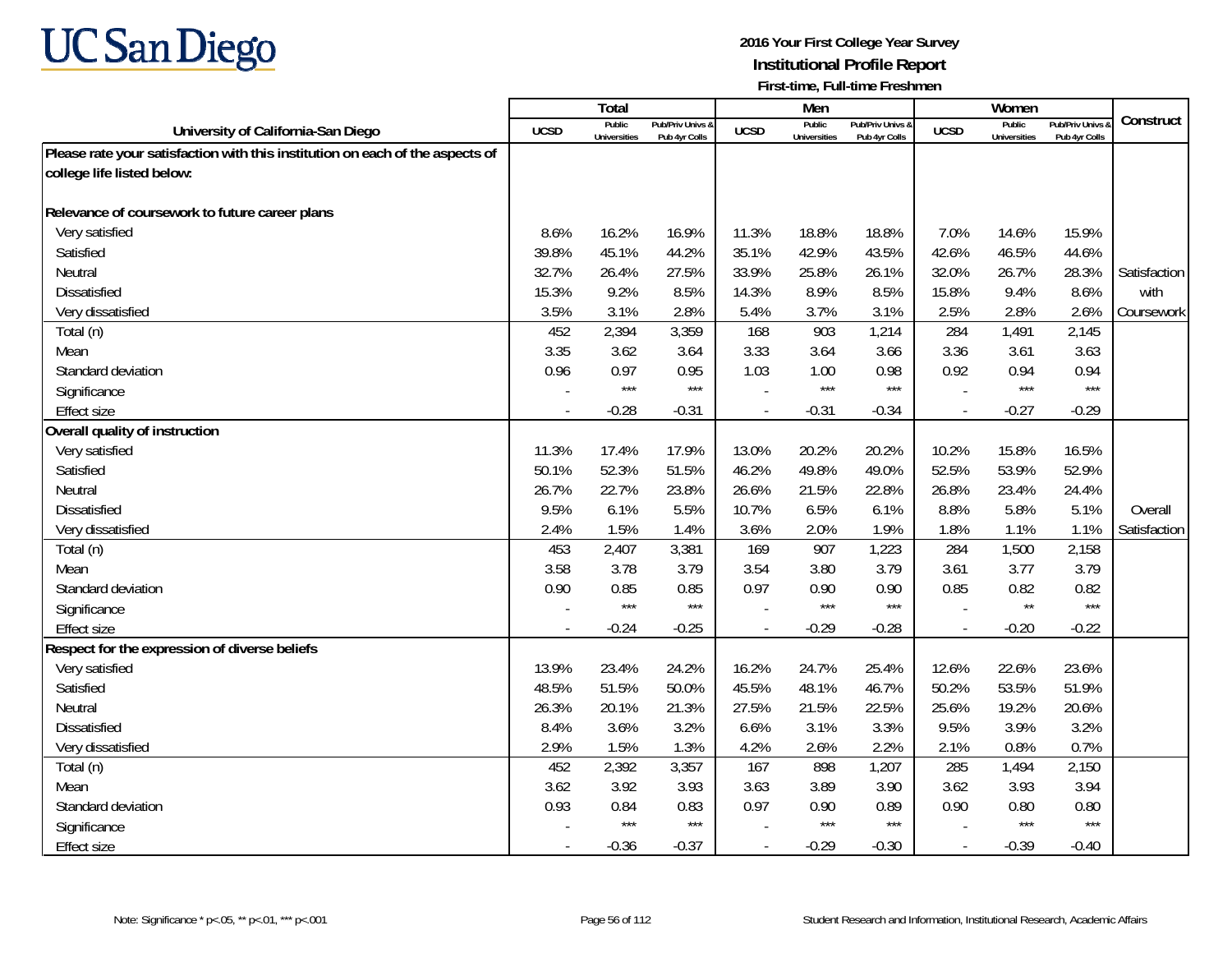

|                                                                               |             | <b>Total</b>                  |                                   |             | Men                           |                                   |                          | Women                         |                                        |           |
|-------------------------------------------------------------------------------|-------------|-------------------------------|-----------------------------------|-------------|-------------------------------|-----------------------------------|--------------------------|-------------------------------|----------------------------------------|-----------|
| University of California-San Diego                                            | <b>UCSD</b> | Public<br><b>Universities</b> | Pub/Priv Univs &<br>Pub 4yr Colls | <b>UCSD</b> | Public<br><b>Universities</b> | Pub/Priv Univs &<br>Pub 4yr Colls | <b>UCSD</b>              | Public<br><b>Universities</b> | <b>Pub/Priv Univs</b><br>Pub 4yr Colls | Construct |
| Please rate your satisfaction with this institution on each of the aspects of |             |                               |                                   |             |                               |                                   |                          |                               |                                        |           |
| college life listed below:                                                    |             |                               |                                   |             |                               |                                   |                          |                               |                                        |           |
|                                                                               |             |                               |                                   |             |                               |                                   |                          |                               |                                        |           |
| Availability of campus social activities                                      |             |                               |                                   |             |                               |                                   |                          |                               |                                        |           |
| Very satisfied                                                                | 9.8%        | 20.8%                         | 21.7%                             | 8.0%        | 19.9%                         | 20.6%                             | 10.9%                    | 21.4%                         | 22.3%                                  |           |
| Satisfied                                                                     | 46.3%       | 46.6%                         | 46.0%                             | 39.9%       | 42.4%                         | 42.9%                             | 50.0%                    | 49.1%                         | 47.8%                                  |           |
| Neutral                                                                       | 26.2%       | 22.4%                         | 23.0%                             | 31.9%       | 25.8%                         | 26.2%                             | 22.9%                    | 20.4%                         | 21.2%                                  |           |
| Dissatisfied                                                                  | 12.8%       | 7.3%                          | 6.6%                              | 13.5%       | 8.4%                          | 7.3%                              | 12.3%                    | 6.7%                          | 6.2%                                   |           |
| Very dissatisfied                                                             | 4.9%        | 2.8%                          | 2.7%                              | 6.7%        | 3.5%                          | 2.9%                              | 3.9%                     | 2.4%                          | 2.5%                                   |           |
| Total (n)                                                                     | 447         | 2,379                         | 3,329                             | 163         | 893                           | 1,197                             | 284                      | 1,486                         | 2,132                                  |           |
| Mean                                                                          | 3.43        | 3.75                          | 3.77                              | 3.29        | 3.67                          | 3.71                              | 3.52                     | 3.80                          | 3.81                                   |           |
| Standard deviation                                                            | 1.00        | 0.96                          | 0.95                              | 1.02        | 1.00                          | 0.97                              | 0.97                     | 0.93                          | 0.94                                   |           |
| Significance                                                                  |             | $***$                         | $***$                             |             | $***$                         | $***$                             |                          | $***$                         | $***$                                  |           |
| <b>Effect size</b>                                                            | $\sim$      | $-0.33$                       | $-0.36$                           |             | $-0.38$                       | $-0.43$                           | $\overline{a}$           | $-0.30$                       | $-0.31$                                |           |
| Your social life                                                              |             |                               |                                   |             |                               |                                   |                          |                               |                                        |           |
| Very satisfied                                                                | 13.5%       | 20.8%                         | 21.2%                             | 10.1%       | 21.1%                         | 21.4%                             | 15.5%                    | 20.6%                         | 21.1%                                  |           |
| Satisfied                                                                     | 34.5%       | 37.1%                         | 36.7%                             | 29.8%       | 34.8%                         | 34.8%                             | 37.3%                    | 38.5%                         | 37.8%                                  |           |
| Neutral                                                                       | 24.6%       | 23.3%                         | 24.8%                             | 28.0%       | 24.1%                         | 25.6%                             | 22.5%                    | 22.9%                         | 24.4%                                  |           |
| <b>Dissatisfied</b>                                                           | 16.8%       | 12.1%                         | 11.5%                             | 18.5%       | 12.1%                         | 11.6%                             | 15.8%                    | 12.1%                         | 11.5%                                  |           |
| Very dissatisfied                                                             | 10.6%       | 6.7%                          | 5.7%                              | 13.7%       | 7.9%                          | 6.5%                              | 8.8%                     | 6.0%                          | 5.3%                                   |           |
| Total (n)                                                                     | 452         | 2,392                         | 3,359                             | 168         | 900                           | 1,211                             | 284                      | 1,492                         | 2,148                                  |           |
| Mean                                                                          | 3.23        | 3.53                          | 3.56                              | 3.04        | 3.49                          | 3.53                              | 3.35                     | 3.55                          | 3.58                                   |           |
| Standard deviation                                                            | 1.19        | 1.14                          | 1.12                              | 1.20        | 1.18                          | 1.14                              | 1.18                     | 1.12                          | 1.10                                   |           |
| Significance                                                                  |             | $***$                         | $***$                             |             | ***                           | $***$                             |                          | $\star\star$                  | $\star\star$                           |           |
| Effect size                                                                   | $\sim$      | $-0.26$                       | $-0.29$                           | $\sim$      | $-0.38$                       | $-0.43$                           | $\overline{\phantom{a}}$ | $-0.18$                       | $-0.21$                                |           |
| Overall sense of community among students                                     |             |                               |                                   |             |                               |                                   |                          |                               |                                        |           |
| Very satisfied                                                                | 6.7%        | 16.7%                         | 17.3%                             | 4.8%        | 17.3%                         | 17.1%                             | 7.7%                     | 16.3%                         | 17.4%                                  |           |
| Satisfied                                                                     | 33.3%       | 43.4%                         | 42.1%                             | 30.1%       | 41.7%                         | 41.8%                             | 35.1%                    | 44.5%                         | 42.2%                                  |           |
| Neutral                                                                       | 28.8%       | 25.2%                         | 27.1%                             | 31.3%       | 25.9%                         | 27.2%                             | 27.4%                    | 24.8%                         | 27.0%                                  |           |
| <b>Dissatisfied</b>                                                           | 20.6%       | 10.3%                         | 9.6%                              | 21.7%       | 10.4%                         | 9.8%                              | 20.0%                    | 10.2%                         | 9.4%                                   |           |
| Very dissatisfied                                                             | 10.6%       | 4.4%                          | 4.0%                              | 12.0%       | 4.7%                          | 4.1%                              | 9.8%                     | 4.2%                          | 4.0%                                   |           |
| Total (n)                                                                     | 451         | 2,392                         | 3,360                             | 166         | 900                           | 1,213                             | 285                      | 1,492                         | 2,147                                  |           |
| Mean                                                                          | 3.05        | 3.58                          | 3.59                              | 2.94        | 3.57                          | 3.58                              | 3.11                     | 3.58                          | 3.60                                   |           |
| Standard deviation                                                            | 1.11        | 1.02                          | 1.01                              | 1.09        | 1.04                          | 1.01                              | 1.12                     | 1.01                          | 1.01                                   |           |
| Significance                                                                  |             | $***$                         | $***$                             |             | ***                           | $***$                             |                          | $***$                         | $***$                                  |           |
| Effect size                                                                   | $\sim$      | $-0.52$                       | $-0.53$                           |             | $-0.61$                       | $-0.63$                           | $\blacksquare$           | $-0.47$                       | $-0.49$                                |           |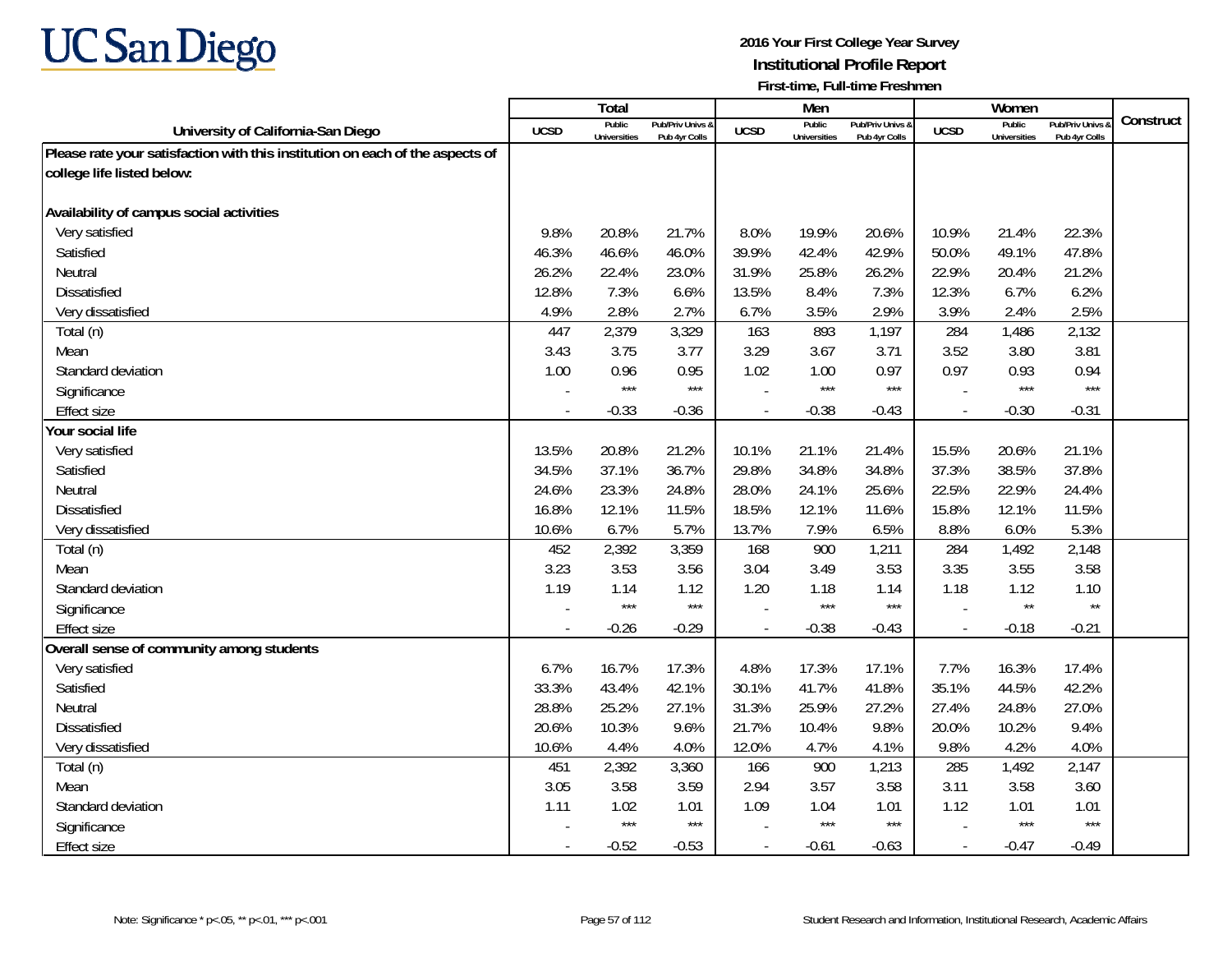

|                                                                               |             | Total                         |                                   |             | Men                           |                                   |             | Women                         |                                        |              |
|-------------------------------------------------------------------------------|-------------|-------------------------------|-----------------------------------|-------------|-------------------------------|-----------------------------------|-------------|-------------------------------|----------------------------------------|--------------|
| University of California-San Diego                                            | <b>UCSD</b> | Public<br><b>Universities</b> | Pub/Priv Univs &<br>Pub 4yr Colls | <b>UCSD</b> | Public<br><b>Universities</b> | Pub/Priv Univs &<br>Pub 4yr Colls | <b>UCSD</b> | Public<br><b>Universities</b> | <b>Pub/Priv Univs</b><br>Pub 4yr Colls | Construct    |
| Please rate your satisfaction with this institution on each of the aspects of |             |                               |                                   |             |                               |                                   |             |                               |                                        |              |
| college life listed below:                                                    |             |                               |                                   |             |                               |                                   |             |                               |                                        |              |
|                                                                               |             |                               |                                   |             |                               |                                   |             |                               |                                        |              |
| Overall college experience                                                    |             |                               |                                   |             |                               |                                   |             |                               |                                        |              |
| Very satisfied                                                                | 12.9%       | 23.2%                         | 23.7%                             | 12.6%       | 24.1%                         | 24.2%                             | 13.1%       | 22.7%                         | 23.3%                                  |              |
| Satisfied                                                                     | 45.6%       | 46.1%                         | 45.7%                             | 42.5%       | 44.2%                         | 45.0%                             | 47.3%       | 47.3%                         | 46.1%                                  |              |
| Neutral                                                                       | 22.2%       | 19.6%                         | 20.7%                             | 23.4%       | 19.1%                         | 20.4%                             | 21.6%       | 20.0%                         | 20.8%                                  |              |
| <b>Dissatisfied</b>                                                           | 12.4%       | 7.9%                          | 7.2%                              | 14.4%       | 9.2%                          | 7.6%                              | 11.3%       | 7.2%                          | 7.0%                                   | Overall      |
| Very dissatisfied                                                             | 6.9%        | 3.1%                          | 2.7%                              | 7.2%        | 3.4%                          | 2.8%                              | 6.7%        | 2.9%                          | 2.7%                                   | Satisfaction |
| Total (n)                                                                     | 450         | 2,397                         | 3,369                             | 167         | 905                           | 1,219                             | 283         | 1,492                         | 2,150                                  |              |
| Mean                                                                          | 3.45        | 3.78                          | 3.80                              | 3.39        | 3.76                          | 3.80                              | 3.49        | 3.80                          | 3.80                                   |              |
| Standard deviation                                                            | 1.08        | 0.99                          | 0.97                              | 1.10        | 1.03                          | 0.98                              | 1.07        | 0.97                          | 0.96                                   |              |
| Significance                                                                  |             | $***$                         | $***$                             |             | ***                           | $***$                             |             | $***$                         | $***$                                  |              |
| <b>Effect size</b>                                                            |             | $-0.33$                       | $-0.36$                           |             | $-0.36$                       | $-0.42$                           |             | $-0.32$                       | $-0.32$                                |              |
| What is your overall grade average (as of your most recently completed        |             |                               |                                   |             |                               |                                   |             |                               |                                        |              |
| academic term)?                                                               |             |                               |                                   |             |                               |                                   |             |                               |                                        |              |
| A or A+                                                                       | 13.8%       | 23.6%                         | 21.7%                             | 16.0%       | 22.8%                         | 20.2%                             | 12.4%       | 24.1%                         | 22.5%                                  |              |
| А-                                                                            | 23.4%       | 21.4%                         | 21.1%                             | 25.4%       | 20.0%                         | 19.6%                             | 22.1%       | 22.3%                         | 21.9%                                  |              |
| $B+$                                                                          | 20.9%       | 16.9%                         | 16.9%                             | 20.4%       | 15.8%                         | 16.0%                             | 21.1%       | 17.6%                         | 17.3%                                  |              |
| Β                                                                             | 21.7%       | 16.6%                         | 17.1%                             | 22.7%       | 18.2%                         | 18.1%                             | 21.1%       | 15.6%                         | 16.5%                                  |              |
| B-                                                                            | 10.0%       | 8.6%                          | 9.0%                              | 5.5%        | 8.2%                          | 9.0%                              | 12.8%       | 8.8%                          | 9.0%                                   |              |
| $C +$                                                                         | 5.0%        | 6.5%                          | 7.1%                              | 4.4%        | 6.9%                          | 8.5%                              | 5.4%        | 6.2%                          | 6.3%                                   |              |
| С                                                                             | 3.1%        | 3.6%                          | 3.9%                              | 3.9%        | 4.8%                          | 5.0%                              | 2.7%        | 2.9%                          | 3.4%                                   |              |
| D                                                                             | 1.0%        | 2.0%                          | 2.1%                              | 1.1%        | 2.4%                          | 2.4%                              | 1.0%        | 1.8%                          | 2.0%                                   |              |
| I did not receive grades in my courses                                        | 1.0%        | 0.8%                          | 1.1%                              | 0.6%        | 0.9%                          | 1.3%                              | 1.3%        | 0.7%                          | 1.0%                                   |              |
| Total (n)                                                                     | 479         | 2,479                         | 3,473                             | 181         | 941                           | 1,265                             | 298         | 1,538                         | 2,208                                  |              |
| Mean                                                                          | 6.70        | 6.86                          | 6.75                              | 6.86        | 6.74                          | 6.59                              | 6.60        | 6.94                          | 6.84                                   |              |
| Standard deviation                                                            | 1.71        | 1.89                          | 1.94                              | 1.68        | 1.97                          | 2.00                              | 1.71        | 1.85                          | 1.90                                   |              |
| Significance                                                                  |             |                               |                                   |             |                               |                                   |             | $\star\star$                  | $\star$                                |              |
| <b>Effect size</b>                                                            |             | $-0.08$                       | $-0.03$                           |             | 0.06                          | 0.14                              |             | $-0.18$                       | $-0.13$                                |              |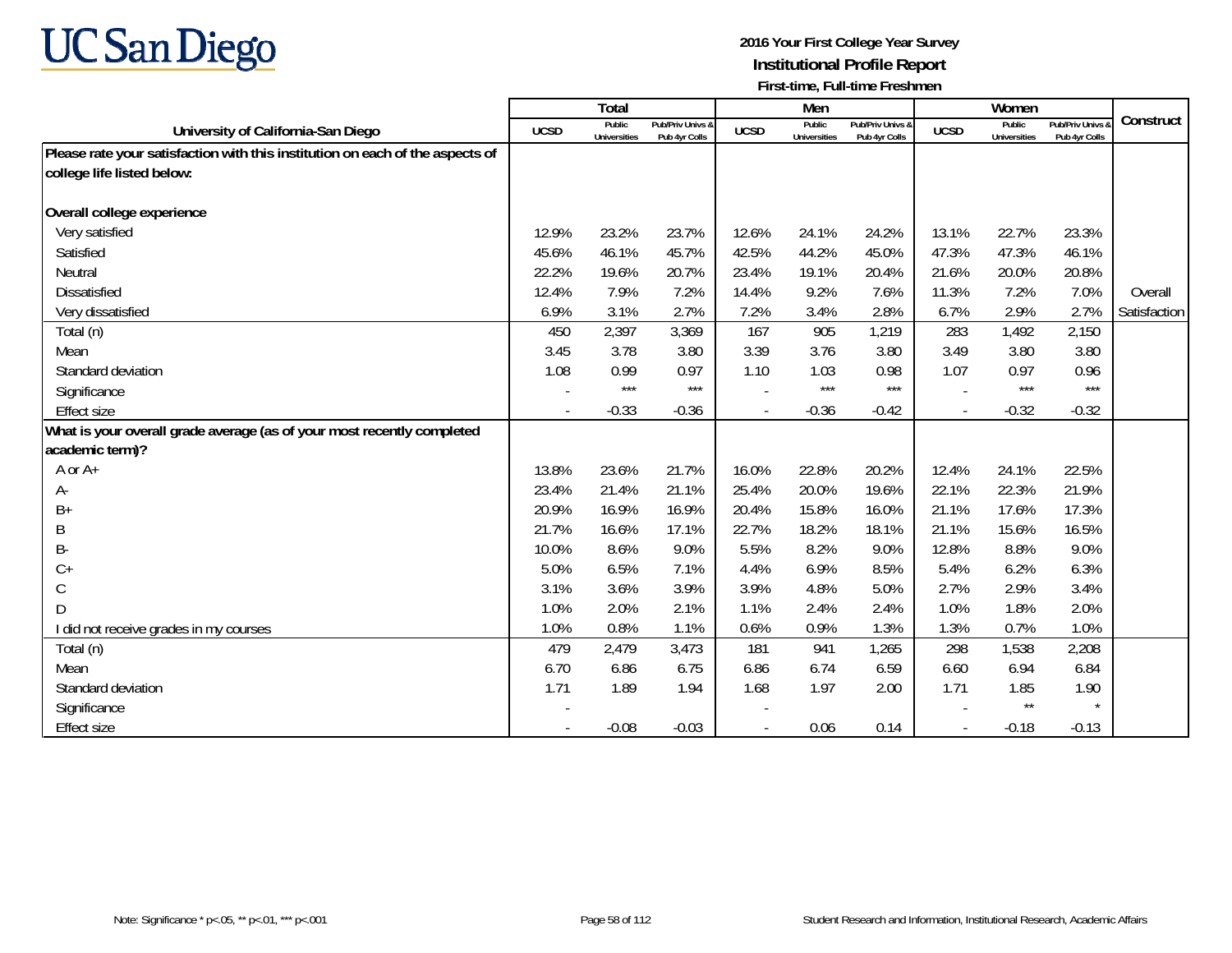

|                                                                             |             | Total                         |                                   |                | Men                           |                                   |                | Women                         |                                        |           |
|-----------------------------------------------------------------------------|-------------|-------------------------------|-----------------------------------|----------------|-------------------------------|-----------------------------------|----------------|-------------------------------|----------------------------------------|-----------|
| University of California-San Diego                                          | <b>UCSD</b> | Public<br><b>Universities</b> | Pub/Priv Univs &<br>Pub 4yr Colls | <b>UCSD</b>    | Public<br><b>Universities</b> | Pub/Priv Univs 8<br>Pub 4yr Colls | <b>UCSD</b>    | Public<br><b>Universities</b> | <b>Pub/Priv Univs</b><br>Pub 4yr Colls | Construct |
| Please rate your agreement with the following statements: This institution  |             |                               |                                   |                |                               |                                   |                |                               |                                        |           |
| has contributed to my:                                                      |             |                               |                                   |                |                               |                                   |                |                               |                                        |           |
|                                                                             |             |                               |                                   |                |                               |                                   |                |                               |                                        |           |
| Intellectual and practical skills (including inquiry and analysis, critical |             |                               |                                   |                |                               |                                   |                |                               |                                        |           |
| thinking, and information literacy)                                         |             |                               |                                   |                |                               |                                   |                |                               |                                        |           |
| Strongly agree                                                              | 26.2%       | 32.5%                         | 31.5%                             | 28.7%          | 35.6%                         | 34.8%                             | 24.7%          | 30.6%                         | 29.6%                                  |           |
| Agree                                                                       | 64.2%       | 59.9%                         | 61.5%                             | 59.1%          | 56.0%                         | 57.5%                             | 67.3%          | 62.3%                         | 63.7%                                  |           |
| <b>Disagree</b>                                                             | 7.7%        | 6.5%                          | 6.2%                              | 7.9%           | 6.9%                          | 6.5%                              | 7.6%           | 6.2%                          | 6.0%                                   |           |
| Strongly disagree                                                           | 1.8%        | 1.1%                          | 0.9%                              | 4.3%           | 1.5%                          | 1.2%                              | 0.4%           | 0.8%                          | 0.7%                                   |           |
| Total (n)                                                                   | 439         | 2,339                         | 3,292                             | 164            | 882                           | 1,194                             | 275            | 1,457                         | 2,098                                  |           |
| Mean                                                                        | 3.15        | 3.24                          | 3.24                              | 3.12           | 3.26                          | 3.26                              | 3.16           | 3.23                          | 3.22                                   |           |
| Standard deviation                                                          | 0.63        | 0.61                          | 0.60                              | 0.72           | 0.65                          | 0.63                              | 0.56           | 0.59                          | 0.58                                   |           |
| Significance                                                                |             | $\star\star$                  | $\star\star$                      |                | $\star$                       | $\star\star$                      |                |                               |                                        |           |
| <b>Effect size</b>                                                          | $\sim$      | $-0.15$                       | $-0.15$                           |                | $-0.22$                       | $-0.22$                           | $\blacksquare$ | $-0.12$                       | $-0.10$                                |           |
| Knowledge of a particular field or discipline                               |             |                               |                                   |                |                               |                                   |                |                               |                                        |           |
| Strongly agree                                                              | 31.1%       | 39.3%                         | 37.2%                             | 31.1%          | 41.8%                         | 40.6%                             | 31.2%          | 37.8%                         | 35.3%                                  |           |
| Agree                                                                       | 61.4%       | 55.0%                         | 56.6%                             | 61.6%          | 52.5%                         | 53.1%                             | 61.2%          | 56.5%                         | 58.6%                                  |           |
| Disagree                                                                    | 6.1%        | 4.8%                          | 5.3%                              | 4.3%           | 4.4%                          | 5.4%                              | 7.2%           | 5.0%                          | 5.3%                                   |           |
| Strongly disagree                                                           | 1.4%        | 0.9%                          | 0.9%                              | 3.0%           | 1.3%                          | 1.0%                              | 0.4%           | 0.7%                          | 0.8%                                   |           |
| Total (n)                                                                   | 440         | 2,339                         | 3,291                             | 164            | 880                           | 1,191                             | 276            | 1,459                         | 2,100                                  |           |
| Mean                                                                        | 3.22        | 3.33                          | 3.30                              | 3.21           | 3.35                          | 3.33                              | 3.23           | 3.31                          | 3.29                                   |           |
| Standard deviation                                                          | 0.62        | 0.61                          | 0.61                              | 0.66           | 0.63                          | 0.62                              | 0.59           | 0.60                          | 0.60                                   |           |
| Significance                                                                |             | $***$                         | $\star\star$                      |                | $\star\star$                  | $\star$                           | $\sim$         | $\star$                       |                                        |           |
| <b>Effect size</b>                                                          |             | $-0.18$                       | $-0.13$                           | $\overline{a}$ | $-0.22$                       | $-0.19$                           | $\overline{a}$ | $-0.13$                       | $-0.10$                                |           |
| Knowledge of people from different races/cultures                           |             |                               |                                   |                |                               |                                   |                |                               |                                        |           |
| Strongly agree                                                              | 19.3%       | 26.4%                         | 26.6%                             | 18.9%          | 24.1%                         | 25.3%                             | 19.6%          | 27.9%                         | 27.4%                                  |           |
| Agree                                                                       | 61.6%       | 59.0%                         | 59.5%                             | 59.8%          | 58.1%                         | 58.0%                             | 62.7%          | 59.6%                         | 60.4%                                  |           |
| Disagree                                                                    | 17.0%       | 13.0%                         | 12.4%                             | 17.7%          | 15.8%                         | 14.9%                             | 16.7%          | 11.3%                         | 11.0%                                  |           |
| Strongly disagree                                                           | 2.0%        | 1.6%                          | 1.5%                              | 3.7%           | 2.0%                          | 1.8%                              | 1.1%           | 1.3%                          | 1.3%                                   |           |
| Total (n)                                                                   | 440         | 2,338                         | 3,285                             | 164            | 881                           | 1,191                             | 276            | 1,457                         | 2,094                                  |           |
| Mean                                                                        | 2.98        | 3.10                          | 3.11                              | 2.94           | 3.04                          | 3.07                              | 3.01           | 3.14                          | 3.14                                   |           |
| Standard deviation                                                          | 0.67        | 0.67                          | 0.66                              | 0.72           | 0.69                          | 0.68                              | 0.64           | 0.65                          | 0.65                                   |           |
| Significance                                                                |             | ***                           | $***$                             |                |                               |                                   |                | $\star\star$                  | $\star\star$                           |           |
| <b>Effect size</b>                                                          |             | $-0.18$                       | $-0.20$                           | $\overline{a}$ | $-0.14$                       | $-0.19$                           | $\sim$         | $-0.20$                       | $-0.20$                                |           |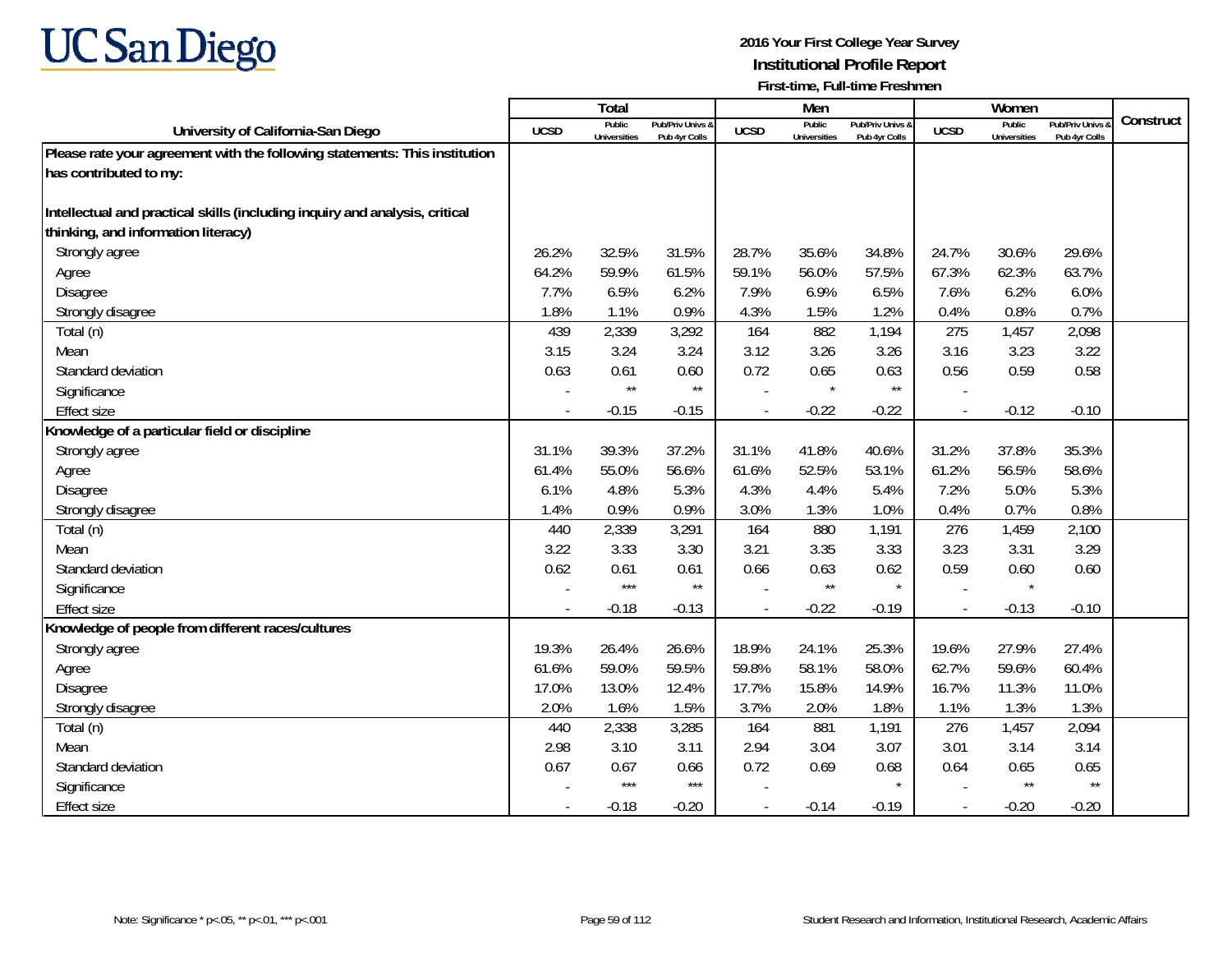

|                                                                            |             | <b>Total</b>                  |                                   |                | Men                           |                                   |                          | Women                         |                                        |           |
|----------------------------------------------------------------------------|-------------|-------------------------------|-----------------------------------|----------------|-------------------------------|-----------------------------------|--------------------------|-------------------------------|----------------------------------------|-----------|
| University of California-San Diego                                         | <b>UCSD</b> | Public<br><b>Universities</b> | Pub/Priv Univs &<br>Pub 4yr Colls | <b>UCSD</b>    | Public<br><b>Universities</b> | Pub/Priv Univs &<br>Pub 4yr Colls | <b>UCSD</b>              | Public<br><b>Universities</b> | <b>Pub/Priv Univs</b><br>Pub 4yr Colls | Construct |
| Please rate your agreement with the following statements: This institution |             |                               |                                   |                |                               |                                   |                          |                               |                                        |           |
| has contributed to my:                                                     |             |                               |                                   |                |                               |                                   |                          |                               |                                        |           |
|                                                                            |             |                               |                                   |                |                               |                                   |                          |                               |                                        |           |
| Understanding of the problems facing your community                        |             |                               |                                   |                |                               |                                   |                          |                               |                                        |           |
| Strongly agree                                                             | 14.8%       | 21.2%                         | 22.2%                             | 13.4%          | 19.5%                         | 21.1%                             | 15.6%                    | 22.2%                         | 22.8%                                  |           |
| Agree                                                                      | 60.5%       | 59.4%                         | 59.3%                             | 56.7%          | 57.0%                         | 57.2%                             | 62.7%                    | 60.9%                         | 60.5%                                  |           |
| Disagree                                                                   | 21.8%       | 17.7%                         | 17.0%                             | 25.6%          | 21.4%                         | 19.6%                             | 19.6%                    | 15.5%                         | 15.5%                                  | Civic     |
| Strongly disagree                                                          | 3.0%        | 1.7%                          | 1.6%                              | 4.3%           | 2.2%                          | 2.1%                              | 2.2%                     | 1.4%                          | 1.3%                                   | Awareness |
| Total (n)                                                                  | 440         | 2,334                         | 3,284                             | 164            | 879                           | 1,189                             | 276                      | 1,455                         | 2,095                                  |           |
| Mean                                                                       | 2.87        | 3.00                          | 3.02                              | 2.79           | 2.94                          | 2.97                              | 2.92                     | 3.04                          | 3.05                                   |           |
| Standard deviation                                                         | 0.68        | 0.68                          | 0.67                              | 0.72           | 0.70                          | 0.70                              | 0.66                     | 0.66                          | 0.66                                   |           |
| Significance                                                               |             | $***$                         | $***$                             |                | $\star$                       | $^{\star\star}$                   |                          | $\star\star$                  | $\star\star$                           |           |
| <b>Effect size</b>                                                         |             | $-0.19$                       | $-0.22$                           |                | $-0.21$                       | $-0.26$                           | $\overline{\phantom{a}}$ | $-0.18$                       | $-0.20$                                |           |
| Understanding of national issues                                           |             |                               |                                   |                |                               |                                   |                          |                               |                                        |           |
| Strongly agree                                                             | 13.0%       | 18.3%                         | 18.8%                             | 11.6%          | 17.9%                         | 18.8%                             | 13.8%                    | 18.6%                         | 18.9%                                  |           |
| Agree                                                                      | 56.1%       | 55.5%                         | 56.2%                             | 56.1%          | 54.2%                         | 55.8%                             | 56.2%                    | 56.4%                         | 56.5%                                  |           |
| Disagree                                                                   | 28.0%       | 23.7%                         | 22.7%                             | 29.3%          | 25.3%                         | 23.0%                             | 27.2%                    | 22.8%                         | 22.6%                                  | Civic     |
| Strongly disagree                                                          | 3.0%        | 2.4%                          | 2.2%                              | 3.0%           | 2.7%                          | 2.4%                              | 2.9%                     | 2.2%                          | 2.1%                                   | Awareness |
| Total (n)                                                                  | 440         | 2,334                         | 3,284                             | 164            | 879                           | 1,189                             | 276                      | 1,455                         | 2,095                                  |           |
| Mean                                                                       | 2.79        | 2.90                          | 2.92                              | 2.76           | 2.87                          | 2.91                              | 2.81                     | 2.91                          | 2.92                                   |           |
| Standard deviation                                                         | 0.70        | 0.71                          | 0.70                              | 0.69           | 0.72                          | 0.71                              | 0.70                     | 0.70                          | 0.70                                   |           |
| Significance                                                               |             | $\star\star$                  | $***$                             |                |                               | $\star$                           |                          | $\star$                       | $\star$                                |           |
| <b>Effect size</b>                                                         |             | $-0.15$                       | $-0.19$                           |                | $-0.15$                       | $-0.21$                           | $\blacksquare$           | $-0.14$                       | $-0.16$                                |           |
| Understanding of global issues                                             |             |                               |                                   |                |                               |                                   |                          |                               |                                        |           |
| Strongly agree                                                             | 14.5%       | 19.2%                         | 19.5%                             | 14.0%          | 20.2%                         | 20.9%                             | 14.9%                    | 18.7%                         | 18.7%                                  |           |
| Agree                                                                      | 52.7%       | 54.0%                         | 54.5%                             | 54.3%          | 53.0%                         | 54.5%                             | 51.8%                    | 54.6%                         | 54.5%                                  |           |
| <b>Disagree</b>                                                            | 29.5%       | 24.0%                         | 23.6%                             | 28.0%          | 23.2%                         | 21.5%                             | 30.4%                    | 24.6%                         | 24.8%                                  | Civic     |
| Strongly disagree                                                          | 3.2%        | 2.7%                          | 2.4%                              | 3.7%           | 3.6%                          | 3.1%                              | 2.9%                     | 2.1%                          | 2.0%                                   | Awareness |
| Total (n)                                                                  | 440         | 2,333                         | 3,282                             | 164            | 880                           | 1,189                             | 276                      | 1,453                         | 2,093                                  |           |
| Mean                                                                       | 2.79        | 2.90                          | 2.91                              | 2.79           | 2.90                          | 2.93                              | 2.79                     | 2.90                          | 2.90                                   |           |
| Standard deviation                                                         | 0.72        | 0.73                          | 0.72                              | 0.72           | 0.75                          | 0.74                              | 0.72                     | 0.71                          | 0.71                                   |           |
| Significance                                                               |             | $\star\star$                  | $^{\star\star}$                   |                |                               |                                   |                          | $\star$                       |                                        |           |
| <b>Effect size</b>                                                         |             | $-0.15$                       | $-0.17$                           | $\overline{a}$ | $-0.15$                       | $-0.19$                           | $\sim$                   | $-0.15$                       | $-0.15$                                |           |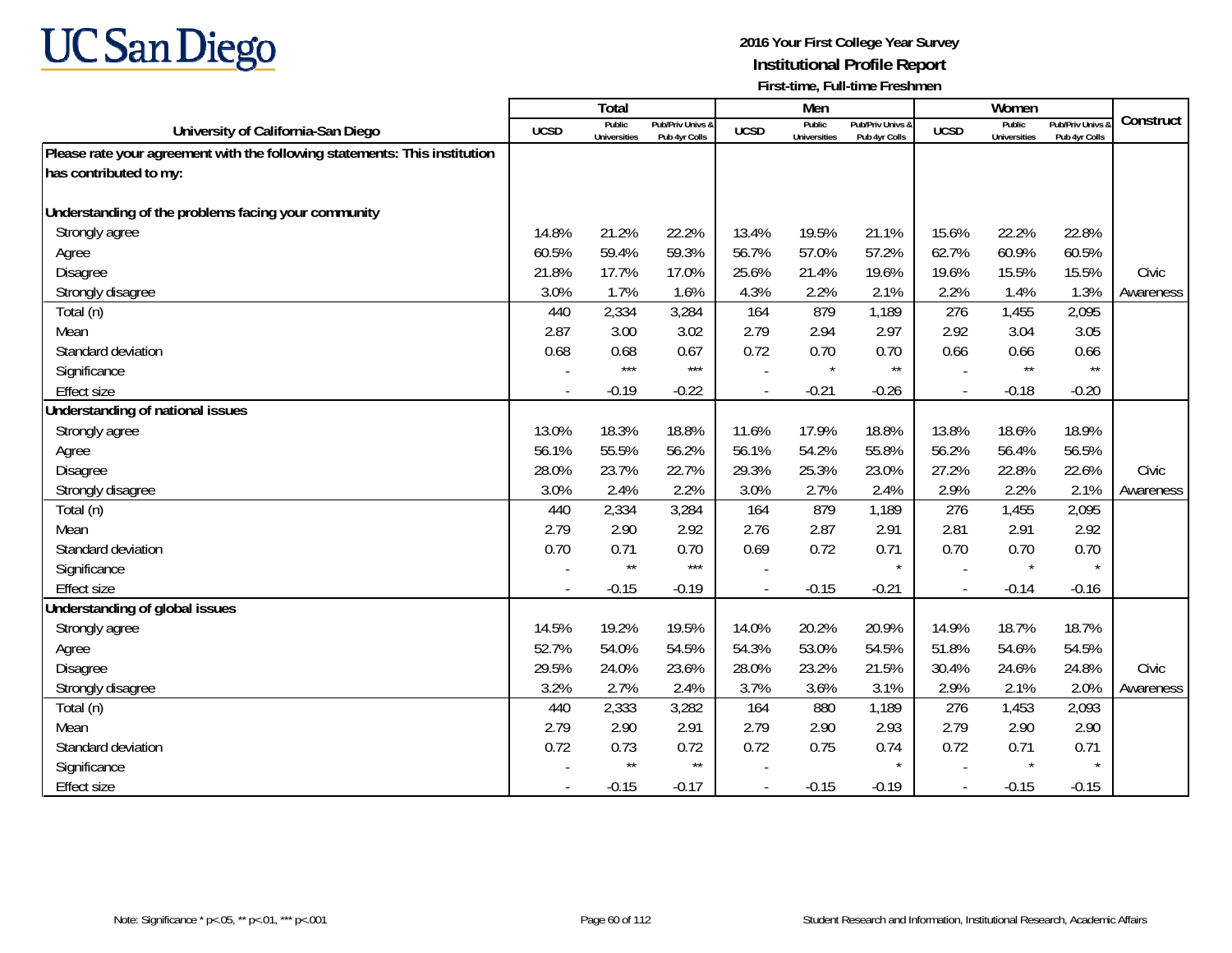

|                                                                            |             | <b>Total</b>                  |                                   |             | Men                           |                                   |                | Women                         |                                        |           |
|----------------------------------------------------------------------------|-------------|-------------------------------|-----------------------------------|-------------|-------------------------------|-----------------------------------|----------------|-------------------------------|----------------------------------------|-----------|
| University of California-San Diego                                         | <b>UCSD</b> | Public<br><b>Universities</b> | Pub/Priv Univs 8<br>Pub 4yr Colls | <b>UCSD</b> | Public<br><b>Universities</b> | Pub/Priv Univs &<br>Pub 4yr Colls | <b>UCSD</b>    | Public<br><b>Universities</b> | <b>Pub/Priv Univs</b><br>Pub 4yr Colls | Construct |
| Please rate your agreement with the following statements: This institution |             |                               |                                   |             |                               |                                   |                |                               |                                        |           |
| has contributed to my:                                                     |             |                               |                                   |             |                               |                                   |                |                               |                                        |           |
|                                                                            |             |                               |                                   |             |                               |                                   |                |                               |                                        |           |
| Ability to conduct research                                                |             |                               |                                   |             |                               |                                   |                |                               |                                        |           |
| Strongly agree                                                             | 15.5%       | 23.0%                         | 23.2%                             | 15.2%       | 24.4%                         | 24.9%                             | 15.6%          | 22.2%                         | 22.1%                                  |           |
| Agree                                                                      | 48.6%       | 55.6%                         | 57.6%                             | 43.9%       | 54.0%                         | 55.3%                             | 51.4%          | 56.7%                         | 58.8%                                  |           |
| Disagree                                                                   | 31.4%       | 18.2%                         | 16.8%                             | 32.9%       | 17.5%                         | 16.5%                             | 30.4%          | 18.6%                         | 16.9%                                  |           |
| Strongly disagree                                                          | 4.5%        | 3.1%                          | 2.5%                              | 7.9%        | 4.1%                          | 3.3%                              | 2.5%           | 2.5%                          | 2.1%                                   |           |
| Total (n)                                                                  | 440         | 2,331                         | 3,282                             | 164         | 880                           | 1,191                             | 276            | 1,451                         | 2,091                                  |           |
| Mean                                                                       | 2.75        | 2.99                          | 3.01                              | 2.66        | 2.99                          | 3.02                              | 2.80           | 2.98                          | 3.01                                   |           |
| Standard deviation                                                         | 0.77        | 0.73                          | 0.71                              | 0.83        | 0.76                          | 0.74                              | 0.72           | 0.71                          | 0.69                                   |           |
| Significance                                                               |             | $***$                         | $***$                             |             | $***$                         | $***$                             |                | $***$                         | $***$                                  |           |
| <b>Effect size</b>                                                         |             | $-0.33$                       | $-0.37$                           |             | $-0.43$                       | $-0.49$                           |                | $-0.25$                       | $-0.30$                                |           |
| Ability to work as part of a team                                          |             |                               |                                   |             |                               |                                   |                |                               |                                        |           |
| Strongly agree                                                             | 15.0%       | 25.4%                         | 26.2%                             | 17.1%       | 25.2%                         | 26.1%                             | 13.8%          | 25.5%                         | 26.2%                                  |           |
| Agree                                                                      | 58.0%       | 59.6%                         | 59.6%                             | 51.8%       | 57.5%                         | 57.4%                             | 61.6%          | 60.8%                         | 60.8%                                  |           |
| Disagree                                                                   | 23.9%       | 13.1%                         | 12.7%                             | 26.2%       | 14.5%                         | 14.4%                             | 22.5%          | 12.2%                         | 11.7%                                  |           |
| Strongly disagree                                                          | 3.2%        | 2.0%                          | 1.6%                              | 4.9%        | 2.8%                          | 2.2%                              | 2.2%           | 1.4%                          | 1.2%                                   |           |
| Total (n)                                                                  | 440         | 2,333                         | 3,287                             | 164         | 878                           | 1,190                             | 276            | 1,455                         | 2,097                                  |           |
| Mean                                                                       | 2.85        | 3.08                          | 3.10                              | 2.81        | 3.05                          | 3.07                              | 2.87           | 3.10                          | 3.12                                   |           |
| Standard deviation                                                         | 0.70        | 0.68                          | 0.66                              | 0.77        | 0.71                          | 0.70                              | 0.66           | 0.65                          | 0.64                                   |           |
| Significance                                                               |             | $***$                         | $***$                             |             | $***$                         | $***$                             |                | $***$                         | $***$                                  |           |
| <b>Effect size</b>                                                         | $\sim$      | $-0.34$                       | $-0.38$                           |             | $-0.34$                       | $-0.37$                           | $\blacksquare$ | $-0.35$                       | $-0.39$                                |           |
| <b>Critical thinking skills</b>                                            |             |                               |                                   |             |                               |                                   |                |                               |                                        |           |
| Strongly agree                                                             | 19.6%       | 28.0%                         | 28.4%                             | 18.4%       | 28.3%                         | 29.4%                             | 20.3%          | 27.8%                         | 27.8%                                  |           |
| Agree                                                                      | 64.9%       | 62.5%                         | 62.6%                             | 66.3%       | 61.7%                         | 60.7%                             | 64.1%          | 62.9%                         | 63.7%                                  |           |
| Disagree                                                                   | 13.9%       | 8.3%                          | 8.0%                              | 12.3%       | 8.4%                          | 8.7%                              | 14.9%          | 8.3%                          | 7.7%                                   |           |
| Strongly disagree                                                          | 1.6%        | 1.2%                          | 1.0%                              | 3.1%        | 1.6%                          | 1.2%                              | 0.7%           | 1.0%                          | 0.9%                                   |           |
| Total (n)                                                                  | 439         | 2,339                         | 3,292                             | 163         | 880                           | 1,191                             | 276            | 1,459                         | 2,101                                  |           |
| Mean                                                                       | 3.03        | 3.17                          | 3.18                              | 3.00        | 3.17                          | 3.18                              | 3.04           | 3.18                          | 3.18                                   |           |
| Standard deviation                                                         | 0.63        | 0.62                          | 0.61                              | 0.66        | 0.64                          | 0.63                              | 0.62           | 0.61                          | 0.60                                   |           |
| Significance                                                               |             | $***$                         | $***$                             |             | $\star\star$                  | $***$                             |                | $***$                         | $***$                                  |           |
| <b>Effect size</b>                                                         | $\sim$      | $-0.23$                       | $-0.25$                           |             | $-0.27$                       | $-0.29$                           | $\overline{a}$ | $-0.23$                       | $-0.23$                                |           |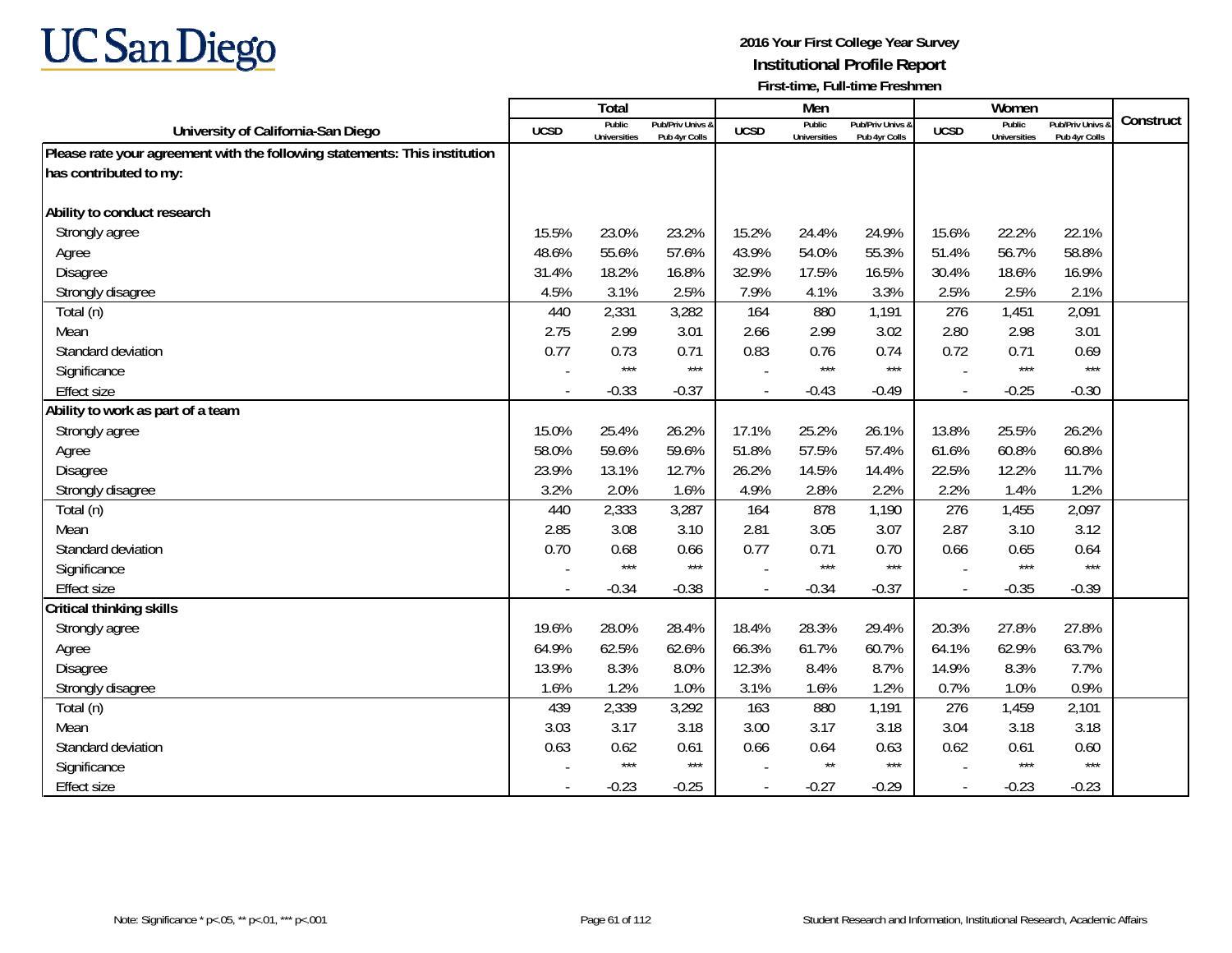

|                                                                            |             | Total                  |                                   |             | Men                           |                                   |                          | Women                         |                                   |           |
|----------------------------------------------------------------------------|-------------|------------------------|-----------------------------------|-------------|-------------------------------|-----------------------------------|--------------------------|-------------------------------|-----------------------------------|-----------|
| University of California-San Diego                                         | <b>UCSD</b> | Public<br>Universities | Pub/Priv Univs &<br>Pub 4yr Colls | <b>UCSD</b> | Public<br><b>Universities</b> | Pub/Priv Univs &<br>Pub 4yr Colls | <b>UCSD</b>              | Public<br><b>Universities</b> | Pub/Priv Univs &<br>Pub 4yr Colls | Construct |
| Please rate your agreement with the following statements: This institution |             |                        |                                   |             |                               |                                   |                          |                               |                                   |           |
| has contributed to my:                                                     |             |                        |                                   |             |                               |                                   |                          |                               |                                   |           |
| Problem-solving skills                                                     |             |                        |                                   |             |                               |                                   |                          |                               |                                   |           |
| Strongly agree                                                             | 20.3%       | 29.5%                  | 29.3%                             | 20.9%       | 30.8%                         | 30.9%                             | 20.0%                    | 28.7%                         | 28.3%                             |           |
| Agree                                                                      | 63.9%       | 61.0%                  | 61.4%                             | 63.8%       | 59.4%                         | 58.8%                             | 64.0%                    | 61.9%                         | 62.9%                             |           |
| Disagree                                                                   | 13.5%       | 8.1%                   | 8.1%                              | 11.0%       | 8.0%                          | 8.7%                              | 14.9%                    | 8.1%                          | 7.8%                              |           |
| Strongly disagree                                                          | 2.3%        | 1.5%                   | 1.3%                              | 4.3%        | 1.8%                          | 1.6%                              | 1.1%                     | 1.2%                          | 1.1%                              |           |
| Total (n)                                                                  | 438         | 2,331                  | 3,280                             | 163         | 880                           | 1,190                             | 275                      | 1,451                         | 2,090                             |           |
| Mean                                                                       | 3.02        | 3.19                   | 3.19                              | 3.01        | 3.19                          | 3.19                              | 3.03                     | 3.18                          | 3.18                              |           |
| Standard deviation                                                         | 0.66        | 0.63                   | 0.62                              | 0.70        | 0.65                          | 0.65                              | 0.63                     | 0.62                          | 0.61                              |           |
| Significance                                                               |             | $***$                  | $***$                             |             | $***$                         | $***$                             | $\overline{\phantom{a}}$ | $***$                         | $***$                             |           |
| Effect size                                                                |             | $-0.27$                | $-0.27$                           |             | $-0.28$                       | $-0.28$                           | $\overline{\phantom{a}}$ | $-0.24$                       | $-0.25$                           |           |
| Foreign language ability                                                   |             |                        |                                   |             |                               |                                   |                          |                               |                                   |           |
| Strongly agree                                                             | 13.5%       | 15.0%                  | 14.6%                             | 14.0%       | 14.4%                         | 14.6%                             | 13.1%                    | 15.3%                         | 14.6%                             |           |
| Agree                                                                      | 32.2%       | 36.8%                  | 36.6%                             | 33.5%       | 34.1%                         | 34.8%                             | 31.4%                    | 38.5%                         | 37.6%                             |           |
| Disagree                                                                   | 41.1%       | 35.4%                  | 36.1%                             | 37.2%       | 35.4%                         | 35.1%                             | 43.4%                    | 35.4%                         | 36.7%                             |           |
| Strongly disagree                                                          | 13.2%       | 12.8%                  | 12.7%                             | 15.2%       | 16.1%                         | 15.5%                             | 12.0%                    | 10.8%                         | 11.1%                             |           |
| Total (n)                                                                  | 438         | 2,334                  | 3,285                             | 164         | 881                           | 1,191                             | 274                      | 1,453                         | 2,094                             |           |
| Mean                                                                       | 2.46        | 2.54                   | 2.53                              | 2.46        | 2.47                          | 2.48                              | 2.46                     | 2.58                          | 2.56                              |           |
| Standard deviation                                                         | 0.89        | 0.90                   | 0.89                              | 0.92        | 0.93                          | 0.92                              | 0.87                     | 0.87                          | 0.87                              |           |
| Significance                                                               |             |                        |                                   |             |                               |                                   |                          | $\star$                       |                                   |           |
| Effect size                                                                |             | $-0.09$                | $-0.08$                           |             | $-0.01$                       | $-0.02$                           | $\blacksquare$           | $-0.14$                       | $-0.11$                           |           |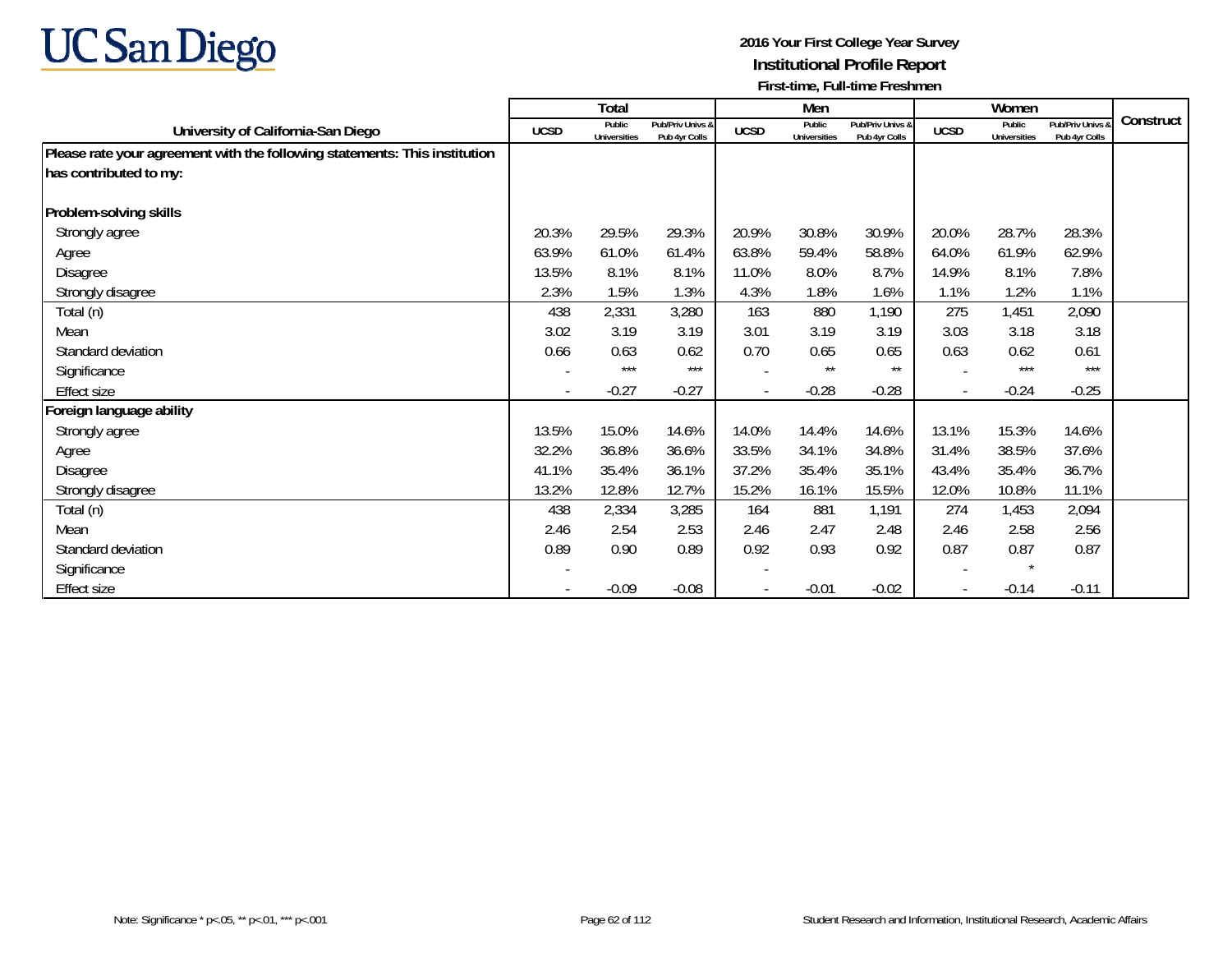

|                                                                       |             | Total                         |                                   |             | Men                           |                                   |                          | Women                         |                                        |           |
|-----------------------------------------------------------------------|-------------|-------------------------------|-----------------------------------|-------------|-------------------------------|-----------------------------------|--------------------------|-------------------------------|----------------------------------------|-----------|
| University of California-San Diego                                    | <b>UCSD</b> | Public<br><b>Universities</b> | Pub/Priv Univs &<br>Pub 4yr Colls | <b>UCSD</b> | Public<br><b>Universities</b> | Pub/Priv Univs &<br>Pub 4yr Colls | <b>UCSD</b>              | Public<br><b>Universities</b> | <b>Pub/Priv Univs</b><br>Pub 4yr Colls | Construct |
| Where did you primarily live while attending college this past year?  |             |                               |                                   |             |                               |                                   |                          |                               |                                        |           |
|                                                                       |             |                               |                                   |             |                               |                                   |                          |                               |                                        |           |
| On campus special interest housing                                    |             |                               |                                   |             |                               |                                   |                          |                               |                                        |           |
| First-year student housing                                            | 2.7%        | 9.8%                          | 10.9%                             | 3.0%        | 10.1%                         | 11.1%                             | 2.5%                     | 9.7%                          | 10.8%                                  |           |
| Cultural or minority student housing                                  | 0.7%        | 0.2%                          | 0.2%                              | 0.6%        | 0.1%                          | 0.3%                              | 0.7%                     | 0.3%                          | 0.2%                                   |           |
| Single-sex housing                                                    | 0.0%        | 0.5%                          | 0.5%                              | 0.0%        | 0.3%                          | 0.3%                              | 0.0%                     | 0.6%                          | 0.6%                                   |           |
| Special academic program housing                                      | 0.2%        | 5.3%                          | 4.6%                              | 0.6%        | 4.4%                          | 4.0%                              | 0.0%                     | 5.9%                          | 4.9%                                   |           |
| Other special interest housing                                        | 0.9%        | 1.5%                          | 1.2%                              | 0.0%        | 0.3%                          | 0.3%                              | 1.4%                     | 2.1%                          | 1.6%                                   |           |
| On campus regular college housing                                     |             |                               |                                   |             |                               |                                   |                          |                               |                                        |           |
| Residence hall                                                        | 68.2%       | 55.9%                         | 49.3%                             | 67.7%       | 57.2%                         | 50.5%                             | 68.5%                    | 55.1%                         | 48.6%                                  |           |
| Apartment                                                             | 8.9%        | 2.6%                          | 2.9%                              | 7.9%        | 2.5%                          | 2.5%                              | 9.4%                     | 2.6%                          | 3.1%                                   |           |
| Fraternity or sorority housing                                        | 0.0%        | 0.1%                          | 0.2%                              | 0.0%        | 0.0%                          | 0.1%                              | 0.0%                     | 0.1%                          | 0.3%                                   |           |
| Other residential housing                                             | 0.0%        | 0.2%                          | 0.2%                              | 0.0%        | 0.2%                          | 0.2%                              | 0.0%                     | 0.1%                          | 0.1%                                   |           |
| Off campus                                                            |             |                               |                                   |             |                               |                                   |                          |                               |                                        |           |
| At home with family                                                   | 9.3%        | 19.0%                         | 24.5%                             | 10.4%       | 19.0%                         | 24.5%                             | 8.7%                     | 18.9%                         | 24.4%                                  |           |
| Fraternity or sorority                                                | 0.2%        | 0.1%                          | 0.2%                              | 0.6%        | 0.2%                          | 0.3%                              | 0.0%                     | 0.0%                          | 0.1%                                   |           |
| Rented apartment or house                                             | 8.4%        | 4.1%                          | 4.5%                              | 8.5%        | 4.2%                          | 4.5%                              | 8.3%                     | 4.0%                          | 4.5%                                   |           |
| Other                                                                 | 0.5%        | 0.8%                          | 0.9%                              | 0.6%        | 1.4%                          | 1.5%                              | 0.4%                     | 0.5%                          | 0.6%                                   |           |
| Total (n)                                                             | 440         | 2,342                         | 3,234                             | 164         | 884                           | 1,166                             | 276                      | 1,458                         | 2,068                                  |           |
| Indicate the importance to you personally of each of the following:   |             |                               |                                   |             |                               |                                   |                          |                               |                                        |           |
|                                                                       |             |                               |                                   |             |                               |                                   |                          |                               |                                        |           |
| Becoming accomplished in one of the performing arts (acting, dancing, |             |                               |                                   |             |                               |                                   |                          |                               |                                        |           |
| etc.)                                                                 |             |                               |                                   |             |                               |                                   |                          |                               |                                        |           |
| Essential                                                             | 8.1%        | 10.4%                         | 11.2%                             | 10.5%       | 10.4%                         | 10.9%                             | 6.7%                     | 10.4%                         | 11.3%                                  |           |
| Very important                                                        | 16.7%       | 13.9%                         | 14.4%                             | 14.2%       | 13.8%                         | 15.3%                             | 18.3%                    | 14.0%                         | 13.8%                                  |           |
| Somewhat important                                                    | 35.1%       | 29.0%                         | 28.3%                             | 32.7%       | 27.2%                         | 26.7%                             | 36.6%                    | 30.1%                         | 29.2%                                  |           |
| Not important                                                         | 40.0%       | 46.7%                         | 46.2%                             | 42.6%       | 48.6%                         | 47.1%                             | 38.4%                    | 45.5%                         | 45.7%                                  |           |
| Total (n)                                                             | 430         | 2,310                         | 3,236                             | 162         | 872                           | 1,175                             | 268                      | 1,438                         | 2,061                                  |           |
| Mean                                                                  | 1.93        | 1.88                          | 1.91                              | 1.93        | 1.86                          | 1.90                              | 1.93                     | 1.89                          | 1.91                                   |           |
| Standard deviation                                                    | 0.94        | 1.00                          | 1.02                              | 0.99        | 1.01                          | 1.02                              | 0.91                     | 1.00                          | 1.02                                   |           |
| Significance                                                          |             |                               |                                   |             |                               |                                   |                          |                               |                                        |           |
| <b>Effect size</b>                                                    |             | 0.05                          | 0.02                              |             | 0.07                          | 0.03                              | $\overline{\phantom{a}}$ | 0.04                          | 0.02                                   |           |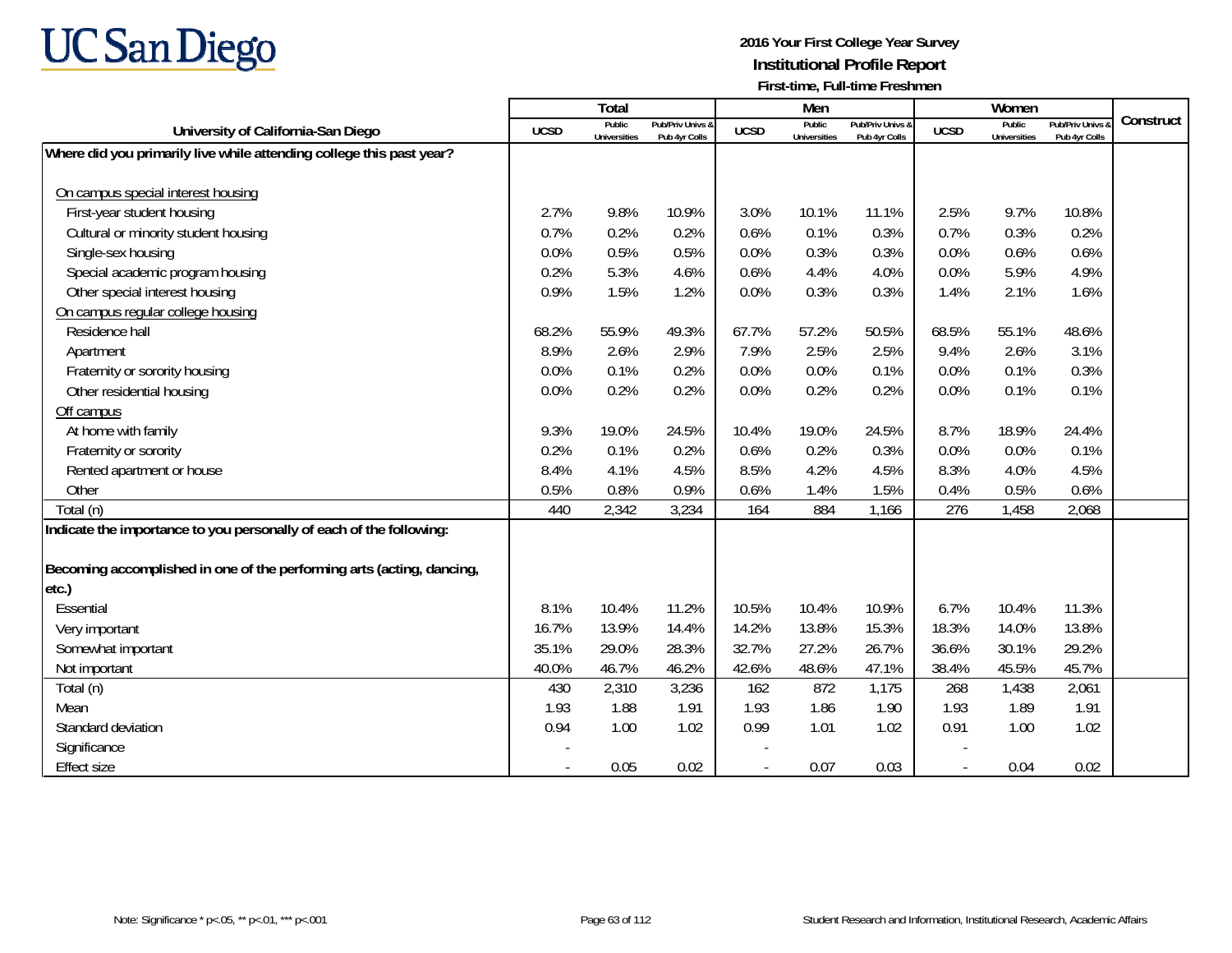

|                                                                     |             | Total                         |                                   |                          | Men                           |                                   |                          | Women                         |                                        |           |
|---------------------------------------------------------------------|-------------|-------------------------------|-----------------------------------|--------------------------|-------------------------------|-----------------------------------|--------------------------|-------------------------------|----------------------------------------|-----------|
| University of California-San Diego                                  | <b>UCSD</b> | Public<br><b>Universities</b> | Pub/Priv Univs &<br>Pub 4vr Colls | <b>UCSD</b>              | Public<br><b>Universities</b> | Pub/Priv Univs 8<br>Pub 4vr Colls | <b>UCSD</b>              | Public<br><b>Universities</b> | <b>Pub/Priv Univs</b><br>Pub 4vr Colls | Construct |
| Indicate the importance to you personally of each of the following: |             |                               |                                   |                          |                               |                                   |                          |                               |                                        |           |
|                                                                     |             |                               |                                   |                          |                               |                                   |                          |                               |                                        |           |
| Becoming an authority in my field                                   |             |                               |                                   |                          |                               |                                   |                          |                               |                                        |           |
| Essential                                                           | 18.9%       | 23.8%                         | 24.8%                             | 22.5%                    | 26.1%                         | 27.1%                             | 16.8%                    | 22.5%                         | 23.5%                                  |           |
| Very important                                                      | 40.7%       | 38.1%                         | 37.6%                             | 40.6%                    | 37.9%                         | 37.9%                             | 40.7%                    | 38.2%                         | 37.5%                                  |           |
| Somewhat important                                                  | 31.3%       | 29.9%                         | 29.5%                             | 28.8%                    | 29.0%                         | 28.1%                             | 32.8%                    | 30.5%                         | 30.3%                                  |           |
| Not important                                                       | 9.1%        | 8.1%                          | 8.1%                              | 8.1%                     | 7.0%                          | 6.9%                              | 9.7%                     | 8.8%                          | 8.7%                                   |           |
| Total (n)                                                           | 428         | 2,302                         | 3,228                             | 160                      | 867                           | 1,170                             | 268                      | 1,435                         | 2,058                                  |           |
| Mean                                                                | 2.69        | 2.78                          | 2.79                              | 2.78                     | 2.83                          | 2.85                              | 2.65                     | 2.74                          | 2.76                                   |           |
| Standard deviation                                                  | 0.88        | 0.90                          | 0.91                              | 0.89                     | 0.90                          | 0.90                              | 0.87                     | 0.90                          | 0.91                                   |           |
| Significance                                                        |             |                               | $\star$                           |                          |                               |                                   |                          |                               |                                        |           |
| <b>Effect size</b>                                                  |             | $-0.10$                       | $-0.11$                           |                          | $-0.06$                       | $-0.08$                           |                          | $-0.10$                       | $-0.12$                                |           |
| Indicate the importance to you personally of each of the following: |             |                               |                                   |                          |                               |                                   |                          |                               |                                        |           |
|                                                                     |             |                               |                                   |                          |                               |                                   |                          |                               |                                        |           |
| Integrating spirtuality into my life                                |             |                               |                                   |                          |                               |                                   |                          |                               |                                        |           |
| Essential                                                           | 13.7%       | 21.2%                         | 21.7%                             | 14.8%                    | 18.8%                         | 19.8%                             | 13.1%                    | 22.7%                         | 22.9%                                  |           |
| Very important                                                      | 20.7%       | 22.1%                         | 22.6%                             | 20.4%                    | 20.2%                         | 21.2%                             | 20.9%                    | 23.2%                         | 23.4%                                  |           |
| Somewhat important                                                  | 24.9%       | 27.1%                         | 27.5%                             | 27.8%                    | 27.8%                         | 28.6%                             | 23.1%                    | 26.6%                         | 26.9%                                  |           |
| Not important                                                       | 40.7%       | 29.6%                         | 28.1%                             | 37.0%                    | 33.2%                         | 30.4%                             | 42.9%                    | 27.5%                         | 26.8%                                  |           |
| Total (n)                                                           | 430         | 2,297                         | 3,220                             | 162                      | 867                           | 1,168                             | 268                      | 1,430                         | 2,052                                  |           |
| Mean                                                                | 2.07        | 2.35                          | 2.38                              | 2.13                     | 2.25                          | 2.30                              | 2.04                     | 2.41                          | 2.42                                   |           |
| Standard deviation                                                  | 1.08        | 1.12                          | 1.11                              | 1.08                     | 1.11                          | 1.10                              | 1.08                     | 1.12                          | 1.11                                   |           |
| Significance                                                        |             | ***                           | $***$                             |                          |                               |                                   |                          | $***$                         | $***$                                  |           |
| <b>Effect size</b>                                                  |             | $-0.25$                       | $-0.28$                           | $\overline{a}$           | $-0.11$                       | $-0.15$                           | $\overline{\phantom{a}}$ | $-0.33$                       | $-0.34$                                |           |
| Indicate the importance to you personally of each of the following: |             |                               |                                   |                          |                               |                                   |                          |                               |                                        |           |
| Becoming successful in a business of my own                         |             |                               |                                   |                          |                               |                                   |                          |                               |                                        |           |
| Essential                                                           | 12.6%       | 17.1%                         | 19.2%                             | 18.6%                    | 19.0%                         | 20.8%                             | 9.0%                     | 15.9%                         | 18.3%                                  |           |
| Very important                                                      | 19.2%       | 23.0%                         | 24.5%                             | 19.3%                    | 24.8%                         | 26.1%                             | 19.1%                    | 21.9%                         | 23.6%                                  |           |
| Somewhat important                                                  | 40.2%       | 32.1%                         | 31.0%                             | 37.9%                    | 32.1%                         | 31.8%                             | 41.6%                    | 32.1%                         | 30.6%                                  |           |
| Not important                                                       | 28.0%       | 27.8%                         | 25.2%                             | 24.2%                    | 24.1%                         | 21.3%                             | 30.3%                    | 30.1%                         | 27.5%                                  |           |
| Total (n)                                                           | 428         | 2,299                         | 3,224                             | 161                      | 868                           | 1,171                             | 267                      | 1,431                         | 2,053                                  |           |
| Mean                                                                | 2.16        | 2.29                          | 2.38                              | 2.32                     | 2.39                          | 2.47                              | 2.07                     | 2.23                          | 2.33                                   |           |
| Standard deviation                                                  | 0.98        | 1.05                          | 1.06                              | 1.04                     | 1.05                          | 1.04                              | 0.92                     | 1.05                          | 1.07                                   |           |
| Significance                                                        |             | $\star$                       | $***$                             |                          |                               |                                   |                          | $\star$                       | $***$                                  |           |
| <b>Effect size</b>                                                  |             | $-0.12$                       | $-0.21$                           | $\overline{\phantom{a}}$ | $-0.07$                       | $-0.14$                           | $\blacksquare$           | $-0.15$                       | $-0.24$                                |           |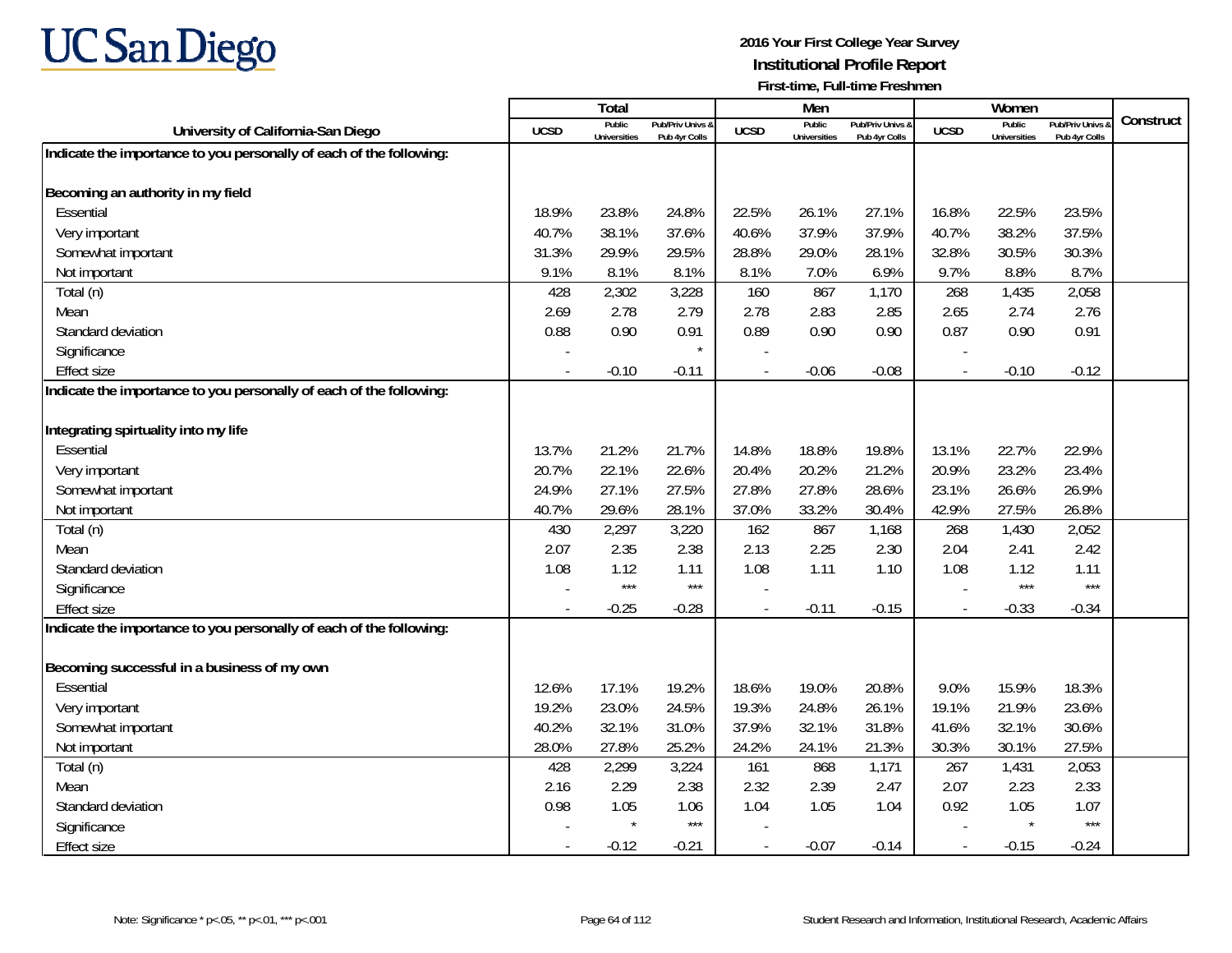

|                                                                          |             | Total                         |                                   |             | Men                           |                                   |                          | Women                         |                                        |           |
|--------------------------------------------------------------------------|-------------|-------------------------------|-----------------------------------|-------------|-------------------------------|-----------------------------------|--------------------------|-------------------------------|----------------------------------------|-----------|
| University of California-San Diego                                       | <b>UCSD</b> | Public<br><b>Universities</b> | Pub/Priv Univs &<br>Pub 4yr Colls | <b>UCSD</b> | Public<br><b>Universities</b> | Pub/Priv Univs &<br>Pub 4yr Colls | <b>UCSD</b>              | Public<br><b>Universities</b> | <b>Pub/Priv Univs</b><br>Pub 4yr Colls | Construct |
| Indicate the importance to you personally of each of the following:      |             |                               |                                   |             |                               |                                   |                          |                               |                                        |           |
|                                                                          |             |                               |                                   |             |                               |                                   |                          |                               |                                        |           |
| Obtaining recognition from my colleagues for contributions to my special |             |                               |                                   |             |                               |                                   |                          |                               |                                        |           |
| field                                                                    |             |                               |                                   |             |                               |                                   |                          |                               |                                        |           |
| Essential                                                                | 17.7%       | 21.9%                         | 23.1%                             | 19.9%       | 23.3%                         | 24.6%                             | 16.4%                    | 21.1%                         | 22.3%                                  |           |
| Very important                                                           | 35.4%       | 37.2%                         | 37.5%                             | 34.2%       | 36.0%                         | 36.3%                             | 36.2%                    | 37.9%                         | 38.2%                                  |           |
| Somewhat important                                                       | 37.1%       | 31.9%                         | 30.7%                             | 37.9%       | 32.5%                         | 31.2%                             | 36.6%                    | 31.5%                         | 30.5%                                  |           |
| Not important                                                            | 9.8%        | 9.0%                          | 8.6%                              | 8.1%        | 8.2%                          | 8.0%                              | 10.8%                    | 9.6%                          | 9.0%                                   |           |
| Total (n)                                                                | 429         | 2,301                         | 3,227                             | 161         | 867                           | 1,169                             | 268                      | 1,434                         | 2,058                                  |           |
| Mean                                                                     | 2.61        | 2.72                          | 2.75                              | 2.66        | 2.74                          | 2.77                              | 2.58                     | 2.70                          | 2.74                                   |           |
| Standard deviation                                                       | 0.89        | 0.91                          | 0.91                              | 0.89        | 0.91                          | 0.91                              | 0.89                     | 0.91                          | 0.91                                   |           |
| Significance                                                             |             | $\star$                       | $\star\star$                      |             |                               |                                   |                          | $\star$                       | $^{\star\star}$                        |           |
| <b>Effect size</b>                                                       |             | $-0.12$                       | $-0.15$                           |             | $-0.09$                       | $-0.12$                           | $\overline{\phantom{a}}$ | $-0.13$                       | $-0.18$                                |           |
| Influencing the political structure                                      |             |                               |                                   |             |                               |                                   |                          |                               |                                        |           |
| Essential                                                                | 7.9%        | 10.5%                         | 11.4%                             | 8.1%        | 10.3%                         | 12.0%                             | 7.8%                     | 10.6%                         | 11.1%                                  |           |
| Very important                                                           | 20.3%       | 19.9%                         | 20.0%                             | 23.8%       | 23.4%                         | 23.6%                             | 18.3%                    | 17.7%                         | 18.0%                                  |           |
| Somewhat important                                                       | 36.7%       | 35.7%                         | 36.1%                             | 35.6%       | 35.7%                         | 35.5%                             | 37.3%                    | 35.8%                         | 36.4%                                  |           |
| Not important                                                            | 35.0%       | 33.9%                         | 32.5%                             | 32.5%       | 30.6%                         | 28.9%                             | 36.6%                    | 35.9%                         | 34.5%                                  |           |
| Total (n)                                                                | 428         | 2,300                         | 3,226                             | 160         | 866                           | 1,168                             | 268                      | 1,434                         | 2,058                                  |           |
| Mean                                                                     | 2.01        | 2.07                          | 2.10                              | 2.08        | 2.13                          | 2.19                              | 1.97                     | 2.03                          | 2.06                                   |           |
| Standard deviation                                                       | 0.93        | 0.98                          | 0.99                              | 0.94        | 0.97                          | 0.98                              | 0.93                     | 0.98                          | 0.98                                   |           |
| Significance                                                             |             |                               |                                   |             |                               |                                   |                          |                               |                                        |           |
| <b>Effect size</b>                                                       |             | $-0.06$                       | $-0.09$                           |             | $-0.05$                       | $-0.11$                           | $\blacksquare$           | $-0.06$                       | $-0.09$                                |           |
| Influencing social values                                                |             |                               |                                   |             |                               |                                   |                          |                               |                                        |           |
| Essential                                                                | 17.9%       | 20.1%                         | 20.9%                             | 16.8%       | 18.0%                         | 18.9%                             | 18.7%                    | 21.3%                         | 22.1%                                  |           |
| Very important                                                           | 34.0%       | 35.7%                         | 36.0%                             | 30.4%       | 31.1%                         | 33.0%                             | 36.2%                    | 38.5%                         | 37.6%                                  |           |
| Somewhat important                                                       | 31.7%       | 30.8%                         | 30.8%                             | 31.7%       | 34.3%                         | 33.6%                             | 31.7%                    | 28.7%                         | 29.2%                                  | Social    |
| Not important                                                            | 16.3%       | 13.4%                         | 12.3%                             | 21.1%       | 16.6%                         | 14.5%                             | 13.4%                    | 11.5%                         | 11.1%                                  | Agency    |
| Total (n)                                                                | 429         | 2,301                         | 3,226                             | 161         | 867                           | 1,170                             | 268                      | 1,434                         | 2,056                                  |           |
| Mean                                                                     | 2.54        | 2.62                          | 2.65                              | 2.43        | 2.51                          | 2.56                              | 2.60                     | 2.70                          | 2.71                                   |           |
| Standard deviation                                                       | 0.97        | 0.95                          | 0.94                              | 1.00        | 0.97                          | 0.96                              | 0.94                     | 0.93                          | 0.93                                   | Civic     |
| Significance                                                             |             |                               |                                   |             |                               |                                   |                          |                               |                                        | Engage-   |
| <b>Effect size</b>                                                       |             | $-0.08$                       | $-0.12$                           |             | $-0.08$                       | $-0.14$                           | $\blacksquare$           | $-0.11$                       | $-0.12$                                | ment      |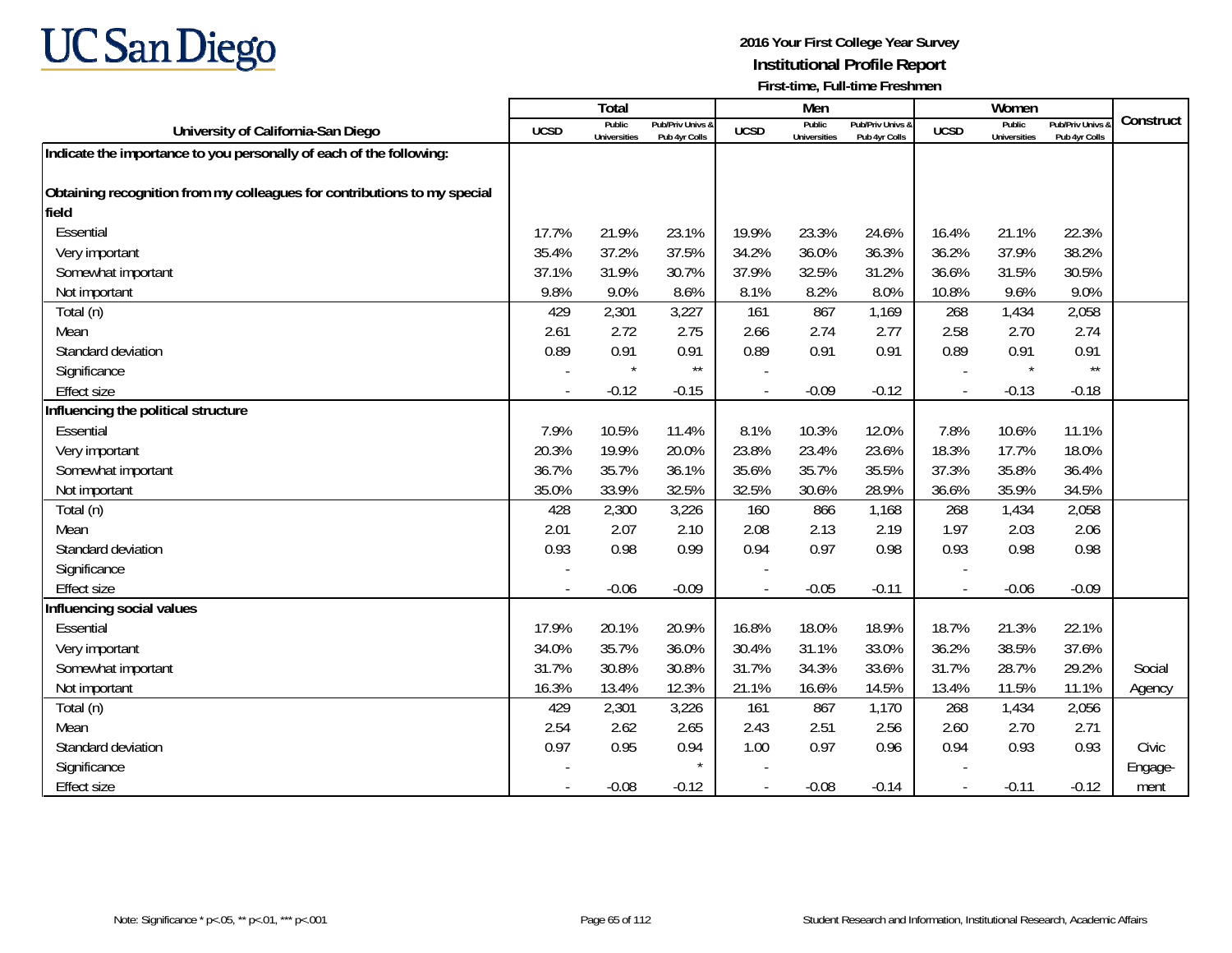

|                                                                     |             | Total                         |                                   |                | Men                           |                                   |                          | Women                         |                                        |           |
|---------------------------------------------------------------------|-------------|-------------------------------|-----------------------------------|----------------|-------------------------------|-----------------------------------|--------------------------|-------------------------------|----------------------------------------|-----------|
| University of California-San Diego                                  | <b>UCSD</b> | Public<br><b>Universities</b> | Pub/Priv Univs &<br>Pub 4yr Colls | <b>UCSD</b>    | Public<br><b>Universities</b> | Pub/Priv Univs &<br>Pub 4yr Colls | <b>UCSD</b>              | Public<br><b>Universities</b> | <b>Pub/Priv Univs</b><br>Pub 4yr Colls | Construct |
| Indicate the importance to you personally of each of the following: |             |                               |                                   |                |                               |                                   |                          |                               |                                        |           |
|                                                                     |             |                               |                                   |                |                               |                                   |                          |                               |                                        |           |
| Raising a family                                                    |             |                               |                                   |                |                               |                                   |                          |                               |                                        |           |
| Essential                                                           | 27.2%       | 36.0%                         | 37.6%                             | 29.4%          | 36.2%                         | 37.0%                             | 25.8%                    | 35.9%                         | 37.9%                                  |           |
| Very important                                                      | 28.1%       | 28.5%                         | 28.3%                             | 30.6%          | 29.8%                         | 29.4%                             | 26.6%                    | 27.6%                         | 27.7%                                  |           |
| Somewhat important                                                  | 25.3%       | 20.6%                         | 20.3%                             | 24.4%          | 20.9%                         | 21.2%                             | 25.8%                    | 20.5%                         | 19.8%                                  |           |
| Not important                                                       | 19.4%       | 14.9%                         | 13.8%                             | 15.6%          | 13.1%                         | 12.4%                             | 21.7%                    | 16.0%                         | 14.6%                                  |           |
| Total (n)                                                           | 427         | 2,304                         | 3,231                             | 160            | 868                           | 1,170                             | 267                      | 1,436                         | 2,061                                  |           |
| Mean                                                                | 2.63        | 2.86                          | 2.90                              | 2.74           | 2.89                          | 2.91                              | 2.57                     | 2.83                          | 2.89                                   |           |
| Standard deviation                                                  | 1.08        | 1.07                          | 1.06                              | 1.05           | 1.04                          | 1.03                              | 1.10                     | 1.08                          | 1.07                                   |           |
| Significance                                                        |             | $***$                         | $***$                             |                |                               |                                   |                          | $***$                         | $***$                                  |           |
| <b>Effect size</b>                                                  |             | $-0.21$                       | $-0.25$                           | $\overline{a}$ | $-0.14$                       | $-0.17$                           | $\overline{\phantom{a}}$ | $-0.24$                       | $-0.30$                                |           |
| Being very well off financially                                     |             |                               |                                   |                |                               |                                   |                          |                               |                                        |           |
| Essential                                                           | 35.7%       | 43.3%                         | 46.9%                             | 34.8%          | 42.1%                         | 44.5%                             | 36.3%                    | 44.0%                         | 48.3%                                  |           |
| Very important                                                      | 36.9%       | 34.2%                         | 33.4%                             | 38.5%          | 33.5%                         | 33.8%                             | 36.0%                    | 34.6%                         | 33.2%                                  |           |
| Somewhat important                                                  | 23.8%       | 20.0%                         | 17.5%                             | 23.6%          | 22.3%                         | 20.0%                             | 24.0%                    | 18.6%                         | 16.1%                                  |           |
| Not important                                                       | 3.5%        | 2.5%                          | 2.1%                              | 3.1%           | 2.1%                          | 1.7%                              | 3.7%                     | 2.8%                          | 2.4%                                   |           |
| Total (n)                                                           | 428         | 2,302                         | 3,225                             | 161            | 869                           | 1,170                             | 267                      | 1,433                         | 2,055                                  |           |
| Mean                                                                | 3.05        | 3.18                          | 3.25                              | 3.05           | 3.16                          | 3.21                              | 3.05                     | 3.20                          | 3.27                                   |           |
| Standard deviation                                                  | 0.86        | 0.84                          | 0.82                              | 0.84           | 0.84                          | 0.82                              | 0.87                     | 0.84                          | 0.82                                   |           |
| Significance                                                        |             | $\star\star$                  | $***$                             |                |                               |                                   |                          | $***$                         | $***$                                  |           |
| <b>Effect size</b>                                                  | $\sim$      | $-0.15$                       | $-0.24$                           |                | $-0.13$                       | $-0.20$                           | $\sim$                   | $-0.18$                       | $-0.27$                                |           |
| Helping others who are in difficulty                                |             |                               |                                   |                |                               |                                   |                          |                               |                                        |           |
| Essential                                                           | 34.3%       | 40.7%                         | 40.8%                             | 24.8%          | 32.9%                         | 33.0%                             | 40.1%                    | 45.3%                         | 45.3%                                  |           |
| Very important                                                      | 40.9%       | 39.3%                         | 39.9%                             | 43.5%          | 39.2%                         | 40.5%                             | 39.3%                    | 39.4%                         | 39.5%                                  |           |
| Somewhat important                                                  | 22.2%       | 17.8%                         | 17.3%                             | 29.8%          | 24.7%                         | 23.8%                             | 17.6%                    | 13.6%                         | 13.6%                                  | Social    |
| Not important                                                       | 2.6%        | 2.3%                          | 2.0%                              | 1.9%           | 3.2%                          | 2.7%                              | 3.0%                     | 1.7%                          | 1.6%                                   | Agency    |
| Total (n)                                                           | 428         | 2,302                         | 3,224                             | 161            | 868                           | 1,169                             | 267                      | 1,434                         | 2,055                                  |           |
| Mean                                                                | 3.07        | 3.18                          | 3.20                              | 2.91           | 3.02                          | 3.04                              | 3.16                     | 3.28                          | 3.29                                   |           |
| Standard deviation                                                  | 0.82        | 0.80                          | 0.79                              | 0.79           | 0.84                          | 0.82                              | 0.82                     | 0.76                          | 0.76                                   |           |
| Significance                                                        |             | $\star\star$                  | $^{\star\star}$                   |                |                               |                                   |                          | $\star$                       | $\star\star$                           |           |
| <b>Effect size</b>                                                  |             | $-0.14$                       | $-0.16$                           |                | $-0.13$                       | $-0.16$                           | $\overline{\phantom{a}}$ | $-0.16$                       | $-0.17$                                |           |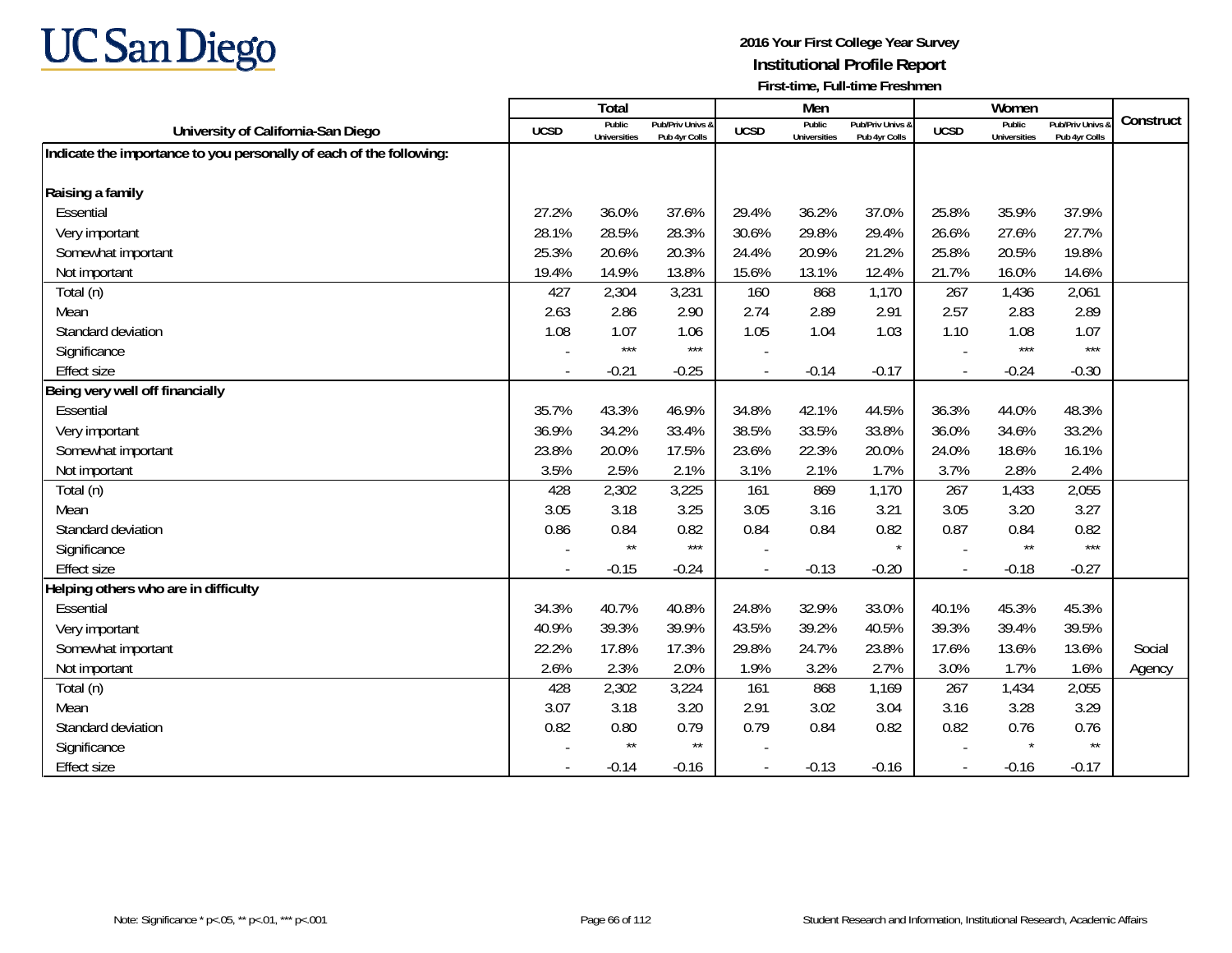

|                                                                     |             | <b>Total</b>                  |                                   |             | Men                           |                                   |                          | Women                         |                                        |           |
|---------------------------------------------------------------------|-------------|-------------------------------|-----------------------------------|-------------|-------------------------------|-----------------------------------|--------------------------|-------------------------------|----------------------------------------|-----------|
| University of California-San Diego                                  | <b>UCSD</b> | Public<br><b>Universities</b> | Pub/Priv Univs &<br>Pub 4yr Colls | <b>UCSD</b> | Public<br><b>Universities</b> | Pub/Priv Univs &<br>Pub 4yr Colls | <b>UCSD</b>              | Public<br><b>Universities</b> | <b>Pub/Priv Univs</b><br>Pub 4yr Colls | Construct |
| Indicate the importance to you personally of each of the following: |             |                               |                                   |             |                               |                                   |                          |                               |                                        |           |
|                                                                     |             |                               |                                   |             |                               |                                   |                          |                               |                                        |           |
| Making a theoretical contribution to science                        |             |                               |                                   |             |                               |                                   |                          |                               |                                        |           |
| Essential                                                           | 13.5%       | 16.3%                         | 16.5%                             | 18.0%       | 17.6%                         | 17.5%                             | 10.8%                    | 15.5%                         | 15.9%                                  |           |
| Very important                                                      | 26.6%       | 24.7%                         | 23.8%                             | 27.3%       | 26.9%                         | 26.7%                             | 26.1%                    | 23.4%                         | 22.2%                                  |           |
| Somewhat important                                                  | 35.0%       | 31.5%                         | 31.0%                             | 38.5%       | 33.2%                         | 33.2%                             | 32.8%                    | 30.5%                         | 29.8%                                  |           |
| Not important                                                       | 24.9%       | 27.5%                         | 28.7%                             | 16.1%       | 22.3%                         | 22.6%                             | 30.2%                    | 30.7%                         | 32.1%                                  |           |
| Total (n)                                                           | 429         | 2,304                         | 3,227                             | 161         | 870                           | 1,170                             | 268                      | 1,434                         | 2,057                                  |           |
| Mean                                                                | 2.29        | 2.30                          | 2.28                              | 2.47        | 2.40                          | 2.39                              | 2.18                     | 2.24                          | 2.22                                   |           |
| Standard deviation                                                  | 0.99        | 1.04                          | 1.05                              | 0.97        | 1.02                          | 1.02                              | 0.98                     | 1.05                          | 1.06                                   |           |
| Significance                                                        |             |                               |                                   |             |                               |                                   |                          |                               |                                        |           |
| <b>Effect size</b>                                                  |             | $-0.01$                       | 0.01                              | $\sim$      | 0.07                          | 0.08                              | $\sim$                   | $-0.06$                       | $-0.04$                                |           |
| Writing original works (poems, novels, etc.)                        |             |                               |                                   |             |                               |                                   |                          |                               |                                        |           |
| Essential                                                           | 9.6%        | 11.8%                         | 12.6%                             | 13.0%       | 12.2%                         | 13.6%                             | 7.5%                     | 11.6%                         | 12.0%                                  |           |
| Very important                                                      | 14.7%       | 13.7%                         | 14.3%                             | 14.3%       | 13.8%                         | 15.5%                             | 14.9%                    | 13.7%                         | 13.6%                                  |           |
| Somewhat important                                                  | 34.3%       | 31.0%                         | 29.5%                             | 29.2%       | 32.6%                         | 31.4%                             | 37.3%                    | 30.0%                         | 28.4%                                  |           |
| Not important                                                       | 41.5%       | 43.5%                         | 43.6%                             | 43.5%       | 41.4%                         | 39.6%                             | 40.3%                    | 44.7%                         | 46.0%                                  |           |
| Total (n)                                                           | 429         | 2,306                         | 3,228                             | 161         | 869                           | 1,170                             | 268                      | 1,437                         | 2,058                                  |           |
| Mean                                                                | 1.92        | 1.94                          | 1.96                              | 1.97        | 1.97                          | 2.03                              | 1.90                     | 1.92                          | 1.92                                   |           |
| Standard deviation                                                  | 0.97        | 1.02                          | 1.04                              | 1.05        | 1.02                          | 1.05                              | 0.92                     | 1.02                          | 1.03                                   |           |
| Significance                                                        |             |                               |                                   |             |                               |                                   |                          |                               |                                        |           |
| <b>Effect size</b>                                                  |             | $-0.02$                       | $-0.04$                           |             | 0.00                          | $-0.06$                           | $\overline{\phantom{a}}$ | $-0.02$                       | $-0.02$                                |           |
| Creating artistic works (painting, sculpture, etc.)                 |             |                               |                                   |             |                               |                                   |                          |                               |                                        |           |
| Essential                                                           | 10.0%       | 11.9%                         | 12.1%                             | 9.3%        | 11.3%                         | 11.1%                             | 10.4%                    | 12.3%                         | 12.6%                                  |           |
| Very important                                                      | 16.1%       | 13.8%                         | 14.0%                             | 18.6%       | 14.6%                         | 15.7%                             | 14.6%                    | 13.4%                         | 13.1%                                  |           |
| Somewhat important                                                  | 30.8%       | 27.5%                         | 27.8%                             | 25.5%       | 24.9%                         | 25.5%                             | 34.0%                    | 29.0%                         | 29.1%                                  |           |
| Not important                                                       | 43.1%       | 46.8%                         | 46.1%                             | 46.6%       | 49.2%                         | 47.7%                             | 41.0%                    | 45.3%                         | 45.2%                                  |           |
| Total (n)                                                           | 429         | 2,300                         | 3,218                             | 161         | 870                           | 1,168                             | 268                      | 1,430                         | 2,050                                  |           |
| Mean                                                                | 1.93        | 1.91                          | 1.92                              | 1.91        | 1.88                          | 1.90                              | 1.94                     | 1.93                          | 1.93                                   |           |
| Standard deviation                                                  | 1.00        | 1.04                          | 1.04                              | 1.01        | 1.04                          | 1.03                              | 0.99                     | 1.04                          | 1.04                                   |           |
| Significance                                                        |             |                               |                                   |             |                               |                                   |                          |                               |                                        |           |
| <b>Effect size</b>                                                  |             | 0.02                          | 0.01                              | $\sim$      | 0.03                          | 0.01                              |                          | 0.01                          | 0.01                                   |           |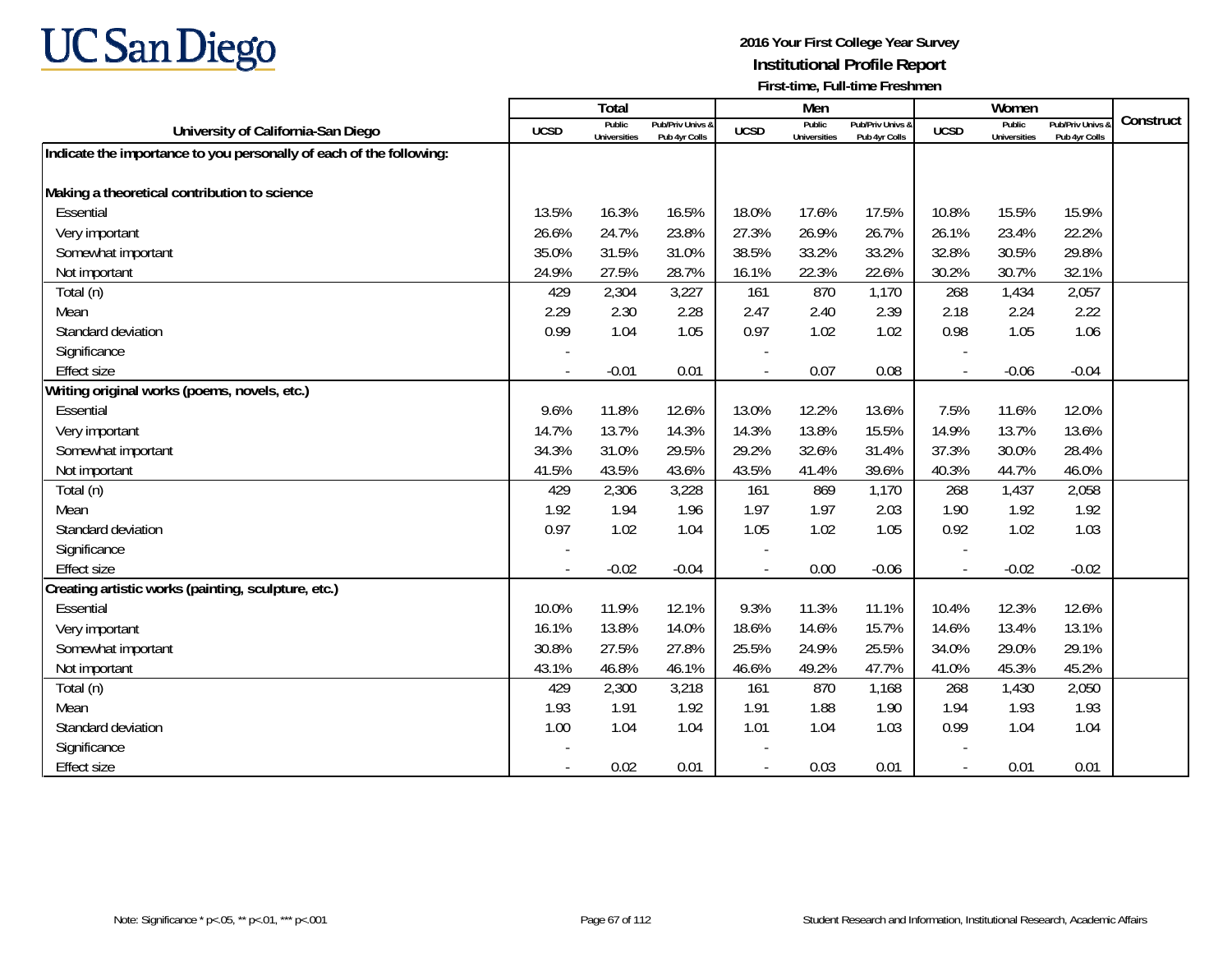

|                                                                     |                          | Total                         |                                   |                | Men                           |                                   |                          | Women                         |                                        |           |
|---------------------------------------------------------------------|--------------------------|-------------------------------|-----------------------------------|----------------|-------------------------------|-----------------------------------|--------------------------|-------------------------------|----------------------------------------|-----------|
| University of California-San Diego                                  | <b>UCSD</b>              | Public<br><b>Universities</b> | Pub/Priv Univs &<br>Pub 4yr Colls | <b>UCSD</b>    | Public<br><b>Universities</b> | Pub/Priv Univs &<br>Pub 4yr Colls | <b>UCSD</b>              | Public<br><b>Universities</b> | <b>Pub/Priv Univs</b><br>Pub 4yr Colls | Construct |
| Indicate the importance to you personally of each of the following: |                          |                               |                                   |                |                               |                                   |                          |                               |                                        |           |
|                                                                     |                          |                               |                                   |                |                               |                                   |                          |                               |                                        |           |
| Developing a meaningful philosophy of life                          |                          |                               |                                   |                |                               |                                   |                          |                               |                                        |           |
| Essential                                                           | 22.2%                    | 22.1%                         | 21.9%                             | 31.9%          | 25.9%                         | 25.4%                             | 16.5%                    | 19.8%                         | 19.8%                                  |           |
| Very important                                                      | 28.6%                    | 28.7%                         | 28.1%                             | 26.9%          | 26.2%                         | 27.8%                             | 29.6%                    | 30.1%                         | 28.2%                                  |           |
| Somewhat important                                                  | 33.3%                    | 31.9%                         | 31.8%                             | 28.1%          | 33.1%                         | 31.8%                             | 36.3%                    | 31.2%                         | 31.9%                                  |           |
| Not important                                                       | 15.9%                    | 17.3%                         | 18.2%                             | 13.1%          | 14.7%                         | 15.0%                             | 17.6%                    | 18.9%                         | 20.1%                                  |           |
| Total (n)                                                           | 427                      | 2,296                         | 3,212                             | 160            | 869                           | 1,169                             | 267                      | 1,427                         | 2,043                                  |           |
| Mean                                                                | 2.57                     | 2.56                          | 2.54                              | 2.78           | 2.63                          | 2.64                              | 2.45                     | 2.51                          | 2.48                                   |           |
| Standard deviation                                                  | 1.01                     | 1.02                          | 1.03                              | 1.04           | 1.02                          | 1.02                              | 0.97                     | 1.01                          | 1.02                                   |           |
| Significance                                                        |                          |                               |                                   |                |                               |                                   |                          |                               |                                        |           |
| <b>Effect size</b>                                                  |                          | 0.01                          | 0.03                              | $\overline{a}$ | 0.15                          | 0.14                              | $\overline{\phantom{a}}$ | $-0.06$                       | $-0.03$                                |           |
| Participating in a community action program                         |                          |                               |                                   |                |                               |                                   |                          |                               |                                        |           |
| Essential                                                           | 11.0%                    | 12.9%                         | 13.5%                             | 4.3%           | 9.2%                          | 9.9%                              | 14.9%                    | 15.2%                         | 15.5%                                  |           |
| Very important                                                      | 31.5%                    | 30.4%                         | 29.4%                             | 30.4%          | 24.3%                         | 24.8%                             | 32.1%                    | 34.1%                         | 32.0%                                  |           |
| Somewhat important                                                  | 38.5%                    | 37.7%                         | 38.9%                             | 36.6%          | 40.0%                         | 41.3%                             | 39.6%                    | 36.2%                         | 37.5%                                  | Social    |
| Not important                                                       | 19.1%                    | 19.0%                         | 18.3%                             | 28.6%          | 26.5%                         | 24.0%                             | 13.4%                    | 14.5%                         | 15.0%                                  | Agency    |
| Total (n)                                                           | 429                      | 2,297                         | 3,211                             | 161            | 868                           | 1,166                             | 268                      | 1,429                         | 2,045                                  |           |
| Mean                                                                | 2.34                     | 2.37                          | 2.38                              | 2.11           | 2.16                          | 2.20                              | 2.49                     | 2.50                          | 2.48                                   |           |
| Standard deviation                                                  | 0.91                     | 0.93                          | 0.93                              | 0.87           | 0.92                          | 0.92                              | 0.91                     | 0.92                          | 0.93                                   |           |
| Significance                                                        |                          |                               |                                   |                |                               |                                   |                          |                               |                                        |           |
| <b>Effect size</b>                                                  | $\overline{\phantom{a}}$ | $-0.03$                       | $-0.04$                           |                | $-0.05$                       | $-0.10$                           | $\overline{\phantom{a}}$ | $-0.01$                       | 0.01                                   |           |
| Helping to promote racial understanding                             |                          |                               |                                   |                |                               |                                   |                          |                               |                                        |           |
| Essential                                                           | 13.1%                    | 17.3%                         | 18.4%                             | 10.6%          | 13.3%                         | 15.6%                             | 14.6%                    | 19.7%                         | 20.1%                                  |           |
| Very important                                                      | 33.1%                    | 31.9%                         | 31.9%                             | 25.5%          | 28.2%                         | 28.5%                             | 37.7%                    | 34.2%                         | 33.8%                                  |           |
| Somewhat important                                                  | 39.2%                    | 36.0%                         | 35.3%                             | 42.9%          | 39.0%                         | 38.0%                             | 36.9%                    | 34.1%                         | 33.7%                                  | Social    |
| Not important                                                       | 14.7%                    | 14.8%                         | 14.4%                             | 21.1%          | 19.5%                         | 17.9%                             | 10.8%                    | 12.0%                         | 12.4%                                  | Agency    |
| Total (n)                                                           | 429                      | 2,297                         | 3,215                             | 161            | 870                           | 1,170                             | 268                      | 1,427                         | 2,045                                  |           |
| Mean                                                                | 2.45                     | 2.52                          | 2.54                              | 2.25           | 2.35                          | 2.42                              | 2.56                     | 2.62                          | 2.62                                   |           |
| Standard deviation                                                  | 0.90                     | 0.94                          | 0.95                              | 0.91           | 0.94                          | 0.96                              | 0.87                     | 0.93                          | 0.94                                   |           |
| Significance                                                        |                          |                               |                                   |                |                               | $\star$                           |                          |                               |                                        |           |
| <b>Effect size</b>                                                  |                          | $-0.07$                       | $-0.09$                           |                | $-0.11$                       | $-0.18$                           | $\overline{\phantom{a}}$ | $-0.06$                       | $-0.06$                                |           |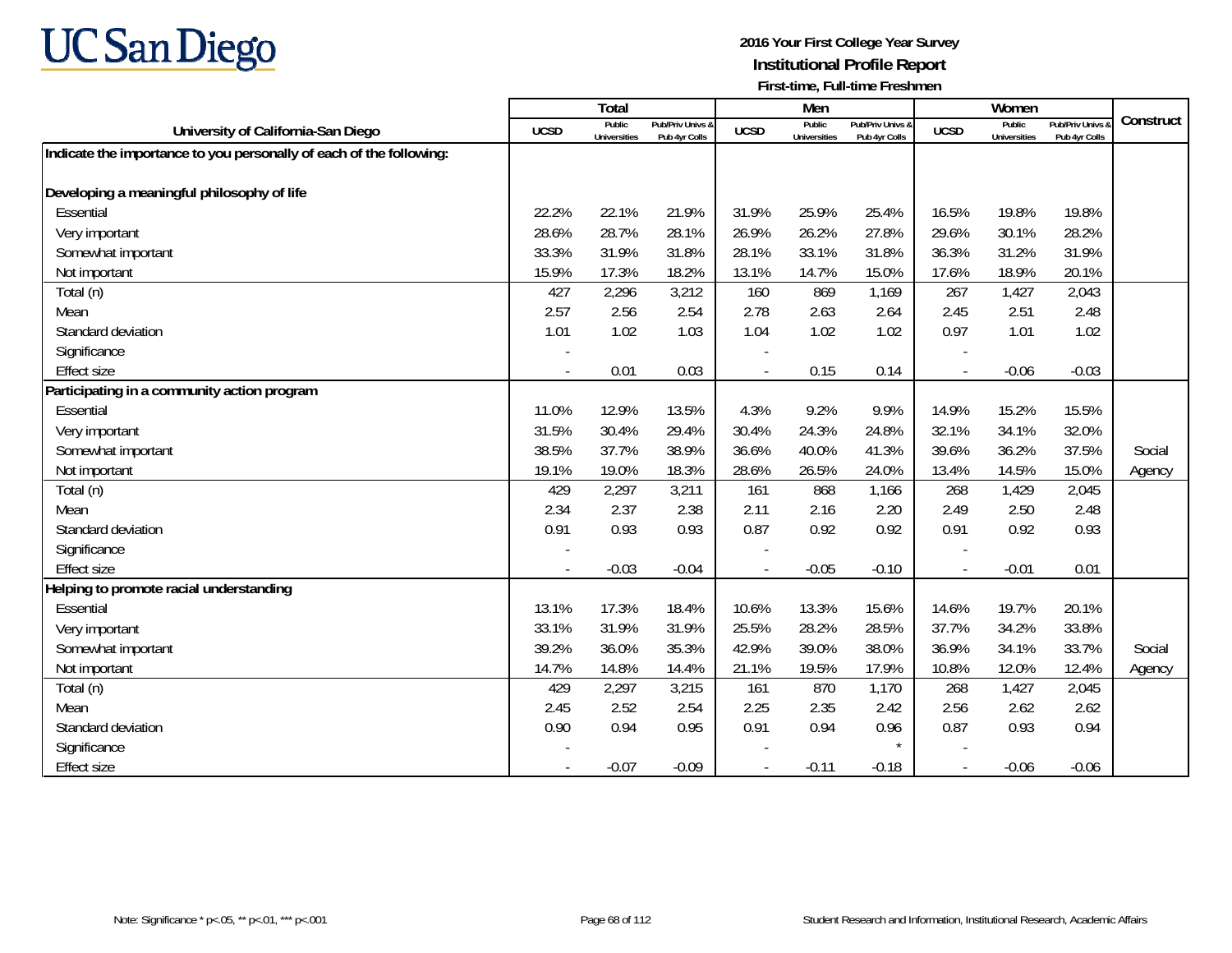

|                                                                     |             | Total                         |                                   |                | Men                           |                                   |                          | Women                         |                                        |           |
|---------------------------------------------------------------------|-------------|-------------------------------|-----------------------------------|----------------|-------------------------------|-----------------------------------|--------------------------|-------------------------------|----------------------------------------|-----------|
| University of California-San Diego                                  | <b>UCSD</b> | Public<br><b>Universities</b> | Pub/Priv Univs &<br>Pub 4yr Colls | <b>UCSD</b>    | Public<br><b>Universities</b> | Pub/Priv Univs &<br>Pub 4yr Colls | <b>UCSD</b>              | Public<br><b>Universities</b> | <b>Pub/Priv Univs</b><br>Pub 4yr Colls | Construct |
| Indicate the importance to you personally of each of the following: |             |                               |                                   |                |                               |                                   |                          |                               |                                        |           |
|                                                                     |             |                               |                                   |                |                               |                                   |                          |                               |                                        |           |
| Keeping up to date with political affairs                           |             |                               |                                   |                |                               |                                   |                          |                               |                                        |           |
| Essential                                                           | 14.5%       | 16.0%                         | 16.2%                             | 14.9%          | 17.0%                         | 17.2%                             | 14.2%                    | 15.4%                         | 15.6%                                  |           |
| Very important                                                      | 31.9%       | 30.6%                         | 29.9%                             | 29.8%          | 29.5%                         | 29.5%                             | 33.2%                    | 31.3%                         | 30.1%                                  |           |
| Somewhat important                                                  | 38.5%       | 38.5%                         | 38.7%                             | 36.6%          | 38.0%                         | 38.1%                             | 39.6%                    | 38.8%                         | 39.1%                                  | Social    |
| Not important                                                       | 15.2%       | 14.9%                         | 15.2%                             | 18.6%          | 15.5%                         | 15.2%                             | 13.1%                    | 14.5%                         | 15.2%                                  | Agency    |
| Total (n)                                                           | 429         | 2,298                         | 3,212                             | 161            | 869                           | 1,168                             | 268                      | 1,429                         | 2,044                                  |           |
| Mean                                                                | 2.46        | 2.48                          | 2.47                              | 2.41           | 2.48                          | 2.49                              | 2.49                     | 2.48                          | 2.46                                   |           |
| Standard deviation                                                  | 0.92        | 0.93                          | 0.94                              | 0.96           | 0.95                          | 0.95                              | 0.89                     | 0.92                          | 0.93                                   | Civic     |
| Significance                                                        |             |                               |                                   |                |                               |                                   |                          |                               |                                        | Engage-   |
| <b>Effect size</b>                                                  |             | $-0.02$                       | $-0.01$                           | $\overline{a}$ | $-0.07$                       | $-0.08$                           | $\overline{\phantom{a}}$ | 0.01                          | 0.03                                   | ment      |
| Becoming a community leader                                         |             |                               |                                   |                |                               |                                   |                          |                               |                                        |           |
| Essential                                                           | 11.0%       | 15.0%                         | 16.0%                             | 11.3%          | 13.8%                         | 15.2%                             | 10.8%                    | 15.6%                         | 16.5%                                  |           |
| Very important                                                      | 32.5%       | 28.0%                         | 27.2%                             | 31.9%          | 26.0%                         | 25.9%                             | 32.8%                    | 29.2%                         | 27.9%                                  |           |
| Somewhat important                                                  | 38.1%       | 36.1%                         | 36.3%                             | 35.0%          | 37.1%                         | 37.6%                             | 39.9%                    | 35.5%                         | 35.5%                                  | Social    |
| Not important                                                       | 18.5%       | 20.9%                         | 20.5%                             | 21.9%          | 23.1%                         | 21.4%                             | 16.4%                    | 19.6%                         | 20.0%                                  | Agency    |
| Total (n)                                                           | 428         | 2,294                         | 3,211                             | 160            | 867                           | 1,166                             | 268                      | 1,427                         | 2,045                                  |           |
| Mean                                                                | 2.36        | 2.37                          | 2.39                              | 2.33           | 2.31                          | 2.35                              | 2.38                     | 2.41                          | 2.41                                   |           |
| Standard deviation                                                  | 0.91        | 0.98                          | 0.98                              | 0.94           | 0.98                          | 0.98                              | 0.89                     | 0.97                          | 0.99                                   |           |
| Significance                                                        |             |                               |                                   |                |                               |                                   |                          |                               |                                        |           |
| <b>Effect size</b>                                                  |             | $-0.01$                       | $-0.03$                           |                | 0.02                          | $-0.02$                           | $\sim$                   | $-0.03$                       | $-0.03$                                |           |
| Improving my understanding of other countries and cultures          | 28.5%       | 28.0%                         | 28.0%                             | 24.5%          | 23.3%                         | 24.2%                             | 30.8%                    | 30.8%                         | 30.2%                                  |           |
| Very important                                                      | 39.1%       | 38.1%                         | 37.7%                             | 38.4%          | 35.5%                         | 35.9%                             | 39.5%                    | 39.7%                         | 38.7%                                  |           |
| Somewhat important                                                  | 25.6%       | 27.2%                         | 27.4%                             | 26.4%          | 32.2%                         | 31.4%                             | 25.2%                    | 24.2%                         | 25.1%                                  |           |
| Not important                                                       | 6.8%        | 6.7%                          | 7.0%                              | 10.7%          | 9.0%                          | 8.5%                              | 4.5%                     | 5.3%                          | 6.1%                                   |           |
| Total (n)                                                           |             |                               |                                   |                |                               |                                   |                          |                               |                                        |           |
|                                                                     | 425         | 2,295                         | 3,206                             | 159            | 867                           | 1.167                             | 266                      | 1,428                         | 2,039                                  |           |
| Mean                                                                | 2.89        | 2.87                          | 2.87                              | 2.77           | 2.73                          | 2.76                              | 2.97                     | 2.96                          | 2.93                                   |           |
| Standard deviation                                                  | 0.90        | 0.90                          | 0.90                              | 0.94           | 0.92                          | 0.92                              | 0.86                     | 0.87                          | 0.89                                   |           |
| Significance                                                        |             |                               |                                   |                |                               |                                   |                          |                               |                                        |           |
| <b>Effect size</b>                                                  |             | 0.02                          | 0.02                              |                | 0.04                          | 0.01                              | $\overline{\phantom{a}}$ | 0.01                          | 0.04                                   |           |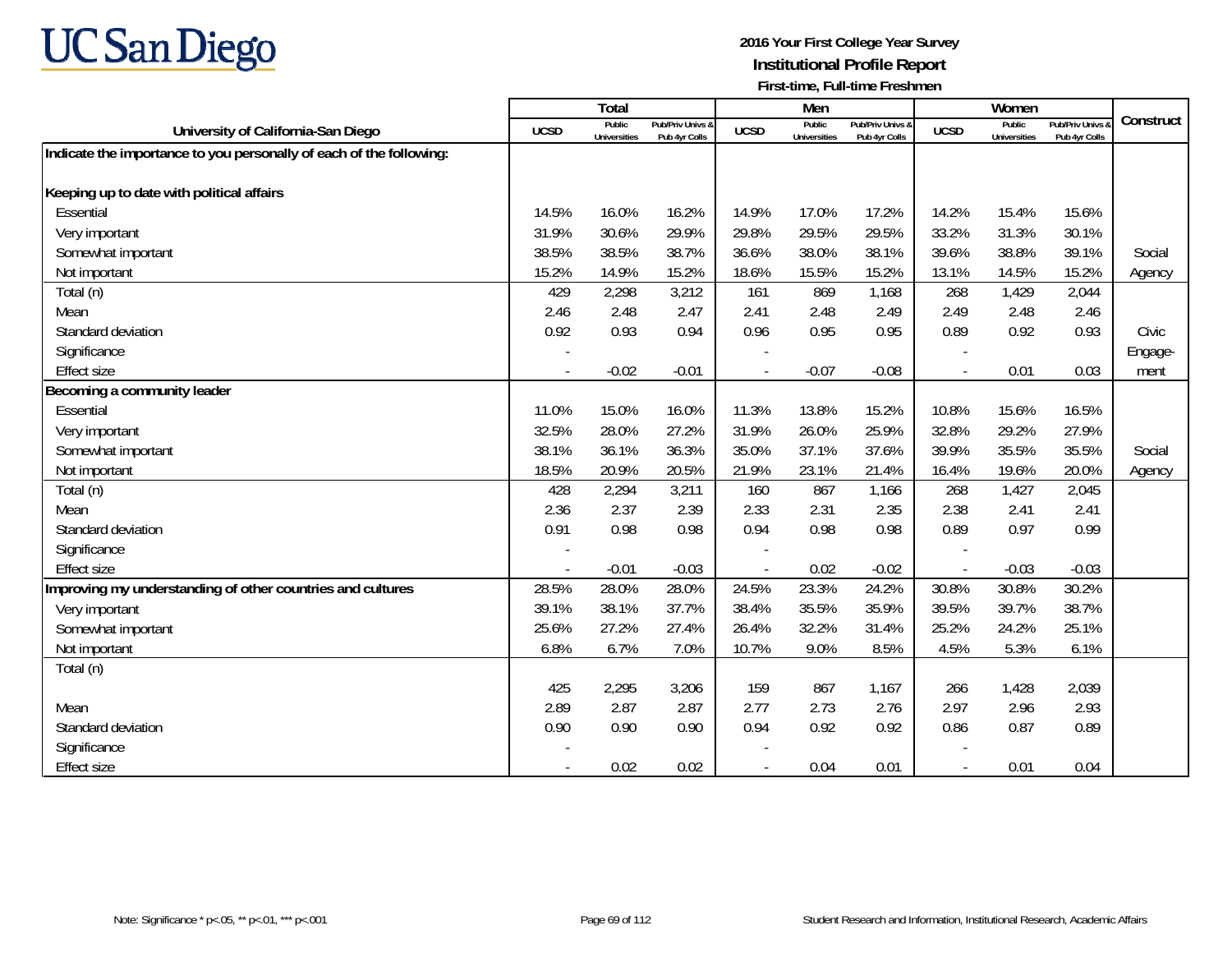

|                                                                           |             | Total                         |                                   |             | Men                           |                                   |                          | Women                         |                                        |             |
|---------------------------------------------------------------------------|-------------|-------------------------------|-----------------------------------|-------------|-------------------------------|-----------------------------------|--------------------------|-------------------------------|----------------------------------------|-------------|
| University of California-San Diego                                        | <b>UCSD</b> | Public<br><b>Universities</b> | Pub/Priv Univs &<br>Pub 4yr Colls | <b>UCSD</b> | Public<br><b>Universities</b> | Pub/Priv Univs &<br>Pub 4yr Colls | <b>UCSD</b>              | Public<br><b>Universities</b> | <b>Pub/Priv Univs</b><br>Pub 4yr Colls | Construct   |
| To what extent have you experienced the following with students from a    | 40.3%       | 33.8%                         | 31.6%                             | 32.1%       | 30.3%                         | 29.1%                             | 45.1%                    | 35.9%                         | 33.0%                                  |             |
| Often                                                                     | 23.3%       | 23.5%                         | 22.9%                             | 28.4%       | 24.3%                         | 23.7%                             | 20.4%                    | 23.1%                         | 22.5%                                  | Positive    |
| Sometimes                                                                 | 22.0%       | 23.5%                         | 23.7%                             | 23.5%       | 26.6%                         | 26.3%                             | 21.1%                    | 21.7%                         | 22.3%                                  | Cross-      |
| Seldom                                                                    | 8.0%        | 10.4%                         | 10.6%                             | 7.4%        | 9.4%                          | 9.7%                              | 8.4%                     | 11.0%                         | 11.1%                                  | Racial      |
| Never                                                                     | 6.4%        | 8.7%                          | 11.2%                             | 8.6%        | 9.4%                          | 11.3%                             | 5.1%                     | 8.3%                          | 11.2%                                  | Interaction |
| Total (n)                                                                 | 437         | 2,324                         | 3,259                             | 162         | 872                           | 1,179                             | 275                      | 1,452                         | 2,080                                  |             |
| Mean                                                                      | 3.83        | 3.63                          | 3.53                              | 3.68        | 3.57                          | 3.50                              | 3.92                     | 3.67                          | 3.55                                   |             |
| Standard deviation                                                        | 1.22        | 1.28                          | 1.33                              | 1.24        | 1.27                          | 1.31                              | 1.21                     | 1.29                          | 1.34                                   |             |
| Significance                                                              |             | $\star\star$                  | $***$                             |             |                               |                                   |                          | $\star\star$                  | $***$                                  |             |
| <b>Effect size</b>                                                        |             | 0.16                          | 0.23                              |             | 0.09                          | 0.14                              | $\overline{\phantom{a}}$ | 0.19                          | 0.28                                   |             |
| Had meaningful and honest discussions about race/ethnic relations outside |             |                               |                                   |             |                               |                                   |                          |                               |                                        |             |
| of class                                                                  |             |                               |                                   |             |                               |                                   |                          |                               |                                        |             |
| Very often                                                                | 22.5%       | 20.6%                         | 19.7%                             | 16.8%       | 18.6%                         | 17.7%                             | 25.8%                    | 21.8%                         | 20.9%                                  |             |
| Often                                                                     | 24.1%       | 22.0%                         | 21.7%                             | 23.6%       | 20.7%                         | 20.7%                             | 24.4%                    | 22.8%                         | 22.3%                                  | Positive    |
| Sometimes                                                                 | 26.1%       | 26.9%                         | 26.6%                             | 26.7%       | 27.8%                         | 27.5%                             | 25.8%                    | 26.3%                         | 26.1%                                  | Cross-      |
| Seldom                                                                    | 15.6%       | 16.1%                         | 15.9%                             | 18.6%       | 16.6%                         | 16.8%                             | 13.8%                    | 15.9%                         | 15.4%                                  | Racial      |
| Never                                                                     | 11.7%       | 14.4%                         | 16.1%                             | 14.3%       | 16.2%                         | 17.4%                             | 10.2%                    | 13.3%                         | 15.4%                                  | Interaction |
| Total (n)                                                                 | 436         | 2,320                         | 3,260                             | 161         | 869                           | 1,176                             | 275                      | 1,451                         | 2,084                                  |             |
| Mean                                                                      | 3.30        | 3.18                          | 3.13                              | 3.10        | 3.09                          | 3.04                              | 3.42                     | 3.24                          | 3.18                                   |             |
| Standard deviation                                                        | 1.30        | 1.32                          | 1.34                              | 1.29        | 1.33                          | 1.33                              | 1.29                     | 1.32                          | 1.34                                   |             |
| Significance                                                              |             |                               | $\star$                           |             |                               |                                   |                          | $\star$                       | $^{\star\star}$                        |             |
| <b>Effect size</b>                                                        |             | 0.09                          | 0.13                              |             | 0.01                          | 0.05                              | $\blacksquare$           | 0.14                          | 0.18                                   |             |
| Had guarded, cautious interactions                                        |             |                               |                                   |             |                               |                                   |                          |                               |                                        |             |
| Very often                                                                | 6.0%        | 6.1%                          | 6.2%                              | 5.0%        | 5.8%                          | 6.1%                              | 6.6%                     | 6.4%                          | 6.2%                                   |             |
| Often                                                                     | 11.0%       | 11.1%                         | 11.4%                             | 11.2%       | 12.9%                         | 13.1%                             | 10.9%                    | 10.0%                         | 10.4%                                  | Negative    |
| Sometimes                                                                 | 28.5%       | 24.3%                         | 23.8%                             | 31.7%       | 24.7%                         | 25.2%                             | 26.6%                    | 24.0%                         | 23.1%                                  | Cross-      |
| Seldom                                                                    | 30.3%       | 27.5%                         | 26.6%                             | 24.8%       | 23.6%                         | 22.6%                             | 33.6%                    | 29.9%                         | 28.9%                                  | Racial      |
| Never                                                                     | 24.1%       | 30.9%                         | 32.1%                             | 27.3%       | 33.0%                         | 32.9%                             | 22.3%                    | 29.7%                         | 31.6%                                  | Interaction |
| Total (n)                                                                 | 435         | 2,311                         | 3,251                             | 161         | 866                           | 1,175                             | 274                      | 1,445                         | 2,076                                  |             |
| Mean                                                                      | 2.44        | 2.34                          | 2.33                              | 2.42        | 2.35                          | 2.37                              | 2.46                     | 2.33                          | 2.31                                   |             |
| Standard deviation                                                        | 1.15        | 1.20                          | 1.21                              | 1.15        | 1.22                          | 1.23                              | 1.15                     | 1.18                          | 1.19                                   |             |
| Significance                                                              |             |                               |                                   |             |                               |                                   |                          |                               | $\star$                                |             |
| <b>Effect size</b>                                                        |             | 0.08                          | 0.09                              |             | 0.06                          | 0.04                              |                          | 0.11                          | 0.13                                   |             |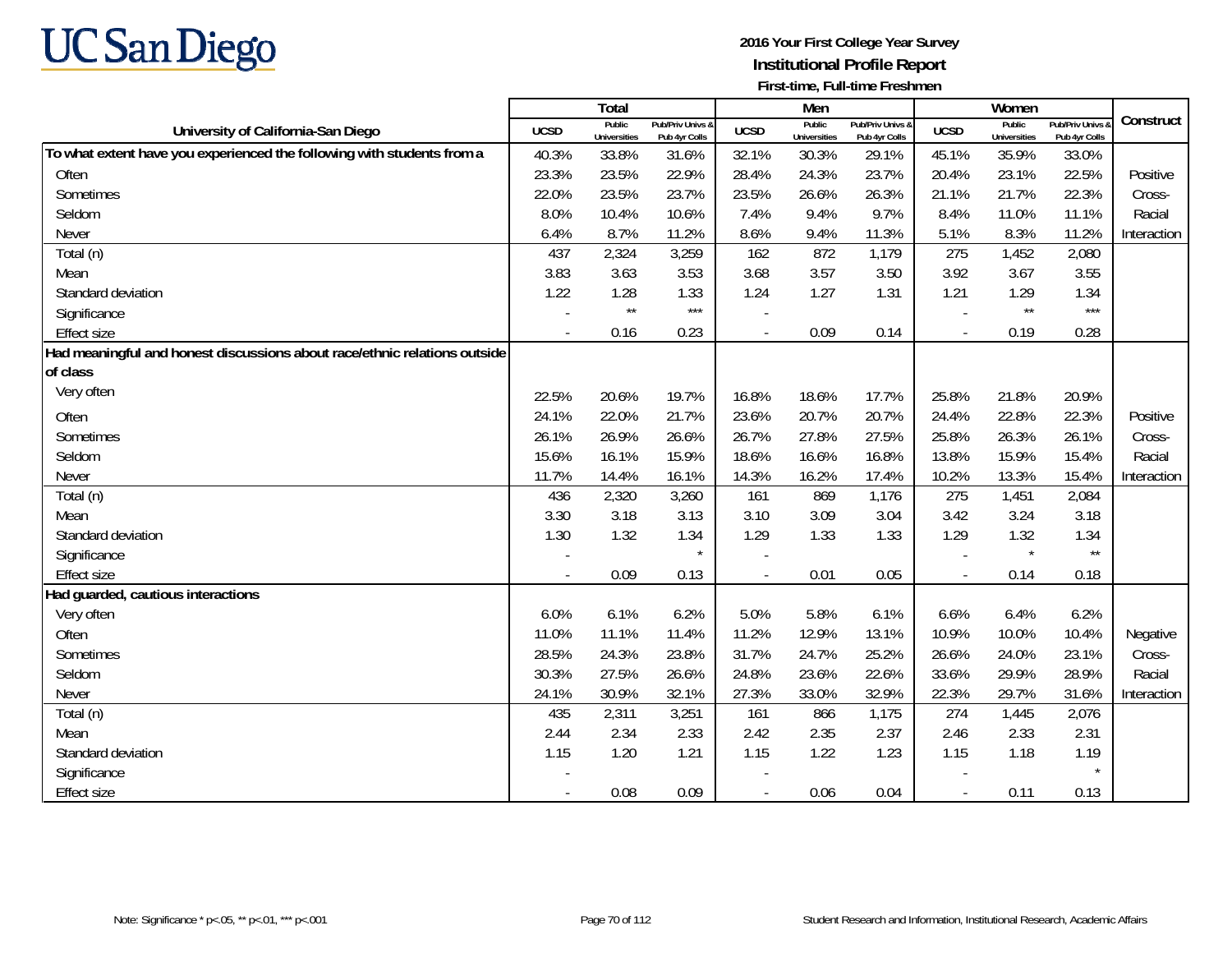

|                                                                        |             | Total                         |                                   |                | Men                           |                                   |                          | Women                         |                                        |             |
|------------------------------------------------------------------------|-------------|-------------------------------|-----------------------------------|----------------|-------------------------------|-----------------------------------|--------------------------|-------------------------------|----------------------------------------|-------------|
| University of California-San Diego                                     | <b>UCSD</b> | Public<br><b>Universities</b> | Pub/Priv Univs &<br>Pub 4yr Colls | <b>UCSD</b>    | Public<br><b>Universities</b> | Pub/Priv Univs &<br>Pub 4yr Colls | <b>UCSD</b>              | Public<br><b>Universities</b> | <b>Pub/Priv Univs</b><br>Pub 4yr Colls | Construct   |
| To what extent have you experienced the following with students from a |             |                               |                                   |                |                               |                                   |                          |                               |                                        |             |
| racial/ethnic group other than your own?                               |             |                               |                                   |                |                               |                                   |                          |                               |                                        |             |
|                                                                        |             |                               |                                   |                |                               |                                   |                          |                               |                                        |             |
| Shared personal feelings and problems                                  |             |                               |                                   |                |                               |                                   |                          |                               |                                        |             |
| Very often                                                             | 22.4%       | 21.5%                         | 21.1%                             | 16.9%          | 17.1%                         | 17.0%                             | 25.6%                    | 24.2%                         | 23.4%                                  |             |
| Often                                                                  | 23.8%       | 24.2%                         | 24.1%                             | 21.9%          | 21.2%                         | 21.7%                             | 24.9%                    | 26.0%                         | 25.4%                                  | Positive    |
| Sometimes                                                              | 30.5%       | 27.2%                         | 26.6%                             | 35.6%          | 29.1%                         | 28.4%                             | 27.5%                    | 26.1%                         | 25.6%                                  | Cross-      |
| Seldom                                                                 | 12.5%       | 13.7%                         | 13.6%                             | 11.3%          | 15.8%                         | 15.8%                             | 13.2%                    | 12.5%                         | 12.3%                                  | Racial      |
| Never                                                                  | 10.9%       | 13.3%                         | 14.6%                             | 14.4%          | 16.9%                         | 17.1%                             | 8.8%                     | 11.2%                         | 13.2%                                  | Interaction |
| Total (n)                                                              | 433         | 2,304                         | 3,244                             | 160            | 860                           | 1,168                             | 273                      | 1,444                         | 2,076                                  |             |
| Mean                                                                   | 3.34        | 3.27                          | 3.23                              | 3.16           | 3.06                          | 3.06                              | 3.45                     | 3.39                          | 3.33                                   |             |
| Standard deviation                                                     | 1.26        | 1.30                          | 1.32                              | 1.25           | 1.31                          | 1.32                              | 1.25                     | 1.28                          | 1.32                                   |             |
| Significance                                                           |             |                               |                                   |                |                               |                                   |                          |                               |                                        |             |
| <b>Effect size</b>                                                     |             | 0.05                          | 0.08                              |                | 0.08                          | 0.08                              | $\overline{a}$           | 0.05                          | 0.09                                   |             |
| Had tense, somewhat hostile interactions                               |             |                               |                                   |                |                               |                                   |                          |                               |                                        |             |
| Very often                                                             | 3.7%        | 3.7%                          | 3.8%                              | 5.0%           | 3.6%                          | 4.0%                              | 2.9%                     | 3.7%                          | 3.7%                                   |             |
| Often                                                                  | 5.1%        | 5.3%                          | 6.0%                              | 8.7%           | 6.9%                          | 7.7%                              | 2.9%                     | 4.4%                          | 5.1%                                   | Negative    |
| Sometimes                                                              | 13.6%       | 13.6%                         | 13.3%                             | 11.8%          | 14.3%                         | 13.8%                             | 14.7%                    | 13.2%                         | 13.0%                                  | Cross-      |
| Seldom                                                                 | 26.5%       | 21.9%                         | 21.3%                             | 26.7%          | 20.7%                         | 21.2%                             | 26.4%                    | 22.6%                         | 21.3%                                  | Racial      |
| Never                                                                  | 51.2%       | 55.5%                         | 55.6%                             | 47.8%          | 54.5%                         | 53.2%                             | 53.1%                    | 56.1%                         | 56.9%                                  | Interaction |
| Total (n)                                                              | 434         | 2,309                         | 3,247                             | 161            | 865                           | 1,172                             | 273                      | 1,444                         | 2,075                                  |             |
| Mean                                                                   | 1.84        | 1.80                          | 1.81                              | 1.96           | 1.85                          | 1.88                              | 1.76                     | 1.77                          | 1.77                                   |             |
| Standard deviation                                                     | 1.08        | 1.09                          | 1.11                              | 1.18           | 1.12                          | 1.15                              | 1.00                     | 1.07                          | 1.09                                   |             |
| Significance                                                           |             |                               |                                   |                |                               |                                   |                          |                               |                                        |             |
| <b>Effect size</b>                                                     | $\sim$      | 0.04                          | 0.03                              | $\overline{a}$ | 0.10                          | 0.07                              | $\blacksquare$           | $-0.01$                       | $-0.01$                                |             |
| Had intellectual discussions outside of class                          |             |                               |                                   |                |                               |                                   |                          |                               |                                        |             |
| Very often                                                             | 22.1%       | 22.5%                         | 21.6%                             | 16.8%          | 19.6%                         | 18.9%                             | 25.2%                    | 24.2%                         | 23.1%                                  |             |
| Often                                                                  | 31.0%       | 29.0%                         | 27.5%                             | 30.4%          | 29.0%                         | 28.2%                             | 31.4%                    | 28.9%                         | 27.1%                                  | Positive    |
| Sometimes                                                              | 28.0%       | 26.6%                         | 26.3%                             | 31.7%          | 28.7%                         | 29.2%                             | 25.9%                    | 25.4%                         | 24.7%                                  | Cross-      |
| Seldom                                                                 | 9.2%        | 11.2%                         | 11.7%                             | 8.7%           | 11.9%                         | 11.6%                             | 9.5%                     | 10.9%                         | 11.8%                                  | Racial      |
| Never                                                                  | 9.7%        | 10.6%                         | 12.8%                             | 12.4%          | 10.8%                         | 12.0%                             | 8.0%                     | 10.5%                         | 13.3%                                  | Interaction |
| Total (n)                                                              | 435         | 2,312                         | 3,248                             | 161            | 868                           | 1,173                             | 274                      | 1,444                         | 2,075                                  |             |
| Mean                                                                   | 3.47        | 3.41                          | 3.33                              | 3.30           | 3.35                          | 3.30                              | 3.56                     | 3.45                          | 3.35                                   |             |
| Standard deviation                                                     | 1.21        | 1.25                          | 1.29                              | 1.21           | 1.23                          | 1.24                              | 1.19                     | 1.26                          | 1.31                                   |             |
| Significance                                                           |             |                               | $\star$                           |                |                               |                                   |                          |                               |                                        |             |
| <b>Effect size</b>                                                     | $\sim$      | 0.05                          | 0.11                              |                | $-0.04$                       | 0.00                              | $\overline{\phantom{a}}$ | 0.09                          | 0.16                                   |             |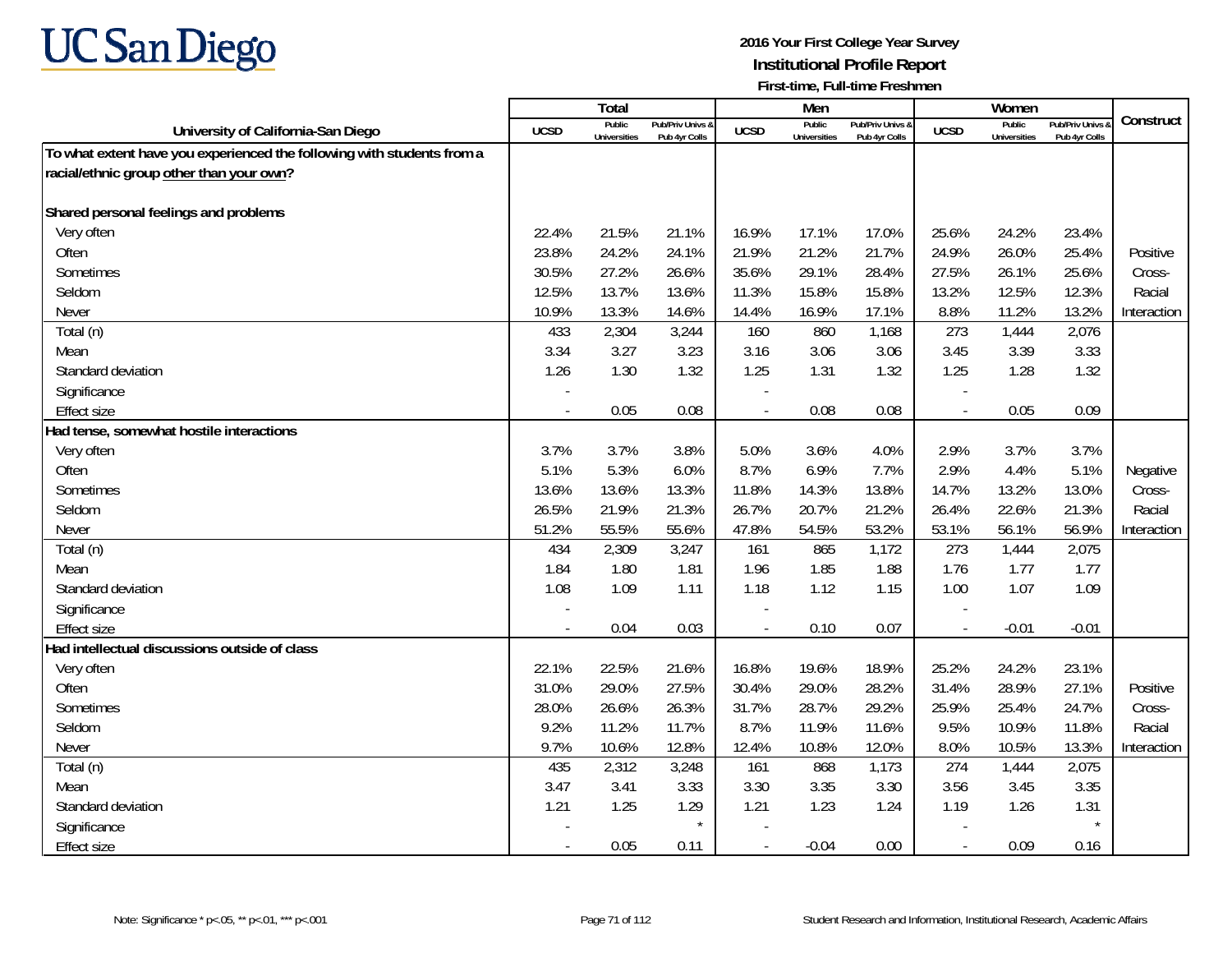

|                                                                        |                | Total                         |                                   |                          | Men                           |                                   |                          | Women                         |                                        |             |
|------------------------------------------------------------------------|----------------|-------------------------------|-----------------------------------|--------------------------|-------------------------------|-----------------------------------|--------------------------|-------------------------------|----------------------------------------|-------------|
| University of California-San Diego                                     | <b>UCSD</b>    | Public<br><b>Universities</b> | Pub/Priv Univs &<br>Pub 4yr Colls | <b>UCSD</b>              | Public<br><b>Universities</b> | Pub/Priv Univs &<br>Pub 4yr Colls | <b>UCSD</b>              | Public<br><b>Universities</b> | <b>Pub/Priv Univs</b><br>Pub 4yr Colls | Construct   |
| To what extent have you experienced the following with students from a |                |                               |                                   |                          |                               |                                   |                          |                               |                                        |             |
| racial/ethnic group other than your own?                               |                |                               |                                   |                          |                               |                                   |                          |                               |                                        |             |
|                                                                        |                |                               |                                   |                          |                               |                                   |                          |                               |                                        |             |
| Felt insulted or threatened because of your race/ethnicity             |                |                               |                                   |                          |                               |                                   |                          |                               |                                        |             |
| Very often                                                             | 3.2%           | 3.5%                          | 3.3%                              | 4.3%                     | 3.7%                          | 3.8%                              | 2.6%                     | 3.3%                          | 3.0%                                   |             |
| Often                                                                  | 4.8%           | 4.8%                          | 4.9%                              | 5.6%                     | 6.3%                          | 6.7%                              | 4.4%                     | 3.9%                          | 3.9%                                   | Negative    |
| Sometimes                                                              | 13.8%          | 11.4%                         | 10.8%                             | 11.8%                    | 11.4%                         | 11.2%                             | 15.0%                    | 11.4%                         | 10.6%                                  | Cross-      |
| Seldom                                                                 | 25.1%          | 17.5%                         | 16.8%                             | 24.2%                    | 15.3%                         | 15.5%                             | 25.6%                    | 18.8%                         | 17.5%                                  | Racial      |
| Never                                                                  | 53.0%          | 62.9%                         | 64.2%                             | 54.0%                    | 63.3%                         | 62.7%                             | 52.4%                    | 62.7%                         | 65.0%                                  | Interaction |
| Total (n)                                                              | 434            | 2,318                         | 3,259                             | 161                      | 869                           | 1,177                             | 273                      | 1,449                         | 2,082                                  |             |
| Mean                                                                   | 1.80           | 1.68                          | 1.66                              | 1.82                     | 1.72                          | 1.73                              | 1.79                     | 1.66                          | 1.62                                   |             |
| Standard deviation                                                     | 1.06           | 1.07                          | 1.06                              | 1.12                     | 1.12                          | 1.13                              | 1.02                     | 1.04                          | 1.02                                   |             |
| Significance                                                           |                | $\star$                       | $\star\star$                      |                          |                               |                                   |                          |                               | $\star\star$                           |             |
| <b>Effect size</b>                                                     |                | 0.11                          | 0.13                              |                          | 0.09                          | 0.08                              | $\overline{a}$           | 0.13                          | 0.17                                   |             |
| Felt ignored or invisible because of your race/ethnicity               |                |                               |                                   |                          |                               |                                   |                          |                               |                                        |             |
| Very often                                                             | 3.9%           | 3.6%                          | 3.5%                              | 6.3%                     | 4.6%                          | 4.9%                              | 2.6%                     | 3.0%                          | 2.7%                                   |             |
| Often                                                                  | 7.9%           | 6.4%                          | 6.3%                              | 10.1%                    | 8.1%                          | 7.8%                              | 6.6%                     | 5.3%                          | 5.4%                                   | Positive    |
| Sometimes                                                              | 16.2%          | 11.5%                         | 10.7%                             | 11.9%                    | 10.8%                         | 10.6%                             | 18.8%                    | 11.9%                         | 10.8%                                  | Cross-      |
| Seldom                                                                 | 21.6%          | 16.8%                         | 16.4%                             | 18.2%                    | 13.3%                         | 15.0%                             | 23.5%                    | 19.0%                         | 17.2%                                  | Racial      |
| Never                                                                  | 50.3%          | 61.7%                         | 63.0%                             | 53.5%                    | 63.2%                         | 61.6%                             | 48.5%                    | 60.7%                         | 63.8%                                  | Interaction |
| Total (n)                                                              | 431            | 2,311                         | 3,251                             | 159                      | 867                           | 1,173                             | 272                      | 1,444                         | 2,078                                  |             |
| Mean                                                                   | 1.94           | 1.73                          | 1.71                              | 1.97                     | 1.78                          | 1.79                              | 1.91                     | 1.71                          | 1.66                                   |             |
| Standard deviation                                                     | 1.16           | 1.12                          | 1.11                              | 1.28                     | 1.20                          | 1.20                              | 1.08                     | 1.06                          | 1.05                                   |             |
| Significance                                                           |                | $***$                         | $***$                             |                          |                               |                                   |                          | $\star\star$                  | $***$                                  |             |
| <b>Effect size</b>                                                     | $\overline{a}$ | 0.19                          | 0.21                              | $\overline{a}$           | 0.16                          | 0.15                              | $\overline{\phantom{a}}$ | 0.19                          | 0.24                                   |             |
| Studied or prepared for class                                          |                |                               |                                   |                          |                               |                                   |                          |                               |                                        |             |
| Very often                                                             | 31.1%          | 30.3%                         | 28.1%                             | 23.0%                    | 24.5%                         | 22.5%                             | 35.9%                    | 33.8%                         | 31.3%                                  |             |
| Often                                                                  | 28.8%          | 26.4%                         | 27.0%                             | 24.8%                    | 26.8%                         | 28.4%                             | 31.1%                    | 26.2%                         | 26.2%                                  | Positive    |
| Sometimes                                                              | 24.0%          | 23.2%                         | 23.7%                             | 34.8%                    | 26.6%                         | 27.3%                             | 17.6%                    | 21.1%                         | 21.6%                                  | Cross-      |
| Seldom                                                                 | 8.5%           | 9.8%                          | 9.5%                              | 10.6%                    | 11.0%                         | 10.3%                             | 7.3%                     | 9.1%                          | 9.1%                                   | Racial      |
| Never                                                                  | 7.6%           | 10.3%                         | 11.7%                             | 6.8%                     | 11.0%                         | 11.6%                             | 8.1%                     | 9.8%                          | 11.8%                                  | Interaction |
| Total (n)                                                              | 434            | 2,316                         | 3,257                             | 161                      | 869                           | 1,177                             | 273                      | 1,447                         | 2,080                                  |             |
| Mean                                                                   | 3.67           | 3.57                          | 3.50                              | 3.47                     | 3.43                          | 3.40                              | 3.79                     | 3.65                          | 3.56                                   |             |
| Standard deviation                                                     | 1.21           | 1.29                          | 1.31                              | 1.16                     | 1.27                          | 1.26                              | 1.23                     | 1.29                          | 1.33                                   |             |
| Significance                                                           |                |                               | $\star$                           |                          |                               |                                   |                          |                               | $\star\star$                           |             |
| <b>Effect size</b>                                                     |                | 0.08                          | 0.13                              | $\overline{\phantom{a}}$ | 0.03                          | 0.06                              | $\overline{\phantom{a}}$ | 0.11                          | 0.17                                   |             |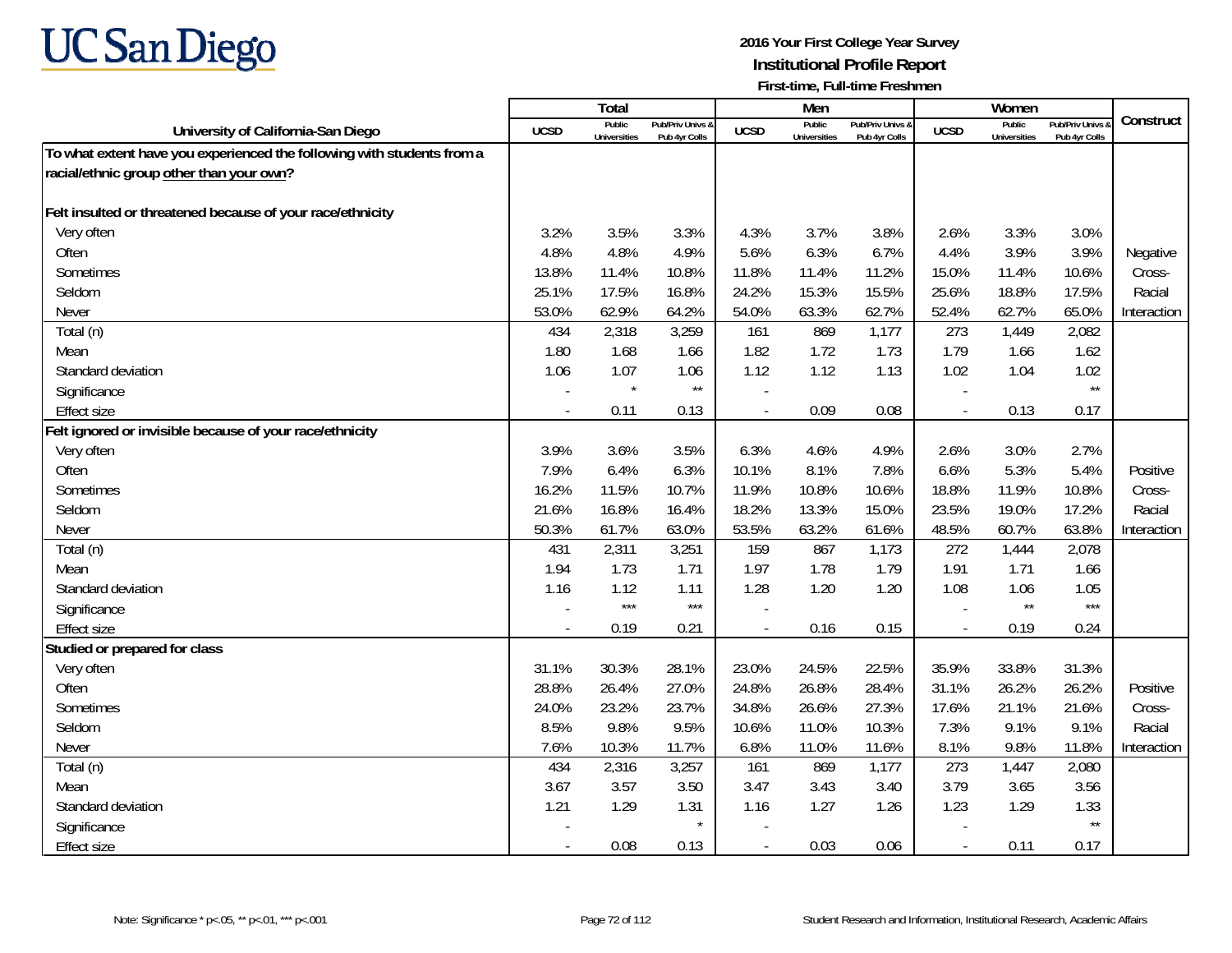

|                                    |             | Total                         |                                   |             | Men                           |                                   |             | Women                         |                                   |             |
|------------------------------------|-------------|-------------------------------|-----------------------------------|-------------|-------------------------------|-----------------------------------|-------------|-------------------------------|-----------------------------------|-------------|
| University of California-San Diego | <b>UCSD</b> | Public<br><b>Universities</b> | Pub/Priv Univs &<br>Pub 4yr Colls | <b>UCSD</b> | Public<br><b>Universities</b> | Pub/Priv Univs &<br>Pub 4yr Colls | <b>UCSD</b> | Public<br><b>Universities</b> | Pub/Priv Univs &<br>Pub 4yr Colls | Construct   |
| Socialized or partied              |             |                               |                                   |             |                               |                                   |             |                               |                                   |             |
| Very often                         | 26.0%       | 23.9%                         | 22.8%                             | 17.4%       | 19.8%                         | 19.0%                             | 31.1%       | 26.3%                         | 25.0%                             |             |
| Often                              | 19.6%       | 23.0%                         | 22.4%                             | 23.0%       | 24.2%                         | 23.1%                             | 17.6%       | 22.3%                         | 21.9%                             | Positive    |
| Sometimes                          | 24.9%       | 27.4%                         | 26.6%                             | 29.8%       | 29.1%                         | 29.0%                             | 22.0%       | 26.4%                         | 25.3%                             | Cross-      |
| Seldom                             | 17.3%       | 14.2%                         | 14.5%                             | 17.4%       | 15.3%                         | 15.2%                             | 17.2%       | 13.6%                         | 14.0%                             | Racial      |
| Never                              | 12.2%       | 11.4%                         | 13.7%                             | 12.4%       | 11.6%                         | 13.6%                             | 12.1%       | 11.3%                         | 13.7%                             | Interaction |
| Total (n)                          | 434         | 2,316                         | 3,250                             | 161         | 869                           | 1,176                             | 273         | 1,447                         | 2,074                             |             |
| Mean                               | 3.30        | 3.34                          | 3.26                              | 3.16        | 3.25                          | 3.19                              | 3.38        | 3.39                          | 3.30                              |             |
| Standard deviation                 | 1.35        | 1.29                          | 1.33                              | 1.26        | 1.26                          | 1.29                              | 1.39        | 1.31                          | 1.35                              |             |
| Significance                       |             |                               |                                   |             |                               |                                   |             |                               |                                   |             |
| Effect size                        |             | $-0.03$                       | 0.03                              |             | $-0.07$                       | $-0.02$                           |             | $-0.01$                       | 0.06                              |             |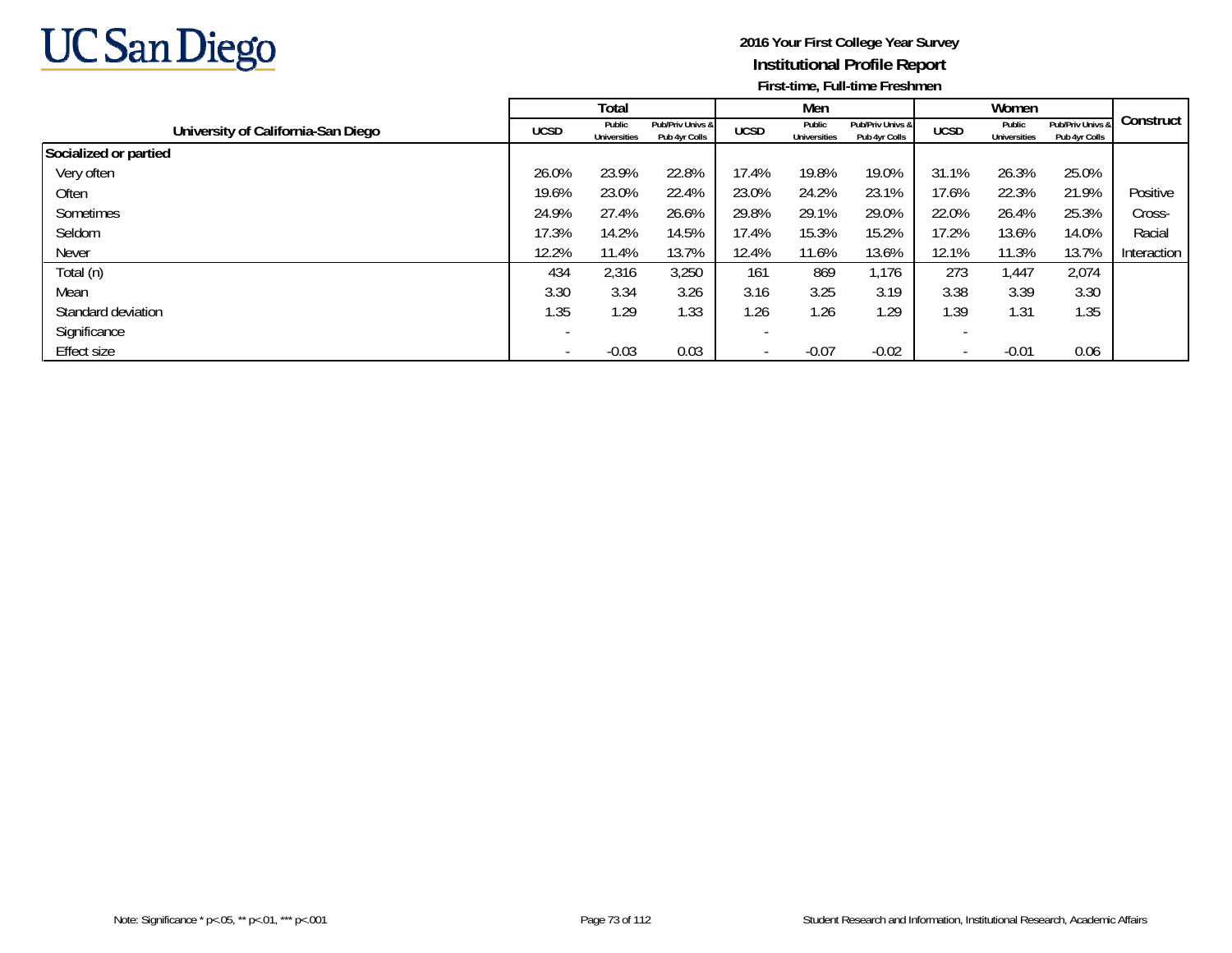

|                                                                            |             | Total                         |                                   |                | Men                           |                                   |                          | Women                         |                                        |           |
|----------------------------------------------------------------------------|-------------|-------------------------------|-----------------------------------|----------------|-------------------------------|-----------------------------------|--------------------------|-------------------------------|----------------------------------------|-----------|
| University of California-San Diego                                         | <b>UCSD</b> | Public<br><b>Universities</b> | Pub/Priv Univs &<br>Pub 4yr Colls | <b>UCSD</b>    | Public<br><b>Universities</b> | Pub/Priv Univs &<br>Pub 4yr Colls | <b>UCSD</b>              | Public<br><b>Universities</b> | <b>Pub/Priv Univs</b><br>Pub 4yr Colls | Construct |
| Since entering this college, how much time have you spent during a typical |             |                               |                                   |                |                               |                                   |                          |                               |                                        |           |
| week doing the following activities?                                       |             |                               |                                   |                |                               |                                   |                          |                               |                                        |           |
|                                                                            |             |                               |                                   |                |                               |                                   |                          |                               |                                        |           |
| <b>Attending classes/labs</b>                                              |             |                               |                                   |                |                               |                                   |                          |                               |                                        |           |
| Over 20 hrs/wk                                                             | 9.8%        | 11.7%                         | 10.8%                             | 9.0%           | 11.0%                         | 10.7%                             | 10.3%                    | 12.1%                         | 10.8%                                  |           |
| 16 to 20 hrs/wk                                                            | 28.1%       | 28.1%                         | 25.4%                             | 25.0%          | 26.1%                         | 24.5%                             | 29.9%                    | 29.2%                         | 25.9%                                  |           |
| 11 to 15 hrs/wk                                                            | 33.3%       | 32.2%                         | 32.6%                             | 34.0%          | 33.1%                         | 33.1%                             | 33.0%                    | 31.7%                         | 32.3%                                  |           |
| 6 to 10 hrs/wk                                                             | 23.0%       | 18.3%                         | 19.3%                             | 26.3%          | 18.1%                         | 17.6%                             | 21.1%                    | 18.4%                         | 20.3%                                  |           |
| 3 to 5 hrs/wk                                                              | 3.8%        | 5.7%                          | 6.8%                              | 3.2%           | 6.9%                          | 7.4%                              | 4.2%                     | 5.1%                          | 6.5%                                   |           |
| 1 to 2 hrs/wk                                                              | 0.7%        | 2.5%                          | 3.1%                              | 1.3%           | 2.7%                          | 3.9%                              | 0.4%                     | 2.3%                          | 2.6%                                   |           |
| Less than one hr/wk                                                        | 0.2%        | 0.5%                          | 0.7%                              | 0.6%           | 0.8%                          | 1.0%                              | 0.0%                     | 0.3%                          | 0.5%                                   |           |
| None                                                                       | 1.0%        | 1.1%                          | 1.3%                              | 0.6%           | 1.2%                          | 1.7%                              | 1.1%                     | 1.0%                          | 1.1%                                   |           |
| Total (n)                                                                  | 417         | 2,244                         | 3,146                             | 156            | 842                           | 1,143                             | 261                      | 1,402                         | 2,003                                  |           |
| Mean                                                                       | 6.09        | 6.07                          | 5.95                              | 6.01           | 5.99                          | 5.89                              | 6.14                     | 6.12                          | 5.99                                   |           |
| Standard deviation                                                         | 1.18        | 1.31                          | 1.37                              | 1.18           | 1.36                          | 1.45                              | 1.18                     | 1.28                          | 1.32                                   |           |
| Significance                                                               |             |                               | $\star$                           |                |                               |                                   |                          |                               |                                        |           |
| <b>Effect size</b>                                                         |             | 0.02                          | 0.10                              |                | 0.01                          | 0.08                              | $\overline{\phantom{a}}$ | 0.02                          | 0.11                                   |           |
| Studying/homework                                                          |             |                               |                                   |                |                               |                                   |                          |                               |                                        |           |
| Over 20 hrs/wk                                                             | 11.8%       | 10.4%                         | 8.9%                              | 12.2%          | 9.9%                          | 8.6%                              | 11.5%                    | 10.8%                         | 9.1%                                   |           |
| 16 to 20 hrs/wk                                                            | 15.6%       | 12.8%                         | 10.9%                             | 14.1%          | 12.9%                         | 11.3%                             | 16.5%                    | 12.8%                         | 10.7%                                  |           |
| 11 to 15 hrs/wk                                                            | 20.4%       | 17.8%                         | 16.4%                             | 19.2%          | 17.5%                         | 15.9%                             | 21.2%                    | 18.0%                         | 16.7%                                  |           |
| 6 to 10 hrs/wk                                                             | 33.2%       | 31.8%                         | 30.1%                             | 30.8%          | 28.2%                         | 26.6%                             | 34.6%                    | 33.9%                         | 32.0%                                  |           |
| 3 to 5 hrs/wk                                                              | 16.6%       | 20.7%                         | 23.8%                             | 20.5%          | 22.6%                         | 25.0%                             | 14.2%                    | 19.5%                         | 23.0%                                  |           |
| 1 to 2 hrs/wk                                                              | 2.2%        | 4.9%                          | 7.1%                              | 3.2%           | 6.8%                          | 8.8%                              | 1.5%                     | 3.8%                          | 6.2%                                   |           |
| Less than one hr/wk                                                        | 0.0%        | 1.2%                          | 2.1%                              | 0.0%           | 1.4%                          | 2.6%                              | 0.0%                     | 1.1%                          | 1.9%                                   |           |
| None                                                                       | 0.2%        | 0.4%                          | 0.6%                              | 0.0%           | 0.7%                          | 1.1%                              | 0.4%                     | 0.1%                          | 0.4%                                   |           |
| Total (n)                                                                  | 416         | 2,232                         | 3,128                             | 156            | 838                           | 1,134                             | 260                      | 1,394                         | 1,994                                  |           |
| Mean                                                                       | 5.65        | 5.39                          | 5.18                              | 5.57           | 5.30                          | 5.10                              | 5.70                     | 5.45                          | 5.23                                   |           |
| Standard deviation                                                         | 1.33        | 1.43                          | 1.48                              | 1.37           | 1.50                          | 1.55                              | 1.30                     | 1.39                          | 1.44                                   |           |
| Significance                                                               |             | $***$                         | $***$                             |                | $\star$                       | $***$                             | $\sim$                   | $\star\star$                  | $***$                                  |           |
| <b>Effect size</b>                                                         |             | 0.18                          | 0.32                              | $\blacksquare$ | 0.18                          | 0.30                              | $\overline{\phantom{a}}$ | 0.18                          | 0.33                                   |           |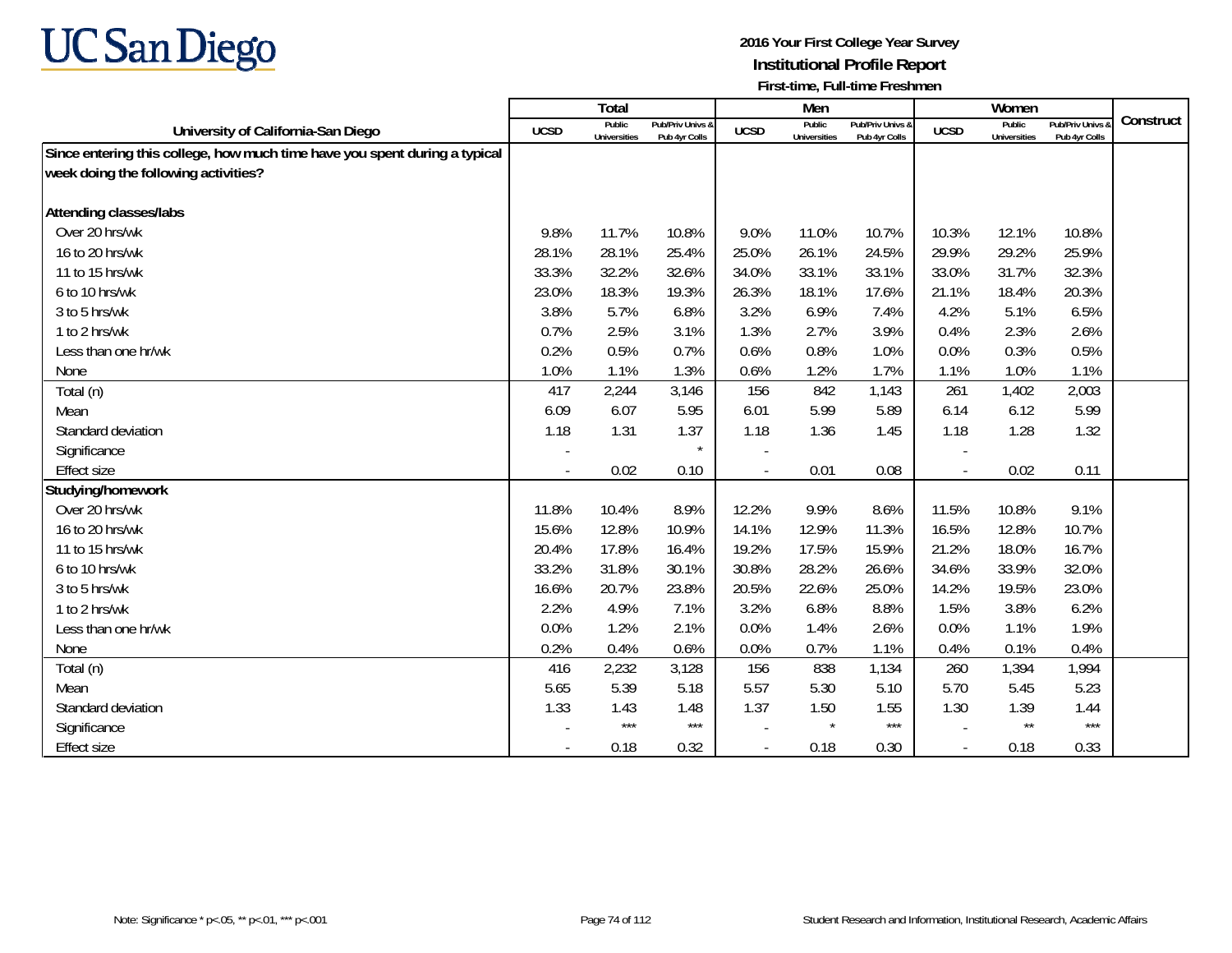

|                                                                            |             | Total                         |                                   |             | Men                           |                                   |                          | Women                         |                                   |           |
|----------------------------------------------------------------------------|-------------|-------------------------------|-----------------------------------|-------------|-------------------------------|-----------------------------------|--------------------------|-------------------------------|-----------------------------------|-----------|
| University of California-San Diego                                         | <b>UCSD</b> | Public<br><b>Universities</b> | Pub/Priv Univs &<br>Pub 4yr Colls | <b>UCSD</b> | Public<br><b>Universities</b> | Pub/Priv Univs &<br>Pub 4yr Colls | <b>UCSD</b>              | Public<br><b>Universities</b> | Pub/Priv Univs 8<br>Pub 4yr Colls | Construct |
| Since entering this college, how much time have you spent during a typical |             |                               |                                   |             |                               |                                   |                          |                               |                                   |           |
| week doing the following activities?                                       |             |                               |                                   |             |                               |                                   |                          |                               |                                   |           |
| Socializing with friends in person                                         |             |                               |                                   |             |                               |                                   |                          |                               |                                   |           |
| Over 20 hrs/wk                                                             | 4.6%        | 8.9%                          | 9.4%                              | 5.2%        | 8.8%                          | 9.9%                              | 4.2%                     | 8.9%                          | 9.2%                              |           |
| 16 to 20 hrs/wk                                                            | 3.1%        | 7.0%                          | 7.1%                              | 1.3%        | 7.5%                          | 7.0%                              | 4.2%                     | 6.8%                          | 7.1%                              |           |
| 11 to 15 hrs/wk                                                            | 16.6%       | 15.2%                         | 14.1%                             | 12.3%       | 14.3%                         | 13.8%                             | 19.2%                    | 15.8%                         | 14.3%                             |           |
| 6 to 10 hrs/wk                                                             | 32.5%       | 28.5%                         | 26.7%                             | 36.8%       | 28.2%                         | 25.9%                             | 30.0%                    | 28.8%                         | 27.2%                             |           |
| 3 to 5 hrs/wk                                                              | 26.3%       | 23.4%                         | 23.4%                             | 22.6%       | 23.4%                         | 23.3%                             | 28.5%                    | 23.4%                         | 23.5%                             |           |
| 1 to 2 hrs/wk                                                              | 10.1%       | 10.1%                         | 11.2%                             | 11.6%       | 9.7%                          | 11.1%                             | 9.2%                     | 10.4%                         | 11.3%                             |           |
| Less than one hr/wk                                                        | 4.8%        | 4.8%                          | 5.7%                              | 7.1%        | 5.4%                          | 6.1%                              | 3.5%                     | 4.5%                          | 5.5%                              |           |
| None                                                                       | 1.9%        | 2.0%                          | 2.2%                              | 3.2%        | 2.7%                          | 2.9%                              | 1.2%                     | 1.5%                          | 1.9%                              |           |
| Total (n)                                                                  | 415         | 2,228                         | 3,126                             | 155         | 838                           | 1,138                             | 260                      | 1,390                         | 1,988                             |           |
| Mean                                                                       | 4.68        | 4.90                          | 4.85                              | 4.50        | 4.86                          | 4.82                              | 4.78                     | 4.92                          | 4.86                              |           |
| Standard deviation                                                         | 1.42        | 1.62                          | 1.68                              | 1.50        | 1.66                          | 1.72                              | 1.36                     | 1.59                          | 1.65                              |           |
| Significance                                                               |             | $***$                         | $\star$                           |             | $\star$                       | $\star$                           |                          |                               |                                   |           |
| Effect size                                                                |             | $-0.14$                       | $-0.10$                           |             | $-0.22$                       | $-0.19$                           | $\overline{\phantom{a}}$ | $-0.09$                       | $-0.05$                           |           |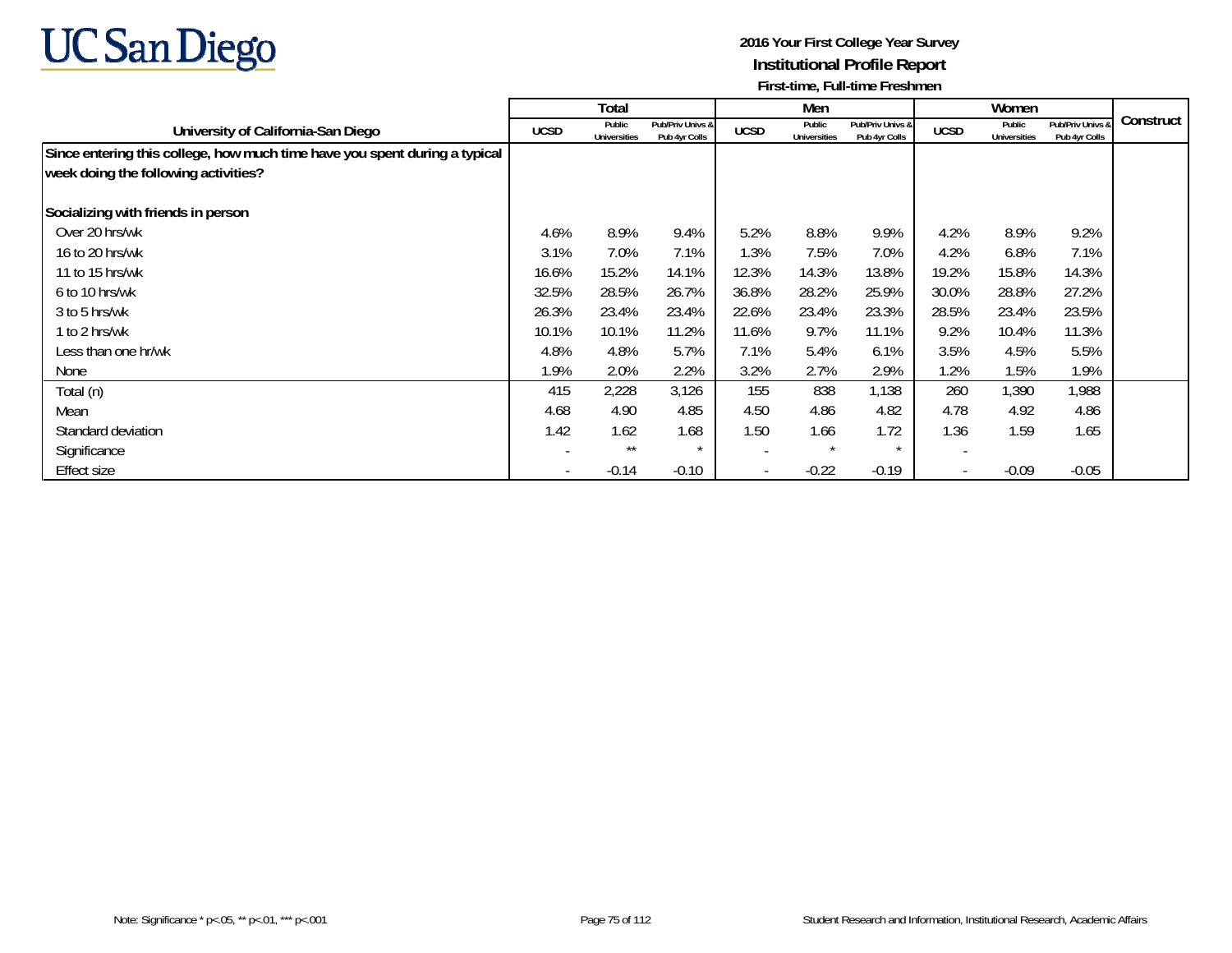

|                                                                            |                          | Total                         |                                   |                          | Men                           |                                   |                          | Women                         |                                   |           |
|----------------------------------------------------------------------------|--------------------------|-------------------------------|-----------------------------------|--------------------------|-------------------------------|-----------------------------------|--------------------------|-------------------------------|-----------------------------------|-----------|
| University of California-San Diego                                         | <b>UCSD</b>              | Public<br><b>Universities</b> | Pub/Priv Univs &<br>Pub 4yr Colls | <b>UCSD</b>              | Public<br><b>Universities</b> | Pub/Priv Univs &<br>Pub 4yr Colls | <b>UCSD</b>              | Public<br><b>Universities</b> | Pub/Priv Univs &<br>Pub 4yr Colls | Construct |
| Since entering this college, how much time have you spent during a typical |                          |                               |                                   |                          |                               |                                   |                          |                               |                                   |           |
| week doing the following activities?                                       |                          |                               |                                   |                          |                               |                                   |                          |                               |                                   |           |
| Using online social networks (Facebook, Twitter, etc.)                     |                          |                               |                                   |                          |                               |                                   |                          |                               |                                   |           |
| Over 20 hrs/wk                                                             | 9.1%                     | 7.6%                          | 8.4%                              | 9.6%                     | 7.4%                          | 8.1%                              | 8.9%                     | 7.8%                          | 8.6%                              |           |
| 16 to 20 hrs/wk                                                            | 6.5%                     | 5.9%                          | 6.1%                              | 5.1%                     | 4.5%                          | 5.4%                              | 7.3%                     | 6.6%                          | 6.5%                              |           |
| 11 to 15 hrs/wk                                                            | 8.7%                     | 8.5%                          | 9.4%                              | 8.9%                     | 8.0%                          | 8.7%                              | 8.5%                     | 8.9%                          | 9.8%                              |           |
| 6 to 10 hrs/wk                                                             | 23.6%                    | 19.8%                         | 19.1%                             | 15.3%                    | 14.8%                         | 14.5%                             | 28.6%                    | 22.8%                         | 21.7%                             |           |
| 3 to 5 hrs/wk                                                              | 30.5%                    | 28.0%                         | 27.8%                             | 31.2%                    | 27.4%                         | 26.4%                             | 30.1%                    | 28.4%                         | 28.6%                             |           |
| 1 to 2 hrs/wk                                                              | 13.0%                    | 16.6%                         | 16.3%                             | 15.9%                    | 19.9%                         | 18.7%                             | 11.2%                    | 14.6%                         | 15.0%                             |           |
| Less than one hr/wk                                                        | 5.5%                     | 8.7%                          | 8.2%                              | 7.0%                     | 11.3%                         | 11.0%                             | 4.6%                     | 7.1%                          | 6.6%                              |           |
| None                                                                       | 3.1%                     | 4.9%                          | 4.8%                              | 7.0%                     | 6.8%                          | 7.3%                              | 0.8%                     | 3.8%                          | 3.4%                              |           |
| Total (n)                                                                  | 416                      | 2,239                         | 3,136                             | 157                      | 840                           | 1.139                             | 259                      | 1,399                         | 1,997                             |           |
| Mean                                                                       | 4.63                     | 4.36                          | 4.43                              | 4.36                     | 4.11                          | 4.18                              | 4.80                     | 4.51                          | 4.57                              |           |
| Standard deviation                                                         | 1.69                     | 1.76                          | 1.79                              | 1.86                     | 1.82                          | 1.88                              | 1.56                     | 1.71                          | 1.72                              |           |
| Significance                                                               |                          | $***$                         | $\star$                           |                          |                               |                                   | -                        | $\star$                       | $\star$                           |           |
| <b>Effect size</b>                                                         | $\overline{\phantom{a}}$ | 0.15                          | 0.11                              | $\overline{\phantom{a}}$ | 0.14                          | 0.10                              | $\overline{\phantom{a}}$ | 0.17                          | 0.13                              |           |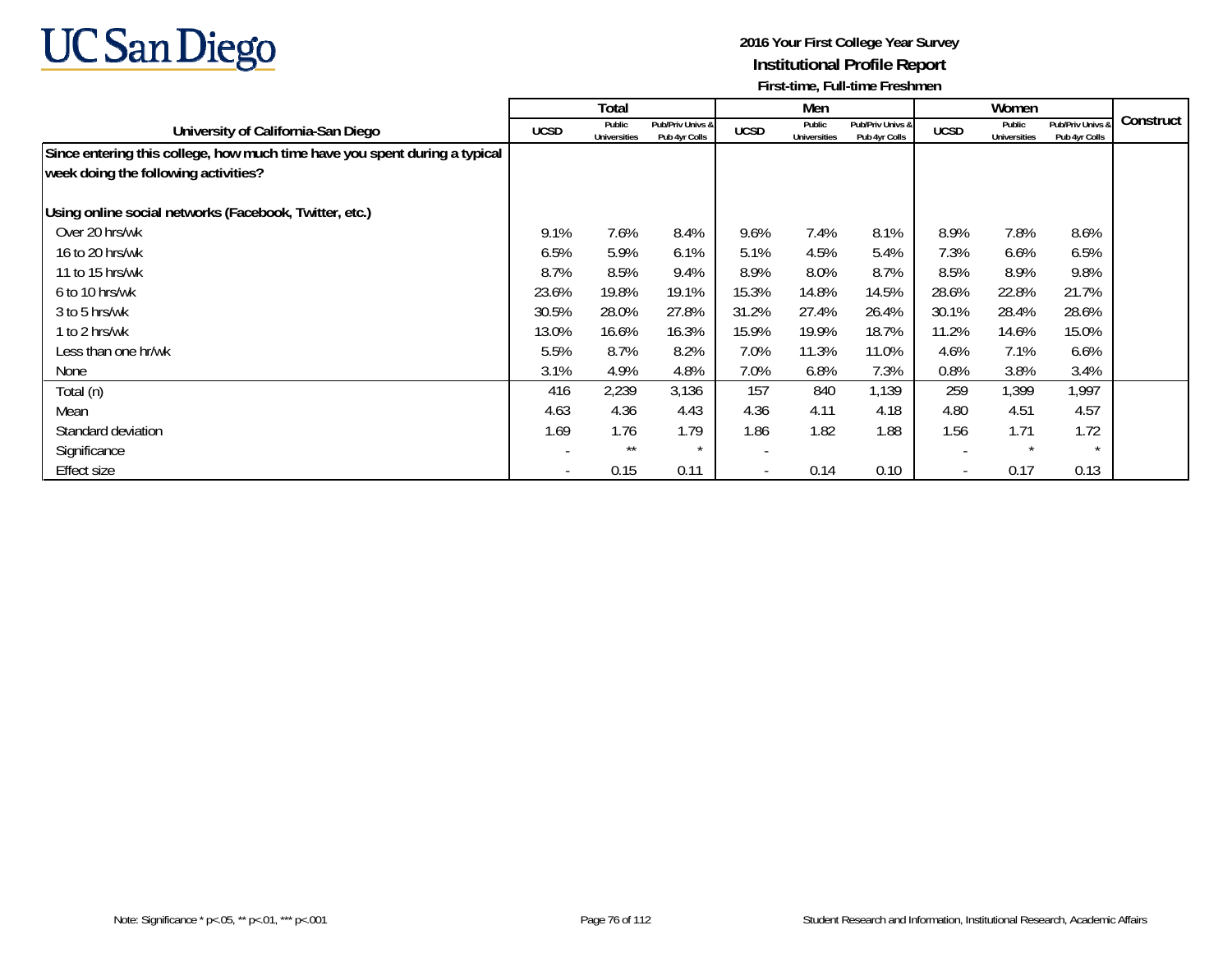

|                                                                            |             | Total                         |                                   |                          | Men                           |                                   |             | Women                         |                                 |           |
|----------------------------------------------------------------------------|-------------|-------------------------------|-----------------------------------|--------------------------|-------------------------------|-----------------------------------|-------------|-------------------------------|---------------------------------|-----------|
| University of California-San Diego                                         | <b>UCSD</b> | Public<br><b>Universities</b> | Pub/Priv Univs &<br>Pub 4yr Colls | <b>UCSD</b>              | Public<br><b>Universities</b> | Pub/Priv Univs &<br>Pub 4yr Colls | <b>UCSD</b> | Public<br><b>Universities</b> | Pub/Priv Univs<br>Pub 4yr Colls | Construct |
| Since entering this college, how much time have you spent during a typical |             |                               |                                   |                          |                               |                                   |             |                               |                                 |           |
| week doing the following activities?                                       |             |                               |                                   |                          |                               |                                   |             |                               |                                 |           |
|                                                                            |             |                               |                                   |                          |                               |                                   |             |                               |                                 |           |
| Partying                                                                   |             |                               |                                   |                          |                               |                                   |             |                               |                                 |           |
| Over 20 hrs/wk                                                             | 1.2%        | 0.7%                          | 0.8%                              | 1.9%                     | 1.2%                          | 1.1%                              | 0.8%        | 0.4%                          | 0.6%                            |           |
| 16 to 20 hrs/wk                                                            | 0.2%        | 0.5%                          | 0.5%                              | 0.0%                     | 0.6%                          | 0.6%                              | 0.4%        | 0.5%                          | 0.5%                            |           |
| 11 to 15 hrs/wk                                                            | 0.5%        | 1.5%                          | 1.6%                              | 0.0%                     | 1.8%                          | 1.9%                              | 0.8%        | 1.3%                          | 1.3%                            |           |
| 6 to 10 hrs/wk                                                             | 5.5%        | 6.4%                          | 5.8%                              | 6.4%                     | 7.0%                          | 6.5%                              | 5.0%        | 6.1%                          | 5.4%                            |           |
| 3 to 5 hrs/wk                                                              | 9.9%        | 13.7%                         | 13.3%                             | 5.8%                     | 11.2%                         | 11.7%                             | 12.3%       | 15.3%                         | 14.2%                           |           |
| 1 to 2 hrs/wk                                                              | 15.1%       | 12.9%                         | 13.0%                             | 14.1%                    | 13.7%                         | 13.3%                             | 15.8%       | 12.4%                         | 12.9%                           |           |
| Less than one hr/wk                                                        | 22.8%       | 18.7%                         | 17.8%                             | 24.4%                    | 19.6%                         | 18.5%                             | 21.9%       | 18.1%                         | 17.4%                           |           |
| None                                                                       | 44.7%       | 45.6%                         | 47.2%                             | 47.4%                    | 44.9%                         | 46.5%                             | 43.1%       | 46.0%                         | 47.6%                           |           |
| Total (n)                                                                  | 416         | 2,241                         | 3,142                             | 156                      | 841                           | 1,141                             | 260         | 1,400                         | 2,001                           |           |
| Mean                                                                       | 2.17        | 2.27                          | 2.23                              | 2.09                     | 2.29                          | 2.27                              | 2.22        | 2.25                          | 2.22                            |           |
| Standard deviation                                                         | 1.43        | 1.51                          | 1.50                              | 1.46                     | 1.56                          | 1.56                              | 1.41        | 1.47                          | 1.47                            |           |
| Significance                                                               |             |                               |                                   |                          |                               |                                   |             |                               |                                 |           |
| Effect size                                                                |             | $-0.07$                       | $-0.04$                           | $\overline{a}$           | $-0.13$                       | $-0.12$                           | $\sim$      | $-0.02$                       | 0.00                            |           |
| Student clubs and groups                                                   |             |                               |                                   |                          |                               |                                   |             |                               |                                 |           |
| Over 20 hrs/wk                                                             | 1.9%        | 1.1%                          | 1.2%                              | 3.2%                     | 1.1%                          | 1.5%                              | 1.2%        | 1.1%                          | 1.0%                            |           |
| 16 to 20 hrs/wk                                                            | 1.0%        | 1.0%                          | 1.0%                              | 0.6%                     | 0.8%                          | 1.0%                              | 1.2%        | 1.1%                          | 1.0%                            |           |
| 11 to 15 hrs/wk                                                            | 2.9%        | 2.6%                          | 2.3%                              | 2.6%                     | 3.1%                          | 3.0%                              | 3.1%        | 2.2%                          | 1.9%                            |           |
| 6 to 10 hrs/wk                                                             | 10.9%       | 8.9%                          | 7.6%                              | 13.6%                    | 10.6%                         | 8.9%                              | 9.3%        | 7.9%                          | 6.8%                            |           |
| 3 to 5 hrs/wk                                                              | 19.4%       | 17.3%                         | 15.8%                             | 15.6%                    | 17.4%                         | 16.5%                             | 21.6%       | 17.3%                         | 15.5%                           |           |
| 1 to 2 hrs/wk                                                              | 21.1%       | 20.3%                         | 18.6%                             | 18.8%                    | 18.4%                         | 17.4%                             | 22.4%       | 21.4%                         | 19.2%                           |           |
| Less than one hr/wk                                                        | 14.0%       | 13.8%                         | 12.9%                             | 12.3%                    | 12.3%                         | 11.9%                             | 15.1%       | 14.7%                         | 13.5%                           |           |
| None                                                                       | 28.8%       | 35.0%                         | 40.6%                             | 33.1%                    | 36.3%                         | 39.7%                             | 26.3%       | 34.3%                         | 41.1%                           |           |
| Total (n)                                                                  | 413         | 2,229                         | 3,124                             | 154                      | 832                           | 1,131                             | 259         | 1,397                         | 1,993                           |           |
| Mean                                                                       | 2.92        | 2.68                          | 2.54                              | 2.91                     | 2.72                          | 2.63                              | 2.92        | 2.66                          | 2.48                            |           |
| Standard deviation                                                         | 1.68        | 1.62                          | 1.63                              | 1.82                     | 1.67                          | 1.70                              | 1.60        | 1.59                          | 1.59                            |           |
| Significance                                                               |             | $^{\star\star}$               | $***$                             |                          |                               |                                   |             | $\star$                       | $***$                           |           |
| <b>Effect size</b>                                                         | $\sim$      | 0.15                          | 0.23                              | $\overline{\phantom{a}}$ | 0.11                          | 0.16                              | $\sim$      | 0.16                          | 0.28                            |           |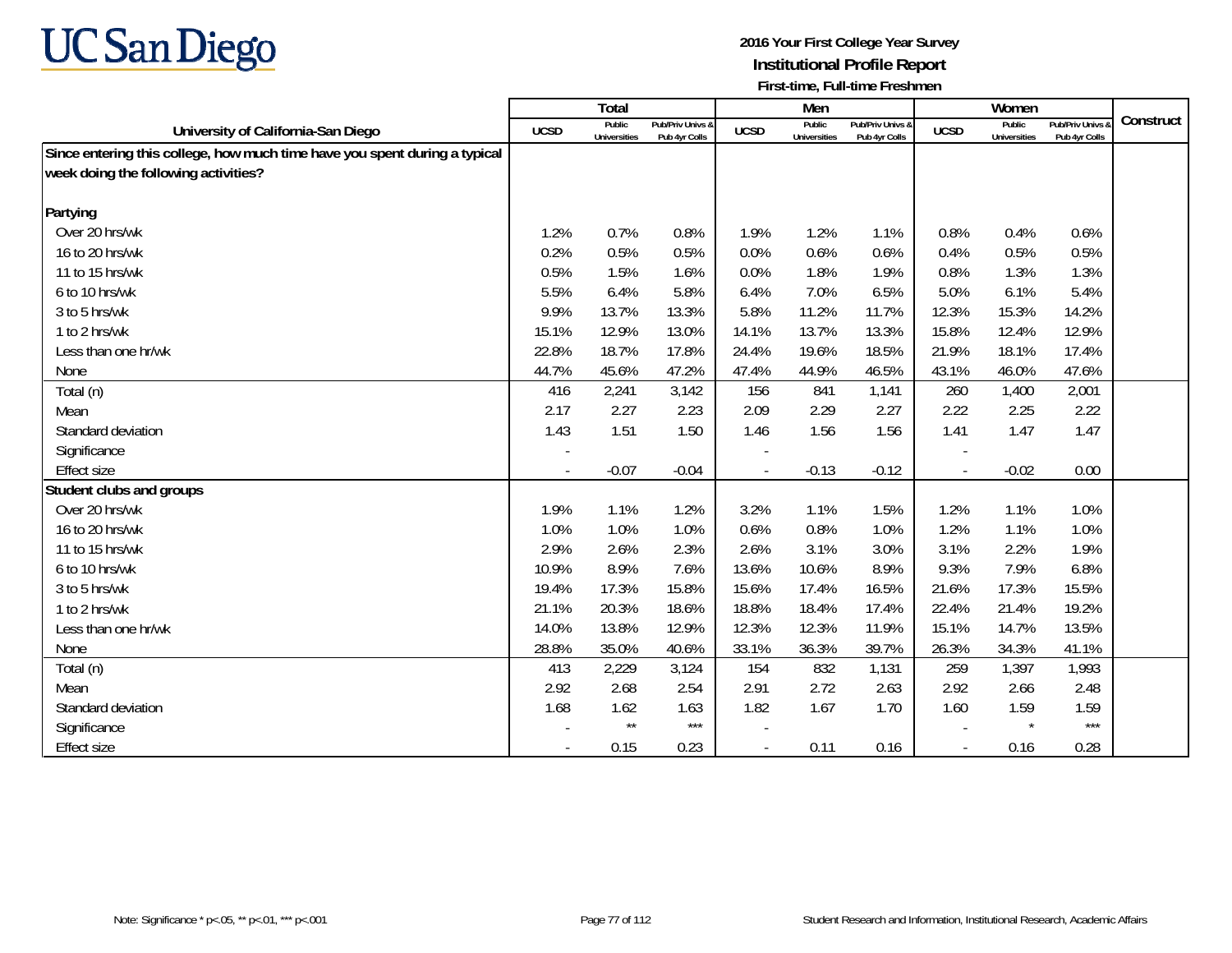

|                                    |                          | Total                         |                                   |             | Men                           |                                   |                          | Women                         |                                   |           |
|------------------------------------|--------------------------|-------------------------------|-----------------------------------|-------------|-------------------------------|-----------------------------------|--------------------------|-------------------------------|-----------------------------------|-----------|
| University of California-San Diego | <b>UCSD</b>              | Public<br><b>Universities</b> | Pub/Priv Univs &<br>Pub 4yr Colls | <b>UCSD</b> | Public<br><b>Universities</b> | Pub/Priv Univs &<br>Pub 4yr Colls | <b>UCSD</b>              | Public<br><b>Universities</b> | Pub/Priv Univs &<br>Pub 4yr Colls | Construct |
| <b>Exercising or sports</b>        |                          |                               |                                   |             |                               |                                   |                          |                               |                                   |           |
| Over 20 hrs/wk                     | 3.1%                     | 2.0%                          | 2.3%                              | 5.1%        | 2.8%                          | 3.4%                              | 1.9%                     | 1.6%                          | 1.7%                              |           |
| 16 to 20 hrs/wk                    | 1.4%                     | 1.9%                          | 1.9%                              | 2.5%        | 2.6%                          | 2.8%                              | 0.8%                     | 1.5%                          | 1.5%                              |           |
| 11 to 15 hrs/wk                    | 3.4%                     | 4.2%                          | 4.1%                              | 1.9%        | 4.8%                          | 4.7%                              | 4.2%                     | 3.8%                          | 3.7%                              |           |
| 6 to 10 hrs/wk                     | 12.0%                    | 12.4%                         | 12.1%                             | 12.7%       | 14.6%                         | 15.2%                             | 11.6%                    | 11.1%                         | 10.4%                             |           |
| 3 to 5 hrs/wk                      | 22.1%                    | 23.2%                         | 22.5%                             | 24.8%       | 24.7%                         | 24.4%                             | 20.5%                    | 22.3%                         | 21.4%                             |           |
| 1 to 2 hrs/wk                      | 23.3%                    | 21.2%                         | 21.6%                             | 22.9%       | 21.0%                         | 21.1%                             | 23.6%                    | 21.4%                         | 21.9%                             |           |
| Less than one hr/wk                | 15.4%                    | 15.7%                         | 15.5%                             | 9.6%        | 12.8%                         | 12.0%                             | 18.9%                    | 17.4%                         | 17.4%                             |           |
| None                               | 19.2%                    | 19.4%                         | 20.0%                             | 20.4%       | 16.8%                         | 16.5%                             | 18.5%                    | 20.9%                         | 22.0%                             |           |
| Total (n)                          | 416                      | 2,232                         | 3,130                             | 157         | 835                           | 1,133                             | 259                      | 1,397                         | 1,997                             |           |
| Mean                               | 3.24                     | 3.24                          | 3.23                              | 3.41        | 3.46                          | 3.52                              | 3.13                     | 3.11                          | 3.06                              |           |
| Standard deviation                 | 1.70                     | 1.67                          | 1.69                              | 1.84        | 1.72                          | 1.75                              | 1.61                     | 1.63                          | 1.63                              |           |
| Significance                       | $\overline{\phantom{a}}$ |                               |                                   |             |                               |                                   |                          |                               |                                   |           |
| <b>Effect size</b>                 | $\overline{\phantom{a}}$ | 0.00                          | 0.01                              |             | $-0.03$                       | $-0.06$                           | $\overline{\phantom{a}}$ | 0.01                          | 0.04                              |           |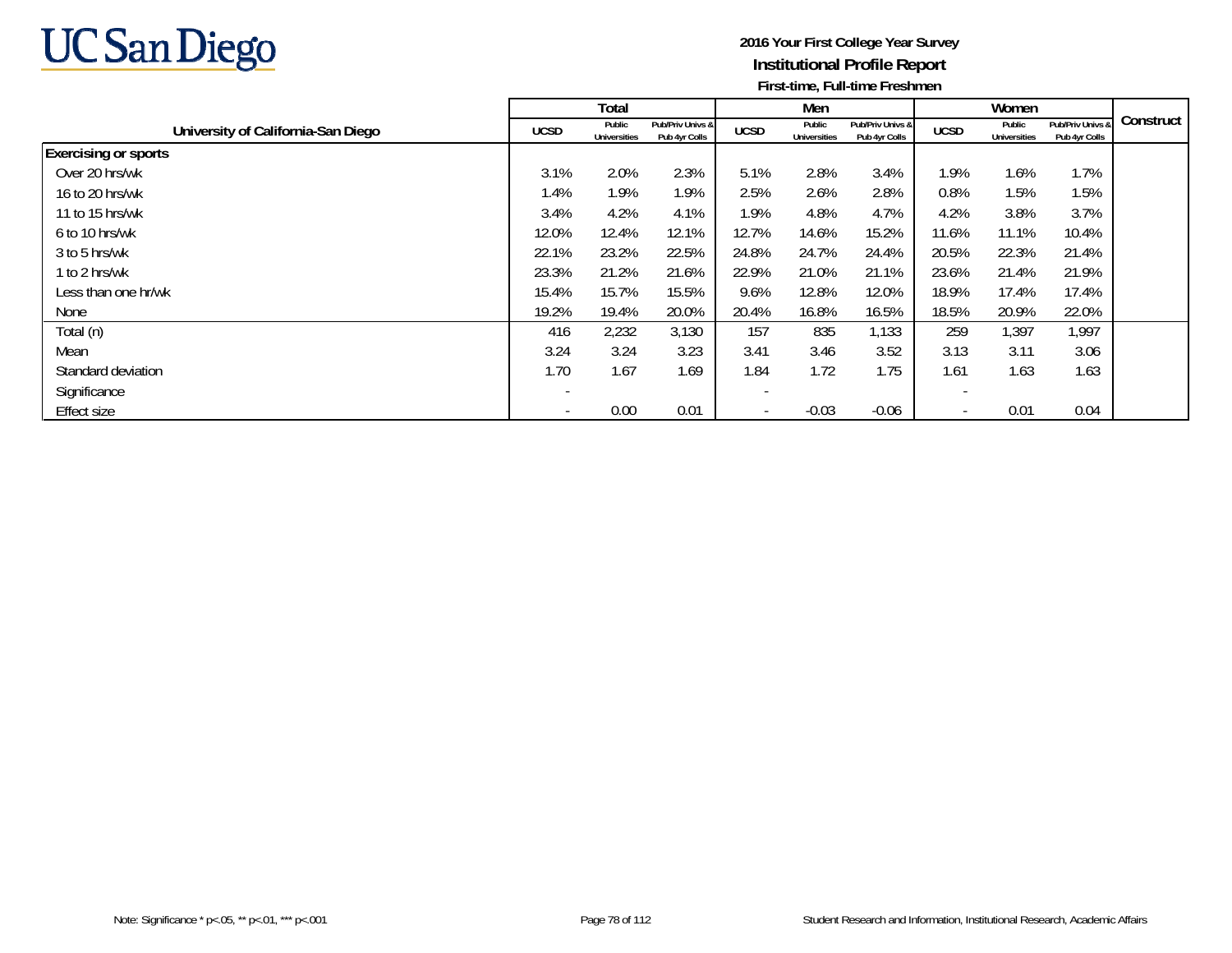

|                                                                            |                          | <b>Total</b>                  |                                   |                          | Men                           |                                   |             | Women                         |                                 |           |
|----------------------------------------------------------------------------|--------------------------|-------------------------------|-----------------------------------|--------------------------|-------------------------------|-----------------------------------|-------------|-------------------------------|---------------------------------|-----------|
| University of California-San Diego                                         | <b>UCSD</b>              | Public<br><b>Universities</b> | Pub/Priv Univs &<br>Pub 4yr Colls | <b>UCSD</b>              | Public<br><b>Universities</b> | Pub/Priv Univs &<br>Pub 4yr Colls | <b>UCSD</b> | Public<br><b>Universities</b> | Pub/Priv Univs<br>Pub 4yr Colls | Construct |
| Working (for pay) on campus                                                |                          |                               |                                   |                          |                               |                                   |             |                               |                                 |           |
| Over 20 hrs/wk                                                             | 1.7%                     | 1.0%                          | 1.1%                              | 1.3%                     | 0.6%                          | 0.7%                              | 1.9%        | 1.2%                          | 1.4%                            |           |
| 16 to 20 hrs/wk                                                            | 2.4%                     | 1.7%                          | 1.9%                              | 3.2%                     | 2.1%                          | 2.1%                              | 1.9%        | 1.5%                          | 1.8%                            |           |
| 11 to 15 hrs/wk                                                            | 10.8%                    | 4.2%                          | 4.1%                              | 9.6%                     | 3.9%                          | 3.4%                              | 11.6%       | 4.4%                          | 4.4%                            |           |
| 6 to 10 hrs/wk                                                             | 7.7%                     | 7.2%                          | 6.5%                              | 5.1%                     | 6.3%                          | 6.0%                              | 9.3%        | 7.8%                          | 6.8%                            |           |
| 3 to 5 hrs/wk                                                              | 3.4%                     | 3.4%                          | 3.0%                              | 4.5%                     | 3.8%                          | 3.4%                              | 2.7%        | 3.1%                          | 2.8%                            |           |
| 1 to 2 hrs/wk                                                              | 2.4%                     | 1.9%                          | 1.8%                              | 0.6%                     | 1.8%                          | 2.3%                              | 3.5%        | 2.0%                          | 1.6%                            |           |
| Less than one hr/wk                                                        | 1.7%                     | 1.3%                          | 1.4%                              | 1.3%                     | 1.1%                          | 1.6%                              | 1.9%        | 1.4%                          | 1.3%                            |           |
| None                                                                       | 70.0%                    | 79.2%                         | 80.2%                             | 74.5%                    | 80.3%                         | 80.5%                             | 67.2%       | 78.5%                         | 80.1%                           |           |
| Total (n)                                                                  | 416                      | 2,237                         | 3,134                             | 157                      | 839                           | 1,137                             | 259         | 1,398                         | 1,997                           |           |
| Mean                                                                       | 2.28                     | 1.83                          | 1.80                              | 2.12                     | 1.78                          | 1.75                              | 2.37        | 1.86                          | 1.82                            |           |
| Standard deviation                                                         | 2.10                     | 1.74                          | 1.74                              | 2.05                     | 1.70                          | 1.67                              | 2.14        | 1.77                          | 1.78                            |           |
| Significance                                                               |                          | $***$                         | $***$                             |                          | $\star$                       | $\star$                           |             | $***$                         | $***$                           |           |
| <b>Effect size</b>                                                         | $\blacksquare$           | 0.26                          | 0.28                              | $\overline{\phantom{a}}$ | 0.20                          | 0.22                              | $\sim$      | 0.29                          | 0.31                            |           |
| Since entering this college, how much time have you spent during a typical |                          |                               |                                   |                          |                               |                                   |             |                               |                                 |           |
| week doing the following activities?                                       |                          |                               |                                   |                          |                               |                                   |             |                               |                                 |           |
| Working (for pay) off campus                                               |                          |                               |                                   |                          |                               |                                   |             |                               |                                 |           |
| Over 20 hrs/wk                                                             | 1.4%                     | 3.4%                          | 4.4%                              | 1.9%                     | 3.8%                          | 5.0%                              | 1.2%        | 3.2%                          | 4.1%                            |           |
| 16 to 20 hrs/wk                                                            | 1.0%                     | 2.1%                          | 2.9%                              | 1.3%                     | 2.0%                          | 2.8%                              | 0.8%        | 2.1%                          | 3.0%                            |           |
| 11 to 15 hrs/wk                                                            | 2.2%                     | 3.8%                          | 3.9%                              | 1.9%                     | 3.5%                          | 3.7%                              | 2.3%        | 4.0%                          | 4.1%                            |           |
| 6 to 10 hrs/wk                                                             | 2.6%                     | 4.1%                          | 4.4%                              | 3.2%                     | 4.8%                          | 4.9%                              | 2.3%        | 3.7%                          | 4.1%                            |           |
| 3 to 5 hrs/wk                                                              | 2.2%                     | 2.8%                          | 3.1%                              | 3.2%                     | 3.1%                          | 3.4%                              | 1.5%        | 2.7%                          | 3.0%                            |           |
| 1 to 2 hrs/wk                                                              | 0.7%                     | 1.9%                          | 2.2%                              | 1.9%                     | 2.9%                          | 3.5%                              | 0.0%        | 1.4%                          | 1.5%                            |           |
| Less than one hr/wk                                                        | 1.0%                     | 1.9%                          | 2.0%                              | 0.6%                     | 1.6%                          | 1.9%                              | 1.2%        | 2.1%                          | 2.1%                            |           |
| None                                                                       | 88.9%                    | 79.9%                         | 77.0%                             | 85.9%                    | 78.4%                         | 74.7%                             | 90.8%       | 80.7%                         | 78.3%                           |           |
| Total (n)                                                                  | 416                      | 2,234                         | 3,135                             | 156                      | 838                           | 1,139                             | 260         | 1,396                         | 1,996                           |           |
| Mean                                                                       | 1.46                     | 1.86                          | 2.01                              | 1.58                     | 1.92                          | 2.09                              | 1.39        | 1.83                          | 1.97                            |           |
| Standard deviation                                                         | 1.43                     | 1.91                          | 2.06                              | 1.57                     | 1.95                          | 2.11                              | 1.34        | 1.89                          | 2.04                            |           |
| Significance                                                               |                          | $***$                         | $***$                             |                          | $\star$                       | $\star\star$                      |             | $***$                         | $***$                           |           |
| <b>Effect size</b>                                                         | $\overline{\phantom{a}}$ | $-0.21$                       | $-0.27$                           | $\blacksquare$           | $-0.17$                       | $-0.24$                           | $\sim$      | $-0.23$                       | $-0.28$                         |           |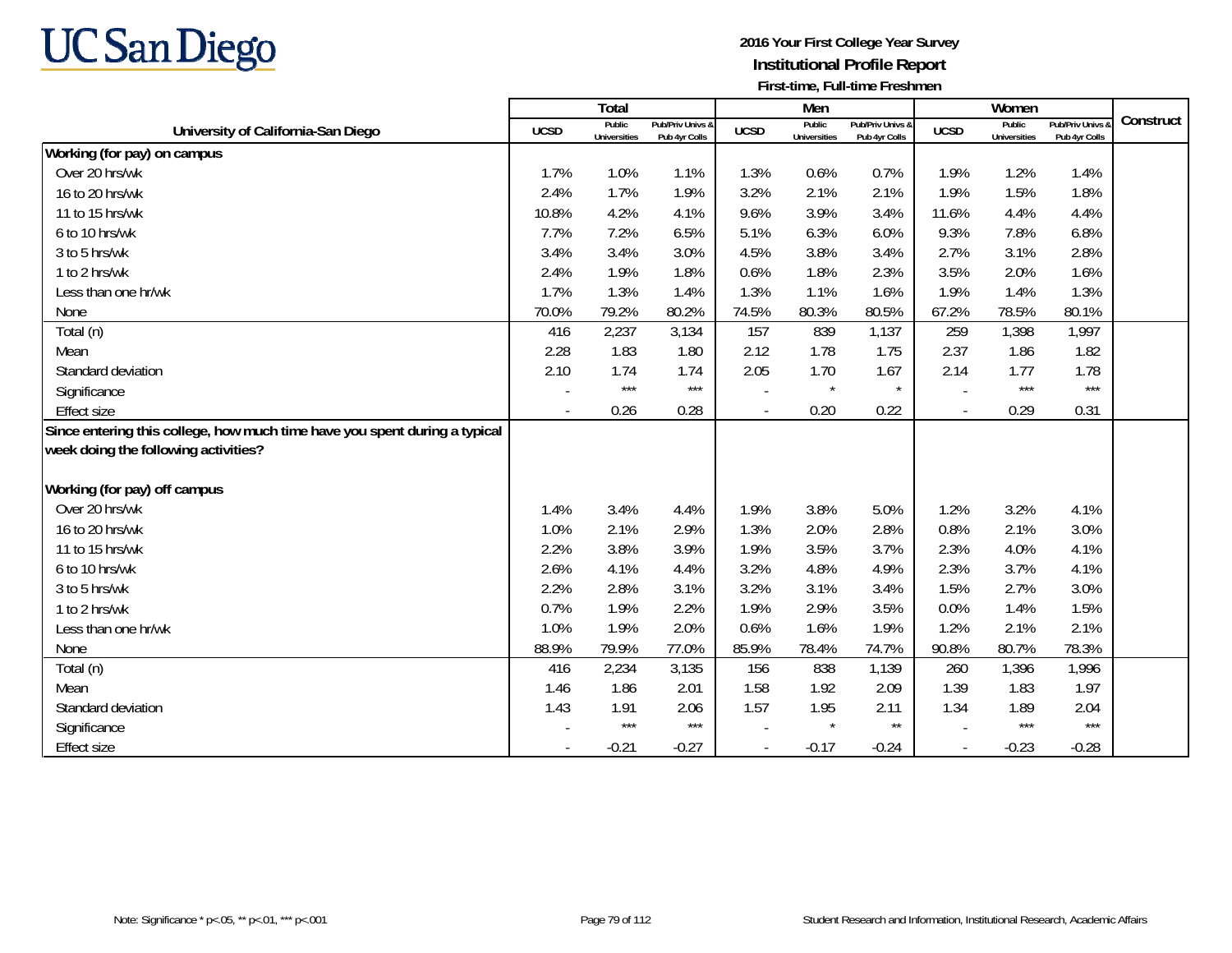

|                                                                            |             | Total                         |                                   |                | Men                           |                                   |                          | Women                         |                                        |           |
|----------------------------------------------------------------------------|-------------|-------------------------------|-----------------------------------|----------------|-------------------------------|-----------------------------------|--------------------------|-------------------------------|----------------------------------------|-----------|
| University of California-San Diego                                         | <b>UCSD</b> | Public<br><b>Universities</b> | Pub/Priv Univs &<br>Pub 4yr Colls | <b>UCSD</b>    | Public<br><b>Universities</b> | Pub/Priv Univs &<br>Pub 4yr Colls | <b>UCSD</b>              | Public<br><b>Universities</b> | <b>Pub/Priv Univs</b><br>Pub 4yr Colls | Construct |
| Since entering this college, how much time have you spent during a typical |             |                               |                                   |                |                               |                                   |                          |                               |                                        |           |
| week doing the following activities?                                       |             |                               |                                   |                |                               |                                   |                          |                               |                                        |           |
|                                                                            |             |                               |                                   |                |                               |                                   |                          |                               |                                        |           |
| Performing Household/childcare duties                                      |             |                               |                                   |                |                               |                                   |                          |                               |                                        |           |
| Over 20 hrs/wk                                                             | 1.4%        | 0.9%                          | 1.3%                              | 1.9%           | 1.0%                          | 1.3%                              | 1.2%                     | 0.9%                          | 1.3%                                   |           |
| 16 to 20 hrs/wk                                                            | 0.5%        | 0.6%                          | 0.7%                              | 0.0%           | 0.4%                          | 0.4%                              | 0.8%                     | 0.7%                          | 0.9%                                   |           |
| 11 to 15 hrs/wk                                                            | 0.5%        | 0.9%                          | 1.1%                              | 0.6%           | 1.0%                          | 1.2%                              | 0.4%                     | 0.9%                          | 1.0%                                   |           |
| 6 to 10 hrs/wk                                                             | 3.1%        | 3.2%                          | 3.8%                              | 3.2%           | 2.5%                          | 3.2%                              | 3.1%                     | 3.6%                          | 4.2%                                   |           |
| 3 to 5 hrs/wk                                                              | 6.3%        | 7.2%                          | 7.8%                              | 5.7%           | 6.5%                          | 7.3%                              | 6.6%                     | 7.7%                          | 8.2%                                   |           |
| 1 to 2 hrs/wk                                                              | 7.2%        | 12.4%                         | 13.3%                             | 6.4%           | 9.2%                          | 10.8%                             | 7.7%                     | 14.4%                         | 14.8%                                  |           |
| Less than one hr/wk                                                        | 8.4%        | 10.7%                         | 11.4%                             | 10.8%          | 11.7%                         | 11.3%                             | 6.9%                     | 10.2%                         | 11.4%                                  |           |
| None                                                                       | 72.6%       | 64.0%                         | 60.6%                             | 71.3%          | 67.9%                         | 64.4%                             | 73.4%                    | 61.7%                         | 58.4%                                  |           |
| Total (n)                                                                  | 416         | 2,236                         | 3,137                             | 157            | 840                           | 1,140                             | 259                      | 1,396                         | 1,997                                  |           |
| Mean                                                                       | 1.69        | 1.84                          | 1.95                              | 1.70           | 1.73                          | 1.86                              | 1.69                     | 1.91                          | 2.01                                   |           |
| Standard deviation                                                         | 1.40        | 1.39                          | 1.48                              | 1.42           | 1.33                          | 1.45                              | 1.39                     | 1.42                          | 1.50                                   |           |
| Significance                                                               |             | $\star$                       | $***$                             |                |                               |                                   |                          | $\star$                       | $\star\star$                           |           |
| <b>Effect size</b>                                                         | $\sim$      | $-0.11$                       | $-0.18$                           |                | $-0.02$                       | $-0.11$                           | $\overline{\phantom{a}}$ | $-0.15$                       | $-0.21$                                |           |
| Commuting                                                                  |             |                               |                                   |                |                               |                                   |                          |                               |                                        |           |
| Over 20 hrs/wk                                                             | 1.4%        | 1.0%                          | 1.4%                              | 1.9%           | 1.1%                          | 1.2%                              | 1.2%                     | 0.9%                          | 1.6%                                   |           |
| 16 to 20 hrs/wk                                                            | 0.2%        | 0.8%                          | 0.9%                              | 0.6%           | 0.6%                          | 0.9%                              | 0.0%                     | 0.9%                          | 0.9%                                   |           |
| 11 to 15 hrs/wk                                                            | 1.0%        | 1.2%                          | 1.7%                              | 0.6%           | 1.0%                          | 1.6%                              | 1.2%                     | 1.4%                          | 1.7%                                   |           |
| 6 to 10 hrs/wk                                                             | 5.8%        | 6.1%                          | 6.7%                              | 6.4%           | 6.4%                          | 6.9%                              | 5.4%                     | 5.9%                          | 6.6%                                   |           |
| 3 to 5 hrs/wk                                                              | 9.4%        | 10.5%                         | 12.1%                             | 12.7%          | 12.4%                         | 13.3%                             | 7.3%                     | 9.4%                          | 11.4%                                  |           |
| 1 to 2 hrs/wk                                                              | 7.5%        | 11.0%                         | 12.2%                             | 7.6%           | 12.6%                         | 14.1%                             | 7.3%                     | 10.1%                         | 11.1%                                  |           |
| Less than one hr/wk                                                        | 7.5%        | 9.9%                          | 9.6%                              | 8.9%           | 10.7%                         | 10.2%                             | 6.6%                     | 9.4%                          | 9.3%                                   |           |
| None                                                                       | 67.3%       | 59.5%                         | 55.4%                             | 61.1%          | 55.2%                         | 51.8%                             | 71.0%                    | 62.1%                         | 57.5%                                  |           |
| Total (n)                                                                  | 416         | 2,237                         | 3,138                             | 157            | 839                           | 1,138                             | 259                      | 1,398                         | 2,000                                  |           |
| Mean                                                                       | 1.90        | 2.05                          | 2.21                              | 2.08           | 2.15                          | 2.28                              | 1.79                     | 2.00                          | 2.17                                   |           |
| Standard deviation                                                         | 1.54        | 1.55                          | 1.65                              | 1.65           | 1.56                          | 1.63                              | 1.46                     | 1.55                          | 1.66                                   |           |
| Significance                                                               |             |                               | $***$                             |                |                               |                                   |                          | $\star$                       | $***$                                  |           |
| <b>Effect size</b>                                                         | $\sim$      | $-0.10$                       | $-0.19$                           | $\blacksquare$ | $-0.04$                       | $-0.12$                           | $\overline{\phantom{a}}$ | $-0.14$                       | $-0.23$                                |           |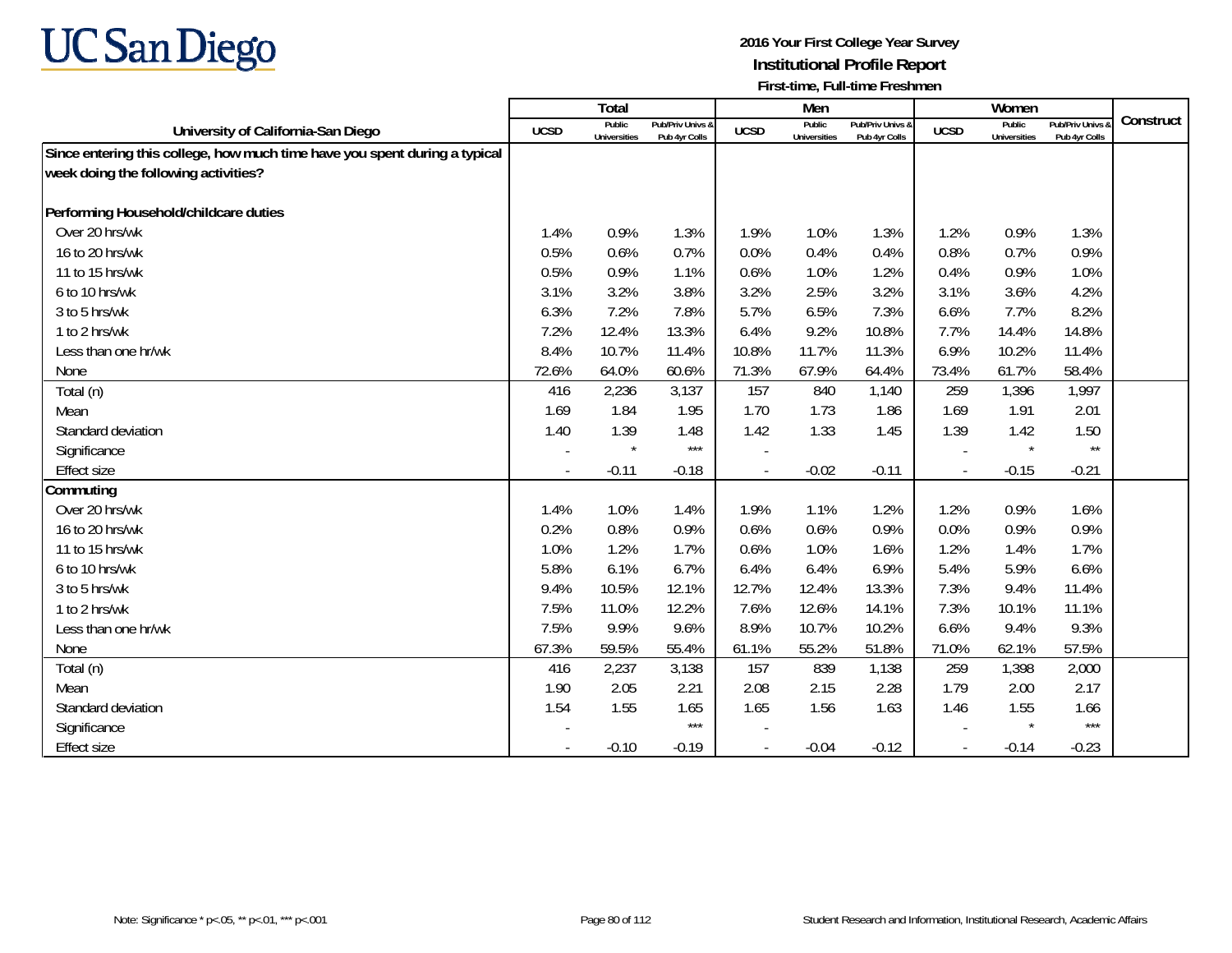

|                                                                            |             | Total                         |                                   |             | Men                           |                                   |             | Women                         |                                   |           |
|----------------------------------------------------------------------------|-------------|-------------------------------|-----------------------------------|-------------|-------------------------------|-----------------------------------|-------------|-------------------------------|-----------------------------------|-----------|
| University of California-San Diego                                         | <b>UCSD</b> | Public<br><b>Universities</b> | Pub/Priv Univs &<br>Pub 4yr Colls | <b>UCSD</b> | Public<br><b>Universities</b> | Pub/Priv Univs &<br>Pub 4yr Colls | <b>UCSD</b> | Public<br><b>Universities</b> | Pub/Priv Univs 8<br>Pub 4yr Colls | Construct |
| Since entering this college, how much time have you spent during a typical |             |                               |                                   |             |                               |                                   |             |                               |                                   |           |
| week doing the following activities?                                       |             |                               |                                   |             |                               |                                   |             |                               |                                   |           |
| Praying/meditating                                                         |             |                               |                                   |             |                               |                                   |             |                               |                                   |           |
| Over 20 hrs/wk                                                             | 1.0%        | 0.7%                          | 1.2%                              | 1.9%        | 0.7%                          | 1.2%                              | 0.4%        | 0.7%                          | 1.2%                              |           |
| 16 to 20 hrs/wk                                                            | $0.0\%$     | 0.5%                          | 0.5%                              | 0.0%        | $0.6\%$                       | 0.7%                              | 0.0%        | 0.4%                          | 0.4%                              |           |
| 11 to 15 hrs/wk                                                            | 0.7%        | 1.1%                          | 1.2%                              | 0.6%        | 1.0%                          | 1.4%                              | 0.8%        | 1.2%                          | 1.1%                              |           |
| 6 to 10 hrs/wk                                                             | 2.6%        | 2.4%                          | 2.7%                              | 2.5%        | 2.5%                          | 2.9%                              | 2.7%        | 2.3%                          | 2.6%                              |           |
| 3 to 5 hrs/wk                                                              | 3.8%        | 5.8%                          | 5.9%                              | 3.2%        | 4.9%                          | 6.0%                              | 4.2%        | 6.3%                          | 5.7%                              |           |
| 1 to 2 hrs/wk                                                              | 9.6%        | 13.5%                         | 12.9%                             | 11.5%       | 14.5%                         | 13.9%                             | 8.5%        | 12.9%                         | 12.3%                             |           |
| Less than one hr/wk                                                        | 18.5%       | 22.8%                         | 23.0%                             | 18.5%       | 20.8%                         | 20.6%                             | 18.5%       | 23.9%                         | 24.3%                             |           |
| None                                                                       | 63.7%       | 53.3%                         | 52.6%                             | 61.8%       | 55.1%                         | 53.3%                             | 64.9%       | 52.3%                         | 52.2%                             |           |
| Total (n)                                                                  | 416         | 2,240                         | 3,144                             | 157         | 841                           | 1,143                             | 259         | 1,399                         | 2,001                             |           |
| Mean                                                                       | 1.70        | 1.90                          | 1.95                              | 1.78        | 1.88                          | 1.98                              | 1.66        | 1.91                          | 1.93                              |           |
| Standard deviation                                                         | 1.23        | 1.29                          | 1.38                              | 1.36        | 1.29                          | 1.42                              | 1.14        | 1.29                          | 1.35                              |           |
| Significance                                                               |             | $***$                         | ***                               |             |                               |                                   |             | $***$                         | $***$                             |           |
| Effect size                                                                |             | $-0.16$                       | $-0.18$                           |             | $-0.08$                       | $-0.14$                           |             | $-0.19$                       | $-0.20$                           |           |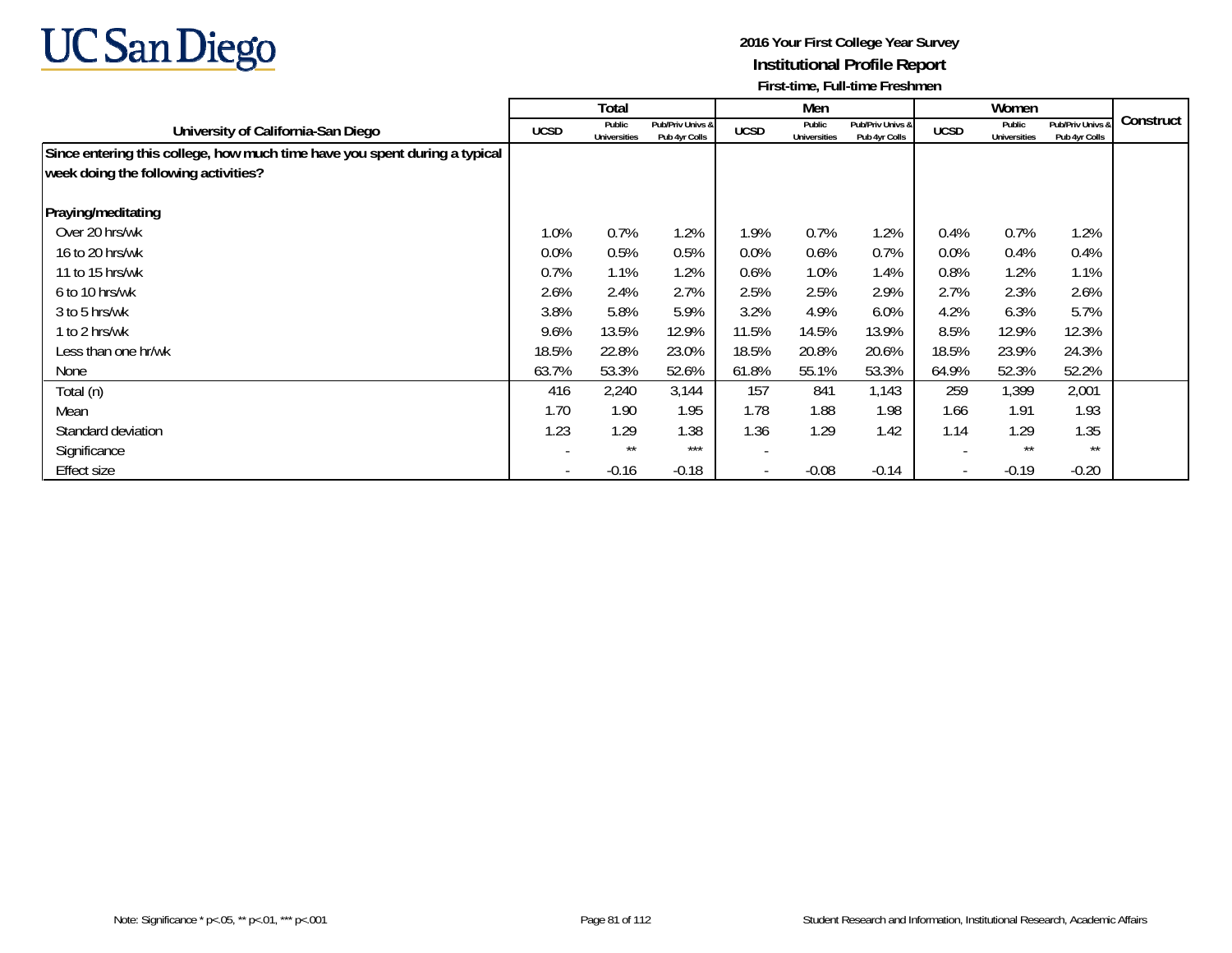

|                                        |             | Total                         |                                   |             | Men                           |                                   |             | Women                         |                                   |           |
|----------------------------------------|-------------|-------------------------------|-----------------------------------|-------------|-------------------------------|-----------------------------------|-------------|-------------------------------|-----------------------------------|-----------|
| University of California-San Diego     | <b>UCSD</b> | Public<br><b>Universities</b> | Pub/Priv Univs &<br>Pub 4yr Colls | <b>UCSD</b> | Public<br><b>Universities</b> | Pub/Priv Univs &<br>Pub 4vr Colls | <b>UCSD</b> | Public<br><b>Universities</b> | Pub/Priv Univs 8<br>Pub 4yr Colls | Construct |
| Since entering this college, have you: |             |                               |                                   |             |                               |                                   |             |                               |                                   |           |
| Decided to pursue a different major    |             |                               |                                   |             |                               |                                   |             |                               |                                   |           |
| Yes                                    | 41.9%       | 37.7%                         | 37.2%                             | 43.1%       | 34.9%                         | 34.8%                             | 41.1%       | 39.4%                         | 38.5%                             |           |
| No                                     | 58.1%       | 62.3%                         | 62.8%                             | 56.9%       | 65.1%                         | 65.2%                             | 58.9%       | 60.6%                         | 61.5%                             |           |
| Total (n)                              | 425         | 2,291                         | 3,210                             | 160         | 866                           | 1,168                             | 265         | 1,425                         | 2,042                             |           |
| Remained undecided about a major       |             |                               |                                   |             |                               |                                   |             |                               |                                   |           |
| Yes                                    | 20.0%       | 16.0%                         | 15.7%                             | 20.0%       | 16.1%                         | 16.0%                             | 20.0%       | 16.0%                         | 15.5%                             |           |
| N <sub>0</sub>                         | 80.0%       | 84.0%                         | 84.3%                             | 80.0%       | 83.9%                         | 84.0%                             | 80.0%       | 84.0%                         | 84.5%                             |           |
| Total (n)                              | 425         | 2,290                         | 3,208                             | 160         | 865                           | 1,167                             | 265         | 1,425                         | 2,041                             |           |
| Failed one or more courses             |             |                               |                                   |             |                               |                                   |             |                               |                                   |           |
| Yes                                    | 14.8%       | 16.9%                         | 18.6%                             | 13.1%       | 19.7%                         | 21.3%                             | 15.8%       | 15.2%                         | 17.0%                             |           |
| N <sub>0</sub>                         | 85.2%       | 83.1%                         | 81.4%                             | 86.9%       | 80.3%                         | 78.7%                             | 84.2%       | 84.8%                         | 83.0%                             |           |
| Total (n)                              | 425         | 2,288                         | 3,202                             | 160         | 864                           | 1,165                             | 265         | 1,424                         | 2,037                             |           |
| Taken an honors course                 |             |                               |                                   |             |                               |                                   |             |                               |                                   |           |
| Yes                                    | 12.3%       | 17.7%                         | 16.3%                             | 13.8%       | 19.8%                         | 17.9%                             | 11.3%       | 16.4%                         | 15.4%                             |           |
| N <sub>0</sub>                         | 87.7%       | 82.3%                         | 83.7%                             | 86.2%       | 80.2%                         | 82.1%                             | 88.7%       | 83.6%                         | 84.6%                             |           |
| Total (n)                              | 424         | 2,289                         | 3,203                             | 159         | 865                           | 1,165                             | 265         | 1,424                         | 2,038                             |           |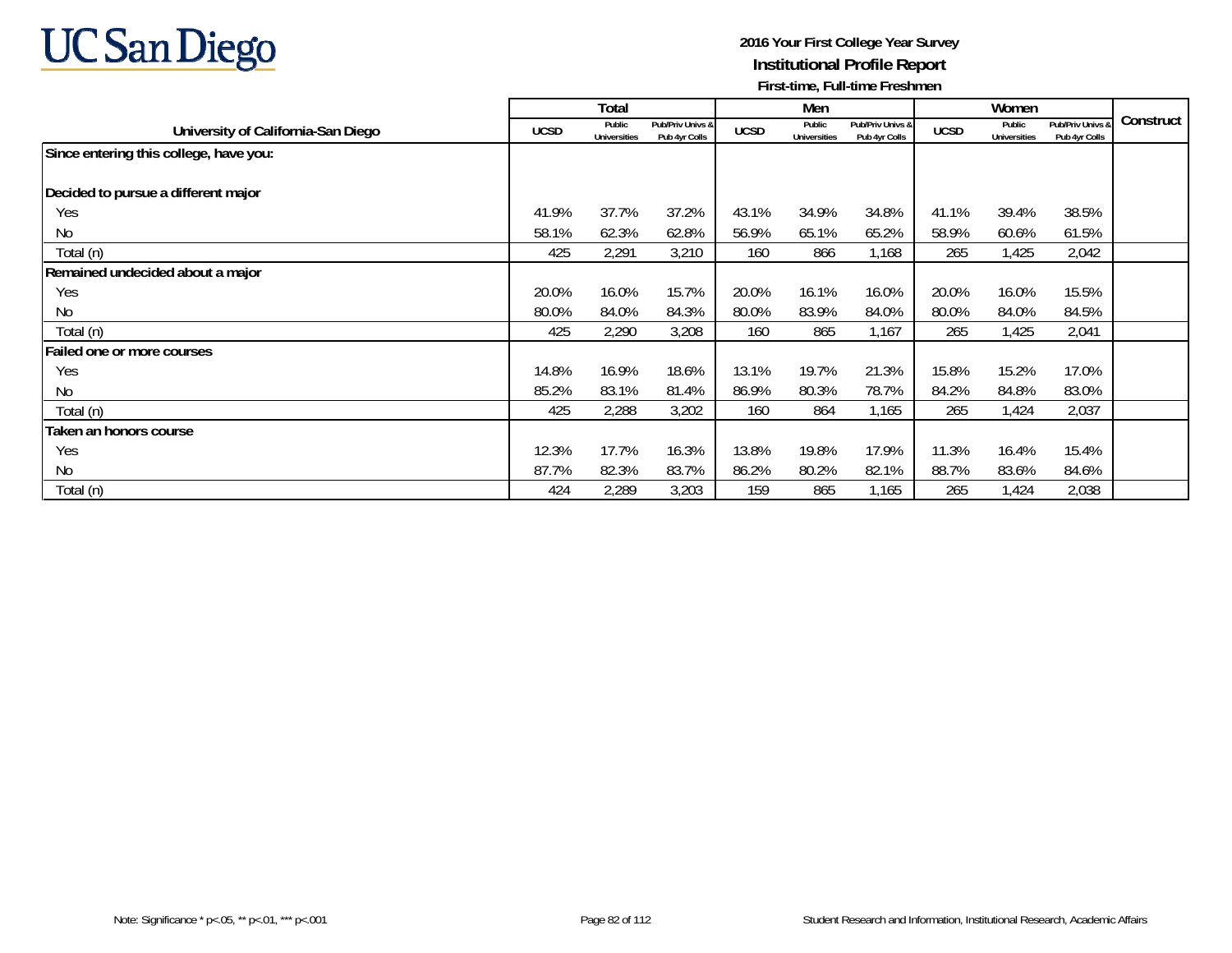

|                                                                          |             | <b>Total</b>                  |                                   |             | Men                           |                                   |             | Women                                |                                        |           |
|--------------------------------------------------------------------------|-------------|-------------------------------|-----------------------------------|-------------|-------------------------------|-----------------------------------|-------------|--------------------------------------|----------------------------------------|-----------|
| University of California-San Diego                                       | <b>UCSD</b> | Public<br><b>Universities</b> | Pub/Priv Univs 8<br>Pub 4yr Colls | <b>UCSD</b> | Public<br><b>Universities</b> | Pub/Priv Univs &<br>Pub 4yr Colls | <b>UCSD</b> | <b>Public</b><br><b>Universities</b> | <b>Pub/Priv Univs</b><br>Pub 4yr Colls | Construct |
| Since entering this college, have you:                                   |             |                               |                                   |             |                               |                                   |             |                                      |                                        |           |
|                                                                          |             |                               |                                   |             |                               |                                   |             |                                      |                                        |           |
| Taken a remedial or developmental course                                 |             |                               |                                   |             |                               |                                   |             |                                      |                                        |           |
| Yes                                                                      | 7.6%        | 12.8%                         | 15.4%                             | 6.9%        | 11.0%                         | 12.9%                             | 8.0%        | 13.9%                                | 16.9%                                  |           |
| No                                                                       | 92.4%       | 87.2%                         | 84.6%                             | 93.1%       | 89.0%                         | 87.1%                             | 92.0%       | 86.1%                                | 83.1%                                  |           |
| Total (n)                                                                | 422         | 2,281                         | 3,196                             | 160         | 864                           | 1,166                             | 262         | 1,417                                | 2,030                                  |           |
| Enrolled in a formal program where a group of students takes two or more |             |                               |                                   |             |                               |                                   |             |                                      |                                        |           |
| courses together (e.g., FIG, learning community, linked courses)         |             |                               |                                   |             |                               |                                   |             |                                      |                                        |           |
| Yes                                                                      | 6.9%        | 13.8%                         | 14.7%                             | 5.0%        | 10.9%                         | 11.6%                             | 8.0%        | 15.5%                                | 16.5%                                  |           |
| No                                                                       | 93.1%       | 86.2%                         | 85.3%                             | 95.0%       | 89.1%                         | 88.4%                             | 92.0%       | 84.5%                                | 83.5%                                  |           |
| Total (n)                                                                | 423         | 2,285                         | 3,198                             | 159         | 862                           | 1,163                             | 264         | 1,423                                | 2,035                                  |           |
| Participated in an academic support program                              |             |                               |                                   |             |                               |                                   |             |                                      |                                        |           |
| Yes                                                                      | 15.6%       | 16.1%                         | 16.5%                             | 9.4%        | 14.1%                         | 15.5%                             | 19.3%       | 17.3%                                | 17.1%                                  |           |
| No                                                                       | 84.4%       | 83.9%                         | 83.5%                             | 90.6%       | 85.9%                         | 84.5%                             | 80.7%       | 82.7%                                | 82.9%                                  |           |
| Total (n)                                                                | 424         | 2,284                         | 3,196                             | 160         | 863                           | 1,164                             | 264         | 1,421                                | 2,032                                  |           |
| Participated in a common book or summer reading program in which all     |             |                               |                                   |             |                               |                                   |             |                                      |                                        |           |
| students read and discuss the material                                   |             |                               |                                   |             |                               |                                   |             |                                      |                                        |           |
| Yes                                                                      | 4.5%        | 21.2%                         | 18.2%                             | 2.5%        | 20.7%                         | 18.5%                             | 5.7%        | 21.5%                                | 18.0%                                  |           |
| <b>No</b>                                                                | 95.5%       | 78.8%                         | 81.8%                             | 97.5%       | 79.3%                         | 81.5%                             | 94.3%       | 78.5%                                | 82.0%                                  |           |
| Total (n)                                                                | 422         | 2,274                         | 3,187                             | 157         | 857                           | 1,158                             | 265         | 1,417                                | 2,029                                  |           |
| Taken a course or first-year seminar designed to connect faculty and     |             |                               |                                   |             |                               |                                   |             |                                      |                                        |           |
| students in focused academic inquiry                                     |             |                               |                                   |             |                               |                                   |             |                                      |                                        |           |
| Yes                                                                      | 24.8%       | 37.5%                         | 35.8%                             | 23.3%       | 32.4%                         | 32.9%                             | 25.8%       | 40.6%                                | 37.5%                                  |           |
| No                                                                       | 75.2%       | 62.5%                         | 64.2%                             | 76.7%       | 67.6%                         | 67.1%                             | 74.2%       | 59.4%                                | 62.5%                                  |           |
| Total (n)                                                                | 423         | 2,271                         | 3,186                             | 159         | 855                           | 1,156                             | 264         | 1,416                                | 2,030                                  |           |
| Taken a course or first-year seminar designed to help students adjust to |             |                               |                                   |             |                               |                                   |             |                                      |                                        |           |
| college-level academics                                                  |             |                               |                                   |             |                               |                                   |             |                                      |                                        |           |
| Yes                                                                      | 16.6%       | 40.5%                         | 39.3%                             | 20.0%       | 37.5%                         | 37.9%                             | 14.5%       | 42.4%                                | 40.1%                                  |           |
| <b>No</b>                                                                | 83.4%       | 59.5%                         | 60.7%                             | 80.0%       | 62.5%                         | 62.1%                             | 85.5%       | 57.6%                                | 59.9%                                  |           |
| Total (n)                                                                | 422         | 2,275                         | 3,192                             | 160         | 861                           | 1,163                             | 262         | 1,414                                | 2,029                                  |           |
| Taken a course or first-year seminar designed to help students adjust to |             |                               |                                   |             |                               |                                   |             |                                      |                                        |           |
| college life                                                             |             |                               |                                   |             |                               |                                   |             |                                      |                                        |           |
| Yes                                                                      | 17.8%       | 40.6%                         | 39.8%                             | 20.8%       | 36.4%                         | 37.6%                             | 16.0%       | 43.1%                                | 41.1%                                  |           |
| No                                                                       | 82.2%       | 59.4%                         | 60.2%                             | 79.2%       | 63.6%                         | 62.4%                             | 84.0%       | 56.9%                                | 58.9%                                  |           |
| Total (n)                                                                | 421         | 2,273                         | 3,190                             | 159         | 859                           | 1,161                             | 262         | 1,414                                | 2,029                                  |           |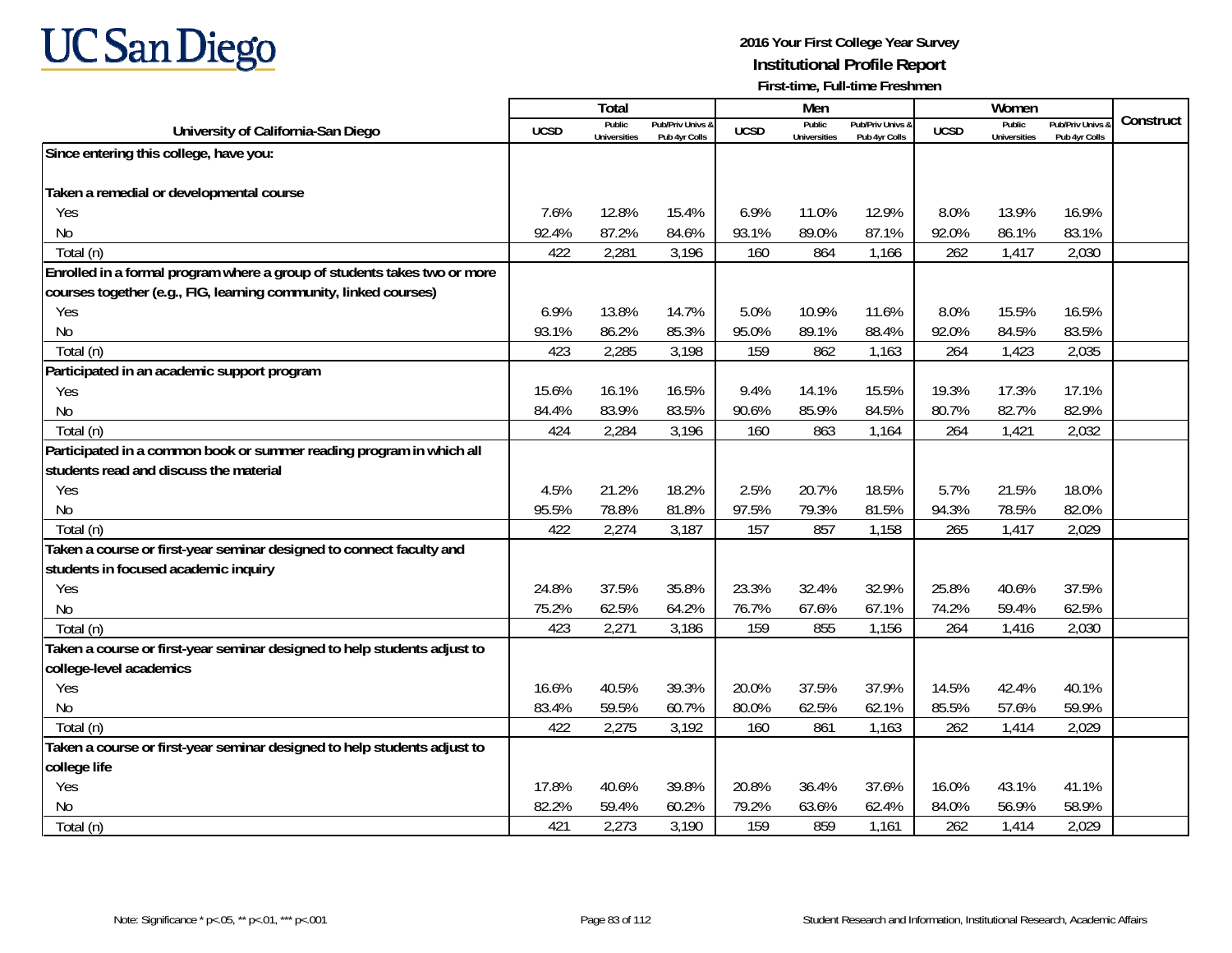

|                                                             |             | Total                         |                                   |             | Men                           |                                   |             | Women                         |                                   |           |
|-------------------------------------------------------------|-------------|-------------------------------|-----------------------------------|-------------|-------------------------------|-----------------------------------|-------------|-------------------------------|-----------------------------------|-----------|
| University of California-San Diego                          | <b>UCSD</b> | Public<br><b>Universities</b> | Pub/Priv Univs &<br>Pub 4yr Colls | <b>UCSD</b> | Public<br><b>Universities</b> | Pub/Priv Univs &<br>Pub 4yr Colls | <b>UCSD</b> | Public<br><b>Universities</b> | Pub/Priv Univs &<br>Pub 4yr Colls | Construct |
| Taken courses from more than one institution simultaneously |             |                               |                                   |             |                               |                                   |             |                               |                                   |           |
| Yes                                                         | 5.7%        | 7.7%                          | 8.3%                              | 6.9%        | 7.7%                          | 9.0%                              | 4.9%        | 7.8%                          | 7.9%                              |           |
| No                                                          | 94.3%       | 92.3%                         | 91.7%                             | 93.1%       | 92.3%                         | 91.0%                             | 95.1%       | 92.2%                         | 92.1%                             |           |
| Total (n)                                                   | 424         | 2,276                         | 3,191                             | 160         | 858                           | 1.160                             | 264         | 1,418                         | 2,031                             |           |
| Since entering this college, have you:                      |             |                               |                                   |             |                               |                                   |             |                               |                                   |           |
|                                                             |             |                               |                                   |             |                               |                                   |             |                               |                                   |           |
| Taken a course exclusively online at this institution       |             |                               |                                   |             |                               |                                   |             |                               |                                   |           |
| Yes                                                         | 3.8%        | 13.8%                         | 17.1%                             | 3.1%        | 11.4%                         | 14.1%                             | 4.2%        | 15.3%                         | 18.8%                             |           |
| No                                                          | 96.2%       | 86.2%                         | 82.9%                             | 96.9%       | 88.6%                         | 85.9%                             | 95.8%       | 84.7%                         | 81.2%                             |           |
| Total (n)                                                   | 424         | 2,280                         | 3,194                             | 160         | 862                           | 1.163                             | 264         | 1,418                         | 2,031                             |           |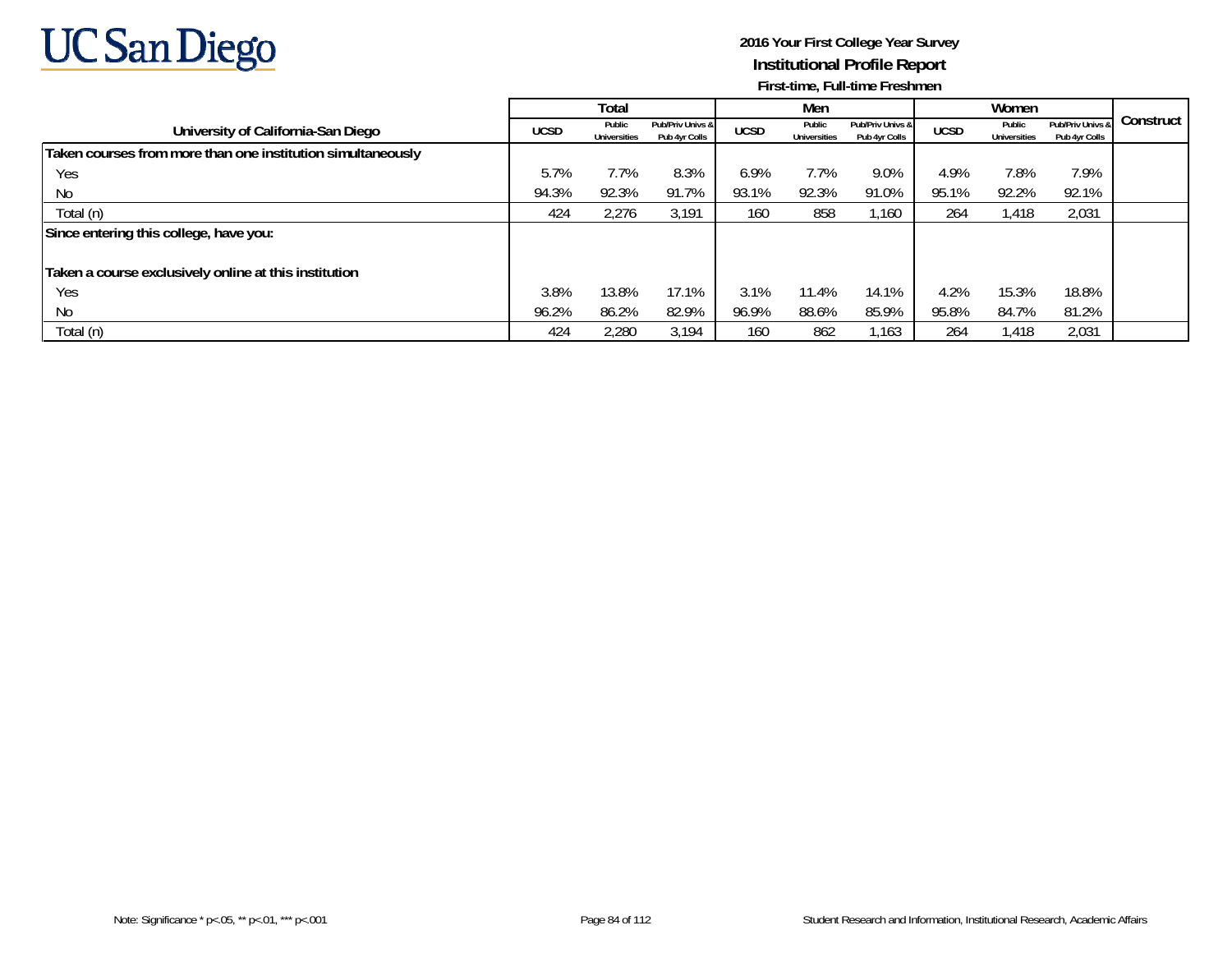

|                                                                 |             | <b>Total</b>                  |                                   |             | Men                           |                                   |             | Women                                |                                        |           |
|-----------------------------------------------------------------|-------------|-------------------------------|-----------------------------------|-------------|-------------------------------|-----------------------------------|-------------|--------------------------------------|----------------------------------------|-----------|
| University of California-San Diego                              | <b>UCSD</b> | Public<br><b>Universities</b> | Pub/Priv Univs 8<br>Pub 4yr Colls | <b>UCSD</b> | Public<br><b>Universities</b> | Pub/Priv Univs &<br>Pub 4yr Colls | <b>UCSD</b> | <b>Public</b><br><b>Universities</b> | <b>Pub/Priv Univs</b><br>Pub 4yr Colls | Construct |
| Since entering this college have you:                           |             |                               |                                   |             |                               |                                   |             |                                      |                                        |           |
|                                                                 |             |                               |                                   |             |                               |                                   |             |                                      |                                        |           |
| Changed your career choice                                      |             |                               |                                   |             |                               |                                   |             |                                      |                                        |           |
| Yes                                                             | 39.5%       | 32.4%                         | 32.5%                             | 32.7%       | 27.4%                         | 28.8%                             | 43.6%       | 35.4%                                | 34.6%                                  |           |
| No                                                              | 60.5%       | 67.6%                         | 67.5%                             | 67.3%       | 72.6%                         | 71.2%                             | 56.4%       | 64.6%                                | 65.4%                                  |           |
| Total (n)                                                       | 423         | 2,265                         | 3,178                             | 159         | 851                           | 1,151                             | 264         | 1,414                                | 2,027                                  |           |
| Held a full-time job (approx. 40 hours) while taking classes    |             |                               |                                   |             |                               |                                   |             |                                      |                                        |           |
| Yes                                                             | 4.5%        | 5.3%                          | 6.3%                              | 5.7%        | 6.3%                          | 7.6%                              | 3.8%        | 4.7%                                 | 5.5%                                   |           |
| <b>No</b>                                                       | 95.5%       | 94.7%                         | 93.7%                             | 94.3%       | 93.7%                         | 92.4%                             | 96.2%       | 95.3%                                | 94.5%                                  |           |
| Total (n)                                                       | 423         | 2,264                         | 3,179                             | 159         | 851                           | 1,152                             | 264         | 1,413                                | 2,027                                  |           |
| Joined a social fraternity or sorority                          |             |                               |                                   |             |                               |                                   |             |                                      |                                        |           |
| Yes                                                             | 8.5%        | 9.0%                          | 9.3%                              | 6.9%        | 8.5%                          | 9.0%                              | 9.5%        | 9.3%                                 | 9.6%                                   |           |
| N <sub>0</sub>                                                  | 91.5%       | 91.0%                         | 90.7%                             | 93.1%       | 91.5%                         | 91.0%                             | 90.5%       | 90.7%                                | 90.4%                                  |           |
| Total (n)                                                       | 423         | 2,265                         | 3,179                             | 159         | 849                           | 1,149                             | 264         | 1,416                                | 2,030                                  |           |
| Joined a pre-professional or departmental club                  |             |                               |                                   |             |                               |                                   |             |                                      |                                        |           |
| Yes                                                             | 19.6%       | 25.0%                         | 22.2%                             | 18.2%       | 22.7%                         | 21.3%                             | 20.5%       | 26.4%                                | 22.7%                                  |           |
| <b>No</b>                                                       | 80.4%       | 75.0%                         | 77.8%                             | 81.8%       | 77.3%                         | 78.7%                             | 79.5%       | 73.6%                                | 77.3%                                  |           |
| Total (n)                                                       | 423         | 2,265                         | 3,177                             | 159         | 852                           | 1,151                             | 264         | 1,413                                | 2,026                                  |           |
| Participated in an undergraduate research program               |             |                               |                                   |             |                               |                                   |             |                                      |                                        |           |
| Yes                                                             | 13.0%       | 13.6%                         | 13.0%                             | 14.5%       | 13.6%                         | 12.8%                             | 12.2%       | 13.6%                                | 13.0%                                  |           |
| <b>No</b>                                                       | 87.0%       | 86.4%                         | 87.0%                             | 85.5%       | 86.4%                         | 87.2%                             | 87.8%       | 86.4%                                | 87.0%                                  |           |
| Total (n)                                                       | 422         | 2,257                         | 3,168                             | 159         | 846                           | 1,144                             | 263         | 1,411                                | 2,024                                  |           |
| Played club, intramural, or recreational sports                 |             |                               |                                   |             |                               |                                   |             |                                      |                                        |           |
| Yes                                                             | 32.9%       | 32.2%                         | 29.3%                             | 38.0%       | 41.3%                         | 37.4%                             | 29.9%       | 26.8%                                | 24.7%                                  |           |
| No                                                              | 67.1%       | 67.8%                         | 70.7%                             | 62.0%       | 58.7%                         | 62.6%                             | 70.1%       | 73.2%                                | 75.3%                                  |           |
| Total (n)                                                       | 422         | 2,259                         | 3,171                             | 158         | 847                           | 1,147                             | 264         | 1,412                                | 2,024                                  |           |
| Played intercollegiate athletics (e.g., NCAA or NAIA-sponsored) |             |                               |                                   |             |                               |                                   |             |                                      |                                        |           |
| Yes                                                             | 5.7%        | 5.3%                          | 6.2%                              | 7.5%        | 6.2%                          | 7.8%                              | 4.6%        | 4.8%                                 | 5.3%                                   |           |
| No                                                              | 94.3%       | 94.7%                         | 93.8%                             | 92.5%       | 93.8%                         | 92.2%                             | 95.4%       | 95.2%                                | 94.7%                                  |           |
| Total (n)                                                       | 422         | 2,262                         | 3,173                             | 160         | 850                           | 1,148                             | 262         | 1,412                                | 2,025                                  |           |
| Sought personal counseling                                      |             |                               |                                   |             |                               |                                   |             |                                      |                                        |           |
| Yes                                                             | 24.6%       | 21.0%                         | 20.2%                             | 21.9%       | 18.0%                         | 17.8%                             | 26.2%       | 22.7%                                | 21.5%                                  |           |
| No                                                              | 75.4%       | 79.0%                         | 79.8%                             | 78.1%       | 82.0%                         | 82.2%                             | 73.8%       | 77.3%                                | 78.5%                                  |           |
| Total (n)                                                       | 423         | 2,262                         | 3,171                             | 160         | 850                           | 1,148                             | 263         | 1,412                                | 2,023                                  |           |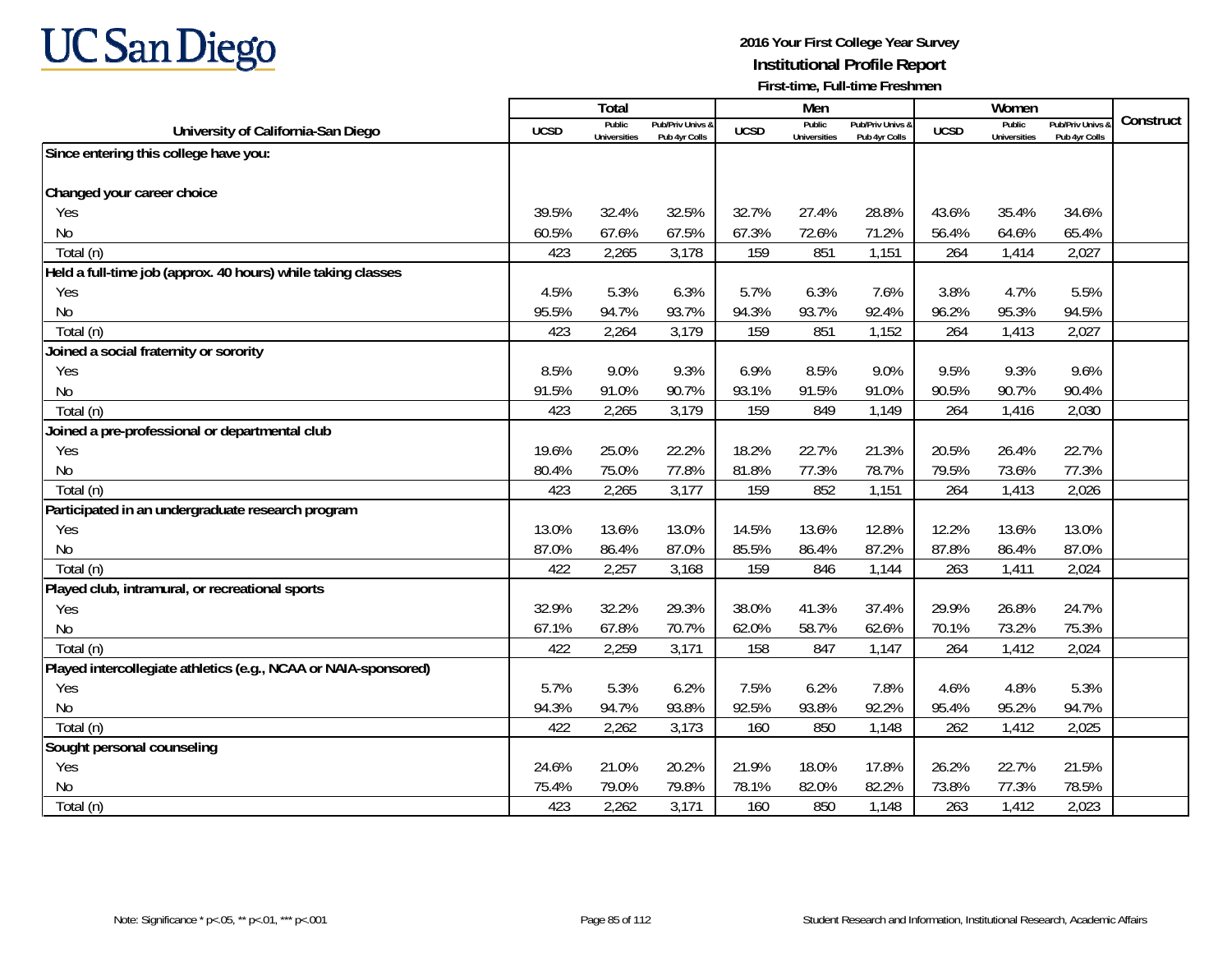

|                                                                       |             | Total                         |                                   |             | Men                           |                                   |             | Women                         |                                        |            |
|-----------------------------------------------------------------------|-------------|-------------------------------|-----------------------------------|-------------|-------------------------------|-----------------------------------|-------------|-------------------------------|----------------------------------------|------------|
| University of California-San Diego                                    | <b>UCSD</b> | Public<br><b>Universities</b> | Pub/Priv Univs 8<br>Pub 4vr Colls | <b>UCSD</b> | Public<br><b>Universities</b> | Pub/Priv Univs 8<br>Pub 4vr Colls | <b>UCSD</b> | Public<br><b>Universities</b> | <b>Pub/Priv Univs</b><br>Pub 4vr Colls | Construct  |
| Since entering this college have you:                                 |             |                               |                                   |             |                               |                                   |             |                               |                                        |            |
|                                                                       |             |                               |                                   |             |                               |                                   |             |                               |                                        |            |
| Strengthened your religious or spiritual beliefs/convictions          |             |                               |                                   |             |                               |                                   |             |                               |                                        |            |
| Yes                                                                   | 24.1%       | 29.5%                         | 28.4%                             | 26.3%       | 26.7%                         | 26.3%                             | 22.7%       | 31.2%                         | 29.5%                                  |            |
| No                                                                    | 75.9%       | 70.5%                         | 71.6%                             | 73.8%       | 73.3%                         | 73.7%                             | 77.3%       | 68.8%                         | 70.5%                                  |            |
| Total (n)                                                             | 424         | 2,265                         | 3,177                             | 160         | 851                           | 1,151                             | 264         | 1,414                         | 2,026                                  |            |
| Had a roommate of a different race/ethnicity                          |             |                               |                                   |             |                               |                                   |             |                               |                                        |            |
| Yes                                                                   | 68.2%       | 46.2%                         | 41.7%                             | 63.8%       | 44.6%                         | 41.4%                             | 70.8%       | 47.1%                         | 41.9%                                  |            |
| <b>No</b>                                                             | 31.8%       | 53.8%                         | 58.3%                             | 36.3%       | 55.4%                         | 58.6%                             | 29.2%       | 52.9%                         | 58.1%                                  |            |
| Total (n)                                                             | 424         | 2,267                         | 3,179                             | 160         | 852                           | 1,151                             | 264         | 1,415                         | 2,028                                  |            |
| Accumulated excessive credit card debt                                |             |                               |                                   |             |                               |                                   |             |                               |                                        |            |
| Yes                                                                   | 5.2%        | 5.4%                          | 5.9%                              | 6.9%        | 5.5%                          | 6.4%                              | 4.2%        | 5.3%                          | 5.6%                                   |            |
| <b>No</b>                                                             | 94.8%       | 94.6%                         | 94.1%                             | 93.1%       | 94.5%                         | 93.6%                             | 95.8%       | 94.7%                         | 94.4%                                  |            |
| Total (n)                                                             |             |                               |                                   |             |                               |                                   |             |                               |                                        |            |
|                                                                       | 423         | 2,261                         | 3,172                             | 160         | 850                           | 1,149                             | 263         | 1,411                         | 2,023                                  |            |
| Been a leader in an organization                                      |             |                               |                                   |             |                               |                                   |             |                               |                                        |            |
| Yes                                                                   | 25.0%       | 20.6%                         | 19.8%                             | 26.9%       | 21.6%                         | 22.2%                             | 23.9%       | 20.0%                         | 18.5%                                  |            |
| <b>No</b>                                                             | 75.0%       | 79.4%                         | 80.2%                             | 73.1%       | 78.4%                         | 77.8%                             | 76.1%       | 80.0%                         | 81.5%                                  |            |
| Total (n)                                                             | 424         | 2,261                         | 3,173                             | 160         | 850                           | 1,149                             | 264         | 1,411                         | 2,024                                  |            |
| Voted in a national, state, or local election                         |             |                               |                                   |             |                               |                                   |             |                               |                                        |            |
| Yes                                                                   | 35.6%       | 31.4%                         | 28.6%                             | 34.8%       | 31.5%                         | 29.5%                             | 36.1%       | 31.4%                         | 28.0%                                  |            |
| No                                                                    | 64.4%       | 68.6%                         | 71.4%                             | 65.2%       | 68.5%                         | 70.5%                             | 63.9%       | 68.6%                         | 72.0%                                  |            |
| Total (n)                                                             | 421         | 2,259                         | 3,171                             | 158         | 848                           | 1,148                             | 263         | 1,411                         | 2,023                                  |            |
| Been made aware of your college's sexual harassment/assault reporting |             |                               |                                   |             |                               |                                   |             |                               |                                        |            |
| policy                                                                |             |                               |                                   |             |                               |                                   |             |                               |                                        |            |
| Yes                                                                   | 62.4%       | 70.5%                         | 70.2%                             | 61.6%       | 66.4%                         | 65.4%                             | 62.9%       | 72.9%                         | 72.9%                                  |            |
| <b>No</b>                                                             | 37.6%       | 29.5%                         | 29.8%                             | 38.4%       | 33.6%                         | 34.6%                             | 37.1%       | 27.1%                         | 27.1%                                  |            |
| Total (n)                                                             | 423         | 2,261                         | 3,169                             | 159         | 850                           | 1,149                             | 264         | 1,411                         | 2,020                                  |            |
| Participated in: Student government                                   |             |                               |                                   |             |                               |                                   |             |                               |                                        |            |
| Yes                                                                   | 6.9%        | 6.9%                          | 7.0%                              | 7.5%        | 7.5%                          | 8.2%                              | 6.5%        | 6.5%                          | 6.3%                                   |            |
| <b>No</b>                                                             | 93.1%       | 93.1%                         | 93.0%                             | 92.5%       | 92.5%                         | 91.8%                             | 93.5%       | 93.5%                         | 93.7%                                  |            |
| Total (n)                                                             | 423         | 2,260                         | 3,172                             | 160         | 850                           | 1,151                             | 263         | 1,410                         | 2,021                                  |            |
| Participated in: Leadership training                                  |             |                               |                                   |             |                               |                                   |             |                               |                                        |            |
| Yes                                                                   | 17.5%       | 17.4%                         | 16.3%                             | 12.6%       | 16.0%                         | 16.1%                             | 20.5%       | 18.3%                         | 16.4%                                  |            |
| No                                                                    | 82.5%       | 82.6%                         | 83.7%                             | 87.4%       | 84.0%                         | 83.9%                             | 79.5%       | 81.7%                         | 83.6%                                  | Leadership |
| Total (n)                                                             | 423         | 2,261                         | 3,170                             | 159         | 850                           | 1,149                             | 264         | 1,411                         | 2,021                                  |            |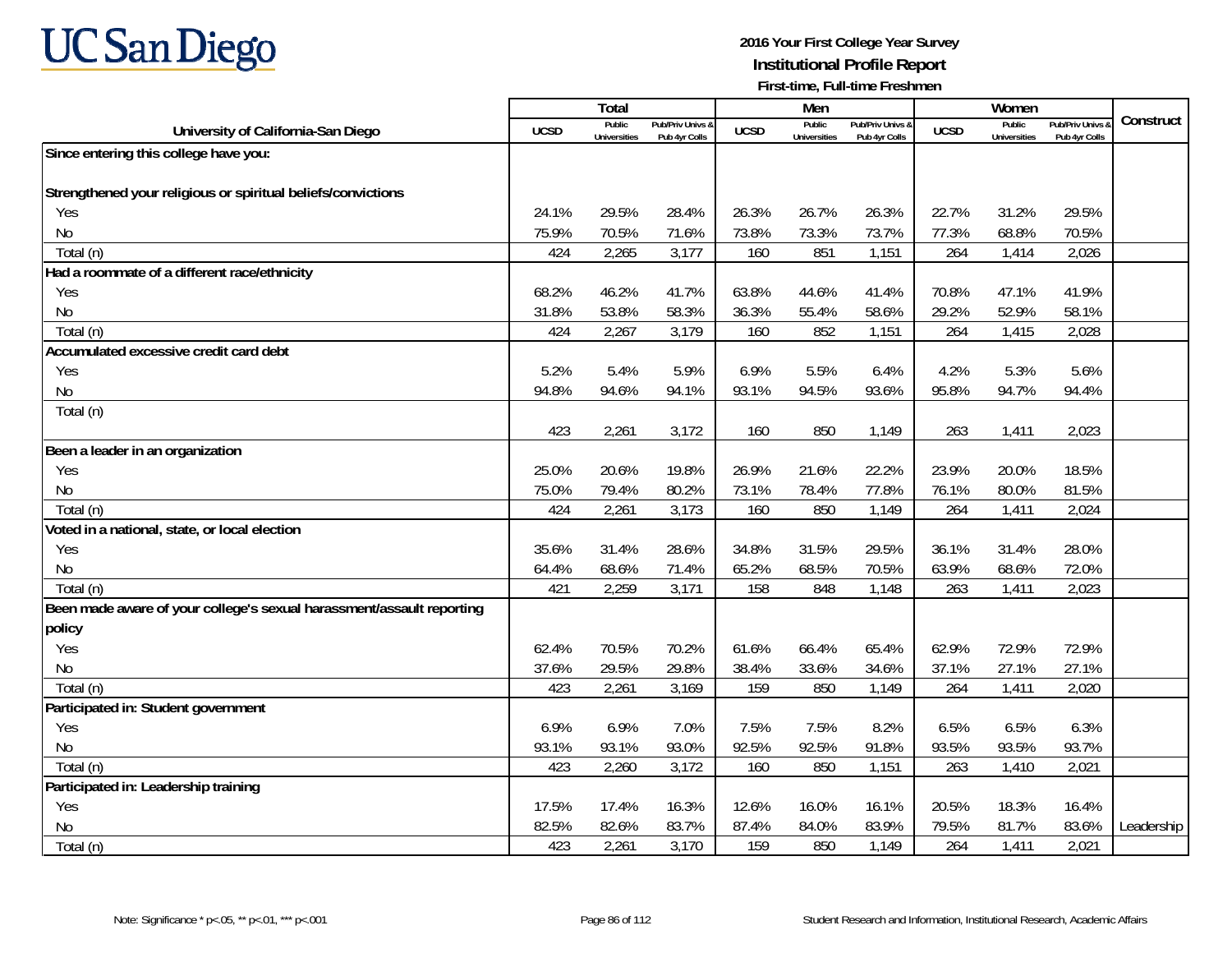# **UC San Diego**

|                                                        |             | <b>Total</b>                  |                                   |             | Men                           |                                   |                          | Women                         |                                 |            |
|--------------------------------------------------------|-------------|-------------------------------|-----------------------------------|-------------|-------------------------------|-----------------------------------|--------------------------|-------------------------------|---------------------------------|------------|
| University of California-San Diego                     | <b>UCSD</b> | Public<br><b>Universities</b> | Pub/Priv Univs &<br>Pub 4yr Colls | <b>UCSD</b> | Public<br><b>Universities</b> | Pub/Priv Univs &<br>Pub 4yr Colls | <b>UCSD</b>              | Public<br><b>Universities</b> | Pub/Priv Univs<br>Pub 4yr Colls | Construct  |
| Participated in: An ethnic/racial student organization |             |                               |                                   |             |                               |                                   |                          |                               |                                 |            |
| Yes                                                    | 14.2%       | 13.5%                         | 13.1%                             | 10.6%       | 10.8%                         | 12.2%                             | 16.3%                    | 15.2%                         | 13.7%                           |            |
| No                                                     | 85.8%       | 86.5%                         | 86.9%                             | 89.4%       | 89.2%                         | 87.8%                             | 83.7%                    | 84.8%                         | 86.3%                           |            |
| Total (n)                                              | 423         | 2,260                         | 3,170                             | 160         | 850                           | 1,150                             | 263                      | 1,410                         | 2,020                           |            |
| Participated in: An LGBTQ student organization         |             |                               |                                   |             |                               |                                   |                          |                               |                                 |            |
| Yes                                                    | 8.3%        | 7.8%                          | 7.3%                              | 5.7%        | 6.7%                          | 6.8%                              | 9.9%                     | 8.4%                          | 7.6%                            |            |
| <b>No</b>                                              | 91.7%       | 92.2%                         | 92.7%                             | 94.3%       | 93.3%                         | 93.2%                             | 90.1%                    | 91.6%                         | 92.4%                           |            |
| Total (n)                                              | 421         | 2,257                         | 3,167                             | 158         | 848                           | 1,147                             | 263                      | 1,409                         | 2,020                           |            |
| Participated in: A women's advocacy group              |             |                               |                                   |             |                               |                                   |                          |                               |                                 |            |
| Yes                                                    | 7.4%        | 7.9%                          | 7.1%                              | 2.5%        | 3.8%                          | 4.0%                              | 10.3%                    | 10.4%                         | 8.9%                            |            |
| No                                                     | 92.6%       | 92.1%                         | 92.9%                             | 97.5%       | 96.2%                         | 96.0%                             | 89.7%                    | 89.6%                         | 91.1%                           |            |
| Total (n)                                              | 421         | 2,256                         | 3,162                             | 158         | 847                           | 1,143                             | 263                      | 1,409                         | 2,019                           |            |
| Since entering this college, indicate how often you:   |             |                               |                                   |             |                               |                                   |                          |                               |                                 |            |
|                                                        |             |                               |                                   |             |                               |                                   |                          |                               |                                 |            |
| Turned in course assignment(s) late                    |             |                               |                                   |             |                               |                                   |                          |                               |                                 |            |
| Frequently                                             | 4.6%        | 4.1%                          | 4.9%                              | 5.7%        | 5.1%                          | 5.5%                              | 3.9%                     | 3.5%                          | 4.5%                            | Academic   |
| Occasionally                                           | 31.3%       | 35.1%                         | 36.3%                             | 37.6%       | 39.1%                         | 41.2%                             | 27.4%                    | 32.8%                         | 33.6%                           | Disengage- |
| Not at all                                             | 64.2%       | 60.8%                         | 58.8%                             | 56.7%       | 55.8%                         | 53.3%                             | 68.7%                    | 63.7%                         | 61.9%                           | ment       |
| Total (n)                                              | 416         | 2,237                         | 3,135                             | 157         | 842                           | 1,142                             | 259                      | 1,395                         | 1,993                           |            |
| Mean                                                   | 1.40        | 1.43                          | 1.46                              | 1.49        | 1.49                          | 1.52                              | 1.35                     | 1.40                          | 1.43                            |            |
| Standard deviation                                     | 0.58        | 0.57                          | 0.59                              | 0.61        | 0.59                          | 0.60                              | 0.55                     | 0.56                          | 0.58                            |            |
| Significance                                           |             |                               |                                   |             |                               |                                   |                          |                               |                                 |            |
| <b>Effect size</b>                                     | $\sim$      | $-0.05$                       | $-0.10$                           |             | 0.00                          | $-0.05$                           | $\overline{\phantom{a}}$ | $-0.09$                       | $-0.14$                         |            |
| <b>Tutored another student</b>                         |             |                               |                                   |             |                               |                                   |                          |                               |                                 |            |
| Frequently                                             | 5.1%        | 6.6%                          | 6.7%                              | 4.5%        | 7.5%                          | 7.6%                              | 5.4%                     | 6.1%                          | 6.1%                            |            |
| Occasionally                                           | 43.6%       | 40.4%                         | 39.3%                             | 45.9%       | 41.9%                         | 41.6%                             | 42.2%                    | 39.6%                         | 38.0%                           |            |
| Not at all                                             | 51.3%       | 53.0%                         | 54.0%                             | 49.7%       | 50.6%                         | 50.8%                             | 52.3%                    | 54.4%                         | 55.8%                           |            |
| Total (n)                                              | 415         | 2,228                         | 3,124                             | 157         | 840                           | 1,140                             | 258                      | 1,388                         | 1,984                           |            |
| Mean                                                   | 1.54        | 1.54                          | 1.53                              | 1.55        | 1.57                          | 1.57                              | 1.53                     | 1.52                          | 1.50                            |            |
| Standard deviation                                     | 0.59        | 0.62                          | 0.62                              | 0.58        | 0.63                          | 0.63                              | 0.60                     | 0.61                          | 0.61                            |            |
| Significance                                           |             |                               |                                   |             |                               |                                   |                          |                               |                                 |            |
| <b>Effect size</b>                                     |             | 0.00                          | 0.02                              |             | $-0.03$                       | $-0.03$                           |                          | 0.02                          | 0.05                            |            |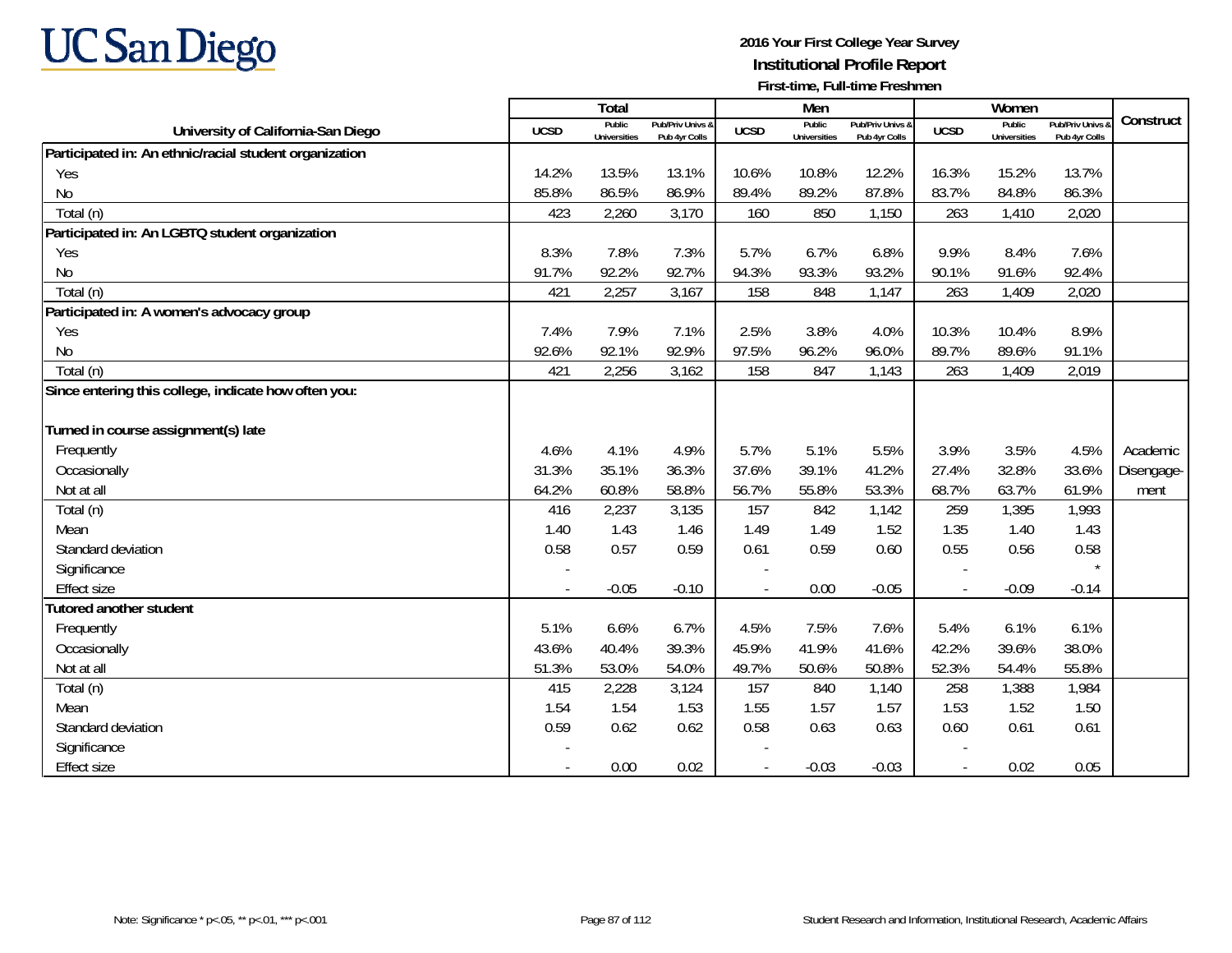

|                                                         |                          | <b>Total</b>                  |                                   |                | Men                           |                                   |                          | Women                         |                                 |            |
|---------------------------------------------------------|--------------------------|-------------------------------|-----------------------------------|----------------|-------------------------------|-----------------------------------|--------------------------|-------------------------------|---------------------------------|------------|
| University of California-San Diego                      | <b>UCSD</b>              | Public<br><b>Universities</b> | Pub/Priv Univs 8<br>Pub 4yr Colls | <b>UCSD</b>    | Public<br><b>Universities</b> | Pub/Priv Univs &<br>Pub 4yr Colls | <b>UCSD</b>              | Public<br><b>Universities</b> | Pub/Priv Univs<br>Pub 4yr Colls | Construct  |
| Contributed to class discussions                        |                          |                               |                                   |                |                               |                                   |                          |                               |                                 |            |
| Frequently                                              | 24.1%                    | 29.6%                         | 29.4%                             | 22.9%          | 30.8%                         | 30.8%                             | 24.8%                    | 28.9%                         | 28.6%                           |            |
| Occasionally                                            | 64.1%                    | 61.1%                         | 61.1%                             | 61.8%          | 59.2%                         | 59.1%                             | 65.5%                    | 62.2%                         | 62.3%                           |            |
| Not at all                                              | 11.8%                    | 9.3%                          | 9.4%                              | 15.3%          | 10.0%                         | 10.1%                             | 9.7%                     | 8.8%                          | 9.0%                            |            |
| Total (n)                                               | 415                      | 2,230                         | 3,122                             | 157            | 840                           | 1,139                             | 258                      | 1,390                         | 1,983                           |            |
| Mean                                                    | 2.12                     | 2.20                          | 2.20                              | 2.08           | 2.21                          | 2.21                              | 2.15                     | 2.20                          | 2.20                            |            |
| Standard deviation                                      | 0.59                     | 0.59                          | 0.59                              | 0.62           | 0.60                          | 0.61                              | 0.57                     | 0.58                          | 0.58                            |            |
| Significance                                            |                          | $\star$                       | $^{\star\star}$                   |                | $\star$                       | $\star$                           |                          |                               |                                 |            |
| <b>Effect size</b>                                      |                          | $-0.14$                       | $-0.14$                           | $\mathbf{r}$   | $-0.22$                       | $-0.21$                           | $\overline{\phantom{a}}$ | $-0.09$                       | $-0.09$                         |            |
| Discussed course content with students outside of class |                          |                               |                                   |                |                               |                                   |                          |                               |                                 |            |
| Frequently                                              | 35.7%                    | 44.5%                         | 42.1%                             | 32.5%          | 40.8%                         | 39.8%                             | 37.6%                    | 46.8%                         | 43.4%                           |            |
| Occasionally                                            | 55.9%                    | 48.3%                         | 49.6%                             | 56.1%          | 49.9%                         | 50.2%                             | 55.8%                    | 47.2%                         | 49.3%                           |            |
| Not at all                                              | 8.4%                     | 7.2%                          | 8.3%                              | 11.5%          | 9.3%                          | 10.0%                             | 6.6%                     | 6.0%                          | 7.3%                            |            |
| Total (n)                                               | 415                      | 2,230                         | 3,123                             | 157            | 841                           | 1,139                             | 258                      | 1,389                         | 1,984                           |            |
| Mean                                                    | 2.27                     | 2.37                          | 2.34                              | 2.21           | 2.32                          | 2.30                              | 2.31                     | 2.41                          | 2.36                            |            |
| Standard deviation                                      | 0.61                     | 0.62                          | 0.62                              | 0.63           | 0.63                          | 0.64                              | 0.59                     | 0.60                          | 0.61                            |            |
| Significance                                            |                          | $^{\star\star}$               | $\star$                           |                | $\star$                       |                                   |                          | $\star$                       |                                 |            |
| <b>Effect size</b>                                      | $\overline{\phantom{a}}$ | $-0.16$                       | $-0.11$                           | $\sim$         | $-0.17$                       | $-0.14$                           | $\overline{\phantom{a}}$ | $-0.17$                       | $-0.08$                         |            |
| Since entering this college, indicate how often you:    |                          |                               |                                   |                |                               |                                   |                          |                               |                                 |            |
| <b>Skipped class</b>                                    |                          |                               |                                   |                |                               |                                   |                          |                               |                                 |            |
| Frequently                                              | 10.6%                    | 7.2%                          | 6.9%                              | 8.3%           | 7.3%                          | 7.5%                              | 12.0%                    | 7.1%                          | 6.5%                            | Academic   |
| Occasionally                                            | 69.6%                    | 60.2%                         | 58.2%                             | 73.9%          | 58.1%                         | 56.0%                             | 67.1%                    | 61.5%                         | 59.4%                           | Disengage- |
| Not at all                                              | 19.8%                    | 32.6%                         | 35.0%                             | 17.8%          | 34.6%                         | 36.6%                             | 20.9%                    | 31.4%                         | 34.1%                           | ment       |
| Total (n)                                               | 415                      | 2,233                         | 3,128                             | 157            | 840                           | 1,140                             | 258                      | 1,393                         | 1,988                           |            |
| Mean                                                    | 1.91                     | 1.75                          | 1.72                              | 1.90           | 1.73                          | 1.71                              | 1.91                     | 1.76                          | 1.72                            |            |
| Standard deviation                                      | 0.54                     | 0.58                          | 0.58                              | 0.50           | 0.59                          | 0.60                              | 0.57                     | 0.57                          | 0.57                            |            |
| Significance                                            |                          | $***$                         | $***$                             |                | $***$                         | $***$                             |                          | $***$                         | $***$                           |            |
| Effect size                                             |                          | 0.28                          | 0.33                              | $\overline{a}$ | 0.29                          | 0.32                              | $\overline{a}$           | 0.26                          | 0.33                            |            |
| Received tutoring                                       |                          |                               |                                   |                |                               |                                   |                          |                               |                                 |            |
| Frequently                                              | 7.5%                     | 9.6%                          | 9.5%                              | 5.7%           | 8.0%                          | 8.8%                              | 8.5%                     | 10.6%                         | 10.0%                           |            |
| Occasionally                                            | 37.6%                    | 35.4%                         | 34.7%                             | 38.9%          | 35.4%                         | 34.8%                             | 36.8%                    | 35.4%                         | 34.6%                           |            |
| Not at all                                              | 54.9%                    | 54.9%                         | 55.8%                             | 55.4%          | 56.6%                         | 56.5%                             | 54.7%                    | 54.0%                         | 55.4%                           |            |
| Total (n)                                               | 415                      | 2,233                         | 3,128                             | 157            | 841                           | 1,142                             | 258                      | 1,392                         | 1,986                           |            |
| Mean                                                    | 1.53                     | 1.55                          | 1.54                              | 1.50           | 1.51                          | 1.52                              | 1.54                     | 1.57                          | 1.55                            |            |
| Standard deviation                                      | 0.63                     | 0.66                          | 0.66                              | 0.61           | 0.64                          | 0.65                              | 0.65                     | 0.68                          | 0.67                            |            |
| Significance                                            |                          |                               |                                   |                |                               |                                   |                          |                               |                                 |            |
| <b>Effect size</b>                                      |                          | $-0.03$                       | $-0.02$                           | $\overline{a}$ | $-0.02$                       | $-0.03$                           | $\overline{a}$           | $-0.04$                       | $-0.01$                         |            |
|                                                         |                          |                               |                                   |                |                               |                                   |                          |                               |                                 |            |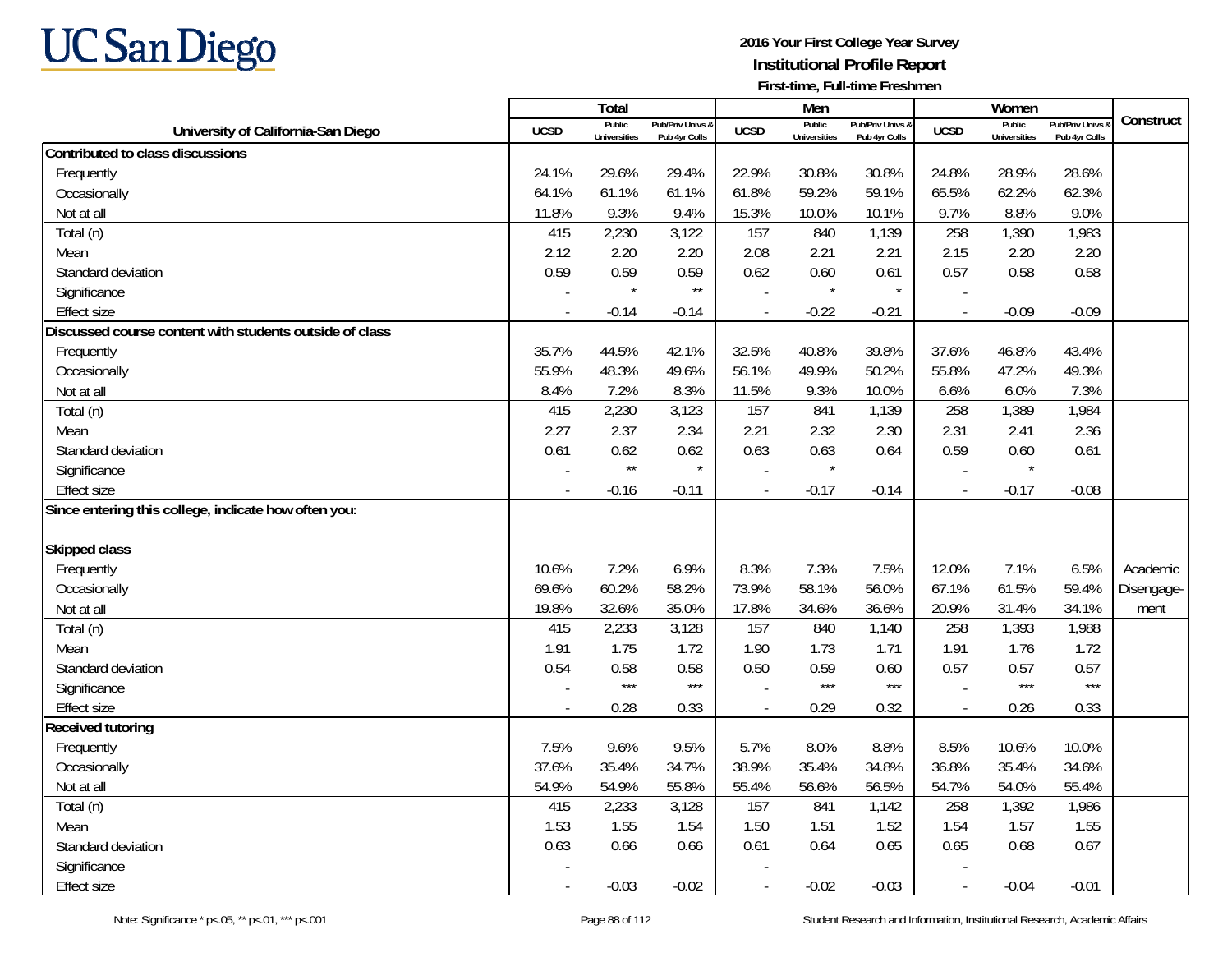

|                                            |             | Total                  |                                   |                          | Men                    |                                   |             | Women                  |                                   |           |
|--------------------------------------------|-------------|------------------------|-----------------------------------|--------------------------|------------------------|-----------------------------------|-------------|------------------------|-----------------------------------|-----------|
| University of California-San Diego         | <b>UCSD</b> | Public<br>Universities | Pub/Priv Univs &<br>Pub 4yr Colls | <b>UCSD</b>              | Public<br>Universities | Pub/Priv Univs &<br>Pub 4yr Colls | <b>UCSD</b> | Public<br>Universities | Pub/Priv Univs &<br>Pub 4yr Colls | Construct |
| Communicated regularly with your professor |             |                        |                                   |                          |                        |                                   |             |                        |                                   |           |
| Frequently                                 | 5.8%        | 12.6%                  | 13.4%                             | 6.4%                     | 13.1%                  | 13.8%                             | 5.4%        | 12.3%                  | 13.2%                             |           |
| Occasionally                               | 40.2%       | 51.9%                  | 53.7%                             | 44.6%                    | 53.3%                  | 54.9%                             | 37.6%       | 51.1%                  | 53.0%                             |           |
| Not at all                                 | 54.0%       | 35.5%                  | 32.9%                             | 49.0%                    | 33.6%                  | 31.3%                             | 57.0%       | 36.6%                  | 33.8%                             |           |
| Total (n)                                  | 415         | 2,233                  | 3,128                             | 157                      | 842                    | 1,141                             | 258         | 1,391                  | 1,987                             |           |
| Mean                                       | 1.52        | 1.77                   | 1.81                              | 1.57                     | 1.79                   | 1.83                              | 1.48        | 1.76                   | 1.79                              |           |
| Standard deviation                         | 0.61        | 0.65                   | 0.65                              | 0.61                     | 0.65                   | 0.65                              | 0.60        | 0.66                   | 0.65                              |           |
| Significance                               |             | $***$                  | $***$                             |                          | $***$                  | $***$                             |             | $***$                  | ***                               |           |
| Effect size                                |             |                        |                                   |                          |                        |                                   |             |                        |                                   |           |
|                                            |             | $-0.38$                | $-0.45$                           | $\overline{\phantom{0}}$ | $-0.34$                | $-0.40$                           |             | $-0.42$                | $-0.48$                           |           |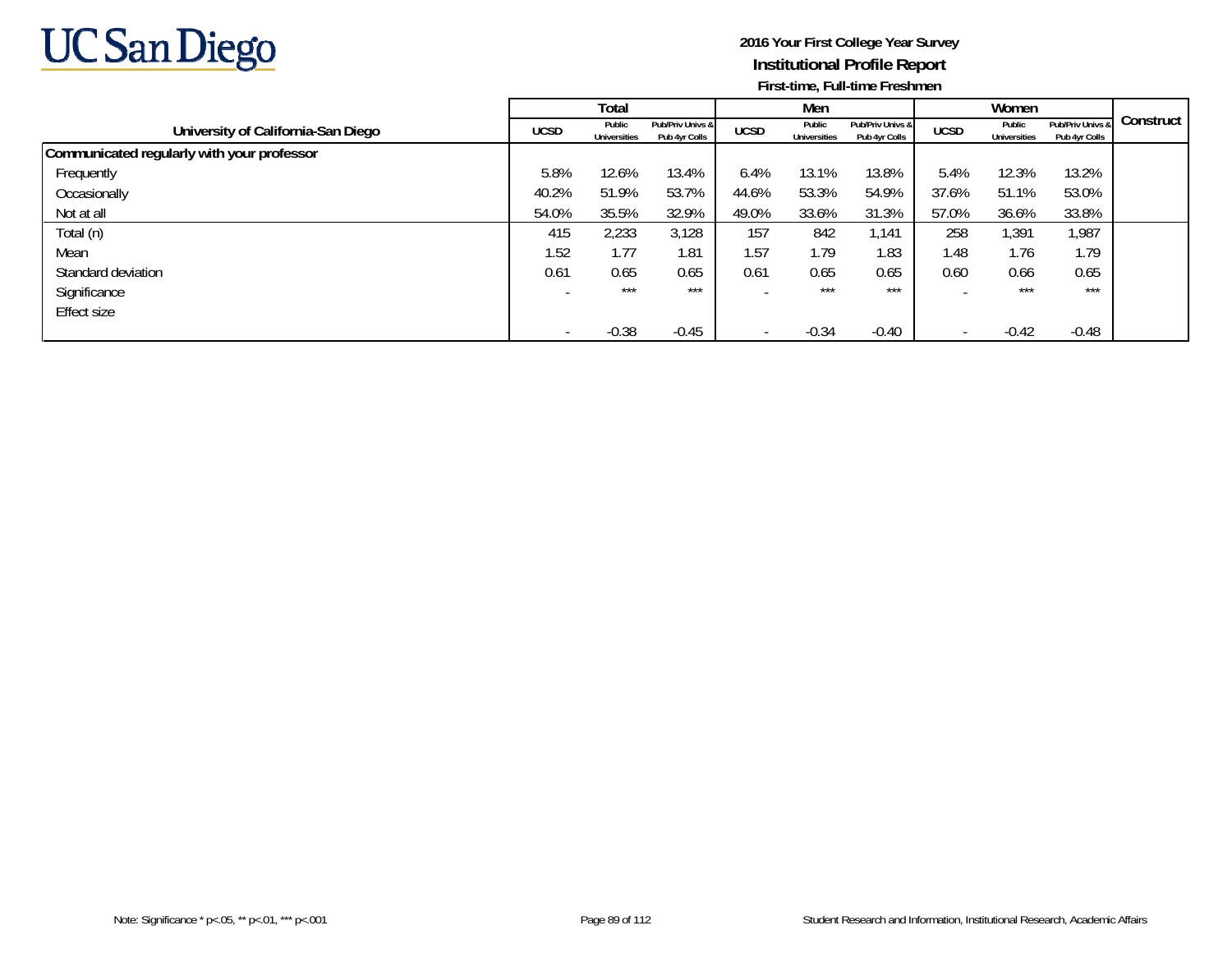

|                                                                   |             | <b>Total</b>                  |                                   |             | Men                           |                                   |                          | Women                         |                                        |            |
|-------------------------------------------------------------------|-------------|-------------------------------|-----------------------------------|-------------|-------------------------------|-----------------------------------|--------------------------|-------------------------------|----------------------------------------|------------|
| University of California-San Diego                                | <b>UCSD</b> | Public<br><b>Universities</b> | Pub/Priv Univs &<br>Pub 4yr Colls | <b>UCSD</b> | Public<br><b>Universities</b> | Pub/Priv Univs &<br>Pub 4yr Colls | <b>UCSD</b>              | Public<br><b>Universities</b> | <b>Pub/Priv Univs</b><br>Pub 4yr Colls | Construct  |
| Worked on a professor's research project                          |             |                               |                                   |             |                               |                                   |                          |                               |                                        |            |
| Frequently                                                        | 3.4%        | 5.7%                          | 6.6%                              | 2.6%        | 6.5%                          | 7.6%                              | 3.9%                     | 5.2%                          | 6.0%                                   |            |
| Occasionally                                                      | 10.9%       | 13.5%                         | 17.0%                             | 8.3%        | 13.6%                         | 17.4%                             | 12.5%                    | 13.4%                         | 16.8%                                  |            |
| Not at all                                                        | 85.7%       | 80.8%                         | 76.4%                             | 89.1%       | 79.9%                         | 75.0%                             | 83.7%                    | 81.4%                         | 77.2%                                  |            |
| Total (n)                                                         | 413         | 2,228                         | 3,122                             | 156         | 837                           | 1,136                             | 257                      | 1,391                         | 1,986                                  |            |
| Mean                                                              | 1.18        | 1.25                          | 1.30                              | 1.13        | 1.27                          | 1.33                              | 1.20                     | 1.24                          | 1.29                                   |            |
| Standard deviation                                                | 0.46        | 0.55                          | 0.59                              | 0.41        | 0.57                          | 0.61                              | 0.49                     | 0.53                          | 0.57                                   |            |
| Significance                                                      |             | $\star$                       | $***$                             |             | $\star\star$                  | $***$                             |                          |                               | $\star$                                |            |
| <b>Effect size</b>                                                |             | $-0.13$                       | $-0.20$                           |             | $-0.25$                       | $-0.33$                           | $\overline{\phantom{a}}$ | $-0.08$                       | $-0.16$                                |            |
| Since entering this college, indicate how often you:              |             |                               |                                   |             |                               |                                   |                          |                               |                                        |            |
|                                                                   |             |                               |                                   |             |                               |                                   |                          |                               |                                        |            |
| Turned in course assignments that did not reflect your best work  |             |                               |                                   |             |                               |                                   |                          |                               |                                        |            |
| Frequently                                                        | 14.5%       | 9.9%                          | 10.0%                             | 14.6%       | 11.1%                         | 11.2%                             | 14.3%                    | 9.3%                          | 9.4%                                   | Academic   |
| Occasionally                                                      | 67.7%       | 65.9%                         | 65.4%                             | 66.2%       | 66.5%                         | 65.9%                             | 68.6%                    | 65.5%                         | 65.1%                                  | Disengage- |
| Not at all                                                        | 17.8%       | 24.2%                         | 24.6%                             | 19.1%       | 22.4%                         | 22.9%                             | 17.1%                    | 25.3%                         | 25.5%                                  | ment       |
| Total (n)                                                         | 415         | 2,234                         | 3,130                             | 157         | 840                           | 1,141                             | 258                      | 1,394                         | 1,989                                  |            |
| Mean                                                              | 1.97        | 1.86                          | 1.85                              | 1.96        | 1.89                          | 1.88                              | 1.97                     | 1.84                          | 1.84                                   |            |
| Standard deviation                                                | 0.57        | 0.57                          | 0.57                              | 0.58        | 0.57                          | 0.57                              | 0.56                     | 0.57                          | 0.57                                   |            |
| Significance                                                      |             | $***$                         | $***$                             |             |                               |                                   |                          | $***$                         | $***$                                  |            |
| <b>Effect size</b>                                                |             | 0.19                          | 0.21                              |             | 0.12                          | 0.14                              | $\sim$                   | 0.23                          | 0.23                                   |            |
| Had difficulty getting along with your roommate(s) / housemate(s) |             |                               |                                   |             |                               |                                   |                          |                               |                                        |            |
| Frequently                                                        | 14.0%       | 12.3%                         | 11.7%                             | 13.4%       | 9.6%                          | 9.8%                              | 14.3%                    | 13.9%                         | 12.8%                                  |            |
| Occasionally                                                      | 38.1%       | 32.1%                         | 31.3%                             | 32.5%       | 30.2%                         | 28.9%                             | 41.5%                    | 33.3%                         | 32.7%                                  |            |
| Not at all                                                        | 48.0%       | 55.6%                         | 56.9%                             | 54.1%       | 60.2%                         | 61.2%                             | 44.2%                    | 52.8%                         | 54.4%                                  |            |
| Total (n)                                                         | 415         | 2,234                         | 3,126                             | 157         | 841                           | 1,140                             | 258                      | 1,393                         | 1,986                                  |            |
| Mean                                                              | 1.66        | 1.57                          | 1.55                              | 1.59        | 1.49                          | 1.49                              | 1.70                     | 1.61                          | 1.58                                   |            |
| Standard deviation                                                | 0.71        | 0.70                          | 0.69                              | 0.72        | 0.67                          | 0.67                              | 0.71                     | 0.72                          | 0.71                                   |            |
| Significance                                                      |             | $\star$                       | $\star\star$                      |             |                               |                                   |                          |                               | $\star$                                |            |
| <b>Effect size</b>                                                |             | 0.13                          | 0.16                              |             | 0.15                          | 0.15                              |                          | 0.13                          | 0.17                                   |            |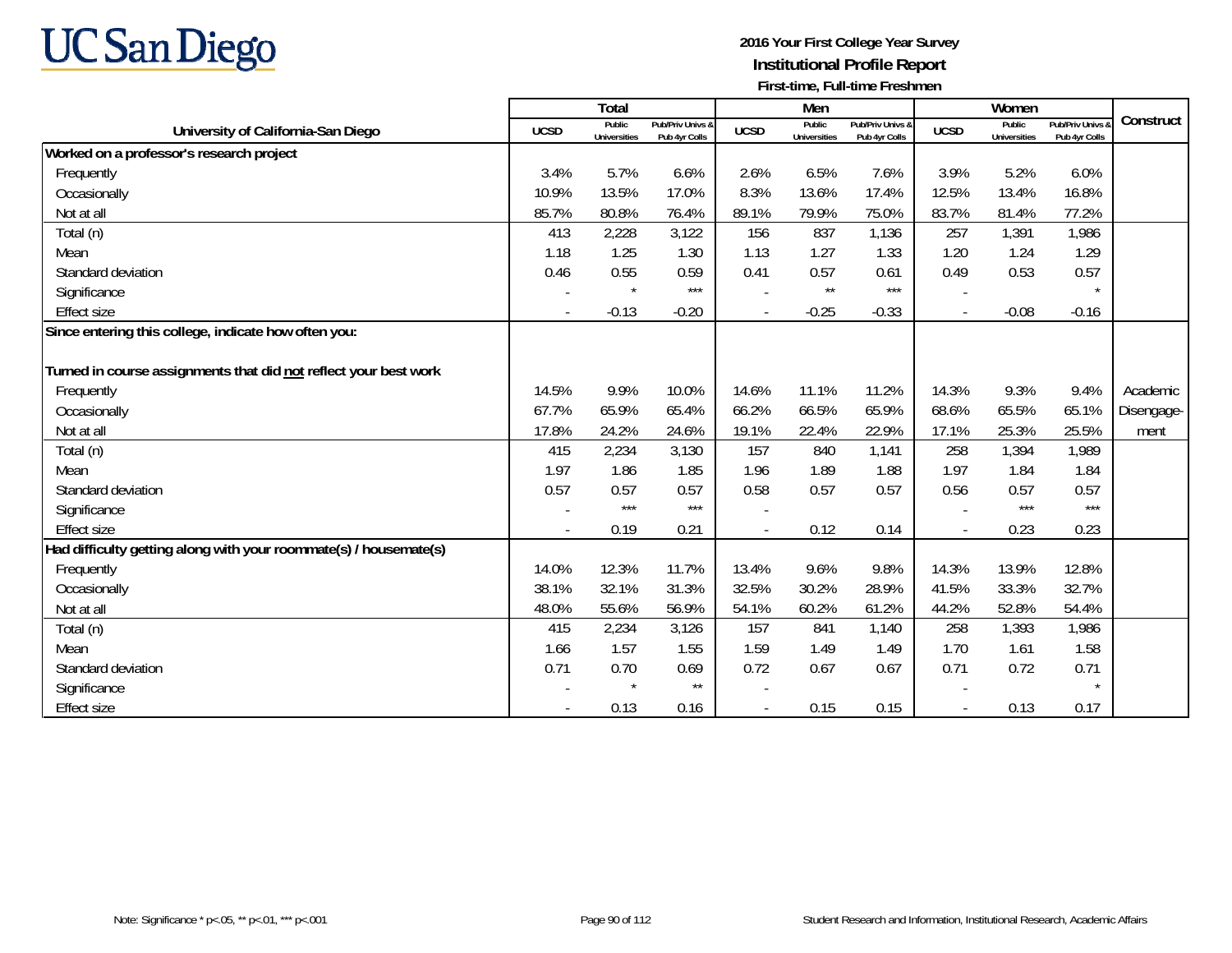

|                                                                        |             | Total                         |                                   |                          | Men                           |                                   |                          | Women                  |                                   |             |
|------------------------------------------------------------------------|-------------|-------------------------------|-----------------------------------|--------------------------|-------------------------------|-----------------------------------|--------------------------|------------------------|-----------------------------------|-------------|
| University of California-San Diego                                     | <b>UCSD</b> | Public<br><b>Universities</b> | Pub/Priv Univs &<br>Pub 4yr Colls | <b>UCSD</b>              | Public<br><b>Universities</b> | Pub/Priv Univs &<br>Pub 4yr Colls | <b>UCSD</b>              | Public<br>Universities | Pub/Priv Univs &<br>Pub 4yr Colls | Construct   |
| Received from your professor advice or guidance about your educational |             |                               |                                   |                          |                               |                                   |                          |                        |                                   |             |
| program                                                                |             |                               |                                   |                          |                               |                                   |                          |                        |                                   |             |
| Frequently                                                             | 3.1%        | 9.9%                          | 10.5%                             | 1.9%                     | 9.5%                          | 10.8%                             | 3.9%                     | 10.2%                  | 10.3%                             |             |
| Occasionally                                                           | 29.5%       | 43.4%                         | 45.1%                             | 33.1%                    | 43.8%                         | 45.1%                             | 27.2%                    | 43.1%                  | 45.1%                             | Faculty     |
| Not at all                                                             | 67.4%       | 46.7%                         | 44.4%                             | 65.0%                    | 46.7%                         | 44.1%                             | 68.9%                    | 46.7%                  | 44.6%                             | Interaction |
| Total (n)                                                              | 414         | 2,232                         | 3,129                             | 157                      | 840                           | 1.141                             | 257                      | 1,392                  | 1,988                             |             |
| Mean                                                                   | 1.36        | 1.63                          | 1.66                              | 1.37                     | 1.63                          | 1.67                              | 1.35                     | 1.64                   | 1.66                              |             |
| Standard deviation                                                     | 0.54        | 0.66                          | 0.66                              | 0.52                     | 0.65                          | 0.66                              | 0.55                     | 0.66                   | 0.66                              |             |
| Significance                                                           |             | ***                           | $***$                             |                          | ***                           | $***$                             |                          | $***$                  | $***$                             |             |
| Effect size                                                            |             | $-0.41$                       | $-0.45$                           | $\overline{\phantom{a}}$ | $-0.40$                       | $-0.45$                           | $\overline{\phantom{a}}$ | $-0.44$                | $-0.47$                           |             |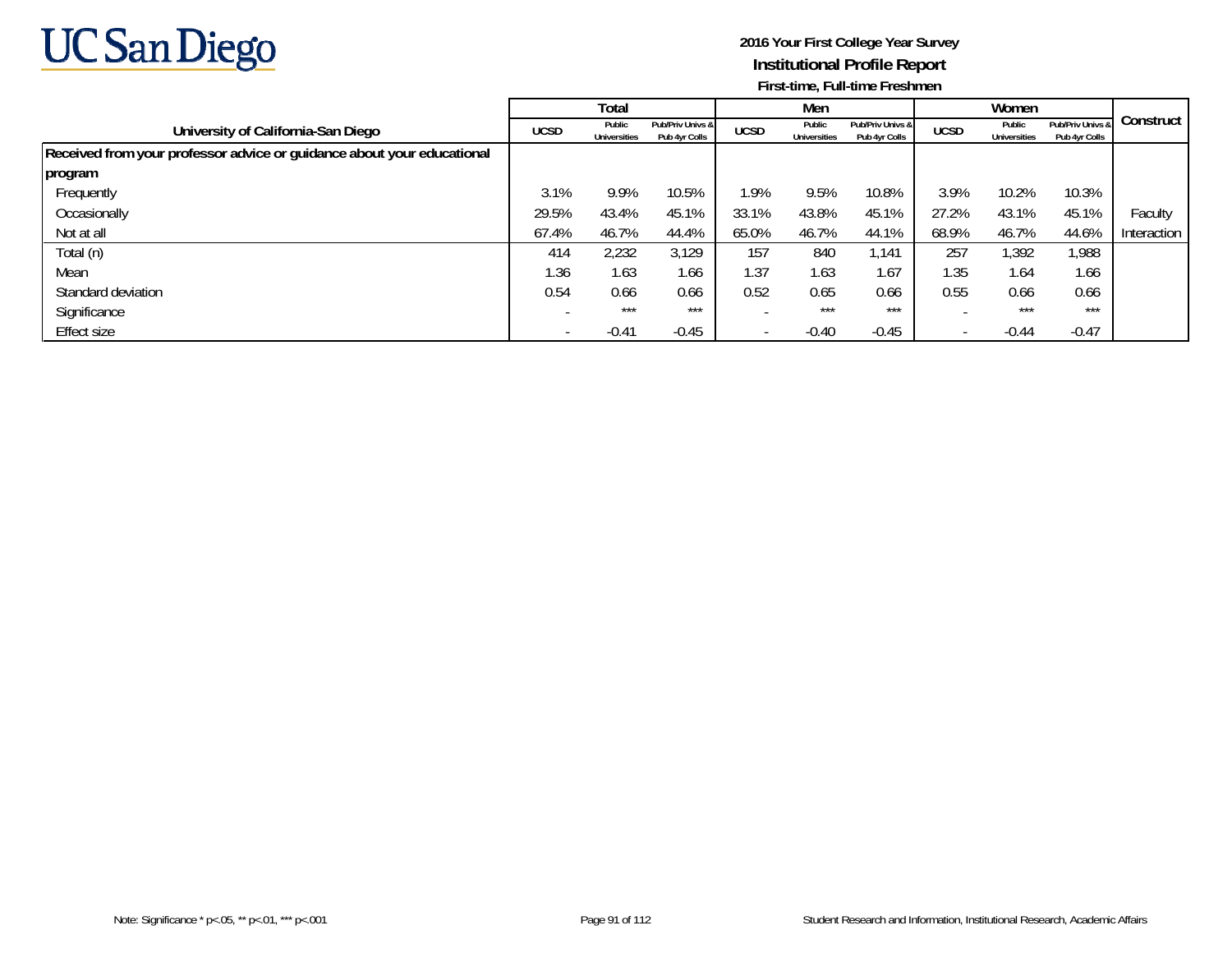# **UC San Diego**

|                                                      |             | Total                         |                                   |                          | Men                           |                                   |                | Women                         |                                 |           |
|------------------------------------------------------|-------------|-------------------------------|-----------------------------------|--------------------------|-------------------------------|-----------------------------------|----------------|-------------------------------|---------------------------------|-----------|
| University of California-San Diego                   | <b>UCSD</b> | Public<br><b>Universities</b> | Pub/Priv Univs &<br>Pub 4yr Colls | <b>UCSD</b>              | Public<br><b>Universities</b> | Pub/Priv Univs &<br>Pub 4yr Colls | <b>UCSD</b>    | Public<br><b>Universities</b> | Pub/Priv Univs<br>Pub 4yr Colls | Construct |
| Since entering this college, indicate how often you: |             |                               |                                   |                          |                               |                                   |                |                               |                                 |           |
|                                                      |             |                               |                                   |                          |                               |                                   |                |                               |                                 |           |
| Witnessed academic dishonesty/cheating               |             |                               |                                   |                          |                               |                                   |                |                               |                                 |           |
| Frequently                                           | 4.1%        | 5.8%                          | 6.4%                              | 3.2%                     | 5.9%                          | 6.7%                              | 4.7%           | 5.7%                          | 6.2%                            |           |
| Occasionally                                         | 32.5%       | 35.5%                         | 35.0%                             | 36.3%                    | 36.6%                         | 36.7%                             | 30.2%          | 34.7%                         | 34.1%                           |           |
| Not at all                                           | 63.4%       | 58.8%                         | 58.6%                             | 60.5%                    | 57.4%                         | 56.6%                             | 65.1%          | 59.6%                         | 59.7%                           |           |
| Total (n)                                            | 415         | 2,234                         | 3,129                             | 157                      | 841                           | 1,139                             | 258            | 1,393                         | 1,990                           |           |
| Mean                                                 | 1.41        | 1.47                          | 1.48                              | 1.43                     | 1.49                          | 1.50                              | 1.40           | 1.46                          | 1.46                            |           |
| Standard deviation                                   | 0.57        | 0.60                          | 0.61                              | 0.56                     | 0.61                          | 0.62                              | 0.58           | 0.60                          | 0.61                            |           |
| Significance                                         |             |                               | $\star$                           |                          |                               |                                   |                |                               |                                 |           |
| <b>Effect size</b>                                   |             | $-0.10$                       | $-0.11$                           |                          | $-0.10$                       | $-0.11$                           | $\blacksquare$ | $-0.10$                       | $-0.10$                         |           |
| Went home for the weekend                            |             |                               |                                   |                          |                               |                                   |                |                               |                                 |           |
| Frequently                                           | 20.2%       | 33.0%                         | 36.9%                             | 17.8%                    | 31.3%                         | 35.4%                             | 21.6%          | 34.0%                         | 37.8%                           |           |
| Occasionally                                         | 35.6%       | 40.2%                         | 38.7%                             | 32.5%                    | 39.9%                         | 38.7%                             | 37.5%          | 40.3%                         | 38.8%                           |           |
| Not at all                                           | 44.2%       | 26.9%                         | 24.4%                             | 49.7%                    | 28.8%                         | 25.9%                             | 40.9%          | 25.7%                         | 23.5%                           |           |
| Total (n)                                            | 416         | 2,224                         | 3,115                             | 157                      | 840                           | 1,139                             | 259            | 1,384                         | 1,976                           |           |
| Mean                                                 | 1.76        | 2.06                          | 2.13                              | 1.68                     | 2.03                          | 2.09                              | 1.81           | 2.08                          | 2.14                            |           |
| Standard deviation                                   | 0.77        | 0.77                          | 0.77                              | 0.76                     | 0.78                          | 0.78                              | 0.77           | 0.77                          | 0.77                            |           |
| Significance                                         |             | $***$                         | $***$                             |                          | $***$                         | $***$                             |                | $***$                         | $***$                           |           |
| <b>Effect size</b>                                   |             | $-0.39$                       | $-0.48$                           |                          | $-0.45$                       | $-0.53$                           | $\blacksquare$ | $-0.35$                       | $-0.43$                         |           |
| Received advice/counseling from another student      |             |                               |                                   |                          |                               |                                   |                |                               |                                 |           |
| Frequently                                           | 11.1%       | 16.2%                         | 16.1%                             | 7.6%                     | 12.0%                         | 13.1%                             | 13.1%          | 18.8%                         | 17.9%                           |           |
| Occasionally                                         | 59.1%       | 56.5%                         | 56.1%                             | 60.5%                    | 56.9%                         | 56.2%                             | 58.3%          | 56.2%                         | 56.1%                           |           |
| Not at all                                           | 29.8%       | 27.3%                         | 27.7%                             | 31.8%                    | 31.1%                         | 30.7%                             | 28.6%          | 25.0%                         | 26.0%                           |           |
| Total (n)                                            | 416         | 2,223                         | 3,116                             | 157                      | 840                           | 1,140                             | 259            | 1,383                         | 1,976                           |           |
| Mean                                                 | 1.81        | 1.89                          | 1.88                              | 1.76                     | 1.81                          | 1.82                              | 1.85           | 1.94                          | 1.92                            |           |
| Standard deviation                                   | 0.61        | 0.65                          | 0.65                              | 0.58                     | 0.63                          | 0.64                              | 0.63           | 0.66                          | 0.66                            |           |
| Significance                                         |             |                               | $\star$                           |                          |                               |                                   |                | $\star$                       |                                 |           |
| <b>Effect size</b>                                   |             | $-0.12$                       | $-0.11$                           | $\overline{\phantom{a}}$ | $-0.08$                       | $-0.09$                           | $\blacksquare$ | $-0.14$                       | $-0.11$                         |           |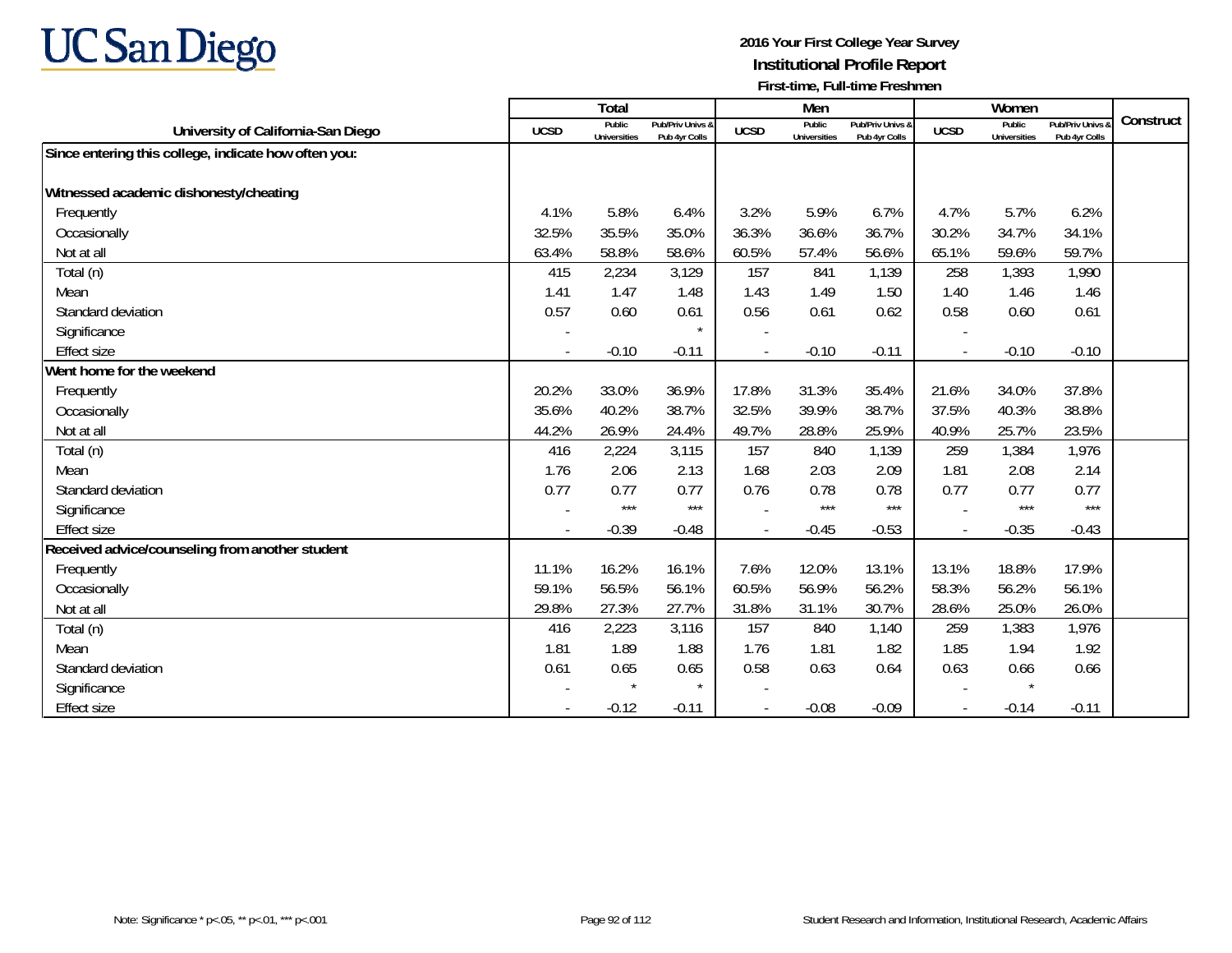

|                                                      | Total       |                               |                                   | Men                      |                               |                                   |                          |                               |                                   |            |
|------------------------------------------------------|-------------|-------------------------------|-----------------------------------|--------------------------|-------------------------------|-----------------------------------|--------------------------|-------------------------------|-----------------------------------|------------|
| University of California-San Diego                   | <b>UCSD</b> | Public<br><b>Universities</b> | Pub/Priv Univs &<br>Pub 4yr Colls | <b>UCSD</b>              | Public<br><b>Universities</b> | Pub/Priv Univs &<br>Pub 4yr Colls | <b>UCSD</b>              | Public<br><b>Universities</b> | Pub/Priv Univs &<br>Pub 4yr Colls | Construct  |
| Since entering this college, indicate how often you: |             |                               |                                   |                          |                               |                                   |                          |                               |                                   |            |
| Fell asleep in class                                 |             |                               |                                   |                          |                               |                                   |                          |                               |                                   |            |
| Frequently                                           | 5.8%        | 4.3%                          | 4.5%                              | 6.4%                     | 5.6%                          | 6.2%                              | 5.4%                     | 3.5%                          | 3.4%                              | Academic   |
| Occasionally                                         | 44.0%       | 32.9%                         | 31.6%                             | 46.5%                    | 35.0%                         | 34.3%                             | 42.4%                    | 31.6%                         | 30.0%                             | Disengage- |
| Not at all                                           | 50.2%       | 62.8%                         | 64.0%                             | 47.1%                    | 59.5%                         | 59.5%                             | 52.1%                    | 64.9%                         | 66.6%                             | ment       |
| Total (n)                                            | 414         | 2,224                         | 3,117                             | 157                      | 841                           | 1,140                             | 257                      | 1,383                         | 1,977                             |            |
| Mean                                                 | 1.56        | 1.42                          | 1.40                              | 1.59                     | 1.46                          | 1.47                              | 1.53                     | 1.39                          | 1.37                              |            |
| Standard deviation                                   | 0.60        | 0.57                          | 0.57                              | 0.61                     | 0.60                          | 0.61                              | 0.60                     | 0.56                          | 0.55                              |            |
| Significance                                         |             | $***$                         | $***$                             |                          | $\star$                       |                                   |                          | $***$                         | ***                               |            |
| Effect size                                          |             | 0.25                          | 0.28                              | $\overline{\phantom{a}}$ | 0.22                          | 0.20                              | $\overline{\phantom{a}}$ | 0.25                          | 0.29                              |            |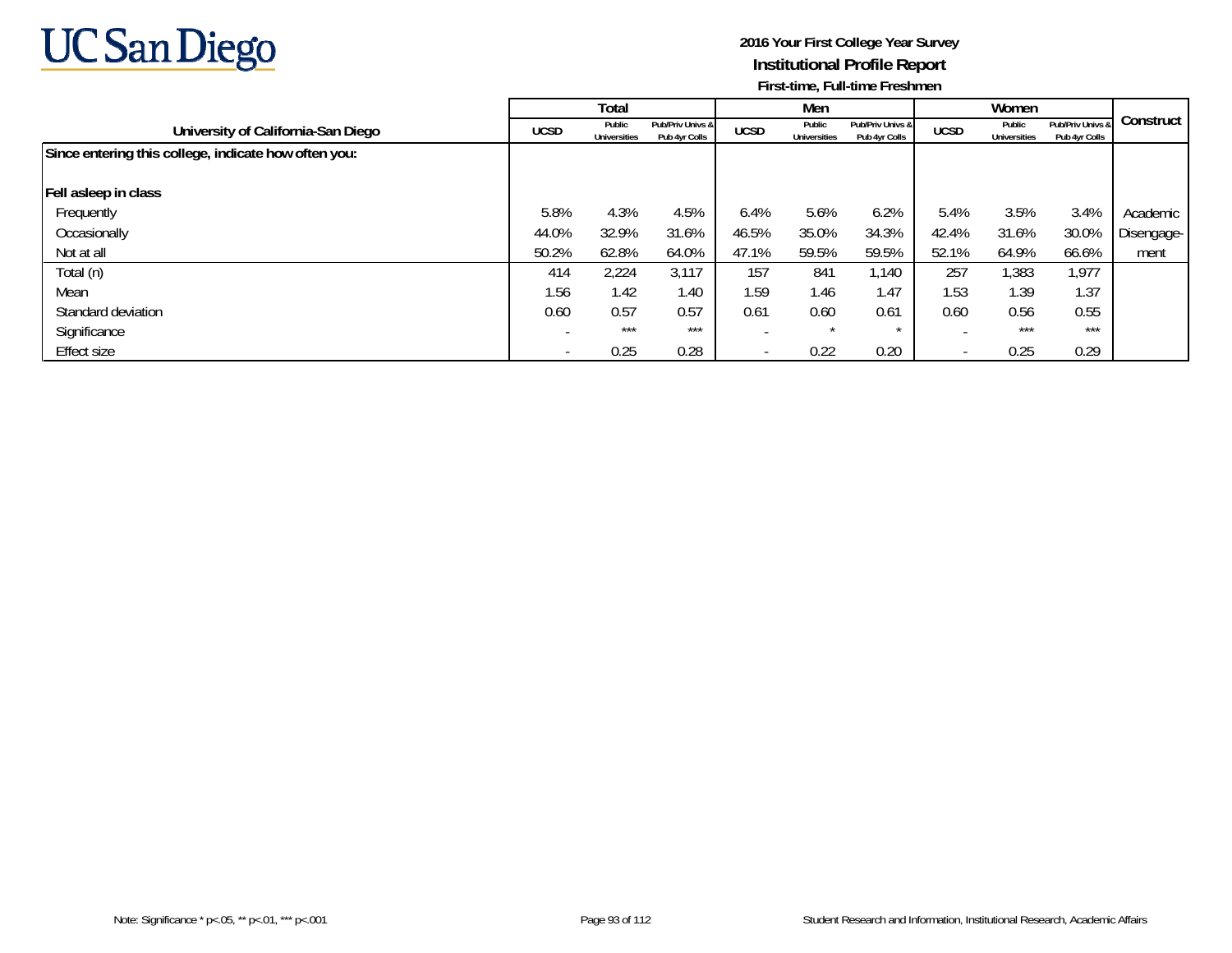

|                                                        |                          | <b>Total</b>                  |                                   |                          | Men                           |                                   |                          | Women                         |                                        |           |
|--------------------------------------------------------|--------------------------|-------------------------------|-----------------------------------|--------------------------|-------------------------------|-----------------------------------|--------------------------|-------------------------------|----------------------------------------|-----------|
| University of California-San Diego                     | <b>UCSD</b>              | Public<br><b>Universities</b> | Pub/Priv Univs &<br>Pub 4yr Colls | <b>UCSD</b>              | Public<br><b>Universities</b> | Pub/Priv Univs &<br>Pub 4yr Colls | <b>UCSD</b>              | Public<br><b>Universities</b> | <b>Pub/Priv Univs</b><br>Pub 4yr Colls | Construct |
| Had difficulty getting the courses you need            |                          |                               |                                   |                          |                               |                                   |                          |                               |                                        |           |
| Frequently                                             | 24.2%                    | 14.7%                         | 14.0%                             | 22.4%                    | 14.0%                         | 13.5%                             | 25.2%                    | 15.1%                         | 14.3%                                  |           |
| Occasionally                                           | 47.3%                    | 44.9%                         | 43.7%                             | 51.9%                    | 45.3%                         | 45.1%                             | 44.6%                    | 44.7%                         | 42.9%                                  |           |
| Not at all                                             | 28.5%                    | 40.4%                         | 42.3%                             | 25.6%                    | 40.7%                         | 41.4%                             | 30.2%                    | 40.2%                         | 42.8%                                  |           |
| Total (n)                                              | 414                      | 2,220                         | 3,110                             | 156                      | 837                           | 1,134                             | 258                      | 1,383                         | 1,976                                  |           |
| Mean                                                   | 1.96                     | 1.74                          | 1.72                              | 1.97                     | 1.73                          | 1.72                              | 1.95                     | 1.75                          | 1.71                                   |           |
| Standard deviation                                     | 0.73                     | 0.70                          | 0.69                              | 0.69                     | 0.69                          | 0.69                              | 0.74                     | 0.70                          | 0.70                                   |           |
| Significance                                           |                          | $***$                         | $***$                             |                          | $***$                         | $***$                             |                          | $***$                         | $***$                                  |           |
| <b>Effect size</b>                                     |                          | 0.31                          | 0.35                              |                          | 0.35                          | 0.36                              |                          | 0.29                          | 0.34                                   |           |
| Texted or used social media during class               |                          |                               |                                   |                          |                               |                                   |                          |                               |                                        |           |
| Frequently                                             | 30.8%                    | 24.8%                         | 23.3%                             | 20.4%                    | 22.3%                         | 20.9%                             | 37.1%                    | 26.4%                         | 24.7%                                  |           |
| Occasionally                                           | 56.0%                    | 57.8%                         | 59.1%                             | 58.6%                    | 54.5%                         | 55.7%                             | 54.4%                    | 59.9%                         | 61.0%                                  |           |
| Not at all                                             | 13.2%                    | 17.3%                         | 17.6%                             | 21.0%                    | 23.2%                         | 23.4%                             | 8.5%                     | 13.8%                         | 14.3%                                  |           |
| Total (n)                                              | 416                      | 2,225                         | 3,118                             | 157                      | 840                           | 1,140                             | 259                      | 1,385                         | 1,978                                  |           |
| Mean                                                   | 2.18                     | 2.07                          | 2.06                              | 1.99                     | 1.99                          | 1.97                              | 2.29                     | 2.13                          | 2.10                                   |           |
| Standard deviation                                     | 0.64                     | 0.65                          | 0.64                              | 0.65                     | 0.67                          | 0.67                              | 0.61                     | 0.62                          | 0.62                                   |           |
| Significance                                           |                          | $\star\star$                  | $***$                             |                          |                               |                                   |                          | $***$                         | $***$                                  |           |
| <b>Effect size</b>                                     |                          | 0.17                          | 0.19                              |                          | 0.00                          | 0.03                              | $\overline{\phantom{a}}$ | 0.26                          | 0.31                                   |           |
| Worked with classmates on group projects               |                          |                               |                                   |                          |                               |                                   |                          |                               |                                        |           |
| Frequently                                             | 13.2%                    | 25.4%                         | 24.3%                             | 11.5%                    | 24.5%                         | 23.2%                             | 14.3%                    | 26.0%                         | 24.9%                                  |           |
| Occasionally                                           | 66.3%                    | 63.1%                         | 64.1%                             | 66.2%                    | 61.0%                         | 62.8%                             | 66.4%                    | 64.4%                         | 64.9%                                  |           |
| Not at all                                             | 20.4%                    | 11.5%                         | 11.6%                             | 22.3%                    | 14.6%                         | 14.0%                             | 19.3%                    | 9.6%                          | 10.2%                                  |           |
| Total (n)                                              | 416                      | 2,223                         | 3,112                             | 157                      | 838                           | 1,137                             | 259                      | 1,385                         | 1,975                                  |           |
| Mean                                                   | 1.93                     | 2.14                          | 2.13                              | 1.89                     | 2.10                          | 2.09                              | 1.95                     | 2.16                          | 2.15                                   |           |
| Standard deviation                                     | 0.58                     | 0.59                          | 0.59                              | 0.57                     | 0.62                          | 0.60                              | 0.58                     | 0.57                          | 0.57                                   |           |
| Significance                                           |                          | $***$                         | $***$                             |                          | $***$                         | $***$                             |                          | $***$                         | $***$                                  |           |
| <b>Effect size</b>                                     | $\overline{\phantom{a}}$ | $-0.36$                       | $-0.34$                           | $\overline{\phantom{a}}$ | $-0.34$                       | $-0.33$                           | $\mathcal{L}$            | $-0.37$                       | $-0.35$                                |           |
| Accessed your campus' library resources electronically |                          |                               |                                   |                          |                               |                                   |                          |                               |                                        |           |
| Frequently                                             | 18.3%                    | 23.6%                         | 24.0%                             | 14.6%                    | 20.0%                         | 20.7%                             | 20.5%                    | 25.7%                         | 25.9%                                  |           |
| Occasionally                                           | 54.3%                    | 55.3%                         | 54.9%                             | 52.9%                    | 54.4%                         | 54.0%                             | 55.2%                    | 55.8%                         | 55.4%                                  |           |
| Not at all                                             | 27.4%                    | 21.2%                         | 21.1%                             | 32.5%                    | 25.5%                         | 25.3%                             | 24.3%                    | 18.5%                         | 18.7%                                  |           |
| $\overline{\mathrm{Total}}$ (n)                        | 416                      | 2,224                         | 3,117                             | 157                      | 838                           | 1,137                             | 259                      | 1,386                         | 1,980                                  |           |
| Mean                                                   | 1.91                     | 2.02                          | 2.03                              | 1.82                     | 1.95                          | 1.95                              | 1.96                     | 2.07                          | 2.07                                   |           |
| <b>Standard Deviation</b>                              | 0.67                     | 0.67                          | 0.67                              | 0.67                     | 0.67                          | 0.68                              | 0.67                     | 0.66                          | 0.66                                   |           |
| Significance                                           |                          | $\star\star$                  | $***$                             |                          | $\star$                       |                                   |                          |                               |                                        |           |
| <b>Effect Size</b>                                     |                          | $-0.16$                       | $-0.18$                           |                          | $-0.19$                       | $-0.19$                           | $\overline{\phantom{a}}$ | $-0.17$                       | $-0.17$                                |           |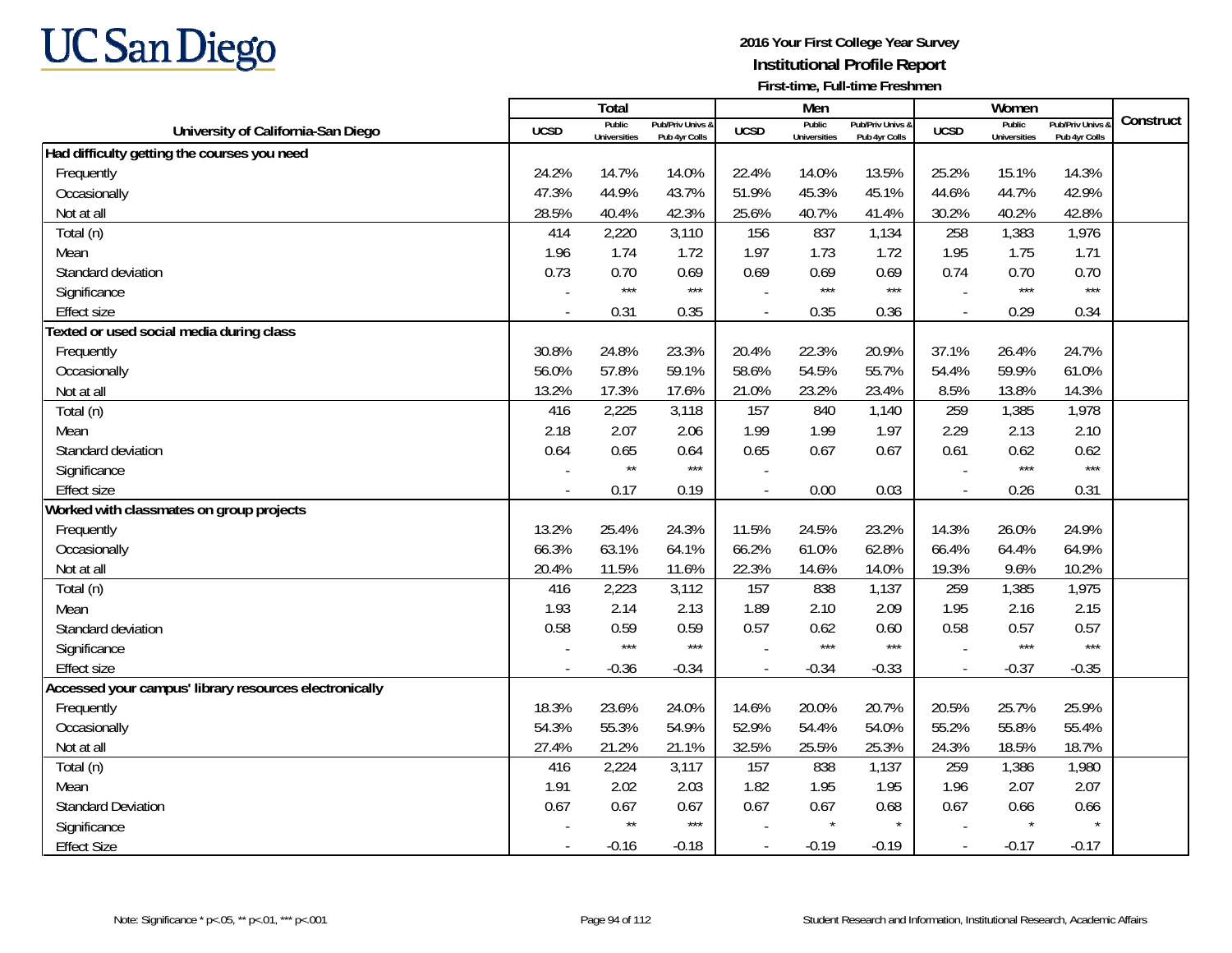

|                                    |             | Total                         |                                   |             | Men                           |                                   |             | Women                         |                                   |           |
|------------------------------------|-------------|-------------------------------|-----------------------------------|-------------|-------------------------------|-----------------------------------|-------------|-------------------------------|-----------------------------------|-----------|
| University of California-San Diego | <b>UCSD</b> | Public<br><b>Universities</b> | Pub/Priv Univs &<br>Pub 4yr Colls | <b>UCSD</b> | Public<br><b>Universities</b> | Pub/Priv Univs &<br>Pub 4yr Colls | <b>UCSD</b> | Public<br><b>Universities</b> | Pub/Priv Univs &<br>Pub 4yr Colls | Construct |
| Made a presentation in class       |             |                               |                                   |             |                               |                                   |             |                               |                                   |           |
| Frequently                         | 6.3%        | 16.3%                         | 19.1%                             | 5.7%        | 15.0%                         | 18.7%                             | 6.6%        | 17.1%                         | 19.3%                             |           |
| Occasionally                       | 64.7%       | 67.0%                         | 65.9%                             | 61.1%       | 66.3%                         | 65.0%                             | 66.8%       | 67.4%                         | 66.4%                             |           |
| Not at all                         | 29.1%       | 16.7%                         | 15.0%                             | 33.1%       | 18.7%                         | 16.3%                             | 26.6%       | 15.5%                         | 14.2%                             |           |
| Total (n)                          | 416         | 2,227                         | 3,120                             | 157         | 840                           | 1,139                             | 259         | 1,387                         | 1,981                             |           |
| Mean                               | 1.77        | 2.00                          | 2.04                              | 1.73        | 1.96                          | 2.02                              | 1.80        | 2.02                          | 2.05                              |           |
| Standard deviation                 | 0.55        | 0.57                          | 0.58                              | 0.56        | 0.58                          | 0.59                              | 0.54        | 0.57                          | 0.58                              |           |
| Significance                       |             | $***$                         | ***                               |             | $***$                         | ***                               |             | $***$                         | ***                               |           |
| Effect size                        |             | $-0.40$                       | $-0.47$                           |             | $-0.40$                       | $-0.49$                           |             | $-0.39$                       | $-0.43$                           |           |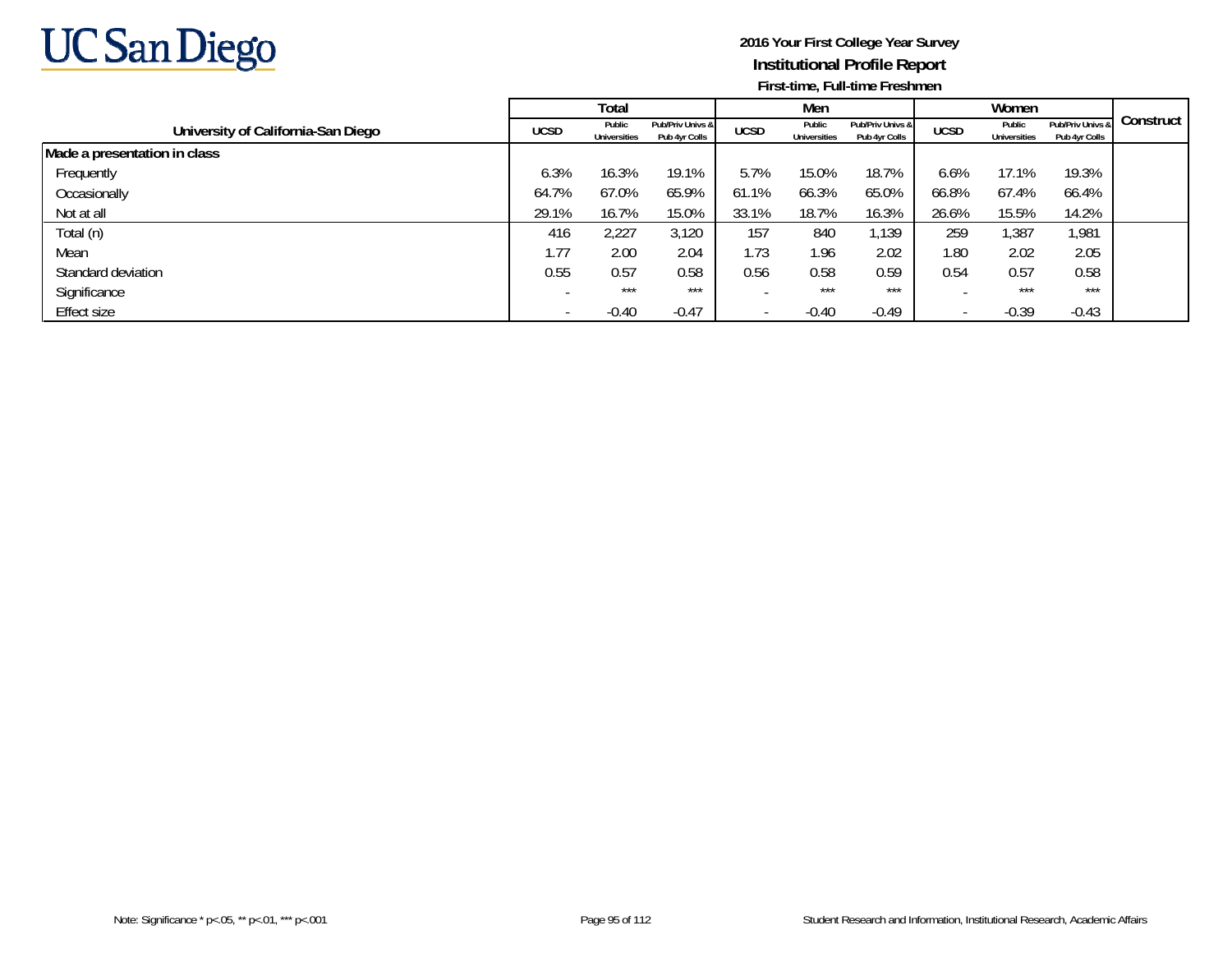

|                                                                              |             | <b>Total</b>                  |                                   |                          | Men                           |                                   |                          | Women                         |                                        | Construct    |
|------------------------------------------------------------------------------|-------------|-------------------------------|-----------------------------------|--------------------------|-------------------------------|-----------------------------------|--------------------------|-------------------------------|----------------------------------------|--------------|
| University of California-San Diego                                           | <b>UCSD</b> | Public<br><b>Universities</b> | Pub/Priv Univs &<br>Pub 4yr Colls | <b>UCSD</b>              | Public<br><b>Universities</b> | Pub/Priv Univs &<br>Pub 4yr Colls | <b>UCSD</b>              | Public<br><b>Universities</b> | <b>Pub/Priv Univs</b><br>Pub 4yr Colls |              |
| Used the institution's course catalog (paper or online)                      |             |                               |                                   |                          |                               |                                   |                          |                               |                                        |              |
| Frequently                                                                   | 26.5%       | 25.2%                         | 24.6%                             | 26.8%                    | 22.9%                         | 22.4%                             | 26.4%                    | 26.7%                         | 25.8%                                  |              |
| Occasionally                                                                 | 48.4%       | 52.0%                         | 52.5%                             | 47.8%                    | 53.3%                         | 53.3%                             | 48.8%                    | 51.2%                         | 52.0%                                  |              |
| Not at all                                                                   | 25.1%       | 22.7%                         | 22.9%                             | 25.5%                    | 23.8%                         | 24.3%                             | 24.8%                    | 22.1%                         | 22.2%                                  |              |
| Total (n)                                                                    | 415         | 2,222                         | 3,112                             | 157                      | 840                           | 1,138                             | 258                      | 1,382                         | 1,974                                  |              |
| Mean                                                                         | 2.01        | 2.03                          | 2.02                              | 2.01                     | 1.99                          | 1.98                              | 2.02                     | 2.05                          | 2.04                                   |              |
| Standard deviation                                                           | 0.72        | 0.69                          | 0.69                              | 0.72                     | 0.68                          | 0.68                              | 0.72                     | 0.70                          | 0.69                                   |              |
| Significance                                                                 |             |                               |                                   | $\overline{\phantom{a}}$ |                               |                                   |                          |                               |                                        |              |
| <b>Effect size</b>                                                           |             | $-0.03$                       | $-0.01$                           |                          | 0.03                          | 0.04                              | $\overline{\phantom{a}}$ | $-0.04$                       | $-0.03$                                |              |
| Are you currently registered to vote?                                        |             |                               |                                   |                          |                               |                                   |                          |                               |                                        |              |
| Ineligible                                                                   | 13.6%       | 6.1%                          | 5.5%                              | 15.3%                    | 7.3%                          | 6.5%                              | 12.6%                    | 5.3%                          | 4.9%                                   |              |
| Yes                                                                          | 67.8%       | 70.6%                         | 69.6%                             | 61.3%                    | 68.6%                         | 67.6%                             | 71.8%                    | 71.8%                         | 70.8%                                  |              |
| N <sub>0</sub>                                                               | 18.6%       | 23.4%                         | 24.9%                             | 23.3%                    | 24.1%                         | 25.9%                             | 15.6%                    | 22.9%                         | 24.3%                                  |              |
| Total (n)                                                                    | 425         | 2,256                         | 3,159                             | 163                      | 854                           | 1,157                             | 262                      | 1,402                         | 2,002                                  |              |
| If you could make your college choice over, would you still choose to enroll |             |                               |                                   |                          |                               |                                   |                          |                               |                                        |              |
| at your current (or most recent) college?                                    |             |                               |                                   |                          |                               |                                   |                          |                               |                                        |              |
| Definitely yes                                                               | 0.0%        | 0.1%                          | 1.7%                              | 0.0%                     | 0.2%                          | 2.1%                              | 0.0%                     | 0.1%                          | 1.6%                                   |              |
| Probably yes                                                                 | 46.2%       | 40.9%                         | 39.5%                             | 47.5%                    | 42.7%                         | 41.0%                             | 45.4%                    | 39.7%                         | 38.6%                                  |              |
| Probably not                                                                 | 16.3%       | 12.5%                         | 13.4%                             | 15.4%                    | 11.9%                         | 13.3%                             | 16.8%                    | 12.9%                         | 13.5%                                  |              |
| Definitely not                                                               | 6.4%        | 5.3%                          | 5.3%                              | 9.3%                     | 6.0%                          | 5.8%                              | 4.6%                     | 4.9%                          | 5.1%                                   | Overall      |
| Not sure yet                                                                 | 31.1%       | 41.2%                         | 40.1%                             | 27.8%                    | 39.1%                         | 37.8%                             | 33.2%                    | 42.4%                         | 41.4%                                  | Satisfaction |
| Total (n)                                                                    | 424         | 2,256                         | 3,153                             | 162                      | 854                           | 1,153                             | 262                      | 1,402                         | 2,000                                  |              |
| Mean                                                                         | 2.78        | 2.54                          | 2.58                              | 2.83                     | 2.59                          | 2.64                              | 2.74                     | 2.50                          | 2.54                                   |              |
| Standard deviation                                                           | 1.31        | 1.38                          | 1.39                              | 1.29                     | 1.38                          | 1.39                              | 1.33                     | 1.38                          | 1.39                                   |              |
| Significance                                                                 |             | $***$                         | $\star\star$                      |                          | $\star$                       |                                   |                          | $\star\star$                  | $\star$                                |              |
| <b>Effect size</b>                                                           |             | 0.17                          | 0.14                              | $\overline{a}$           | 0.17                          | 0.14                              | $\overline{a}$           | 0.17                          | 0.14                                   |              |
| What do you think you will be doing in Fall 2016?                            | 94.8%       | 92.9%                         | 92.5%                             | 95.0%                    | 91.0%                         | 90.4%                             | 94.7%                    | 94.1%                         | 93.8%                                  |              |
| Attending another institution                                                | 1.7%        | 3.3%                          | 4.0%                              | 1.3%                     | 4.0%                          | 5.3%                              | 1.9%                     | 2.9%                          | 3.2%                                   |              |
| Don't know / have not decided yet                                            | 3.1%        | 3.3%                          | 3.1%                              | 3.1%                     | 4.2%                          | 3.7%                              | 3.1%                     | 2.7%                          | 2.8%                                   |              |
| Not attending any institution                                                | 0.5%        | 0.5%                          | 0.3%                              | 0.6%                     | 0.8%                          | 0.6%                              | 0.4%                     | 0.3%                          | 0.2%                                   |              |
| Total (n)                                                                    | 422         | 2,255                         | 3,151                             | 160                      | 852                           | 1,153                             | 262                      | 1,403                         | 1,998                                  |              |
| Do you plan to do any of the following this summer?                          |             |                               |                                   |                          |                               |                                   |                          |                               |                                        |              |
| Take courses at this institution                                             |             |                               |                                   |                          |                               |                                   |                          |                               |                                        |              |
| <b>No</b>                                                                    | 69.5%       | 67.8%                         | 70.0%                             | 71.3%                    | 72.1%                         | 72.0%                             | 68.3%                    | 65.1%                         | 68.9%                                  |              |
| Yes                                                                          | 30.5%       | 32.2%                         | 30.0%                             | 28.7%                    | 27.9%                         | 28.0%                             | 31.7%                    | 34.9%                         | 31.1%                                  |              |
| Total (n)                                                                    | 419         | 2,228                         | 3,108                             | 157                      | 843                           | 1,140                             | 262                      | 1,385                         | 1,968                                  |              |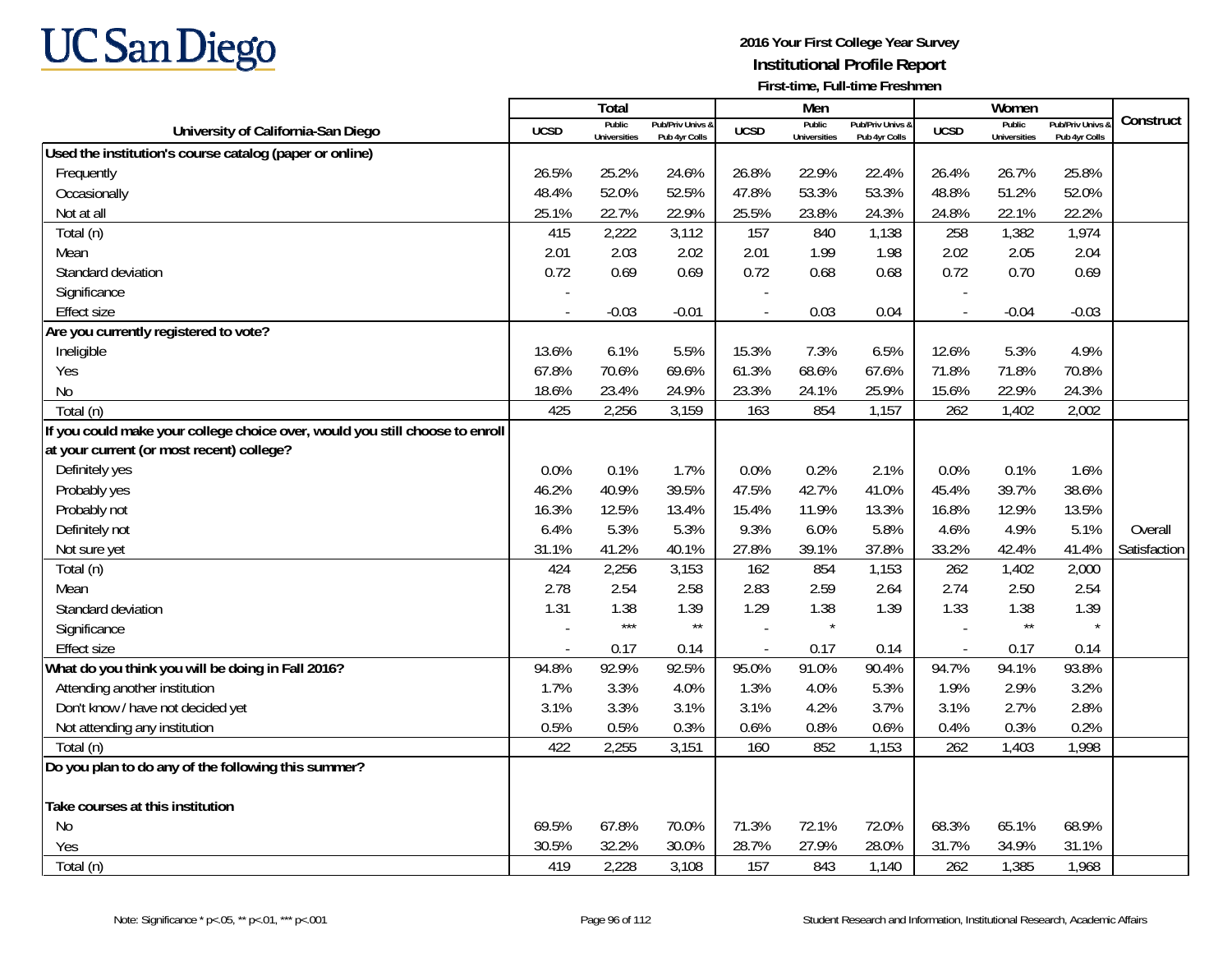

|                                                                         |             | Total                         |                                   |             | Men                           |                                   |             | Women                         |                                        |           |
|-------------------------------------------------------------------------|-------------|-------------------------------|-----------------------------------|-------------|-------------------------------|-----------------------------------|-------------|-------------------------------|----------------------------------------|-----------|
| University of California-San Diego                                      | <b>UCSD</b> | Public<br><b>Universities</b> | Pub/Priv Univs &<br>Pub 4yr Colls | <b>UCSD</b> | Public<br><b>Universities</b> | Pub/Priv Univs &<br>Pub 4yr Colls | <b>UCSD</b> | Public<br><b>Universities</b> | <b>Pub/Priv Univs</b><br>Pub 4yr Colls | Construct |
| Take courses at another institution                                     |             |                               |                                   |             |                               |                                   |             |                               |                                        |           |
| No                                                                      | 78.4%       | 80.6%                         | 77.4%                             | 78.2%       | 80.6%                         | 78.4%                             | 78.5%       | 80.5%                         | 76.9%                                  |           |
| Yes                                                                     | 21.6%       | 19.4%                         | 22.6%                             | 21.8%       | 19.4%                         | 21.6%                             | 21.5%       | 19.5%                         | 23.1%                                  |           |
| Total (n)                                                               | 417         | 2,214                         | 3,097                             | 156         | 832                           | 1,128                             | 261         | 1,382                         | 1,969                                  |           |
| Work for pay                                                            |             |                               |                                   |             |                               |                                   |             |                               |                                        |           |
| No                                                                      | 37.1%       | 22.4%                         | 21.0%                             | 40.8%       | 23.9%                         | 23.4%                             | 34.9%       | 21.4%                         | 19.7%                                  |           |
| Yes                                                                     | 62.9%       | 77.6%                         | 79.0%                             | 59.2%       | 76.1%                         | 76.6%                             | 65.1%       | 78.6%                         | 80.3%                                  |           |
| Total (n)                                                               | 418         | 2,226                         | 3,108                             | 157         | 841                           | 1,139                             | 261         | 1,385                         | 1,969                                  |           |
| Do you plan to do any of the following this summer?                     |             |                               |                                   |             |                               |                                   |             |                               |                                        |           |
| Perform volunteer work                                                  |             |                               |                                   |             |                               |                                   |             |                               |                                        |           |
| <b>No</b>                                                               | 51.9%       | 48.2%                         | 48.6%                             | 59.2%       | 56.2%                         | 57.1%                             | 47.5%       | 43.4%                         | 43.7%                                  |           |
| Yes                                                                     | 48.1%       | 51.8%                         | 51.4%                             | 40.8%       | 43.8%                         | 42.9%                             | 52.5%       | 56.6%                         | 56.3%                                  |           |
| Total (n)                                                               | 418         | 2,212                         | 3,090                             | 157         | 834                           | 1,127                             | 261         | 1,378                         | 1,963                                  |           |
| Do you plan to do any of the following this summer?                     |             |                               |                                   |             |                               |                                   |             |                               |                                        |           |
|                                                                         |             |                               |                                   |             |                               |                                   |             |                               |                                        |           |
| Participate in an internship                                            |             |                               |                                   |             |                               |                                   |             |                               |                                        |           |
| No                                                                      | 72.3%       | 70.6%                         | 72.5%                             | 70.7%       | 68.5%                         | 70.3%                             | 73.3%       | 71.9%                         | 73.7%                                  |           |
| Yes                                                                     | 27.7%       | 29.4%                         | 27.5%                             | 29.3%       | 31.5%                         | 29.7%                             | 26.7%       | 28.1%                         | 26.3%                                  |           |
| Total (n)                                                               | 419         | 2,215                         | 3,093                             | 157         | 837                           | 1,133                             | 262         | 1,378                         | 1,960                                  |           |
| <b>Travel</b>                                                           |             |                               |                                   |             |                               |                                   |             |                               |                                        |           |
| <b>No</b>                                                               | 35.9%       | 34.8%                         | 36.0%                             | 43.6%       | 39.3%                         | 39.9%                             | 31.3%       | 32.0%                         | 33.7%                                  |           |
| Are you currently a full-time or part-time student?                     |             |                               |                                   |             |                               |                                   |             |                               |                                        |           |
| Full-time                                                               | 100.0%      | 100.0%                        | 100.0%                            | 100.0%      | 100.0%                        | 100.0%                            | 100.0%      | 100.0%                        | 100.0%                                 |           |
| Not enrolled                                                            | 0.0%        | 0.0%                          | 0.0%                              | 0.0%        | 0.0%                          | 0.0%                              | 0.0%        | 0.0%                          | 0.0%                                   |           |
| Total (n)                                                               | 578         | 3,041                         | 4,264                             | 227         | 1,164                         | 1,565                             | 351         | 1,877                         | 2,699                                  |           |
| Did you transfer into this institution from another college/university? |             |                               |                                   |             |                               |                                   |             |                               |                                        |           |
| Yes                                                                     | 5.7%        | 2.7%                          | 3.2%                              | 6.3%        | 3.1%                          | 3.8%                              | 5.3%        | 2.4%                          | 2.8%                                   |           |
| No                                                                      | 94.3%       | 97.3%                         | 96.8%                             | 93.8%       | 96.9%                         | 96.2%                             | 94.7%       | 97.6%                         | 97.2%                                  |           |
| Total (n)                                                               | 422         | 2,246                         | 3,135                             | 160         | 851                           | 1,152                             | 262         | 1,395                         | 1,983                                  |           |
| What year did you first enter this college:                             |             |                               |                                   |             |                               |                                   |             |                               |                                        |           |
| 2011 or earlier                                                         | 0.0%        | 0.0%                          | 0.0%                              | 0.0%        | 0.0%                          | 0.0%                              | 0.0%        | 0.0%                          | 0.0%                                   |           |
| 2012                                                                    | 0.0%        | 0.0%                          | 0.0%                              | 0.0%        | 0.0%                          | 0.0%                              | 0.0%        | 0.0%                          | 0.0%                                   |           |
| 2013                                                                    | 0.0%        | 0.0%                          | 0.0%                              | 0.0%        | 0.0%                          | 0.0%                              | 0.0%        | 0.0%                          | 0.0%                                   |           |
| 2014                                                                    | 0.0%        | 0.0%                          | 0.0%                              | 0.0%        | 0.0%                          | 0.0%                              | 0.0%        | 0.0%                          | 0.0%                                   |           |
| 2015 or 2016                                                            | 100.0%      | 100.0%                        | 100.0%                            | 100.0%      | 100.0%                        | 100.0%                            | 100.0%      | 100.0%                        | 100.0%                                 |           |
| Total (n)                                                               | 547         | 2,816                         | 3,869                             | 218         | 1,087                         | 1,423                             | 329         | 1,729                         | 2,446                                  |           |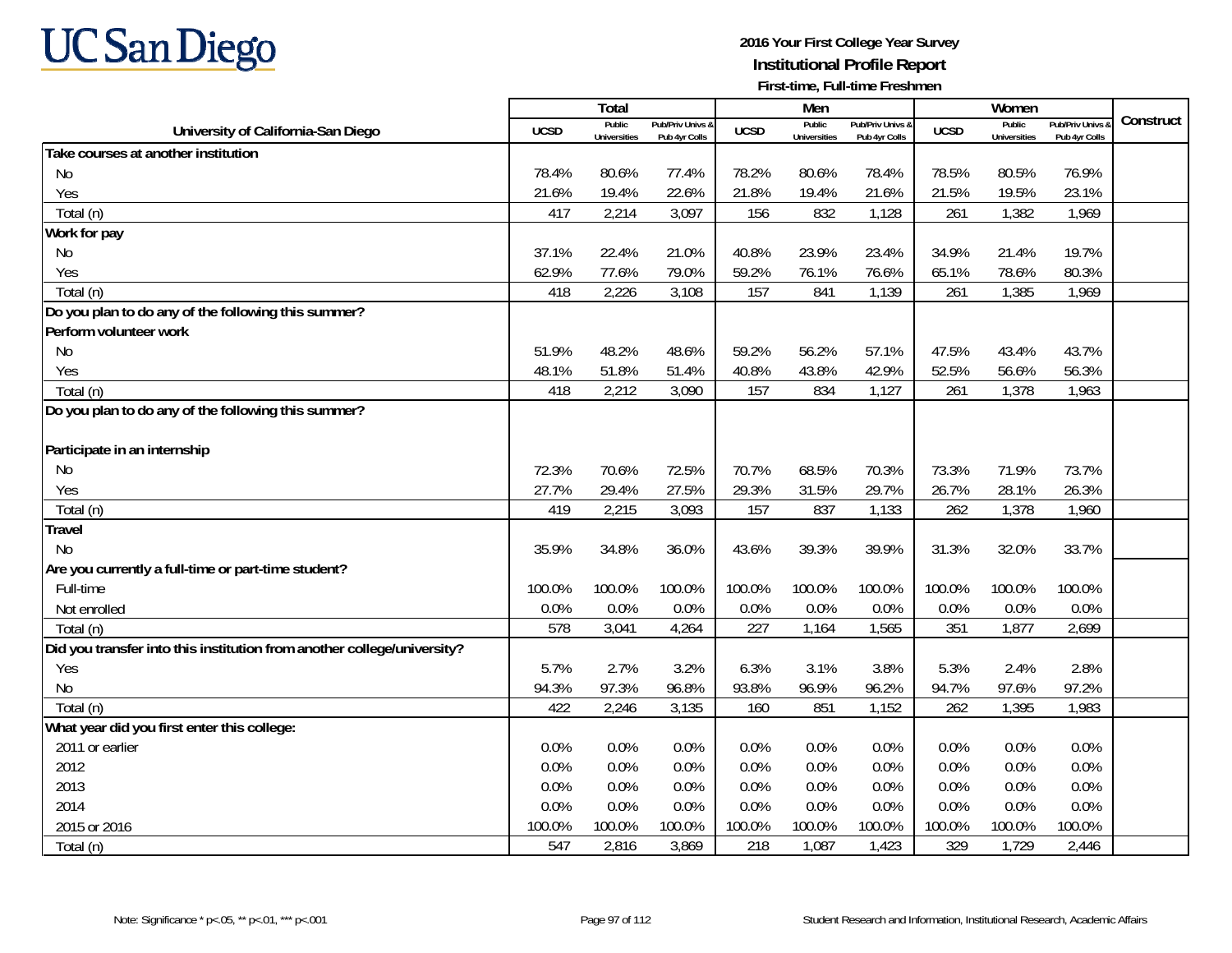

|                                                                 |                | Total                         |                                   |                          | Men                           |                                   |                          | Women                         |                                        | Construct |
|-----------------------------------------------------------------|----------------|-------------------------------|-----------------------------------|--------------------------|-------------------------------|-----------------------------------|--------------------------|-------------------------------|----------------------------------------|-----------|
| University of California-San Diego                              | <b>UCSD</b>    | Public<br><b>Universities</b> | Pub/Priv Univs &<br>Pub 4yr Colls | <b>UCSD</b>              | Public<br><b>Universities</b> | Pub/Priv Univs &<br>Pub 4yr Colls | <b>UCSD</b>              | Public<br><b>Universities</b> | <b>Pub/Priv Univs</b><br>Pub 4yr Colls |           |
| What year did you first enter your 1st college:                 |                |                               |                                   |                          |                               |                                   |                          |                               |                                        |           |
| 2011 or earlier                                                 | 0.0%           | 0.0%                          | 0.0%                              | 0.0%                     | 0.0%                          | 0.0%                              | 0.0%                     | 0.0%                          | 0.0%                                   |           |
| 2012                                                            | 0.0%           | 0.0%                          | 0.0%                              | 0.0%                     | 0.0%                          | 0.0%                              | 0.0%                     | 0.0%                          | 0.0%                                   |           |
| 2013                                                            | 0.0%           | 0.0%                          | 0.0%                              | 0.0%                     | 0.0%                          | 0.0%                              | 0.0%                     | 0.0%                          | 0.0%                                   |           |
| 2014                                                            | 0.0%           | 0.0%                          | 0.0%                              | 0.0%                     | 0.0%                          | 0.0%                              | 0.0%                     | 0.0%                          | 0.0%                                   |           |
| 2015 or 2016                                                    | 100.0%         | 100.0%                        | 100.0%                            | 100.0%                   | 100.0%                        | 100.0%                            | 100.0%                   | 100.0%                        | 100.0%                                 |           |
| Total (n)                                                       | 532            | 2,752                         | 3,803                             | 210                      | 1,046                         | 1,388                             | 322                      | 1,706                         | 2,415                                  |           |
| Is English your native language?                                |                |                               |                                   |                          |                               |                                   |                          |                               |                                        |           |
| Yes                                                             | 77.4%          | 88.0%                         | 87.9%                             | 81.1%                    | 88.8%                         | 89.0%                             | 75.2%                    | 87.4%                         | 87.2%                                  |           |
| <b>No</b>                                                       | 22.6%          | 12.0%                         | 12.1%                             | 18.9%                    | 11.2%                         | 11.0%                             | 24.8%                    | 12.6%                         | 12.8%                                  |           |
| Total (n)                                                       | 421            | 2,244                         | 3,132                             | 159                      | 850                           | 1,150                             | 262                      | 1,394                         | 1,982                                  |           |
| Do you identify as transgender?                                 |                |                               |                                   |                          |                               |                                   |                          |                               |                                        |           |
| Yes                                                             | 0.7%           | 1.1%                          | 1.0%                              | 0.0%                     | 1.0%                          | 0.8%                              | 1.1%                     | 1.1%                          | 1.0%                                   |           |
| No                                                              | 99.3%          | 98.9%                         | 99.0%                             | 100.0%                   | 99.0%                         | 99.2%                             | 98.9%                    | 98.9%                         | 99.0%                                  |           |
| Total (n)                                                       | 576            | 3,036                         | 4,255                             | 227                      | 1,163                         | 1,561                             | 349                      | 1,873                         | 2,694                                  |           |
| What is your sexual orientation?                                |                |                               |                                   |                          |                               |                                   |                          |                               |                                        |           |
| Heterosexual/Straight                                           | 83.2%          | 85.9%                         | 86.3%                             | 88.9%                    | 89.8%                         | 89.8%                             | 79.5%                    | 83.5%                         | 84.3%                                  |           |
| Gay                                                             | 3.0%           | 1.8%                          | 1.8%                              | 7.1%                     | 4.6%                          | 4.7%                              | 0.3%                     | 0.1%                          | 0.1%                                   |           |
| Lesbian                                                         | 1.4%           | 1.3%                          | 1.3%                              | 0.0%                     | 0.0%                          | 0.0%                              | 2.3%                     | 2.0%                          | 2.0%                                   |           |
| Bisexual                                                        | 7.3%           | 6.8%                          | 6.7%                              | 2.2%                     | 3.8%                          | 3.7%                              | 10.7%                    | 8.7%                          | 8.4%                                   |           |
| Queer                                                           | 1.6%           | 1.3%                          | 1.2%                              | 0.0%                     | 0.5%                          | 0.5%                              | 2.6%                     | 1.8%                          | 1.6%                                   |           |
| Other                                                           | 3.5%           | 2.9%                          | 2.7%                              | 1.8%                     | 1.3%                          | 1.3%                              | 4.6%                     | 4.0%                          | 3.5%                                   |           |
| Total (n)                                                       | 573            | 3,028                         | 4,245                             | 226                      | 1,159                         | 1,557                             | 347                      | 1,869                         | 2,688                                  |           |
| To what extent are the following statements true to you:        |                |                               |                                   |                          |                               |                                   |                          |                               |                                        |           |
| I have a strong sense of belonging to a community of scientists |                |                               |                                   |                          |                               |                                   |                          |                               |                                        |           |
| Strongly agree                                                  | 6.4%           | 9.6%                          | 9.5%                              | 6.4%                     | 11.6%                         | 11.5%                             | 6.5%                     | 8.3%                          | 8.4%                                   |           |
| Agree Somewhat                                                  | 27.7%          | 24.6%                         | 22.8%                             | 28.0%                    | 24.2%                         | 23.5%                             | 27.5%                    | 24.9%                         | 22.4%                                  |           |
| Neutral                                                         | 28.4%          | 28.5%                         | 28.8%                             | 31.2%                    | 31.6%                         | 32.1%                             | 26.7%                    | 26.7%                         | 27.0%                                  |           |
| Disagree Somewhat                                               | 17.2%          | 15.3%                         | 15.8%                             | 16.6%                    | 13.6%                         | 13.8%                             | 17.6%                    | 16.4%                         | 16.9%                                  |           |
| <b>Strongly Disagree</b>                                        | 20.3%          | 21.9%                         | 23.1%                             | 17.8%                    | 19.0%                         | 19.1%                             | 21.8%                    | 23.7%                         | 25.4%                                  |           |
| Total (n)                                                       | 419            | 2,236                         | 3,125                             | 157                      | 846                           | 1,144                             | 262                      | 1,390                         | 1,981                                  |           |
| Mean                                                            | 2.83           | 2.85                          | 2.80                              | 2.89                     | 2.96                          | 2.94                              | 2.79                     | 2.78                          | 2.71                                   |           |
| Standard deviation                                              | 1.22           | 1.28                          | 1.28                              | 1.19                     | 1.27                          | 1.26                              | 1.24                     | 1.28                          | 1.29                                   |           |
| Significance                                                    |                |                               |                                   |                          |                               |                                   |                          |                               |                                        |           |
| <b>Effect size</b>                                              | $\blacksquare$ | $-0.02$                       | 0.02                              | $\overline{\phantom{a}}$ | $-0.06$                       | $-0.04$                           | $\overline{\phantom{a}}$ | 0.01                          | 0.06                                   |           |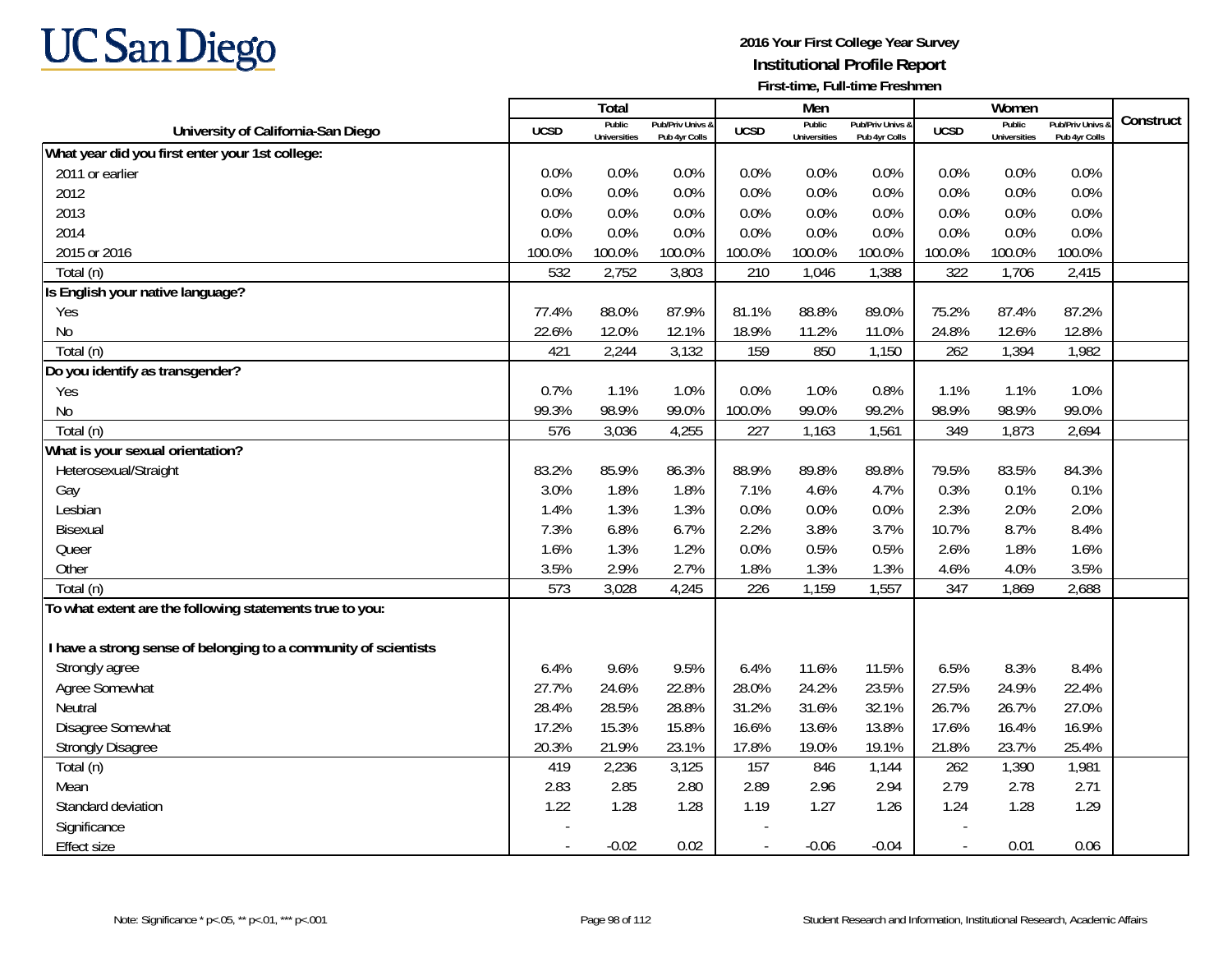

|                                                                             |             | <b>Total</b>                  |                                   |                          | Men                           |                                   |                          | Women                         |                                        |           |
|-----------------------------------------------------------------------------|-------------|-------------------------------|-----------------------------------|--------------------------|-------------------------------|-----------------------------------|--------------------------|-------------------------------|----------------------------------------|-----------|
| University of California-San Diego                                          | <b>UCSD</b> | Public<br><b>Universities</b> | Pub/Priv Univs &<br>Pub 4yr Colls | <b>UCSD</b>              | Public<br><b>Universities</b> | Pub/Priv Univs &<br>Pub 4yr Colls | <b>UCSD</b>              | Public<br><b>Universities</b> | <b>Pub/Priv Univs</b><br>Pub 4yr Colls | Construct |
| I derive a great personal satisfaction from working on a team that is doing |             |                               |                                   |                          |                               |                                   |                          |                               |                                        |           |
| important research                                                          |             |                               |                                   |                          |                               |                                   |                          |                               |                                        |           |
| Strongly agree                                                              | 14.6%       | 18.2%                         | 17.3%                             | 15.3%                    | 20.3%                         | 20.0%                             | 14.2%                    | 17.0%                         | 15.7%                                  |           |
| Agree Somewhat                                                              | 34.0%       | 30.9%                         | 30.3%                             | 31.2%                    | 29.7%                         | 30.7%                             | 35.6%                    | 31.7%                         | 30.1%                                  |           |
| Neutral                                                                     | 31.1%       | 31.8%                         | 31.9%                             | 34.4%                    | 34.4%                         | 33.5%                             | 29.1%                    | 30.2%                         | 31.0%                                  |           |
| Disagree Somewhat                                                           | 10.0%       | 8.2%                          | 8.9%                              | 10.2%                    | 5.9%                          | 6.4%                              | 10.0%                    | 9.6%                          | 10.4%                                  |           |
| <b>Strongly Disagree</b>                                                    | 10.3%       | 10.8%                         | 11.6%                             | 8.9%                     | 9.7%                          | 9.5%                              | 11.1%                    | 11.5%                         | 12.8%                                  |           |
| Total (n)                                                                   | 418         | 2,231                         | 3,119                             | 157                      | 843                           | 1,141                             | 261                      | 1,388                         | 1,978                                  |           |
| Mean                                                                        | 3.33        | 3.38                          | 3.33                              | 3.34                     | 3.45                          | 3.45                              | 3.32                     | 3.33                          | 3.26                                   |           |
| Standard deviation                                                          | 1.15        | 1.19                          | 1.20                              | 1.13                     | 1.16                          | 1.16                              | 1.17                     | 1.20                          | 1.22                                   |           |
| Significance                                                                |             |                               |                                   |                          |                               |                                   |                          |                               |                                        |           |
| <b>Effect size</b>                                                          |             | $-0.04$                       | 0.00                              |                          | $-0.09$                       | $-0.09$                           | $\overline{\phantom{a}}$ | $-0.01$                       | 0.05                                   |           |
| think of myself as a scientist                                              |             |                               |                                   |                          |                               |                                   |                          |                               |                                        |           |
| Strongly agree                                                              | 8.4%        | 10.7%                         | 10.0%                             | 8.3%                     | 13.1%                         | 12.5%                             | 8.4%                     | 9.2%                          | 8.5%                                   |           |
| Agree Somewhat                                                              | 28.2%       | 21.3%                         | 19.1%                             | 33.8%                    | 24.3%                         | 22.6%                             | 24.8%                    | 19.4%                         | 17.1%                                  |           |
| Neutral                                                                     | 24.6%       | 26.7%                         | 26.3%                             | 26.1%                    | 27.0%                         | 28.0%                             | 23.7%                    | 26.5%                         | 25.3%                                  |           |
| Disagree Somewhat                                                           | 19.6%       | 18.3%                         | 19.3%                             | 17.2%                    | 17.4%                         | 17.3%                             | 21.0%                    | 18.9%                         | 20.5%                                  |           |
| <b>Strongly Disagree</b>                                                    | 19.3%       | 23.0%                         | 25.3%                             | 14.6%                    | 18.2%                         | 19.5%                             | 22.1%                    | 25.9%                         | 28.6%                                  |           |
| Total (n)                                                                   | 419         | 2,235                         | 3,122                             | 157                      | 845                           | 1,142                             | 262                      | 1,390                         | 1,980                                  |           |
| Mean                                                                        | 2.87        | 2.78                          | 2.69                              | 3.04                     | 2.97                          | 2.91                              | 2.76                     | 2.67                          | 2.57                                   |           |
| Standard deviation                                                          | 1.25        | 1.30                          | 1.30                              | 1.20                     | 1.29                          | 1.29                              | 1.28                     | 1.30                          | 1.29                                   |           |
| Significance                                                                |             |                               | $\star\star$                      |                          |                               |                                   |                          |                               |                                        |           |
| <b>Effect size</b>                                                          |             | 0.07                          | 0.14                              | $\overline{\phantom{a}}$ | 0.05                          | 0.10                              | $\overline{\phantom{a}}$ | 0.07                          | 0.15                                   |           |
| I feel like I belong in the field of science                                |             |                               |                                   |                          |                               |                                   |                          |                               |                                        |           |
| Strongly agree                                                              | 19.6%       | 22.6%                         | 20.9%                             | 18.5%                    | 23.1%                         | 22.0%                             | 20.3%                    | 22.3%                         | 20.3%                                  |           |
| Agree Somewhat                                                              | 33.3%       | 27.4%                         | 25.0%                             | 36.9%                    | 29.6%                         | 26.9%                             | 31.0%                    | 26.1%                         | 23.9%                                  |           |
| Neutral                                                                     | 18.7%       | 20.0%                         | 20.7%                             | 20.4%                    | 22.4%                         | 23.8%                             | 17.6%                    | 18.6%                         | 18.9%                                  |           |
| Disagree Somewhat                                                           | 12.7%       | 10.3%                         | 11.2%                             | 11.5%                    | 10.7%                         | 11.2%                             | 13.4%                    | 10.2%                         | 11.3%                                  |           |
| <b>Strongly Disagree</b>                                                    | 15.8%       | 19.6%                         | 22.1%                             | 12.7%                    | 14.3%                         | 16.1%                             | 17.6%                    | 22.8%                         | 25.6%                                  |           |
| Total (n)                                                                   | 418         | 2,234                         | 3,123                             | 157                      | 845                           | 1,143                             | 261                      | 1,389                         | 1,980                                  |           |
| Mean                                                                        | 3.28        | 3.23                          | 3.11                              | 3.37                     | 3.36                          | 3.27                              | 3.23                     | 3.15                          | 3.02                                   |           |
| Standard deviation                                                          | 1.34        | 1.42                          | 1.44                              | 1.27                     | 1.33                          | 1.35                              | 1.38                     | 1.47                          | 1.48                                   |           |
| Significance                                                                |             |                               | $\star$                           |                          |                               |                                   |                          |                               |                                        |           |
| <b>Effect size</b>                                                          |             | 0.04                          | 0.12                              | $\sim$                   | 0.01                          | 0.07                              | $\overline{\phantom{a}}$ | 0.05                          | 0.14                                   |           |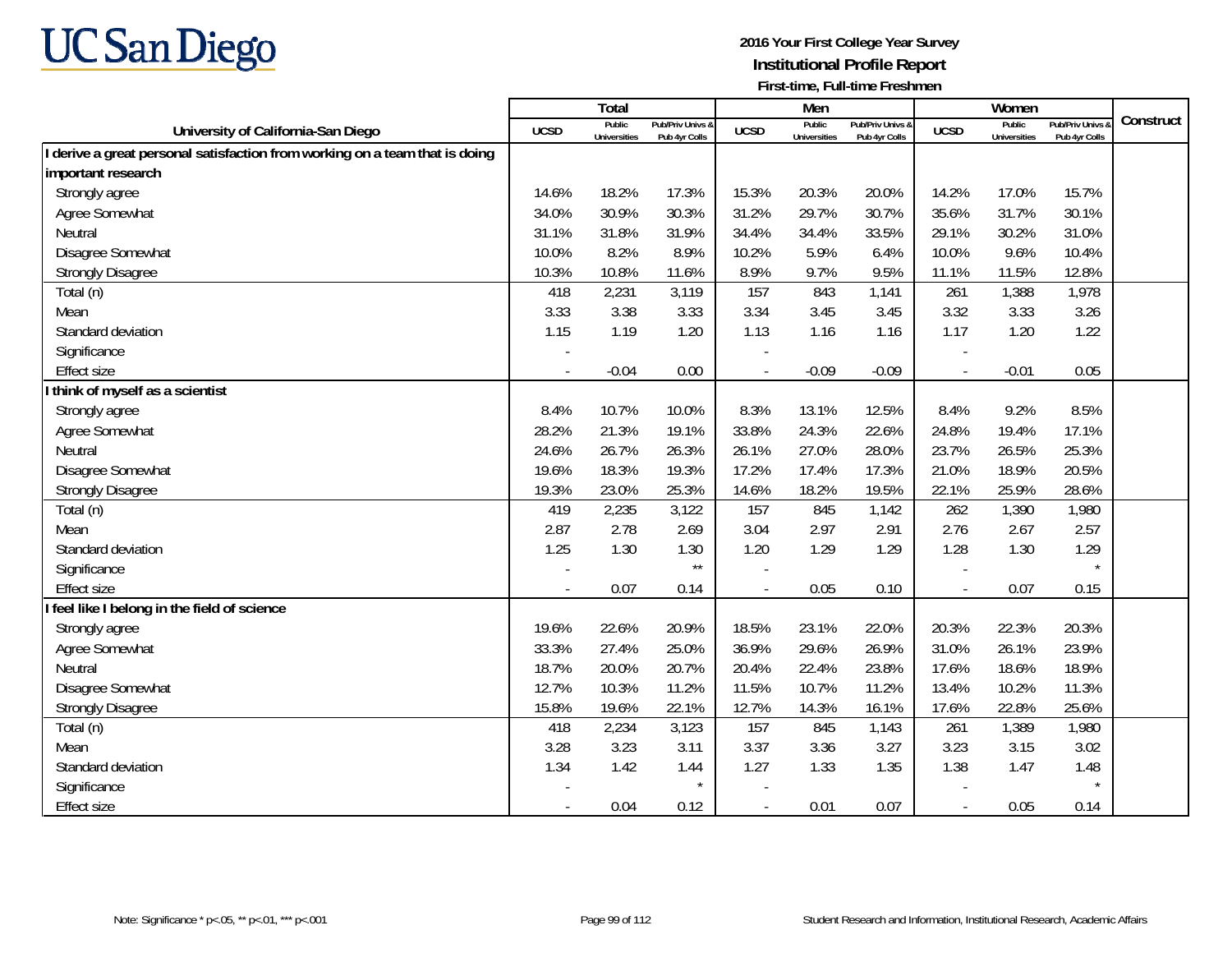

|                                                                             |             | Total                         |                                   |                | Men                           |                                   |                          | Women                         |                                        |           |
|-----------------------------------------------------------------------------|-------------|-------------------------------|-----------------------------------|----------------|-------------------------------|-----------------------------------|--------------------------|-------------------------------|----------------------------------------|-----------|
| University of California-San Diego                                          | <b>UCSD</b> | Public<br><b>Universities</b> | Pub/Priv Univs &<br>Pub 4yr Colls | <b>UCSD</b>    | Public<br><b>Universities</b> | Pub/Priv Univs &<br>Pub 4yr Colls | <b>UCSD</b>              | Public<br><b>Universities</b> | <b>Pub/Priv Univs</b><br>Pub 4yr Colls | Construct |
| How confident are you that you can:                                         |             |                               |                                   |                |                               |                                   |                          |                               |                                        |           |
|                                                                             |             |                               |                                   |                |                               |                                   |                          |                               |                                        |           |
| Use technical science skills (use of tools, instruments, and/or techniques) |             |                               |                                   |                |                               |                                   |                          |                               |                                        |           |
| Absolutely                                                                  | 12.8%       | 18.7%                         | 18.2%                             | 15.4%          | 24.2%                         | 23.4%                             | 11.2%                    | 15.3%                         | 15.2%                                  |           |
| Very                                                                        | 28.3%       | 28.0%                         | 27.2%                             | 30.1%          | 29.8%                         | 30.2%                             | 27.1%                    | 26.9%                         | 25.5%                                  |           |
| Moderately                                                                  | 37.0%       | 34.3%                         | 34.4%                             | 39.7%          | 32.9%                         | 31.9%                             | 35.3%                    | 35.2%                         | 35.9%                                  |           |
| Somewhat                                                                    | 13.0%       | 12.1%                         | 12.8%                             | 9.0%           | 8.8%                          | 9.7%                              | 15.5%                    | 14.0%                         | 14.6%                                  |           |
| Not at All                                                                  | 8.9%        | 6.9%                          | 7.3%                              | 5.8%           | 4.2%                          | 4.8%                              | 10.9%                    | 8.6%                          | 8.8%                                   |           |
| Total (n)                                                                   | 414         | 2,213                         | 3,098                             | 156            | 838                           | 1,136                             | 258                      | 1,375                         | 1,962                                  |           |
| Mean                                                                        | 3.23        | 3.39                          | 3.36                              | 3.40           | 3.61                          | 3.58                              | 3.12                     | 3.26                          | 3.24                                   |           |
| Standard deviation                                                          | 1.11        | 1.13                          | 1.14                              | 1.04           | 1.07                          | 1.09                              | 1.14                     | 1.14                          | 1.14                                   |           |
| Significance                                                                |             | $\star\star$                  | $\star$                           |                | $\star$                       |                                   |                          |                               |                                        |           |
| <b>Effect size</b>                                                          |             | $-0.14$                       | $-0.11$                           | $\overline{a}$ | $-0.20$                       | $-0.17$                           | $\overline{\phantom{a}}$ | $-0.12$                       | $-0.11$                                |           |
| Generate a research question                                                |             |                               |                                   |                |                               |                                   |                          |                               |                                        |           |
| Absolutely                                                                  | 8.7%        | 14.5%                         | 14.2%                             | 12.9%          | 17.4%                         | 17.3%                             | 6.2%                     | 12.7%                         | 12.5%                                  |           |
| Very                                                                        | 26.9%       | 29.0%                         | 27.9%                             | 19.4%          | 27.4%                         | 27.2%                             | 31.4%                    | 29.9%                         | 28.3%                                  |           |
| Moderately                                                                  | 37.5%       | 36.4%                         | 36.5%                             | 42.6%          | 36.2%                         | 36.3%                             | 34.5%                    | 36.5%                         | 36.6%                                  |           |
| Somewhat                                                                    | 17.7%       | 14.3%                         | 15.0%                             | 16.8%          | 14.3%                         | 13.9%                             | 18.2%                    | 14.2%                         | 15.6%                                  |           |
| Not at All                                                                  | 9.2%        | 5.9%                          | 6.4%                              | 8.4%           | 4.7%                          | 5.2%                              | 9.7%                     | 6.7%                          | 7.1%                                   |           |
| Total (n)                                                                   | 413         | 2,210                         | 3,092                             | 155            | 837                           | 1,134                             | 258                      | 1,373                         | 1,958                                  |           |
| Mean                                                                        | 3.08        | 3.32                          | 3.29                              | 3.12           | 3.39                          | 3.37                              | 3.06                     | 3.28                          | 3.23                                   |           |
| Standard deviation                                                          | 1.08        | 1.07                          | 1.08                              | 1.10           | 1.07                          | 1.08                              | 1.06                     | 1.07                          | 1.08                                   |           |
| Significance                                                                |             | $***$                         | $***$                             |                | $\star\star$                  | $^{\star\star}$                   |                          | $\star\star$                  |                                        |           |
| <b>Effect size</b>                                                          |             | $-0.22$                       | $-0.19$                           |                | $-0.25$                       | $-0.23$                           | $\blacksquare$           | $-0.21$                       | $-0.16$                                |           |
| Determine how to collect appropriate data                                   |             |                               |                                   |                |                               |                                   |                          |                               |                                        |           |
| Absolutely                                                                  | 7.7%        | 14.5%                         | 14.3%                             | 10.3%          | 17.2%                         | 16.9%                             | 6.2%                     | 12.8%                         | 12.7%                                  |           |
| Very                                                                        | 29.2%       | 32.4%                         | 31.8%                             | 26.3%          | 33.3%                         | 33.2%                             | 31.0%                    | 31.8%                         | 31.0%                                  |           |
| Moderately                                                                  | 37.7%       | 35.7%                         | 35.2%                             | 41.0%          | 35.1%                         | 34.8%                             | 35.7%                    | 36.0%                         | 35.4%                                  |           |
| Somewhat                                                                    | 17.9%       | 12.5%                         | 13.6%                             | 16.7%          | 10.6%                         | 11.6%                             | 18.6%                    | 13.6%                         | 14.8%                                  |           |
| Not at All                                                                  | 7.5%        | 5.0%                          | 5.0%                              | 5.8%           | 3.7%                          | 3.4%                              | 8.5%                     | 5.8%                          | 6.0%                                   |           |
| Total (n)                                                                   | 414         | 2,209                         | 3,090                             | 156            | 837                           | 1,134                             | 258                      | 1,372                         | 1,956                                  |           |
| Mean                                                                        | 3.12        | 3.39                          | 3.37                              | 3.19           | 3.50                          | 3.49                              | 3.08                     | 3.32                          | 3.30                                   |           |
| Standard deviation                                                          | 1.03        | 1.04                          | 1.05                              | 1.02           | 1.01                          | 1.01                              | 1.04                     | 1.05                          | 1.06                                   |           |
| Significance                                                                |             | $***$                         | $***$                             |                | $***$                         | $***$                             |                          | $***$                         | $\star\star$                           |           |
| <b>Effect size</b>                                                          |             | $-0.26$                       | $-0.24$                           |                | $-0.31$                       | $-0.30$                           |                          | $-0.23$                       | $-0.21$                                |           |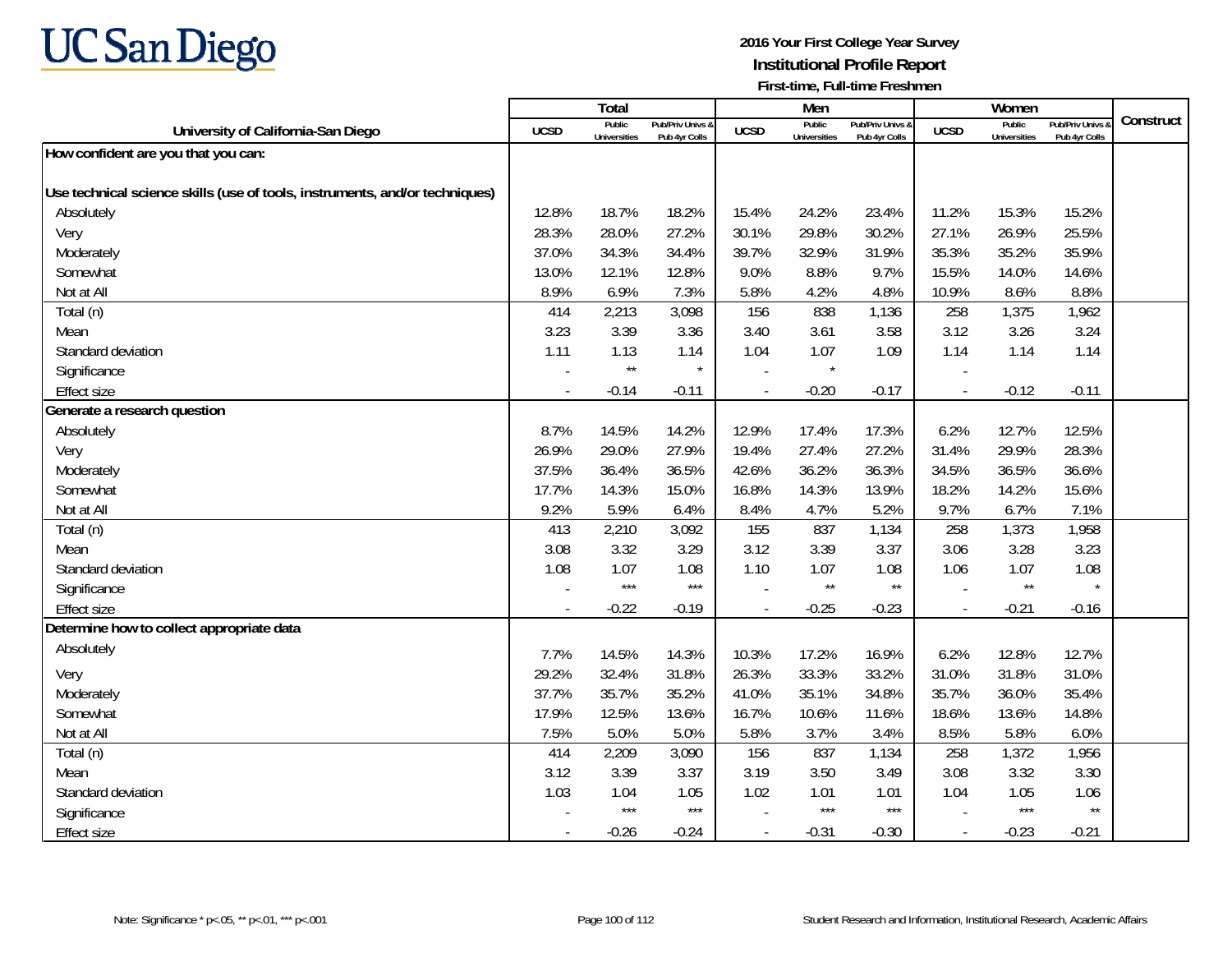

|                                             |             | <b>Total</b>                  |                                   |                | Men                           |                                   |             | Women                         |                                 |           |
|---------------------------------------------|-------------|-------------------------------|-----------------------------------|----------------|-------------------------------|-----------------------------------|-------------|-------------------------------|---------------------------------|-----------|
| University of California-San Diego          | <b>UCSD</b> | Public<br><b>Universities</b> | Pub/Priv Univs 8<br>Pub 4yr Colls | <b>UCSD</b>    | Public<br><b>Universities</b> | Pub/Priv Univs 8<br>Pub 4yr Colls | <b>UCSD</b> | Public<br><b>Universities</b> | Pub/Priv Univs<br>Pub 4yr Colls | Construct |
| Explain the results of the study            |             |                               |                                   |                |                               |                                   |             |                               |                                 |           |
| Absolutely                                  | 9.0%        | 17.5%                         | 17.2%                             | 10.4%          | 20.0%                         | 19.7%                             | 8.2%        | 16.0%                         | 15.7%                           |           |
| Very                                        | 33.3%       | 36.2%                         | 34.5%                             | 35.1%          | 36.6%                         | 35.7%                             | 32.3%       | 35.9%                         | 33.8%                           |           |
| Moderately                                  | 35.0%       | 31.2%                         | 31.6%                             | 37.0%          | 31.9%                         | 31.9%                             | 33.9%       | 30.7%                         | 31.4%                           |           |
| Somewhat                                    | 17.0%       | 10.8%                         | 12.0%                             | 12.3%          | 8.1%                          | 9.3%                              | 19.8%       | 12.5%                         | 13.6%                           |           |
| Not at All                                  | 5.6%        | 4.3%                          | 4.7%                              | 5.2%           | 3.3%                          | 3.4%                              | 5.8%        | 5.0%                          | 5.4%                            |           |
| Total (n)                                   | 411         | 2,208                         | 3,090                             | 154            | 836                           | 1,133                             | 257         | 1,372                         | 1,957                           |           |
| Mean                                        | 3.23        | 3.52                          | 3.47                              | 3.33           | 3.62                          | 3.59                              | 3.17        | 3.45                          | 3.41                            |           |
| Standard deviation                          | 1.02        | 1.04                          | 1.06                              | 1.00           | 1.00                          | 1.01                              | 1.03        | 1.06                          | 1.07                            |           |
| Significance                                |             | $***$                         | $***$                             |                | $***$                         | $\star\star$                      |             | $***$                         | $***$                           |           |
| <b>Effect size</b>                          |             | $-0.28$                       | $-0.23$                           | $\overline{a}$ | $-0.29$                       | $-0.26$                           | $\sim$      | $-0.26$                       | $-0.22$                         |           |
| Use scientific literature to guide research |             |                               |                                   |                |                               |                                   |             |                               |                                 |           |
| Absolutely                                  | 8.0%        | 14.5%                         | 13.5%                             | 7.7%           | 15.7%                         | 14.5%                             | 8.1%        | 13.8%                         | 12.8%                           |           |
| Very                                        | 24.6%       | 28.1%                         | 26.6%                             | 25.6%          | 28.4%                         | 28.0%                             | 24.0%       | 27.9%                         | 25.7%                           |           |
| Moderately                                  | 37.9%       | 33.5%                         | 33.8%                             | 34.6%          | 34.3%                         | 34.8%                             | 39.9%       | 32.9%                         | 33.2%                           |           |
| Somewhat                                    | 17.6%       | 15.7%                         | 16.8%                             | 18.6%          | 14.3%                         | 14.8%                             | 17.1%       | 16.5%                         | 17.9%                           |           |
| Not at All                                  | 11.8%       | 8.3%                          | 9.4%                              | 13.5%          | 7.3%                          | 7.8%                              | 10.9%       | 8.8%                          | 10.3%                           |           |
| Total (n)                                   | 414         | 2,206                         | 3,090                             | 156            | 837                           | 1,135                             | 258         | 1,369                         | 1,955                           |           |
| Mean                                        | 2.99        | 3.25                          | 3.18                              | 2.96           | 3.31                          | 3.27                              | 3.02        | 3.21                          | 3.13                            |           |
| Standard deviation                          | 1.10        | 1.13                          | 1.15                              | 1.14           | 1.12                          | 1.12                              | 1.08        | 1.14                          | 1.16                            |           |
| Significance                                |             | $***$                         | $^{\star\star}$                   |                | $***$                         | $\star\star$                      |             | $\star$                       |                                 |           |
| <b>Effect size</b>                          |             | $-0.23$                       | $-0.17$                           | $\overline{a}$ | $-0.31$                       | $-0.28$                           | $\sim$      | $-0.17$                       | $-0.09$                         |           |
| Integrate results from multiple studies     |             |                               |                                   |                |                               |                                   |             |                               |                                 |           |
| Absolutely                                  | 8.5%        | 15.5%                         | 14.8%                             | 8.3%           | 16.4%                         | 15.8%                             | 8.5%        | 14.9%                         | 14.2%                           |           |
| Very                                        | 27.8%       | 31.3%                         | 30.2%                             | 28.8%          | 32.2%                         | 31.5%                             | 27.1%       | 30.8%                         | 29.4%                           |           |
| Moderately                                  | 37.4%       | 33.8%                         | 33.5%                             | 33.3%          | 34.3%                         | 34.2%                             | 39.9%       | 33.6%                         | 33.1%                           |           |
| Somewhat                                    | 16.4%       | 13.2%                         | 14.6%                             | 18.6%          | 11.6%                         | 12.7%                             | 15.1%       | 14.2%                         | 15.7%                           |           |
| Not at All                                  | 9.9%        | 6.2%                          | 6.9%                              | 10.9%          | 5.5%                          | 5.7%                              | 9.3%        | 6.6%                          | 7.6%                            |           |
| Total (n)                                   | 414         | 2,207                         | 3,086                             | 156            | 836                           | 1,133                             | 258         | 1,371                         | 1,953                           |           |
| Mean                                        | 3.08        | 3.37                          | 3.31                              | 3.05           | 3.42                          | 3.39                              | 3.10        | 3.33                          | 3.27                            |           |
| Standard deviation                          | 1.08        | 1.08                          | 1.10                              | 1.12           | 1.07                          | 1.07                              | 1.06        | 1.09                          | 1.12                            |           |
| Significance                                |             | $***$                         | $***$                             |                | $***$                         | $***$                             |             | $\star\star$                  |                                 |           |
| <b>Effect size</b>                          |             | $-0.27$                       | $-0.21$                           |                | $-0.35$                       | $-0.32$                           |             | $-0.21$                       | $-0.15$                         |           |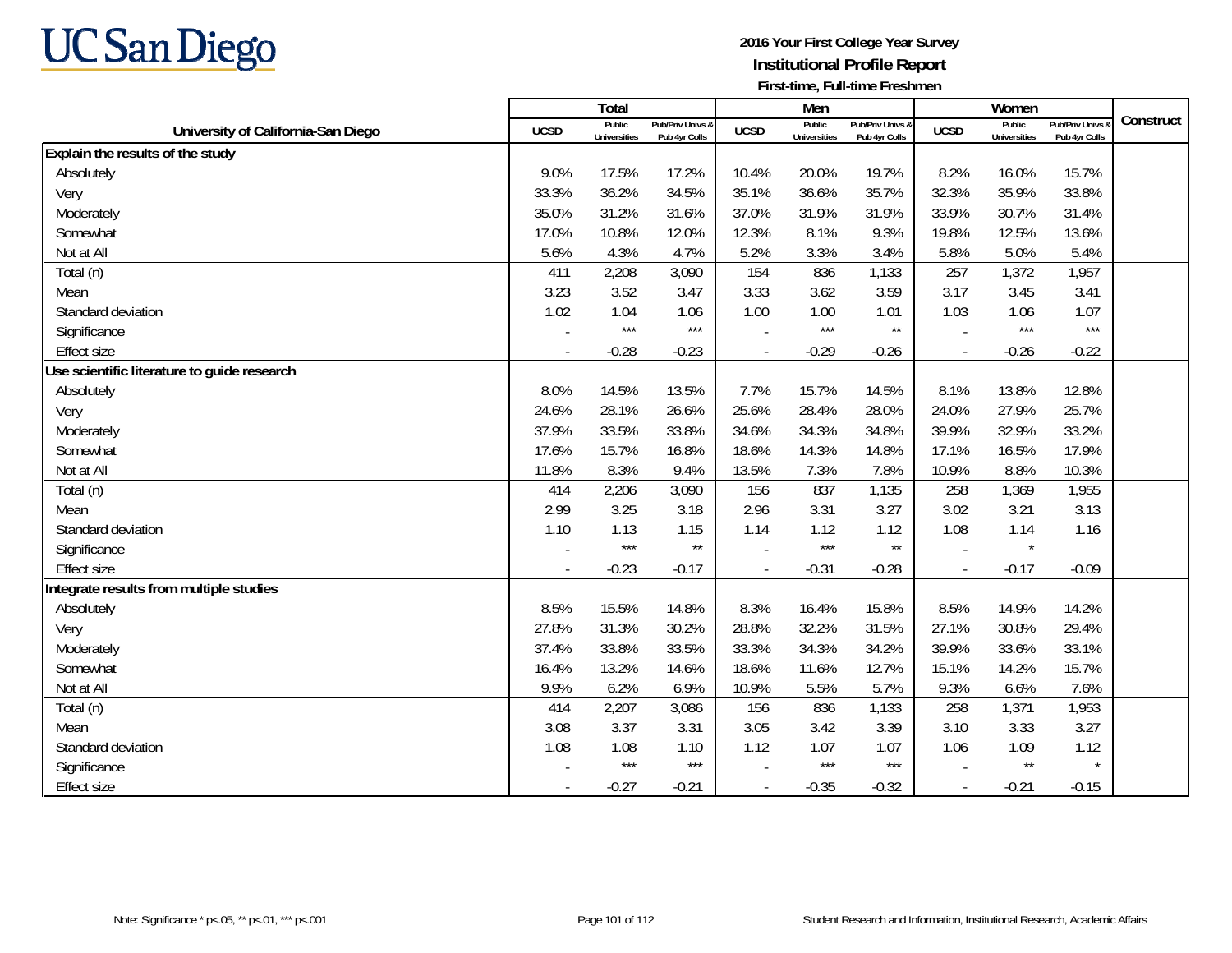

|                                                      |                          | Total                         |                                   |                          | Men                           |                                   |                          | Women                         |                                        |           |
|------------------------------------------------------|--------------------------|-------------------------------|-----------------------------------|--------------------------|-------------------------------|-----------------------------------|--------------------------|-------------------------------|----------------------------------------|-----------|
| University of California-San Diego                   | <b>UCSD</b>              | Public<br><b>Universities</b> | Pub/Priv Univs 8<br>Pub 4yr Colls | <b>UCSD</b>              | Public<br><b>Universities</b> | Pub/Priv Univs 8<br>Pub 4yr Colls | <b>UCSD</b>              | Public<br><b>Universities</b> | <b>Pub/Priv Univs</b><br>Pub 4yr Colls | Construct |
| Ask relevant questions                               |                          |                               |                                   |                          |                               |                                   |                          |                               |                                        |           |
| Absolutely                                           | 10.2%                    | 20.1%                         | 19.5%                             | 11.5%                    | 21.1%                         | 20.7%                             | 9.3%                     | 19.5%                         | 18.8%                                  |           |
| Very                                                 | 38.0%                    | 37.8%                         | 37.5%                             | 35.3%                    | 38.5%                         | 39.1%                             | 39.7%                    | 37.4%                         | 36.6%                                  |           |
| Moderately                                           | 34.9%                    | 30.3%                         | 29.7%                             | 37.2%                    | 30.3%                         | 29.8%                             | 33.5%                    | 30.2%                         | 29.6%                                  |           |
| Somewhat                                             | 13.3%                    | 9.3%                          | 10.4%                             | 14.1%                    | 8.4%                          | 8.3%                              | 12.8%                    | 9.9%                          | 11.7%                                  |           |
| Not at All                                           | 3.6%                     | 2.5%                          | 2.9%                              | 1.9%                     | 1.7%                          | 2.1%                              | 4.7%                     | 3.0%                          | 3.3%                                   |           |
| Total (n)                                            | 413                      | 2,208                         | 3,090                             | 156                      | 837                           | 1,133                             | 257                      | 1,371                         | 1,957                                  |           |
| Mean                                                 | 3.38                     | 3.64                          | 3.60                              | 3.40                     | 3.69                          | 3.68                              | 3.36                     | 3.60                          | 3.56                                   |           |
| Standard deviation                                   | 0.96                     | 0.98                          | 1.01                              | 0.94                     | 0.95                          | 0.96                              | 0.98                     | 1.00                          | 1.03                                   |           |
| Significance                                         | $\blacksquare$           | $***$                         | $***$                             |                          | $***$                         | $***$                             |                          | $***$                         | $\star\star$                           |           |
| <b>Effect size</b>                                   |                          | $-0.27$                       | $-0.22$                           | $\frac{1}{2}$            | $-0.31$                       | $-0.29$                           | $\sim$                   | $-0.24$                       | $-0.19$                                |           |
| Identity what is known and not known about a problem |                          |                               |                                   |                          |                               |                                   |                          |                               |                                        |           |
| Absolutely                                           | 10.6%                    | 20.6%                         | 19.9%                             | 12.8%                    | 22.3%                         | 21.9%                             | 9.3%                     | 19.6%                         | 18.7%                                  |           |
| Very                                                 | 36.7%                    | 37.5%                         | 36.4%                             | 35.3%                    | 39.2%                         | 38.8%                             | 37.6%                    | 36.5%                         | 35.1%                                  |           |
| Moderately                                           | 33.6%                    | 28.4%                         | 29.1%                             | 34.6%                    | 27.2%                         | 27.8%                             | 32.9%                    | 29.2%                         | 29.8%                                  |           |
| Somewhat                                             | 13.3%                    | 10.1%                         | 11.1%                             | 13.5%                    | 9.0%                          | 9.1%                              | 13.2%                    | 10.8%                         | 12.2%                                  |           |
| Not at All                                           | 5.8%                     | 3.3%                          | 3.6%                              | 3.8%                     | 2.3%                          | 2.5%                              | 7.0%                     | 3.9%                          | 4.2%                                   |           |
| Total (n)                                            | 414                      | 2,205                         | 3,082                             | 156                      | 837                           | 1,130                             | 258                      | 1,368                         | 1,952                                  |           |
| Mean                                                 | 3.33                     | 3.62                          | 3.58                              | 3.40                     | 3.70                          | 3.68                              | 3.29                     | 3.57                          | 3.52                                   |           |
| Standard deviation                                   | 1.02                     | 1.02                          | 1.04                              | 1.00                     | 0.99                          | 0.99                              | 1.04                     | 1.04                          | 1.06                                   |           |
| Significance                                         |                          | $***$                         | $***$                             |                          | $***$                         | $***$                             |                          | $***$                         | $\star\star$                           |           |
| Effect size                                          | $\overline{\phantom{a}}$ | $-0.28$                       | $-0.24$                           | $\overline{\phantom{a}}$ | $-0.30$                       | $-0.28$                           | $\overline{\phantom{a}}$ | $-0.27$                       | $-0.22$                                |           |
| Understand scientific concepts                       |                          |                               |                                   |                          |                               |                                   |                          |                               |                                        |           |
| Absolutely                                           | 10.2%                    | 18.6%                         | 17.5%                             | 16.2%                    | 25.0%                         | 23.3%                             | 6.6%                     | 14.8%                         | 14.2%                                  |           |
| Very                                                 | 39.3%                    | 35.4%                         | 33.6%                             | 39.0%                    | 36.6%                         | 35.8%                             | 39.5%                    | 34.7%                         | 32.3%                                  |           |
| Moderately                                           | 31.8%                    | 29.8%                         | 31.0%                             | 31.2%                    | 27.0%                         | 28.4%                             | 32.2%                    | 31.6%                         | 32.5%                                  |           |
| Somewhat                                             | 15.0%                    | 12.7%                         | 13.5%                             | 11.0%                    | 9.1%                          | 9.6%                              | 17.4%                    | 14.8%                         | 15.7%                                  |           |
| Not at All                                           | 3.6%                     | 3.5%                          | 4.4%                              | 2.6%                     | 2.3%                          | 2.9%                              | 4.3%                     | 4.2%                          | 5.3%                                   |           |
| Total (n)                                            | 412                      | 2,202                         | 3,082                             | 154                      | 833                           | 1,127                             | 258                      | 1,369                         | 1,955                                  |           |
| Mean                                                 | 3.37                     | 3.53                          | 3.46                              | 3.55                     | 3.73                          | 3.67                              | 3.27                     | 3.41                          | 3.34                                   |           |
| Standard deviation                                   | 0.98                     | 1.04                          | 1.07                              | 0.98                     | 1.01                          | 1.03                              | 0.97                     | 1.04                          | 1.07                                   |           |
| Significance                                         |                          | $\star\star$                  |                                   |                          | $\star$                       |                                   |                          | $\star$                       |                                        |           |
| <b>Effect size</b>                                   |                          | $-0.15$                       | $-0.08$                           | $\overline{a}$           | $-0.18$                       | $-0.12$                           | $\sim$                   | $-0.13$                       | $-0.07$                                |           |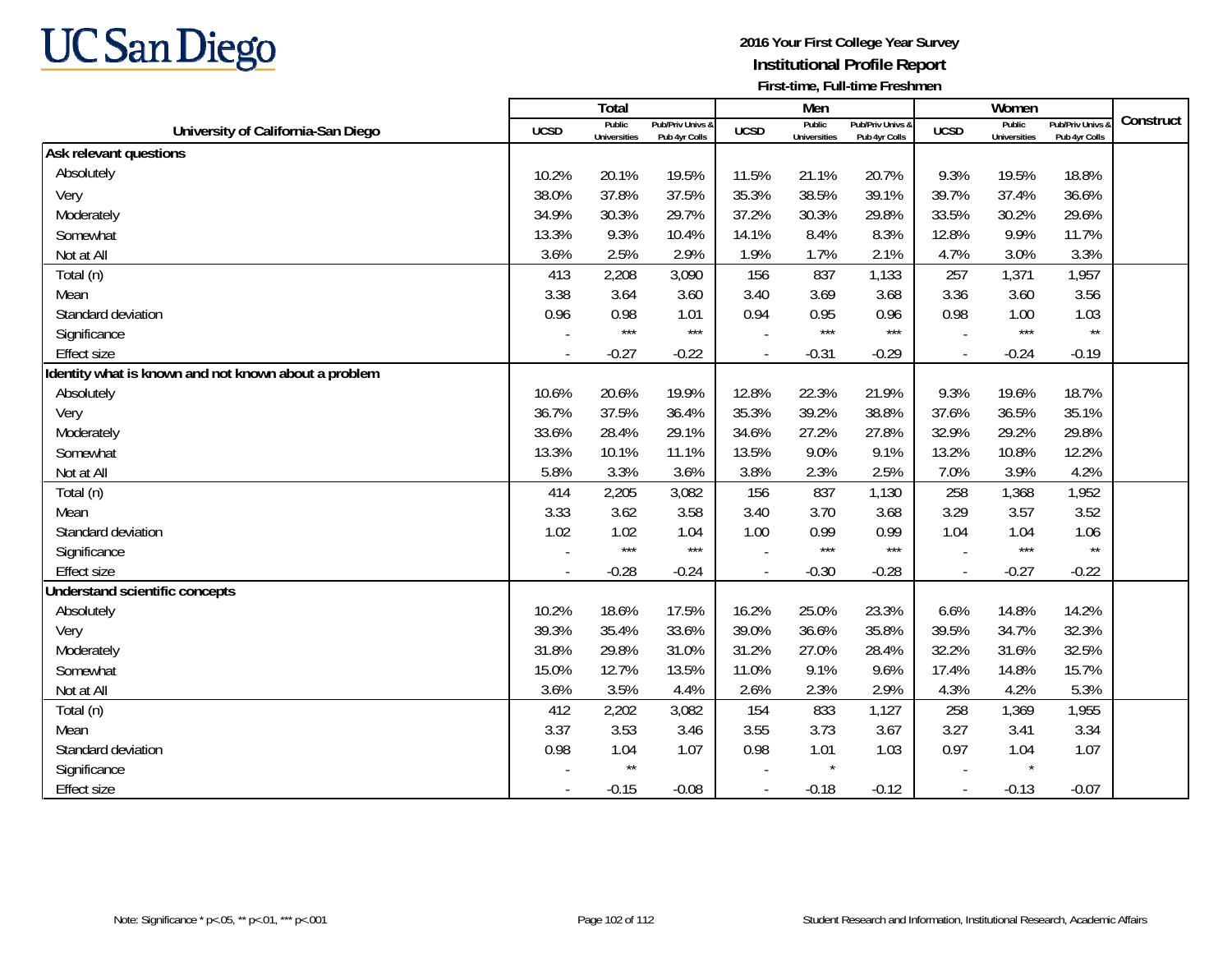

|                                                                    |                          | Total                         |                                   |                          | Men                           |                                   |              | Women                         |                                 |           |
|--------------------------------------------------------------------|--------------------------|-------------------------------|-----------------------------------|--------------------------|-------------------------------|-----------------------------------|--------------|-------------------------------|---------------------------------|-----------|
| University of California-San Diego                                 | <b>UCSD</b>              | Public<br><b>Universities</b> | Pub/Priv Univs &<br>Pub 4yr Colls | <b>UCSD</b>              | Public<br><b>Universities</b> | Pub/Priv Univs &<br>Pub 4yr Colls | <b>UCSD</b>  | Public<br><b>Universities</b> | Pub/Priv Univs<br>Pub 4yr Colls | Construct |
| See connections between different areas of science and mathematics |                          |                               |                                   |                          |                               |                                   |              |                               |                                 |           |
| Absolutely                                                         | 11.4%                    | 18.7%                         | 17.5%                             | 14.7%                    | 23.3%                         | 22.2%                             | 9.3%         | 15.9%                         | 14.8%                           |           |
| Very                                                               | 33.6%                    | 31.6%                         | 30.7%                             | 36.5%                    | 34.0%                         | 34.0%                             | 31.8%        | 30.1%                         | 28.8%                           |           |
| Moderately                                                         | 32.4%                    | 30.4%                         | 30.6%                             | 30.8%                    | 29.1%                         | 29.3%                             | 33.3%        | 31.2%                         | 31.4%                           |           |
| Somewhat                                                           | 15.7%                    | 13.4%                         | 14.4%                             | 12.8%                    | 10.3%                         | 10.7%                             | 17.4%        | 15.4%                         | 16.5%                           |           |
| Not at All                                                         | 7.0%                     | 5.8%                          | 6.8%                              | 5.1%                     | 3.3%                          | 3.9%                              | 8.1%         | 7.4%                          | 8.5%                            |           |
| Total (n)                                                          | 414                      | 2,209                         | 3,087                             | 156                      | 838                           | 1,131                             | 258          | 1,371                         | 1,956                           |           |
| Mean                                                               | 3.27                     | 3.44                          | 3.38                              | 3.43                     | 3.64                          | 3.60                              | 3.17         | 3.32                          | 3.25                            |           |
| Standard deviation                                                 | 1.08                     | 1.11                          | 1.13                              | 1.05                     | 1.05                          | 1.06                              | 1.08         | 1.13                          | 1.15                            |           |
| Significance                                                       |                          | $^{\star\star}$               |                                   | $\overline{a}$           |                               |                                   |              | $\star$                       |                                 |           |
| <b>Effect size</b>                                                 |                          | $-0.15$                       | $-0.10$                           | $\overline{\phantom{a}}$ | $-0.20$                       | $-0.16$                           |              | $-0.13$                       | $-0.07$                         |           |
| Will you pursue a science-related research career?                 |                          |                               |                                   |                          |                               |                                   |              |                               |                                 |           |
| Definitely                                                         | 17.6%                    | 18.4%                         | 16.6%                             | 16.4%                    | 19.6%                         | 17.6%                             | 18.3%        | 17.6%                         | 16.1%                           |           |
| Probably                                                           | 30.2%                    | 22.4%                         | 21.1%                             | 34.6%                    | 24.4%                         | 23.5%                             | 27.5%        | 21.2%                         | 19.7%                           |           |
| Uncertain                                                          | 23.0%                    | 22.2%                         | 22.8%                             | 23.9%                    | 24.5%                         | 25.1%                             | 22.5%        | 20.8%                         | 21.4%                           |           |
| Probably No                                                        | 17.1%                    | 19.0%                         | 19.5%                             | 16.4%                    | 17.5%                         | 18.6%                             | 17.6%        | 19.9%                         | 20.1%                           |           |
| Definitely No                                                      | 12.1%                    | 18.0%                         | 20.0%                             | 8.8%                     | 14.0%                         | 15.3%                             | 14.1%        | 20.5%                         | 22.7%                           |           |
| Total (n)                                                          | 421                      | 2,239                         | 3,128                             | 159                      | 845                           | 1,145                             | 262          | 1,394                         | 1,983                           |           |
| Mean                                                               | 3.24                     | 3.04                          | 2.95                              | 3.33                     | 3.18                          | 3.09                              | 3.18         | 2.95                          | 2.86                            |           |
| Standard deviation                                                 | 1.27                     | 1.37                          | 1.37                              | 1.19                     | 1.32                          | 1.31                              | 1.31         | 1.39                          | 1.39                            |           |
| Significance                                                       |                          | $\star\star$                  | $***$                             |                          |                               |                                   |              | $\star$                       | $***$                           |           |
| <b>Effect size</b>                                                 | $\overline{\phantom{a}}$ | 0.15                          | 0.21                              | $\overline{\phantom{a}}$ | 0.11                          | 0.18                              | $\mathbb{L}$ | 0.17                          | 0.23                            |           |
| Race/Ethnicity (Mark all that apply)                               |                          |                               |                                   |                          |                               |                                   |              |                               |                                 |           |
| (total may add to more than 100%)                                  |                          |                               |                                   |                          |                               |                                   |              |                               |                                 |           |
| American Indian/Alaska Native                                      | 1.6%                     | 1.9%                          | 2.0%                              | 0.9%                     | 1.5%                          | 1.9%                              | 2.0%         | 2.2%                          | 2.0%                            |           |
| East Asian (e.g., Chinese, Japanese, Korean, Taiwanese)            | 44.4%                    | 13.2%                         | 12.0%                             | 47.6%                    | 14.9%                         | 13.8%                             | 42.4%        | 12.2%                         | 11.0%                           |           |
| Filipino                                                           | 5.4%                     | 2.5%                          | 3.9%                              | 5.3%                     | 2.7%                          | 3.9%                              | 5.4%         | 2.4%                          | 3.8%                            |           |
| Southeast Asian (e.g., Cambodian, Vietnamese, Hmong)               | 9.0%                     | 3.1%                          | 4.0%                              | 5.3%                     | 2.7%                          | 4.2%                              | 11.5%        | 3.4%                          | 4.0%                            |           |
| South Asian (e.g., Indian, Pakistani, Nepalese, Sir Lankan)        | 6.4%                     | 5.7%                          | 4.2%                              | 6.6%                     | 5.3%                          | 4.2%                              | 6.3%         | 5.9%                          | 4.2%                            |           |
| <b>Other Asian</b>                                                 | 0.3%                     | 1.2%                          | 0.9%                              | 0.9%                     | 2.0%                          | 1.6%                              | 0.0%         | 0.7%                          | 0.5%                            |           |
| Native Hawaiian/Pacific Islander                                   | 0.3%                     | 0.5%                          | 0.5%                              | 0.9%                     | 0.7%                          | 0.7%                              | 0.0%         | 0.4%                          | 0.4%                            |           |
| African American/Black                                             | 1.7%                     | 17.2%                         | 18.9%                             | 1.3%                     | 15.1%                         | 18.7%                             | 2.0%         | 18.5%                         | 19.1%                           |           |
| Mexican American/Chicano                                           | 11.5%                    | 7.8%                          | 11.8%                             | 10.1%                    | 6.6%                          | 9.8%                              | 12.3%        | 8.5%                          | 13.0%                           |           |
| Puerto Rican                                                       | 0.3%                     | 0.8%                          | 0.8%                              | 0.4%                     | 0.9%                          | 1.0%                              | 0.3%         | 0.7%                          | 0.6%                            |           |
| Other Latino                                                       | 2.8%                     | 3.6%                          | 4.5%                              | 2.6%                     | 4.2%                          | 5.0%                              | 2.9%         | 3.2%                          | 4.2%                            |           |
| White/Caucasian                                                    | 34.0%                    | 55.7%                         | 50.5%                             | 33.5%                    | 57.2%                         | 50.5%                             | 34.4%        | 54.7%                         | 50.4%                           |           |
| Other                                                              | 3.5%                     | 2.8%                          | 2.7%                              | 3.1%                     | 2.3%                          | 2.5%                              | 3.7%         | 3.1%                          | 2.9%                            |           |
| Total (n)                                                          | 576                      | 3,021                         | 4,241                             | 227                      | 1,157                         | 1,557                             | 349          | 1,864                         | 2,684                           |           |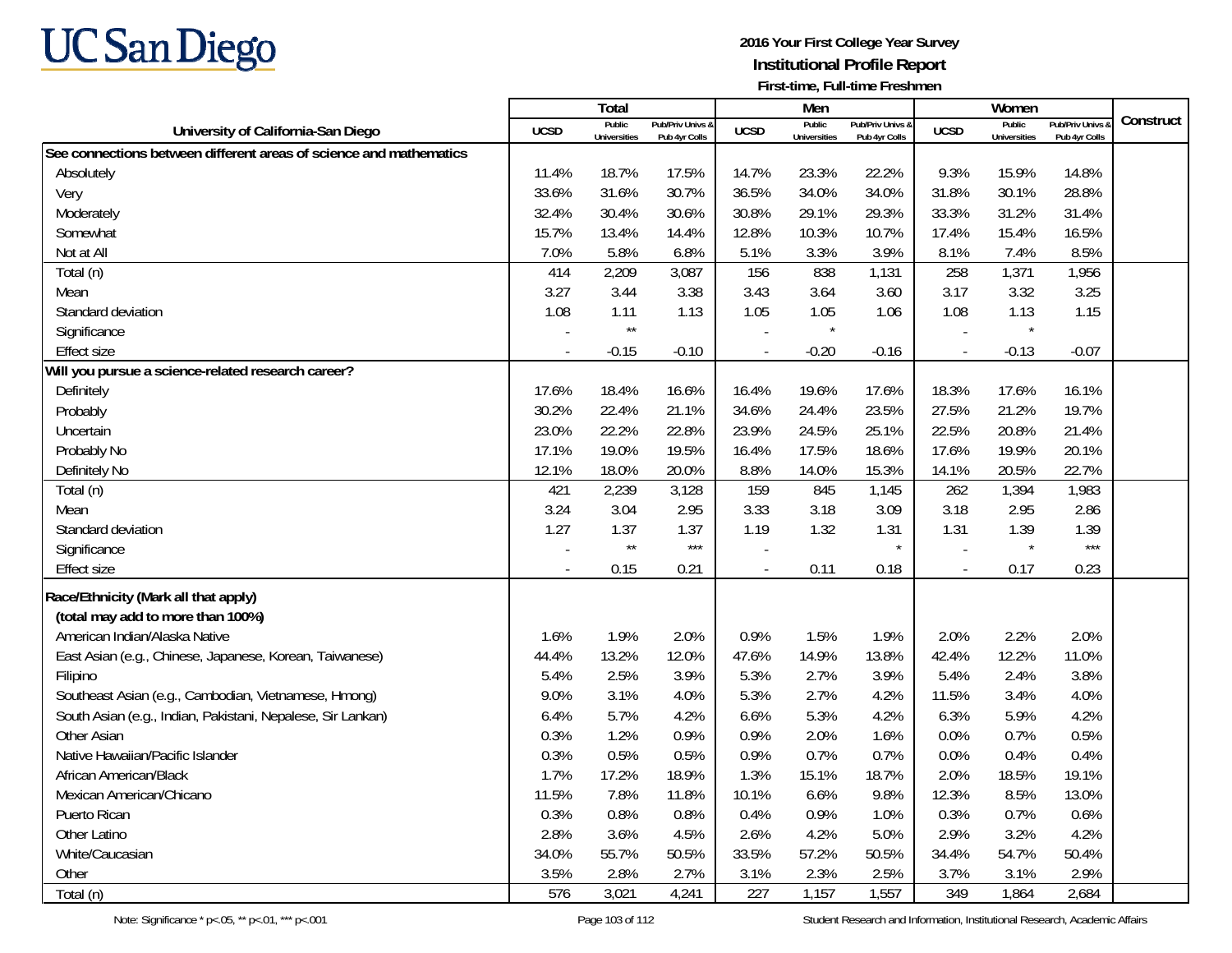

|                                                                |             | Total                         |                                   |             | Men                           |                                   |             | Women                         |                                        |           |
|----------------------------------------------------------------|-------------|-------------------------------|-----------------------------------|-------------|-------------------------------|-----------------------------------|-------------|-------------------------------|----------------------------------------|-----------|
| University of California-San Diego                             | <b>UCSD</b> | Public<br><b>Universities</b> | Pub/Priv Univs &<br>Pub 4yr Colls | <b>UCSD</b> | Public<br><b>Universities</b> | Pub/Priv Univs &<br>Pub 4yr Colls | <b>UCSD</b> | Public<br><b>Universities</b> | <b>Pub/Priv Univs</b><br>Pub 4yr Colls | Construct |
| Race/Ethnicity                                                 |             |                               |                                   |             |                               |                                   |             |                               |                                        |           |
| (total adds to 100%)                                           |             |                               |                                   |             |                               |                                   |             |                               |                                        |           |
| American Indian                                                | 0.0%        | 0.1%                          | 0.2%                              | 0.0%        | 0.2%                          | 0.2%                              | 0.0%        | 0.1%                          | 0.2%                                   |           |
| Asian                                                          | 55.4%       | 20.0%                         | 19.0%                             | 57.1%       | 21.5%                         | 21.1%                             | 54.2%       | 19.1%                         | 17.8%                                  |           |
| <b>Black</b>                                                   | 0.9%        | 14.8%                         | 16.2%                             | 0.9%        | 13.4%                         | 16.3%                             | 0.9%        | 15.7%                         | 16.2%                                  |           |
| Hispanic                                                       | 7.4%        | 5.4%                          | 8.9%                              | 5.8%        | 4.2%                          | 6.6%                              | 8.4%        | 6.2%                          | 10.2%                                  |           |
| White                                                          | 20.7%       | 47.2%                         | 42.2%                             | 21.4%       | 48.6%                         | 42.1%                             | 20.3%       | 46.3%                         | 42.3%                                  |           |
| Other                                                          | 1.1%        | 1.5%                          | 2.5%                              | 1.3%        | 1.7%                          | 2.5%                              | 0.9%        | 1.4%                          | 2.4%                                   |           |
| Two or more race/ethnicity                                     | 14.6%       | 11.0%                         | 11.1%                             | 13.4%       | 10.5%                         | 11.2%                             | 15.4%       | 11.3%                         | 11.0%                                  |           |
| Total (n)                                                      | 569         | 2,991                         | 4,200                             | 224         | 1,146                         | 1,543                             | 345         | 1,845                         | 2,657                                  |           |
| Do you identify as multiracial?                                |             |                               |                                   |             |                               |                                   |             |                               |                                        |           |
| Yes                                                            | 18.8%       | 13.7%                         | 15.9%                             | 17.3%       | 13.7%                         | 15.9%                             | 19.8%       | 13.8%                         | 15.9%                                  |           |
| <b>No</b>                                                      | 81.2%       | 86.3%                         | 84.1%                             | 82.7%       | 86.3%                         | 84.1%                             | 80.2%       | 86.2%                         | 84.1%                                  |           |
| Total (n)                                                      | 574         | 3,020                         | 4,220                             | 225         | 1,151                         | 1,541                             | 349         | 1,869                         | 2,679                                  |           |
| Your major (disaggregated)                                     |             |                               |                                   |             |                               |                                   |             |                               |                                        |           |
| Art, fine and applied                                          | 0.5%        | 1.1%                          | 1.3%                              | 0.0%        | 0.5%                          | 0.8%                              | 0.8%        | 1.5%                          | 1.5%                                   |           |
| English (language and literature)                              | 1.7%        | 1.3%                          | 1.2%                              | 0.0%        | 0.6%                          | 0.9%                              | 2.7%        | 1.7%                          | 1.4%                                   |           |
| History                                                        | 1.2%        | 0.9%                          | 0.8%                              | 1.9%        | 1.2%                          | 1.2%                              | 0.8%        | 0.7%                          | 0.6%                                   |           |
| Journalism/Communication                                       | 1.4%        | 1.8%                          | 2.0%                              | 0.6%        | 1.3%                          | 1.8%                              | 1.9%        | 2.1%                          | 2.1%                                   |           |
| Classical and Modern Languages and Literature (except English) | 0.2%        | 0.1%                          | 0.1%                              | 0.0%        | 0.0%                          | 0.0%                              | 0.4%        | 0.2%                          | 0.2%                                   |           |
| Media/Film Studies                                             | 1.2%        | 0.5%                          | 0.9%                              | 1.2%        | 0.4%                          | 0.9%                              | 1.1%        | 0.6%                          | 1.0%                                   |           |
| Music                                                          | 0.7%        | 1.0%                          | 1.0%                              | 1.9%        | 1.6%                          | 1.5%                              | 0.0%        | 0.6%                          | 0.8%                                   |           |
| Philosophy                                                     | 0.2%        | 0.2%                          | 0.2%                              | 0.6%        | 0.4%                          | 0.3%                              | 0.0%        | 0.1%                          | 0.1%                                   |           |
| Theatre/Drama                                                  | 0.2%        | 0.5%                          | 0.7%                              | 0.6%        | 0.5%                          | 0.5%                              | 0.0%        | 0.6%                          | 0.8%                                   |           |
| Theology/Religion                                              | 0.0%        | 0.0%                          | 0.0%                              | 0.0%        | 0.0%                          | 0.0%                              | 0.0%        | 0.0%                          | 0.0%                                   |           |
| Other Arts and Humanities                                      | 0.5%        | 0.8%                          | 0.9%                              | 0.6%        | 0.5%                          | 0.4%                              | 0.4%        | 1.0%                          | 1.3%                                   |           |
| Biology (general)                                              | 3.5%        | 12.9%                         | 11.5%                             | 3.1%        | 9.5%                          | 8.9%                              | 3.8%        | 15.0%                         | 13.0%                                  |           |
| Animal Biology (zoology)                                       | 0.0%        | 0.3%                          | 0.3%                              | 0.0%        | 0.1%                          | 0.1%                              | 0.0%        | 0.4%                          | 0.5%                                   |           |
| Ecology & Evolutionary Biology                                 | 1.7%        | 0.4%                          | 0.3%                              | 1.2%        | 0.2%                          | 0.2%                              | 1.9%        | 0.5%                          | 0.4%                                   |           |
| Marine Biology                                                 | 1.2%        | 0.2%                          | 0.4%                              | 1.2%        | 0.2%                          | 0.4%                              | 1.1%        | 0.2%                          | 0.5%                                   |           |
| Microbiology                                                   | 1.2%        | 0.4%                          | 0.4%                              | 1.9%        | 0.6%                          | 0.5%                              | 0.8%        | 0.3%                          | 0.3%                                   |           |
| Molecular, Cellular, & Developmental Biology                   | 3.5%        | 0.9%                          | 1.1%                              | 3.1%        | 0.8%                          | 0.8%                              | 3.8%        | 0.9%                          | 1.3%                                   |           |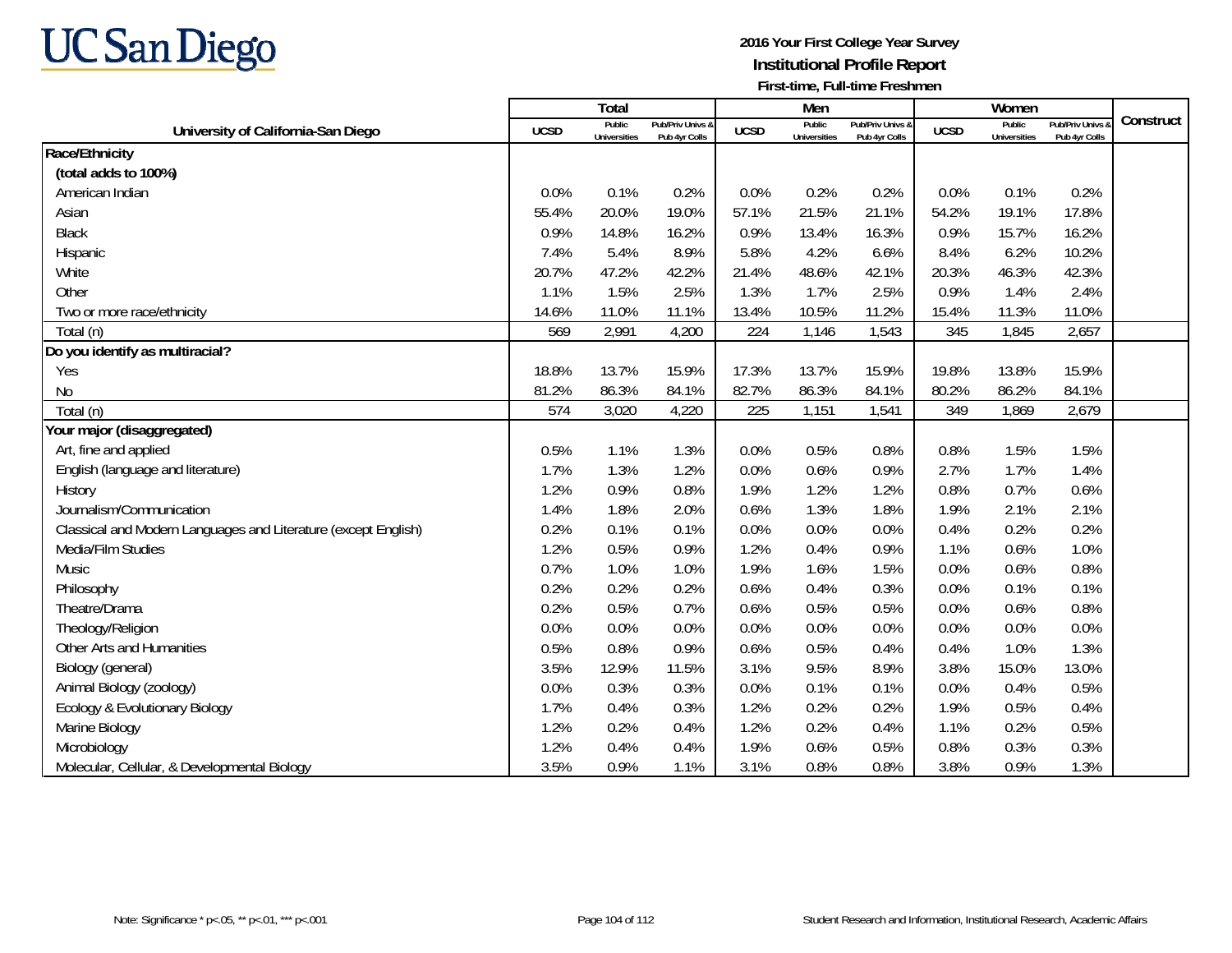

|                                                |             | <b>Total</b>                  |                                   |             | Men                           |                                   |             | Women                  |                                   |           |
|------------------------------------------------|-------------|-------------------------------|-----------------------------------|-------------|-------------------------------|-----------------------------------|-------------|------------------------|-----------------------------------|-----------|
| University of California-San Diego             | <b>UCSD</b> | Public<br><b>Universities</b> | Pub/Priv Univs &<br>Pub 4yr Colls | <b>UCSD</b> | Public<br><b>Universities</b> | Pub/Priv Univs &<br>Pub 4yr Colls | <b>UCSD</b> | Public<br>Universities | Pub/Priv Univs &<br>Pub 4yr Colls | Construct |
| Your major (disaggregated)                     |             |                               |                                   |             |                               |                                   |             |                        |                                   |           |
| Neurobiology/Neuroscience                      | 5.7%        | 1.5%                          | 1.1%                              | 3.7%        | 0.9%                          | 0.7%                              | 6.9%        | 1.8%                   | 1.3%                              |           |
| Plant Biology (botany)                         | 0.0%        | 0.2%                          | 0.1%                              | 0.0%        | 0.2%                          | 0.2%                              | 0.0%        | 0.1%                   | 0.1%                              |           |
| Agriculture/Natural Resources                  | 0.0%        | 0.0%                          | 0.0%                              | 0.0%        | 0.0%                          | 0.0%                              | 0.0%        | 0.1%                   | 0.1%                              |           |
| Biochemistry/Biophysics                        | 7.1%        | 3.4%                          | 3.0%                              | 4.3%        | 3.2%                          | 2.9%                              | 8.8%        | 3.6%                   | 3.0%                              |           |
| <b>Environmental Science</b>                   | 0.5%        | 1.2%                          | 0.8%                              | 0.0%        | 0.6%                          | 0.4%                              | 0.8%        | 1.5%                   | 1.1%                              |           |
| <b>Other Biological Science</b>                | 5.4%        | 2.2%                          | 1.9%                              | 5.0%        | 1.5%                          | 1.2%                              | 5.7%        | 2.6%                   | 2.2%                              |           |
| Accounting                                     | 0.0%        | 0.9%                          | 1.1%                              | 0.0%        | 1.2%                          | 1.1%                              | 0.0%        | 0.8%                   | 1.1%                              |           |
| Business Admin. (general)                      | 0.7%        | 1.4%                          | 1.1%                              | 0.0%        | 1.2%                          | 1.1%                              | 1.1%        | 1.6%                   | 1.1%                              |           |
| Entrepreneurship                               | 0.0%        | 0.1%                          | 0.1%                              | 0.0%        | 0.1%                          | 0.1%                              | 0.0%        | 0.1%                   | 0.2%                              |           |
| Finance                                        | 0.2%        | 1.0%                          | 0.9%                              | 0.6%        | 1.9%                          | 1.7%                              | 0.0%        | 0.4%                   | 0.5%                              |           |
| Hospitality/Tourism                            | 0.0%        | 0.1%                          | 0.2%                              | 0.0%        | 0.1%                          | 0.2%                              | 0.0%        | 0.1%                   | 0.2%                              |           |
| Human Resources Management                     | 0.0%        | $0.0\%$                       | 0.0%                              | 0.0%        | 0.1%                          | 0.1%                              | 0.0%        | 0.0%                   | 0.0%                              |           |
| <b>International Business</b>                  | 1.9%        | 0.4%                          | 0.4%                              | 0.6%        | 0.4%                          | 0.4%                              | 2.7%        | 0.5%                   | 0.5%                              |           |
| Marketing                                      | 0.0%        | 1.2%                          | 1.3%                              | 0.0%        | 1.3%                          | 1.7%                              | 0.0%        | 1.2%                   | 1.0%                              |           |
| Management                                     | 0.2%        | 0.6%                          | 1.3%                              | 0.0%        | 0.5%                          | 1.4%                              | 0.4%        | 0.6%                   | 1.2%                              |           |
| <b>Computer/Management Information Systems</b> | 0.0%        | 0.8%                          | 0.8%                              | 0.0%        | 1.5%                          | 1.3%                              | 0.0%        | 0.4%                   | 0.6%                              |           |
| <b>Real Estate</b>                             | 0.0%        | 0.0%                          | 0.0%                              | 0.0%        | 0.0%                          | 0.0%                              | 0.0%        | 0.0%                   | 0.0%                              |           |
| <b>Other Business</b>                          | 0.0%        | 0.2%                          | 0.2%                              | 0.0%        | 0.4%                          | 0.3%                              | 0.0%        | 0.1%                   | 0.1%                              |           |
| <b>Elementary Education</b>                    | 0.0%        | 1.3%                          | 1.7%                              | 0.0%        | 0.0%                          | 0.1%                              | 0.0%        | 2.1%                   | 2.6%                              |           |
| Music/Art Education                            | 0.0%        | 0.2%                          | 0.3%                              | 0.0%        | 0.0%                          | 0.3%                              | 0.0%        | 0.3%                   | 0.3%                              |           |
| Physical Education/Recreation                  | 0.0%        | 0.0%                          | 0.1%                              | 0.0%        | 0.0%                          | 0.2%                              | 0.0%        | 0.0%                   | 0.0%                              |           |
| Secondary Education                            | 0.0%        | 0.4%                          | 0.5%                              | 0.0%        | 0.2%                          | 0.4%                              | 0.0%        | 0.6%                   | 0.7%                              |           |
| Special Education                              | 0.0%        | 0.1%                          | 0.2%                              | 0.0%        | 0.0%                          | 0.0%                              | 0.0%        | 0.2%                   | 0.3%                              |           |
| <b>Other Education</b>                         | 0.0%        | 0.3%                          | 0.5%                              | 0.0%        | 0.1%                          | 0.1%                              | 0.0%        | 0.4%                   | 0.8%                              |           |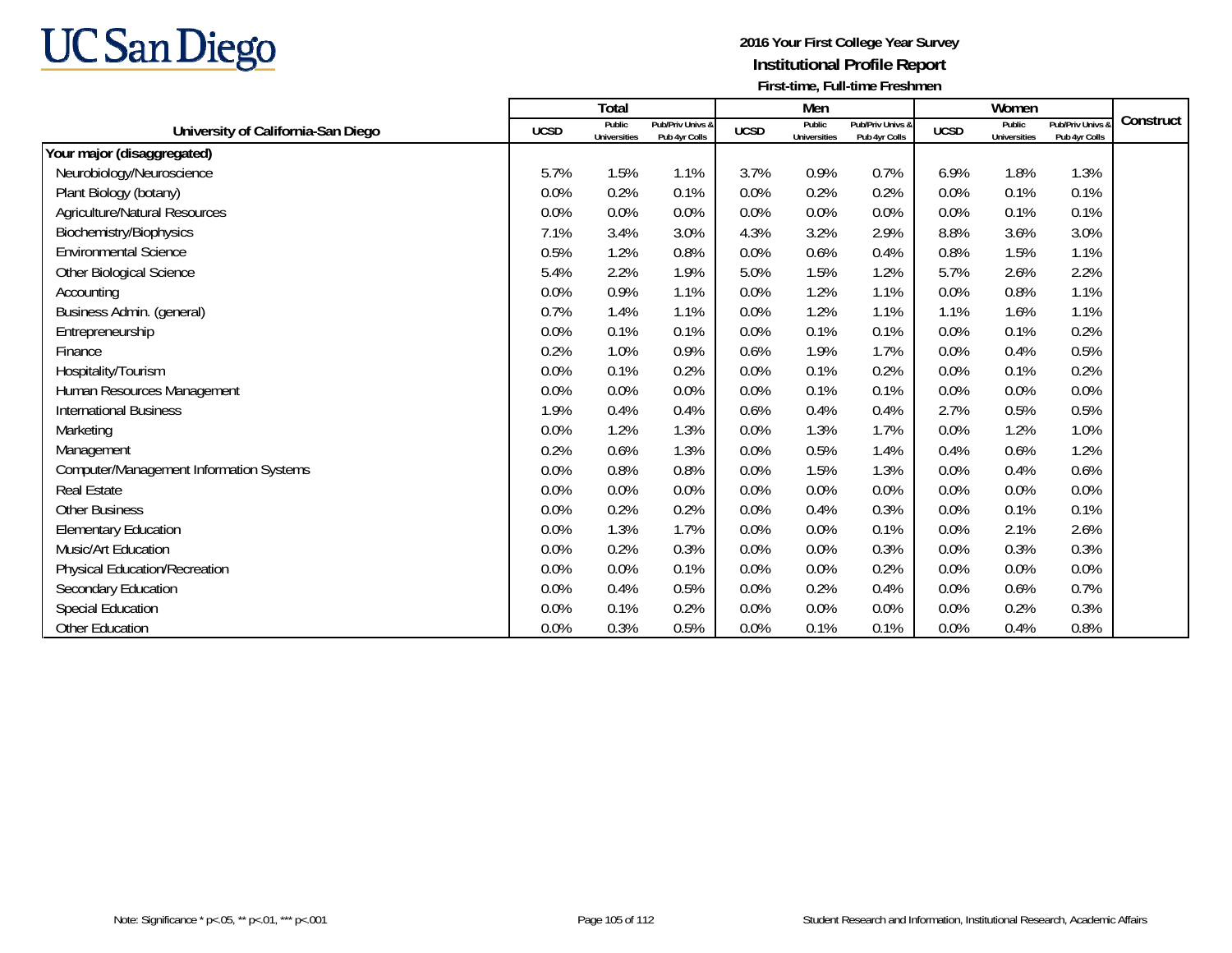

|                                                  |             | Total                         |                                   |             | Men                           |                                   |             | Women                         |                                   |           |
|--------------------------------------------------|-------------|-------------------------------|-----------------------------------|-------------|-------------------------------|-----------------------------------|-------------|-------------------------------|-----------------------------------|-----------|
| University of California-San Diego               | <b>UCSD</b> | Public<br><b>Universities</b> | Pub/Priv Univs &<br>Pub 4yr Colls | <b>UCSD</b> | Public<br><b>Universities</b> | Pub/Priv Univs &<br>Pub 4yr Colls | <b>UCSD</b> | Public<br><b>Universities</b> | Pub/Priv Univs &<br>Pub 4yr Colls | Construct |
| Your major (disaggregated)                       |             |                               |                                   |             |                               |                                   |             |                               |                                   |           |
| Aerospace/Aeronautical/Astronautical Engineering | 0.9%        | 0.4%                          | 0.4%                              | 0.6%        | 0.5%                          | 0.6%                              | 1.1%        | 0.3%                          | 0.2%                              |           |
| <b>Biological/Agricultural Engineering</b>       | 0.2%        | 0.0%                          | 0.0%                              | 0.0%        | 0.0%                          | 0.0%                              | 0.4%        | 0.1%                          | 0.1%                              |           |
| <b>Biomedical Engineering</b>                    | 1.7%        | 1.3%                          | 1.0%                              | 0.0%        | 1.5%                          | 1.1%                              | 2.7%        | 1.1%                          | 1.0%                              |           |
| <b>Chemical Engineering</b>                      | 1.9%        | 2.2%                          | 1.7%                              | 2.5%        | 3.0%                          | 2.5%                              | 1.5%        | 1.6%                          | 1.3%                              |           |
| Civil Engineering                                | 0.2%        | 1.0%                          | 1.2%                              | 0.6%        | 1.2%                          | 1.6%                              | 0.0%        | 0.9%                          | 0.9%                              |           |
| <b>Computer Engineering</b>                      | 1.4%        | 1.9%                          | 2.0%                              | 1.9%        | 3.6%                          | 4.2%                              | 1.1%        | 0.8%                          | 0.7%                              |           |
| Electrical/Electronic Communications Engineering | 2.8%        | 2.3%                          | 2.1%                              | 5.6%        | 4.2%                          | 3.9%                              | 1.1%        | 1.1%                          | 1.0%                              |           |
| <b>Engineering Science/Engineering Physics</b>   | 0.2%        | 0.1%                          | 0.1%                              | 0.0%        | 0.0%                          | 0.0%                              | 0.4%        | 0.1%                          | 0.1%                              |           |
| Environmental/Environmental Health Engineering   | 0.9%        | 0.6%                          | 0.4%                              | 0.6%        | 0.4%                          | 0.3%                              | 1.1%        | 0.7%                          | 0.6%                              |           |
| Industrial/Manufacturing Engineering             | 0.0%        | 0.6%                          | 0.4%                              | 0.0%        | 0.7%                          | 0.5%                              | 0.0%        | 0.5%                          | 0.4%                              |           |
| Materials Engineering                            | 0.0%        | 0.4%                          | 0.3%                              | 0.0%        | 0.5%                          | 0.4%                              | 0.0%        | 0.3%                          | 0.2%                              |           |
| Mechanical Engineering                           | 1.7%        | 5.2%                          | 4.3%                              | 2.5%        | 9.1%                          | 8.2%                              | 1.1%        | 2.8%                          | 2.0%                              |           |
| Other Engineering                                | 1.7%        | 1.1%                          | 1.0%                              | 3.1%        | 2.3%                          | 2.2%                              | 0.8%        | 0.4%                          | 0.3%                              |           |
| <b>Clinical Laboratory Science</b>               | 0.0%        | 0.2%                          | 0.2%                              | 0.0%        | 0.0%                          | 0.0%                              | 0.0%        | 0.4%                          | 0.3%                              |           |
| <b>Health Care Administration/Studies</b>        | 0.5%        | 0.4%                          | 0.5%                              | 0.0%        | 0.4%                          | 0.4%                              | 0.8%        | 0.5%                          | 0.7%                              |           |
| <b>Health Technology</b>                         | 0.0%        | 0.0%                          | 0.1%                              | 0.0%        | 0.0%                          | 0.0%                              | 0.0%        | 0.0%                          | 0.1%                              |           |
| Kinesiology                                      | 0.0%        | 1.0%                          | 2.3%                              | 0.0%        | 0.8%                          | 2.5%                              | 0.0%        | 1.1%                          | 2.3%                              |           |
| <b>Nursing</b>                                   | 0.0%        | 4.0%                          | 4.7%                              | 0.0%        | 1.2%                          | 1.5%                              | 0.0%        | 5.7%                          | 6.5%                              |           |
| Pharmacy                                         | 0.9%        | 0.4%                          | 0.4%                              | 1.2%        | 0.2%                          | 0.2%                              | 0.8%        | 0.5%                          | 0.5%                              |           |
| Therapy (occupational, physical, speech)         | 0.0%        | 0.9%                          | 1.1%                              | 0.0%        | 0.2%                          | 0.3%                              | 0.0%        | 1.4%                          | 1.6%                              |           |
| Other Health Profession                          | 0.7%        | 1.4%                          | 1.6%                              | 0.0%        | 0.9%                          | 0.9%                              | 1.1%        | 1.6%                          | 2.1%                              |           |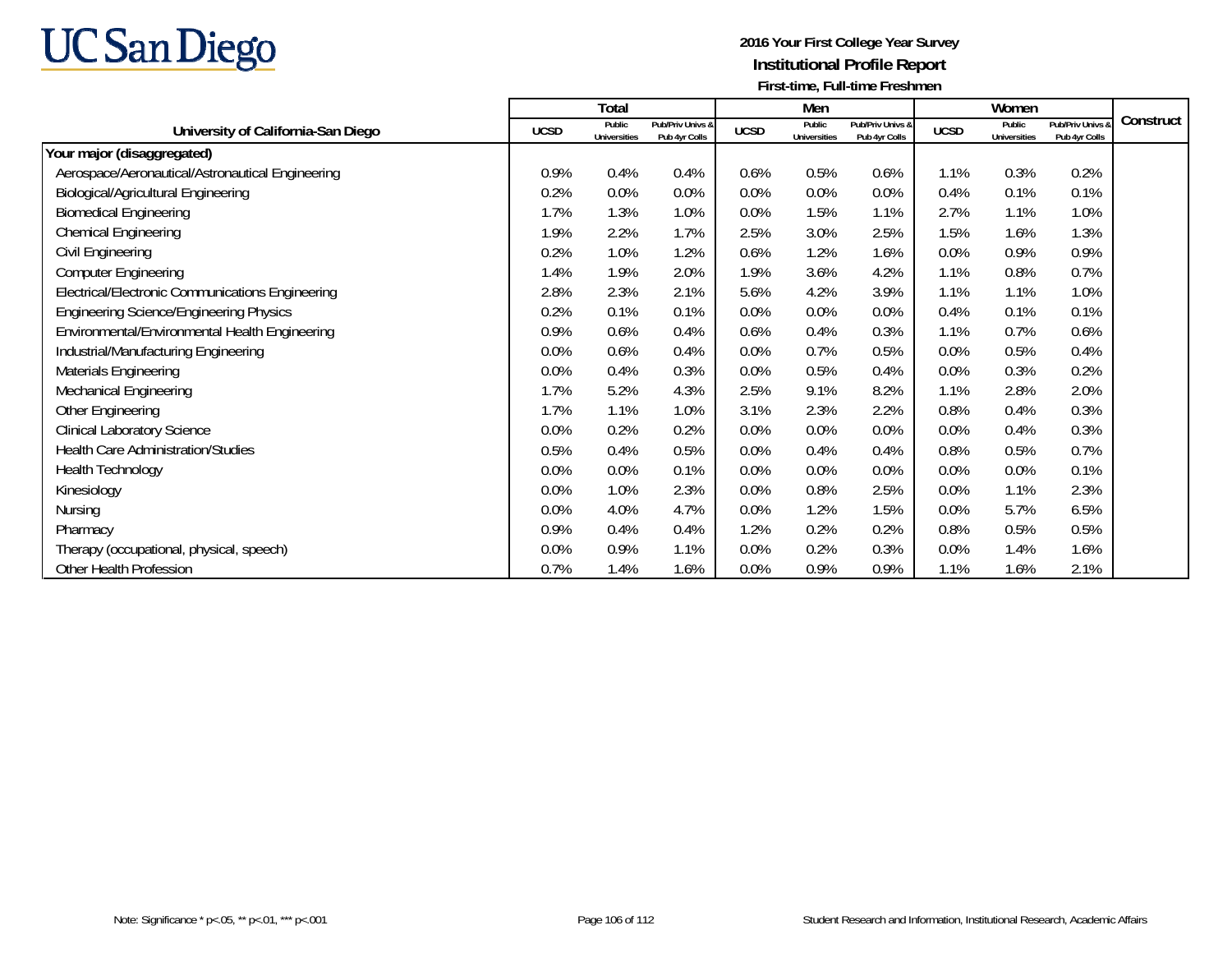

|                                                     |             | Total                         |                                   |             | Men                           |                                   |             | Women                         |                                 |           |
|-----------------------------------------------------|-------------|-------------------------------|-----------------------------------|-------------|-------------------------------|-----------------------------------|-------------|-------------------------------|---------------------------------|-----------|
| University of California-San Diego                  | <b>UCSD</b> | Public<br><b>Universities</b> | Pub/Priv Univs &<br>Pub 4yr Colls | <b>UCSD</b> | Public<br><b>Universities</b> | Pub/Priv Univs &<br>Pub 4yr Colls | <b>UCSD</b> | Public<br><b>Universities</b> | Pub/Priv Univs<br>Pub 4yr Colls | Construct |
| Your major (disaggregated)                          |             |                               |                                   |             |                               |                                   |             |                               |                                 |           |
| <b>Computer Science</b>                             | 5.4%        | 5.0%                          | 4.7%                              | 10.6%       | 10.2%                         | 9.6%                              | 2.3%        | 1.8%                          | 1.8%                            |           |
| Mathematics/Statistics                              | 1.9%        | 1.3%                          | 1.3%                              | 2.5%        | 1.5%                          | 1.5%                              | 1.5%        | 1.2%                          | 1.3%                            |           |
| Other Math and Computer Science                     | 5.2%        | 1.6%                          | 1.3%                              | 6.2%        | 1.9%                          | 1.7%                              | 4.6%        | 1.4%                          | 1.0%                            |           |
| Astronomy & Astrophysics                            | 1.2%        | 0.3%                          | 0.3%                              | 2.5%        | 0.6%                          | 0.5%                              | 0.4%        | 0.1%                          | 0.1%                            |           |
| Atmospheric Sciences                                | 0.0%        | 0.0%                          | 0.0%                              | 0.0%        | 0.0%                          | 0.0%                              | 0.0%        | 0.1%                          | 0.1%                            |           |
| Chemistry                                           | 2.4%        | 1.8%                          | 1.5%                              | 3.1%        | 1.9%                          | 1.4%                              | 1.9%        | 1.7%                          | 1.6%                            |           |
| Earth & Planetary Sciences                          | 0.0%        | 0.2%                          | 0.2%                              | 0.0%        | 0.5%                          | 0.4%                              | 0.0%        | 0.1%                          | 0.1%                            |           |
| Marine Sciences                                     | 0.0%        | 0.0%                          | 0.0%                              | 0.0%        | 0.0%                          | 0.0%                              | 0.0%        | 0.0%                          | 0.1%                            |           |
| Physics                                             | 1.9%        | 1.0%                          | 0.8%                              | 5.0%        | 2.0%                          | 1.6%                              | 0.0%        | 0.4%                          | 0.4%                            |           |
| Other Physical Science                              | 0.0%        | 0.2%                          | 0.1%                              | 0.0%        | 0.2%                          | 0.2%                              | 0.0%        | 0.1%                          | 0.1%                            |           |
| Anthropology                                        | 0.2%        | 0.4%                          | 0.4%                              | 0.0%        | 0.4%                          | 0.3%                              | 0.4%        | 0.4%                          | 0.5%                            |           |
| Economics                                           | 4.7%        | 1.4%                          | 1.1%                              | 5.0%        | 1.5%                          | 1.4%                              | 4.6%        | 1.3%                          | 1.0%                            |           |
| <b>Ethnic/Cultural Studies</b>                      | 0.5%        | 0.3%                          | 0.2%                              | 0.0%        | 0.0%                          | 0.0%                              | 0.8%        | 0.4%                          | 0.3%                            |           |
| Geography                                           | 0.0%        | 0.1%                          | 0.1%                              | 0.0%        | 0.2%                          | 0.2%                              | 0.0%        | 0.1%                          | 0.1%                            |           |
| Political Science (gov't., international relations) | 4.3%        | 2.1%                          | 2.1%                              | 1.9%        | 1.4%                          | 1.8%                              | 5.7%        | 2.6%                          | 2.3%                            |           |
| Psychology                                          | 3.3%        | 4.7%                          | 5.1%                              | 0.6%        | 2.0%                          | 2.5%                              | 5.0%        | 6.4%                          | 6.6%                            |           |
| <b>Public Policy</b>                                | 0.0%        | 0.0%                          | 0.0%                              | 0.0%        | 0.0%                          | 0.0%                              | 0.0%        | 0.1%                          | 0.1%                            |           |
| Social Work                                         | 0.0%        | 0.8%                          | 1.3%                              | 0.0%        | 0.4%                          | 0.4%                              | 0.0%        | 1.1%                          | 1.9%                            |           |
| Sociology                                           | 0.9%        | 0.6%                          | 0.6%                              | 0.0%        | 0.2%                          | 0.3%                              | 1.5%        | 0.8%                          | 0.9%                            |           |
| Women's/Gender Studies                              | 0.0%        | 0.0%                          | 0.0%                              | 0.0%        | 0.0%                          | 0.0%                              | 0.0%        | 0.1%                          | 0.1%                            |           |
| Your major (disaggregated)                          |             |                               |                                   |             |                               |                                   |             |                               |                                 |           |
| <b>Other Social Science</b>                         | 1.2%        | 0.6%                          | 0.4%                              | 1.2%        | 0.5%                          | 0.4%                              | 1.1%        | 0.6%                          | 0.5%                            |           |
| Architecture/Urban Planning                         | 0.5%        | 0.4%                          | 0.3%                              | 0.6%        | 0.6%                          | 0.4%                              | 0.4%        | 0.2%                          | 0.2%                            |           |
| <b>Criminal Justice</b>                             | 0.0%        | 1.2%                          | 2.1%                              | 0.0%        | 1.2%                          | 1.6%                              | 0.0%        | 1.1%                          | 2.4%                            |           |
| <b>Library Science</b>                              | 0.0%        | 0.0%                          | 0.0%                              | 0.0%        | 0.0%                          | 0.0%                              | 0.0%        | 0.0%                          | 0.0%                            |           |
| <b>Security &amp; Protective Services</b>           | 0.0%        | 0.0%                          | 0.0%                              | 0.0%        | 0.0%                          | 0.0%                              | 0.0%        | 0.0%                          | 0.0%                            |           |
| Military Sciences/Technology/Operations             | 0.0%        | 0.0%                          | 0.0%                              | 0.0%        | 0.1%                          | 0.1%                              | 0.0%        | 0.0%                          | 0.0%                            |           |
| Other                                               | 3.3%        | 4.6%                          | 4.5%                              | 1.9%        | 3.5%                          | 3.7%                              | 4.2%        | 5.3%                          | 5.0%                            |           |
| Undecided                                           | 6.6%        | 4.8%                          | 4.8%                              | 8.1%        | 4.9%                          | 4.6%                              | 5.7%        | 4.8%                          | 4.9%                            |           |
| Total (n)                                           | 423.00      | 2252.00                       | 3115.00                           | 161.00      | 854.00                        | 1141.00                           | 262.00      | 1398.00                       | 1974.00                         |           |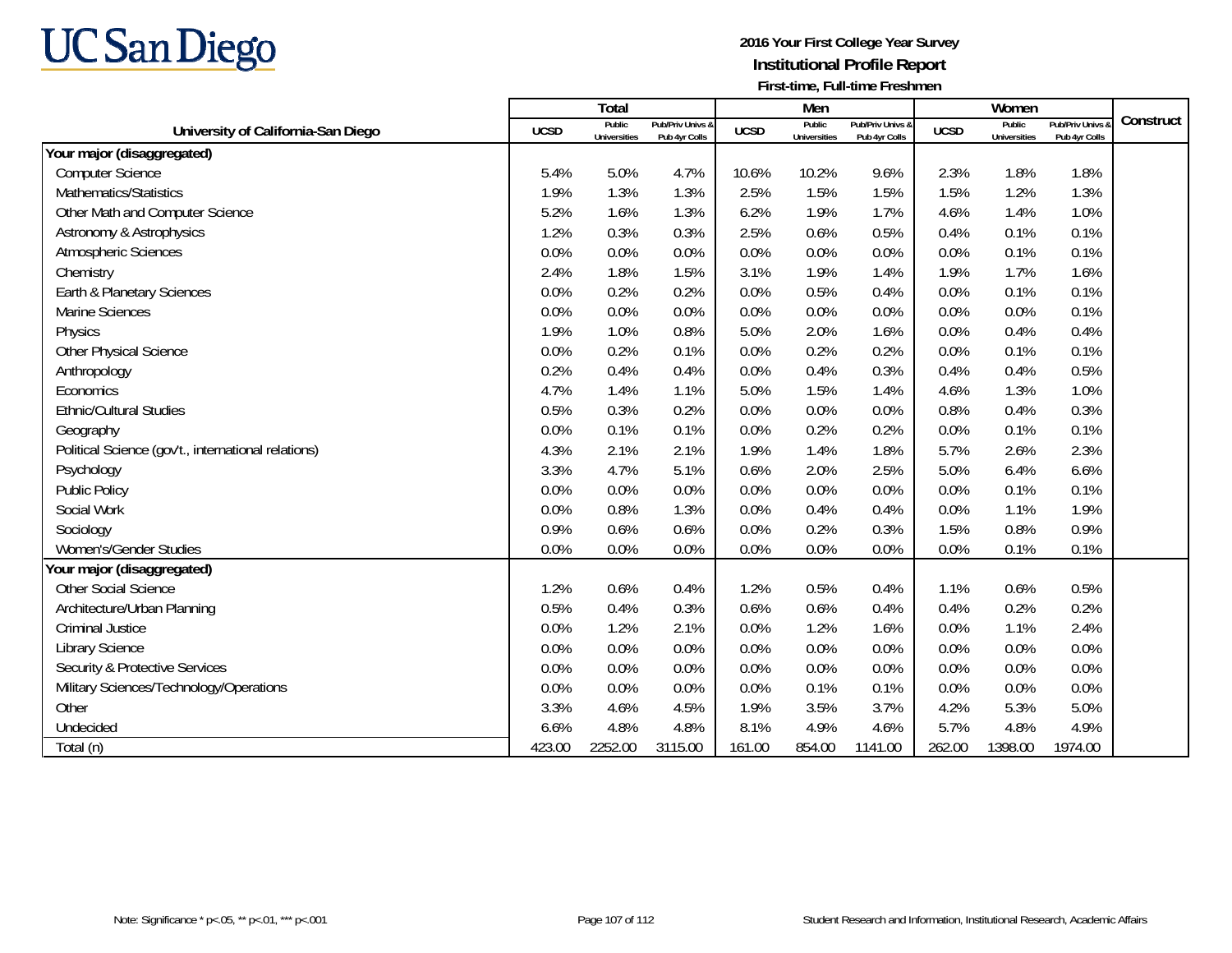

|                                       |             | Total                         |                                   |             | Men                    |                                   |             | Women                         |                                   |           |
|---------------------------------------|-------------|-------------------------------|-----------------------------------|-------------|------------------------|-----------------------------------|-------------|-------------------------------|-----------------------------------|-----------|
| University of California-San Diego    | <b>UCSD</b> | Public<br><b>Universities</b> | Pub/Priv Univs &<br>Pub 4yr Colls | <b>UCSD</b> | Public<br>Universities | Pub/Priv Univs &<br>Pub 4yr Colls | <b>UCSD</b> | Public<br><b>Universities</b> | Pub/Priv Univs &<br>Pub 4yr Colls | Construct |
| Your major (aggregated)               |             |                               |                                   |             |                        |                                   |             |                               |                                   |           |
| Agriculture                           | 0.0%        | 0.0%                          | 0.0%                              | 0.0%        | 0.0%                   | $0.0\%$                           | 0.0%        | 0.1%                          | 0.1%                              |           |
| <b>Biological &amp; Life Sciences</b> | 29.8%       | 23.6%                         | 20.9%                             | 23.6%       | 17.9%                  | 16.3%                             | 33.6%       | 27.0%                         | 23.6%                             |           |
| <b>Business</b>                       | 3.1%        | 7.0%                          | 7.4%                              | 1.2%        | 8.5%                   | 9.2%                              | 4.2%        | 6.0%                          | 6.4%                              |           |
| Education                             | 0.0%        | 2.4%                          | 3.3%                              | 0.0%        | 0.4%                   | 1.0%                              | 0.0%        | 3.6%                          | 4.7%                              |           |
| Engineering                           | 13.7%       | 16.9%                         | 14.9%                             | 17.4%       | 27.0%                  | 25.5%                             | 11.5%       | 10.7%                         | 8.8%                              |           |
| English                               | 1.7%        | 1.3%                          | 1.2%                              | 0.0%        | 0.6%                   | 0.9%                              | 2.7%        | 1.7%                          | 1.4%                              |           |
| <b>Health Professions</b>             | 2.1%        | 8.3%                          | 10.9%                             | 1.2%        | 3.7%                   | 5.6%                              | 2.7%        | 11.1%                         | 13.9%                             |           |
| <b>History or Political Science</b>   | 5.4%        | 3.0%                          | 3.0%                              | 3.7%        | 2.6%                   | 3.1%                              | 6.5%        | 3.3%                          | 2.9%                              |           |
| Arts & Humanities                     | 2.8%        | 3.3%                          | 3.4%                              | 2.5%        | 2.7%                   | 2.8%                              | 3.1%        | 3.6%                          | 3.8%                              |           |
| Fine Arts                             | 2.6%        | 3.2%                          | 3.9%                              | 3.7%        | 2.9%                   | 3.7%                              | 1.9%        | 3.4%                          | 4.1%                              |           |
| Mathematics or Computer Science       | 12.5%       | 7.9%                          | 7.3%                              | 19.3%       | 13.6%                  | 12.7%                             | 8.4%        | 4.4%                          | 4.1%                              |           |
| <b>Physical Science</b>               | 5.4%        | 3.5%                          | 2.9%                              | 10.6%       | 5.2%                   | 4.0%                              | 2.3%        | 2.4%                          | 2.3%                              |           |
| Social Science                        | 10.9%       | 9.0%                          | 9.4%                              | 6.8%        | 5.2%                   | 5.3%                              | 13.4%       | 11.3%                         | 11.7%                             |           |
| Justice and Security                  | 0.0%        | 1.2%                          | 2.2%                              | 0.0%        | 1.3%                   | 1.7%                              | 0.0%        | 1.1%                          | 2.4%                              |           |
| Library Science                       | 0.0%        | 0.0%                          | 0.0%                              | 0.0%        | 0.0%                   | $0.0\%$                           | 0.0%        | 0.0%                          | 0.0%                              |           |
| Other Non-technical                   | 3.3%        | 4.6%                          | 4.5%                              | 1.9%        | 3.5%                   | 3.7%                              | 4.2%        | 5.3%                          | 5.0%                              |           |
| Undecided                             | 6.6%        | 4.8%                          | 4.8%                              | 8.1%        | 4.9%                   | 4.6%                              | 5.7%        | 4.8%                          | 4.9%                              |           |
| Total (n)                             | 423         | 2,252                         | 3,115                             | 161         | 854                    | 1,141                             | 262         | 1,398                         | 1,974                             |           |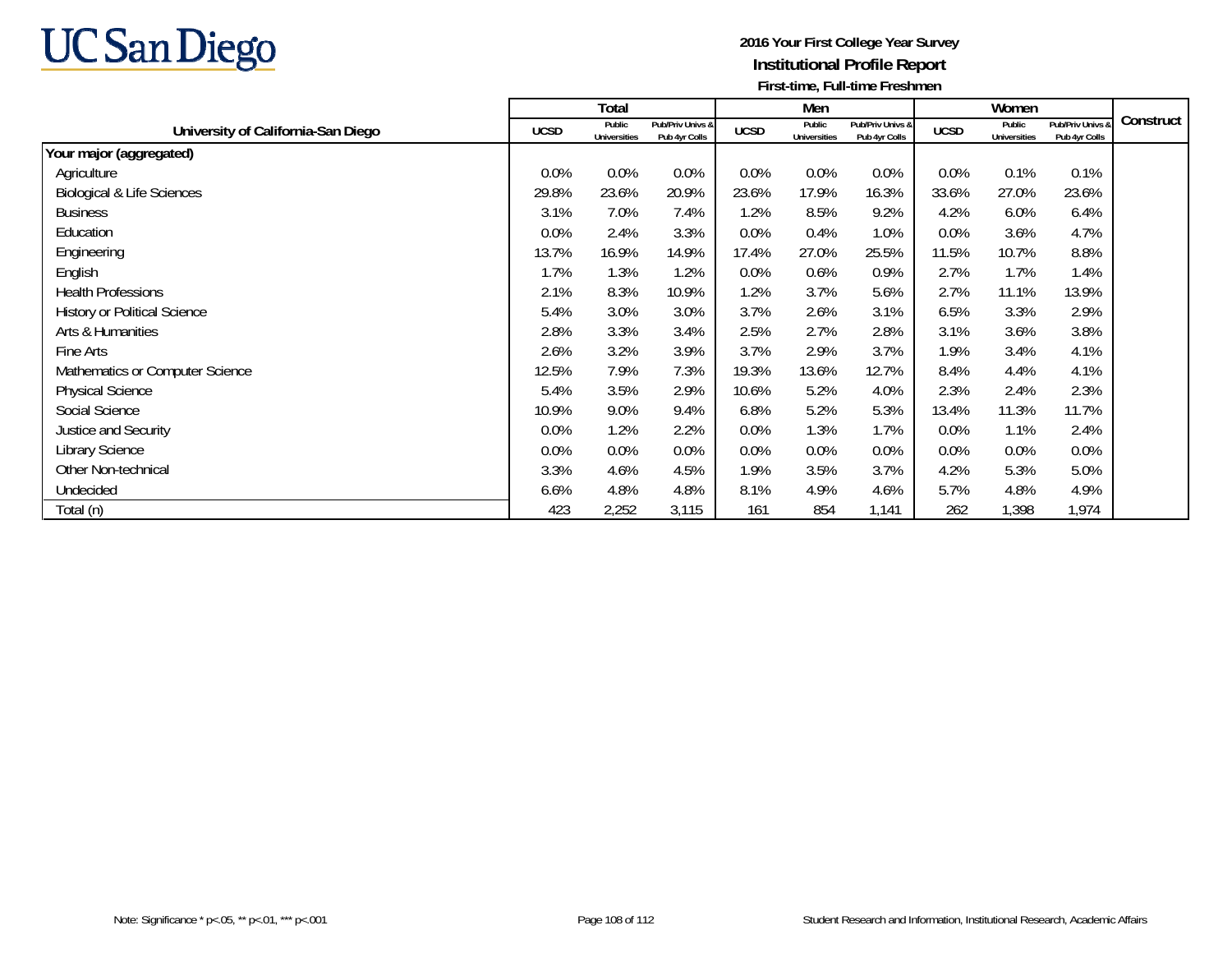

|                                                                                |             | Total                         |                                   |             | Men                                  |                                   |                  | Women                         |                                        |           |
|--------------------------------------------------------------------------------|-------------|-------------------------------|-----------------------------------|-------------|--------------------------------------|-----------------------------------|------------------|-------------------------------|----------------------------------------|-----------|
| University of California-San Diego                                             | <b>UCSD</b> | Public<br><b>Universities</b> | Pub/Priv Univs 8<br>Pub 4yr Colls | <b>UCSD</b> | <b>Public</b><br><b>Universities</b> | Pub/Priv Univs &<br>Pub 4yr Colls | <b>UCSD</b>      | Public<br><b>Universities</b> | <b>Pub/Priv Univs</b><br>Pub 4yr Colls | Construct |
| From the list below, what has been your biggest problem or source of worry     |             |                               |                                   |             |                                      |                                   |                  |                               |                                        |           |
| at UCSD during the past academic year? (Mark only one)                         | 421         |                               |                                   | 159         |                                      |                                   | 262              |                               |                                        |           |
| A. Doing well academically.                                                    | 54.6%       |                               |                                   | 54.7%       |                                      |                                   | 54.6%            |                               |                                        |           |
| B. Making new friends.                                                         | 16.6%       |                               |                                   | 18.2%       |                                      |                                   | 15.6%            |                               |                                        |           |
| C. Trying to "find" myself in the sense of personal meaning and self-identity. | 15.7%       |                               |                                   | 15.1%       |                                      |                                   | 16.0%            |                               |                                        |           |
| D. Making it financially.                                                      | 6.9%        |                               |                                   | 4.4%        |                                      |                                   | 8.4%             |                               |                                        |           |
| E. I did not have any significant problems.                                    | 6.2%        |                               |                                   | 7.5%        |                                      |                                   | 5.3%             |                               |                                        |           |
| How important do you think it is that the University provides programs         |             |                               |                                   |             |                                      |                                   |                  |                               |                                        |           |
| designed to promote greater understanding among students of different          |             |                               |                                   |             |                                      |                                   |                  |                               |                                        |           |
| ethnic or racial backgrounds?                                                  | 420         |                               |                                   | 159         |                                      |                                   | 261              |                               |                                        |           |
| A. Essential.                                                                  | 3.1%        |                               |                                   | 6.3%        |                                      |                                   | 1.1%             |                               |                                        |           |
| B. Very important.                                                             | 8.8%        |                               |                                   | 13.8%       |                                      |                                   | 5.7%             |                               |                                        |           |
| C. Somewhat important.                                                         | 22.9%       |                               |                                   | 26.4%       |                                      |                                   | 20.7%            |                               |                                        |           |
| D. Not important.                                                              | 31.4%       |                               |                                   | 30.8%       |                                      |                                   | 31.8%            |                               |                                        |           |
| E. No opinion.                                                                 | 33.8%       |                               |                                   | 22.6%       |                                      |                                   | 40.6%            |                               |                                        |           |
| Academic advising by staff from your college (i.e., Revelle, Muir, ERC, TMC,   |             |                               |                                   |             |                                      |                                   |                  |                               |                                        |           |
| Warren, Sixth)                                                                 | 417         |                               |                                   | 158         |                                      |                                   | 259              |                               |                                        |           |
| A. Have had no need to use these services.                                     | 16.8%       |                               |                                   | 22.2%       |                                      |                                   | 13.5%            |                               |                                        |           |
| B. May have had a need but did not use these services.                         | 17.0%       |                               |                                   | 17.7%       |                                      |                                   | 16.6%            |                               |                                        |           |
| C. Used the services and was very satisfied with the service provided.         | 24.2%       |                               |                                   | 19.6%       |                                      |                                   | 27.0%            |                               |                                        |           |
| D. Used the services and was satisfied with the service provided.              | 33.6%       |                               |                                   | 34.2%       |                                      |                                   | 33.2%            |                               |                                        |           |
| E. Used the services and was dissatisfied with the services provided.          | 8.4%        |                               |                                   | 6.3%        |                                      |                                   | 9.7%             |                               |                                        |           |
| <b>Counseling and Psychological services</b>                                   | 415         |                               |                                   | 158         |                                      |                                   | $\overline{257}$ |                               |                                        |           |
| A. Have had no need to use these services.                                     | 55.2%       |                               |                                   | 63.3%       |                                      |                                   | 50.2%            |                               |                                        |           |
| B. May have had a need but did not use these services.                         | 26.7%       |                               |                                   | 22.2%       |                                      |                                   | 29.6%            |                               |                                        |           |
| C. Used the services and was very satisfied with the service provided.         | 5.5%        |                               |                                   | 5.7%        |                                      |                                   | 5.4%             |                               |                                        |           |
| D. Used the services and was satisfied with the service provided.              | 6.7%        |                               |                                   | 5.1%        |                                      |                                   | 7.8%             |                               |                                        |           |
| E. Used the services and was dissatisfied with the services provided.          | 5.8%        |                               |                                   | 3.8%        |                                      |                                   | 7.0%             |                               |                                        |           |
| <b>Health services</b>                                                         | 416         |                               |                                   | 158         |                                      |                                   | 258              |                               |                                        |           |
| A. Have had no need to use these services.                                     | 40.6%       |                               |                                   | 48.1%       |                                      |                                   | 36.0%            |                               |                                        |           |
| B. May have had a need but did not use these services.                         | 16.1%       |                               |                                   | 10.8%       |                                      |                                   | 19.4%            |                               |                                        |           |
| C. Used the services and was very satisfied with the service provided.         | 15.6%       |                               |                                   | 15.2%       |                                      |                                   | 15.9%            |                               |                                        |           |
| D. Used the services and was satisfied with the service provided.              | 22.1%       |                               |                                   | 21.5%       |                                      |                                   | 22.5%            |                               |                                        |           |
| E. Used the services and was dissatisfied with the services provided.          | 5.5%        |                               |                                   | 4.4%        |                                      |                                   | 6.2%             |                               |                                        |           |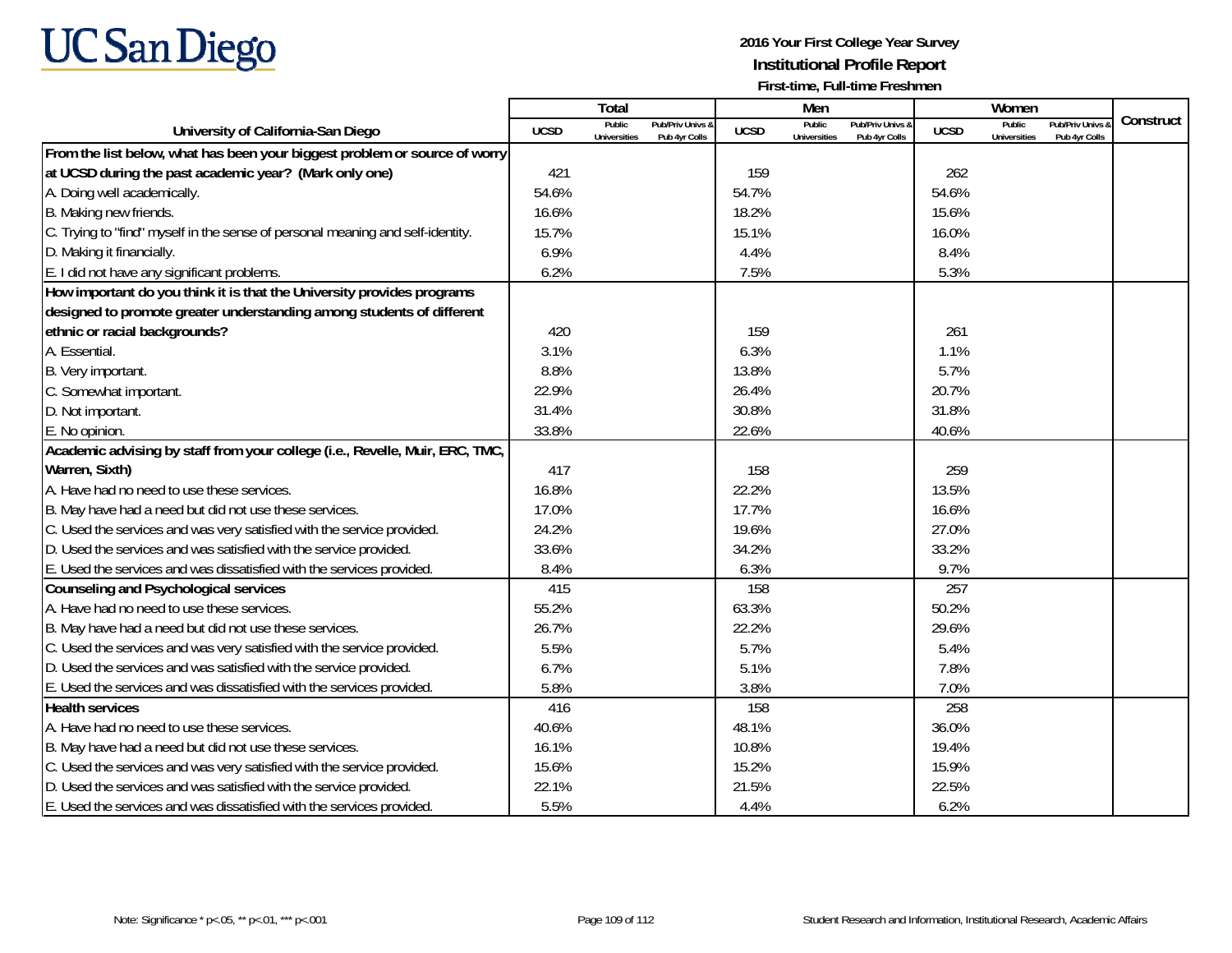

|                                                                             |             | Total                         |                                   |             | Men                           |                                   |             | Women                         |                                        |           |
|-----------------------------------------------------------------------------|-------------|-------------------------------|-----------------------------------|-------------|-------------------------------|-----------------------------------|-------------|-------------------------------|----------------------------------------|-----------|
| University of California-San Diego                                          | <b>UCSD</b> | Public<br><b>Universities</b> | Pub/Priv Univs &<br>Pub 4yr Colls | <b>UCSD</b> | Public<br><b>Universities</b> | Pub/Priv Univs &<br>Pub 4yr Colls | <b>UCSD</b> | Public<br><b>Universities</b> | <b>Pub/Priv Univs</b><br>Pub 4yr Colls | Construct |
| Tutoring or other learning assistance services (such as services provided   |             |                               |                                   |             |                               |                                   |             |                               |                                        |           |
| by OASIS)                                                                   | 415         |                               |                                   | 158         |                               |                                   | 257         |                               |                                        |           |
| A. Have had no need to use these services.                                  | 46.0%       |                               |                                   | 48.7%       |                               |                                   | 44.4%       |                               |                                        |           |
| B. May have had a need but did not use these services.                      | 28.0%       |                               |                                   | 26.6%       |                               |                                   | 28.8%       |                               |                                        |           |
| C. Used the services and was very satisfied with the service provided.      | 11.6%       |                               |                                   | 8.9%        |                               |                                   | 13.2%       |                               |                                        |           |
| D. Used the services and was satisfied with the service provided.           | 12.8%       |                               |                                   | 13.3%       |                               |                                   | 12.5%       |                               |                                        |           |
| E. Used the services and was dissatisfied with the services provided.       | 1.7%        |                               |                                   | 2.5%        |                               |                                   | 1.2%        |                               |                                        |           |
| Multi-cultural or cross-cultural services (such as services provided by the |             |                               |                                   |             |                               |                                   |             |                               |                                        |           |
| <b>Cross Cultural Center)</b>                                               | 416         |                               |                                   | 158         |                               |                                   | 258         |                               |                                        |           |
| A. Have had no need to use these services.                                  | 74.8%       |                               |                                   | 80.4%       |                               |                                   | 71.3%       |                               |                                        |           |
| B. May have had a need but did not use these services.                      | 13.5%       |                               |                                   | 7.6%        |                               |                                   | 17.1%       |                               |                                        |           |
| C. Used the services and was very satisfied with the service provided.      | 5.0%        |                               |                                   | 4.4%        |                               |                                   | 5.4%        |                               |                                        |           |
| D. Used the services and was satisfied with the service provided.           | 6.3%        |                               |                                   | 6.3%        |                               |                                   | 6.2%        |                               |                                        |           |
| E. Used the services and was dissatisfied with the services provided.       | 0.5%        |                               |                                   | 1.3%        |                               |                                   | 0.0%        |                               |                                        |           |
| Campus recreational facilities (such as RIMAC, Main Gym, Canyonview,        |             |                               |                                   |             |                               |                                   |             |                               |                                        |           |
| etc.)                                                                       | 417         |                               |                                   | 158         |                               |                                   | 259         |                               |                                        |           |
| A. Have had no need to use these facilities.                                | 12.2%       |                               |                                   | 11.4%       |                               |                                   | 12.7%       |                               |                                        |           |
| B. May have had a need but did not use these facilities.                    | 13.7%       |                               |                                   | 19.6%       |                               |                                   | 10.0%       |                               |                                        |           |
| C. Used the facilities and was very satisfied.                              | 38.8%       |                               |                                   | 34.2%       |                               |                                   | 41.7%       |                               |                                        |           |
| D. Used the facilities and was satisfied.                                   | 32.4%       |                               |                                   | 30.4%       |                               |                                   | 33.6%       |                               |                                        |           |
| E. Used the facilities and was dissatisfied.                                | 2.9%        |                               |                                   | 4.4%        |                               |                                   | 1.9%        |                               |                                        |           |
| Campus recreational programs                                                | 417         |                               |                                   | 158         |                               |                                   | 259         |                               |                                        |           |
| A. Have had no need to use these services.                                  | 38.8%       |                               |                                   | 39.9%       |                               |                                   | 38.2%       |                               |                                        |           |
| B. May have had a need but did not use these services.                      | 21.3%       |                               |                                   | 22.8%       |                               |                                   | 20.5%       |                               |                                        |           |
| C. Used the services and was very satisfied with the service provided.      | 16.5%       |                               |                                   | 15.2%       |                               |                                   | 17.4%       |                               |                                        |           |
| D. Used the services and was satisfied with the service provided.           | 20.9%       |                               |                                   | 19.0%       |                               |                                   | 22.0%       |                               |                                        |           |
| E. Used the services and was dissatisfied with the services provided.       | 2.4%        |                               |                                   | 3.2%        |                               |                                   | 1.9%        |                               |                                        |           |
| Residential life programs                                                   | 414         |                               |                                   | 156         |                               |                                   | 258         |                               |                                        |           |
| A. Have had no need to use these services.                                  | 37.4%       |                               |                                   | 37.8%       |                               |                                   | 37.2%       |                               |                                        |           |
| B. May have had a need but did not use these services.                      | 14.7%       |                               |                                   | 16.7%       |                               |                                   | 13.6%       |                               |                                        |           |
| C. Used the services and was very satisfied with the service provided.      | 15.7%       |                               |                                   | 14.7%       |                               |                                   | 16.3%       |                               |                                        |           |
| D. Used the services and was satisfied with the service provided.           | 25.6%       |                               |                                   | 22.4%       |                               |                                   | 27.5%       |                               |                                        |           |
| E. Used the services and was dissatisfied with the services provided.       | 6.5%        |                               |                                   | 8.3%        |                               |                                   | 5.4%        |                               |                                        |           |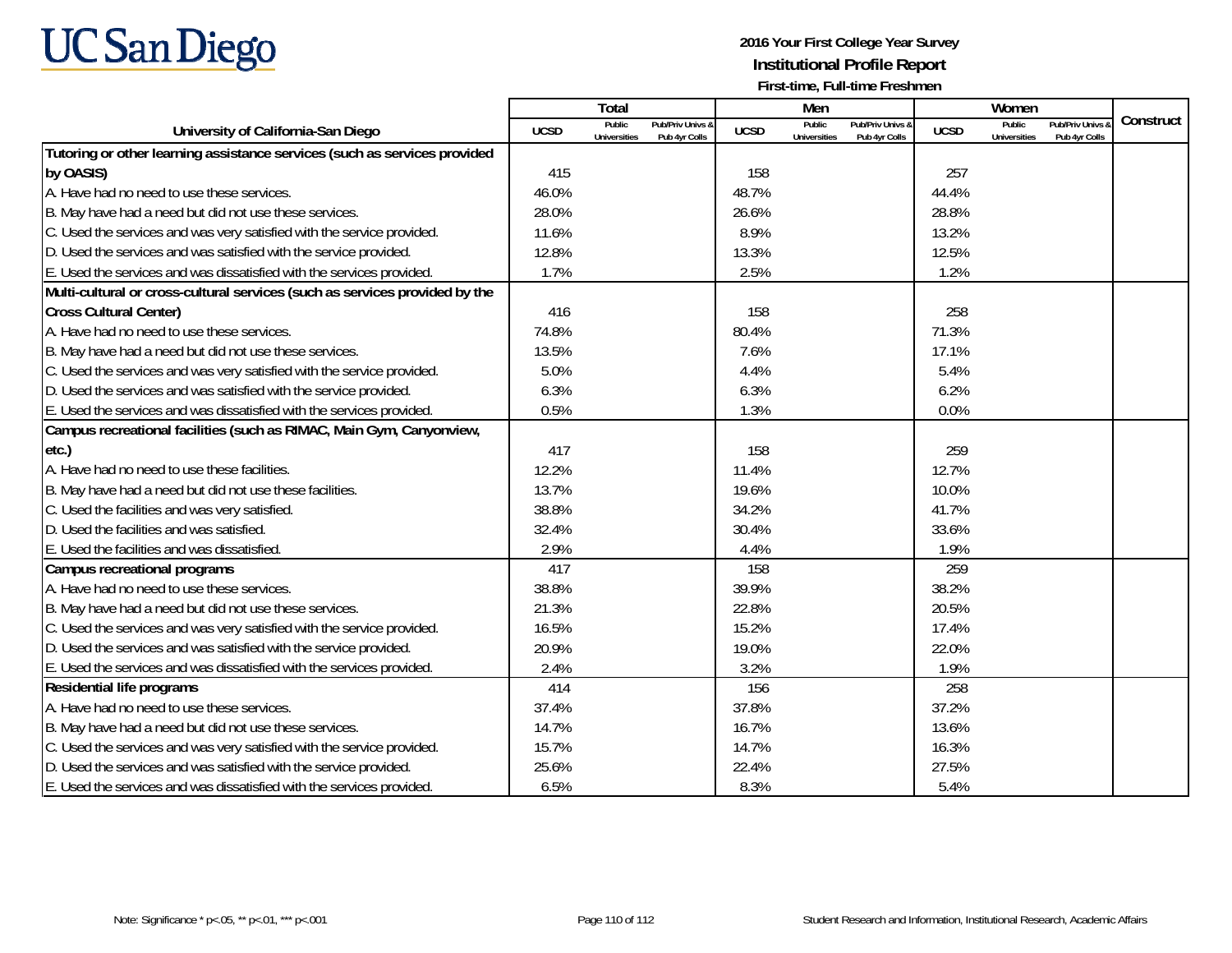

|                                                                        |             | Total                                                              |             | Men                           |                                   |             | Women                         |                                 |           |
|------------------------------------------------------------------------|-------------|--------------------------------------------------------------------|-------------|-------------------------------|-----------------------------------|-------------|-------------------------------|---------------------------------|-----------|
| University of California-San Diego                                     | <b>UCSD</b> | Public<br>Pub/Priv Univs &<br><b>Universities</b><br>Pub 4yr Colls | <b>UCSD</b> | Public<br><b>Universities</b> | Pub/Priv Univs &<br>Pub 4yr Colls | <b>UCSD</b> | Public<br><b>Universities</b> | Pub/Priv Univs<br>Pub 4yr Colls | Construct |
| <b>Transfer student services</b>                                       | 415         |                                                                    | 157         |                               |                                   | 258         |                               |                                 |           |
| A. Have had no need to use these services.                             | 88.9%       |                                                                    | 89.2%       |                               |                                   | 88.8%       |                               |                                 |           |
| B. May have had a need but did not use these services.                 | 5.1%        |                                                                    | 1.3%        |                               |                                   | 7.4%        |                               |                                 |           |
| C. Used the services and was very satisfied with the service provided. | 2.9%        |                                                                    | 3.8%        |                               |                                   | 2.3%        |                               |                                 |           |
| D. Used the services and was satisfied with the service provided.      | 1.9%        |                                                                    | 3.2%        |                               |                                   | 1.2%        |                               |                                 |           |
| E. Used the services and was dissatisfied with the services provided.  | 1.2%        |                                                                    | 2.5%        |                               |                                   | 0.4%        |                               |                                 |           |
| <b>Freshman Seminar courses</b>                                        | 417         |                                                                    | 158         |                               |                                   | 259         |                               |                                 |           |
| A. Did not participate in Freshman Seminars.                           | 63.1%       |                                                                    | 63.3%       |                               |                                   | 62.9%       |                               |                                 |           |
| B. Very Satisfied.                                                     | 12.2%       |                                                                    | 10.1%       |                               |                                   | 13.5%       |                               |                                 |           |
| C. Satisfied.                                                          | 20.9%       |                                                                    | 20.9%       |                               |                                   | 20.8%       |                               |                                 |           |
| D. Dissatisfied.                                                       | 3.6%        |                                                                    | 5.1%        |                               |                                   | 2.7%        |                               |                                 |           |
| E. Very Dissatisfied.                                                  | 0.2%        |                                                                    | 0.6%        |                               |                                   | 0.0%        |                               |                                 |           |
| Variety of courses and subjects at this campus                         | 416         |                                                                    | 158         |                               |                                   | 258         |                               |                                 |           |
| A. Very Satisfied.                                                     | 10.1%       |                                                                    | 5.7%        |                               |                                   | 12.8%       |                               |                                 |           |
| B. Satisfied.                                                          | 19.5%       |                                                                    | 17.7%       |                               |                                   | 20.5%       |                               |                                 |           |
| C. Dissatisfied.                                                       | 59.6%       |                                                                    | 67.1%       |                               |                                   | 55.0%       |                               |                                 |           |
| D. Very Dissatisfied.                                                  | 8.2%        |                                                                    | 5.7%        |                               |                                   | 9.7%        |                               |                                 |           |
|                                                                        | 2.6%        |                                                                    | 3.8%        |                               |                                   | 1.9%        |                               |                                 |           |
| Your overall UC GPA                                                    | 417         |                                                                    | 158         |                               |                                   | 259         |                               |                                 |           |
| A. Very Satisfied.                                                     | 6.0%        |                                                                    | 1.9%        |                               |                                   | 8.5%        |                               |                                 |           |
| B. Satisfied.                                                          | 8.6%        |                                                                    | 7.6%        |                               |                                   | 9.3%        |                               |                                 |           |
| C. Dissatisfied.                                                       | 39.3%       |                                                                    | 41.1%       |                               |                                   | 38.2%       |                               |                                 |           |
| D. Very Dissatisfied.                                                  | 32.1%       |                                                                    | 31.0%       |                               |                                   | 32.8%       |                               |                                 |           |
|                                                                        | 13.9%       |                                                                    | 18.4%       |                               |                                   | 11.2%       |                               |                                 |           |
| Overall academic experience                                            | 414         |                                                                    | 156         |                               |                                   | 258         |                               |                                 |           |
| A. Very Satisfied.                                                     | 7.5%        |                                                                    | 2.6%        |                               |                                   | 10.5%       |                               |                                 |           |
| B. Satisfied.                                                          | 10.9%       |                                                                    | 12.2%       |                               |                                   | 10.1%       |                               |                                 |           |
| C. Dissatisfied.                                                       | 57.0%       |                                                                    | 55.8%       |                               |                                   | 57.8%       |                               |                                 |           |
| D. Very Dissatisfied.                                                  | 21.0%       |                                                                    | 23.7%       |                               |                                   | 19.4%       |                               |                                 |           |
|                                                                        | 3.6%        |                                                                    | 5.8%        |                               |                                   | 2.3%        |                               |                                 |           |
| Overall social experience                                              | 413         |                                                                    | 156         |                               |                                   | 257         |                               |                                 |           |
| A. Very Satisfied.                                                     | 6.8%        |                                                                    | 1.9%        |                               |                                   | 9.7%        |                               |                                 |           |
| B. Satisfied.                                                          | 15.5%       |                                                                    | 12.2%       |                               |                                   | 17.5%       |                               |                                 |           |
| C. Dissatisfied.                                                       | 47.2%       |                                                                    | 51.3%       |                               |                                   | 44.7%       |                               |                                 |           |
| D. Very Dissatisfied.                                                  | 20.6%       |                                                                    | 18.6%       |                               |                                   | 21.8%       |                               |                                 |           |
| E                                                                      | 9.9%        |                                                                    | 16.0%       |                               |                                   | 6.2%        |                               |                                 |           |